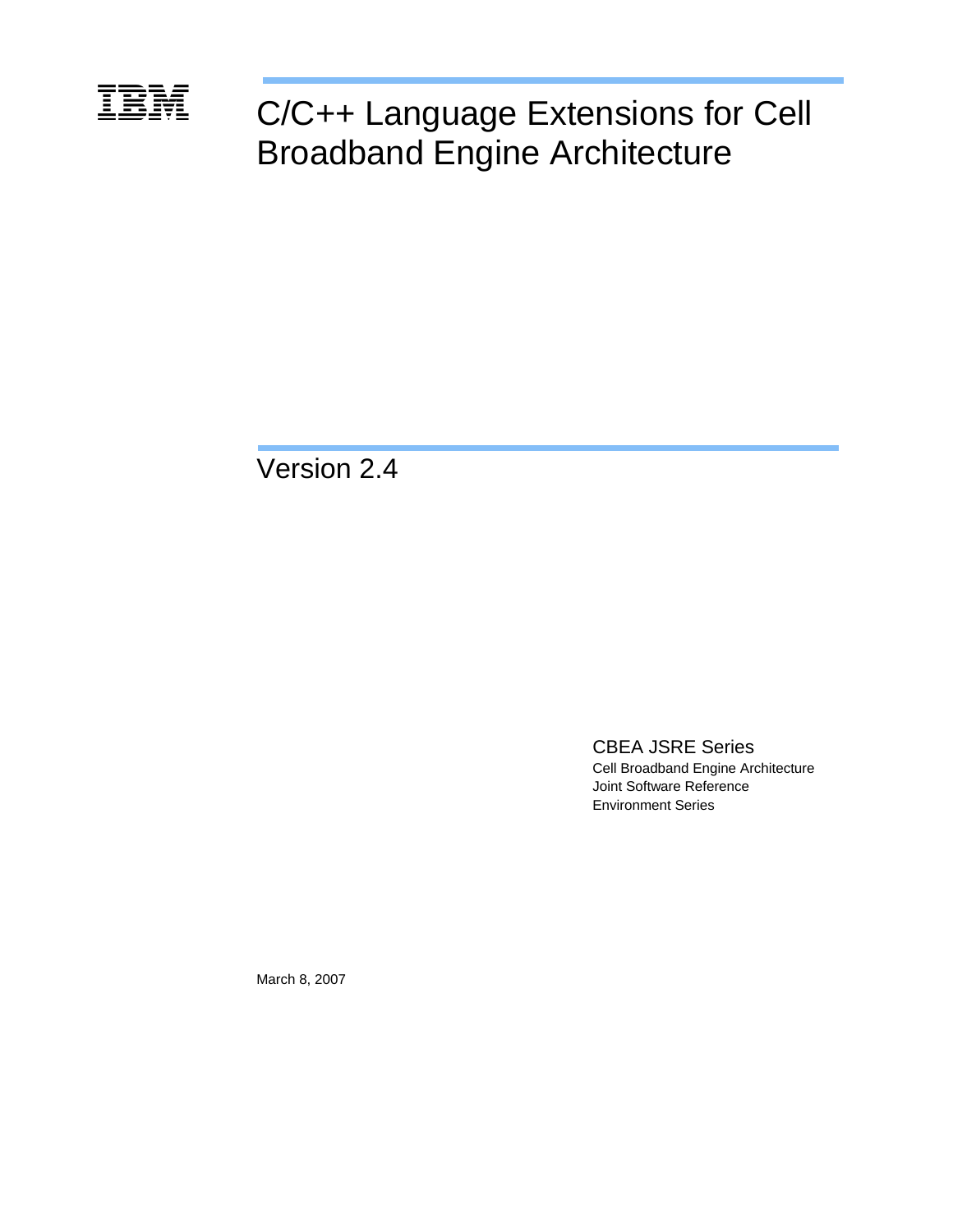

© Copyright International Business Machines Corporation, Sony Computer Entertainment Incorporated, Toshiba Corporation 2002, 2003, 2004, 2005, 2006, 2007

All Rights Reserved Printed in the United States of America March 2007

The following are trademarks of International Business Machines Corporation in the United States, or other countries, or both.

IBM PowerPC IBM Logo PowerPC Architecture ibm.com

Cell Broadband Engine is a trademark of Sony Computer Entertainment, Inc.

Other company, product and service names may be trademarks or service marks of others.

All information contained in this document is subject to change without notice. The products described in this document are NOT intended for use in applications such as implantation, life support, or other hazardous uses where malfunction could result in death, bodily injury or catastrophic property damage. The information contained in this document does not affect or change IBM product specifications or warranties. Nothing in this document shall operate as an express or implied license or indemnity under the intellectual property rights of IBM or third parties. All information contained in this document was obtained in specific environments, and is presented as an illustration. The results obtained in other operating environments may vary.

THE INFORMATION CONTAINED IN THIS DOCUMENT IS PROVIDED ON AN "AS IS" BASIS. In no event will IBM be liable for damages arising directly or indirectly from any use of the information contained in this document.

IBM Systems and Technology Group 2070 Route 52, Bldg. 330 Hopewell Junction, NY 12533-6351

The IBM home page can be found at **ibm.com**

The IBM semiconductor solutions home page can be found at **ibm.com**/chips

March 8, 2007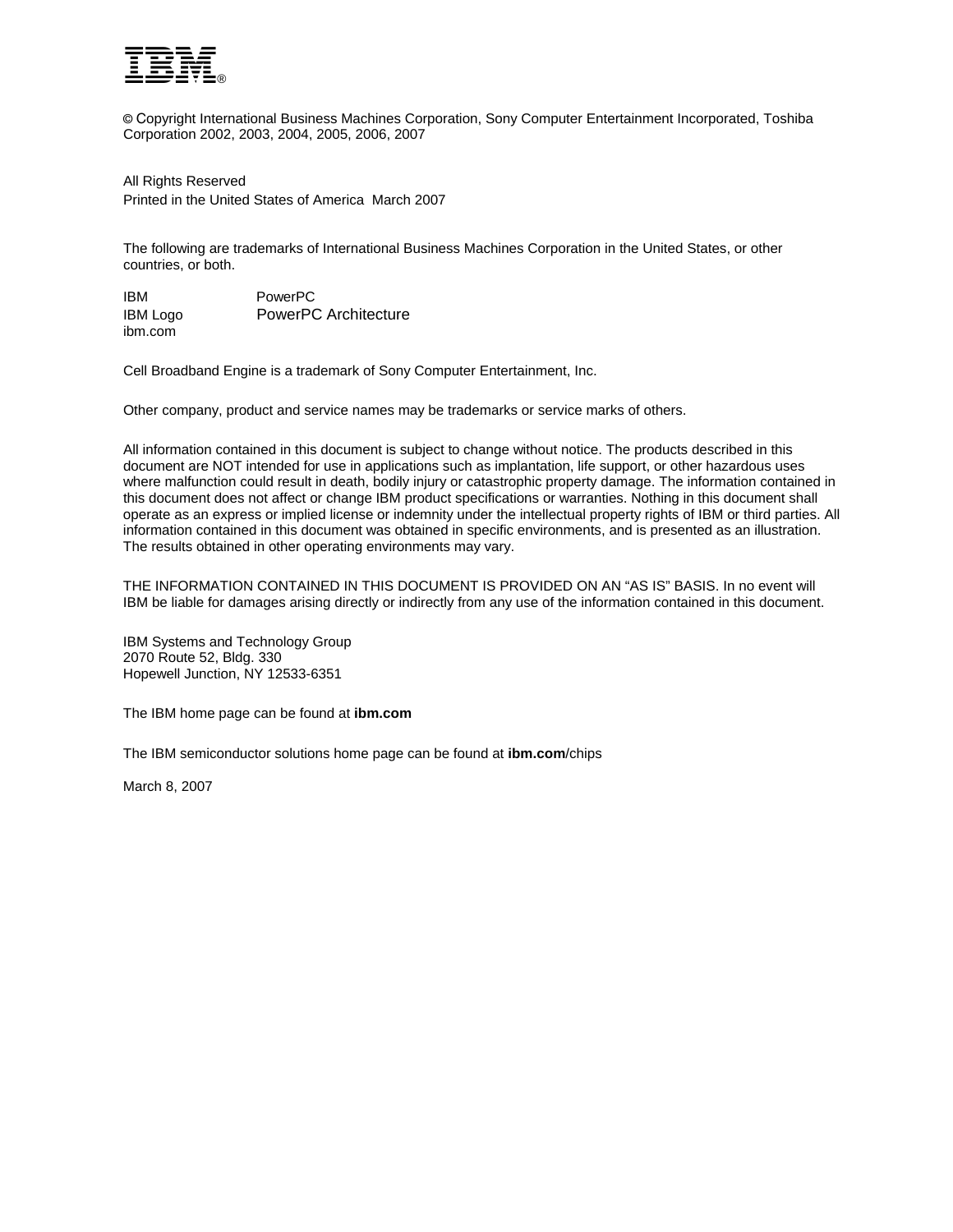

## **Table of Contents**

| List of Tables                                                                                                                                                                                                                                                                                                                                                                                                                                                                                                                                                                                                                                                                                                                                                                                                                                                                                                                                            | İX                                                                                                                                                                                                                                                                                                |
|-----------------------------------------------------------------------------------------------------------------------------------------------------------------------------------------------------------------------------------------------------------------------------------------------------------------------------------------------------------------------------------------------------------------------------------------------------------------------------------------------------------------------------------------------------------------------------------------------------------------------------------------------------------------------------------------------------------------------------------------------------------------------------------------------------------------------------------------------------------------------------------------------------------------------------------------------------------|---------------------------------------------------------------------------------------------------------------------------------------------------------------------------------------------------------------------------------------------------------------------------------------------------|
| List of Figures                                                                                                                                                                                                                                                                                                                                                                                                                                                                                                                                                                                                                                                                                                                                                                                                                                                                                                                                           | xii                                                                                                                                                                                                                                                                                               |
| <b>About This Document</b><br>Audience<br><b>Version History</b><br><b>Related Documentation</b><br><b>Bit Notation</b><br>Byte Ordering and Element Numbering<br><b>Typographic Conventions</b>                                                                                                                                                                                                                                                                                                                                                                                                                                                                                                                                                                                                                                                                                                                                                          | xiii<br>xiii<br>xiii<br>xvii<br>xviii<br>xviii<br>xviii                                                                                                                                                                                                                                           |
| 1. Data Types and Programming Directives<br>1.1. Data Types<br>1.1.1. Fundamental Data Types<br>1.1.2. Mapping of PPU Data Types to SPU Data Types<br>1.1.3. Mapping of SPU Data Types to PPU Data Types<br>1.2. Header Files<br>1.2.1. Header File Contents<br>1.2.2. Single Token Typedefs<br>1.3. Alignment<br>1.3.1. Default Data Type Alignments<br>1.3.2. __ align_hint<br>1.4. Operating on Vector Types<br>1.4.1. sizeof() Operator<br>1.4.2. Assignment Operator<br>1.4.3. Address Operator<br>1.4.4. Pointer Arithmetic and Pointer Dereferencing<br>1.4.5. Type Casting<br>1.4.6. Vector Literals<br>1.5. Restrict Type Qualifier<br>1.6. SPU Programmer Directed Branch Prediction<br>1.7. Inline Assembly<br>1.8. Target Definitions                                                                                                                                                                                                         | 1<br>1<br>$\mathbf 1$<br>$\mathbf{1}$<br>$\boldsymbol{2}$<br>$\frac{2}{2}$<br>$\overline{c}$<br>$\ensuremath{\mathsf{3}}$<br>3<br>$\ensuremath{\mathsf{3}}$<br>$\overline{\mathbf{4}}$<br>$\overline{4}$<br>4<br>$\overline{4}$<br>4<br>5<br>5<br>$\overline{7}$<br>$\overline{7}$<br>$\bf8$<br>8 |
| 2. SPU Low-Level Specific and Generic Intrinsics<br>2.1. Specific Intrinsics<br>2.1.1. Specific Casting Intrinsics<br>2.2. Generic Intrinsics and Built-ins<br>2.2.1. Mapping Intrinsics with Scalar Operands<br>2.2.2. Implicit Conversion of Arguments of Intrinsics<br>2.2.3. Notations and Conventions<br>2.3. Constant Formation Intrinsics<br>spu_splats: Splat Scalar to a Vector<br>2.4. Conversion Intrinsics<br>spu_convtf: Convert Vector to Float<br>spu_convts: Convert Floating-Point Vector to Signed Integer Vector<br>spu_convtu: Convert Floating-Point Vector to Unsigned Integer Vector<br>spu_extend: Sign Extend Vector<br>spu_roundtf: Round Vector Double to Vector Float<br>2.5. Arithmetic Intrinsics<br>spu_add: Vector Add<br>spu_addx: Vector Add Extended<br>spu_genb: Vector Generate Borrow<br>spu_genbx: Vector Generate Borrow Extended<br>spu_genc: Vector Generate Carry<br>spu_gencx: Vector Generate Carry Extended | 9<br>9<br>12<br>13<br>13<br>14<br>14<br>15<br>15<br>16<br>16<br>16<br>16<br>17<br>17<br>17<br>17<br>18<br>18<br>18<br>19<br>19                                                                                                                                                                    |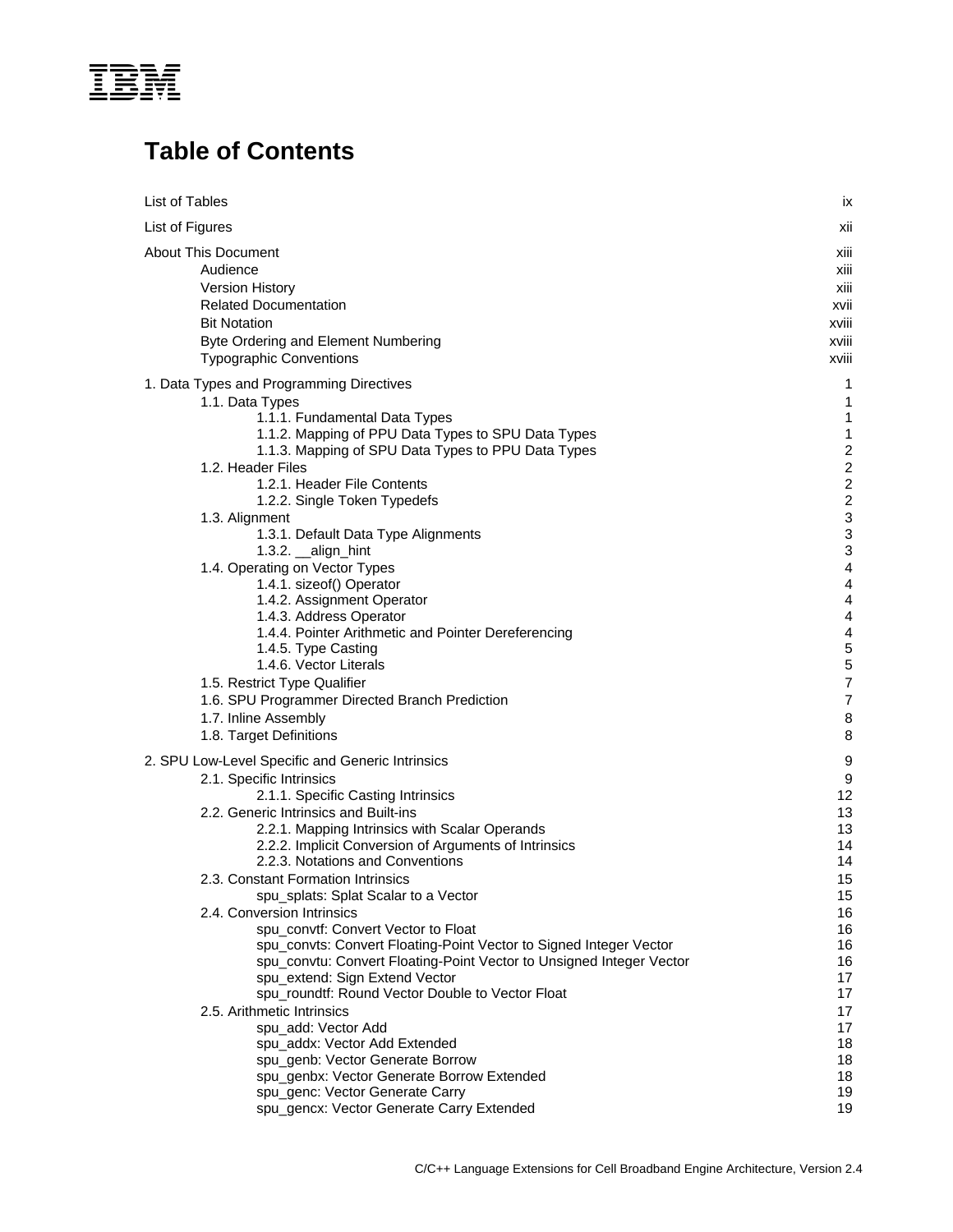|     | ____                   |
|-----|------------------------|
|     | ____                   |
| - - | - - -                  |
|     | - <del>- - - - -</del> |
|     | - - - --<br>-----      |
|     | _______                |
|     | ___                    |
|     |                        |

| spu_madd: Vector Multiply and Add                                                                               | 19       |
|-----------------------------------------------------------------------------------------------------------------|----------|
| spu_mhhadd: Vector Multiply High High and Add                                                                   | 19       |
| spu_msub: Vector Multiply and Subtract                                                                          | 20       |
| spu_mul: Vector Multiply                                                                                        | 20       |
| spu_mulh: Vector Multiply High                                                                                  | 20       |
| spu_mule: Vector Multiply Even                                                                                  | 20       |
| spu_mulo: Vector Multiply Odd                                                                                   | 21       |
| spu_mulsr: Vector Multiply and Shift Right                                                                      | 21       |
| spu_nmadd: Negative Vector Multiply and Add                                                                     | 21       |
| spu_nmsub: Negative Vector Multiply and Subtract                                                                | 22       |
| spu_re: Vector Floating-Point Reciprocal Estimate                                                               | 22       |
| spu_rsqrte: Vector Floating-Point Reciprocal Square Root Estimate                                               | 22       |
| spu_sub: Vector Subtract                                                                                        | 22       |
| spu_subx: Vector Subtract Extended                                                                              | 23       |
| 2.6. Byte Operation Intrinsics                                                                                  | 23       |
| spu absd: Element-Wise Absolute Difference                                                                      | 23       |
| spu_avg: Average of Two Vectors                                                                                 | 23       |
| spu_sumb: Sum Bytes into Shorts                                                                                 | 24       |
| 2.7. Compare, Branch and Halt Intrinsics                                                                        | 24       |
| spu_bisled: Branch Indirect and Set Link if External Data                                                       | 24       |
| spu_cmpabseq: Element-Wise Compare Absolute Equal                                                               | 24       |
| spu_cmpabsgt: Element-Wise Compare Absolute Greater Than                                                        | 25       |
| spu_cmpeq: Element-Wise Compare Equal                                                                           | 25       |
| spu_cmpgt: Element-Wise Compare Greater Than                                                                    | 26       |
| spu_hcmpeq: Halt If Compare Equal                                                                               | 27       |
| spu_hcmpgt: Halt If Compare Greater Than                                                                        | 27       |
| spu_testsv: Element-Wise Test Special Value                                                                     | 27       |
| 2.8. Bits and Mask Intrinsics                                                                                   | 28       |
| spu_cntb: Vector Count Ones for Bytes                                                                           | 28       |
| spu_cntlz: Vector Count Leading Zeros                                                                           | 28       |
| spu_gather: Gather Bits from Elements                                                                           | 28       |
| spu_maskb: Form Select Byte Mask                                                                                | 29       |
| spu_maskh: Form Select Halfword Mask                                                                            | 29       |
| spu_maskw: Form Select Word Mask                                                                                | 30       |
| spu_sel: Select Bits                                                                                            | 30       |
| spu_shuffle: Shuffle Two Vectors of Bytes                                                                       | 30       |
| 2.9. Logical Intrinsics                                                                                         | 31       |
| spu_and: Vector Bit-Wise AND                                                                                    | 31       |
| spu_andc: Vector Bit-Wise AND with Complement                                                                   | 32       |
| spu_eqv: Vector Bit-Wise Equivalent                                                                             | 32       |
| spu_nand: Vector Bit-Wise Complement of AND                                                                     | 33       |
| spu_nor: Vector Bit-Wise Complement of OR                                                                       | 33       |
| spu_or: Vector Bit-Wise OR                                                                                      | 34       |
| spu_orc: Vector Bit-Wise OR with Complement                                                                     | 35       |
| spu_orx: OR Word Across                                                                                         | 35       |
| spu_xor: Vector Bit-Wise Exclusive OR                                                                           | 35       |
| 2.10. Shift and Rotate Intrinsics                                                                               | 36       |
| spu_rl: Element-Wise Rotate Left by Bits                                                                        | 36       |
| spu_rlmask: Element-Wise Rotate Left and Mask by Bits                                                           | 37       |
| spu_rlmaska: Element-Wise Rotate Left and Mask Algebraic by Bits                                                | 37       |
| spu_rlmaskqw: Rotate Left and Mask Quadword by Bits<br>spu_rlmaskqwbyte: Rotate Left and Mask Quadword by Bytes | 38<br>39 |
| spu_rlmaskqwbytebc: Rotate Left and Mask Quadword by Bytes from Bit Shift Count                                 | 40       |
| spu_rlqw: Rotate Quadword Left by Bits                                                                          | 40       |
| spu_rlqwbyte: Quadword Rotate Left by Bytes                                                                     | 41       |
| spu_rlqwbytebc: Rotate Left Quadword by Bytes from Bit Shift Count                                              | 42       |
| spu_sl: Element-Wise Shift Left by Bits                                                                         | 42       |
| spu_slqw: Shift Quadword Left by Bits                                                                           | 43       |
| spu_slqwbyte: Shift Left Quadword by Bytes                                                                      | 43       |
| spu_slqwbytebc: Shift Left Quadword by Bytes from Bit Shift Count                                               | 44       |
| 2.11. Control Intrinsics                                                                                        | 45       |
| spu_idisable: Disable Interrupts                                                                                | 45       |
|                                                                                                                 |          |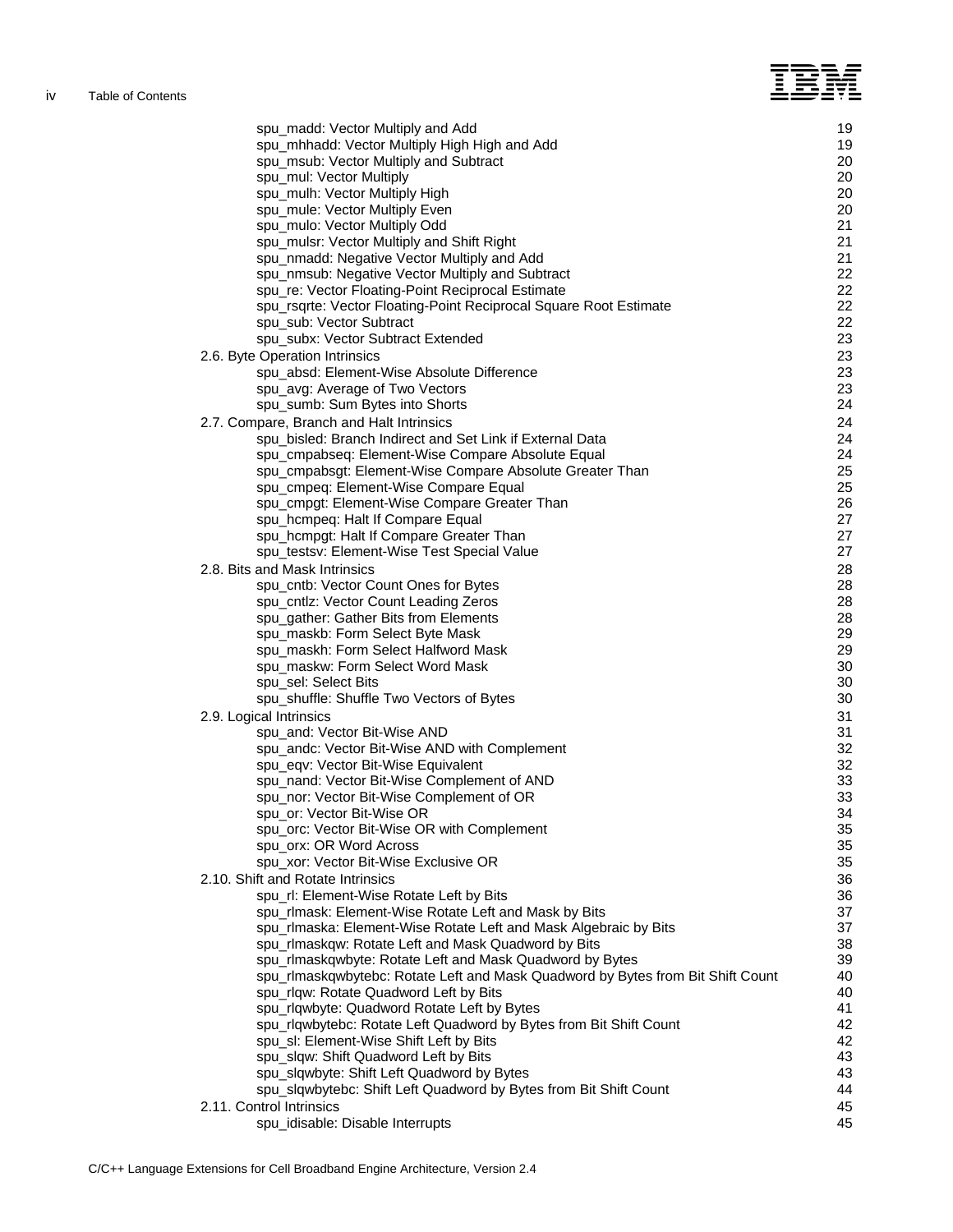

| spu_ienable: Enable Interrupts                                                                                                                                         | 45       |
|------------------------------------------------------------------------------------------------------------------------------------------------------------------------|----------|
| spu_mffpscr: Move from Floating-Point Status and Control Register                                                                                                      | 46       |
| spu_mfspr: Move from Special Purpose Register                                                                                                                          | 46       |
| spu_mtfpscr: Move to Floating-Point Status and Control Register                                                                                                        | 46       |
| spu_mtspr: Move to Special Purpose Register                                                                                                                            | 46<br>47 |
| spu_dsync: Synchronize Data<br>spu_stop: Stop and Signal                                                                                                               | 47       |
| spu_sync: Synchronize                                                                                                                                                  | 47       |
| 2.12. Channel Control Intrinsics                                                                                                                                       | 47       |
| spu_readch: Read Word Channel                                                                                                                                          | 48       |
| spu_readchqw: Read Quadword Channel                                                                                                                                    | 49       |
| spu_readchcnt: Read Channel Count                                                                                                                                      | 49       |
| spu_writech: Write Word Channel                                                                                                                                        | 49       |
| spu_writechqw: Write Quadword Channel                                                                                                                                  | 49       |
| 2.13. Scalar Intrinsics                                                                                                                                                | 50       |
| spu_extract: Extract Vector Element from Vector                                                                                                                        | 50       |
| spu_insert: Insert Scalar into Specified Vector Element                                                                                                                | 51       |
| spu_promote: Promote Scalar to a Vector                                                                                                                                | 52       |
| 3. Composite Intrinsics                                                                                                                                                | 53       |
| spu_mfcdma32: Initiate DMA to/from 32-Bit Effective Address                                                                                                            | 53       |
| spu_mfcdma64: Initiate DMA to/from 64-Bit Effective Address                                                                                                            | 53       |
| spu_mfcstat: Read MFC Tag Status                                                                                                                                       | 54       |
|                                                                                                                                                                        |          |
| 4. Programming Support for MFC Input and Output<br>4.1. Structures                                                                                                     | 55<br>55 |
| mfc_list_element: DMA List Element for MFC List DMA                                                                                                                    | 55       |
| 4.2. Effective Address Utilities                                                                                                                                       | 55       |
| mfc_ea2h: Extract Higher 32 Bits from Effective Address                                                                                                                | 55       |
| mfc_ea2I: Extract Lower 32 Bits from Effective Address                                                                                                                 | 55       |
| mfc_hl2ea: Concatenate Higher 32 Bits and Lower 32 Bits                                                                                                                | 56       |
| mfc_ceil128: Round Up Value to Next Multiple of 128                                                                                                                    | 56       |
| 4.3. MFC DMA Commands                                                                                                                                                  | 56       |
| mfc_put: Move Data from Local Storage to Effective Address                                                                                                             | 56       |
| mfc_putb: Move Data from Local Storage to Effective Address with Barrier                                                                                               | 57       |
| mfc_putf: Move Data from Local Storage to Effective Address with Fence                                                                                                 | 57       |
| mfc_get: Move Data from Effective Address to Local Storage                                                                                                             | 57       |
| mfc_getf: Move Data from Effective Address to Local Storage with Fence                                                                                                 | 57       |
| mfc_getb: Move Data from Effective Address to Local Storage with Barrier                                                                                               | 58       |
| 4.4. MFC List DMA Commands                                                                                                                                             | 58       |
| mfc_putl: Move Data from Local Storage to Effective Address Using MFC List<br>mfc_putlb: Move Data from Local Storage to Effective Address Using MFC List with Barrier | 58<br>58 |
| mfc_putlf: Move Data from Local Storage to Effective Address Using MFC List with Fence                                                                                 | 59       |
| mfc_getl: Move Data from Effective Address to Local Storage Using MFC List                                                                                             | 59       |
| mfc_getlb: Move Data from Effective Address to Local Storage Using MFC List with Barrier                                                                               | 59       |
| mfc_getlf: Move Data from Effective Address to Local Storage Using MFC List with Fence                                                                                 | 59       |
| 4.5. MFC Atomic Update Commands                                                                                                                                        | 60       |
| mfc_getllar: Get Lock Line and Create Reservation                                                                                                                      | 60       |
| mfc_putllc: Put Lock Line if Reservation for Effective Address Exists                                                                                                  | 60       |
| mfc_putlluc: Put Lock Line Unconditional                                                                                                                               | 60       |
| mfc_putqlluc: Put Queued Lock Line Unconditional                                                                                                                       | 61       |
| 4.6. MFC Synchronization Commands                                                                                                                                      | 61       |
| mfc_sndsig: Send Signal                                                                                                                                                | 61       |
| mfc_sndsigb: Send Signal with Barrier                                                                                                                                  | 62       |
| mfc_sndsigf: Send Signal with Fence                                                                                                                                    | 62<br>62 |
| mfc_barrier: Enqueue mfc_barrier Command into DMA Queue or Stall When Queue is Full<br>mfc_eieio: Enqueue mfc_eieio Command into DMA Queue or Stall When Queue is Full | 62       |
| mfc_sync: Enqueue mfc_sync Command into DMA Queue or Stall When Queue is Full                                                                                          | 63       |
| 4.7. MFC DMA Status                                                                                                                                                    | 63       |
| mfc_stat_cmd_queue: Check the Number of Available Entries in the MFC DMA Queue                                                                                         | 63       |
| mfc_write_tag_mask: Set Tag Mask to Select MFC Tag Groups to be Included in Query                                                                                      |          |
| Operation                                                                                                                                                              | 63       |
|                                                                                                                                                                        |          |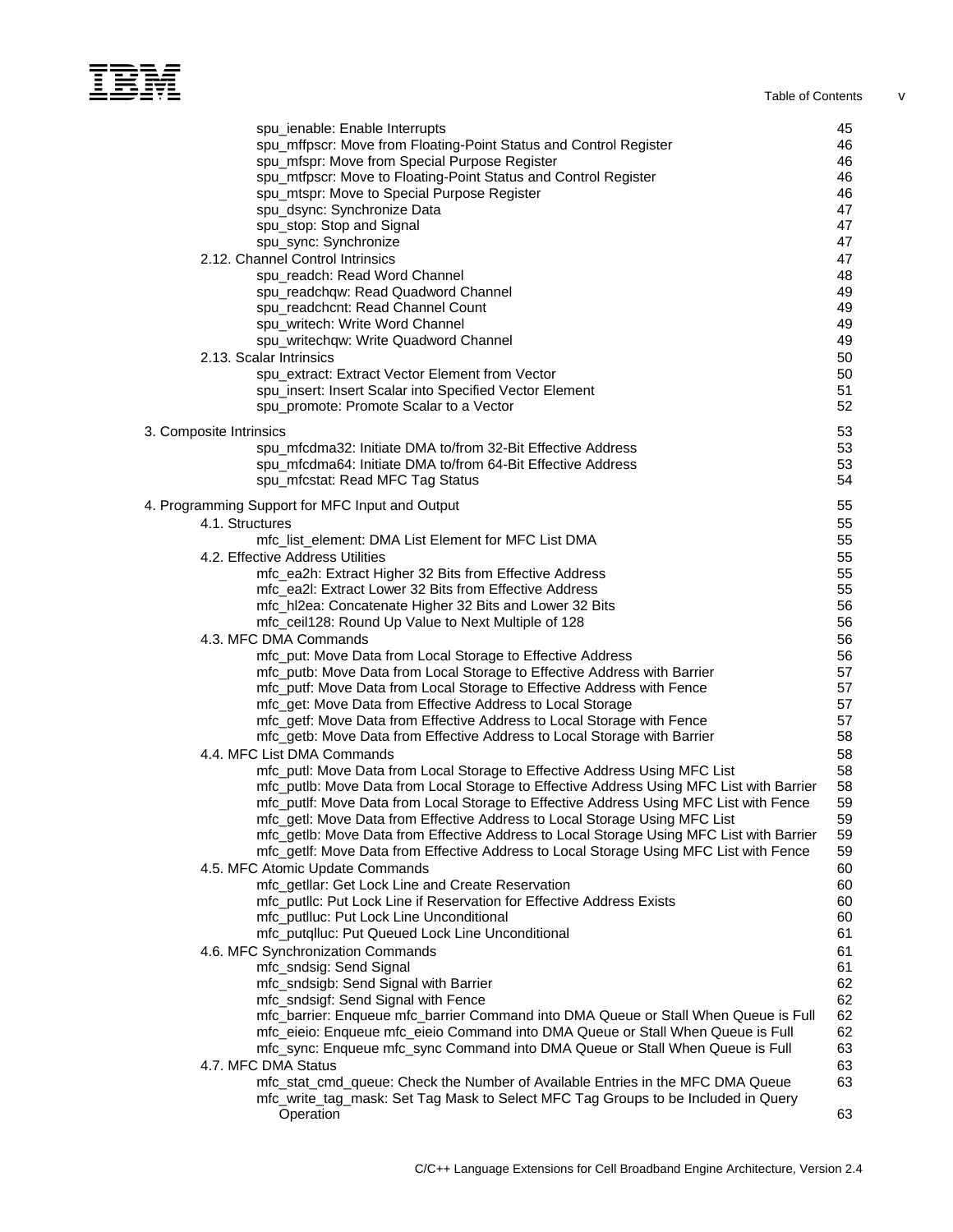vi Table of Contents - The Contents - The Contents - The Contents - The Contents - The Contents - The Contents<br>- The Contents - The Contents - The Contents - The Contents - The Contents - The Contents - The Contents - The<br>



| mfc_read_tag_mask: Read Tag Mask Indicating MFC Tag Groups to be Included in Query                                                                             |          |
|----------------------------------------------------------------------------------------------------------------------------------------------------------------|----------|
| Operation<br>mfc_write_tag_update: Request That Tag Status be Updated                                                                                          | 63<br>63 |
| mfc_write_tag_update_immediate: Request That Tag Status be Immediately Updated                                                                                 | 64       |
| mfc_write_tag_update_any: Request That Tag Status be Updated for Any Enabled Completion                                                                        |          |
| with No Outstanding Operation                                                                                                                                  | 64       |
| mfc_write_tag_update_all: Request That Tag Status be Updated When All Enabled Tag Groups                                                                       |          |
| Have No Outstanding Operation<br>mfc_stat_tag_update: Check Availability of Tag Update Request Status Channel                                                  | 64<br>64 |
| mfc_read_tag_status: Wait for an Updated Tag Status                                                                                                            | 64       |
| mfc_read_tag_status_immediate: Wait for the Updated Status of Any Enabled Tag Group                                                                            | 65       |
| mfc_read_tag_status_any: Wait for No Outstanding Operation of Any Enabled Tag Group                                                                            | 65       |
| mfc_read_tag_status_all: Wait for No Outstanding Operation of All Enabled Tag Groups<br>mfc_stat_tag_status: Check Availability of MFC_RdTagStat Channel       | 65<br>65 |
| mfc_read_list_stall_status: Read List DMA Stall-and-Notify Status                                                                                              | 65       |
| mfc_stat_list_stall_status: Check Availability of List DMA Stall-and-Notify Status                                                                             | 66       |
| mfc_write_list_stall_ack: Acknowledge Tag Group Containing Stalled DMA List Commands                                                                           | 66       |
| mfc_read_atomic_status: Read Atomic Command Status                                                                                                             | 66       |
| mfc_stat_atomic_status: Check Availability of Atomic Command Status<br>4.8. MFC Multisource Synchronization Request                                            | 66<br>66 |
| mfc_write_multi_src_sync_request: Request Multisource Synchronization                                                                                          | 67       |
| mfc_stat_multi_src_sync_request: Check the Status of Multisource Synchronization                                                                               | 67       |
| 4.9. SPU Signal Notification                                                                                                                                   | 67       |
| spu_read_signal1: Atomically Read and Clear Signal Notification 1 Channel                                                                                      | 67       |
| spu_stat_signal1: Check if Pending Signals Exist on Signal Notification 1 Channel<br>spu_read_signal2: Atomically Read and Clear Signal Notification 2 Channel | 67<br>67 |
| spu_stat_signal2: Check if Any Pending Signals Exist on Signal Notification 2 Channel                                                                          | 68       |
| 4.10. SPU Mailboxes                                                                                                                                            | 68       |
| spu_read_in_mbox: Read Next Data Entry in SPU Inbound Mailbox                                                                                                  | 68       |
| spu_stat_in_mbox: Get the Number of Data Entries in SPU Inbound Mailbox                                                                                        | 68       |
| spu_write_out_mbox: Send Data to SPU Outbound Mailbox<br>spu_stat_out_mbox: Get Available Capacity of SPU Outbound Mailbox                                     | 68<br>68 |
| spu_write_out_intr_mbox: Send Data to SPU Outbound Interrupt Mailbox                                                                                           | 68       |
| spu_stat_out_intr_mbox: Get Available Capacity of SPU Outbound Interrupt Mailbox                                                                               | 69       |
| 4.11. SPU Decrementer                                                                                                                                          | 69       |
| spu_read_decrementer: Read Current Value of Decrementer<br>spu_write_decrementer: Load a Value to Decrementer                                                  | 69<br>69 |
| 4.12. SPU Event                                                                                                                                                | 69       |
| spu_read_event_status: Read Event Status or Stall Until Status is Available                                                                                    | 70       |
| spu_stat_event_status: Check Availability of Event Status                                                                                                      | 70       |
| spu_write_event_mask: Select Events to be Monitored by Event Status                                                                                            | 70       |
| spu_write_event_ack: Acknowledge Events<br>spu_read_event_mask: Read Event Status Mask                                                                         | 70<br>70 |
| 4.13. SPU State Management                                                                                                                                     | 70       |
| spu_read_machine_status: Read Current SPU Machine Status                                                                                                       | 71       |
| spu_write_srr0: Write to SPU SRR0                                                                                                                              | 71       |
| spu_read_srr0: Read SPU SRR0                                                                                                                                   | 71       |
| 5. SPU and Vector Multimedia Extension Intrinsics                                                                                                              | 73       |
| 5.1. Mapping of Vector Multimedia Extension Intrinsics to SPU Intrinsics                                                                                       | 73       |
| 5.1.1. One-to-One Mapped Intrinsics<br>5.1.2. Vector Multimedia Extension Intrinsics That Are Difficult to Map to SPU Intrinsics                               | 73<br>74 |
| 5.2. Mapping of SPU Intrinsics to Vector Multimedia Extension Intrinsics                                                                                       | 74       |
| 5.2.1. One-to-One Mapped Intrinsics                                                                                                                            | 74       |
| 5.2.2. SPU Intrinsics That Are Difficult to Map to Vector Multimedia Extension Intrinsics                                                                      | 75       |
| 6. PPU Intrinsics                                                                                                                                              | 77       |
| cctph: Change Thread Priority to High                                                                                                                          | 77       |
| _cctpl: Change Thread Priority to Low                                                                                                                          | 77       |
| cctpm: Change Thread Priority to Medium<br>cntlzd: Count Leading Doubleword Zeros                                                                              | 77<br>78 |
| cntlzw: Count Leading Word Zeros                                                                                                                               | 78       |
|                                                                                                                                                                |          |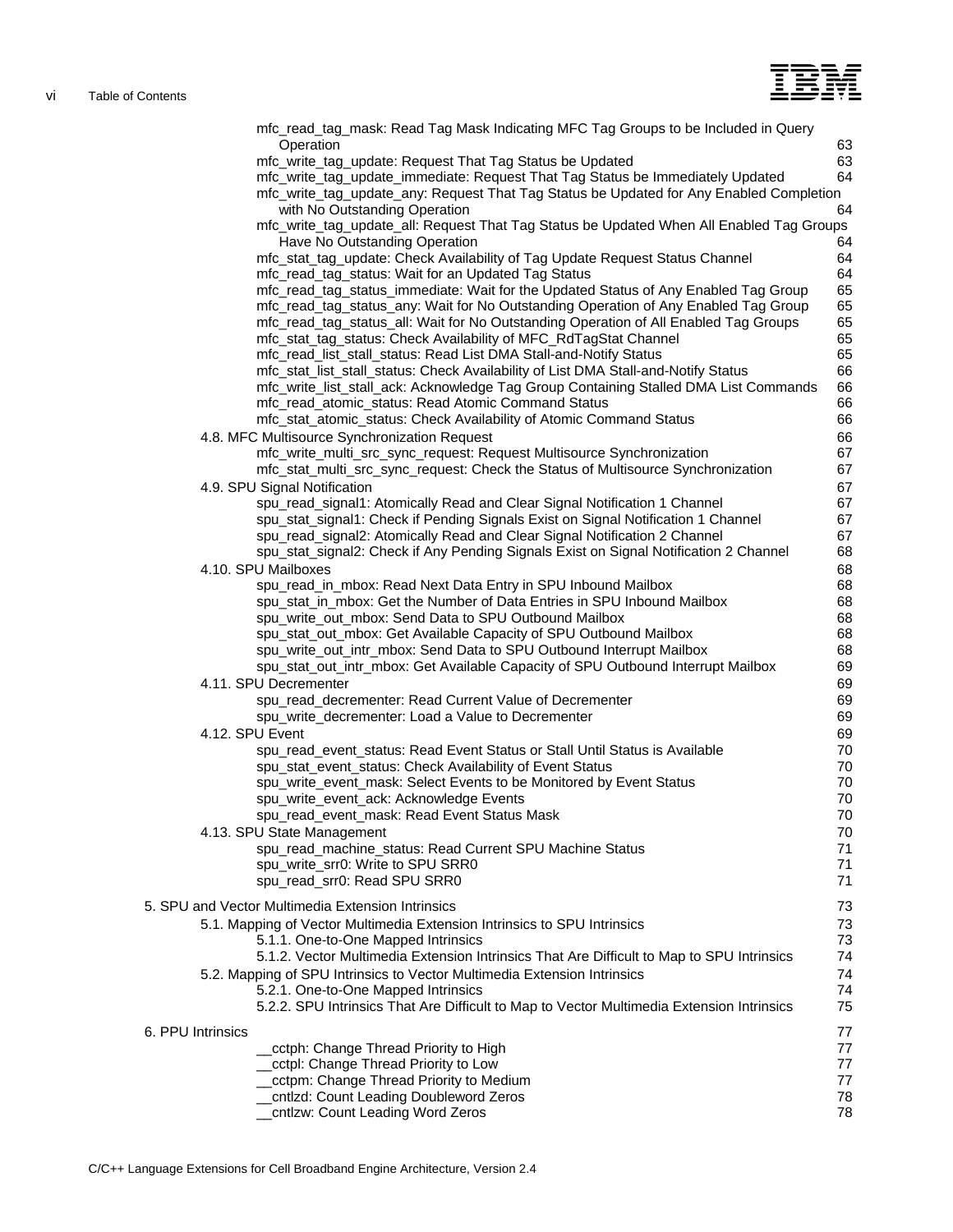## - $\mathbf{E}$   $\mathbf{F}$

| db10cyc: Delay 10 Cycles at Dispatch                         | 78 |
|--------------------------------------------------------------|----|
| db12cyc: Delay 12 Cycles at Dispatch                         | 78 |
| db16cyc: Delay 16 Cycles at Dispatch                         | 78 |
|                                                              |    |
| db8cyc: Delay 8 Cycles at Dispatch                           | 79 |
| dcbf: Data Cache Block Flush                                 | 79 |
| dcbst: Data Cache Block Store                                | 79 |
| dcbt: Data Cache Block Touch                                 | 79 |
| dcbt_TH1000: Start Streaming Data                            | 80 |
| dcbt_TH1010: Stop Streaming Data                             | 80 |
| dcbtst: Data Cache Block Touch for Store                     | 81 |
| dcbz: Data Cache Block Set to Zero                           | 81 |
| eieio: Enforce In-Order Execution of I/O                     | 81 |
| fabs: Double Absolute Value                                  | 81 |
|                                                              |    |
| fabsf: Float Absolute Value                                  | 82 |
| fcfid: Convert Doubleword to Double                          | 82 |
| fctid: Convert Double to Doubleword                          | 82 |
| fctidz: Convert Double to Doubleword with Round Towards Zero | 82 |
| fctiw: Convert Double to Word                                | 82 |
| fctiwz: Convert Double to Word with Round Towards Zero       | 83 |
| fmadd: Double Fused Multiply and Add                         | 83 |
| fmadds: Float Fused Multiply and Add                         | 83 |
| fmsub: Double Fused Multiply and Subtract                    | 83 |
| fmsubs: Float Fused Multiply and Subtract                    | 84 |
| fmul: Double Multiply                                        | 84 |
|                                                              | 84 |
| fmuls: Float Multiply                                        |    |
| fnabs: Double Negative                                       | 84 |
| fnabsf: Float Negative                                       | 84 |
| fnmadd: Double Fused Negative Multiply and Add               | 85 |
| fnmadds: Float Fused Negative Multiply and Add               | 85 |
| fnmsub: Double Fused Negative Multiply and Subtract          | 85 |
| fnmsubs: Float Fused Negative Multiply and Subtract          | 85 |
| fres: Float Reciprocal Estimate                              | 86 |
| frsp: Round to Single Precision                              | 86 |
| frsqrte: Double Reciprocal Square Root Estimate              | 86 |
| fsel: Floating-Point Select of Double                        | 86 |
| fsels: Floating-Point Select of Float                        | 87 |
| fsqrt: Double Square Root                                    | 87 |
|                                                              | 87 |
| fsqrts: Float Square Root                                    | 87 |
| icbi: Instruction Cache Block Invalidate                     |    |
| isync: Instruction Sync                                      | 88 |
| Idarx: Load Doubleword with Reserved                         | 88 |
| Idbrx: Load Reversed Doubleword                              | 88 |
| Ihbrx: Load Reversed Halfword                                | 88 |
| Iwarx: Load Word with Reserved                               | 89 |
| Iwbrx: Load Reversed Word                                    | 89 |
| Iwsync: Light Weight Sync                                    | 89 |
| mffs: Move from Floating-Point Status and Control Register   | 89 |
| mfspr: Move from Special Purpose Register                    | 90 |
| mftb: Move from Time Base                                    | 90 |
| mtfsb0: Set Field of FPSCR                                   | 90 |
| mtfsb1: Unset Field of FPSCR                                 | 90 |
|                                                              |    |
| mtfsf: Set Fields in FPSCR                                   | 91 |
| mtfsfi: Set Field FPSCR from Other Field                     | 91 |
| mtspr: Move to Special Purpose Register                      | 91 |
| mulhd: Multiply Doubleword, High Part                        | 91 |
| mulhdu: Multiply Double Unsigned Word, High Part             | 91 |
| mulhw: Multiply Word, High Part                              | 92 |
| mulhwu: Multiply Unsigned Word, High Part                    | 92 |
| nop: No Operation                                            | 92 |
| rldcl: Rotate Left Doubleword then Clear Left                | 92 |
| rldcr: Rotate Left Doubleword then Clear Right               | 93 |
| rldic: Rotate Left Doubleword Immediate then Clear           | 93 |
|                                                              |    |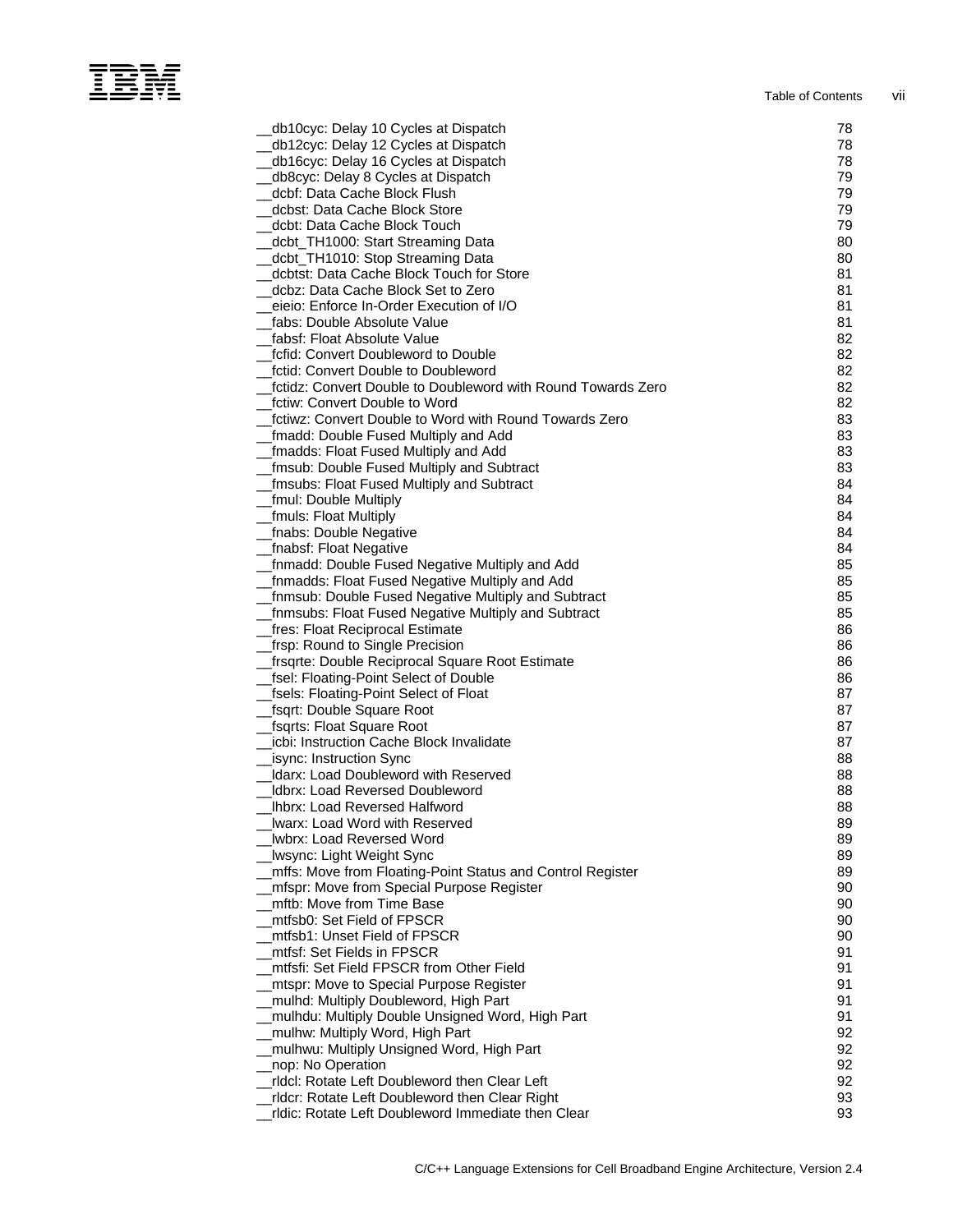| viii | <b>Table of Contents</b>                                                                                                                                                                                                                                                                                                                                                                                                                                                                                                                                                            |                                                                                        |
|------|-------------------------------------------------------------------------------------------------------------------------------------------------------------------------------------------------------------------------------------------------------------------------------------------------------------------------------------------------------------------------------------------------------------------------------------------------------------------------------------------------------------------------------------------------------------------------------------|----------------------------------------------------------------------------------------|
|      | ridici: Rotate Left Doubleword Immediate then Clear Left<br>rldicr: Rotate Left Doubleword Immediate then Clear Right<br>rldimi: Rotate Left Doubleword Immediate then Mask Insert<br>rlwimi: Rotate Left Word Immediate then Mask Insert<br>rlwinm: Rotate Left Word Immediate then AND With Mask<br>rlwnm: Rotate Left Word then AND With Mask<br>setflm: Save and Set the FPSCR<br>stdbrx: Store Reversed Doubleword<br>stdcx: Store Doubleword Conditional<br>_sthbrx: Store Reversed Halfword<br>stwbrx: Store Reversed Word<br>_stwcx: Store Word Conditional<br>__sync: Sync | 93<br>94<br>94<br>94<br>95<br>95<br>95<br>95<br>96<br>96<br>96<br>97<br>97             |
|      | 7. PPU VMX Intrinsics<br>vec extract: Extract Vector Element from Vector<br>vec_insert: Insert Scalar into Specified Vector Element<br>vec_lvlx: Load Vector Left Indexed<br>vec_lvlxl: Load Vector Left Indexed Last<br>vec_lvrx: Load Vector Right Indexed<br>vec_lvrxl: Load Vector Right Indexed Last<br>vec_stvlx: Store Vector Left Indexed<br>vec_stvlxl: Store Vector Left Indexed Last<br>vec_ stvrx: Store Vector Right Indexed<br>vec_ stvrxl: Store Vector Right Indexed Last<br>vec_promote: Promote Scalar to a Vector<br>vec_splats: Splat Scalar to a Vector        | 99<br>100<br>101<br>102<br>103<br>104<br>105<br>106<br>107<br>108<br>109<br>110<br>110 |
|      | 8. SPU C and C++ Standard Libraries and Language Support<br>8.1. Standard Libraries<br>8.1.1. C Standard Library<br>8.1.2. C++ Standard Library<br>8.2. Non-Supported Language Features                                                                                                                                                                                                                                                                                                                                                                                             | 111<br>111<br>111<br>114<br>115                                                        |
|      | 9. Floating-Point Arithmetic on the SPU<br>9.1. Properties of Floating-Point Data Type Representations<br>9.2. Floating-Point Environment<br>9.2.1. Rounding Modes<br>9.2.2. Floating-Point Exceptions<br>9.2.3. Other Floating-Point Constants in math.h<br>9.3. Floating-Point Operations<br>9.3.1. Floating-Point Conversions<br>9.3.2. Overall Behavior of C Operators and Standard Library Math Functions<br>9.3.3. Floating-Point Expression Special Cases<br>9.3.4. Specific Behavior of Standard Math Functions                                                             | 117<br>117<br>118<br>118<br>118<br>120<br>120<br>120<br>121<br>122<br>123              |
|      | 10. Operator Overloading for Vector Data Types<br>10.1. Supported Types<br>10.2. Vector Subscripting<br>10.3. Unary Operators<br>10.4. Binary Operators<br>10.5. Relational Operators                                                                                                                                                                                                                                                                                                                                                                                               | 125<br>125<br>125<br>125<br>126<br>126                                                 |
|      | Index                                                                                                                                                                                                                                                                                                                                                                                                                                                                                                                                                                               | 127                                                                                    |

## **List of Tables**

| Table 1-1: Vector Data Types                                         |    |
|----------------------------------------------------------------------|----|
| Table 1-2: Non-identical Mapping of VMX Data Types to SPU Data Types | 2  |
| Table 1-3: Non-identical Mapping of SPU Data Types to VMX Data Types | 2  |
| Table 1-4: Single Token Vector Data Types                            | 2  |
| Table 1-5: Default Data Type Alignments                              | -3 |
|                                                                      |    |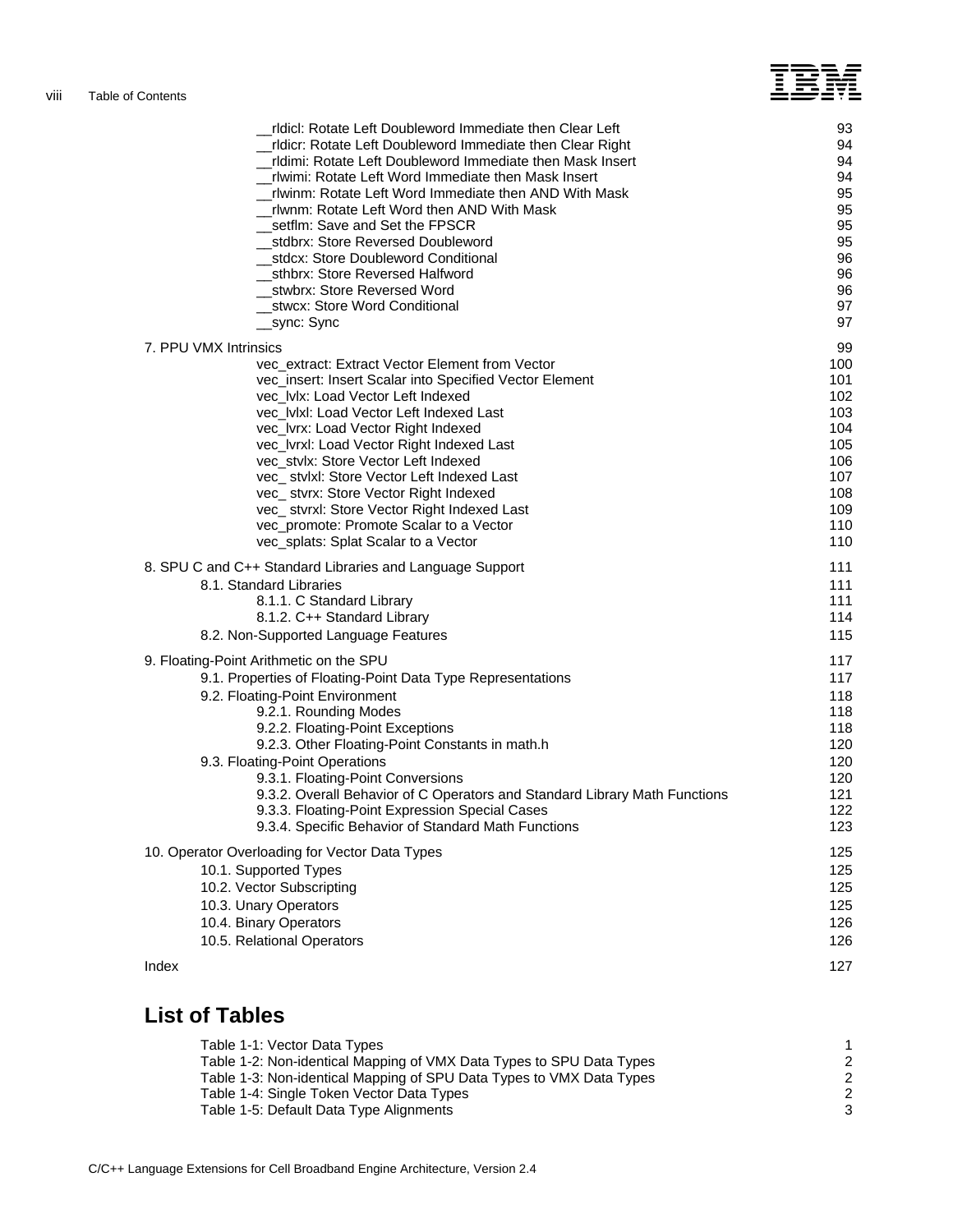

| Table 1-6: Vector Pointer Types and Matching Base Element Pointer Types                   | 5               |
|-------------------------------------------------------------------------------------------|-----------------|
| Table 1-7: Vector Literal Format and Description                                          | $6\phantom{1}6$ |
| Table 1-8: Alternate Vector Literal Format and Description                                | 6               |
| Table 2-9: Assembly Instructions for which No Specific Intrinsic Exists                   | 9               |
| Table 2-10: Specific Intrinsics Not Accessible Through Generic Intrinsics                 | 10              |
| Table 2-11: Specific Casting Intrinsics                                                   | 13              |
| Table 2-12: Possible Uses of Immediate Load Instructions for Various Values of Constant b | 14              |
| Table 2-13: Splat Scalar to a Vector                                                      | 15              |
| Table 2-14: Convert an Integer Vector to a Vector Float                                   | 16              |
| Table 2-15: Convert a Vector Float to a Signed Integer Vector                             | 16              |
| Table 2-16: Convert a Vector Float to an Unsigned Integer Vector                          | 16              |
| Table 2-17: Sign Extend Vector                                                            | 17              |
| Table 2-18: Round a Vector Double to a Float                                              | 17              |
| Table 2-19: Vector Add                                                                    | 17              |
| Table 2-20: Vector Add Extended                                                           | 18              |
| Table 2-21: Vector Generate Borrow                                                        | 18              |
| Table 2-22: Vector Generate Borrow Extended                                               | 18              |
| Table 2-23: Vector Generate Carry                                                         | 19              |
| Table 2-24: Vector Generate Carry Extended                                                | 19              |
| Table 2-25: Vector Multiply and Add                                                       | 19              |
| Table 2-26: Vector Multiply High High and Add                                             | 20              |
| Table 2-27: Vector Multiply and Subtract                                                  | 20              |
| Table 2-28: Vector Multiply                                                               | 20              |
| Table 2-29: Vector Multiply High                                                          | 20              |
| Table 2-30: Vector Multiply Even                                                          | 21              |
| Table 2-31: Vector Multiply Odd                                                           | 21              |
| Table 2-32: Vector Multiply and Shift Right                                               | 21              |
| Table 2-33: Negative Vector Multiply and Add                                              | 21              |
| Table 2-34: Negative Vector Multiply and Subtract                                         | 22              |
| Table 2-35: Vector Floating-Point Reciprocal Estimate                                     | 22              |
| Table 2-36: Vector Floating-Point Reciprocal Square Root Estimate                         | 22              |
| Table 2-37: Vector Subtract                                                               | 22              |
| Table 2-38: Vector Subtract Extended                                                      | 23              |
| Table 2-39: Element-Wise Absolute Difference                                              | 23              |
| Table 2-40: Average of Two Vectors                                                        | 23              |
| Table 2-41: Sum Bytes into Shorts                                                         | 24              |
| Table 2-42: Branch Indirect and Set Link if External Data                                 | 24              |
| Table 2-43: Element-Wise Compare Absolute Equal                                           | 24              |
| Table 2-44: Element-Wise Compare Absolute Greater Than                                    | 25              |
| Table 2-45: Element-Wise Compare Equal                                                    | 25              |
| Table 2-46: Element-Wise Compare Greater Than                                             | 26              |
| Table 2-47: Halt If Compare Equal                                                         | 27              |
| Table 2-48: Halt If Compare Greater Than                                                  | 27              |
| Table 2-49: Element-Wise Test Special Value                                               | 27              |
| Table 2-50: Special Value Bit Flag Mnemonics                                              | 27              |
| Table 2-51: Vector Count Ones for Bytes                                                   | 28              |
| Table 2-52: Vector Count Leading Zeros                                                    | 28              |
| Table 2-53: Gather Bits from Elements                                                     | 29              |
| Table 2-54: Form Select Byte Mask                                                         | 29              |
| Table 2-55: Form Select Halfword Mask                                                     | 29              |
| Table 2-56: Form Select Word Mask                                                         | 30              |
| Table 2-57: Select Bits                                                                   | 30              |
| Table 2-58: Shuffle Two Vectors of Bytes                                                  | 31              |
| Table 2-59: Vector Bit-Wise AND                                                           | 31              |
| Table 2-60: Vector Bit-Wise AND with Complement                                           | 32              |
| Table 2-61: Vector Bit-Wise Equivalent                                                    | 32              |
| Table 2-62: Vector Bit-Wise Complement of AND                                             | 33              |
| Table 2-63: Vector Bit-Wise Complement of OR                                              | 33              |
| Table 2-64: Vector Bit-Wise OR                                                            | 34              |
| Table 2-65: Vector Bit-Wise OR with Complement                                            | 35              |
| Table 2-66: OR Word Across                                                                | 35              |
| Table 2-67: Vector Bit-Wise Exclusive OR                                                  | 35              |
|                                                                                           |                 |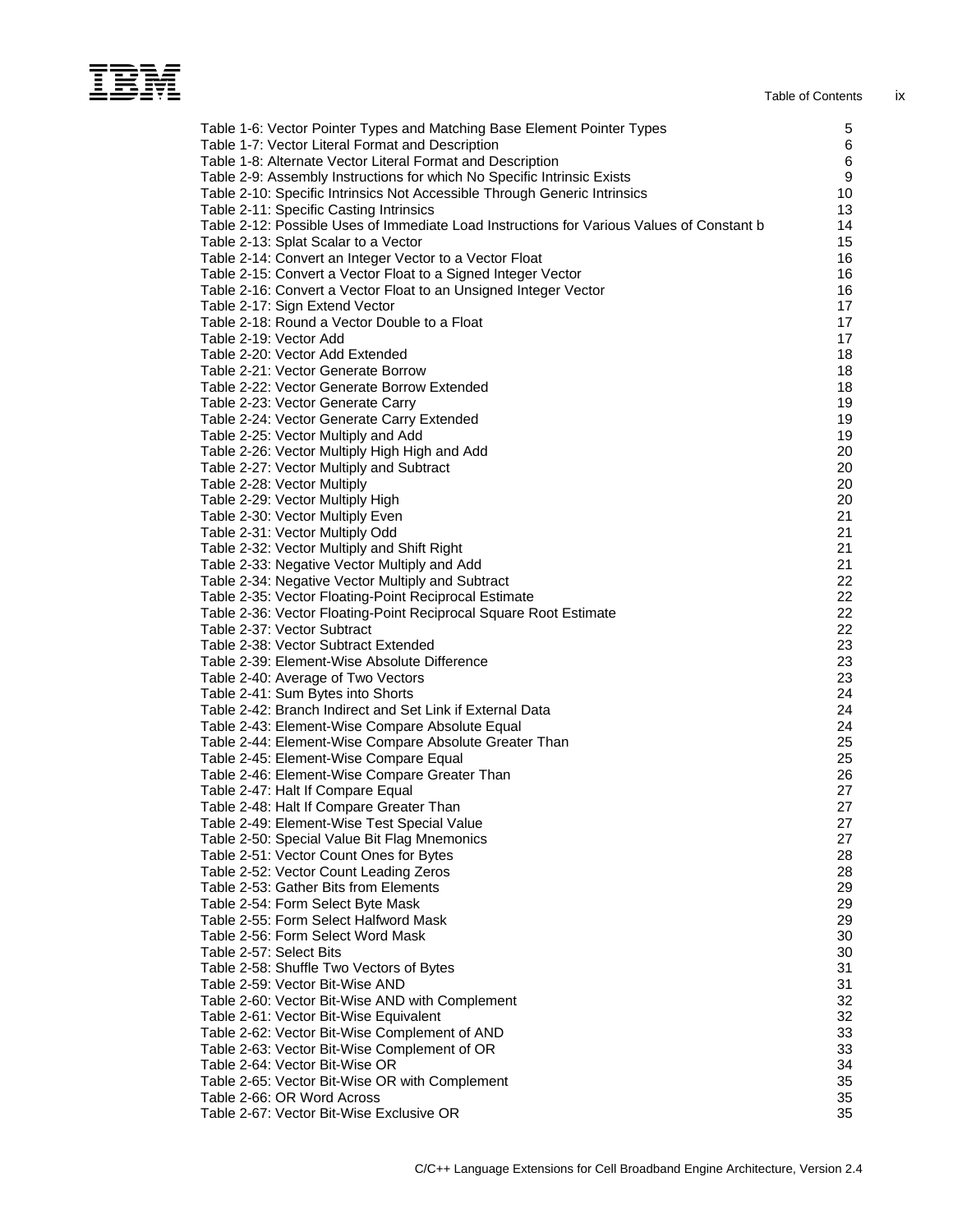## Ī

| Table 2-68: Element-Wise Rotate Left by Bits                                                    | 36 |
|-------------------------------------------------------------------------------------------------|----|
|                                                                                                 |    |
| Table 2-69: Element-Wise Rotate Left and Mask by Bits                                           | 37 |
| Table 2-70: Element-Wise Rotate Left and Mask Algebraic by Bits                                 | 38 |
| Table 2-71: Rotate Left and Mask Quadword by Bits                                               | 38 |
| Table 2-72: Rotate Left and Mask Quadword by Bytes                                              | 39 |
| Table 2-73: Rotate Left and Mask Quadword by Bytes from Bit Shift Count                         | 40 |
| Table 2-74: Rotate Quadword Left by Bits                                                        | 40 |
| Table 2-75: Quadword Rotate Left by Bytes                                                       | 41 |
| Table 2-76: Rotate Left Quadword by Bytes from Bit Shift Count                                  | 42 |
| Table 2-77: Element-Wise Shift Left by Bits                                                     | 42 |
|                                                                                                 |    |
| Table 2-78: Shift Quadword Left by Bits                                                         | 43 |
| Table 2-79: Shift Left Quadword by Bytes                                                        | 43 |
| Table 2-80: Shift Left Quadword by Bytes from Bit Shift Count                                   | 44 |
| Table 2-81: Disable Interrupts                                                                  | 45 |
| Table 2-82: Enable Interrupts                                                                   | 45 |
| Table 2-83: Move from Floating-Point Status and Control Register                                | 46 |
| Table 2-84: Move from Special Purpose Register                                                  | 46 |
| Table 2-85: Move to Floating-Point Status and Control Register                                  | 46 |
| Table 2-86: Move to Special Purpose Register                                                    | 46 |
| Table 2-87: Synchronize Data                                                                    | 47 |
|                                                                                                 | 47 |
| Table 2-88: Stop and Signal                                                                     |    |
| Table 2-89: Synchronize                                                                         | 47 |
| Table 2-90: SPU Channel Numbers                                                                 | 48 |
| Table 2-91: MFC Channel Numbers                                                                 | 48 |
| Table 2-92: Read Word Channel                                                                   | 48 |
| Table 2-93: Read Quadword Channel                                                               | 49 |
| Table 2-94: Read Channel Count                                                                  | 49 |
| Table 2-95: Write Word Channel                                                                  | 49 |
| Table 2-96: Write Quadword Channel                                                              | 49 |
| Table 2-97: Extract Vector Element from Vector                                                  | 50 |
| Table 2-98: Insert Scalar into Specified Vector Element                                         | 51 |
| Table 2-99: Promote Scalar to a Vector                                                          | 52 |
| Table 3-100: Initiate DMA to/from 32-Bit Effective Address                                      | 53 |
|                                                                                                 | 53 |
| Table 3-101: Initiate DMA to/from 64-Bit Effective Address                                      |    |
| Table 3-102: Read MFC Tag Status                                                                | 54 |
| Table 4-103: MFC DMA Command Mnemonics                                                          | 56 |
| Table 4-104: MFC List DMA Command Mnemonics                                                     | 58 |
| Table 4-105: MFC Atomic Update Command Mnemonics                                                | 60 |
| Table 4-106: MFC Synchronization Command Mnemonics                                              | 61 |
| Table 4-107: MFC Write Tag Update Conditions                                                    | 64 |
| Table 4-108: Read Atomic Command Status or Stall Until Status Is Available                      | 66 |
| Table 4-109: MFC Event Bit-Fields                                                               | 69 |
| Table 5-110: Vector Multimedia Extension Single Token Vector Data Types                         | 73 |
| Table 5-111: Vector Multimedia Extension Intrinsics That Map One-to-One with SPU Intrinsics     | 73 |
| Table 5-112: Vector Multimedia Extension Intrinsics That Are Difficult to Map to SPU Intrinsics | 74 |
| Table 5-113: SPU Intrinsics That Map One-to-One with Vector Multimedia Extension Intrinsics     |    |
|                                                                                                 | 75 |
| Table 5-114: SPU Intrinsics That Are Difficult to Map to Vector Multimedia Extension Intrinsics | 75 |
| Table 6-115: Change Thread Priority to High                                                     | 77 |
| Table 6-116: Change Thread Priority to Low                                                      | 77 |
| Table 6-117: Change Thread Priority to Medium                                                   | 77 |
| Table 6-118: Count Leading Doubleword Zeros                                                     | 78 |
| Table 6-119: Count Leading Word Zeros                                                           | 78 |
| Table 6-120: Delay 10 Cycles at Dispatch                                                        | 78 |
| Table 6-121: Delay 12 Cycles at Dispatch                                                        | 78 |
| Table 6-122: Delay 16 Cycles at Dispatch                                                        | 79 |
| Table 6-123: Delay 8 Cycles at Dispatch                                                         | 79 |
| Table 6-124: Data Cache Block Flush                                                             | 79 |
| Table 6-125: Data Cache Block Store                                                             | 79 |
|                                                                                                 |    |
| Table 6-126: Data Cache Block Touch                                                             | 79 |
| Table 6-127: Start Streaming Data                                                               | 80 |
| Table 6-128: Stop Streaming Data                                                                | 80 |
| Table 6-129: Data Cache Block Touch for Store                                                   | 81 |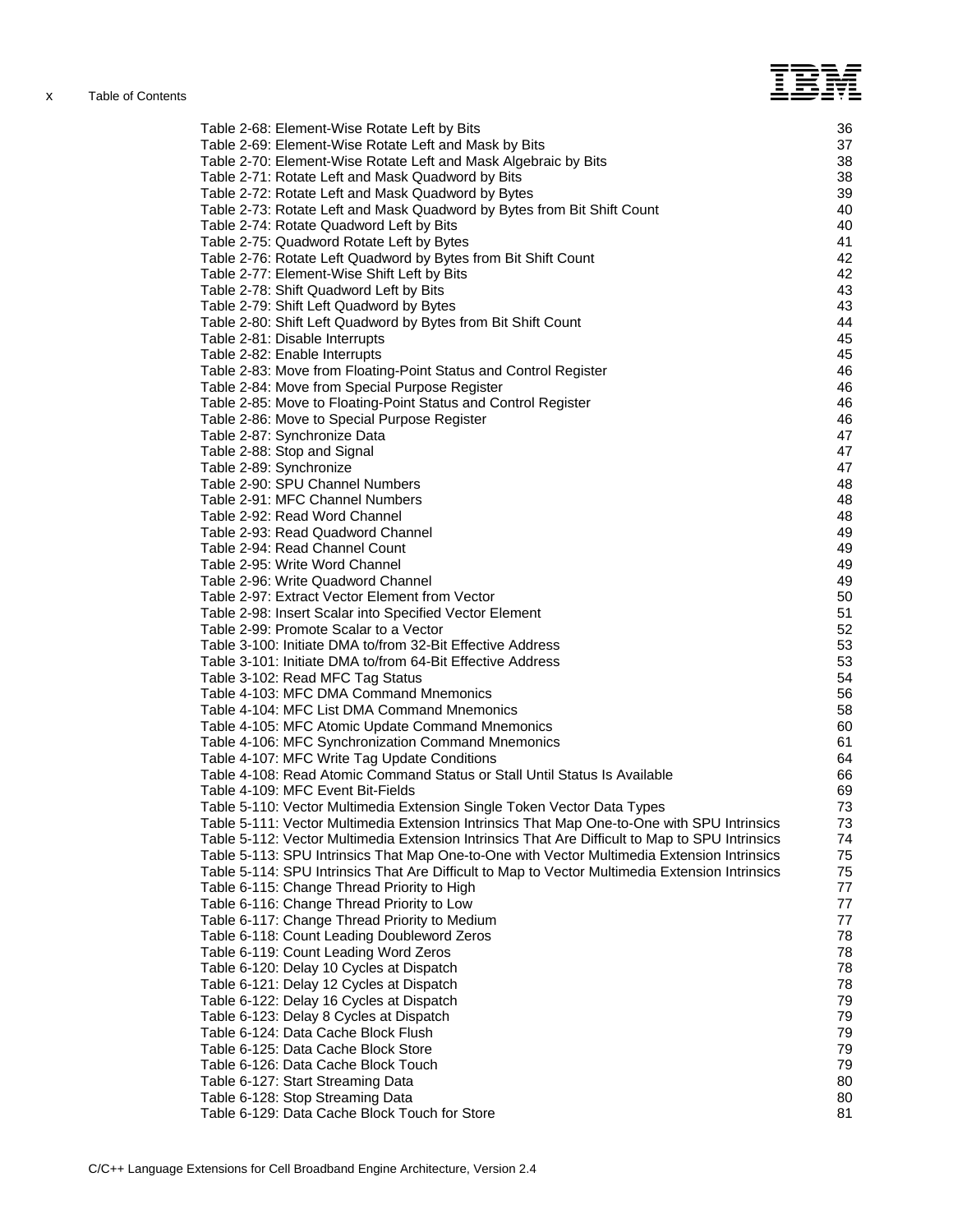

| Table 6-130: Data Cache Block Set to Zero                         | 81 |
|-------------------------------------------------------------------|----|
|                                                                   |    |
| Table 6-131: Enforce In-Order Execution of I/O                    | 81 |
| Table 6-132: Double Absolute Value                                | 81 |
| Table 6-133: Float Absolute Value                                 | 82 |
| Table 6-134: Convert Doubleword to Double                         | 82 |
| Table 6-135: Convert Double to Doubleword                         | 82 |
|                                                                   |    |
| Table 6-136: Convert Double to Doubleword with Round Towards Zero | 82 |
| Table 6-137: Convert Double to Word                               | 82 |
| Table 6-138: Convert Double to Word with Round Towards Zero       | 83 |
| Table 6-139: Double Fused Multiply and Add                        | 83 |
|                                                                   |    |
| Table 6-140: Float Fused Multiply and Add                         | 83 |
| Table 6-141: Double Fused Multiply and Subtract                   | 83 |
| Table 6-142: Float Fused Multiply and Subtract                    | 84 |
| Table 6-143: Double Multiply                                      | 84 |
| Table 6-144: Float Multiply                                       | 84 |
|                                                                   |    |
| Table 6-145: Double Negative                                      | 84 |
| Table 6-146: Float Negative                                       | 84 |
| Table 6-147: Double Fused Negative Multiply and Add               | 85 |
| Table 6-148: Float Fused Negative Multiply and Add                | 85 |
| Table 6-149: Double Fused Negative Multiply and Subtract          | 85 |
|                                                                   |    |
| Table 6-150: Float Fused Negative Multiply and Subtract           | 85 |
| Table 6-151: Float Reciprocal Estimate                            | 86 |
| Table 6-152: Round to Single Precision                            | 86 |
| Table 6-153: Double Reciprocal Square Root Estimate               | 86 |
|                                                                   |    |
| Table 6-154: Floating-Point Select of Double                      | 86 |
| Table 6-155: Floating-Point Select of Float                       | 87 |
| Table 6-156: Double Square Root                                   | 87 |
| Table 6-157: Float Square Root                                    | 87 |
| Table 6-158: Instruction Cache Block Invalidate                   | 87 |
|                                                                   |    |
| Table 6-159: Instruction Sync                                     | 88 |
| Table 6-160: Load Doubleword with Reserved                        | 88 |
| Table 6-161: Load Reversed Doubleword                             | 88 |
| Table 6-162: Load Reversed Halfword                               | 88 |
| Table 6-163: Load Word with Reserved                              | 89 |
|                                                                   |    |
| Table 6-164: Load Reversed Word                                   | 89 |
| Table 6-165: Light Weight Sync                                    | 89 |
| Table 6-166: Move from Floating-Point Status and Control Register | 89 |
| Table 6-167: Move from Special Purpose Register                   | 90 |
|                                                                   |    |
| Table 6-168: Move from Time Base                                  | 90 |
| Table 6-169: Set Field of FPSCR                                   | 90 |
| Table 6-170: Unset Field of FPSCR                                 | 90 |
| Table 6-171: Set Fields in FPSCR                                  | 91 |
| Table 6-172: Set Field FPSCR from Other Field                     | 91 |
|                                                                   |    |
| Table 6-173: Move to Special Purpose Register                     | 91 |
| Table 6-174: Multiply Doubleword, High Part                       | 91 |
| Table 6-175: Multiply Double Unsigned Word, High Part             | 92 |
| Table 6-176: Multiply Word, High Part                             | 92 |
| Table 6-177: Multiply Unsigned Word, High Part                    | 92 |
|                                                                   |    |
| Table 6-178: No Operation                                         | 92 |
| Table 6-179: Rotate Left Doubleword then Clear Left               | 92 |
| Table 6-180: Rotate Left Doubleword then Clear Right              | 93 |
| Table 6-181: Rotate Left Doubleword Immediate then Clear          | 93 |
| Table 6-182: Rotate Left Doubleword Immediate then Clear Left     | 93 |
|                                                                   |    |
| Table 6-183: Rotate Left Doubleword Immediate then Clear Right    | 94 |
| Table 6-184: Rotate Left Doubleword Immediate then Mask Insert    | 94 |
| Table 6-185: Rotate Left Word Immediate then Mask Insert          | 94 |
| Table 6-186: Rotate Left Word Immediate then AND With Mask        | 95 |
| Table 6-187: Rotate Left Word then AND With Mask                  | 95 |
|                                                                   |    |
| Table 6-188: Save and Set the FPSCR                               | 95 |
| Table 6-189: Store Reversed Doubleword                            | 95 |
| Table 6-190: Store Doubleword Conditional                         | 96 |
| Table 6-191: Store Reversed Halfword                              | 96 |
|                                                                   |    |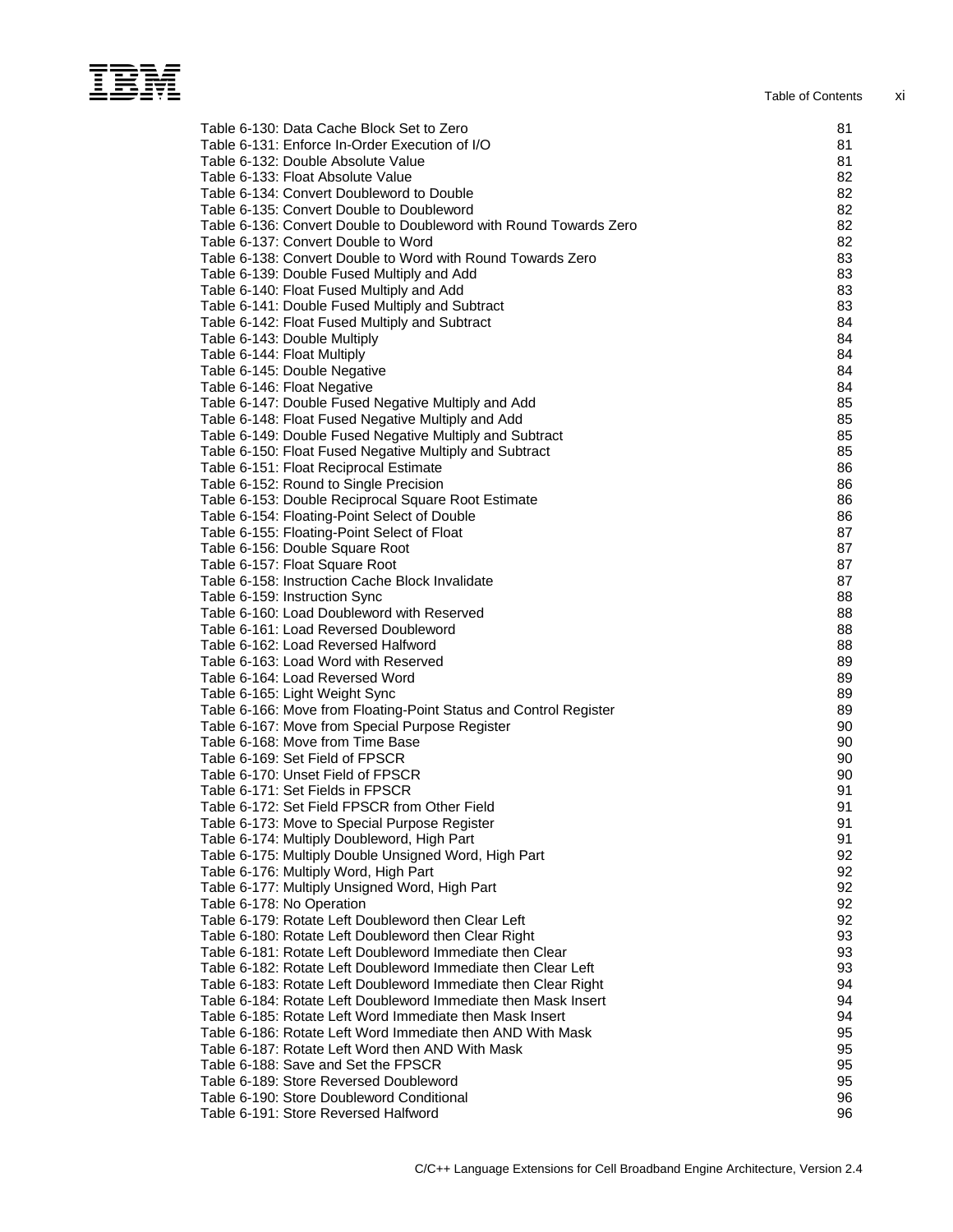## Ī

| Table 6-192: Store Reversed Word                                           | 96  |
|----------------------------------------------------------------------------|-----|
| Table 6-193: Store Word Conditional                                        | 97  |
| Table 6-194: Sync                                                          | 97  |
| Table 7-195: Stream Control Operators That Have Been Deprecated on the PPU | 99  |
| Table 7-196: Extract Vector Element from Vector                            | 100 |
| Table 7-197: Insert Scalar into Specified Vector Element                   | 101 |
| Table 7-198: Load Vector Left Indexed                                      | 102 |
| Table 7-199: Load Vector Left Indexed Last                                 | 103 |
| Table 7-200: Load Vector Right Indexed                                     | 104 |
| Table 7-201: Load Vector Right Indexed Last                                | 105 |
| Table 7-202: Store Vector Left Indexed                                     | 106 |
| Table 7-203: Store Vector Left Indexed Last                                | 107 |
| Table 7-204: Store Vector Right Indexed                                    | 108 |
| Table 7-205: Store Vector Right Indexed Last                               | 109 |
| Table 7-206: Promote Scalar to a Vector                                    | 110 |
| Table 7-207: Splat Scalar to a Vector                                      | 110 |
| Table 8-208: C Library Header Files                                        | 111 |
| Table 8-209: Vector Formats                                                | 113 |
| Table 8-210: C++ Library Header Files                                      | 114 |
| Table 8-211: New and Traditional C++ Library Header Files                  | 115 |
| Table 9-212: Values for Floating-Point Type Properties                     | 117 |
| Table 9-213: Rounding Mode for Two Bits of FLT_ROUNDS                      | 118 |
| Table 9-214: Macros for Double Precision Rounding Modes                    | 118 |
| Table 9-215: Macros for Single Precision Floating-Point Exceptions         | 119 |
| Table 9-216: Macros for Double Precision Floating-Point Exceptions         | 119 |
| Table 9-217: Floating-Point Constants                                      | 120 |
| Table 10-218: Integer Vector Types                                         | 125 |
| Table 10-219: Floating-Point Vector Types                                  | 125 |
| Table 10-220: Valid Types for Specified Unary Operators                    | 125 |
| Table 10-221: Valid Types for Specified Binary Operators                   | 126 |
| Table 10-222: Valid Types for Specified Relational Operators               | 126 |
|                                                                            |     |

## **List of Figures**

| Figure 1-1: Big-Endian Byte/Element Ordering for Vector Types | XVIII |
|---------------------------------------------------------------|-------|
| Figure 2-2: Shuffle Pattern                                   |       |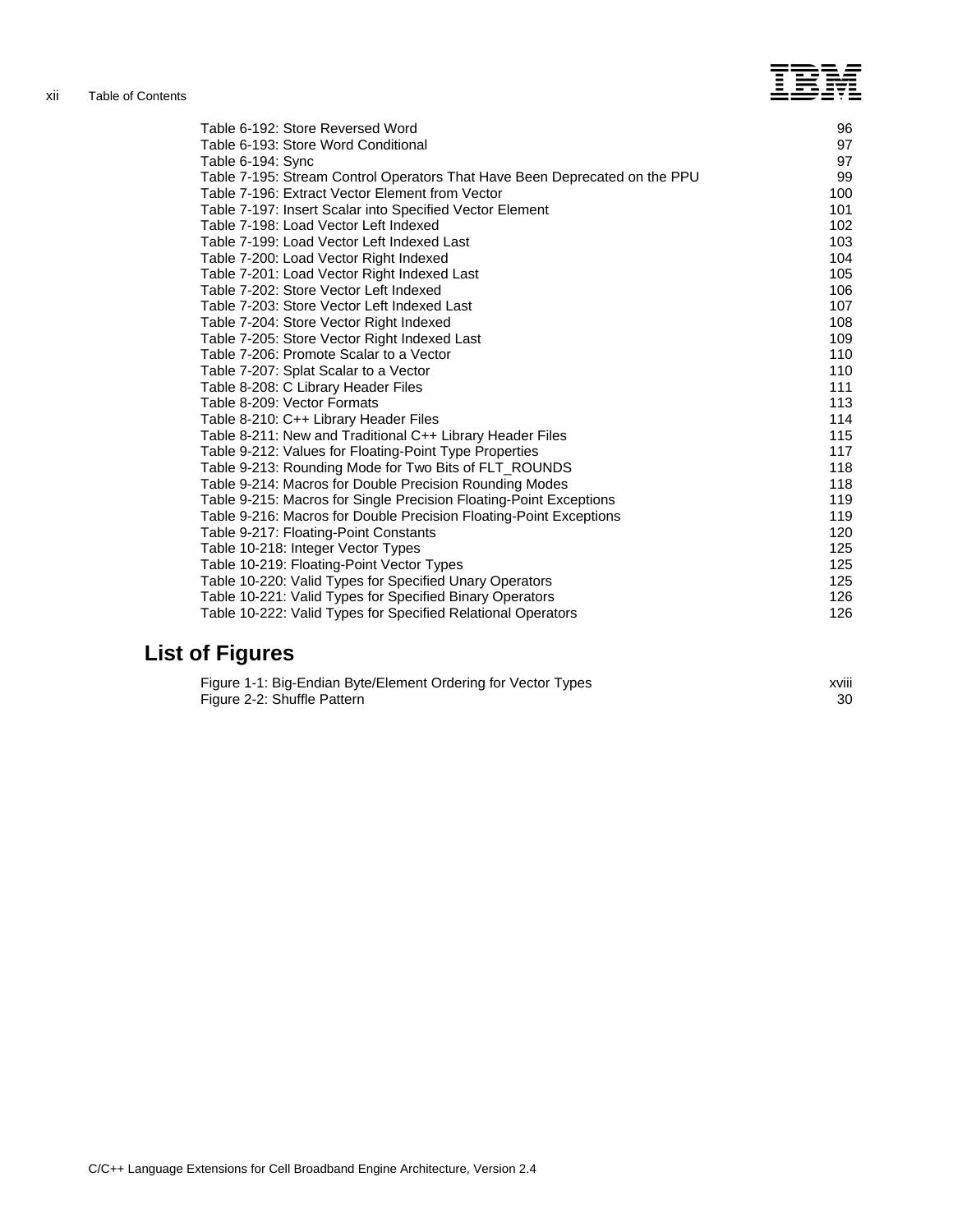

## **About This Document**

This document describes language extension specifications that allow software developers to access hardware features that are not easily accessible from a high level language, such as C or C++, in order to obtain the best performance from a Synergistic Processor Unit (SPU) and a Power Processing Unit (PPU) of the Cell Broadband Engine™ (CBE). This document also includes function specifications to facilitate communication between SPUs and PPU, and it lists a minimal set of standard library functions that must be provided as part of a standard SPU programming environment.

## **Audience**

This document is intended for system and application programmers who want to write SPU and PPU programs for a CBEA-compliant processor.

## **Version History**

This section describes significant changes made to each version of this document.

| Version Number & Date   Changes   |                                                                                                                                                                                                               |
|-----------------------------------|---------------------------------------------------------------------------------------------------------------------------------------------------------------------------------------------------------------|
| v <sub>2.4</sub><br>March 8, 2007 | Added support for enhanced double precision SPU instructions (TWG_RFC00071-0).<br>Specified use of vector data types with standard C/C++ operators<br>(TWG_RFC00082-1).                                       |
|                                   | Made it explicit that the vector keyword n the SPU is the same as the vector keyword<br>on the PPU (TWG_RFC00096-0).                                                                                          |
|                                   | Provided a predefined macro for use by compilers that are targeted to a processor<br>that supports the SPU's optional enhanced double precision instructions<br>(TWG_RFC00097-0).                             |
|                                   | Attached "volatile" with dmalist arguments in intrinsics<br>(TWG_RFC00100-0).                                                                                                                                 |
|                                   | Corrected various organizational, grammatical, and spelling issues<br>(TWG_RFC00093-0: CORRECTION NOTICE and TWG_RFC00094-0:<br>CORRECTION NOTICE).                                                           |
|                                   | Specified the kinds of variables to which the aligned attribute applies<br>(TWG_RFC00098-0).                                                                                                                  |
|                                   | Corrected the specification of $\text{isnan}()$ so that it applies only to single precision<br>(TWG_RFC00099-0: CORRECTION NOTICE).                                                                           |
|                                   | Corrected various minor errors (TWG_RFC00101-0: CORRECTION NOTICE).                                                                                                                                           |
| v. 2.3<br>December 4, 2006        | Corrected the function parameter ordering of the PPU __stwbrx instrinsic<br>(TWG_RFC00074-0: CORRECTION NOTICE)                                                                                               |
|                                   | Corrected the type of element initializers used to initialize a vector of<br>signed/unsigned char (TWG_RFC00075-0: CORRECTION NOTICE)                                                                         |
|                                   | Changed to note that the use of double-precision contracted operations is permitted<br>by default unless prohibited by the FP_CONTRACT pragma or the no-fast-double<br>compiler option (TWG_RFC00076-0).      |
|                                   | Added PPU data types and programming directives to Chapter 1, and changed title<br>from "SPU Data Types and Program Directives" to "Data Types and Programming<br>Directives" (TWG_RFC00077-1).               |
|                                   | Removed the __fre, __frsqrtes, and __popcntb intrinsics, and added the<br>frsqrte intrinsic (TWG_RFC00078-3).                                                                                                 |
|                                   | Added that support is provided in the floating-point environment for both double-<br>precision elements and all four single-precision elements. Also, updated information<br>for FLT_ROUNDS (TWG_RFC00079-1). |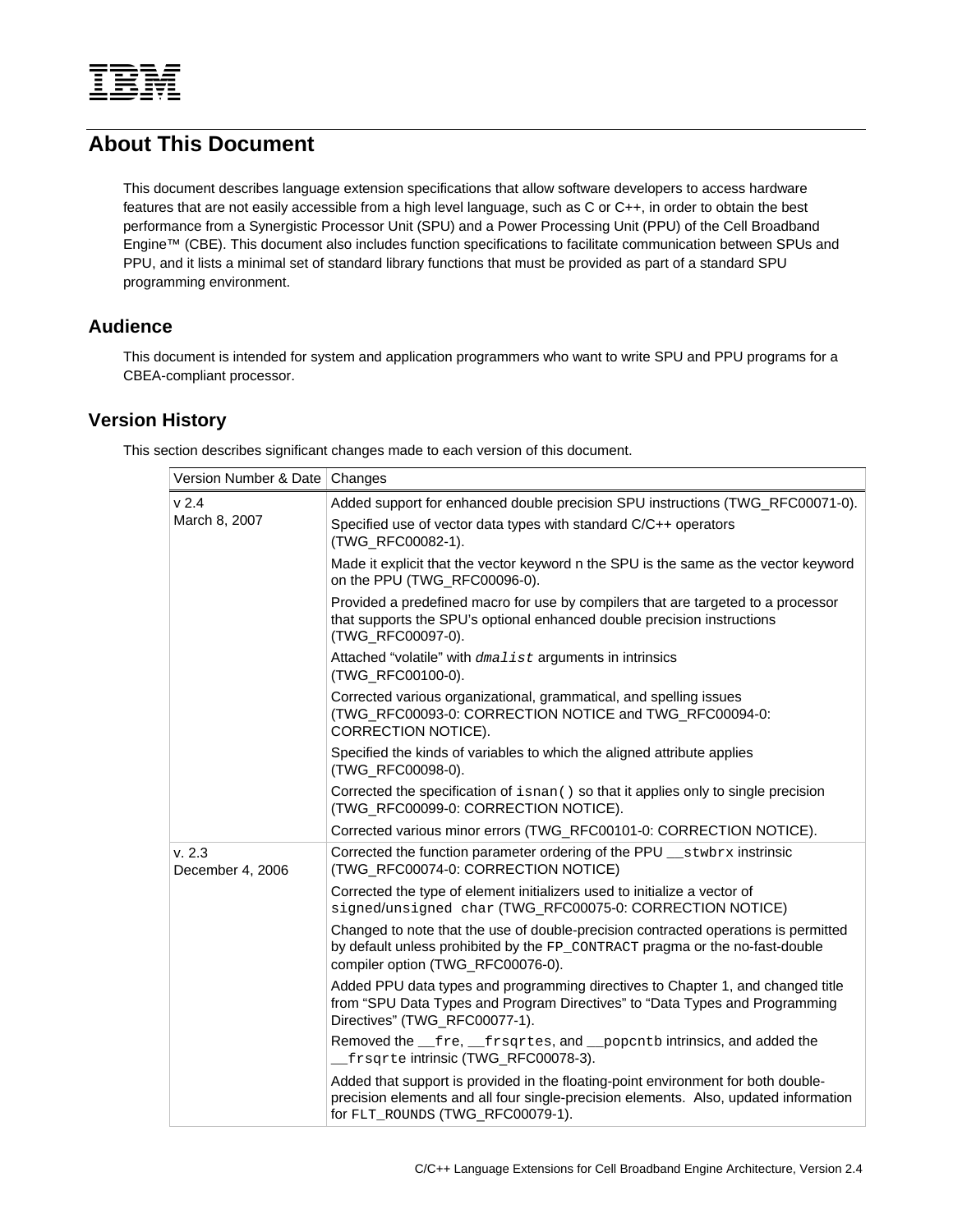

| Version Number & Date Changes |                                                                                                                                                                                                                                                                                                                                                           |
|-------------------------------|-----------------------------------------------------------------------------------------------------------------------------------------------------------------------------------------------------------------------------------------------------------------------------------------------------------------------------------------------------------|
|                               | Added a new chapter, "PPU VMX Intrinsics", that specifies a set of intrinsic functions<br>making the underlying PPU VMX instruction set accessible from the C programming<br>language (TWG_RFC00081-1 and TWG_RFC00092-0).                                                                                                                                |
|                               | Added 32-bit ABI support to the PPU intrinsic functions, changed function arguments<br>to provide a consistent high-level interface, and corrected several typographical<br>errors (TWG_RFC00083-1).                                                                                                                                                      |
|                               | Changed the return type of the <i>__fctiw</i> and <i>__fctiwx</i> PPU intrinsic functions,<br>changed the descriptive names of these and other similar conversion intrinsics, and<br>removed the __stfiwx intrinsic function (TWG_RFC00089-1).                                                                                                            |
|                               | Identified deprecated PPU VMX operations and recommendations for suitable PPU<br>intrinsic function alternatives (TWG_RFC00090-0).                                                                                                                                                                                                                        |
|                               | Identified non-supported language features and specified that C++ exception<br>handling is not supported on the SPU (TWG_RFC00091-0).                                                                                                                                                                                                                     |
| v. 2.2<br>October 11, 2006    | Applied the changes made in the following requests: TWG_RFC00056-0,<br>TWG_RFC00057-0, TWG_RFC00058-2, TWG_RFC00061-1, TWG_RFC00060-1,<br>TWG_RFC00062-0, TWG_RFC00066-2, TWG_RFC00067-2, TWG_RFC00068-0,<br>TWG_RFC00070-1, TWG_RFC00072-0, and TWG_RFC00073-0.                                                                                          |
|                               | Changed document title because its contents are no longer limited to the SPU.<br>Changed the sections "About this Document" and "Audience" accordingly. Applied<br>TWG_RFC00053-0, TWG_RFC00054-1, and TWG_RFC00055-0.                                                                                                                                    |
|                               | Replaced uses of a protected name by references to the document Altivec<br>Technology Programming Interface Manual per TWG_RFC00050-1 and<br>TWG_RFC00052-0.                                                                                                                                                                                              |
|                               | Corrected several operand errors related to spu_sub, which is the arithmetic intrinsic<br>for vector subtraction (TWG_RFC00046-0: CORRECTION NOTICE).                                                                                                                                                                                                     |
|                               | Corrected various documentation errors; for example, changed sample code<br>demonstrating how to restore the Stack Pointer Information register as a result of<br>invoking the longjmp function (TWG_RFC00047-0: CORRECTION NOTICE).                                                                                                                      |
|                               | Specified that alternate vector syntax for vector literals is optional rather than<br>mandatory (TWG_RFC00050).                                                                                                                                                                                                                                           |
| v. 2.1<br>October 20, 2005    | Added a sub-section called "Malloc Heap" to the C library section of the "C and C++<br>Standard Libraries" chapter. This section is related to an attempt to define a standard<br>process for memory heap initialization and stack management (TWG_RFC00024-3).                                                                                           |
|                               | In the "SPU and Vector Multimedia Extension Intrinsics" chapter, clarified which<br>intrinsic mappings are required according to this specification and which are not<br>because a straightforward mapping does not exist. Provided additional explanations<br>regarding the intrinsics that are difficult to map (TWG_RFC00034-1: CORRECTION<br>NOTICE). |
|                               | Corrected the description of the si_stqx instruction (TWG_RFC00035-0:<br>CORRECTION NOTICE).                                                                                                                                                                                                                                                              |
|                               | Corrected various documentation errors; for example, changed several descriptions<br>in the "Alternate Vector Literal Format and Description" table.                                                                                                                                                                                                      |
|                               | (TWG_RFC00036-0: CORRECTION NOTICE, TWG_RFC00041-0: CORRECTION<br>NOTICE, TWG_RFC00045-0: CORRECTION NOTICE).                                                                                                                                                                                                                                             |
|                               | Changed "Broadband Processor Architecture" to "Cell Broadband Engine<br>Architecture", and changed "BPA" to "CBEA" (TWG_RFC00037-0: CORRECTION<br>NOTICE).                                                                                                                                                                                                |
|                               | Deleted several references to BE revisions DD1.0 and DD2.0 (TWG_RFC00040-0:<br>CORRECTION NOTICE).                                                                                                                                                                                                                                                        |
|                               | Added a new chapter describing MFC I/O intrinsics; these intrinsics facilitate MFC<br>programming by defining a common set of utility functions (TWG_RFC00043-2).                                                                                                                                                                                         |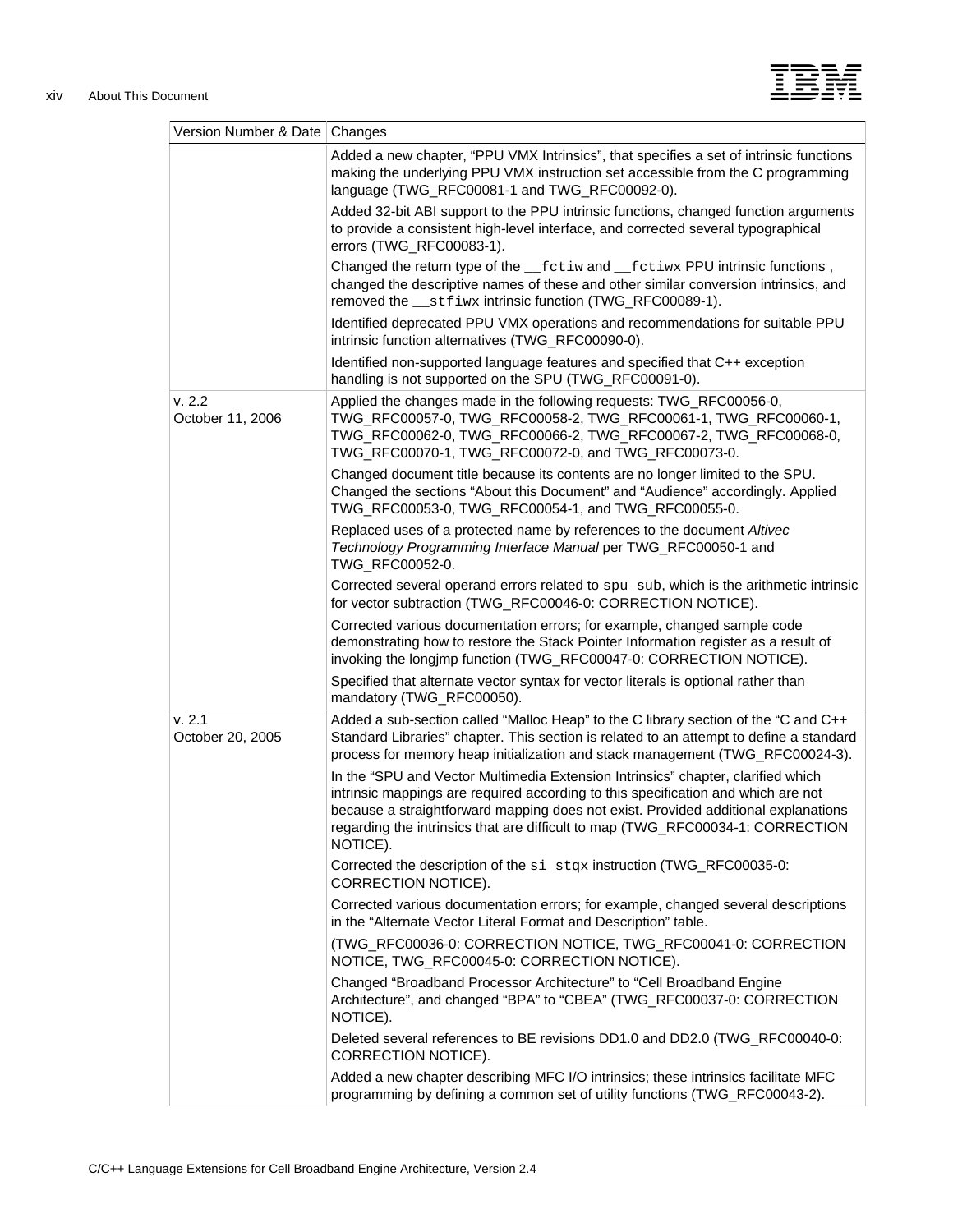| Version Number & Date Changes |                                                                                                                                                                                                                                                                                                                                                                                                                                                                                                                                                                                             |
|-------------------------------|---------------------------------------------------------------------------------------------------------------------------------------------------------------------------------------------------------------------------------------------------------------------------------------------------------------------------------------------------------------------------------------------------------------------------------------------------------------------------------------------------------------------------------------------------------------------------------------------|
| v. 2.0<br>July 11, 2005       | Deleted several sections in the "About This Document" chapter. Changed two entries<br>in the Write Word Channel table from $\sin\theta$ (channel, $\sin\theta$ to $\sin\theta$ to to<br>$\sin{\omega}$ wrch(channel, $\sin{\omega}$ from $\sin{\omega}$ ). Clarified that the syntax for vector type<br>specifiers does not allow the use of a typedef name as a type specifier. (All changes<br>per TWG_RFC00032-0: CORRECTION NOTICE.)                                                                                                                                                    |
| v. 1.9                        | Added new chapter describing C and C++ Libraries (TWG_RFC00018-5).                                                                                                                                                                                                                                                                                                                                                                                                                                                                                                                          |
| June 10, 2005                 | Added new chapter describing SPU floating-point arithmetic (TWG_RFC00027-1).                                                                                                                                                                                                                                                                                                                                                                                                                                                                                                                |
|                               | Changed "Broadband Engine" or "BE" to "a processor compliant with the Broadband<br>Processor Architecture" or "a processor compliant with BPA"; changed VMX to Vector<br>Multimedia Extension; changed Synergistic Processing Element to Synergistic<br>Processor Element; and changed Synergistic Processing Unit to Synergistic<br>Processor Unit. Defined a PPU as a PowerPC Processor Unit on first major instance.<br>Corrected several book references and changed copyright page so that trademark<br>owners were specified. (All changes per TWG_RFC00031-0: CORRECTION<br>NOTICE.) |
|                               | Made miscellaneous changes to the "About This Document" section.                                                                                                                                                                                                                                                                                                                                                                                                                                                                                                                            |
| v. 1.8<br>May 12, 2005        | Added new channel number for multisource synchronization requests<br>(TWG_RFC00023-1).                                                                                                                                                                                                                                                                                                                                                                                                                                                                                                      |
|                               | Corrected example describing loading of misaligned vectors.                                                                                                                                                                                                                                                                                                                                                                                                                                                                                                                                 |
|                               | Changed PU to PPU and SPC to SPE; changed "PU-to-SPU" (mailboxes) and "SPU-<br>to-PU" to "inbound" and "outbound" respectively (TWG_RFC00028-1: CORRECTION<br>NOTICE).                                                                                                                                                                                                                                                                                                                                                                                                                      |
|                               | Changed the name of spu_mulhh to spu_mule (TWG_RFC00021-0).                                                                                                                                                                                                                                                                                                                                                                                                                                                                                                                                 |
|                               | Updated channel names to coincide with BPA channel names (TWG_RFC00029-1).                                                                                                                                                                                                                                                                                                                                                                                                                                                                                                                  |
| v. 1.7<br>July 16, 2004       | Clarified that channel intrinsics must not be reordered with respect to other channel<br>commands or volatile local-storage memory accesses (TWG_RFC00007-1).                                                                                                                                                                                                                                                                                                                                                                                                                               |
|                               | Warned that compliant compilers may ignore __align_hint intrinsics<br>(TWG_RFC00008-1).                                                                                                                                                                                                                                                                                                                                                                                                                                                                                                     |
|                               | Added an additional SPU instruction, orx (TWG_RFC00010-0).                                                                                                                                                                                                                                                                                                                                                                                                                                                                                                                                  |
|                               | Added mnemonics for channels that support reading the event mask and tag mask<br>(TWG_RFC00011-0).                                                                                                                                                                                                                                                                                                                                                                                                                                                                                          |
|                               | Specified that spu_ienable and spu_idisable intrinsics do not have return<br>values (TWG_RFC00013-0).                                                                                                                                                                                                                                                                                                                                                                                                                                                                                       |
|                               | Moved paragraph beginning "This intrinsic is considered volatile" from spu_mfspr<br>intrinsic to spu_mtfpscr (TWG_RFC00014-0).                                                                                                                                                                                                                                                                                                                                                                                                                                                              |
|                               | Changed the descriptions for si_lqd and si_stqd intrinsics (TWG_RFC00015-1).                                                                                                                                                                                                                                                                                                                                                                                                                                                                                                                |
|                               | Provided new descriptions of various rotation-and-mask intrinsics, specifically:<br>spu_rlmask, spu_rlmaska, spu_rlmaskqw, spu_rlmaskqwbyte, and<br>spu_rlmaskqwbytebc. These descriptions include pseudo-code examples<br>(TWG_RFC00016-1).                                                                                                                                                                                                                                                                                                                                                |
|                               | Made miscellaneous editorial changes.                                                                                                                                                                                                                                                                                                                                                                                                                                                                                                                                                       |
| v. 1.6<br>March 12, 2004      | Made miscellaneous editorial changes.                                                                                                                                                                                                                                                                                                                                                                                                                                                                                                                                                       |
| v. 1.5<br>February 25, 2004   | Changed formatting of document so that it reflects the typographic conventions<br>described on page xviii. Made miscellaneous editorial changes.                                                                                                                                                                                                                                                                                                                                                                                                                                            |
|                               | Changed some of the parameter types for spu_mf cdma32 and spu_mf cdma64, as<br>requested in TWG_RFC00002.                                                                                                                                                                                                                                                                                                                                                                                                                                                                                   |
|                               | Inserted new specifications for the vector literal format, as requested in<br>TWG_RFC00003.                                                                                                                                                                                                                                                                                                                                                                                                                                                                                                 |
| v. 1.4                        | Changed document to new format, including front matter. Made miscellaneous                                                                                                                                                                                                                                                                                                                                                                                                                                                                                                                  |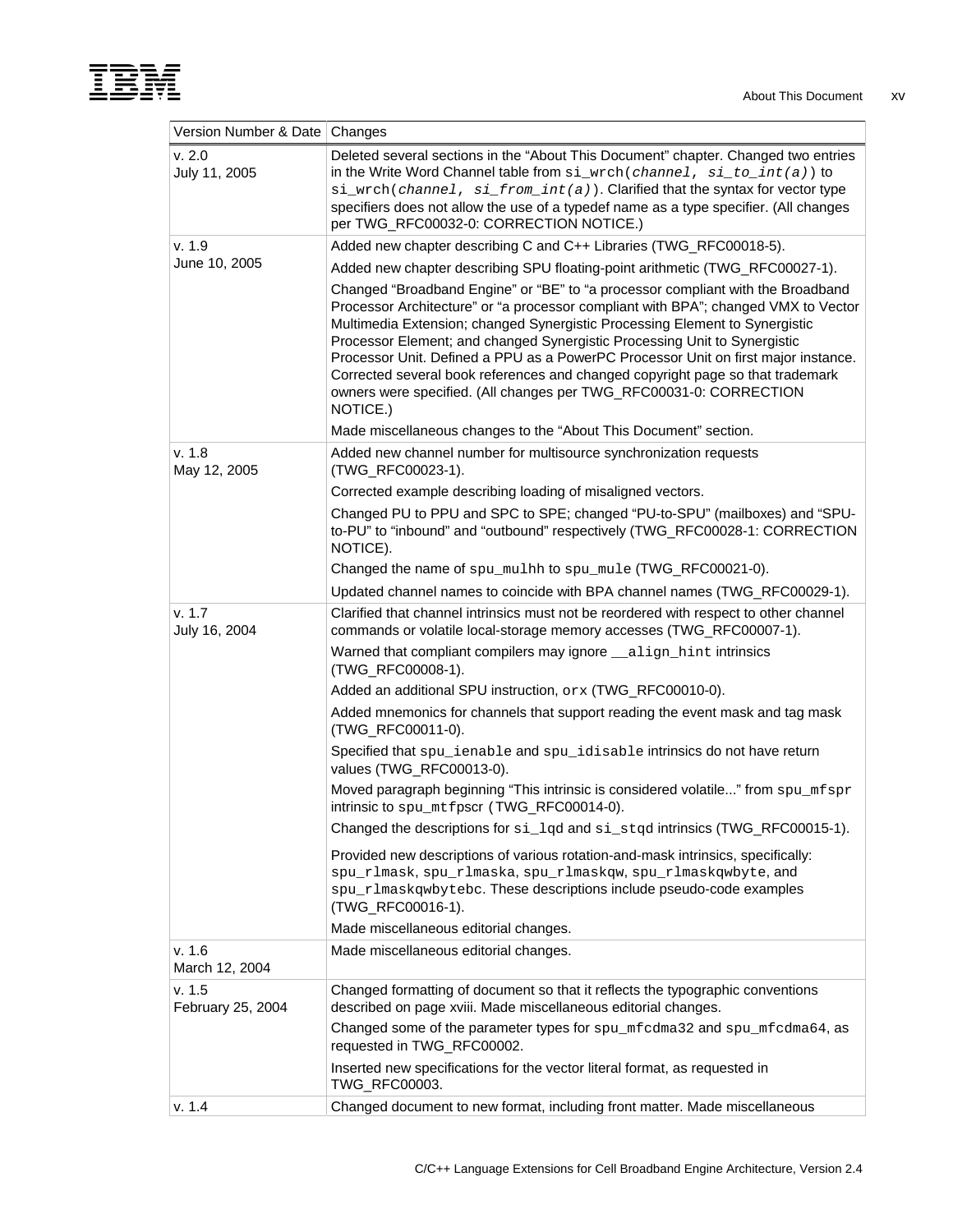

| Version Number & Date   Changes |                                                                                                                                                                                                                                                      |
|---------------------------------|------------------------------------------------------------------------------------------------------------------------------------------------------------------------------------------------------------------------------------------------------|
| January 20, 2004                | editorial changes.                                                                                                                                                                                                                                   |
| v. 1.3<br>November 4, 2003      | Added enable/disable interrupt intrinsics.                                                                                                                                                                                                           |
| v. 1.2<br>September 2, 2003     | Changed parameter types of spu_sel intrinsic to be compatible with Vector<br>Multimedia Extension's yec sel.<br>Added si_stopd specific intrinsic.                                                                                                   |
|                                 | Corrected tables for spu_genb and spu_genc generic intrinsics.                                                                                                                                                                                       |
| v. 1.1<br>June 15, 2003         | Made changes to support RFC 24. Added isolation control channel 64.<br>Made changes to support RFC 33. Removed spu_addc, spu_addsc, spu_subb,<br>and spu_subsb. Added spu_addx, spu_subx, spu_genc, spu_gencx,<br>spu_genb, and spu_genbx.           |
| v. 1.0<br>April 28, 2003        | Made minor corrections.                                                                                                                                                                                                                              |
| v. 0.9<br>March 7, 2003         | Added new intrinsics to support new or modified instructions. These include: fscrrd,<br>fscrwr, stop, dfma, mpyhhau, mpyhhu, rotqmbybi, iret, lqr, and stqr. Also<br>added intrinsics to support new feature bits for iret, bisled, bihnz, and sync. |
| v. 0.8<br>January 23, 2003      | Improved documentation of specific intrinsics. Completely defined parameter ordering<br>and immediate sizes.                                                                                                                                         |
|                                 | Defined new global (spu_intrinsics.h) and compiler specific<br>(spu_internals.h) header files. Specified that single token vector types and<br>channel enumerants are declared in spu_intrinsics.h.                                                  |
|                                 | Added specific pointer casting intrinsics.                                                                                                                                                                                                           |
|                                 | Added standardized __SPU__ conditional compilation control.                                                                                                                                                                                          |
|                                 | Changed specific convert intrinsics to unbiased scale parameters, such as generic<br>intrinsics.                                                                                                                                                     |
|                                 | Specified that the bisled target function does not observe the standard calling<br>convention with respect to volatile registers.                                                                                                                    |
| v. 0.7                          | Specified that gcc-style inline assembly is required.                                                                                                                                                                                                |
| November 18, 2002               | Specified that __builtin_expect is required.                                                                                                                                                                                                         |
|                                 | Added bisled specific and generic intrinsics.                                                                                                                                                                                                        |
|                                 | Added __align_hint intrinsic.                                                                                                                                                                                                                        |
|                                 | Specified that the restrict type qualifier is required.                                                                                                                                                                                              |
|                                 | Specified that out-of-range scale factors on generic conversion intrinsics return an<br>error.                                                                                                                                                       |
| v. 0.6                          | Changed document title to include C++.                                                                                                                                                                                                               |
| September 24, 2002              | Made miscellaneous clarifications and typing corrections.                                                                                                                                                                                            |
|                                 | Changed spu_eqv to return the same vector type as its inputs.                                                                                                                                                                                        |
|                                 | Changed spu_and, spu_or, and spu_xor to accept immediate values of the same<br>type as the elements of parameter a.                                                                                                                                  |
|                                 | Added specific casting intrinsics.                                                                                                                                                                                                                   |
|                                 | Changed default action on out-of-range immediate values for specific intrinsics to<br>issuing an error.                                                                                                                                              |
|                                 | Added documentation of the __builtin_expect builtin.                                                                                                                                                                                                 |
|                                 | Completed SPU-to-Vector Multimedia Extension intrinsic mapping section.                                                                                                                                                                              |
| v. 0.5<br>August 27, 2002       | Edited discussion of Vector Multimedia Extension-to-SPU intrinsic mapping.<br>Removed appendices.                                                                                                                                                    |
|                                 | Added support for 32-bit read and write channel intrinsics. Renamed quadword<br>channel read and write to readchqw and writechqw.                                                                                                                    |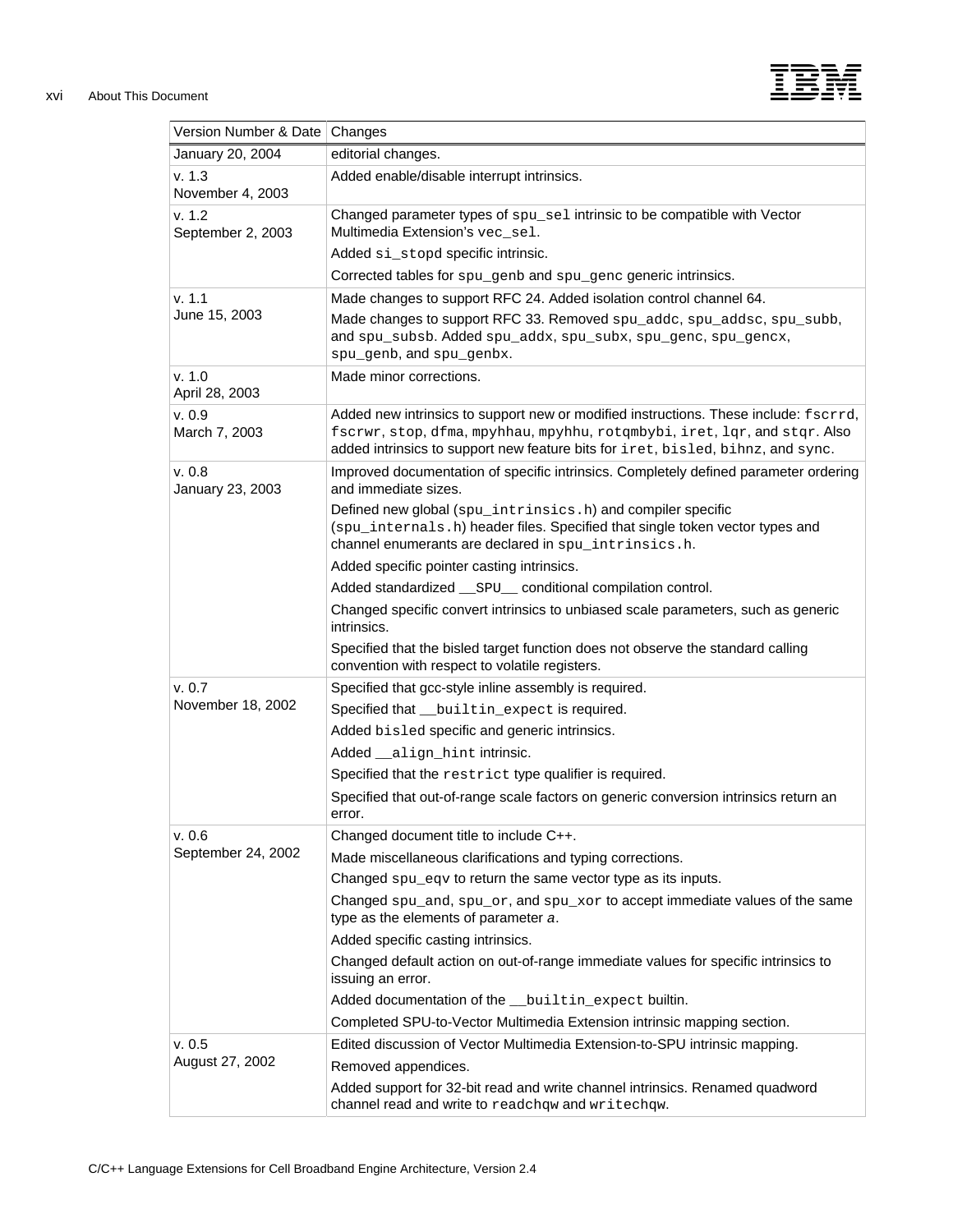## - $\mathbf{E} = \mathbf{F}$

| Version Number & Date   Changes |                                                                                                                                             |
|---------------------------------|---------------------------------------------------------------------------------------------------------------------------------------------|
| v. 0.4                          | Corrected the instruction mapping for spu promote and spu extract.                                                                          |
| August 5, 2002                  | Specified that instruction mapping for generic intrinsics spu_re and spu_rsqrte<br>include the FI (floating-point interpolate) instruction. |
|                                 | Renamed spu_splat to spu_splats (scalar splat) to avoid confusion with<br>vec_splat.                                                        |
|                                 | Added documentation about the size of the immediate intrinsic forms.                                                                        |
|                                 | Changed all vector signed long to vector signed long long.                                                                                  |
|                                 | Changed count to unsigned for spu_s1, spu_s1qw, spu_s1qwbyte, and<br>spu_slqwbytebc.                                                        |
|                                 | Changed count to signed for spu_rl, spu_rlmask and spu_rlmaska.                                                                             |
|                                 | Specified that the return value of spu_cntlz is an unsigned value.                                                                          |
|                                 | Corrected description of spu gather intrinsic.                                                                                              |
|                                 | Edited mapping documentation of scalars for spu_and, spu_or, and spu_xor.                                                                   |
|                                 | Removed vector input forms of spu_hcmpeq and spu_hcmpgt.                                                                                    |
| v. 0.3<br>July 16, 2002         | Added $f \text{smbi}$ to literal constructor instructions. Added $f \text{smbi}$ (immediate form) to<br>spu maskb intrinsic.                |
|                                 | Added vector forms to compare and halt (spu_hcmpeq and spu_hcmpgt) intrinsics.                                                              |
|                                 | Added gword data type as the only vector type accepted by specific intrinsics.                                                              |
|                                 | Added typedefs for the vector types as the basic types used for code portability.                                                           |
|                                 | Merged all spu_splat generic intrinsics into a single intrinsic.                                                                            |
|                                 | Dropped spu_load, spu_store, and spu_insertctl generic intrinsics.                                                                          |
| v. 0.2                          | Incorporated changes and suggestions from Peng.                                                                                             |
| July 9, 2002                    | Changed vector long types to vector long long.                                                                                              |
| V. 0.1<br>June 21, 2002         | First version of the language extension specification. Initial specification based on the<br>Tobey compiler intrinsics specification.       |

## **Related Documentation**

The following table provides a list of references and supporting materials for this document:

| Document Title                                                                            | Version | Date         |
|-------------------------------------------------------------------------------------------|---------|--------------|
| ISO/IEC Standard 9899:1999 (C Standard)                                                   |         |              |
| ISO/IEC Standard 14882:1998 (C++ Standard)                                                |         |              |
| IEEE-754 (Standard for Binary Floating-Point Arithmetic)                                  |         |              |
| <b>Synergistic Processor Unit Instruction Set Architecture</b>                            | 1.2     | January 2007 |
| Cell Broadband Engine Architecture                                                        | 1.01    | October 2006 |
| Tool Interface Standard (TIS), Executable and Linking Format (ELF)<br>Specification       | 1.2     | May 1995     |
| Tool Interface Standard (TIS), DWARF Debugging Information<br><b>Format Specification</b> | 2.0     | May 1995     |
| <b>PowerPC Architecture Book, Book II: PowerPC Virtual Environment</b><br>Architecture    | 2.02    | January 2005 |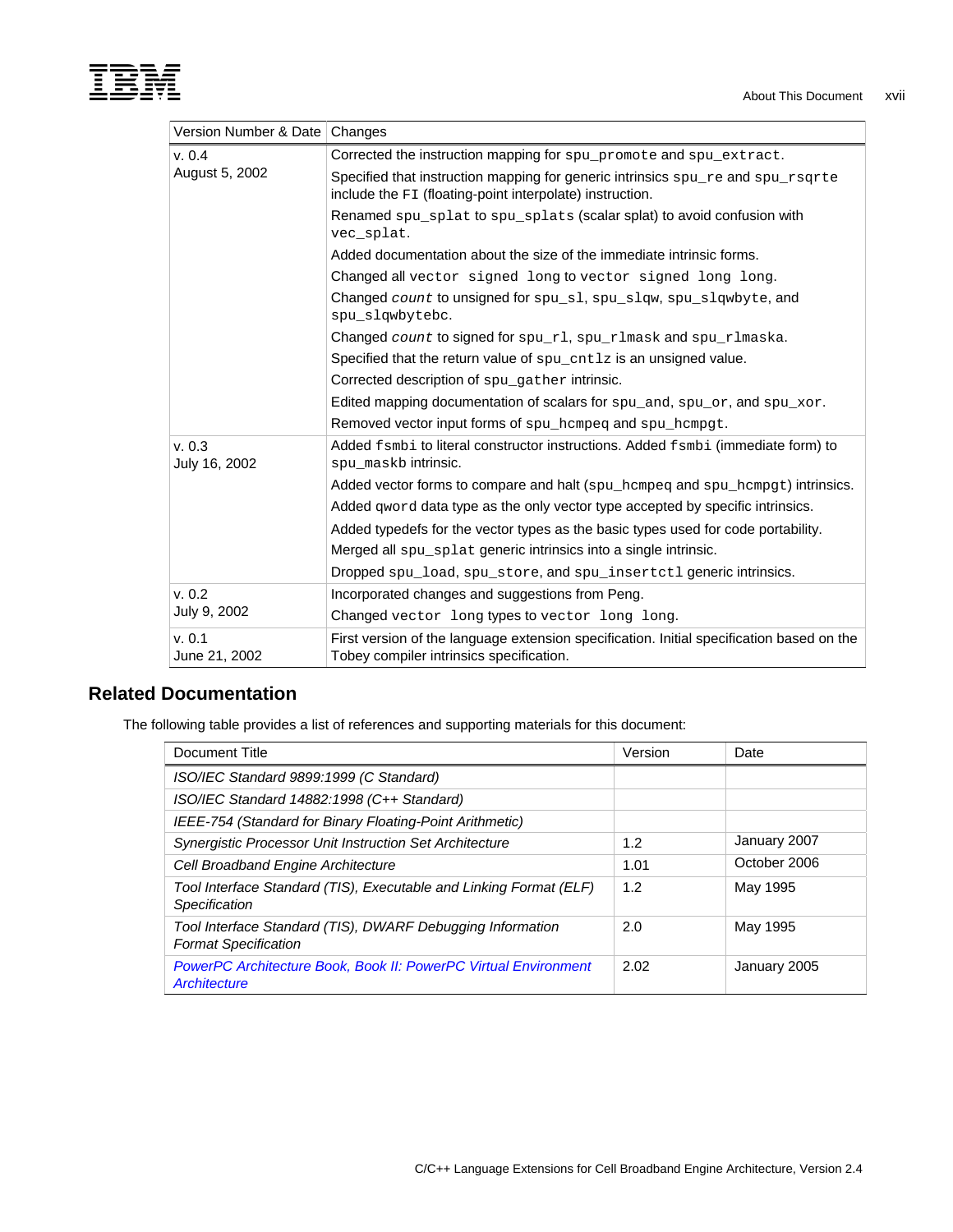

## **Bit Notation**

Standard bit notation is used throughout this document. Bits and bytes are numbered in ascending order from left to right. Thus, for a 4-byte word, bit 0 is the most significant bit and bit 31 is the least significant bit, as shown in the following figure:



#### MSB = Most significant bit

LSB = Least significant bit

Notation for bit encoding is as follows:

- Hexadecimal values are preceded by  $0x$ . For example:  $0x0A00$ .
- Binary values in sentences appear in single quotation marks. For example: '1010'.

## **Byte Ordering and Element Numbering**

Byte ordering and element numbering is always displayed in big endian order, as shown in Figure 1-1,

Figure 1-1: Big-Endian Byte/Element Ordering for Vector Types

| Byte $0$<br>(MSB) | Byte 1                   |  |             | Byte 2   Byte 3   Byte 4   Byte 5 |  |            |              |  | Byte 6 Byte 7 Byte 8 Byte 9 Byte 10 Byte 11 Byte 12 Byte 13 Byte 14 Byte 15                                     |  |            |  | (LSB) |
|-------------------|--------------------------|--|-------------|-----------------------------------|--|------------|--------------|--|-----------------------------------------------------------------------------------------------------------------|--|------------|--|-------|
| doubleword 0      |                          |  |             |                                   |  |            | doubleword 1 |  |                                                                                                                 |  |            |  |       |
|                   | word 0<br>word 1         |  |             |                                   |  | word 2     |              |  | word 3                                                                                                          |  |            |  |       |
|                   | halfword 0<br>halfword 1 |  |             | halfword 2<br>halfword 3          |  | halfword 4 | halfword 5   |  | halfword 6                                                                                                      |  | halfword 7 |  |       |
| char 0            | char 1                   |  | char2 char3 |                                   |  |            |              |  | char 4   char 5   char 6   char 7   char 8   char 9   char 10   char 11   char 12   char 13   char 14   char 15 |  |            |  |       |

## **Typographic Conventions**

In addition to bit notation, the following typographic conventions are used throughout this document:

| Convention                          | Meaning                                                                                                                                                                                                                                                                           |
|-------------------------------------|-----------------------------------------------------------------------------------------------------------------------------------------------------------------------------------------------------------------------------------------------------------------------------------|
| courier                             | Indicates programming code, processing instructions, register names,<br>data types, events, file names, and other literals. Also indicates function<br>and macro names. This convention is only used where it facilitates<br>comprehension, especially in narrative descriptions. |
| $conrier +$<br>italics              | Indicates arguments, parameters and variables, including variables of<br>type const. This convention is only used where it facilitates<br>comprehension, especially in narrative descriptions.                                                                                    |
| <i>italics (without</i><br>courier) | Indicates emphasis. Except when hyperlinked, book references are in<br>italics. When a term is first defined, it is often in italics.                                                                                                                                             |
| blue                                | Indicates a hyperlink (color printers or online only).                                                                                                                                                                                                                            |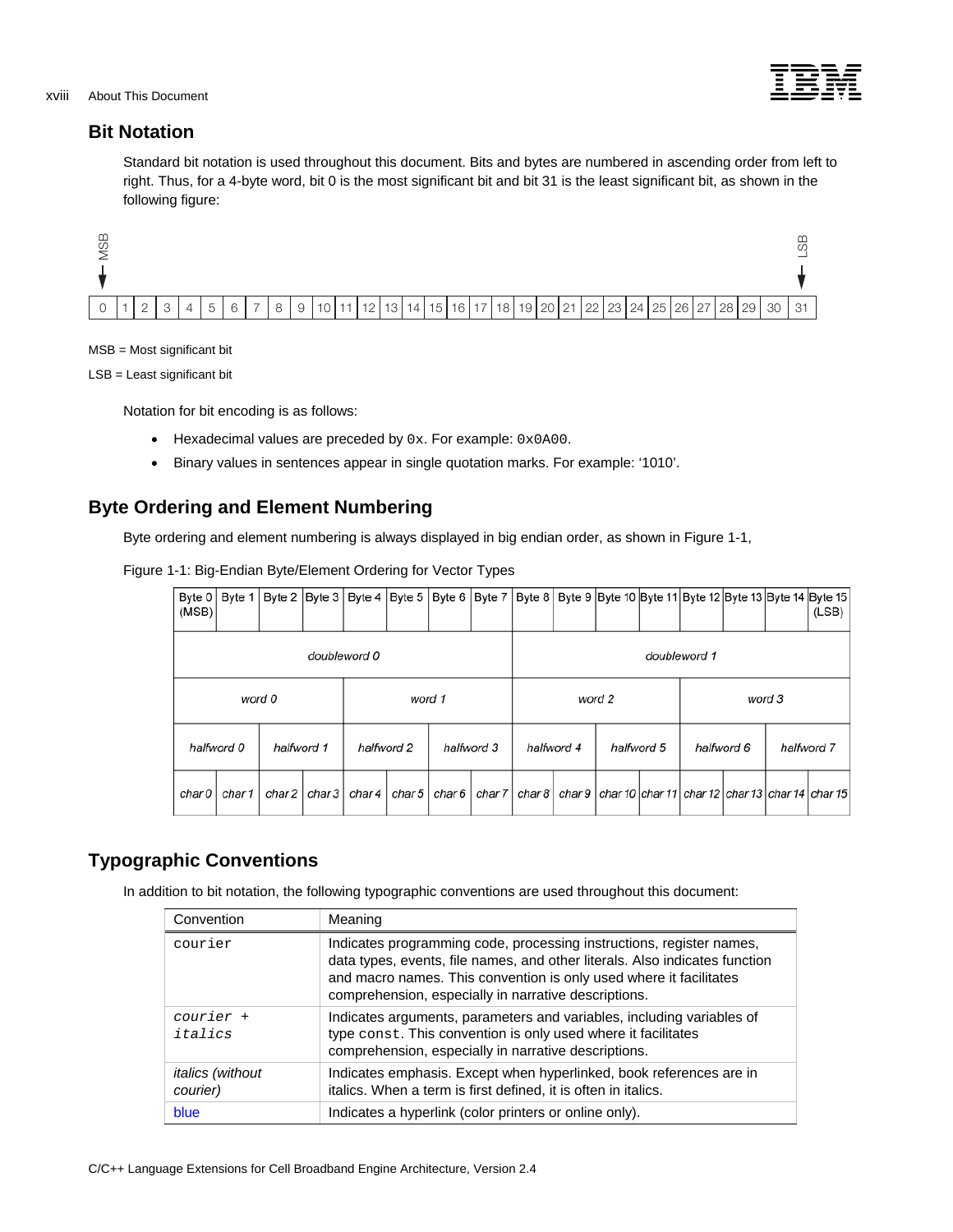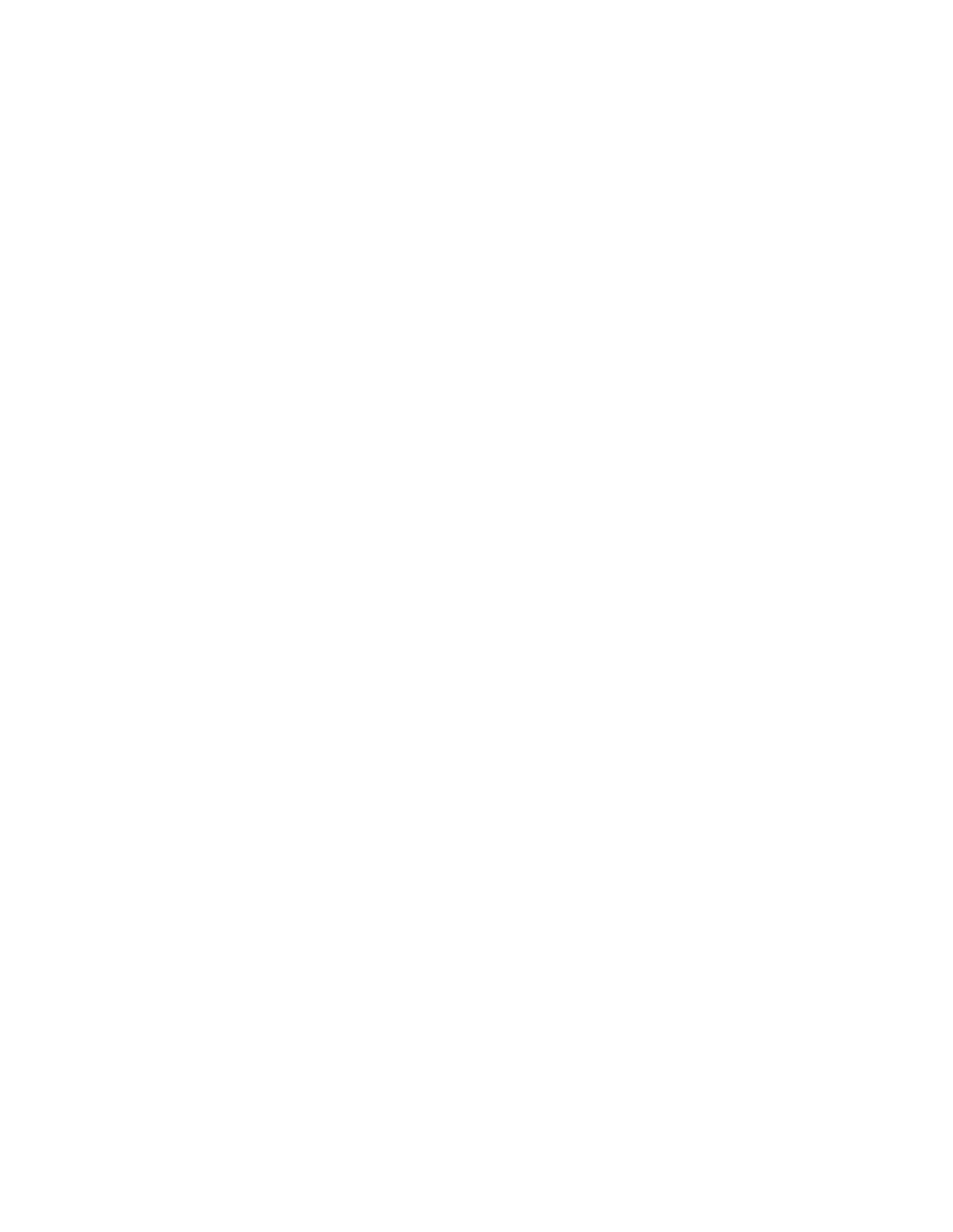

## **1. Data Types and Programming Directives**

This chapter specifies PPU Vector Multimedia eXtension™ (VMX) and SPU vector data types, operations on these data types, programming directives, and predefined macro target definitions.

 Any confict between the requirements described here for PPU Vector Multimedia eXtension (VMX) data types and the *Altivec Technology Programming Interface Manual* is unintentional.

The vector keyword and the \_\_vector keyword have the same properties, defined in the *Altivec Technology Programming Interface Manual*. The \_\_vector keyword is preferred for code portability because it is always defined.

### **1.1. Data Types**

In this section, a set of fundamental vector data types are introduced to the C language, and several mappings are described which relate PPU and SPU data types to one another.

#### **1.1.1. Fundamental Data Types**

The fundamental vector data types that are supported by the PPU and SPU are shown in Table 1-1. All of these data types are 128-bits long and contain from 2 to 16 elements, depending on the corresponding element data type.

| Vector Data Type          | SPU/PPU                                                                                                                             |             |  |  |
|---------------------------|-------------------------------------------------------------------------------------------------------------------------------------|-------------|--|--|
| vector unsigned char      | 16 8-bit unsigned chars                                                                                                             | <b>Both</b> |  |  |
| vector signed char        | 16 8-bit signed chars                                                                                                               | <b>Both</b> |  |  |
| vector unsigned short     | 8 16-bit unsigned halfwords                                                                                                         | <b>Both</b> |  |  |
| vector signed short       | 8 16-bit signed halfwords                                                                                                           | <b>Both</b> |  |  |
| vector unsigned int       | 4 32-bit unsigned words                                                                                                             | <b>Both</b> |  |  |
| vector signed int         | 4 32-bit signed words                                                                                                               | <b>Both</b> |  |  |
| vector unsigned long long | 2 64-bit unsigned doublewords                                                                                                       | SPU         |  |  |
| vector signed long long   | 2 64-bit signed doublewords                                                                                                         | <b>SPU</b>  |  |  |
| vector float              | 4 32-bit single-precision floats                                                                                                    | <b>Both</b> |  |  |
| vector double             | 2 64-bit double-precision floats                                                                                                    |             |  |  |
| qword                     | quadword (16-byte), used exclusively as an input/output to a<br>specific intrinsic function. See section "2.1. Specific Intrinsics" |             |  |  |
| vector bool char          | 16 8-bit bools $-0$ (false) 255 (true)                                                                                              | PPU         |  |  |
| vector bool short         | 8 16-bit bools $-0$ (false) 65535 (true)                                                                                            | <b>PPU</b>  |  |  |
| vector bool int           | 4 32-bit bools $-0$ (false) $2^{32} - 1$ (true)                                                                                     | <b>PPU</b>  |  |  |
| vector pixel              | <b>PPU</b><br>8 16-bit unsigned halfword, 1/5/5/5 pixel                                                                             |             |  |  |

Table 1-1: Vector Data Types

The syntax for vector type specifiers does not allow the use of a typedef name as a type specifier. For example, the following declaration is not allowed:

```
typedef signed short int16; 
vector int16 data;
```
#### **1.1.2. Mapping of PPU Data Types to SPU Data Types**

Not all PPU vector data types are supported on the SPU. The PPU vector data types that do not map identically to SPU data types are shown in Table 1-2.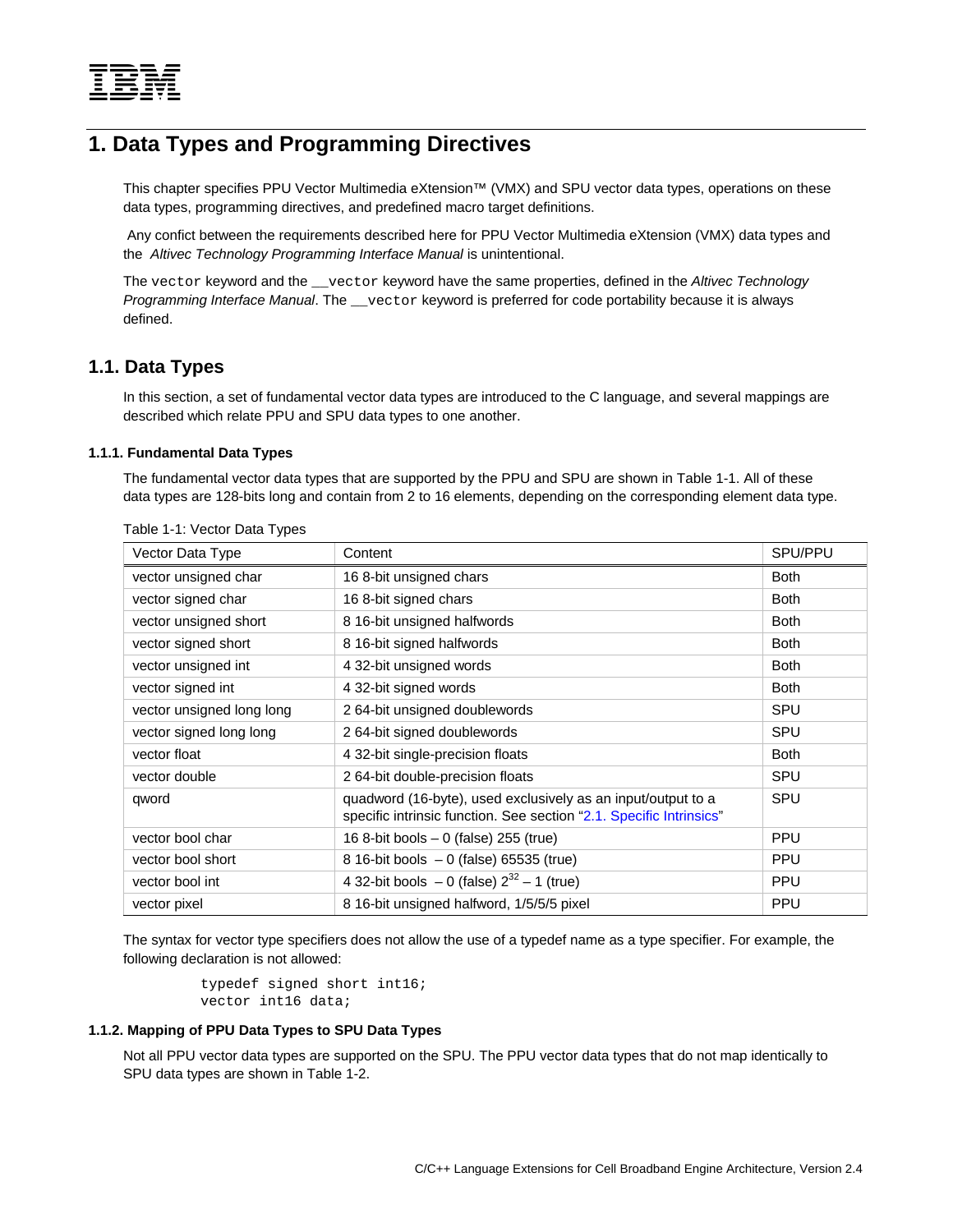

| VMX Data Type     | Maps to SPU Data Type              |
|-------------------|------------------------------------|
| vector bool char  | vector unsigned char               |
| vector bool short | vector unsigned short              |
| vector bool int   | vector unsigned int                |
| vector pixel      | vector unsigned short <sup>1</sup> |

Table 1-2: Non-identical Mapping of VMX Data Types to SPU Data Types

<sup>1</sup> Because vector pixel and vector bool short are mapped to the same base vector type (vector unsigned short), the overloaded functions for vec\_unpackh and vec\_unpackl cannot be uniquely resolved.

#### **1.1.3. Mapping of SPU Data Types to PPU Data Types**

Not all SPU data types are supported by the PPU VMX. The SPU data types that do not map identically to PPU vector data types are shown in Table 1-3.

| SPU Data Type             | Maps to VMX Data Type |
|---------------------------|-----------------------|
| vector unsigned long long | vector bool char      |
| vector signed long long   | vector bool short     |
| vector double             | vector bool int       |

Table 1-3: Non-identical Mapping of SPU Data Types to VMX Data Types

### **1.2. Header Files**

There are separate system header files for the SPU and PPU that include typedefs and other information required by this specification.

#### **1.2.1. Header File Contents**

The SPU system header file, spu\_intrinsics.h, defines common enumerations and typedefs. These include the single token vector types and MFC channel mnemonic enumerations (see Table 1-4 and Table 2-91, respectively). In addition, spu\_intrinsics.h will include a compiler specific header file, spu\_internals.h, that contains any implementation specific definitions.

The PPU system header file, altivec.h, defines typedefs and keywords and also includes any implementation specific definitions. The PPU system header file,  $vec_t$  types.h, defines typedefs required by the language extension features defined in this specification.

#### **1.2.2. Single Token Typedefs**

To improve code portability, single token typedefs are provided for the vector keyword data types. These typedefs, which are shown in Table 1-4 are defined in  $spu_$ intrinsics.h on the SPU and in  $vec_types.h$  on the PPU. Besides simplifying type declarations, the single token types serve as class names for extending generic intrinsics or for mapping between PPU VMX intrinsics and/or SPU intrinsics.

| Vector Keyword Data Type  | Single Token Typedef | SPU/PPU     |
|---------------------------|----------------------|-------------|
| vector unsigned char      | vec uchar16          | <b>Both</b> |
| vector signed char        | vec char16           | <b>Both</b> |
| vector unsigned short     | vec ushort8          | <b>Both</b> |
| vector signed short       | vec short8           | <b>Both</b> |
| vector unsigned int       | vec uint4            | <b>Both</b> |
| vector signed int         | vec int4             | <b>Both</b> |
| vector unsigned long long | vec_ullong2          | SPU         |

| Table 1-4: Single Token Vector Data Types |  |
|-------------------------------------------|--|
|-------------------------------------------|--|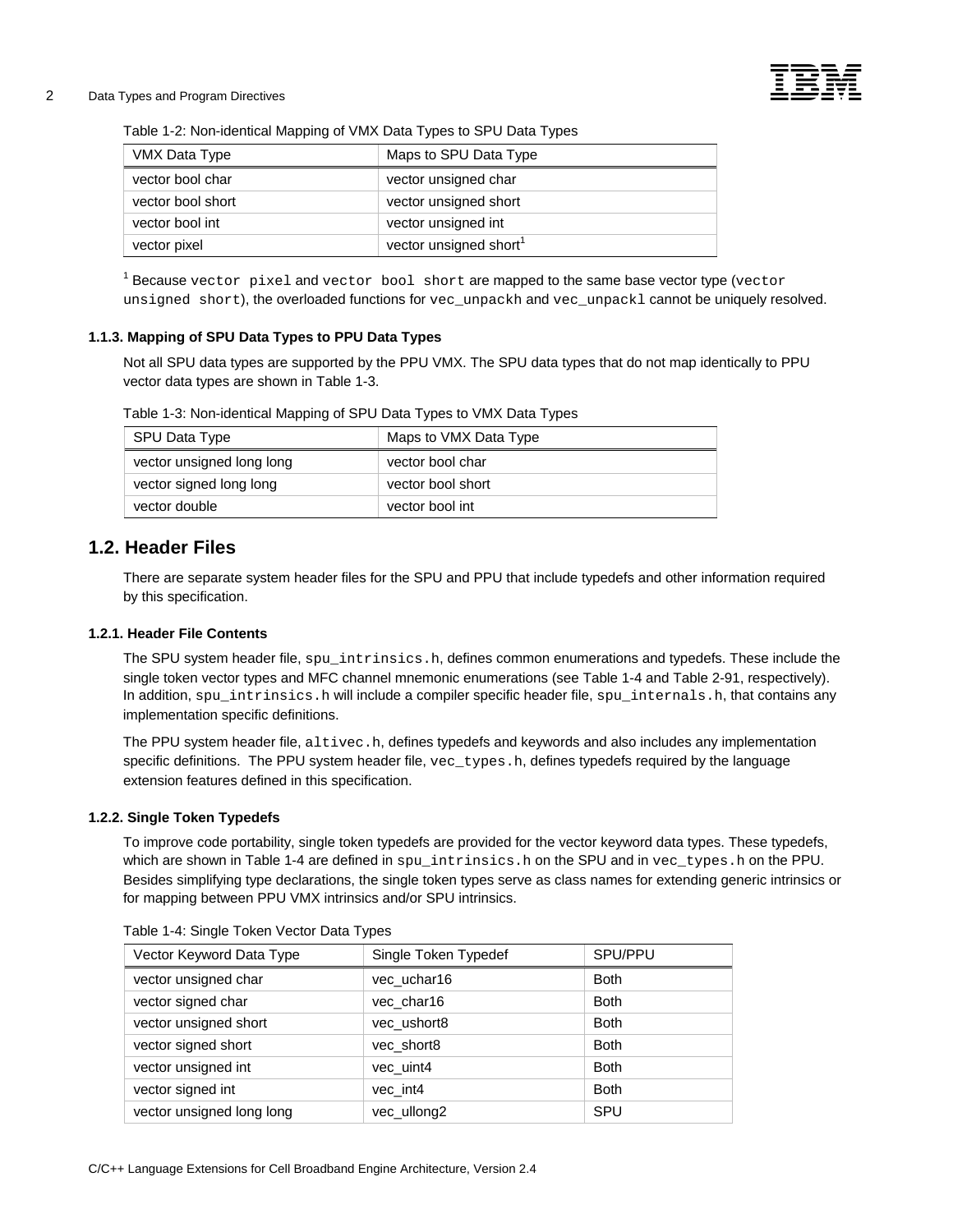

| Vector Keyword Data Type | Single Token Typedef | SPU/PPU     |
|--------------------------|----------------------|-------------|
| vector signed long long  | vec_llong2           | SPU         |
| vector float             | vec float4           | <b>Both</b> |
| vector double            | vec double2          | SPU         |
| vector bool char         | vec bchar16          | <b>PPU</b>  |
| vector bool short        | vec bshort8          | PPU         |
| vector bool int          | vec bint4            | <b>PPU</b>  |
| vector pixel             | vec_pixel8           | <b>PPU</b>  |

### **1.3. Alignment**

#### **1.3.1. Default Data Type Alignments**

Table 1-5 shows the size and default alignment of the various data types.

| Data Type | Size           | Alignment       |
|-----------|----------------|-----------------|
| char      |                | byte            |
| short     | $\overline{2}$ | halfword        |
| int       | 4              | word            |
| long      | 4              | word/doubleword |
| long long | 8              | doubleword      |
| float     | 4              | word            |
| double    | 8              | doubleword      |
| pointer   | 4              | word            |
| vector    | 16             | quadword        |

Table 1-5: Default Data Type Alignments

The aligned attribute will be provided by implementations to align static, global, and local variables, as well as static and non-static data members. The aligned attribute will not guarantee alignment of variables allocated using malloc or operator new. Implementations will support at least 128-byte alignment.

In the following declaration statement, the floating-point scalar *factor* will be aligned on a quadword boundary:

float factor \_\_attribute\_\_ ((aligned (16)));

#### **1.3.2. \_\_align\_hint**

The \_\_align\_hint intrinsic is provided to improve data access through pointers and to provide compilers the additional information that is needed to support auto-vectorization. This built-in function is available only on the SPU.

Although \_align\_hint is defined as an intrinsic, it behaves like a directive, because no code is ever specifically generated. For example:

\_\_align\_hint(ptr, base, offset)

The \_\_align\_hint intrinsic informs the compiler that the pointer *ptr* points to data with a base alignment of *base* and with an offset from *base* of *offset*. The base alignment has to be a power of 2. A base address of zero implies that the pointer has no known alignment. The alignment offset has to be less than *base* or zero.

The \_\_align\_hint intrinsic is not intended to specify pointers that are not naturally aligned. Specifying pointers that are not naturally aligned results in data objects straddling quadword boundaries. If a programmer specifies alignment incorrectly, incorrect programs might result.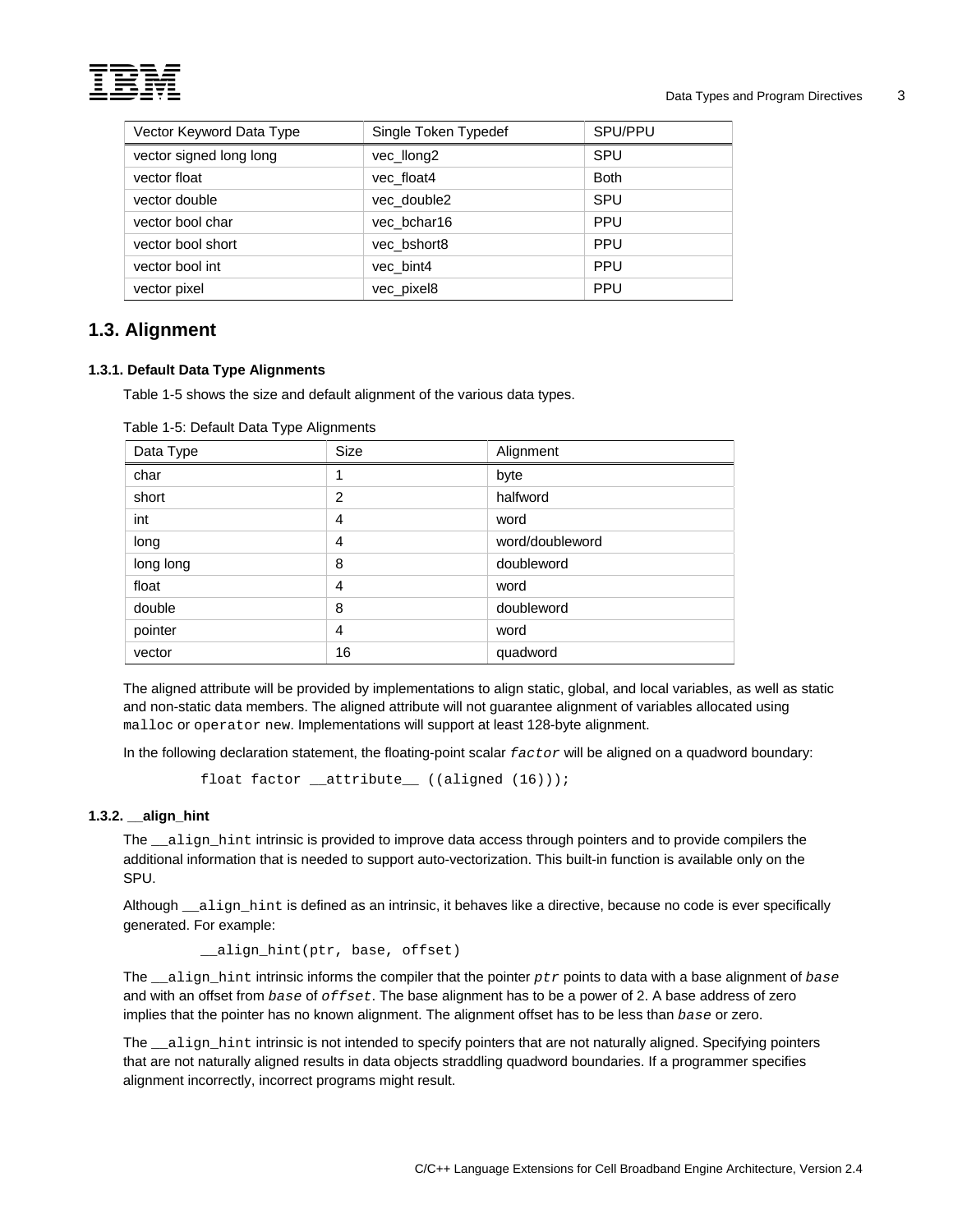## eral discoveries and Program Directives - Andre Directives - Andre Directives - Andre Directives - Andre Directives<br>The State of the Directives - Andre Directives - Andre Directives - Andre Directive - Andre Directives - A



**Programming Note:** Although compliant compiler implementations must provide the align hint intrinsic, compilers may ignore these hints.

### **1.4. Operating on Vector Types**

This section describes the C/C++ operators and operations that are required to act on vector data types. These operators are the  $sizeof()$  operator, the assignment operator (=), and the address operator ( $\&)$ . Many other standard C/C++ operators are also extended for vector data types. The overloading of these operators for vector data types is described in "10. Operator Overloading for Vector Data Types".

The operations on vector data types are pointer operations and type casting operations.

#### **1.4.1. sizeof() Operator**

The operation sizeof() on a vector type always returns 16.

#### **1.4.2. Assignment Operator**

If either the left or right side of an expression has a vector type, both sides of the expression has to be of the same vector type. Thus, the expression a = *b* is valid and represents assignment if *a* and *b* are of the same type or if neither variable is a vector type. Otherwise, the expression is invalid, and the compiler reports the inconsistency as an error.

#### **1.4.3. Address Operator**

The operation &a is valid when *a* is a vector type. The result of the operation is a pointer to vector *a.*

#### **1.4.4. Pointer Arithmetic and Pointer Dereferencing**

The usual pointer arithmetic involving a pointer to a vector type can be performed. For example, assuming *p* is a pointer to a vector type, *p+1* is the pointer to the next vector following *p*.

Dereferencing the vector pointer *p* implies a 128-bit vector load from or store to the address obtained by masking the 4 least significant bits of *p*. When a vector is misaligned, the 4 least significant bits of its address are nonzero. Although vectors are 16-byte aligned (see section "1.3. Alignment"), it nevertheless might be desirable to load or store a vector that is misaligned. A misaligned vector can be loaded in several ways using generic intrinsics (see section "2.2. Generic Intrinsics and Built-ins").

The following code shows one example of how to load a misaligned floating-point vector on the SPU:

```
vector float load misaligned vector float (vector float *ptr)
{ 
       vector float qw0, qw1; 
       int shift; 
       qw0 = *ptr;qwl = * (ptr+1);shift = (unsigned) ptr & 15;
       return spu_or( 
                      spu_slqwbyte(qw0, shift), 
                      spu_rlmaskqwbyte(qw1, shift-16)); 
}
```
Similarly, this next example shows how to store to a misaligned floating-point vector on the SPU.

```
void store misaligned vector float (vector float flt, vector float *ptr)
{ 
      vector float qw0, qw1; 
      vector unsigned int mask;
```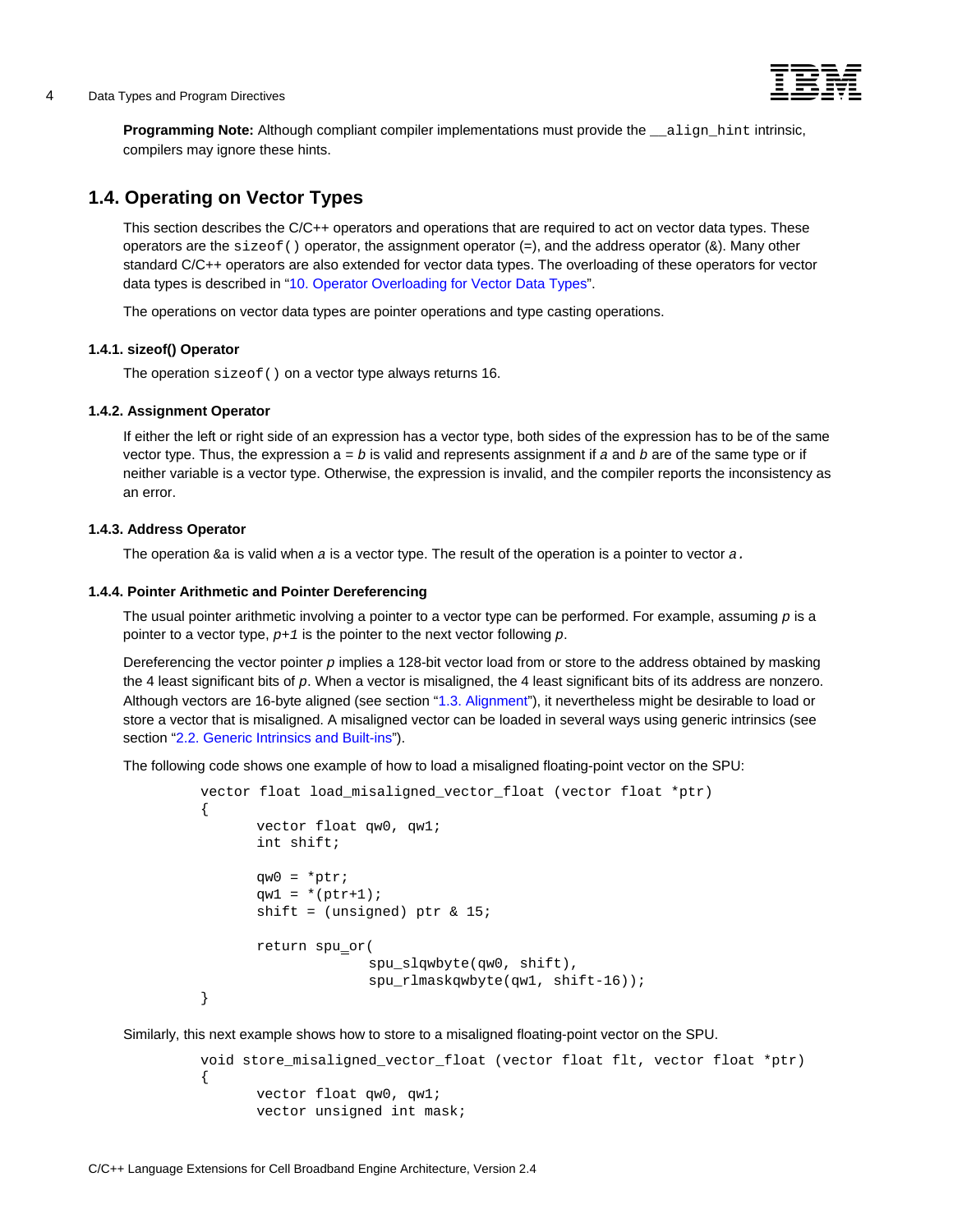# -

```
 int shift; 
        qw0 = *ptr; 
       qwl = * (ptr+1);shift = (unsigned)(ptr) & 15;
       mask = (vector unsigned int) 
              spu_rlmaskqwbyte((vector unsigned char)(0xFF), -shift); 
       flt = spu_rlqwbyte(flt, -shift); 
       *ptr = spu sel(qw0, flt, mask);
       *(ptr+1) = spu\_sel(flt, qwl, mask);}
```
#### **1.4.5. Type Casting**

Pointers to vector types and non-vector types may be cast back and forth to each other. For the purpose of aliasing, a vector type is treated as an array of its corresponding element type, as shown in Table 1-6. If a pointer is cast to the address of a vector type, it is the programmer's responsibility to ensure that the address is 16-byte aligned. Vector types that are applicable only on the PPU do not have an underlying scalar type.

| Vector Pointer Type (vector T*) | Base Element Pointer Type (T*) | SPU/PPU     |
|---------------------------------|--------------------------------|-------------|
| vector unsigned char*           | unsigned char*                 | <b>Both</b> |
| vector signed char*             | signed char*                   | <b>Both</b> |
| vector unsigned short*          | unsigned short*                | <b>Both</b> |
| vector signed short*            | signed short*                  | <b>Both</b> |
| vector unsigned int*            | unsigned int*                  | <b>Both</b> |
| vector signed int*              | signed int*                    | <b>Both</b> |
| vector unsigned long long*      | unsigned long long*            | SPU         |
| vector signed long long*        | signed long long*              | SPU         |
| vector float*                   | float*                         | <b>Both</b> |
| vector double*                  | double*                        | SPU         |

Table 1-6: Vector Pointer Types and Matching Base Element Pointer Types

Casts from one vector type to another vector type has to be explicit and are done using normal C-language casts. None of these casts performs any data conversion. Thus, the bit pattern of the result is the same as the bit pattern of the argument that is cast.

Casts between vector types and scalar types are illegal. On the SPU, the spu\_extract, spu\_insert, and spu\_promote generic intrinsics or the specific casting intrinsics may be used to efficiently achieve the same results (see section "2.1.1. Specific Casting Intrinsics"). On the PPU, the vec\_lde and vec\_ste intrinsics may be used to copy between scalar and vector types.

#### **1.4.6. Vector Literals**

As shown in Table 1-7, a vector literal is written as a parenthesized vector type followed by a curly braced set of constant expressions. If a vector literal is used as an argument to a macro, the literal has to be enclosed in parentheses. In all other cases, the literal can be used without enclosing parentheses. The elements of the vector are initialized to the corresponding expression. Elements for which no expressions are specified default to 0. Vector literals may be used either in initialization statements or as constants in executable statements. The syntax for vector initialization and for vector compound literals is the same as the corresponding array syntax except designators which do not exist for vector elements. The initializer should act as an array of either 2, 4, 8, or 16 elements depending on the size of the underlying type. For example the following two initializations are valid and equivalent:

```
vector signed int v1[] = \{\{0, 1, 2, 3\}, \{4, 5, 6, 7\}\};vector signed int v2[] = \{0, 1, 2, 3, 4, 5, 6, 7\};
```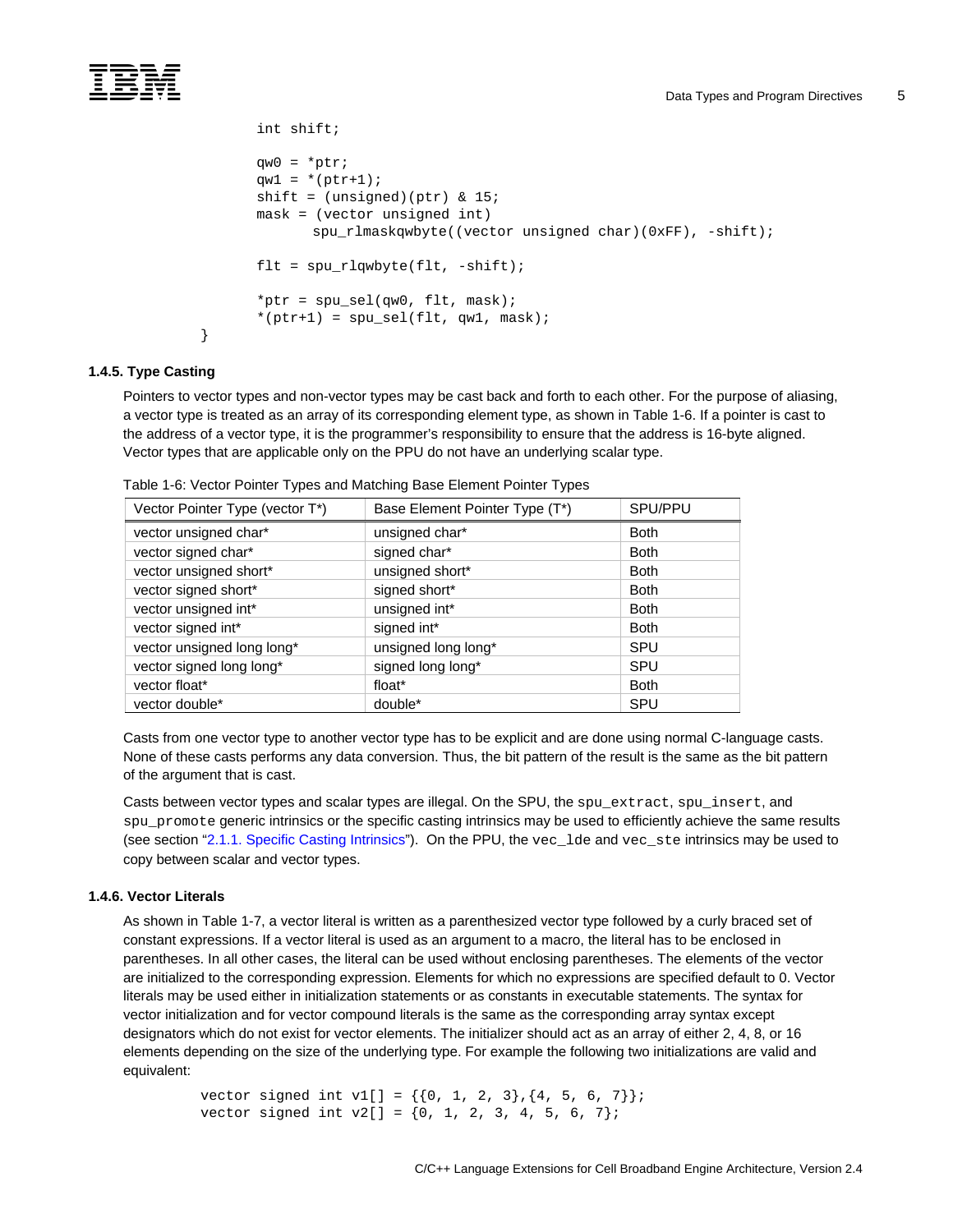

The following two struct initializers are also valid and equivalent:

```
struct stypy { 
       int i; 
       vector signed int t; 
\{ v3 = \{1, \{0, 1, 2, 3\}\}, v4 = \{1, 0, 1, 2, 3\};
```
The following types on both the SPU and PPU cannot be initialized using a vector literal: qword, vector bool char, vector bool short, vector bool int, and vector pixel. They can be created by using the intrinsics or by casting to these vector types.

Table 1-7: Vector Literal Format and Description

| <b>Notation</b>                                    | Represents                                   | SPU/PPU     |
|----------------------------------------------------|----------------------------------------------|-------------|
| (vector unsigned char) {unsigned char, }           | A set of 16 unsigned 8-bit quantities.       | <b>Both</b> |
| (vector signed char) {signed char, }               | A set of 16 signed 8-bit quantities.         | <b>Both</b> |
| (vector unsigned short) {unsigned short, }         | A set of 8 unsigned 16-bit quantities.       | <b>Both</b> |
| (vector signed short) {signed short, }             | A set of 8 signed 16-bit quantities.         | <b>Both</b> |
| (vector unsigned int) {unsigned int, }             | A set of 4 unsigned 32-bit quantities.       | <b>Both</b> |
| (vector signed int) {signed int, }                 | A set of 4 signed 32-bit quantities.         | <b>Both</b> |
| (vector unsigned long long) {unsigned long long, } | A set of 2 unsigned 64-bit quantities.       | <b>SPU</b>  |
| (vector signed long long) {signed long long, }     | A set of 2 signed 64-bit quantities.         | <b>SPU</b>  |
| (vector float) {float, }                           | A set of 4 32-bit floating-point quantities. | <b>Both</b> |
| (vector double) {double, }                         | A set of 2 64-bit floating-point quantities. | SPU         |

An alternate format may also be supported which corresponds to the syntax specified in the *Altivec Technology Programming Interface Manual*. This format consists of a parenthesized vector type followed by a parenthesized set of constant expressions. See Table 1-8.

Table 1-8: Alternate Vector Literal Format and Description

| <b>Notation</b>                                          | Represents                                                                                 | SPU/PPU     |
|----------------------------------------------------------|--------------------------------------------------------------------------------------------|-------------|
| (vector unsigned char)(unsigned int)                     | A set of 16 unsigned 8-bit quantities that all<br>have the value specified by the integer. | <b>Both</b> |
| (vector unsigned char) (unsigned int, , unsigned<br>int) | A set of 16 unsigned 8-bit quantities specified<br>by the 16 integers.                     | <b>Both</b> |
| (vector signed char)(signed int)                         | A set of 16 signed 8-bit quantities that all have<br>the value specified by the integer.   | <b>Both</b> |
| (vector signed char)(signed int, , signed int)           | A set of 16 signed 8-bit quantities specified by<br>the 16 integers.                       | <b>Both</b> |
| (vector unsigned short) (unsigned int)                   | A set of 8 unsigned 16-bit quantities that all<br>have the value specified by the integer. | <b>Both</b> |
| (vector unsigned short)(unsigned int, , unsigned<br>int) | A set of 8 unsigned 16-bit quantities specified<br>by the 8 integers.                      | <b>Both</b> |
| (vector signed short) (signed int)                       | A set of 8 signed 16-bit quantities that all have<br>the value specified by the integer.   | <b>Both</b> |
| (vector signed short)(signed int, , signed int)          | A set of 8 signed 16-bit quantities specified by<br>the 8 integers.                        | <b>Both</b> |
| (vector unsigned int)(unsigned int)                      | A set of 4 unsigned 32-bit quantities that all<br>have the value specified by the integer. | <b>Both</b> |
| (vector unsigned int)(unsigned int, , unsigned int)      | A set of 4 unsigned 32-bit quantities specified<br>by the 4 integers.                      | <b>Both</b> |
| (vector signed int) (signed int)                         | A set of 4 signed 32-bit quantities that all have<br>the value specified by the integer.   | <b>Both</b> |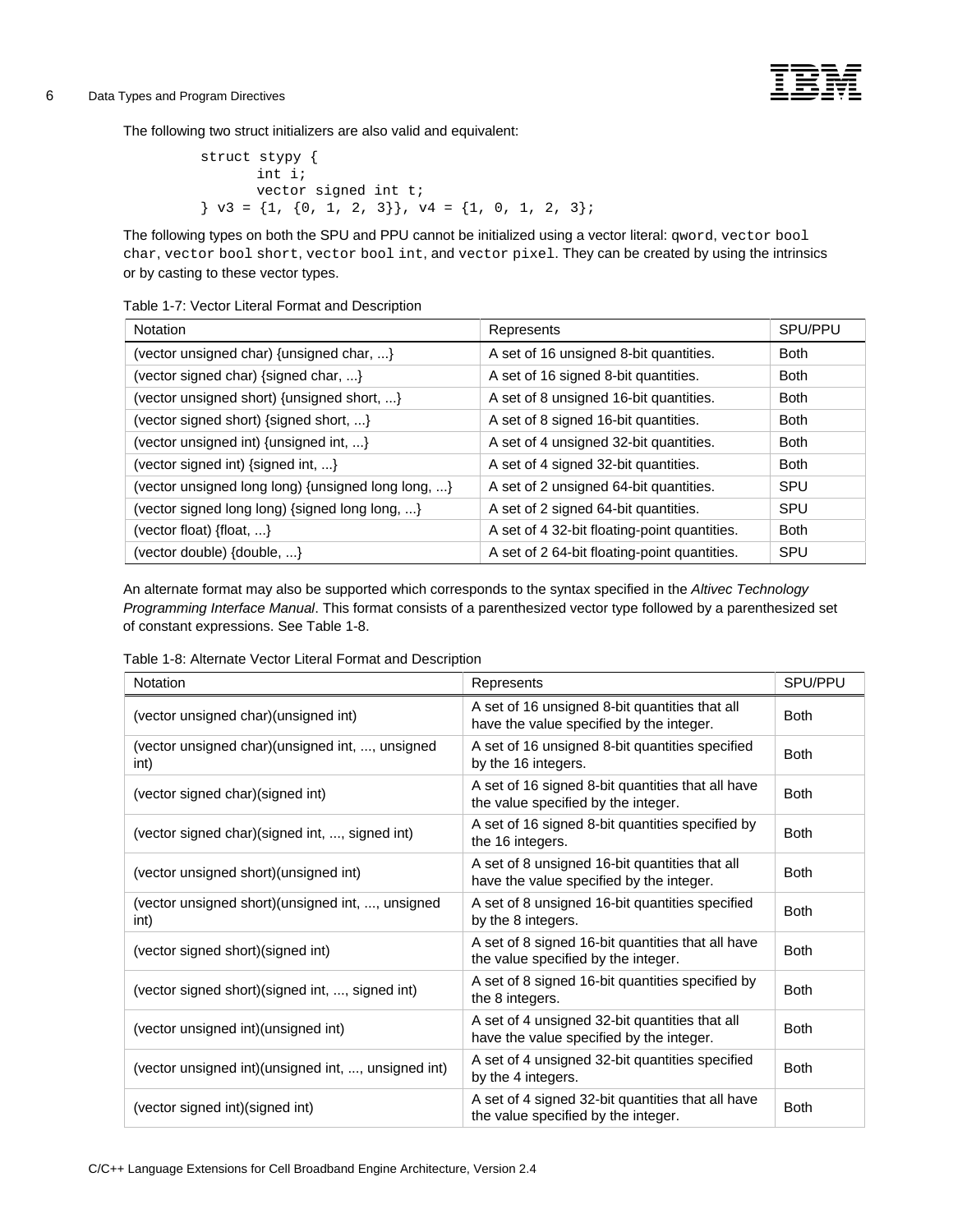

| <b>Notation</b>                                                        | Represents                                                                                        | SPU/PPU     |
|------------------------------------------------------------------------|---------------------------------------------------------------------------------------------------|-------------|
| (vector signed int)(signed int, , signed int)                          | A set of 4 signed 32-bit quantities specified by<br>the 4 integers.                               | <b>Both</b> |
| (vector unsigned long long)(unsigned long long)                        | A set of 2 unsigned 64-bit quantities that all<br>have the value specified by the long integer.   | <b>SPU</b>  |
| (vector unsigned long long)(unsigned long long,<br>unsigned long long) | A set of 2 unsigned 64-bit quantities specified<br>by the 2 long integers.                        | <b>SPU</b>  |
| (vector signed long long)(signed long long)                            | A set of 2 signed 64-bit quantities that all have<br>the value specified by the long integer.     | SPU         |
| (vector signed long long)(signed long long,<br>signed long long)       | A set of 2 signed 64-bit quantities specified by<br>the 2 long integers.                          | SPU         |
| (vector float) (float)                                                 | A set of 4 32-bit floating-point quantities that all<br>have the value specified by the float.    | <b>Both</b> |
| (vector float)(float, float, float, float)                             | A set of 4 32-bit floating-point quantities<br>specified by the 4 floats.                         | <b>Both</b> |
| (vector double)(double)                                                | A set of 2 64-bit double-precision quantities<br>that all have the value specified by the double. | SPU         |
| (vector double)(double, double)                                        | A set of 2 64-bit quantities specified by the 2<br>doubles.                                       | SPU         |

## **1.5. Restrict Type Qualifier**

The restrict type qualifier, which is specified in the C99 language specification, is intended to help the compiler generate better code by ensuring that all access to a given object is obtained through a particular pointer. When a pointer uses the restrict type qualifier, the pointer is restrict-qualified. For example:

void \*memcpy(void \* restrict s1, const void \* restrict s2, size\_t n);

In the above prototype, both pointers,  $s1$  and  $s2$ , are restrict-qualified. Therefore, the compiler can safely assume that the source and destination objects will not overlap, allowing for a more efficient implementation.

## **1.6. SPU Programmer Directed Branch Prediction**

Branch prediction can be significantly improved by using feedback-directed optimization. However, feedbackdirected optimization is not always practical in situations where typical data sets do not exist. Instead, on the SPU, programmer-directed branch prediction is provided using an enhanced version of GCC's builtin expect function.

```
int builtin expect(int exp, int value)
```
Programmers can use \_\_ builtin\_expect to provide the compiler with branch prediction information. The return value of \_\_builtin\_expect is the value of the *exp* argument, which has to be an integral expression. For dynamic prediction, the *value* argument can be either a compile-time constant or a variable. The \_\_builtin\_expect function assumes that exp equals value.

```
Static Prediction Example 
        if (\underline{\hspace{0.5cm}}\underline{\hspace{0.5cm}}builtin\underline{\hspace{0.5cm}}expect(x, 0)) {
                 foo(); /* programmer doesn't expect foo to be called */ 
         } 
Dynamic Prediction Example 
        cond2 = \dots /* predict a value for cond1 */
         ... 
        cond1 = \ldots if (__builtin_expect(cond1, cond2)) { 
                foo();
         }
```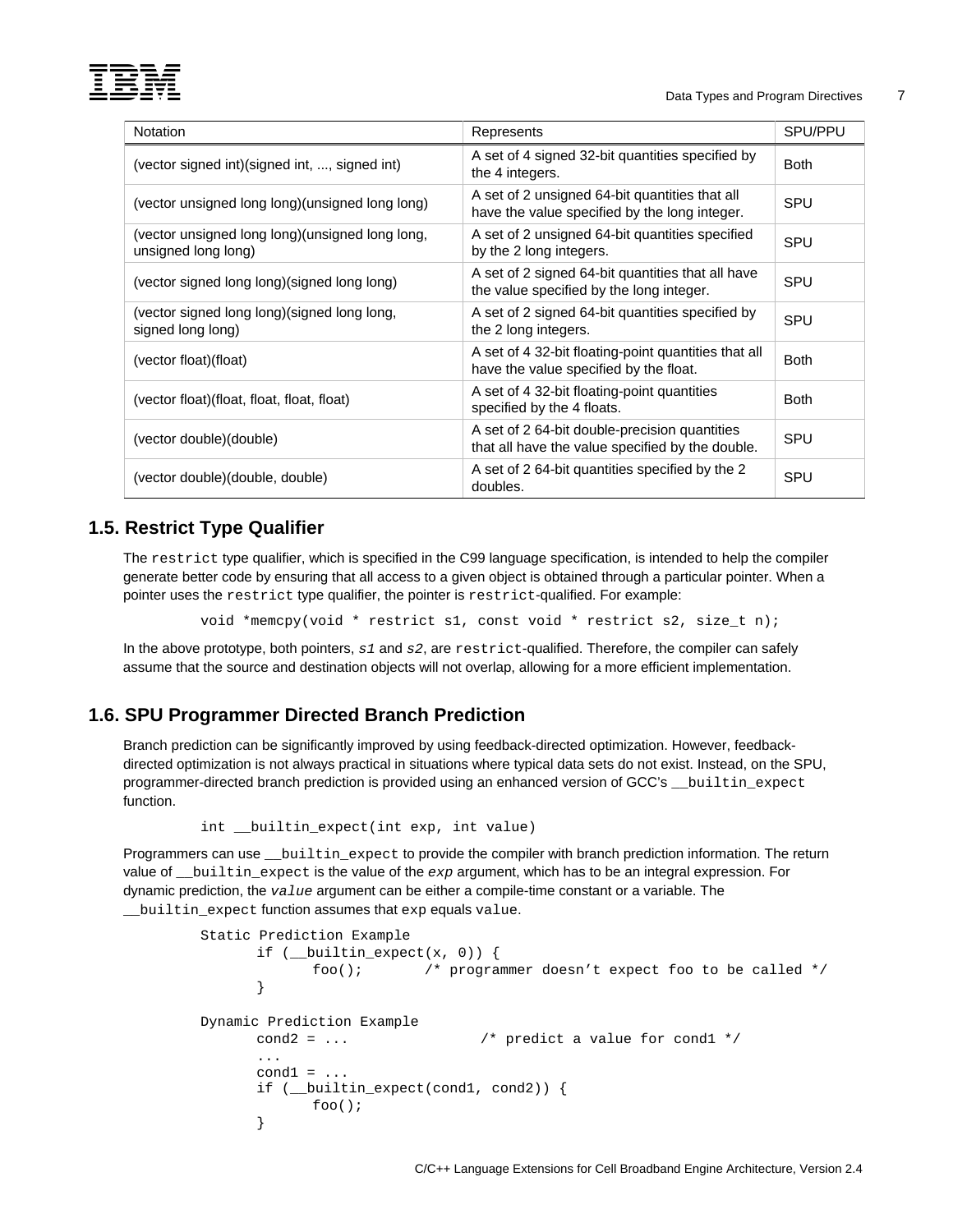#### 8 Data Types and Program Directives



cond2 =  $\text{cond1}$ ; /\* predict that next branch is the same as the previous \*/

Compilers may require limiting the complexity of the expression argument because multiple branches could be generated. When this situation occurs, the compiler has to issue a warning if the program's branch expectations are ignored.

Implementation of this extension is not required for the PPU because the PPU only supports static prediction for branches

### **1.7. Inline Assembly**

Occasionally, a programmer might not be able to achieve the desired low-level programming result by using only C/C++ language constructs and intrinsic functions. To handle these situations, the use of inline assembly might be necessary, and therefore, it has to be provided. The inline assembly syntax have to match the AT&T assembly syntax implemented by GCC.

The .balignl directive may be used within the inline assembly to ensure the known alignment that is needed to achieve effective dual-issue by the hardware.

## **1.8. Target Definitions**

Compilers must define \_\_\_SPU\_\_ when code is being compiled for the SPU, and \_\_\_PPU\_\_\_ when code is being compiled for the PPU. The availability of these definitions enables the development of code that can be conditionally compiled for either target.

As an example, the following code supports misaligned quadword loads. The \_\_SPU\_\_ and \_\_PPU\_\_ defines are used to conditionally select which code to use. The code that is selected will be different depending on the processor target.

```
vector unsigned char load_qword_unaligned(vector unsigned char *ptr) 
{ 
       vector unsigned char qw0, qw1, qw; 
#ifdef __SPU__ 
       unsigned int shift; 
#endif 
       qw0 = *ptr;qw1 = *(ptr+1);#ifdef __SPU__ 
      shift = (unsigned int)(ptr) & 15; qw = spu_or(spu_slqwbyte(qw0, shift), 
                   spu_rlmaskqwbyte(qw1, (signed)(shift - 16)));
#elif defined(__PPU__) /* PPU */ 
      qw = vec\_perm(qw0, qw1, vec\_lvsl(0, ptr));#else 
# error "This code can only be compiled for PPU or the SPU" 
#endif 
       return (qw); 
}
```
When compiling for an SPU implementation that supports the optional enhanced double-precision instructions, \_\_SPU\_EDP\_\_ will also be defined. The enhanced double-precision instructions include DFCEQ, DFCGT, DFMCEQ, DFMCGT, and DFTSV.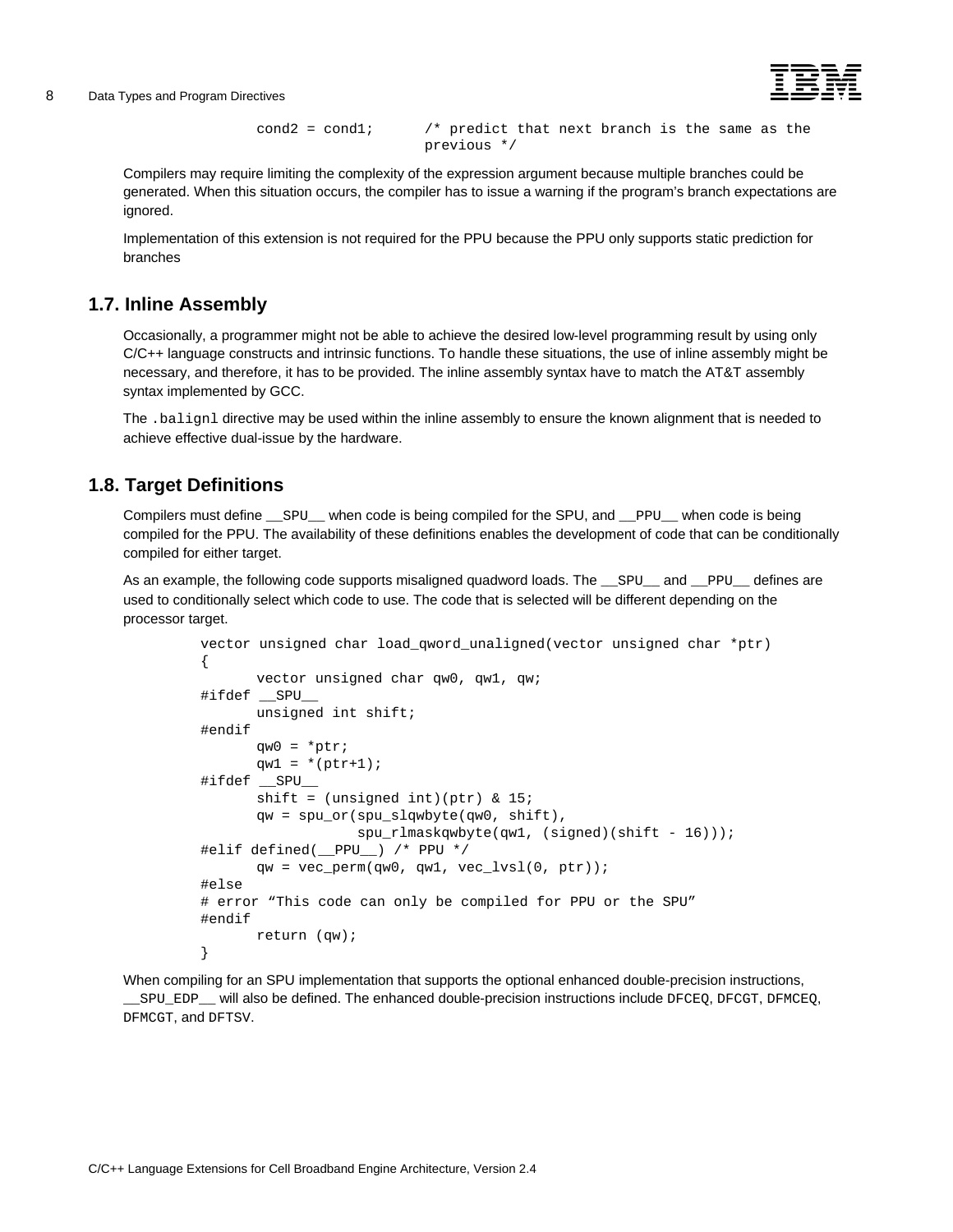

## **2. SPU Low-Level Specific and Generic Intrinsics**

This chapter describes the minimal set of basic intrinsics and built-ins that make the underlying Instruction Set Architecture (ISA) and Synergistic Processor Element (SPE) hardware accessible from the C programming language. There are three types of intrinsics:

- Specific
- Generic
- Built-ins

Intrinsics may be implemented either internally within the compiler or as macros. However, if an intrinsic is implemented as a macro, restrictions apply with respect to vector literals being passed as arguments. For more details, see section "1.4.6. Vector Literals".

The instruction set may vary among SPU implementations. If an instruction is not supported by the SPU implementation for which the intrinsic is being compiled, special handling shall occur. For specific intrinsics, an error is generated if the targeted SPU does not support the corresponding instruction. For generic intrinsics, an alternate instruction mapping will be generated that achieves an equivalent operation.

Throughout this section, intrinsics which may generate special handling are indicated by a dagger (<sup>†</sup>).

## **2.1. Specific Intrinsics**

Specific intrinsics are *specific* in the sense that they have a one-to-one mapping with a single SPU assembly instruction. All specific intrinsics are named using the SPU assembly instruction prefixed by the string  $si$ . For example, the specific intrinsic that implements the stop assembly instruction is named si\_stop.

A specific intrinsic exists for nearly every assembly instruction. However, the functionality provided by several of the assembly instructions is better provided by the C/C++ language; therefore, for these instructions no specific intrinsic has been provided. Table 2-9 describes the assembly instructions that have no corresponding specific intrinsic.

| Instruction Type                | <b>SPU</b> Instructions                                                                                                                                                                                       |
|---------------------------------|---------------------------------------------------------------------------------------------------------------------------------------------------------------------------------------------------------------|
| Branch instructions             | br, bra, brsl, brasl, bi, bid, bie, bisl, bisld, bisle, brnz, brz, brhnz, brhz, biz, bizd,<br>bize, binz, binzd, binze, bihz, bihzd, bihze, bihnz, bihnzd, and bihnze (excluding<br>bisled, bisledd, bislede) |
| <b>Branch Hint instructions</b> | hbr, hbrp, hbra, and hbrr                                                                                                                                                                                     |
| Interrupt Return Instructions   | iret, iretd, and irete                                                                                                                                                                                        |

Table 2-9: Assembly Instructions for which No Specific Intrinsic Exists

All specific intrinsics are accessible through generic intrinsics, except for the specific intrinsics shown in Table 2-10. The intrinsics that are not accessible fall into three categories:

- Instructions that are generated using basic variable referencing (that is, using vector and scalar loads and stores)
- Instructions that are used for immediate vector construction
- Instructions that have limited usefulness and are not expected to be used except in rare conditions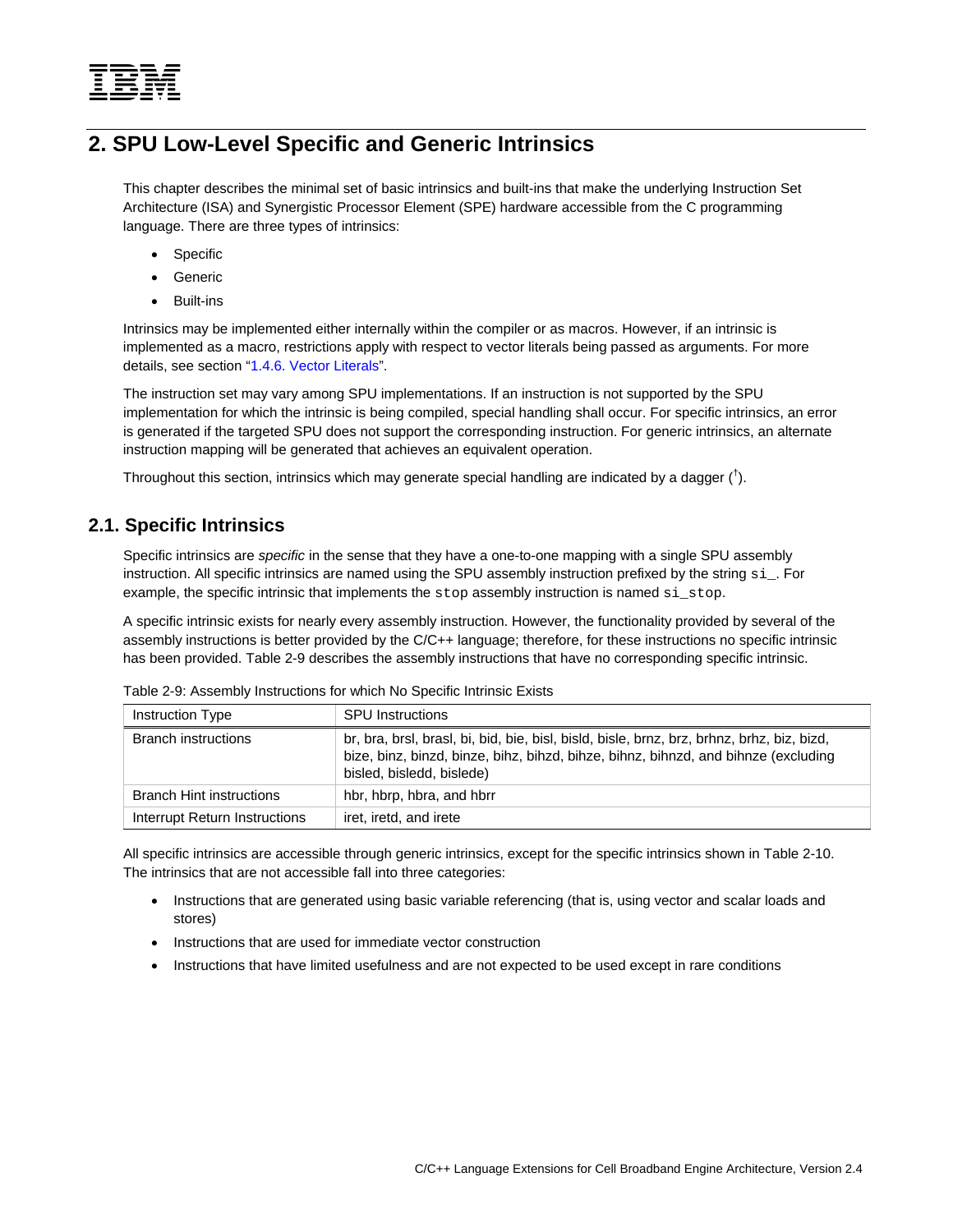

## Table 2-10: Specific Intrinsics Not Accessible Through Generic Intrinsics

| Instruction/Description                                                                                                                                                                                                                                                                                                                                                                                                                                                                                                                                   | Usage                                | Assembly Mapping |
|-----------------------------------------------------------------------------------------------------------------------------------------------------------------------------------------------------------------------------------------------------------------------------------------------------------------------------------------------------------------------------------------------------------------------------------------------------------------------------------------------------------------------------------------------------------|--------------------------------------|------------------|
| Generate Controls for Sub-Quadword Insertion                                                                                                                                                                                                                                                                                                                                                                                                                                                                                                              |                                      |                  |
| si_cbd: Generate Controls for Byte Insertion (d-form)<br>An effective address is computed by adding the value in the signed 7-bit<br>immediate $\lim_{m \to \infty}$ to word element 0 of $a$ . The rightmost 4 bits of the effective<br>address are used to determine the position of the addressed byte within a<br>quadword. Based on the position, a pattern is generated that can be used<br>with the si_shufb intrinsic to insert a byte (byte element 3) at the<br>indicated position within a quadword. The pattern is returned in quadword<br>d. | $d = \text{si\_cbd}(a, \text{imm})$  | CBD d, imm(a)    |
| si_cbx: Generate Controls for Byte Insertion (x-form)                                                                                                                                                                                                                                                                                                                                                                                                                                                                                                     |                                      |                  |
| An effective address is computed by adding the value of word element 0 of<br>$a$ to word element 0 of $b$ . The rightmost 4 bits of the effective address are<br>used to determine the position of the addressed byte within a quadword.<br>Based on the position, a pattern is generated that can be used with the<br>si_shufb intrinsic to insert a byte (byte element 3) at the indicated<br>position within a quadword. The pattern is returned in quadword d.                                                                                        | $d = \sin(bx(a, b))$                 | CBX d, a, b      |
| si_cdd: Generate Controls for Doubleword Insertion (d-form)                                                                                                                                                                                                                                                                                                                                                                                                                                                                                               |                                      |                  |
| An effective address is computed by adding the value in the signed 7-bit<br>immediate $\lim_{m \to \infty}$ to word element 0 of $a$ . The rightmost 4 bits of the effective<br>address are used to determine the position of the addressed doubleword<br>within a quadword. Based on the position, a pattern is generated that can<br>be used with the si_shufb intrinsic to insert a doubleword (doubleword<br>element 0) at the indicated position within a quadword. The pattern is<br>returned in quadword $d$ .                                     | $d = \text{si\_cdd}(a, \text{imm})$  | CDD d, imm(a)    |
| si_cdx: Generate Controls for Doubleword Insertion (x-form)                                                                                                                                                                                                                                                                                                                                                                                                                                                                                               |                                      |                  |
| An effective address is computed by adding the value of word element 0 of<br>$a$ to word element 0 of $b$ . The rightmost 4 bits of the effective address are<br>used to determine the position of the addressed doubleword within a<br>quadword. Based on the position, a pattern is generated that can be used<br>with the si_shufb intrinsic to insert a doubleword (doubleword element 3)<br>at the indicated position within a quadword. The pattern is returned in<br>quadword $d$ .                                                                | $d = \text{si\_cdx}(a, b)$           | CDX d, a, b      |
| si_chd: Generate Controls for Halfword Insertion (d-form)                                                                                                                                                                                                                                                                                                                                                                                                                                                                                                 |                                      |                  |
| An effective address is computed by adding the value in the signed 7-bit<br>immediate $\text{imm}$ to word element 0 of $a$ . The rightmost 4 bits of the effective<br>address are used to determine the position of the addressed halfword<br>within a quadword. Based on the position, a pattern is generated that can<br>be used with the si_shufb intrinsic to insert a halfword (halfword element<br>1) at the indicated position within a quadword. The pattern is returned in<br>quadword $d$ .                                                    | $d = \sin \text{chd}(a, \text{imm})$ | CHD d, imm(a)    |
| si_chx: Generate Controls for Halfword Insertion (x-form)                                                                                                                                                                                                                                                                                                                                                                                                                                                                                                 |                                      |                  |
| An effective address is computed by adding the value of word element 0 of<br>a to word element 0 of b. The rightmost 4 bits of the effective address are<br>used to determine the position of the addressed halfword within a<br>quadword. Based on the position, a pattern is generated that can be used<br>with the si_shufb intrinsic to insert a halfword (halfword element 1) at the<br>indicated position within a quadword. The pattern is returned<br>in quadword $d$ .                                                                           | $d = \sin \text{chx}(a, b)$          | CHX d, a, b      |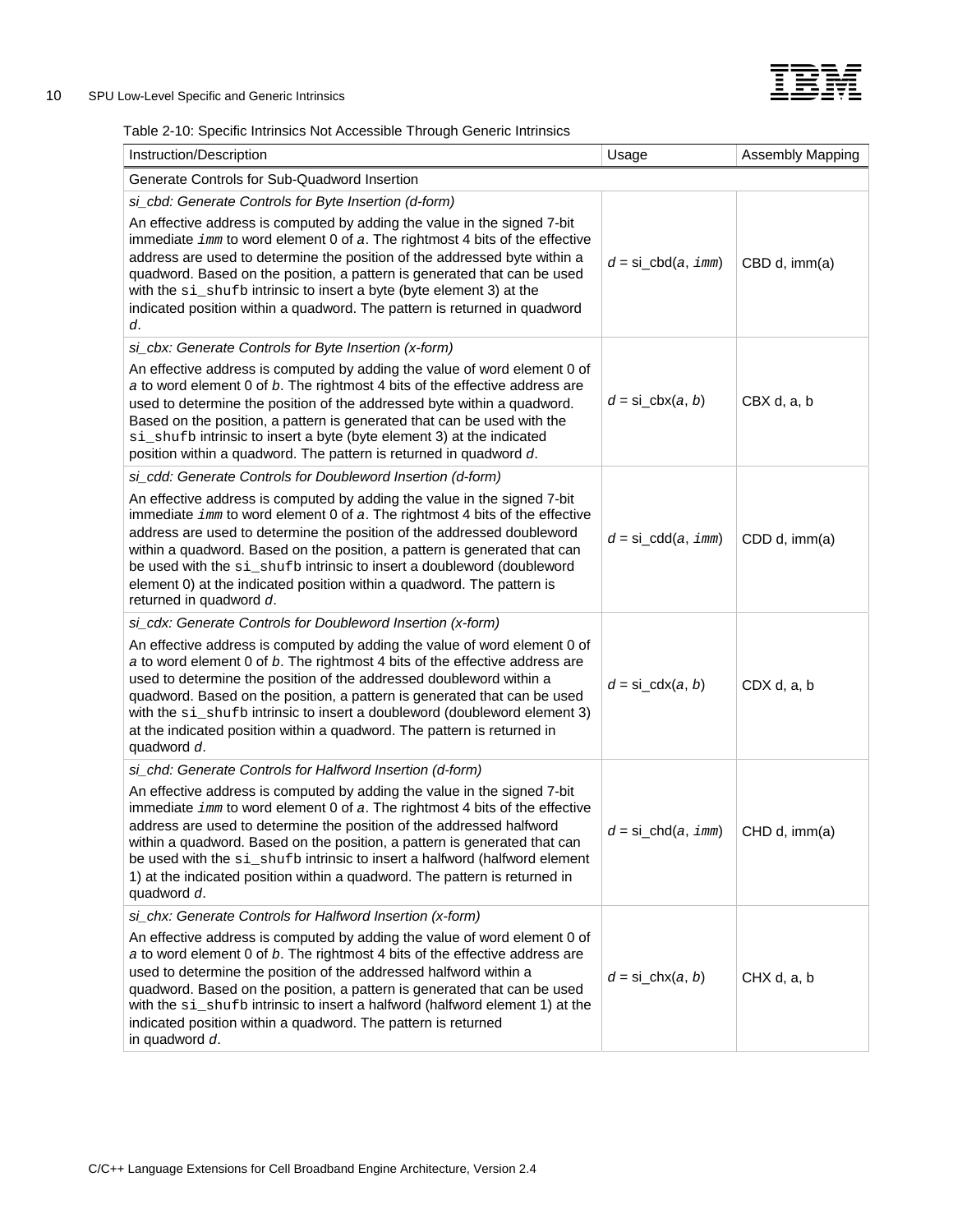

| Instruction/Description                                                                                                                                                                                                                                                                                                                                                                                                                                                                          | Usage                                                   | Assembly Mapping          |
|--------------------------------------------------------------------------------------------------------------------------------------------------------------------------------------------------------------------------------------------------------------------------------------------------------------------------------------------------------------------------------------------------------------------------------------------------------------------------------------------------|---------------------------------------------------------|---------------------------|
| si_cwd: Generate Controls for Word Insertion (d-form)                                                                                                                                                                                                                                                                                                                                                                                                                                            |                                                         |                           |
| An effective address is computed by adding the value in the signed 7-bit<br>immediate $\lim_{m \to \infty}$ to word element 0 of $a$ . The rightmost 4 bits of the effective<br>address are used to determine the position of the addressed word within a<br>quadword. Based on the position, a pattern is generated that can be used<br>with the si_shufb intrinsic to insert a word (word element 0) at the<br>indicated position within a quadword. The pattern is returned in quadword<br>d. | $d = \sin cwd(a, imm)$                                  | CWD d, imm(a)             |
| si_cwx: Generate Controls for Word Insertion (x-form)                                                                                                                                                                                                                                                                                                                                                                                                                                            |                                                         |                           |
| An effective address is computed by adding the value of word element 0 of<br>$a$ to word element 0 of $b$ . The rightmost 4 bits of the effective address are<br>used to determine the position of the addressed word within a quadword.<br>Based on the position, a pattern is generated that can be used with the<br>si_shufb intrinsic to insert a word (element 0) at the indicated position<br>within a quadword. The pattern is returned in quadword $d$ .                                 | $d = \text{si\_cwx}(a, b)$                              | CWX d, a, b               |
| <b>Constant Formation Intrinsics</b>                                                                                                                                                                                                                                                                                                                                                                                                                                                             |                                                         |                           |
| si il: Immediate Load Word<br>The 16-bit signed immediate value imm is sign-extended to 32 bits and<br>placed into each of the 4 word elements of quadword d.                                                                                                                                                                                                                                                                                                                                    | $d = \sin(\text{imm})$                                  | IL d, imm                 |
| si_ila: Immediate Load Address<br>The 18-bit immediate value $\text{imm}$ is placed in the rightmost bits of each of<br>the 4 word elements of quadword $d$ . The upper 14 bits of each word is set<br>to 0.                                                                                                                                                                                                                                                                                     | $d = \sin \left( \frac{i}{m} \right)$                   | ILA d, imm                |
| si_ilh: Immediate Load Halfword                                                                                                                                                                                                                                                                                                                                                                                                                                                                  |                                                         |                           |
| The 16-bit signed immediate value $\lim_{m \to \infty}$ is placed in each of the 8 halfword<br>elements of quadword $d$ .                                                                                                                                                                                                                                                                                                                                                                        | $d = \sin(\text{ilh}(imm))$                             | ILH d, imm                |
| si_ilhu: Immediate Load Halfword Upper                                                                                                                                                                                                                                                                                                                                                                                                                                                           |                                                         |                           |
| The 16-bit signed immediate value $\text{imm}$ is placed into the<br>leftmost 16 bits each of the 4 word elements of quadword $d$ . The rightmost<br>16 bits are set to 0.                                                                                                                                                                                                                                                                                                                       | $d = \sin\left(\frac{i}{m}\right)$                      | ILHU d, imm               |
| si_iohl: Immediate Or Halfword Lower                                                                                                                                                                                                                                                                                                                                                                                                                                                             |                                                         | rt <--- a                 |
| The 16-bit immediate value imm is prepended with zeros and ORed with<br>each of the 4 word elements of quadword a. The result is returned in<br>quadword d.                                                                                                                                                                                                                                                                                                                                      | $d = \sin\left(\alpha, \text{imm}\right)$               | IOHL rt, imm<br>d <--- rt |
| No Operation Intrinsics                                                                                                                                                                                                                                                                                                                                                                                                                                                                          |                                                         |                           |
| si_Inop: No Operation (load)                                                                                                                                                                                                                                                                                                                                                                                                                                                                     | si_Inop()                                               | <b>LNOP</b>               |
| A no-operation is performed on the load pipeline.                                                                                                                                                                                                                                                                                                                                                                                                                                                |                                                         |                           |
| si_nop: No Operation (execute)                                                                                                                                                                                                                                                                                                                                                                                                                                                                   | si_nop()                                                | NOP $rt1$                 |
| A no-operation is performed on the execute pipeline.                                                                                                                                                                                                                                                                                                                                                                                                                                             |                                                         |                           |
| Memory Load and Store Intrinsics                                                                                                                                                                                                                                                                                                                                                                                                                                                                 |                                                         |                           |
| si_lqa: Load Quadword (a-form)                                                                                                                                                                                                                                                                                                                                                                                                                                                                   |                                                         |                           |
| An effective address is determined by the sign-extended 18-bit value imm,<br>with the 4 least significant bits forced to zero. The quadword at this<br>effective address is returned in quadword d.                                                                                                                                                                                                                                                                                              | $d = \sin \left[ \frac{q \cdot \sin \theta}{m} \right]$ | LQA d, imm                |
| si_lqd: Load Quadword (d-form)                                                                                                                                                                                                                                                                                                                                                                                                                                                                   |                                                         |                           |
| An effective address is computed by zeroing the 4 least significant bits of<br>the sign-extended 14-bit immediate value $\text{imm}$ , adding $\text{imm}$ to word element<br>0 of quadword $a$ , and forcing the 4 least significant bits of the result to zero.<br>The quadword at this effective address is then returned in quadword $d$ .                                                                                                                                                   | $d = \sin \left[ \frac{dq}{a}, \text{imm} \right]$      | LQD d, imm(a)             |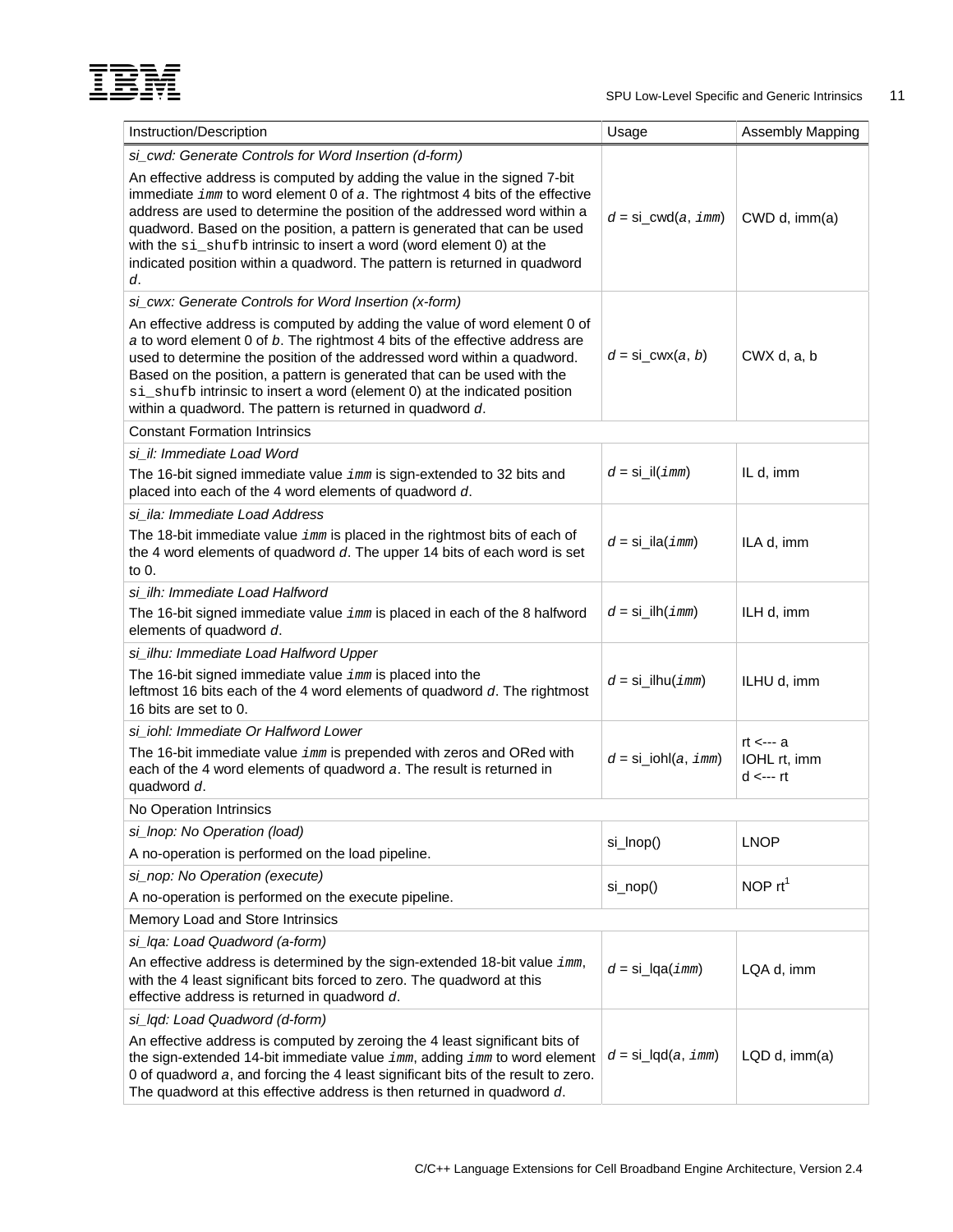

#### 12 SPU Low-Level Specific and Generic Intrinsics

| Instruction/Description                                                                                                                                                                                                                                                                                                                                                                                     | Usage                                       | Assembly Mapping |
|-------------------------------------------------------------------------------------------------------------------------------------------------------------------------------------------------------------------------------------------------------------------------------------------------------------------------------------------------------------------------------------------------------------|---------------------------------------------|------------------|
| si_lqr: Load Quadword Instruction Relative (a-form)<br>An effective address is computed by forcing the 2 least significant bits of<br>the signed 18-bit immediate value $\lim_{m \to \infty}$ to zero, adding this value to the<br>address of the instruction, and forcing the 4 least significant bits of the<br>result to zero. The quadword at this effective address is then returned in<br>quadword d. | $d = \sin \left(\frac{1}{m}\right)$         | LQR, d, imm      |
| si_lqx: Load Quadword (x-form)<br>An effective address is computed by adding word element 0 of quadword a<br>to word element 0 of quadword $b$ and forcing the 4 least significant bits to<br>zero. The quadword at this effective address is then returned in quadword<br>d.                                                                                                                               | $d = \text{si}_\text{a}$ $\text{log}(a, b)$ | $LQX$ d. a. b    |
| si_stqa: Store Quadword (a-form)<br>An effective address is determined by the sign-extended 18-bit value imm,<br>with the 4 least significant bits forced to zero. The quadword $a$ is stored at<br>this effective address.                                                                                                                                                                                 | $si_{star}(a, imm)$                         | STQA a, imm      |
| si_stqd: Store Quadword (d-form)<br>An effective address is computed by zeroing the 4 least significant bits of<br>the sign-extended 14-bit immediate value imm, adding imm to word element<br>0 of quadword b, and forcing the 4 least significant bits to zero. The<br>quadword $a$ is then stored at this effective address.                                                                             | $si\_std(a, b, imm)$                        | STQD a, imm(b)   |
| si_stqr: Store Quadword Instruction Relative (a-form)<br>An effective address is computed by forcing the 2 least significant bits of<br>the signed 18-bit immediate value imm to zero, adding this value to the<br>address of the instruction, and forcing the 4 least significant bits of the<br>result to zero. The quadword $a$ is then stored at this effective address.                                | $si_{str}(a, imm)$                          | STQR, a, imm     |
| si_stqx: Store Quadword (x-form)<br>An effective address is computed by adding word element 0 of quadword b<br>to word element 0 of quadword $c$ and forcing the 4 least significant bits to<br>zero. The quadword $a$ is then stored at this effective address.                                                                                                                                            | $si_{s}$ stqx(a, b, c)                      | STQX a, b, c     |
| Control Intrinsics                                                                                                                                                                                                                                                                                                                                                                                          |                                             |                  |
| si_stopd: Stop and Signal with Dependencies<br>Execution of the SPU is stopped and a signal type of $0x3$ FFF is delivered<br>after all register dependencies are met. This intrinsic is considered volatile<br>with respect to all instructions and will not be reordered with any other<br>instructions.                                                                                                  | si_stopd $(a, b, c)$                        | STOPD a, b, c    |

<sup>1</sup> The false target parameter  $rt$  is optimally chosen depending on the register usage of neighboring instructions.

Specific intrinsics accept only the following types of arguments:

- Immediate literals, as an explicit constant expression or as a symbolic address
- Enumerations
- qword arguments

Arguments of other types must be cast to qword.

For complete details on the specific instructions, see the *Synergistic Processor Unit Instruction Set Architecture*.

#### **2.1.1. Specific Casting Intrinsics**

When using specific intrinsics, it may be necessary to cast from scalar types to the gword data type, or from the qword data type to scalar types. Similar to casting between vector data types, specific cast intrinsics have no effect on an argument that is stored in a register. All specific casting intrinsics are of the following form:

d=casting\_intrinsic(a)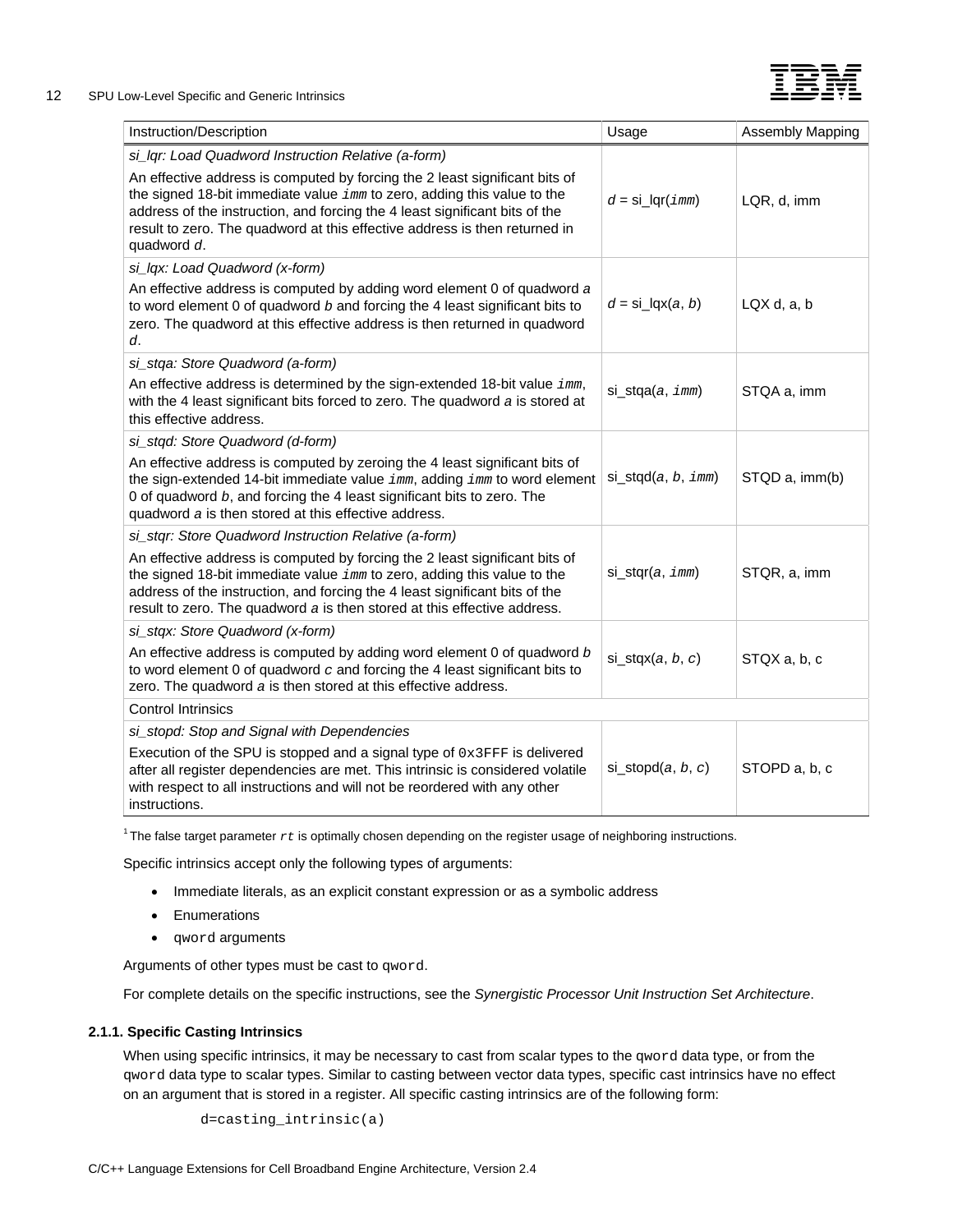

See Table 2-11 for additional details about the specific casting intrinsics.

| Casting Intrinsic | Return/Argument Types |                    | Description                                                           |  |
|-------------------|-----------------------|--------------------|-----------------------------------------------------------------------|--|
|                   | d                     | a                  |                                                                       |  |
| si_to_char        | signed char           |                    | Cast byte element 3 of qword $a$ to signed char $d$ .                 |  |
| si_to_uchar       | unsigned char         |                    | Cast byte element 3 of qword $a$ to unsigned char $d$ .               |  |
| si to short       | short                 |                    | Cast halfword element 1 of qword $a$ to short $d$ .                   |  |
| si_to_ushort      | unsigned short        |                    | Cast halfword element 1 of qword $a$ to unsigned short $d$ .          |  |
| si_to_int         | int                   |                    | Cast word element 0 of qword $a$ to int $d$ .                         |  |
| si to uint        | unsigned int          | qword              | Cast word element 0 of qword $a$ to unsigned int $d$ .                |  |
| si_to_ptr         | void *                |                    | Cast word element 0 of qword $a$ to a void pointer $d$ .              |  |
| si_to_llong       | long long             |                    | Cast doubleword element 0 of qword $a$ to long long $d$ .             |  |
| si_to_ullong      | unsigned long long    |                    | Cast doubleword element 0 of qword $a$ to unsigned long<br>long $d$ . |  |
| si_to_float       | float                 |                    | Cast word element 0 of qword a to float d.                            |  |
| si to double      | double                |                    | Cast doubleword element 0 of qword $a$ to double $d$ .                |  |
| si_from_char      |                       | signed char        | Cast signed char $a$ to byte element 3 of qword $d$ .                 |  |
| si from uchar     |                       | unsigned char      | Cast unsigned char a to byte element 3 of qword d.                    |  |
| si_from_short     |                       | short              | Cast short $a$ to halfword element 1 of qword $d$ .                   |  |
| si from ushort    |                       | unsigned short     | Cast unsigned short $a$ to halfword element 1 of qword $d$ .          |  |
| si_from_int       |                       | int                | Cast int a to word element 0 of qword $d$ .                           |  |
| si_from_uint      | qword                 | unsigned int       | Cast unsigned int $a$ to word element 0 of qword $d$ .                |  |
| si_from_ptr       |                       | void *             | Cast void pointer a to word element 0 of qword $d$ .                  |  |
| si_from_llong     |                       | long long          | Cast long long a to doubleword element 0 of qword $d$ .               |  |
| si_from_ullong    |                       | unsigned long long | Cast unsigned long long $a$ to doubleword element 0 of                |  |
| si_from_float     |                       | float              | Cast float $a$ to word element 0 of qword $d$ .                       |  |
| si_from_double    |                       | double             | Cast double $a$ to doubleword element 0 of qword $d$ .                |  |

Table 2-11: Specific Casting Intrinsics

Because the casting intrinsics do not perform data conversion, casting from a scalar type to a qword type results in portions of the quadword being undefined.

## **2.2. Generic Intrinsics and Built-ins**

Generic intrinsics are operations that map to one or more specific intrinsics. The mapping of a generic intrinsic to a specific intrinsic depends on the input arguments to the intrinsic. Built-ins are similar to generic intrinsics; however, unlike generic intrinsics, built-ins map to more than one SPU instruction. All generic intrinsics and built-ins are prefixed by the string spu\_. For example, the generic intrinsic that implements the stop assembly instruction is named spu\_stop.

#### **2.2.1. Mapping Intrinsics with Scalar Operands**

Intrinsics with scalar arguments are introduced for SPU instructions with immediate fields. For example, the intrinsic function vector signed int spu\_add(vector signed int, int) will translate to an AI assembly instruction.

Depending on the assembly instruction, immediate values are either 7, 10, 16, or 18 bits in length. The action performed for out-of-range immediate values depends on the type of intrinsic. By default, immediate-form specific intrinsics with an out-of-range immediate value are flagged as an error. Compilers may provide an option to issue a warning for out-of-range immediate values and use only the specified number of least significant bits for the out-of-range argument.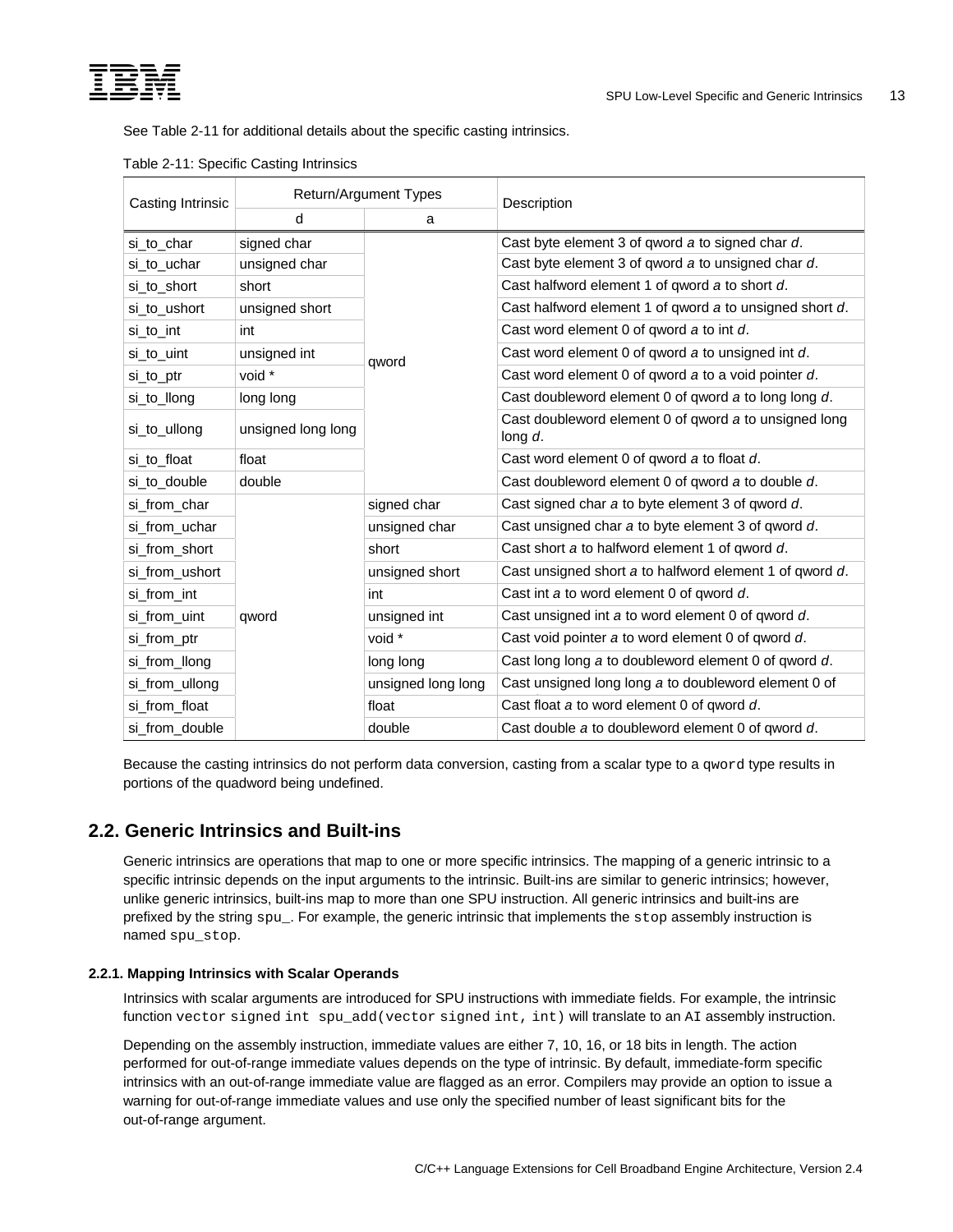

Generic intrinsics support a full range of scalar operands. This support is not dependent on whether the scalar operand can be represented within the instruction's immediate field. Consider the following example:

 $d = spu_and (vector unsigned int a, int b);$ 

Depending on argument *b*, different instructions are generated:

- If *b* is a literal constant within the range supported by one of the immediate forms, the immediate instruction form is generated. For example, if *b* equals 1, then ANDI d, a, 1 is generated.
- If *b* is a literal constant and is out-of-range but can be folded and implemented using an alternate immediate instruction form, the alternate immediate instruction is generated. For example, if *b* equals 0x30003, then ANDHI d, a, 3 is generated. In this context, "alternate immediate instruction form" means an immediate instruction form having a smaller data element size.
- If *b* is a literal constant that can be constructed using one or two immediate load instructions followed by the non-immediate form of the instruction, the appropriate instructions will be used. Immediate load instructions include IL, ILH, ILHU, ILA, IOHL, and FSMBI. Table 2-12 shows possible uses of the immediate load instructions for various constants *b*.

| Constant b                          | Generates Instructions                    |
|-------------------------------------|-------------------------------------------|
| $-6000$                             | IL $b. -6000$<br>$AND$ d, a, b            |
| 131074 (0x20002)                    | ILH $b, 2$<br>$AND$ d, a, b               |
| 131072 (0x20000)                    | ILHU $b, 2$<br>$AND$ d, a, b              |
| 134000 (0x20B70)                    | ILA b, 134000<br>$AND$ d, a, b            |
| 262780 (0x4027C)                    | ILHU b, 4<br>IOHL b, 636<br>$AND$ d, a, b |
| (OxFFFFFFFF, 0x0, 0x0, 0xFFFFFFFFF) | FSMBI b, 0xF00F<br>$AND$ d, a, b          |

Table 2-12: Possible Uses of Immediate Load Instructions for Various Values of Constant b

If  $b$  is a variable (non-literal) integer, code to splat the integer across the entire vector is generated followed by the non-immediate form of the instruction. For example, if *b* is an integer of unknown value, the constant area is loaded with the shuffle pattern  $(0x10203, 0x10203, 0x10203, 0x10203)$  at "CONST\_AREA, offset" and the following instructions are generated:

LQD pattern, CONST\_AREA, offset SHUFB b, b, b, pattern AND d, a, b

#### **2.2.2. Implicit Conversion of Arguments of Intrinsics**

There is no implicit conversion of arguments that have a vector type. Arguments of scalar type are converted according to the rules specified in the C/C++ standards. Consider, for example,

d = spu\_insert(a, b, element);

Scalar *a* is inserted into the element of vector *b* that is specified by the *element* parameter. When *b* is a vector double, *a* must be converted to double, *element* must be converted to int, and *d* must be a vector double.

#### **2.2.3. Notations and Conventions**

The remaining documentation describing the generic intrinsics uses the following rules and naming conventions:

• The table associated with each generic intrinsic specifies the supported input types.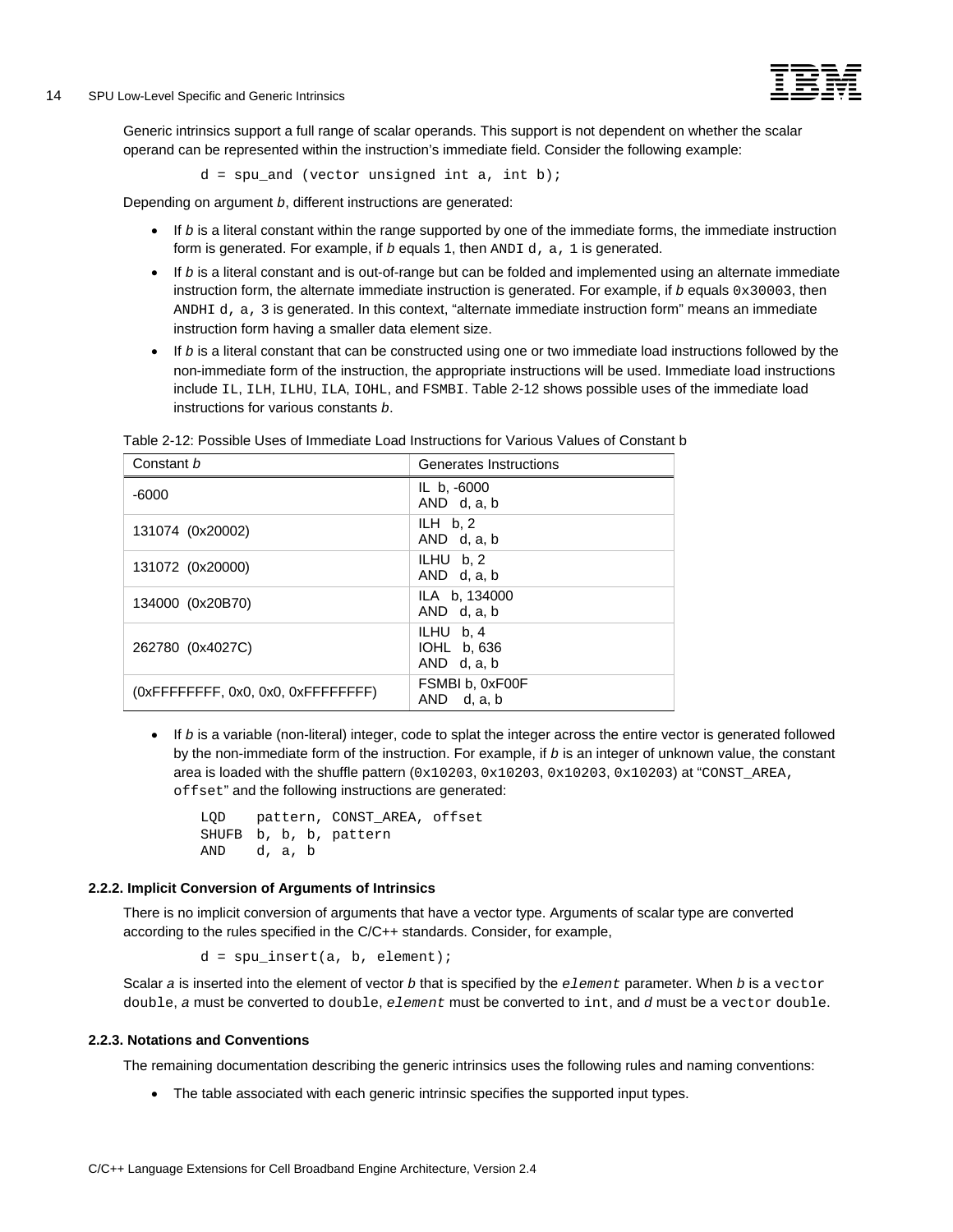

- For intrinsics with scalar operands, only the immediate form of the instruction is shown. The other forms can be deduced in accordance with the rules discussed in section "2.2.1. Mapping Intrinsics with Scalar Operands".
- Some intrinsics, whether specific or generic, map to assembly instructions that do not uniquely specify all input and output registers. Instead, an input register also serves as the output register. Examples of these assembly instructions include ADDX, DFMS, MPYHHA, and SFX. For these intrinsics, the notation rt <--- c is used to imply that a register-to-register copy (copy *c* to *rt*) might be required to satisfy the semantics of the intrinsic, depending on the inputs and outputs. No copies will be generated if input *c* is the same as output *d*.
- Generic intrinsics that do not map to specific intrinsics are identified by the acronym "N/A" (not applicable) in the Specific Intrinsics column of the respective table.

## **2.3. Constant Formation Intrinsics**

#### **spu\_splats: Splat Scalar to a Vector**

 $d = spu_splats(a)$ 

A single scalar value is replicated across all elements of a vector of the same type. The result is returned in vector *d*.

| Return/Argument Types                        |                              | <b>Specific Intrinsics</b> | Assembly Mapping                                                                                                                     |  |
|----------------------------------------------|------------------------------|----------------------------|--------------------------------------------------------------------------------------------------------------------------------------|--|
| d                                            | a                            |                            |                                                                                                                                      |  |
| vector unsigned char                         | unsigned char                |                            |                                                                                                                                      |  |
| vector signed char                           | signed char                  |                            |                                                                                                                                      |  |
| vector unsigned short                        | unsigned short               |                            |                                                                                                                                      |  |
| vector signed short                          | signed short                 |                            |                                                                                                                                      |  |
| vector unsigned int                          | unsigned int<br>N/A          |                            |                                                                                                                                      |  |
| vector signed int                            | signed int                   |                            | SHUFB d, a, a, pattern                                                                                                               |  |
| vector unsigned long long                    | unsigned long long           |                            |                                                                                                                                      |  |
| vector signed long long                      | signed long long             |                            |                                                                                                                                      |  |
| vector float                                 | float                        |                            |                                                                                                                                      |  |
| vector double                                | double                       |                            |                                                                                                                                      |  |
| vector unsigned char                         | unsigned char (literal)      |                            | IL d, a                                                                                                                              |  |
| vector signed char                           | signed char (literal)        | N/A                        | or<br>ILA d, a<br>or<br>ILH d. a&0xFFFF<br><b>or</b><br>ILHU d, $a \rightarrow 16$<br>or<br>ILHU d, a>>16;<br>IOHL d. a<br><b>or</b> |  |
| vector unsigned short<br>vector signed short | unsigned short (literal)     |                            |                                                                                                                                      |  |
|                                              | signed short (literal)       |                            |                                                                                                                                      |  |
| vector unsigned int                          | unsigned int (literal)       |                            |                                                                                                                                      |  |
| vector signed int                            | signed int (literal)         |                            |                                                                                                                                      |  |
| vector unsigned long long                    | unsigned long long (literal) |                            |                                                                                                                                      |  |
| vector signed long long                      | signed long long (literal)   |                            |                                                                                                                                      |  |
| vector float                                 | float (literal)              |                            |                                                                                                                                      |  |
| vector double                                | double (literal)             |                            | FSMBI d.a                                                                                                                            |  |

#### Table 2-13: Splat Scalar to a Vector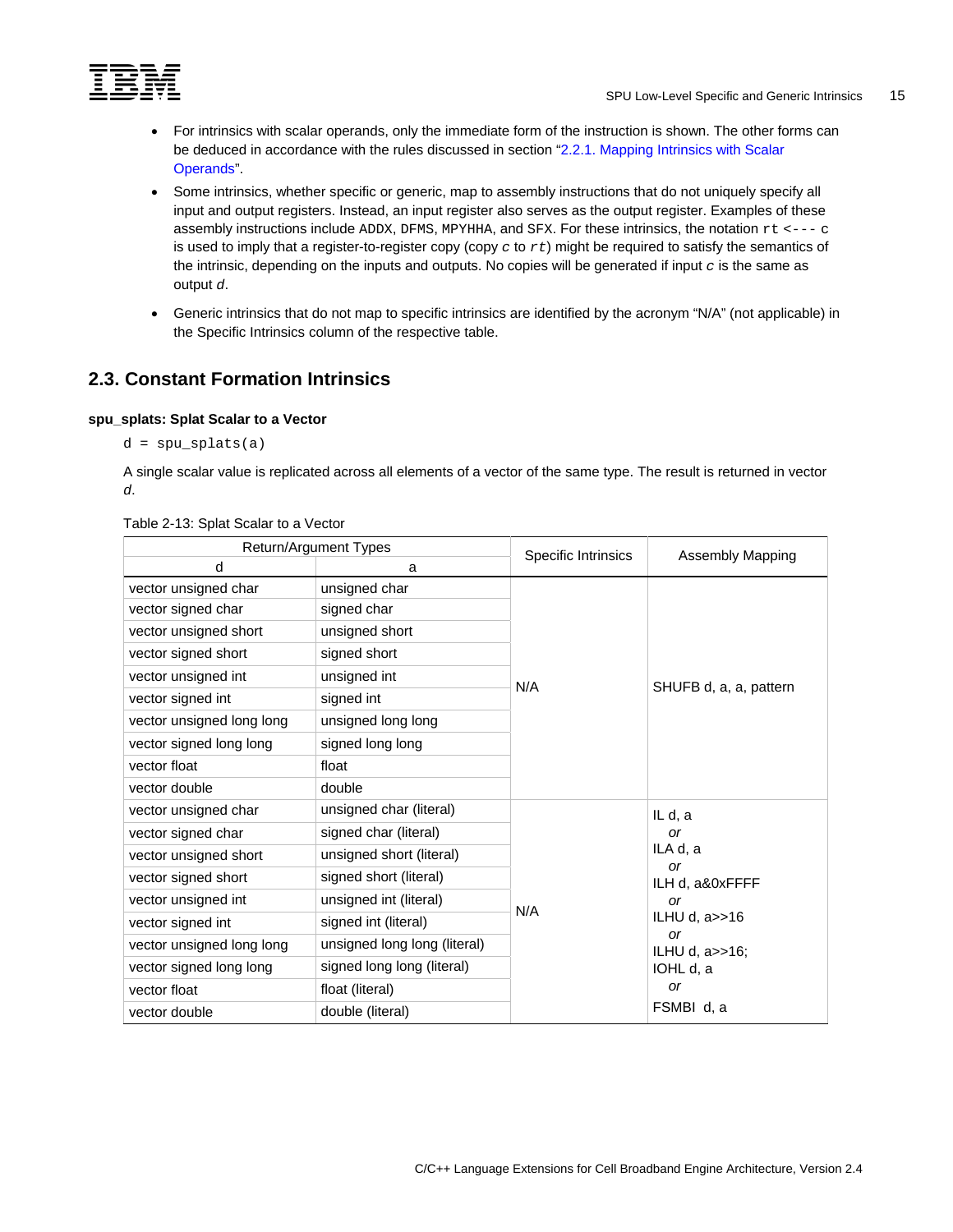

## **2.4. Conversion Intrinsics**

#### **spu\_convtf: Convert Vector to Float**

#### d = spu\_convtf(a, scale)

Each element of vector *a* is converted to a floating-point value and divided by 2<sup>scale</sup>. The allowable range for *scale* is 0 to 127. Values outside this range are flagged as an error and compilation is terminated. The result is returned in vector *d*.

#### Table 2-14: Convert an Integer Vector to a Vector Float

| Return/Argument Types |                     |                                 | Specific Intrinsics              | Assembly Mapping  |
|-----------------------|---------------------|---------------------------------|----------------------------------|-------------------|
|                       |                     | scale                           |                                  |                   |
| vector float          | vector unsigned int | unsigned int (7-bit<br>literal) | $d = \text{si\_cufft}(a, scale)$ | CUFLT d. a. scale |
| vector float          | vector signed int   |                                 | $d = \text{si\_csfft}(a, scale)$ | CSFLT d. a. scale |

#### **spu\_convts: Convert Floating-Point Vector to Signed Integer Vector**

d = spu\_convts(a, scale)

Each element of vector *a* is scaled by 2<sup>scale</sup>, and the result is converted to a signed integer. If the intermediate result is greater than  $2^{31}$ -1, the result saturates to  $2^{31}$ -1. If the intermediate value is less than  $-2^{31}$ , the result saturates to -2<sup>31</sup>. The allowable range for *scale* is 0 to 127. Values outside this range are flagged as an error and compilation is terminated. The results are returned in the corresponding elements of vector *d*.

Table 2-15: Convert a Vector Float to a Signed Integer Vector

| Return/Argument Types |                   | Specific Intrinsics | Assembly Mapping             |                          |                   |
|-----------------------|-------------------|---------------------|------------------------------|--------------------------|-------------------|
|                       |                   |                     | scale                        |                          |                   |
|                       | vector signed int | vector float        | unsigned int (7-bit literal) | $d =$ si_cflts(a, scale) | CFLTS d. a. scale |

#### **spu\_convtu: Convert Floating-Point Vector to Unsigned Integer Vector**

#### d = spu\_convtu(a, scale)

Each element of vector *a* is scaled by 2<sup>scale</sup> and the result is converted to an unsigned integer. If the intermediate result is greater than  $2^{32}$ -1, the result saturates to  $2^{32}$ -1. If the intermediate value is negative, the result saturates to zero. The allowable range for *scale* is 0 to 127. Values outside this range are flagged as an error and compilation is terminated. The results are returned in the corresponding elements of vector *d*.

Table 2-16: Convert a Vector Float to an Unsigned Integer Vector

| Return/Argument Types |              |                      | Specific Intrinsics             | Assembly Mapping  |
|-----------------------|--------------|----------------------|---------------------------------|-------------------|
|                       |              | scale                |                                 |                   |
| vector unsigned int   | vector float | unsigned int (7-bit) | $d = \text{si Cfltu}(a, scale)$ | CFLTU d. a. scale |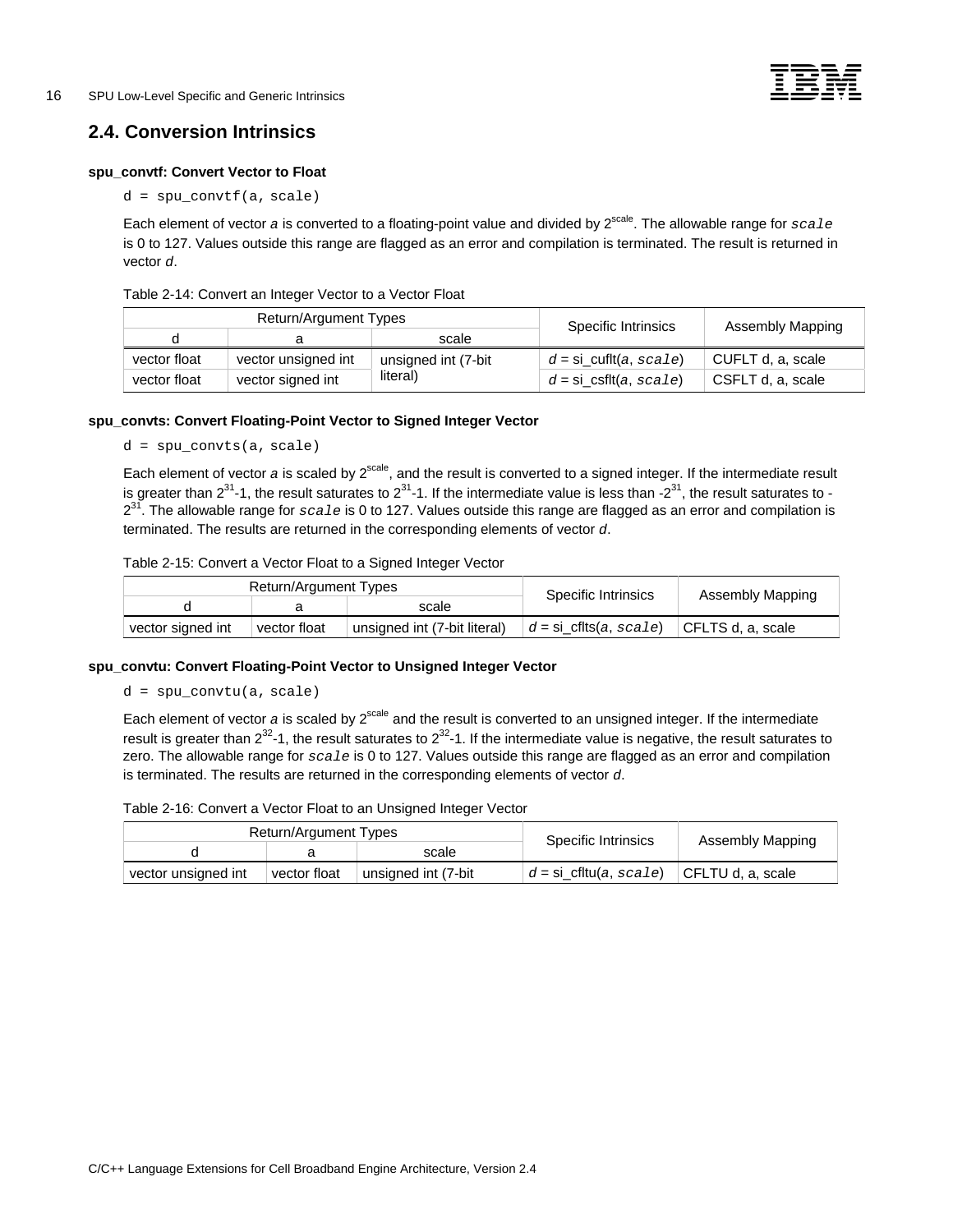

## **spu\_extend: Sign Extend Vector**

 $d = spu\_extend(a)$ 

For a fixed-point vector *a*, each odd element of vector *a* is sign-extended and returned in the corresponding element of vector *d*. For a floating-point vector, each even element of *a* is sign-extended and returned in the corresponding element of *d*.

Table 2-17: Sign Extend Vector

| Return/Argument Types   |                     | <b>Specific Intrinsics</b> | Assembly Mapping |  |
|-------------------------|---------------------|----------------------------|------------------|--|
| d                       | a                   |                            |                  |  |
| vector signed short     | vector signed char  | $d = \sin x \sin(a)$       | XSBH d, a        |  |
| vector signed int       | vector signed short | $d = \sin x \sin w(a)$     | XSHW d, a        |  |
| vector signed long long | vector signed int   | $d = \sin x \text{swd}(a)$ | XSWD d, a        |  |
| vector double           | vector float        | $d = \text{si\_fesd}(a)$   | FESD d, a        |  |

## **spu\_roundtf: Round Vector Double to Vector Float**

```
d = spu_rcount(f(a))
```
Each doubleword element of vector *a* is rounded to a single-precision floating-point value and placed in the even element of vector d. Zeros are placed in the odd elements of *d*.

Table 2-18: Round a Vector Double to a Float

|              | Return/Argument Types | Specific          | Assembly Mapping |  |
|--------------|-----------------------|-------------------|------------------|--|
|              |                       | <b>Intrinsics</b> |                  |  |
| vector float | vector double         | $d = si$ frds(a)  | FRDS d. a        |  |

# **2.5. Arithmetic Intrinsics**

## **spu\_add: Vector Add**

 $d = spu\_add(a, b)$ 

Each element of vector *a* is added to the corresponding element of vector *b*. If *b* is a scalar, the scalar value is replicated for each element and then added to *a*. Overflows and carries are not detected, and no saturation is performed. The results are returned in the corresponding elements of vector *d*.

|  |  | Table 2-19: Vector Add |  |
|--|--|------------------------|--|
|--|--|------------------------|--|

|                       | Return/Argument Types |                       |                                        | Assembly Mapping                       |  |
|-----------------------|-----------------------|-----------------------|----------------------------------------|----------------------------------------|--|
| d                     | a                     | b                     | Specific Intrinsics                    |                                        |  |
| vector signed int     | vector signed int     | vector signed int     | $d = \sin_a(a, b)$                     | A d, a, b                              |  |
| vector unsigned int   | vector unsigned int   | vector unsigned int   |                                        |                                        |  |
| vector signed short   | vector signed short   | vector signed short   | $d = \sin{ah(a, b)}$                   | AH d, a, b                             |  |
| vector unsigned short | vector unsigned short | vector unsigned short |                                        |                                        |  |
| vector signed int     | vector signed int     | 10-bit signed int     | $d = \text{si\_ai}(a, b)$              | Al d, a, b                             |  |
| vector unsigned int   | vector unsigned int   | (literal)             |                                        |                                        |  |
| vector signed int     | vector signed int     | int                   |                                        | See section "2.2.1. Mapping Intrinsics |  |
| vector unsigned int   | vector unsigned int   | unsigned int          | with Scalar Operands".                 |                                        |  |
| vector signed short   | vector signed short   | 10-bit signed short   | $d = \sin \phi(a, b)$                  | AHI d, a, b                            |  |
| vector unsigned short | vector unsigned short | (literal)             |                                        |                                        |  |
| vector signed short   | vector signed short   | short                 | See section "2.2.1. Mapping Intrinsics |                                        |  |
| vector unsigned short | vector unsigned short | unsigned short        | with Scalar Operands".                 |                                        |  |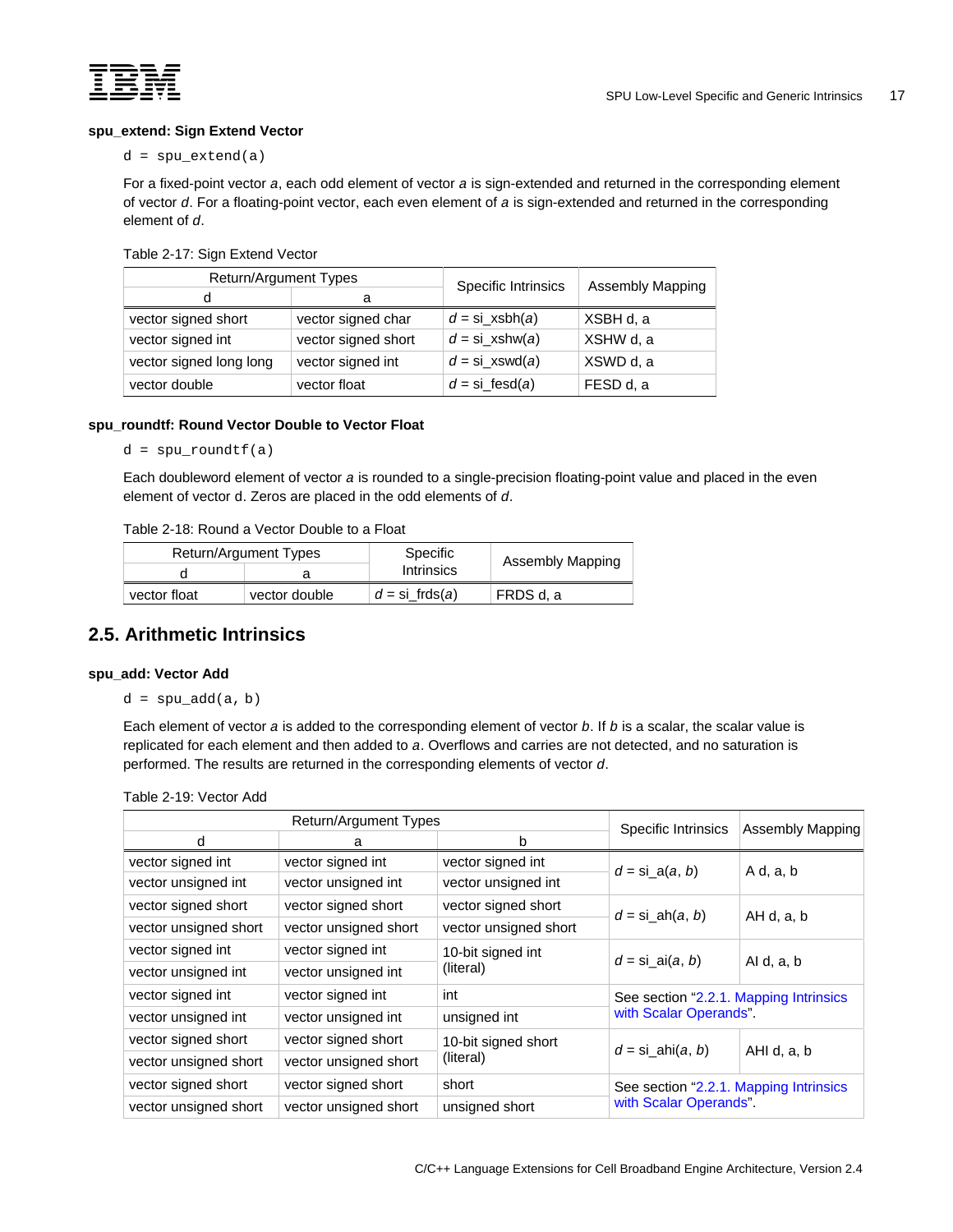

| Return/Argument Types |               |               | Specific Intrinsics         | Assembly Mapping |  |
|-----------------------|---------------|---------------|-----------------------------|------------------|--|
|                       |               |               |                             |                  |  |
| vector float          | vector float  | vector float  | $d = \text{si}$ fa(a, b)    | FA d. a. b       |  |
| vector double         | vector double | vector double | $d = \text{si}_d$ dfa(a, b) | DFA d, a, b      |  |

#### **spu\_addx: Vector Add Extended**

 $d = spu$   $addx(a, b, c)$ 

Each element of vector *a* is added to the corresponding element of vector *b* and to the least significant bit of the corresponding element of vector *c*. The result is returned in the corresponding element of vector *d*.

Table 2-20: Vector Add Extended

| Return/Argument Types |                                                                                 |                   |                   | Specific                | Assembly                             |
|-----------------------|---------------------------------------------------------------------------------|-------------------|-------------------|-------------------------|--------------------------------------|
|                       |                                                                                 |                   |                   | <b>Intrinsics</b>       | Mapping                              |
| vector signed int     | vector signed int                                                               | vector signed int | vector signed int | $d = \sin \theta$ addx( | rt <--- c                            |
|                       | vector unsigned int vector unsigned int vector unsigned int vector unsigned int |                   |                   | a, b, c                 | ADDX rt, a, b<br>$d \leftarrow -r$ t |

#### **spu\_genb: Vector Generate Borrow**

 $d = spu\_genb(a, b)$ 

Each element of vector *b* is subtracted from the corresponding element of vector *a*. The resulting borrow out is placed in the least significant bit of the corresponding element of vector *d*. The remaining bits of d are set to 0.

## Table 2-21: Vector Generate Borrow

|                     | Return/Argument Types | Specific Intrinsics | Assembly Mapping |             |  |
|---------------------|-----------------------|---------------------|------------------|-------------|--|
|                     |                       |                     |                  |             |  |
| vector signed int   | vector signed int     | vector signed int   | $d = \sin(b, a)$ | BG rt, b, a |  |
| vector unsigned int | vector unsigned int   | vector unsigned int |                  |             |  |

### **spu\_genbx: Vector Generate Borrow Extended**

 $d = spu\_genbx(a, b, c)$ 

Each element of vector *b* is subtracted from the corresponding element of vector *b*. An additional 1 is subtracted from the result if the least significant bit of the corresponding element of vector *c* is 0. If the result is less than 0, a 1 is placed in the corresponding element of vector d; otherwise, a 0 is placed in the corresponding element of *d*.

Table 2-22: Vector Generate Borrow Extended

| Return/Argument Types |                   |                   |                                                                                 | Specific                 | <b>Assembly Mapping</b>   |
|-----------------------|-------------------|-------------------|---------------------------------------------------------------------------------|--------------------------|---------------------------|
|                       |                   |                   |                                                                                 | Intrinsics               |                           |
| vector signed int     | vector signed int | vector signed int | vector signed int                                                               | $d = \frac{\sinh(y)}{g}$ | rt <--- c<br>BGX rt, b, a |
|                       |                   |                   | vector unsigned int vector unsigned int vector unsigned int vector unsigned int | b, a, c                  | $d \leftarrow -r$ t       |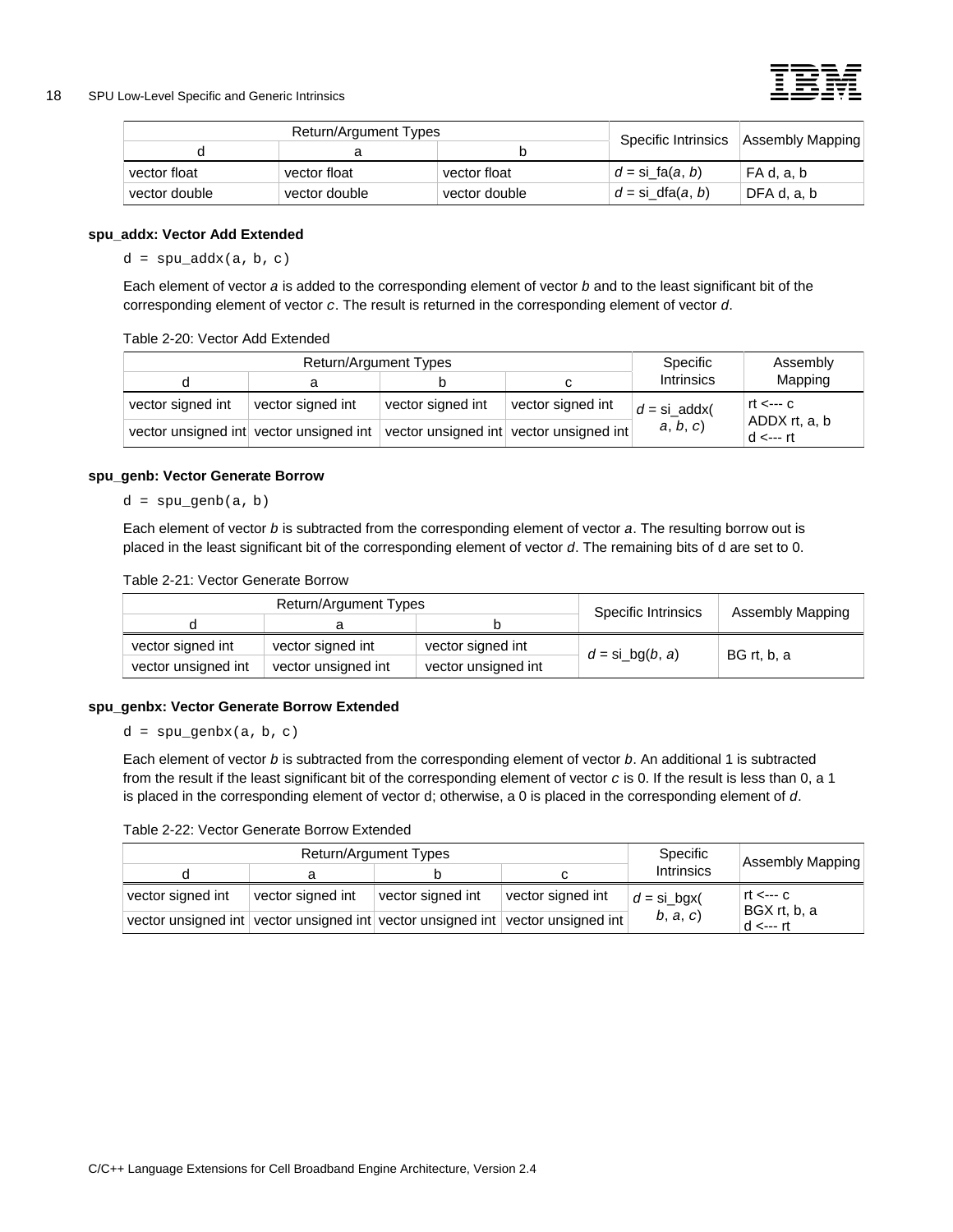

## **spu\_genc: Vector Generate Carry**

 $d = spu\_genc(a, b)$ 

Each element of vector *a* is added to the corresponding element of vector *b*. The resulting carry out is placed in the least significant bit of the corresponding element of vector *d*. The remaining bits of *d* are set to 0.

Table 2-23: Vector Generate Carry

| Return/Argument Types |                     |                     | Specific Intrinsics       | Assembly Mapping |  |
|-----------------------|---------------------|---------------------|---------------------------|------------------|--|
|                       |                     |                     |                           |                  |  |
| vector signed int     | vector signed int   | vector signed int   | $d = \text{si\_cg}(a, b)$ | $CG$ rt, $a, b$  |  |
| vector unsigned int   | vector unsigned int | vector unsigned int |                           |                  |  |

## **spu\_gencx: Vector Generate Carry Extended**

```
d = spu\_gencx(a, b, c)
```
Each element of vector *a* is added to the corresponding element of vector *b* and the least significant bit of the corresponding element of vector *c*. The resulting carry out is placed in the least significant bit of the corresponding element of vector *d*. The remaining bits of *d* are set to 0.

Table 2-24: Vector Generate Carry Extended

| Return/Argument Types |                                                                                 |                   |                   | Specific                        | Assembly Mapping                  |
|-----------------------|---------------------------------------------------------------------------------|-------------------|-------------------|---------------------------------|-----------------------------------|
|                       |                                                                                 |                   |                   | <b>Intrinsics</b>               |                                   |
| vector signed int     | vector signed int                                                               | vector signed int | vector signed int | $d = \text{si\_cgx}$<br>a, b, c | rt <--- c                         |
|                       | vector unsigned int vector unsigned int vector unsigned int vector unsigned int |                   |                   |                                 | CGX rt, a, b<br>$d \leftarrow -r$ |

## **spu\_madd: Vector Multiply and Add**

 $d = spu_madd(a, b, c)$ 

Each element of vector *a* is multiplied by vector *b* and added to the corresponding element of vector *c*. The result is returned to the corresponding element of vector *d*. For integer multiply-and-adds, the odd elements of vectors *a* and *b* are sign-extended to 32-bit integers prior to multiplication.

| Return/Argument Types |                     |                     |                   | Specific                     | Assembly Mapping                                    |  |
|-----------------------|---------------------|---------------------|-------------------|------------------------------|-----------------------------------------------------|--|
| d                     | a                   | b                   | c                 | Intrinsics                   |                                                     |  |
| vector signed int     | vector signed short | vector signed short | vector signed int | $d = \sin m$ pya(<br>a, b, c | MPYA d, a, b, c                                     |  |
| vector float          | vector float        | vector float        | vector float      | $d = \sin f$ ma(<br>a, b, c  | FMA d, a, b, c                                      |  |
| vector double         | vector double       | vector double       | vector double     | $d = \sin{dfma}$<br>a, b, c  | rt <--- c<br>DFMA rt, a, b<br>$d \leftarrow$ --- rt |  |

Table 2-25: Vector Multiply and Add

# **spu\_mhhadd: Vector Multiply High High and Add**

 $d = spu_mhhadd(a, b, c)$ 

Each even element of vector *a* is multiplied by the corresponding even element of vector *b*, the 32-bit result is added to the corresponding element of vector *c*, and the result is returned in the corresponding element of vector *d*.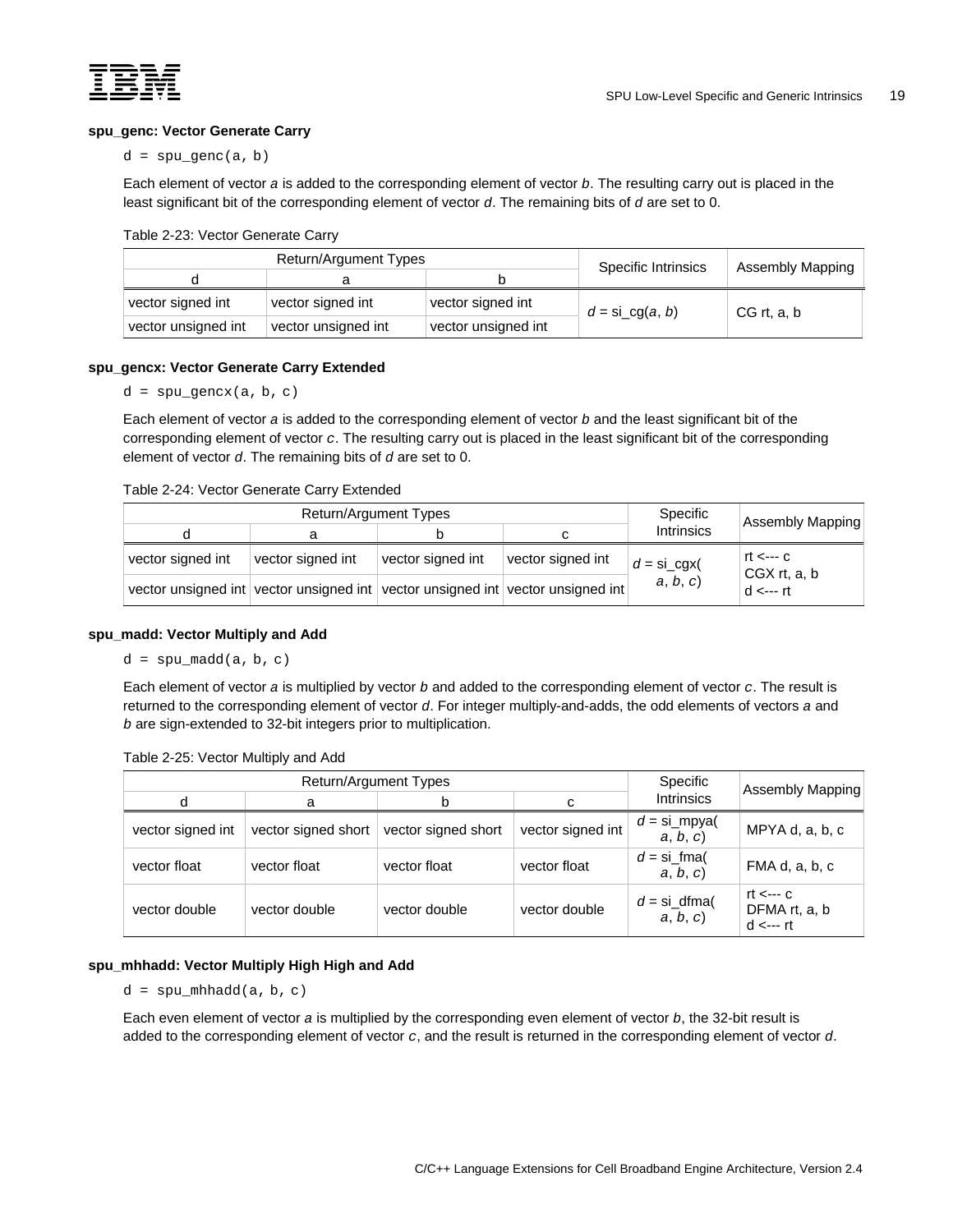## Table 2-26: Vector Multiply High High and Add

| Return/Argument Types  |                          |                          |                        | Specific Intrinsics Assembly Mapping          |                                                        |  |
|------------------------|--------------------------|--------------------------|------------------------|-----------------------------------------------|--------------------------------------------------------|--|
|                        | a                        |                          | с                      |                                               |                                                        |  |
| vector signed int      | vector signed short      | vector signed short      | vector signed int      | $d = \sin\left(m\right)$<br>a, b, c           | rt <--- c<br>MPYHHA rt, a, b<br>$d \leftarrow -r$      |  |
| vector unsigned<br>int | vector unsigned<br>short | vector unsigned<br>short | vector unsigned<br>int | $d = \sin\left(\frac{1}{2}\right)$<br>a, b, c | rt <--- c<br>MPYHHAU rt, a, b<br>$d \leftarrow$ --- rt |  |

## **spu\_msub: Vector Multiply and Subtract**

 $d = spu_msub(a, b, c)$ 

Each element of vector *a* is multiplied by the corresponding element of vector *b*, and the corresponding element of vector *c* is subtracted from the product. The result is returned in the corresponding element of vector *d*.

Table 2-27: Vector Multiply and Subtract

|               | Return/Argument Types | Specific Intrinsics | Assembly Mapping |                                |                                                 |
|---------------|-----------------------|---------------------|------------------|--------------------------------|-------------------------------------------------|
|               | а                     |                     | C                |                                |                                                 |
| vector float  | vector float          | vector float        | vector float     | $d = \text{si}$ fms(a, b, c)   | FMS d, a, b, c                                  |
| vector double | vector double         | vector double       | vector double    | $d = \text{si\_dfms}(a, b, c)$ | rt <--- c<br>DFMS rt, a, b<br>$d \leftarrow -r$ |

## **spu\_mul: Vector Multiply**

 $d = spu_mull(a, b)$ 

Each element of vector *a* is multiplied by the corresponding element of vector *b* and returned in the corresponding element of vector *d*.

## Table 2-28: Vector Multiply

| Return/Argument Types |               |               | Specific Intrinsics   | Assembly Mapping |
|-----------------------|---------------|---------------|-----------------------|------------------|
|                       |               |               |                       |                  |
| vector float          | vector float  | vector float  | $d = \sin fm(a, b)$   | FM d. a. b       |
| vector double         | vector double | vector double | $d = \sin{dfm(a, b)}$ | DFM d, a, b      |

## **spu\_mulh: Vector Multiply High**

 $d = spu_mulh(a, b)$ 

Each even element of vector *a* is multiplied by the next (odd) element of vector *b*. The product is shifted left by 16 bits and stored in the corresponding element of vector *d*. Bits shifted out at the left are discarded. Zeros are shifted in at the right.

|                   | Return/Argument Types | Specific Intrinsics | Assembly Mapping       |              |
|-------------------|-----------------------|---------------------|------------------------|--------------|
|                   |                       |                     |                        |              |
| vector signed int | vector signed short   | vector signed short | $d = \sin(mnyh(a, b))$ | MPYH d, a, b |

#### **spu\_mule: Vector Multiply Even**

 $d = spu_mule(a, b)$ 

Each even element of vector *a* is multiplied by the corresponding even element of vector *b*, and the 32-bit result is returned to the corresponding element of vector *d*.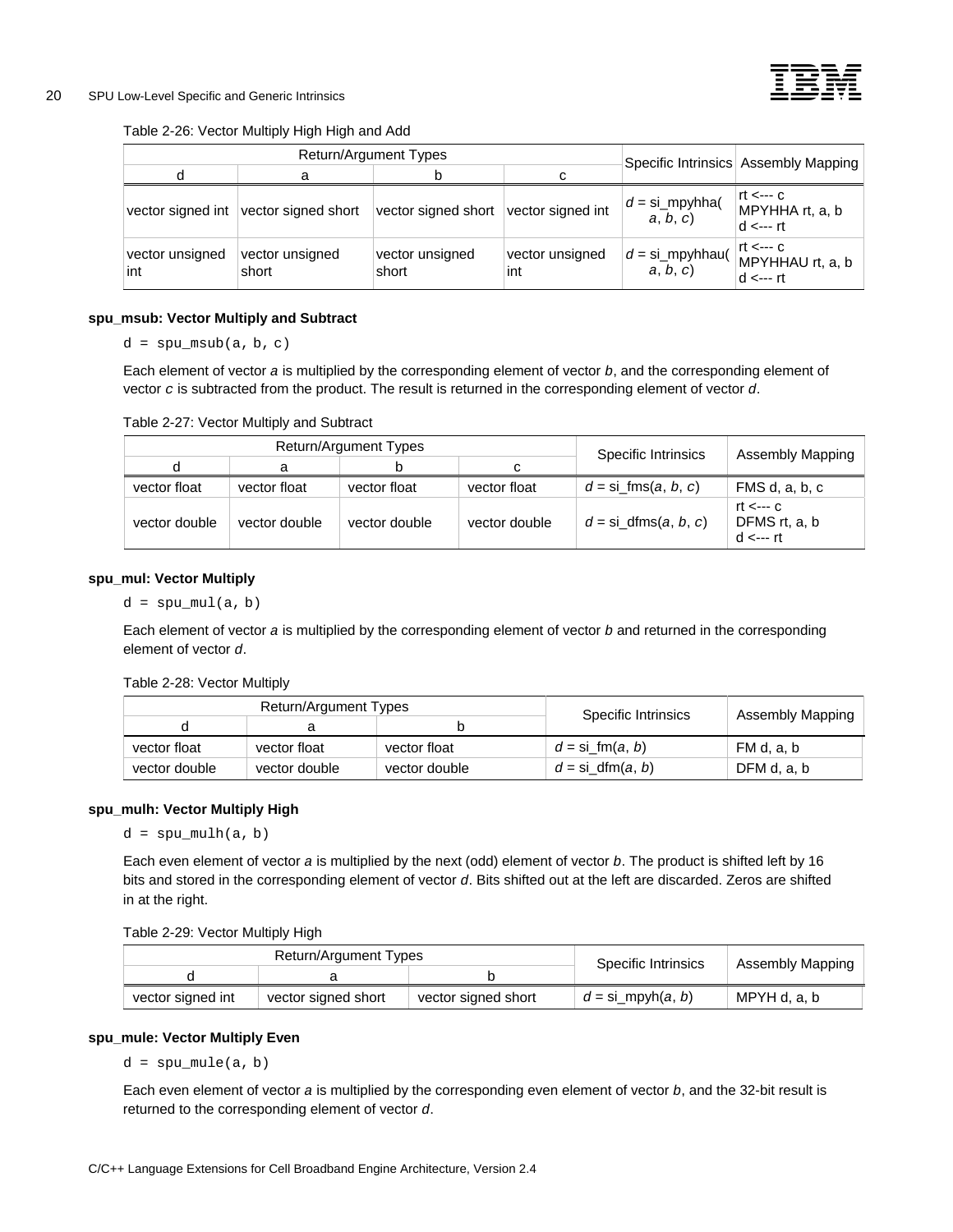

## Table 2-30: Vector Multiply Even

| Return/Argument Types |                       |                       | Specific Intrinsics                | <b>Assembly Mapping</b> |
|-----------------------|-----------------------|-----------------------|------------------------------------|-------------------------|
|                       |                       |                       |                                    |                         |
| vector signed int     | vector signed short   | vector signed short   | $d = \sin m$ mpyhh $(a, b)$        | MPYHH d. a. b           |
| vector unsigned int   | vector unsigned short | vector unsigned short | $d = \sin\left(\frac{m}{2}\right)$ | MPYHHU d, a, b          |

)

## **spu\_mulo: Vector Multiply Odd**

 $d = spu_mulo(a, b)$ 

Each odd element of vector *a* is multiplied by the corresponding element of vector *b*. If *b* is a scalar, the scalar value is replicated for each element and then multiplied by *a*. The results are returned in vector *d*.

#### Table 2-31: Vector Multiply Odd

| Return/Argument Types |                       |                               | <b>Specific Intrinsics</b>                                       | <b>Assembly Mapping</b> |
|-----------------------|-----------------------|-------------------------------|------------------------------------------------------------------|-------------------------|
| d                     | a                     | b                             |                                                                  |                         |
|                       |                       | vector signed short           | $d = \sin mpy$ (a, b)                                            | MPY d, a, b             |
| vector signed int     | vector signed short   | 10-bit signed short (literal) | $d = \sin\left(m\nu\right)(a, b)$                                | MPYI d, a, b            |
|                       |                       | signed short                  | See section "2.2.1. Mapping Intrinsics<br>with Scalar Operands". |                         |
|                       | vector unsigned short | vector unsigned short         | $d = \sin\left(\frac{a}{b}\right)$                               | MPYU d. a. b            |
| vector unsigned int   |                       | 10-bit signed short (literal) | $d = \sin(m)$ mpyui $(a, b)$                                     | MPYUI d, a, b           |
|                       |                       | unsigned short                | See section "2.2.1. Mapping Intrinsics<br>with Scalar Operands". |                         |

## **spu\_mulsr: Vector Multiply and Shift Right**

## $d = spu_mulsr(a, b)$

Each odd element of vector *a* is multiplied by the corresponding odd element of vector *b*. The leftmost 16 bits of the resulting 32-bit product is sign-extended and returned in the corresponding 32-bit element of vector *d*.

#### Table 2-32: Vector Multiply and Shift Right

|                   | Return/Argument Types | Specific Intrinsics | Assembly Mapping       |              |
|-------------------|-----------------------|---------------------|------------------------|--------------|
|                   |                       |                     |                        |              |
| vector signed int | vector signed short   | vector signed short | $d = \sin(mpys(a, b))$ | MPYS d. a. b |

#### **spu\_nmadd: Negative Vector Multiply and Add**

 $d = spu_nmadd(a, b, c)$ 

Each element of vector *a* is multiplied by the corresponding element in vector *b* and then added to the corresponding element of vector *c*. The result is negated and returned in the corresponding element of vector *d*.

| Table 2-33: Negative Vector Multiply and Add |  |  |
|----------------------------------------------|--|--|
|----------------------------------------------|--|--|

|               | Return/Argument Types | Specific Intrinsics | Assembly Mapping |                                  |                                                |
|---------------|-----------------------|---------------------|------------------|----------------------------------|------------------------------------------------|
|               |                       |                     |                  |                                  |                                                |
| vector double | vector double         | vector double       | vector double    | $d = \text{si}_d(fnma(a, b, c))$ | rt <-- c<br>DFNMA rt, a, b<br>$d \leftarrow r$ |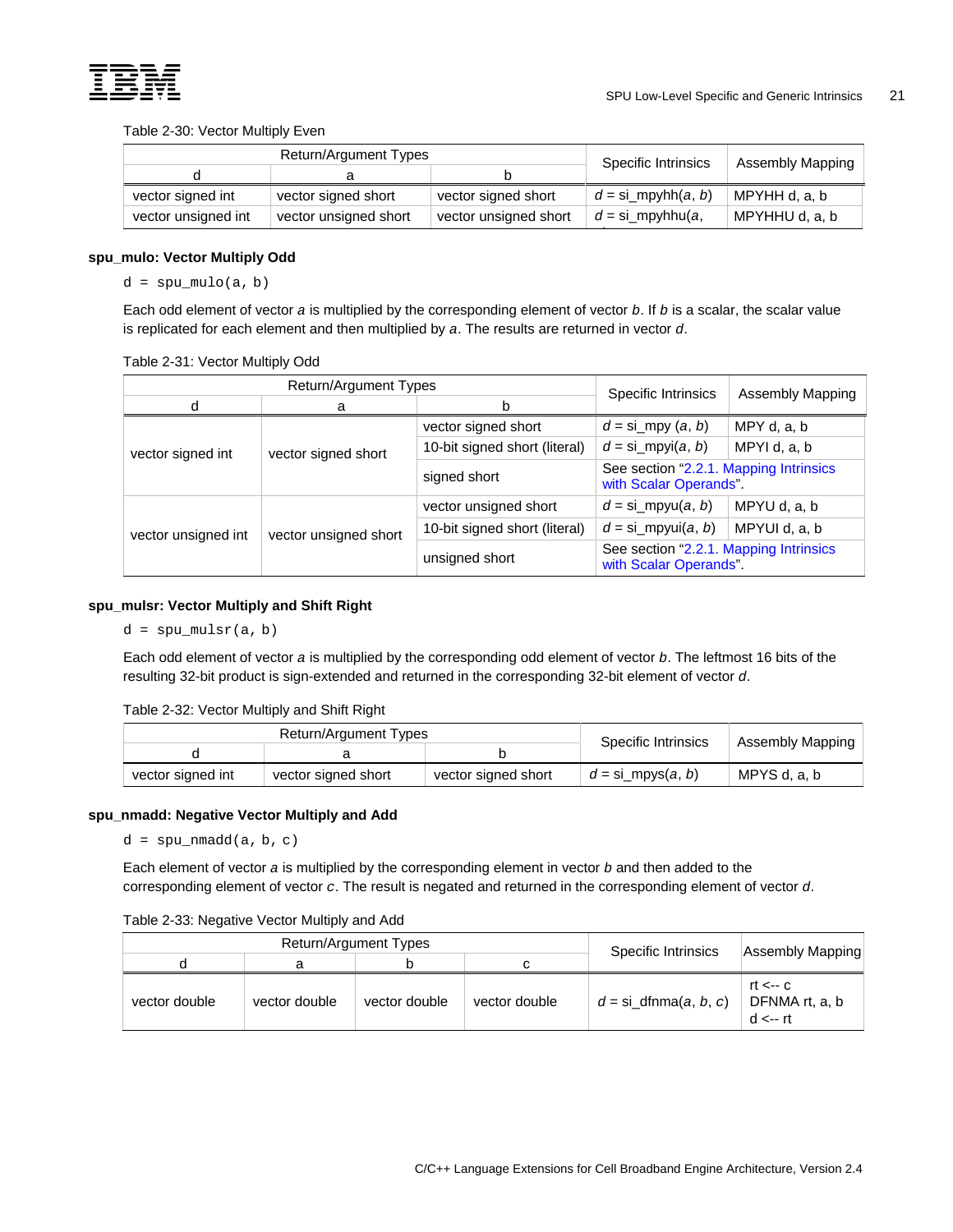## **spu\_nmsub: Negative Vector Multiply and Subtract**

 $d = \text{spu\_nmsub}(a, b, c)$ 

Each element of vector *a* is multiplied by the corresponding element in vector *b*. The result is subtracted from the corresponding element in *c* and returned in the corresponding element of vector *d*.

#### Table 2-34: Negative Vector Multiply and Subtract

| Return/Argument Types |               |               |               | Specific Intrinsics                   | Assembly Mapping                                   |
|-----------------------|---------------|---------------|---------------|---------------------------------------|----------------------------------------------------|
|                       |               |               |               |                                       |                                                    |
| vector float          | vector float  | vector float  | vector float  | $d = \text{si } \text{fnms}(a, b, c)$ | FNMS d, a, b, c                                    |
| vector double         | vector double | vector double | vector double | $d = \text{si\_dfnms}(a, b, c)$       | rt <--- c<br>DFNMS rt, a, b<br>$d \leftarrow -r$ t |

## **spu\_re: Vector Floating-Point Reciprocal Estimate**

 $d = spu_re(a)$ 

For each element of vector *a*, an estimate of its floating-point reciprocal is computed, and the result is returned in the corresponding element of vector *d*. The resulting estimate is accurate to 12 bits.

| Table 2-35: Vector Floating-Point Reciprocal Estimate |  |
|-------------------------------------------------------|--|
|-------------------------------------------------------|--|

|              | Return/Argument Types | <b>Specific Intrinsics</b>                | <b>Assembly Mapping</b>  |
|--------------|-----------------------|-------------------------------------------|--------------------------|
|              |                       |                                           |                          |
| vector float | vector float          | $t = si$ frest(a)<br>$d = \sin(fi(a, t))$ | FREST d. a<br>FI d, a, d |

## **spu\_rsqrte: Vector Floating-Point Reciprocal Square Root Estimate**

#### $d = spu\_rsqrte(a)$

For each element of vector *a*, an estimate of its floating-point reciprocal square root is computed, and the result is returned in the corresponding element of vector *d*. The resulting estimate is accurate to 12 bits.

Table 2-36: Vector Floating-Point Reciprocal Square Root Estimate

| Return/Argument Types |              | <b>Specific Intrinsics</b>                   | Assembly Mapping           |
|-----------------------|--------------|----------------------------------------------|----------------------------|
|                       |              |                                              |                            |
| vector float          | vector float | $t = si\_frsgest(a)$<br>$d = \sin(fi(a, t))$ | FRSQEST d, a<br>FI d, a, d |

## **spu\_sub: Vector Subtract**

 $d = spu\_sub(a, b)$ 

Each element of vector *b* is subtracted from the corresponding element of vector *a*. If *a* is a scalar, the scalar value is replicated for each element of *a*, and then *b* is subtracted from the corresponding element of *a*. Overflows and carries are not detected. The results are returned in the corresponding elements of vector *d*.

| Return/Argument Types |                       |                       | Specific Intrinsics Assembly Mapping |             |  |
|-----------------------|-----------------------|-----------------------|--------------------------------------|-------------|--|
|                       |                       |                       |                                      |             |  |
| vector signed short   | vector signed short   | vector signed short   | $d = \sin \sin(b, a)$                | SFH d, b, a |  |
| vector unsigned short | vector unsigned short | vector unsigned short |                                      |             |  |
| vector signed int     | vector signed int     | vector signed int     | $d = \sin st(b, a)$                  | SF d, b, a  |  |
| vector unsigned int   | vector unsigned int   | vector unsigned int   |                                      |             |  |

Table 2-37: Vector Subtract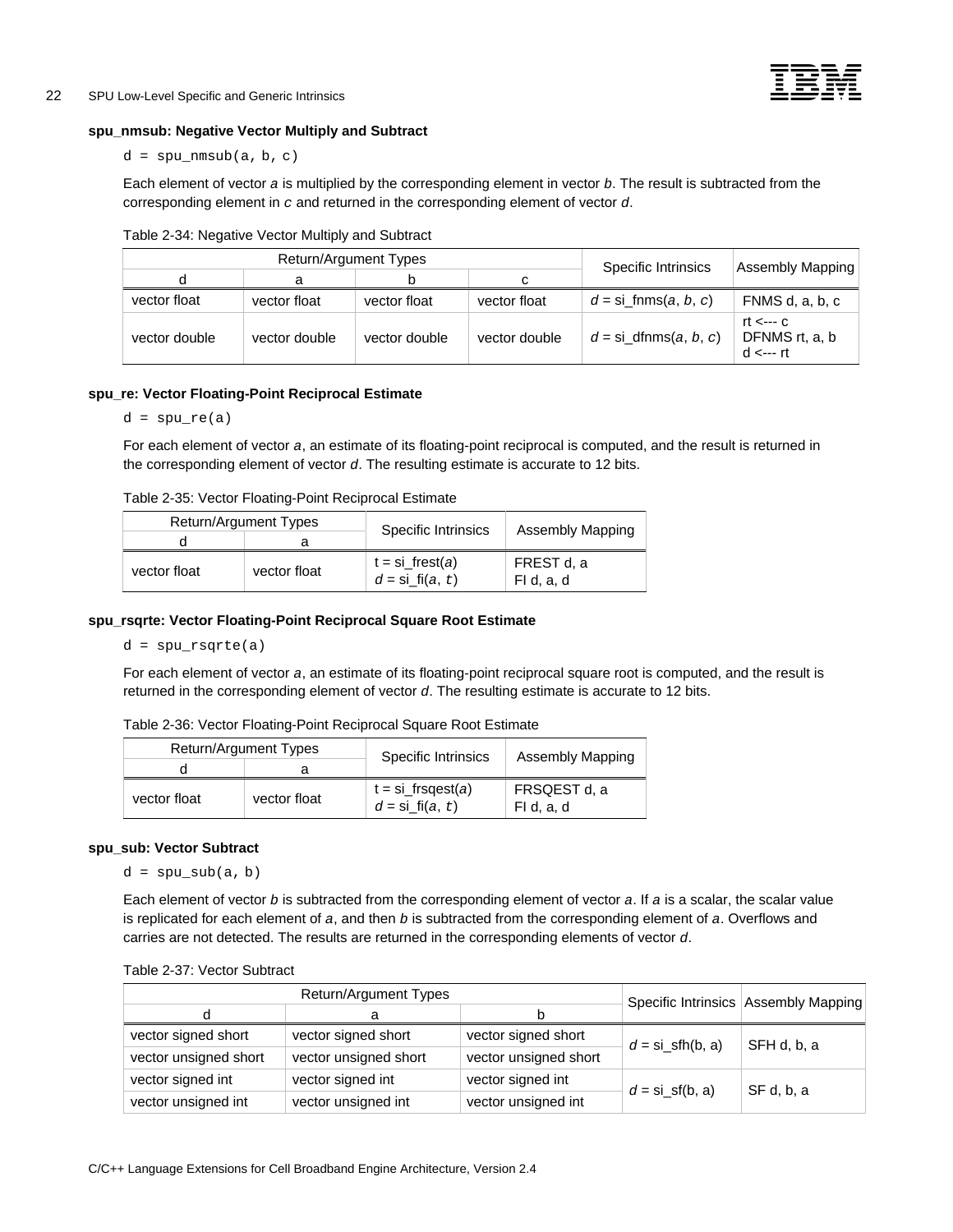

| Return/Argument Types |                               |                       |                                                                  | Specific Intrinsics Assembly Mapping |  |
|-----------------------|-------------------------------|-----------------------|------------------------------------------------------------------|--------------------------------------|--|
| d                     | a                             | b                     |                                                                  |                                      |  |
| vector signed int     | 10-bit signed int (literal)   | vector signed int     | $d = \sin \sin(b, a)$                                            | SFI d, b, a                          |  |
| vector unsigned int   |                               | vector unsigned int   |                                                                  |                                      |  |
| vector signed int     | int                           | vector signed int     | See section "2.2.1. Mapping Intrinsics<br>with Scalar Operands". |                                      |  |
| vector unsigned int   | unsigned int                  | vector unsigned int   |                                                                  |                                      |  |
| vector signed short   | 10-bit signed short (literal) | vector signed short   | $d = \pi$ sfhi(b, a)                                             | SFHI d, b, a                         |  |
| vector unsigned short |                               | vector unsigned short |                                                                  |                                      |  |
| vector signed short   | short                         | vector signed short   | See section "2.2.1. Mapping Intrinsics<br>with Scalar Operands". |                                      |  |
| vector unsigned short | unsigned short                | vector unsigned short |                                                                  |                                      |  |
| vector float          | vector float                  | vector float          | $d = \text{si}$ fs(a, b)                                         | FS d, a, b                           |  |
| vector double         | vector double                 | vector double         | $d = \text{si}_d$ dfs(a, b)                                      | DFS d, a, b                          |  |

## **spu\_subx: Vector Subtract Extended**

 $d = spu_subx(a, b, c)$ 

Each element of vector *b* is subtracted from the corresponding element of vector *a*. An additional 1 is subtracted from the result if the least significant bit of the corresponding element of vector *c* is 0. The final result is returned in the corresponding element of vector *d*.

## Table 2-38: Vector Subtract Extended

| Return/Argument Types |                   |                   |                                                                                             | Specific                 | Assembly Mapping          |
|-----------------------|-------------------|-------------------|---------------------------------------------------------------------------------------------|--------------------------|---------------------------|
|                       |                   |                   | <b>Intrinsics</b>                                                                           |                          |                           |
| vector signed int     | vector signed int | vector signed int | vector signed int                                                                           | $d = \frac{\sin(6b)}{a}$ | rt <--- c<br>SFX rt, b, a |
|                       |                   |                   | vector unsigned int vector unsigned int vector unsigned int vector unsigned int $ c\rangle$ |                          | $d \leftarrow$ --- rt     |

# **2.6. Byte Operation Intrinsics**

#### **spu\_absd: Element-Wise Absolute Difference**

 $d = spu\_absd(a, b)$ 

Each element of vector *a* is subtracted from the corresponding element of vector *b*, and the absolute value of the result is returned in the corresponding element of vector *d*.

| Table 2-39: Element-Wise Absolute Difference |  |  |
|----------------------------------------------|--|--|
|----------------------------------------------|--|--|

| Return/Argument Types |                      |                      | Specific Intrinsics          | Assembly Mapping |
|-----------------------|----------------------|----------------------|------------------------------|------------------|
|                       |                      |                      |                              |                  |
| vector unsigned char  | vector unsigned char | vector unsigned char | $d = \text{si } absdb(a, b)$ | ABSDB d, a, b    |

# **spu\_avg: Average of Two Vectors**

 $d = \text{spu}_\text{avg}(a, b)$ 

Each element of vector *a* is added to the corresponding element of vector *b* plus 1. The result is shifted to the right by 1 bit and placed in the corresponding element of vector *d*.

Table 2-40: Average of Two Vectors

| Return/Argument Types |                      |                      | Specific Intrinsics         | Assembly Mapping |
|-----------------------|----------------------|----------------------|-----------------------------|------------------|
|                       |                      |                      |                             |                  |
| vector unsigned char  | vector unsigned char | vector unsigned char | $d = \text{si\_avgb}(a, b)$ | AVGB d, a, b     |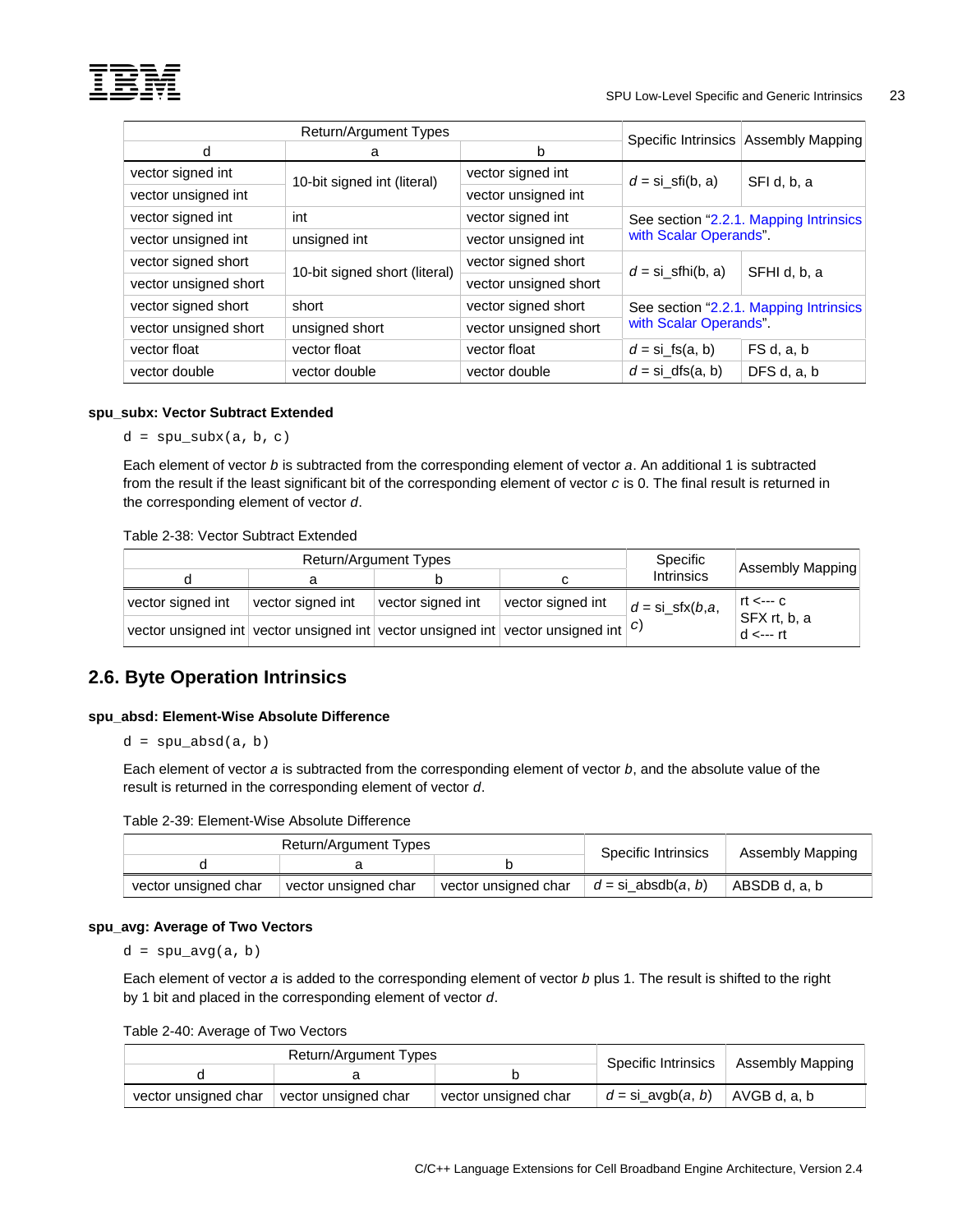

## **spu\_sumb: Sum Bytes into Shorts**

 $d = spu_sum(b(a, b))$ 

Each four elements of *b* are summed and returned in the corresponding even elements of vector *d*. Each four elements of *a* are summed and returned in the corresponding odd elements of *d*.

Table 2-41: Sum Bytes into Shorts

|                       | Return/Argument Types | Specific Intrinsics  | Assembly Mapping                |              |
|-----------------------|-----------------------|----------------------|---------------------------------|--------------|
|                       |                       |                      |                                 |              |
| vector unsigned short | vector unsigned char  | vector unsigned char | $d = \sin \text{sumb}(a)$<br>b) | SUMB d, a, b |

# **2.7. Compare, Branch and Halt Intrinsics**

# **spu\_bisled: Branch Indirect and Set Link if External Data**

```
(void) spu_bisled(func) 
(void) spu_bisled_d(func) 
(void) spu_bisled_e(func)
```
The count value of channel 0 (event status) is examined. If it is zero, execution continues with the next sequential instruction. If it is nonzero, the function *func* is called. The parameter *func* is the name of, or pointer to, a parameter-less function with no return value. If *func* is called, the spu\_bisled\_d and spu\_bisled\_e forms of the intrinsic do one of the following actions:

- Disable interrupts use spu\_bisled\_d
- Enable interrupts use spu\_bisled\_e

Because the bisled instruction is assumed to behave as a synchronous software interrupt, and because all volatile registers must be considered non-volatile by the bisled target function, func, standard calling conventions are not observed. See the *SPU Application Binary Interface Specification* for additional details about standard calling conventions.

With respect to branch prediction, it is assumed that func is not called. Therefore, a branch hint instruction will not be inserted as a result of the spu\_bisled() intrinsic.

| Generic Intrinsic Form | func             | Specific Intrinsics       | Assembly Mapping   |
|------------------------|------------------|---------------------------|--------------------|
| spu_bisled             |                  | si bisled( <i>func</i> )  | BISLED \$LR, func  |
| spu bisled d           | void $(*func)()$ | si bisledd( <i>func</i> ) | BISLEDD \$LR, func |
| spu_bisled_e           |                  | si bislede( <i>func</i> ) | BISLEDE \$LR, func |

Table 2-42: Branch Indirect and Set Link if External Data

## **spu\_cmpabseq: Element-Wise Compare Absolute Equal**

 $d = spu$  cmpabseq(a, b)

The absolute value of each element of vector *a* is compared with the absolute value of the corresponding element of vector *b*. If the absolute values are equal, all bits of the corresponding element of vector *d* are set to one; otherwise, all bits of the corresponding element of *d* are set to zero.

Table 2-43: Element-Wise Compare Absolute Equal

| Return/Argument Types     |               |               | Specific Intrinsics          | Assembly Mapping   |
|---------------------------|---------------|---------------|------------------------------|--------------------|
| b                         |               |               |                              |                    |
| vector unsigned int       | vector float  | vector float  | $d = \text{si}$ fcmeq(a, b)  | FCMEQ d, a, b      |
| vector unsigned long long | vector double | vector double | $d = \text{si}$ dfcmeq(a, b) | DFCMEQ d, a, $b^T$ |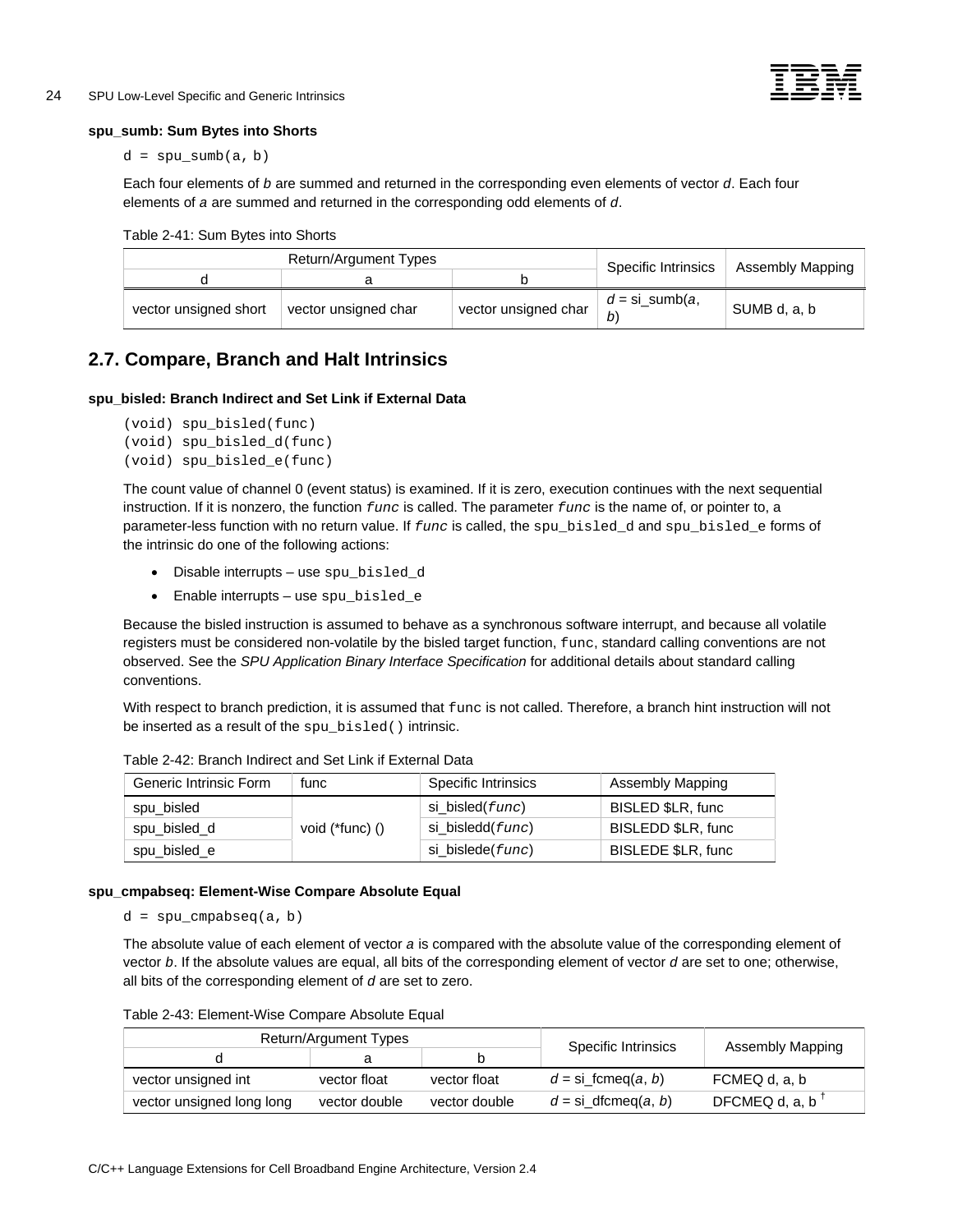

## **spu\_cmpabsgt: Element-Wise Compare Absolute Greater Than**

 $d = spu_{mphasgt(a, b)}$ 

The absolute value of each element of vector *a* is compared with the absolute value of the corresponding element of vector *b*. If the element of *a* is greater than the element of *b*, all bits of the corresponding element of vector *d* are set to one; otherwise, all bits of the corresponding element of *d* are set to zero.

## Table 2-44: Element-Wise Compare Absolute Greater Than

|                           | Return/Argument Types | Specific Intrinsics | <b>Assembly Mapping</b>           |                             |
|---------------------------|-----------------------|---------------------|-----------------------------------|-----------------------------|
|                           |                       |                     |                                   |                             |
| vector unsigned int       | vector float          | vector float        | $d = \text{si\_format}(a, b)$     | FCMGT d, a, b               |
| vector unsigned long long | vector double         | vector double       | $d = \sin \theta$ dfcmgt(a,<br>b) | DFCMGT d, a, b <sup>+</sup> |

## **spu\_cmpeq: Element-Wise Compare Equal**

 $d = spu_{mpeq}(a, b)$ 

Each element of vector *a* is compared with the corresponding element of vector *b*. If *b* is a scalar, the scalar value is first replicated for each element, and then *a* and *b* are compared. If the operands are equal, all bits of the corresponding element of vector *d* are set to one. If they are unequal, all bits of the corresponding element of *d* are set to zero.

### Table 2-45: Element-Wise Compare Equal

|                           | Return/Argument Types |                             | <b>Specific Intrinsics</b>             | Assembly Mapping |  |
|---------------------------|-----------------------|-----------------------------|----------------------------------------|------------------|--|
| d                         | а                     | b                           |                                        |                  |  |
| vector unsigned char      | vector signed char    | vector signed char          | $d = \text{si} \text{ ceqb}(a, b)$     | CEQb d, a, b     |  |
|                           | vector unsigned char  | vector unsigned char        |                                        |                  |  |
| vector unsigned short     | vector signed short   | vector signed short         | $d = \text{si\_ceqh}(a, b)$            | CEQH d, a, b     |  |
|                           | vector unsigned short | vector unsigned short       |                                        |                  |  |
|                           | vector signed int     | vector signed int           |                                        |                  |  |
| vector unsigned int       | vector unsigned int   | vector unsigned int         | $d = \text{si} \text{ ceq}(a, b)$      | CEQ d, a, b      |  |
|                           | vector float          | vector float                | $d = \text{si\_freq}(a, b)$            | FCEQ d, a, b     |  |
| vector unsigned char      | vector signed char    | 10-bit signed int (literal) | $d = \text{si\_ceqbi}(a, b)$           | CEQBI d, a, b    |  |
|                           | vector unsigned char  |                             |                                        |                  |  |
|                           | vector signed char    | signed char                 | See section "2.2.1. Mapping Intrinsics |                  |  |
|                           | vector unsigned char  | unsigned char               | with Scalar Operands".                 |                  |  |
|                           | vector signed short   |                             |                                        |                  |  |
|                           | vector unsigned short | 10-bit signed int (literal) | $d = \text{si\_ceghi}(a, b)$           | CEQHI d, a, b    |  |
| vector unsigned short     | vector signed short   | signed short                | See section "2.2.1. Mapping Intrinsics |                  |  |
|                           | vector unsigned short | unsigned short              | with Scalar Operands".                 |                  |  |
|                           | vector signed int     |                             |                                        |                  |  |
|                           | vector unsigned int   | 10-bit signed int (literal) | $d = \text{si\_ceqi}(a, b)$            | CEQI d, a, b     |  |
| vector unsigned int       | vector signed int     | signed int                  | See section "2.2.1. Mapping Intrinsics |                  |  |
|                           | vector unsigned int   | unsigned int                | with Scalar Operands".                 |                  |  |
| vector unsigned long long | vector double         | vector double               | $d = \text{si\_dfeed}(a, b)$           | DFCEQ d, a, b    |  |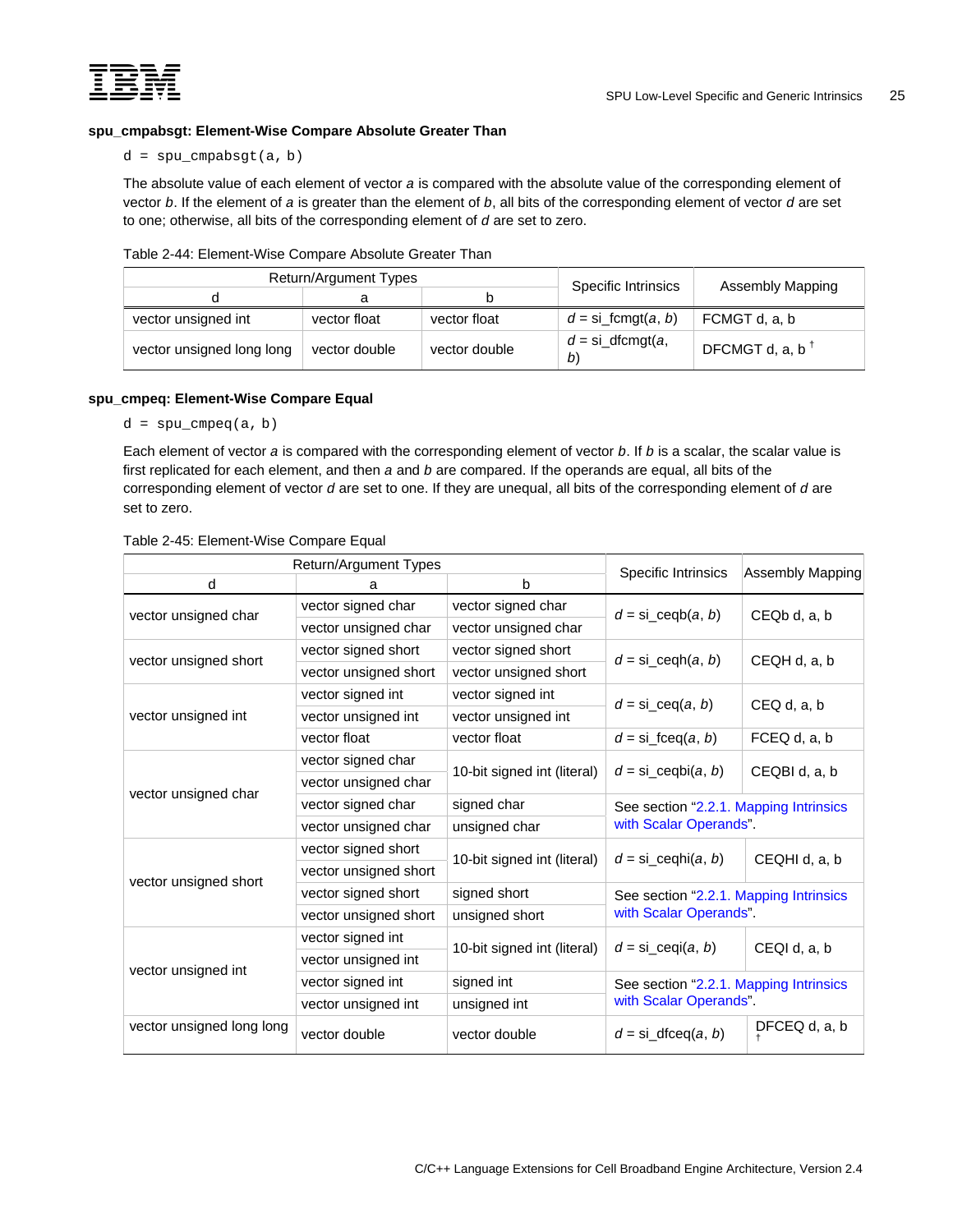

# **spu\_cmpgt: Element-Wise Compare Greater Than**

 $d = spu_{empgt}(a, b)$ 

Each element of vector *a* is compared with the corresponding element of vector *b*. If *b* is a scalar, the scalar value is replicated for each element and then *a* and *b* are compared. If the element of *a* is greater than the corresponding element of *b*, all bits of the corresponding element of vector *d* are set to one; otherwise, all bits of the corresponding element of *d* are set to zero.

| Table 2-46: Element-Wise Compare Greater Than |
|-----------------------------------------------|
|-----------------------------------------------|

| Return/Argument Types     |                       |                             | Specific Intrinsics                                              | Assembly Mapping           |  |
|---------------------------|-----------------------|-----------------------------|------------------------------------------------------------------|----------------------------|--|
| d                         | b<br>a                |                             |                                                                  |                            |  |
|                           |                       | vector signed char          | $d = \text{si\_cgtb}(a, b)$                                      | CGTB d, a, b               |  |
|                           | vector signed char    | 10-bit signed int (literal) | $d = \text{si\_cgtbi}(a, b)$                                     | CGTBI d, a, b              |  |
| vector unsigned char      |                       | signed char                 | See section "2.2.1. Mapping Intrinsics<br>with Scalar Operands". |                            |  |
|                           |                       | vector unsigned char        | $d = \text{si\_clgtb}(a, b)$                                     | CLGTB d, a, b              |  |
|                           | vector unsigned char  | 10-bit signed int (literal) | $d = \text{si\_clgtbi}(a, b)$                                    | CLGTBI d, a, b             |  |
|                           |                       | unsigned char               | See section "2.2.1. Mapping Intrinsics<br>with Scalar Operands". |                            |  |
|                           |                       | vector signed short         | $d = \text{si\_cgth}(a, b)$                                      | CGTH d, a, b               |  |
|                           | vector signed short   | 10-bit signed int (literal) | $d = \text{si\_cgthi}(a, b)$                                     | CGTHI d, a, b              |  |
| vector unsigned short     |                       | signed short                | See section "2.2.1. Mapping Intrinsics<br>with Scalar Operands". |                            |  |
|                           | vector unsigned short | vector unsigned short       | $d = \text{si\_clgth}(a, b)$                                     | CLGTH d, a, b              |  |
|                           |                       | 10-bit signed int (literal) | $d = \text{si\_clgthi}(a, b)$                                    | CLGTHI d, a, b             |  |
|                           |                       | unsigned short              | See section "2.2.1. Mapping Intrinsics<br>with Scalar Operands". |                            |  |
| vector unsigned int       | vector signed int     | vector signed int           | $d = \text{si\_cgt}(a, b)$                                       | CGT d, a, b                |  |
|                           |                       | 10-bit signed int (literal) | $d = \text{si\_cgti}(a, b)$                                      | CGTI d, a, b               |  |
|                           |                       | signed int                  | See section "2.2.1. Mapping Intrinsics<br>with Scalar Operands". |                            |  |
|                           |                       | vector unsigned int         | $d = \text{si\_clgt}(a, b)$                                      | CLGT d. a. b               |  |
|                           | vector unsigned int   | 10-bit signed int (literal) | $d = \text{si\_clgti}(a, b)$                                     | CLGTI d, a, b              |  |
|                           |                       | unsigned int                | See section "2.2.1. Mapping Intrinsics<br>with Scalar Operands". |                            |  |
|                           | vector float          | vector float                | $d = \text{si\_fcgt}(a, b)$                                      | FCGT d, a, b               |  |
| vector unsigned long long | vector double         | vector double               | $d = \text{si\_dfcgt}(a, b)$                                     | DFCGT d, a, b <sup>+</sup> |  |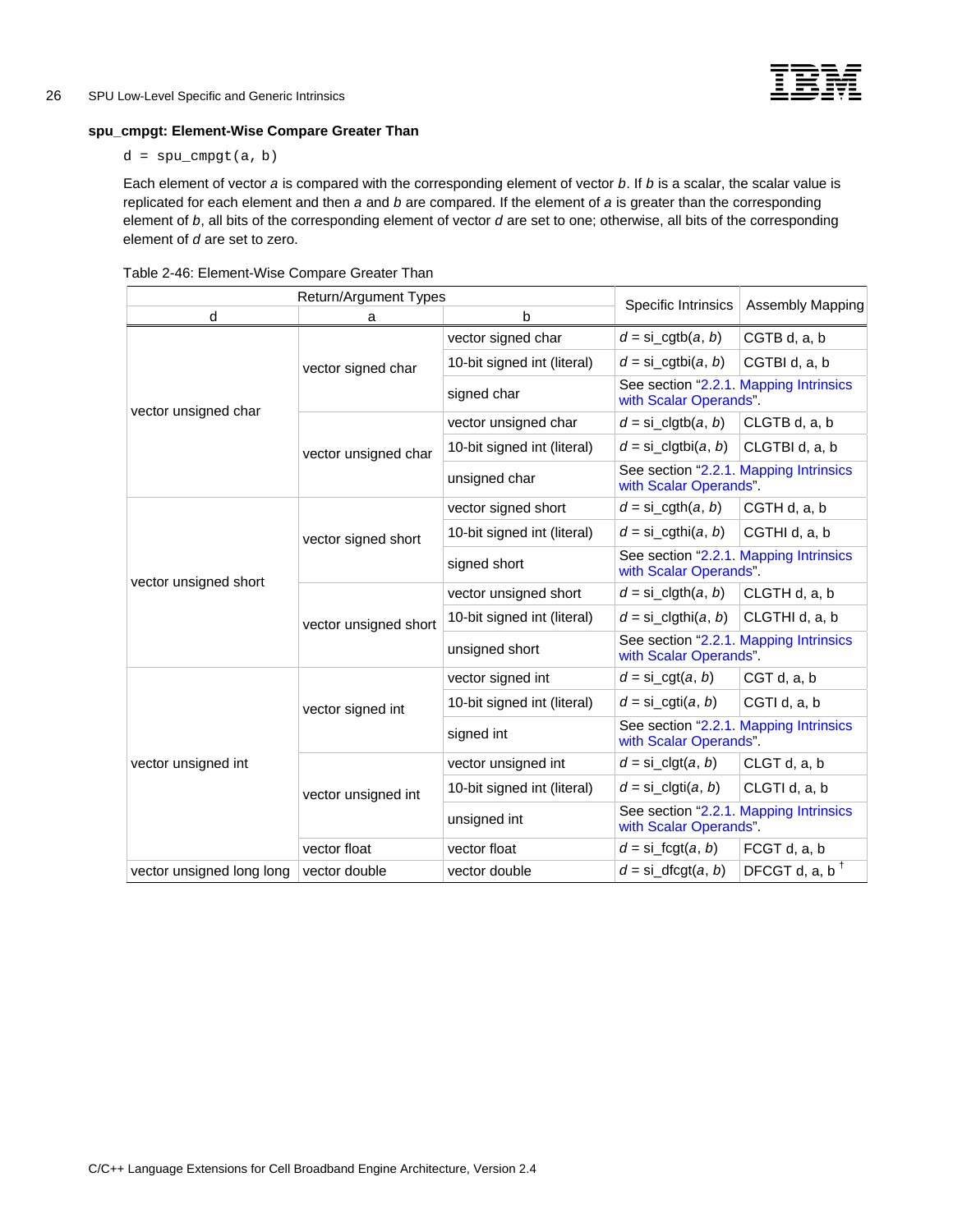

## **spu\_hcmpeq: Halt If Compare Equal**

(void) spu\_hcmpeq(a, b)

The contents of *a* and *b* are compared. If they are equal, execution is halted.

#### Table 2-47: Halt If Compare Equal

| Return/Argument Types                      |                             | Specific Intrinsics | Assembly Mapping <sup>1,2</sup> |  |
|--------------------------------------------|-----------------------------|---------------------|---------------------------------|--|
| а                                          |                             |                     |                                 |  |
| int                                        | int (non-literal)           | si_heq( $a, b$ )    | $HEQ$ rt, a, b                  |  |
| unsigned int (non-literal)<br>unsigned int |                             |                     |                                 |  |
| int                                        | 10-bit signed int (literal) | si_heqi $(a, b)$    | HEQI rt, a, b                   |  |
| unsigned int                               |                             |                     |                                 |  |

<sup>1</sup> Immediate values that cannot be represented as a 10-bit signed value are constructed similar to the method described in section "2.2.1. Mapping Intrinsics with Scalar Operands".

2 The false target parameter *rt* is optimally chosen depending on the register usage of neighboring instructions.

## **spu\_hcmpgt: Halt If Compare Greater Than**

(void) spu\_hcmpgt(a, b)

The contents of *a* and *b* are compared. If *a* is greater than *b*, execution is halted.

#### Table 2-48: Halt If Compare Greater Than

| Return/Argument Types |                             | Specific Intrinsics   | Assembly Mapping <sup>1,2</sup> |
|-----------------------|-----------------------------|-----------------------|---------------------------------|
| a                     |                             |                       |                                 |
| int                   | int (non-literal)           | $si_hgt(a, b)$        | $HGT$ rt, a, b                  |
| unsigned int          | unsigned int (non-literal)  | $si_l$ hlgt $(a, b)$  | HLGT rt, a, b                   |
| int                   | 10-bit signed int (literal) | $si$ _hgti $(a, b)$   | HGTI rt, a, b                   |
| unsigned int          | 10-bit signed int (literal) | $si_l$ hlgti $(a, b)$ | HLGTI rt, a, b                  |

<sup>1</sup> Immediate values that cannot be represented as 10-bit signed values are constructed in a way similar to the method described in section "2.2.1. Mapping Intrinsics with Scalar Operands".

2 The false target parameter *rt* is optimally chosen depending on the register usage of neighboring instructions.

## **spu\_testsv: Element-Wise Test Special Value**

## $d = spu_testsv(a, values)$

Each element of vector *a* is compared with the set of special values specified by *values*. If any one of the specified comparisons is true all ones are placed in the corresponding element of vector *d*. If none of the tests are true, zeros are placed in the corresponding element of vector *d*.

| Table 2-49: Element-Wise Test Special Value |  |
|---------------------------------------------|--|
|---------------------------------------------|--|

| Return/Argument Types        |               |                                 | Specific Intrinsics              | Assembly Mapping   |
|------------------------------|---------------|---------------------------------|----------------------------------|--------------------|
|                              |               | values                          |                                  |                    |
| vector unsigned long<br>long | vector double | 7-bit unsigned int<br>(literal) | $d = \text{si}$ dftsv(a, values) | DFTSV d. a. values |

The set of bit flag mnemonics that can be used to specify a set of special values to be tested is shown in Table 2-50. These mnemonics are defined in spu\_intrinsics.h.

## Table 2-50: Special Value Bit Flag Mnemonics

| Мı<br>ткл<br>чи | 411 JF<br>. .<br>. | . |
|-----------------|--------------------|---|
|                 |                    |   |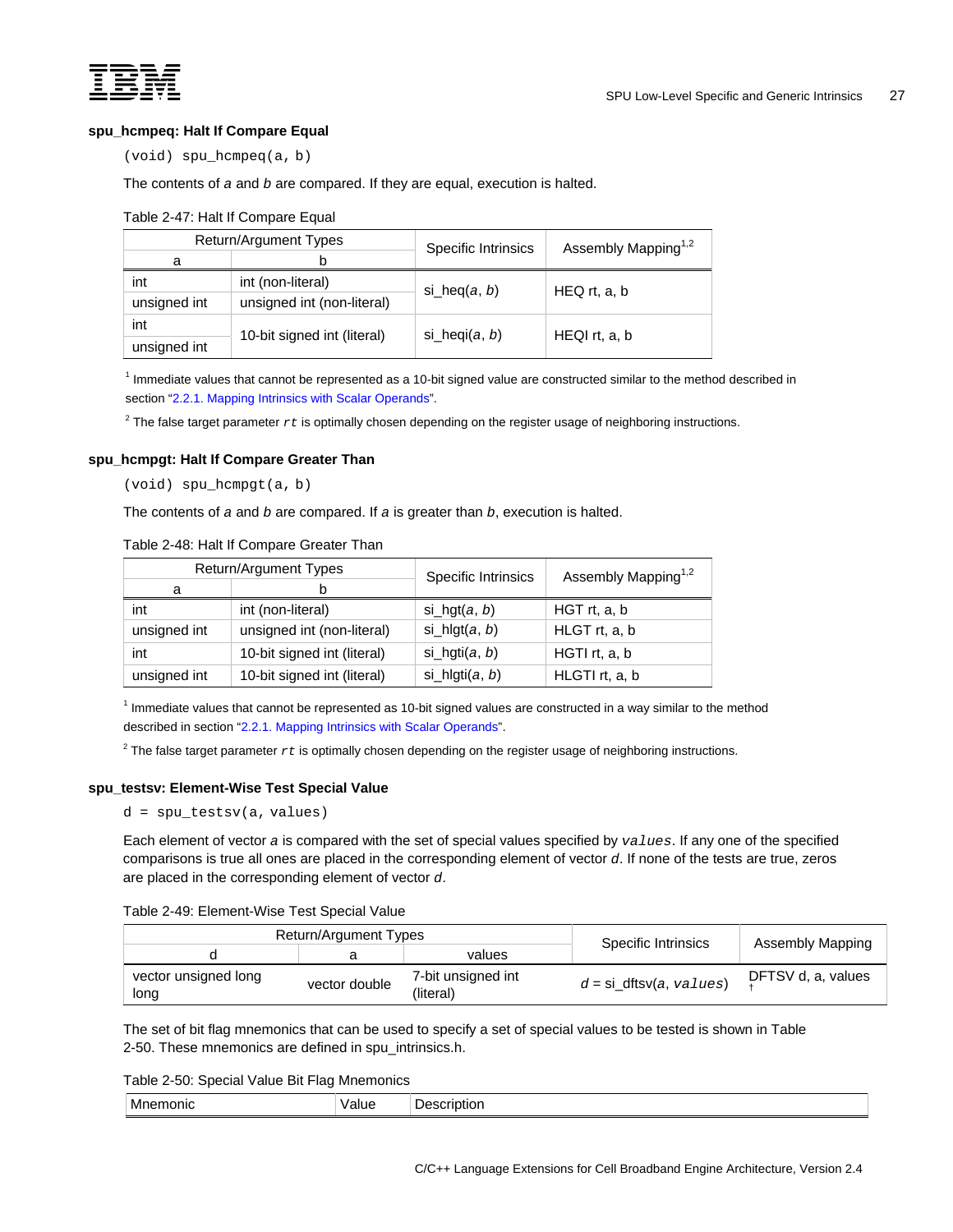# 28 SPU Low-Level Specific and Generic Intrinsics



| Mnemonic            | Value          | Description                                        |
|---------------------|----------------|----------------------------------------------------|
| SPU SV NEG DENORM   | 0x01           | Test for a negative denormalized number            |
| SPU_SV_POS_DENORM   | $0 \times 02$  | Test for a positive denormalized number            |
| SPU_SV_NEG_ZERO     | 0x04           | Test for a negative zero                           |
| SPU_SV_POS_ZERO     | $0 \times 0.8$ | Test for a positive zero                           |
| SPU_SV_NEG_INFINITY | 0x10           | Test for a negative infinity                       |
| SPU_SV_POS_INFINITY | $0 \times 20$  | Test for a positive infinity                       |
| SPU_SV_NAN          | 0x40           | Test for a Not a Number, both signalling and quiet |

# **2.8. Bits and Mask Intrinsics**

# **spu\_cntb: Vector Count Ones for Bytes**

 $d = spu_{cntb(a)}$ 

For each element of vector *a*, the number of ones are counted, and the count is placed in the corresponding element of vector *d*.

Table 2-51: Vector Count Ones for Bytes

| Return/Argument Types |                      | Specific Intrinsics | <b>Assembly Mapping</b> |
|-----------------------|----------------------|---------------------|-------------------------|
|                       |                      |                     |                         |
| vector unsigned       | vector unsigned char | si cntb             | CNTB d, a               |
| char                  | vector signed char   |                     |                         |

## **spu\_cntlz: Vector Count Leading Zeros**

 $d = spu_{entlz(a)}$ 

For each element of vector *a*, the number of leading zeros is counted, and the resulting count is placed in the corresponding element of vector *d*.

Table 2-52: Vector Count Leading Zeros

|                     | Return/Argument Types | Specific                | <b>Assembly Mapping</b> |
|---------------------|-----------------------|-------------------------|-------------------------|
|                     |                       | <b>Intrinsics</b>       |                         |
|                     | vector signed int     |                         | CLZ d, a                |
| vector unsigned int | vector unsigned int   | $d = \text{si\_clz}(a)$ |                         |
|                     | vector float          |                         |                         |

# **spu\_gather: Gather Bits from Elements**

d = spu\_gather(a)

The rightmost bit (LSB) of each element of vector *a* is gathered, concatenated, and returned in the rightmost bits of element 0 of vector *d*. For a byte vector, 16 bits are gathered; for a halfword vector, 8 bits are gathered; and for a word vector, 4 bits are gathered. The remaining bits of element 0 of *d* and all other elements of that vector are zeroed.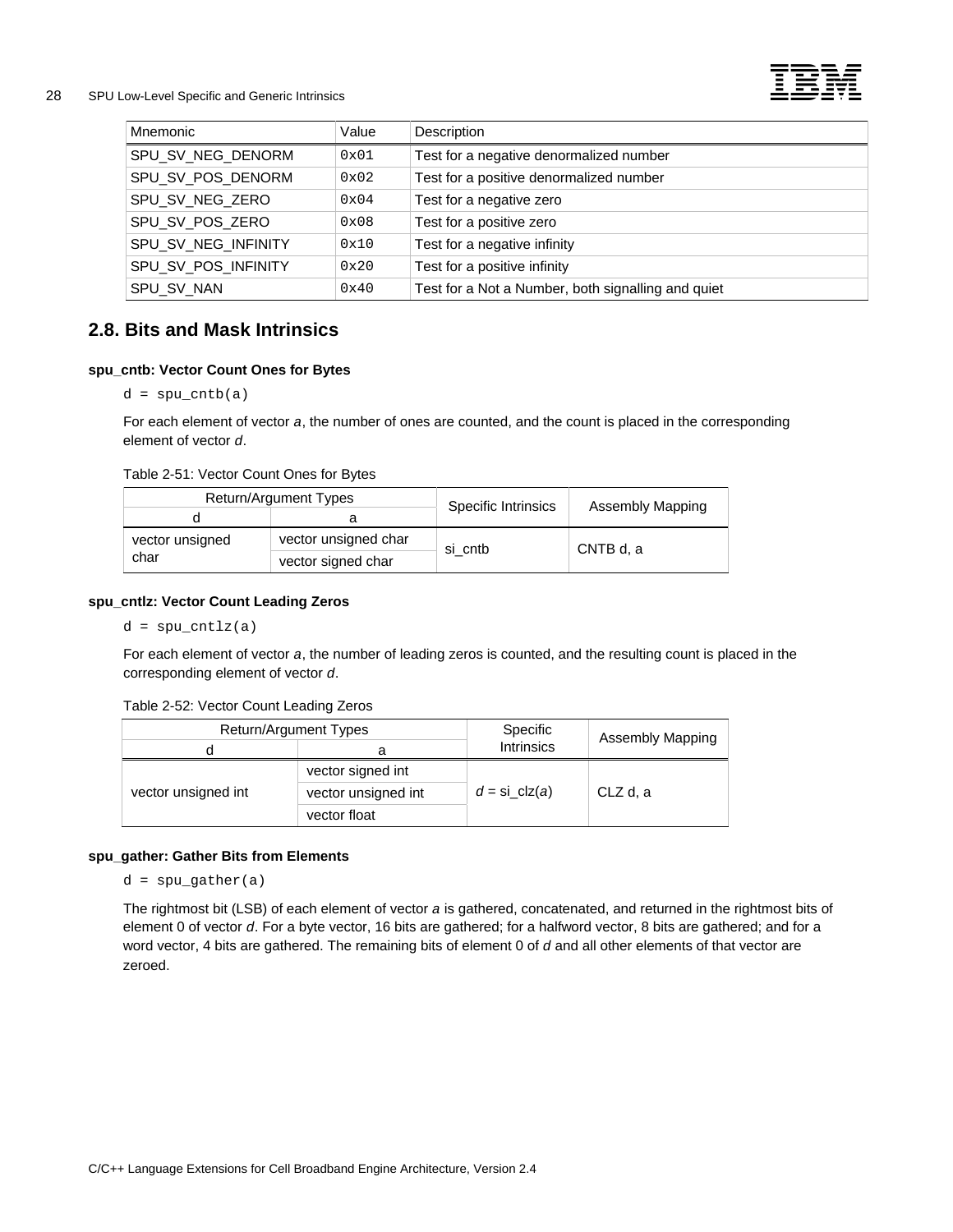

# Table 2-53: Gather Bits from Elements

|                     | Return/Argument Types  | Specific                        | <b>Assembly Mapping</b> |
|---------------------|------------------------|---------------------------------|-------------------------|
| d                   | <b>Intrinsics</b><br>a |                                 |                         |
| vector unsigned int | vector unsigned char   | $d = \text{si}$ gbb(a)          | GBB d, a                |
|                     | vector signed char     |                                 |                         |
|                     | vector unsigned short  | $d = \sin \theta h(a)$          | GBH d, a                |
|                     | vector signed short    |                                 |                         |
|                     | vector unsigned int    |                                 | GB d, a                 |
|                     | vector signed int      | $d = \text{si} \, \text{gb}(a)$ |                         |
|                     | vector float           |                                 |                         |

# **spu\_maskb: Form Select Byte Mask**

## $d = spu_maxb(a)$

For each of the least significant 16 bits of *a*, each bit is replicated 8 times, producing a 128-bit vector mask that is returned in vector *d*.

## Table 2-54: Form Select Byte Mask

|                      | Return/Argument Types         | Specific              | <b>Assembly Mapping</b> |
|----------------------|-------------------------------|-----------------------|-------------------------|
|                      | a                             | <b>Intrinsics</b>     |                         |
|                      | unsigned short                |                       |                         |
| vector unsigned char | signed short                  | $d = \sin f \sinh(a)$ | FSMB d, a               |
|                      | unsigned int                  |                       |                         |
|                      | signed int                    |                       |                         |
|                      | 16-bit unsigned int (literal) | $d = \sin f \sinh(a)$ | FSMBI d, a              |

## **spu\_maskh: Form Select Halfword Mask**

## d = spu\_maskh(a)

For each of the least significant 8 bits of *a*, each bit is replicated 16 times, producing a 128-bit vector mask that is returned in vector *d*.

#### Table 2-55: Form Select Halfword Mask

| Return/Argument Types |                | Specific Intrinsics   | Assembly Mapping |  |
|-----------------------|----------------|-----------------------|------------------|--|
| d                     | a              |                       |                  |  |
|                       | unsigned char  |                       |                  |  |
|                       | signed char    |                       | FSMH d, a        |  |
| vector unsigned short | unsigned short | $d = \sin f \sinh(a)$ |                  |  |
|                       | signed short   |                       |                  |  |
|                       | unsigned int   |                       |                  |  |
|                       | signed int     |                       |                  |  |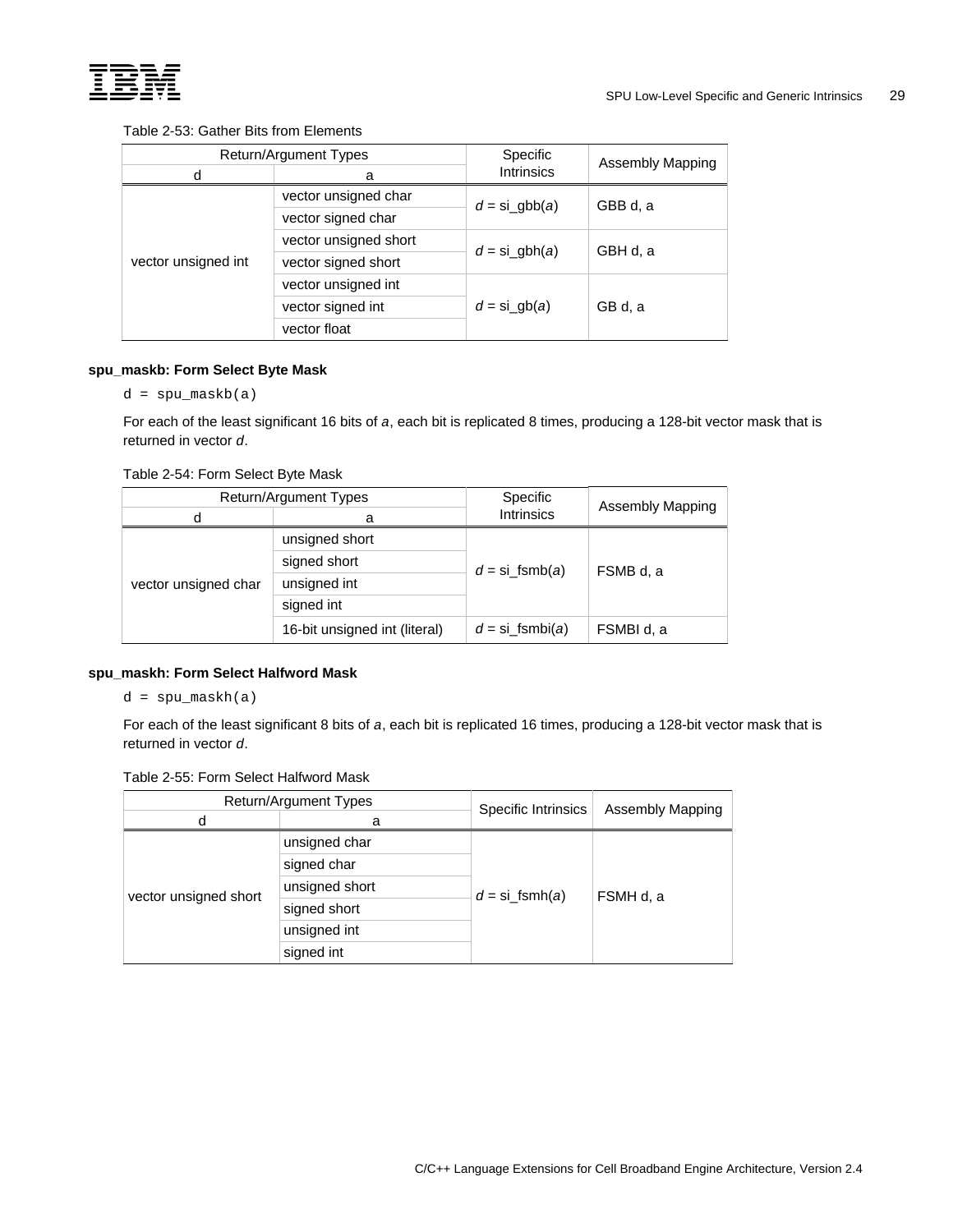## 30 SPU Low-Level Specific and Generic Intrinsics -



## **spu\_maskw: Form Select Word Mask**

d = spu\_maskw(a)

For each of the least significant 4 bits of *a*, each bit is replicated 32 times, producing a 128-bit vector mask that is returned in vector *d*.

## Table 2-56: Form Select Word Mask

| Return/Argument Types |                | Specific Intrinsics  | <b>Assembly Mapping</b> |  |
|-----------------------|----------------|----------------------|-------------------------|--|
| d                     | a              |                      |                         |  |
|                       | unsigned char  |                      |                         |  |
|                       | signed char    |                      | FSM d, a                |  |
|                       | unsigned short | $d = \sin f \sin(a)$ |                         |  |
| vector unsigned int   | signed short   |                      |                         |  |
|                       | unsigned int   |                      |                         |  |
|                       | signed int     |                      |                         |  |

## **spu\_sel: Select Bits**

d = spu\_sel(a, b, pattern)

For each bit in the 128-bit vector *pattern*, the corresponding bit from either vector *a* or vector *b* is selected. If the bit is 0, the bit from *a* is selected; otherwise, the bit from *b* is selected. The result is returned in vector *d*.

|                              | Specific                     | Assembly                     |                              |                   |                          |
|------------------------------|------------------------------|------------------------------|------------------------------|-------------------|--------------------------|
| d                            | a                            | b                            | pattern                      | <b>Intrinsics</b> | Mapping                  |
| vector unsigned char         | vector unsigned char         | vector unsigned char         | vector unsigned              |                   |                          |
| vector signed char           | vector signed char           | vector signed char           | char                         |                   |                          |
| vector unsigned short        | vector unsigned short        | vector unsigned<br>short     | vector unsigned<br>short     |                   |                          |
| vector signed short          | vector signed short          | vector signed short          |                              |                   | SELB d, a,<br>b, pattern |
| vector unsigned int          | vector unsigned int          | vector unsigned int          | $d = \text{si} \text{ selb}$ |                   |                          |
| vector signed int            | vector signed int            | vector signed int            | vector unsigned int          | a, b,             |                          |
| vector float                 | vector float                 | vector float                 |                              | pattern)          |                          |
| vector unsigned long<br>long | vector unsigned long<br>long | vector unsigned long<br>long |                              |                   |                          |
| vector signed long long      | vector signed long<br>long   | vector signed long<br>long   | vector unsigned<br>long long |                   |                          |
| vector double                | vector double                | vector double                |                              |                   |                          |

# Table 2-57: Select Bits

# **spu\_shuffle: Shuffle Two Vectors of Bytes**

d = spu\_shuffle(a, b, pattern)

For each byte of *pattern*, the byte is examined, and a byte is produced, as shown in Figure 2-2. The result is returned in the corresponding byte of vector *d*.

| Value in the Byte of Pattern (in binary) | <b>Resulting Byte</b>                                                 |
|------------------------------------------|-----------------------------------------------------------------------|
| 10xxxxxx                                 | 0x00                                                                  |
| 110xxxxx                                 | 0xFF                                                                  |
| 111xxxxx                                 | 0x80                                                                  |
| otherwise                                | the byte of $(a \mid b)$ addressed by the rightmost 5 bits of pattern |

Figure 2-2: Shuffle Pattern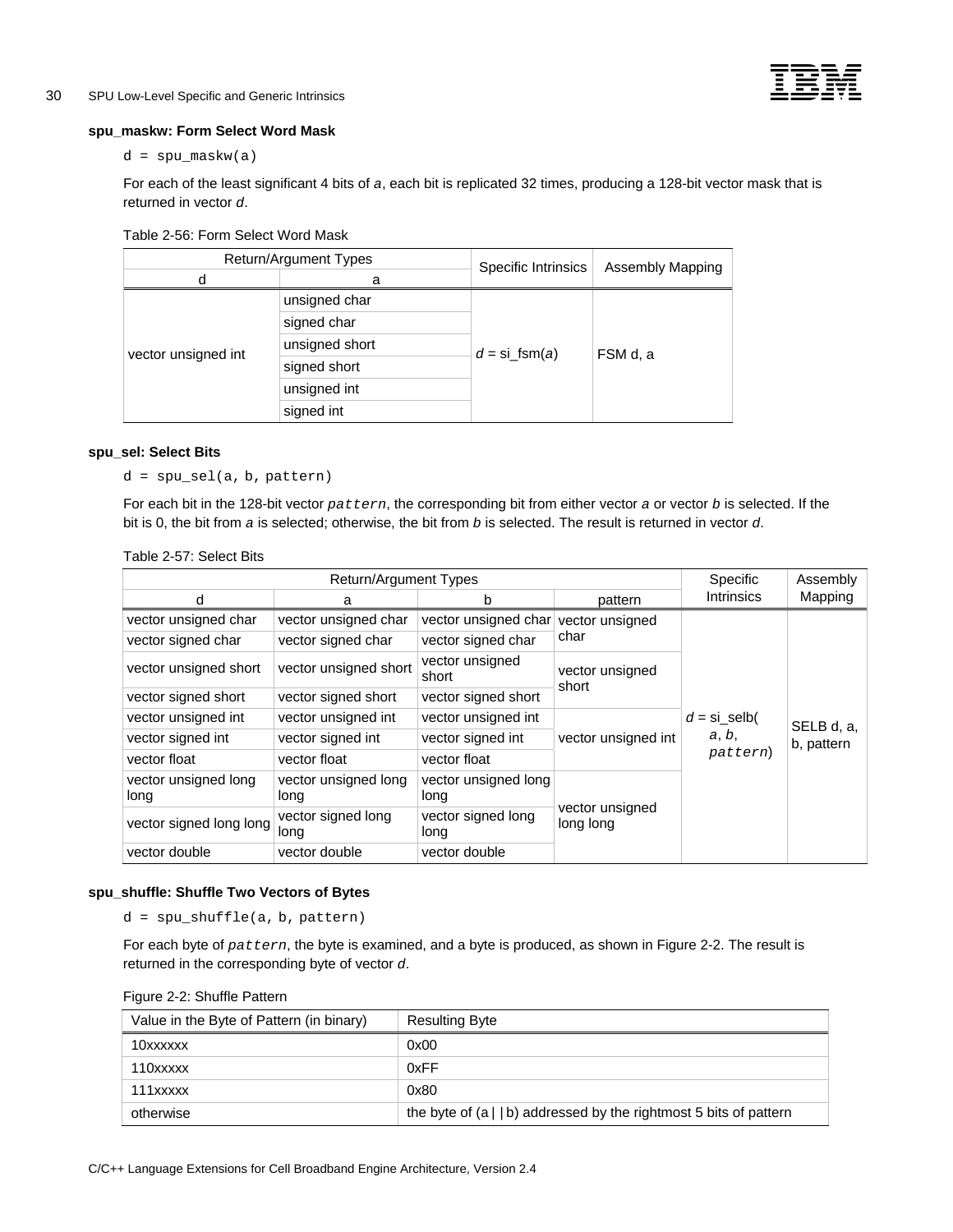

Table 2-58: Shuffle Two Vectors of Bytes

| <b>Return/Argument Types</b> |                              |                              | Specific Intrinsics | Assembly                 |                |
|------------------------------|------------------------------|------------------------------|---------------------|--------------------------|----------------|
| d                            | a                            | b                            | pattern             |                          | Mapping        |
| vector unsigned<br>char      | vector unsigned<br>char      | vector unsigned<br>char      |                     |                          |                |
| vector signed char           | vector signed char           | vector signed char           |                     |                          |                |
| vector unsigned<br>short     | vector unsigned<br>short     | vector unsigned<br>short     |                     |                          |                |
| vector signed short          | vector signed short          | vector signed short          |                     |                          |                |
| vector unsigned int          | vector unsigned int          | vector unsigned int          | vector<br>unsigned  | $d = \sin \theta$ shufb( | SHUFB d, a, b, |
| vector signed int            | vector signed int            | vector signed int            | char                | a, b, pattern)           | pattern        |
| vector unsigned<br>long long | vector unsigned<br>long long | vector unsigned<br>long long |                     |                          |                |
| vector signed<br>long long   | vector signed<br>long long   | vector signed<br>long long   |                     |                          |                |
| vector float                 | vector float                 | vector float                 |                     |                          |                |
| vector double                | vector double                | vector double                |                     |                          |                |

# **2.9. Logical Intrinsics**

# **spu\_and: Vector Bit-Wise AND**

 $d = spu_and(a, b)$ 

Each bit of vector *a* is logically ANDed with the corresponding bit of vector *b*. If *b* is a scalar, the scalar value is first replicated for each element, and then *a* and *b* are ANDed. The results are returned in the corresponding bit of vector *d*.

# Table 2-59: Vector Bit-Wise AND

| Return/Argument Types     |                              | Specific Intrinsics          |                             |                                        |  |
|---------------------------|------------------------------|------------------------------|-----------------------------|----------------------------------------|--|
| d                         | a                            | b                            |                             | Assembly Mapping                       |  |
| vector unsigned char      | vector unsigned char         | vector unsigned char         |                             |                                        |  |
| vector signed char        | vector signed char           | vector signed char           |                             |                                        |  |
| vector unsigned short     | vector unsigned short        | vector unsigned short        |                             |                                        |  |
| vector signed short       | vector signed short          | vector signed short          |                             |                                        |  |
| vector unsigned int       | vector unsigned int          | vector unsigned int          |                             | AND d, a, b                            |  |
| vector signed int         | vector signed int            | vector signed int            | $d = \sin \text{and}(a, b)$ |                                        |  |
| vector unsigned long long | vector unsigned long<br>long | vector unsigned long<br>long |                             |                                        |  |
| vector signed long long   | vector signed long<br>long   | vector signed long long      |                             |                                        |  |
| vector float              | vector float                 | vector float                 |                             |                                        |  |
| vector double             | vector double                | vector double                |                             |                                        |  |
| vector unsigned char      | vector unsigned char         | 10-bit signed int            | $d = \sin$ and bi(a,        |                                        |  |
| vector signed char        | vector signed char           | (literal)                    | b)                          | ANDBI d, a, b                          |  |
| vector unsigned char      | vector unsigned char         | unsigned char                |                             | See section "2.2.1. Mapping Intrinsics |  |
| vector signed char        | vector signed char           | signed char                  | with Scalar Operands".      |                                        |  |
| vector unsigned short     | vector unsigned short        | 10-bit signed int            | $d = \sin \theta$ and hi(a, | ANDHI d, a, b                          |  |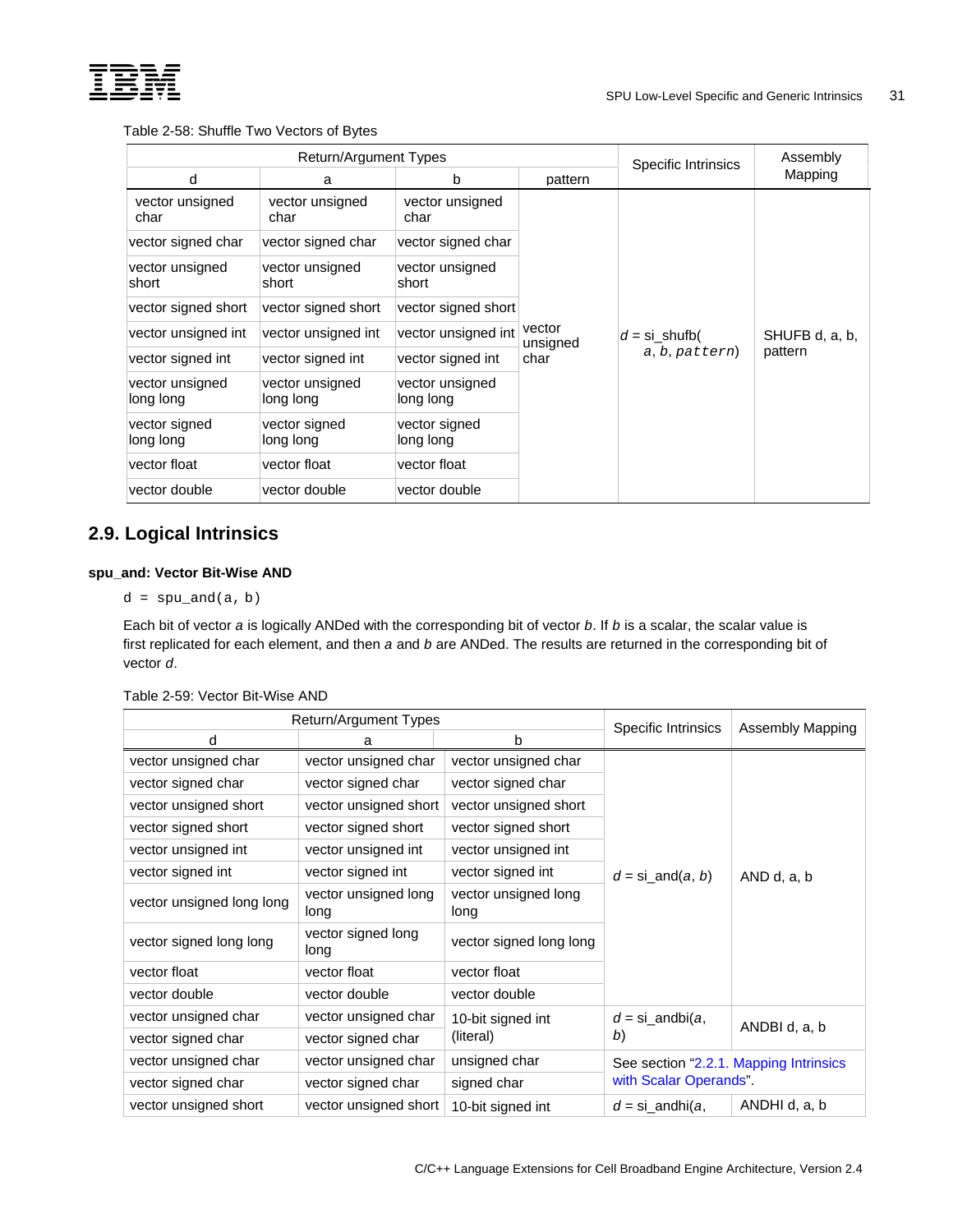# 32 SPU Low-Level Specific and Generic Intrinsics -



| Return/Argument Types |                       |                   | Specific Intrinsics                                              | Assembly Mapping |
|-----------------------|-----------------------|-------------------|------------------------------------------------------------------|------------------|
| d                     | a                     | b                 |                                                                  |                  |
| vector signed short   | vector signed short   | (literal)         | b)                                                               |                  |
| vector unsigned short | vector unsigned short | unsigned short    | See section "2.2.1. Mapping Intrinsics<br>with Scalar Operands". |                  |
| vector signed short   | vector signed short   | signed short      |                                                                  |                  |
| vector unsigned int   | vector unsigned int   | 10-bit signed int | $d = \text{si\_andi}(a, b)$<br>ANDI d. a. b                      |                  |
| vector signed int     | vector signed int     | (literal)         |                                                                  |                  |
| vector unsigned int   | vector unsigned int   | unsigned int      | See section "2.2.1. Mapping Intrinsics<br>with Scalar Operands". |                  |
| vector signed int     | vector signed int     | signed int        |                                                                  |                  |

# **spu\_andc: Vector Bit-Wise AND with Complement**

## $d = spu_andc(a, b)$

Each bit of vector *a* is ANDed with the complement of the corresponding bit of vector *b*. The result is returned in the corresponding bit of vector *d*.

# Table 2-60: Vector Bit-Wise AND with Complement

| <b>Return/Argument Types</b> |                         |                         | Specific Intrinsics Assembly Mapping |              |
|------------------------------|-------------------------|-------------------------|--------------------------------------|--------------|
| d                            | a                       | b                       |                                      |              |
| vector unsigned char         | vector unsigned char    | vector unsigned char    |                                      | ANDC d, a, b |
| vector signed char           | vector signed char      | vector signed char      |                                      |              |
| vector unsigned short        | vector unsigned short   | vector unsigned short   | $d = \sin \text{ and } c$            |              |
| vector signed short          | vector signed short     | vector signed short     |                                      |              |
| vector unsigned int          | vector unsigned int     | vector unsigned int     |                                      |              |
| vector signed int            | vector signed int       | vector signed int       | a, b                                 |              |
| vector unsigned long         | vector unsigned long    | vector unsigned long    |                                      |              |
| vector signed long long      | vector signed long long | vector signed long long |                                      |              |
| vector float                 | vector float            | vector float            |                                      |              |
| vector double                | vector double           | vector double           |                                      |              |

# **spu\_eqv: Vector Bit-Wise Equivalent**

 $d = spu_eqv(a, b)$ 

Each bit of vector *a* is compared with the corresponding bit of vector *b*. The corresponding bit of vector *d* is set to 1 if the bits in *a* and *b* are equivalent; otherwise, the bit is set to 0.

| Return/Argument Types     |                           |                           | Specific Intrinsics        | Assembly<br>Mapping |
|---------------------------|---------------------------|---------------------------|----------------------------|---------------------|
| d                         | а                         | h                         |                            |                     |
| vector unsigned char      | vector unsigned char      | vector unsigned char      | $d = \text{si\_eqv}(a, b)$ | EQV d, a, b         |
| vector signed char        | vector signed char        | vector signed char        |                            |                     |
| vector unsigned short     | vector unsigned short     | vector unsigned short     |                            |                     |
| vector signed short       | vector signed short       | vector signed short       |                            |                     |
| vector unsigned int       | vector unsigned int       | vector unsigned int       |                            |                     |
| vector signed int         | vector signed int         | vector signed int         |                            |                     |
| vector unsigned long long | vector unsigned long long | vector unsigned long long |                            |                     |
| vector signed long long   | vector signed long long   | vector signed long long   |                            |                     |

## Table 2-61: Vector Bit-Wise Equivalent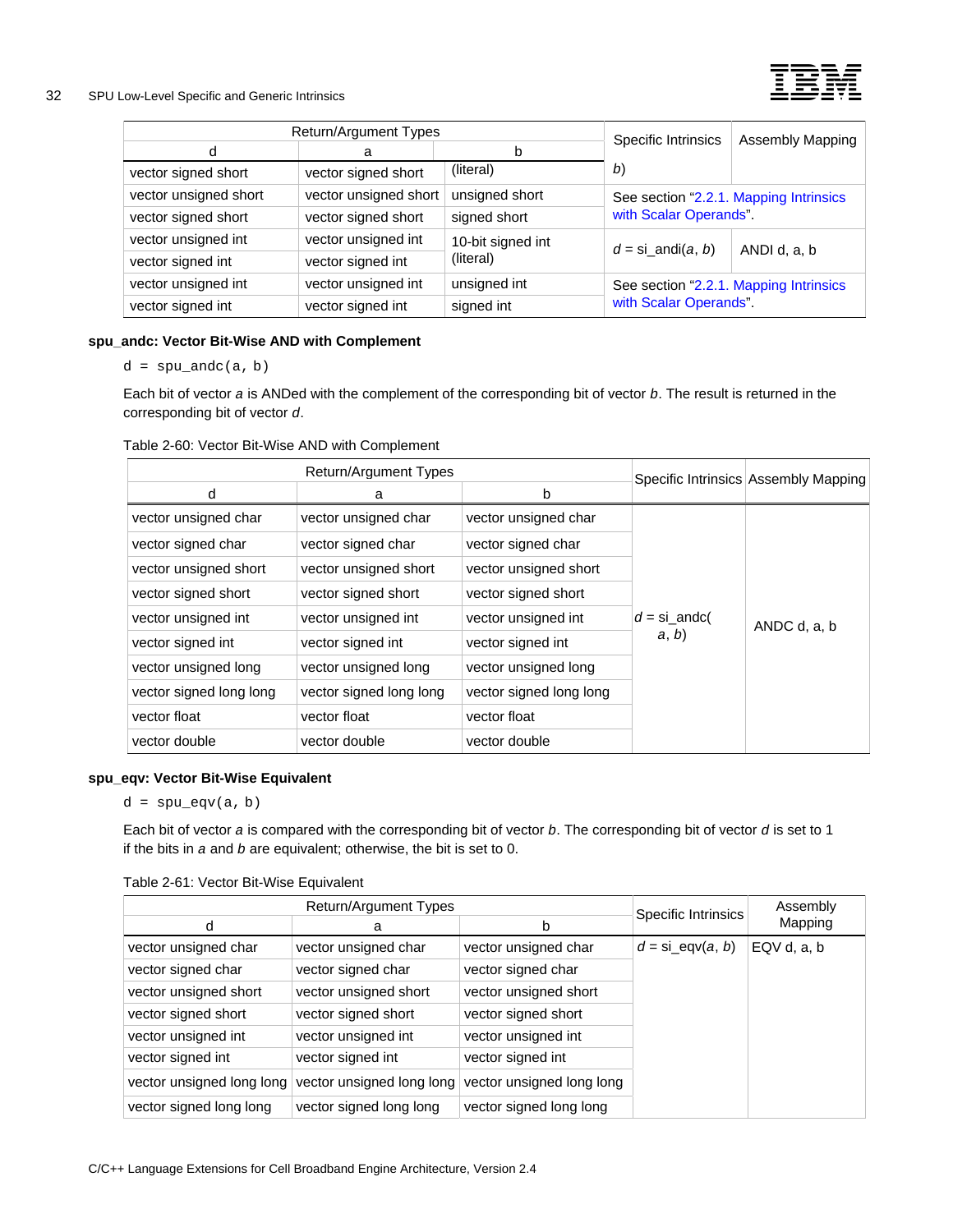

|               | Specific Intrinsics | Assembly      |  |         |
|---------------|---------------------|---------------|--|---------|
|               |                     |               |  | Mapping |
| vector float  | vector float        | vector float  |  |         |
| vector double | vector double       | vector double |  |         |

# **spu\_nand: Vector Bit-Wise Complement of AND**

 $d = spu\_nand(a, b)$ 

Each bit of vector *a* is ANDed with the corresponding bit of vector *b*. The complement of the result is returned in the corresponding bit of vector *d*.

| Return/Argument Types     |                           |                           | Specific           | Assembly     |
|---------------------------|---------------------------|---------------------------|--------------------|--------------|
| d                         | a                         | b                         | <b>Intrinsics</b>  | Mapping      |
| vector unsigned char      | vector unsigned char      | vector unsigned char      |                    |              |
| vector signed char        | vector signed char        | vector signed char        |                    | NAND d, a, b |
| vector unsigned short     | vector unsigned short     | vector unsigned short     |                    |              |
| vector signed short       | vector signed short       | vector signed short       |                    |              |
| vector unsigned int       | vector unsigned int       | vector unsigned int       | $d = \sin$ nand(a, |              |
| vector signed int         | vector signed int         | vector signed int         | b)                 |              |
| vector unsigned long long | vector unsigned long long | vector unsigned long long |                    |              |
| vector signed long long   | vector signed long long   | vector signed long long   |                    |              |
| vector float              | vector float              | vector float              |                    |              |
| vector double             | vector double             | vector double             |                    |              |

#### Table 2-62: Vector Bit-Wise Complement of AND

## **spu\_nor: Vector Bit-Wise Complement of OR**

 $d = spu\_nor(a, b)$ 

Each bit of vector *a* is ORed with the corresponding bit of vector *b*. The complement of the result is returned in the corresponding bit of vector *d*.

| Return/Argument Types<br>b<br>d<br>a |                           |                           | Specific Intrinsics       | Assembly<br>Mapping |
|--------------------------------------|---------------------------|---------------------------|---------------------------|---------------------|
| vector unsigned char                 | vector unsigned char      | vector unsigned char      |                           | NOR d,a, b          |
| vector signed char                   | vector signed char        | vector signed char        |                           |                     |
| vector unsigned short                | vector unsigned short     | vector unsigned short     | $d = \text{si nor}(a, b)$ |                     |
| vector signed short                  | vector signed short       | vector signed short       |                           |                     |
| vector unsigned int                  | vector unsigned int       | vector unsigned int       |                           |                     |
| vector signed int                    | vector signed int         | vector signed int         |                           |                     |
| vector unsigned long long            | vector unsigned long long | vector unsigned long long |                           |                     |
| vector signed long long              | vector signed long long   | vector signed long long   |                           |                     |
| vector float                         | vector float              | vector float              |                           |                     |
| vector double                        | vector double             | vector double             |                           |                     |

### Table 2-63: Vector Bit-Wise Complement of OR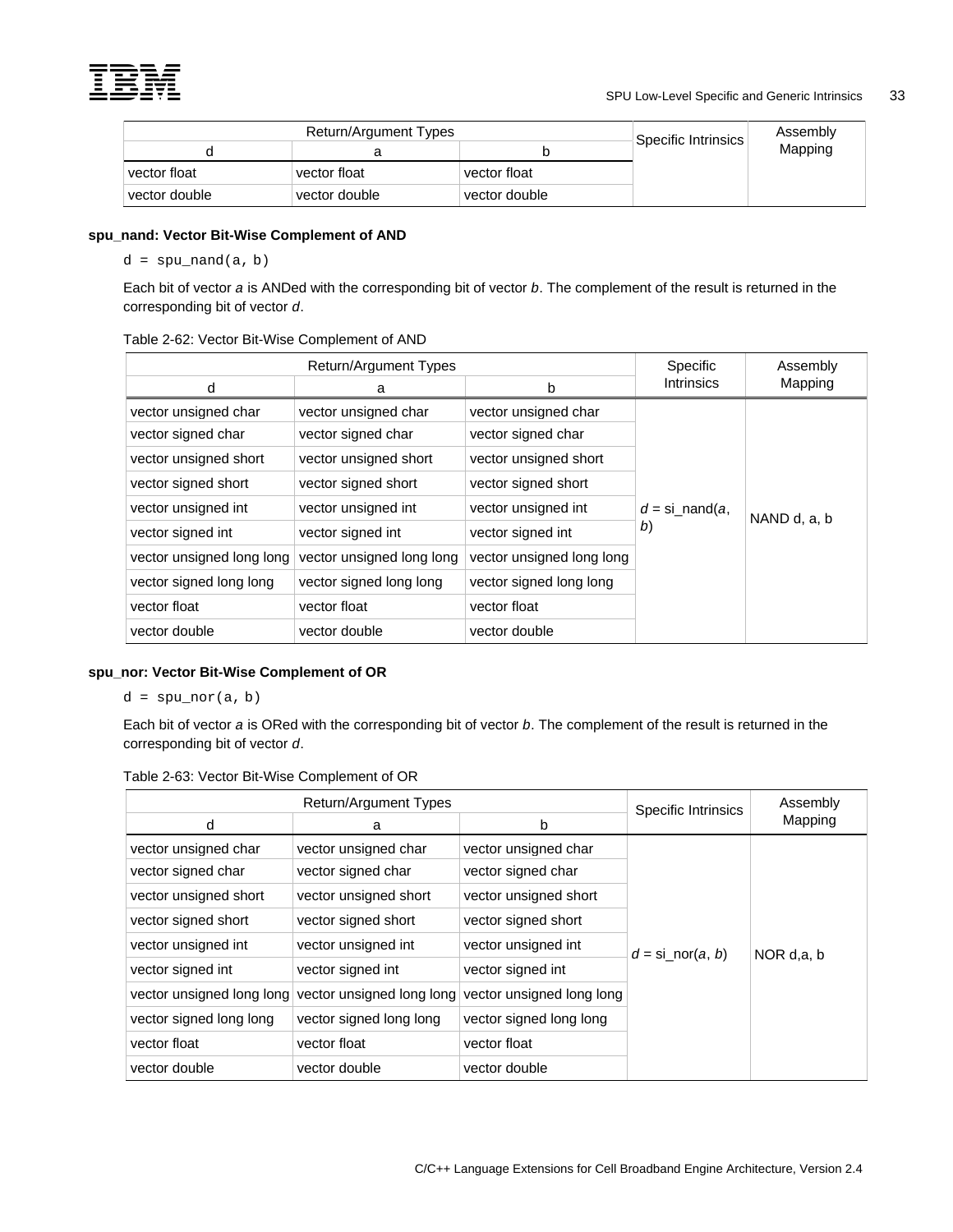## 34 SPU Low-Level Specific and Generic Intrinsics -



# **spu\_or: Vector Bit-Wise OR**

# $d = spu_or(a, b)$

Each bit of vector *a* is logically ORed with the corresponding bit of vector *b*. If *b* is a scalar, the scalar value is first replicated for each element, and then *a* and *b* are ORed. The result is returned in the corresponding bit of vector *d*.

## Table 2-64: Vector Bit-Wise OR

| Return/Argument Types     |                           |                                      | Specific                                                         | Assembly Mapping                       |
|---------------------------|---------------------------|--------------------------------------|------------------------------------------------------------------|----------------------------------------|
| d                         | a                         | b                                    | <b>Intrinsics</b>                                                |                                        |
| vector unsigned char      | vector unsigned char      | vector unsigned char                 |                                                                  |                                        |
| vector signed char        | vector signed char        | vector signed char                   |                                                                  |                                        |
| vector unsigned short     | vector unsigned short     | vector unsigned short                |                                                                  |                                        |
| vector signed short       | vector signed short       | vector signed short                  |                                                                  |                                        |
| vector unsigned int       | vector unsigned int       | vector unsigned int                  | $d = \text{si\_or}(a, b)$                                        | OR d, a, b                             |
| vector signed int         | vector signed int         | vector signed int                    |                                                                  |                                        |
| vector unsigned long long | vector unsigned long long | vector unsigned long                 |                                                                  |                                        |
| vector signed long long   | vector signed long long   | vector signed long long              |                                                                  |                                        |
| vector float              | vector float              | vector float                         |                                                                  |                                        |
| vector double             | vector double             | vector double                        |                                                                  |                                        |
| vector unsigned char      | vector unsigned char      | 10-bit signed int (literal)          | $d = \text{si\_orbit}(a, b)$                                     | ORBI d, a, b                           |
| vector signed char        | vector signed char        |                                      |                                                                  |                                        |
| vector unsigned char      | vector unsigned char      | unsigned char                        | See section "2.2.1. Mapping Intrinsics<br>with Scalar Operands". |                                        |
| vector signed char        | vector signed char        | signed char                          |                                                                  |                                        |
| vector unsigned short     | vector unsigned short     | 10-bit signed int (literal)          | $d = \sin \phi$ crhi $(a, b)$                                    | ORHI d, a, b                           |
| vector signed short       | vector signed short       |                                      |                                                                  |                                        |
| vector unsigned short     | vector unsigned short     | unsigned short                       |                                                                  | See section "2.2.1. Mapping Intrinsics |
| vector signed short       | vector signed short       | signed short                         | with Scalar Operands".                                           |                                        |
| vector unsigned int       | vector unsigned int       | 10-bit signed int (literal)          | $d = \text{si\_ori}(a, b)$                                       | ORI d, a, b                            |
| vector signed int         | vector signed int         |                                      |                                                                  |                                        |
| vector unsigned int       | vector unsigned int       | unsigned int                         | See section "2.2.1. Mapping Intrinsics                           |                                        |
| vector signed int         | vector signed int         | with Scalar Operands".<br>signed int |                                                                  |                                        |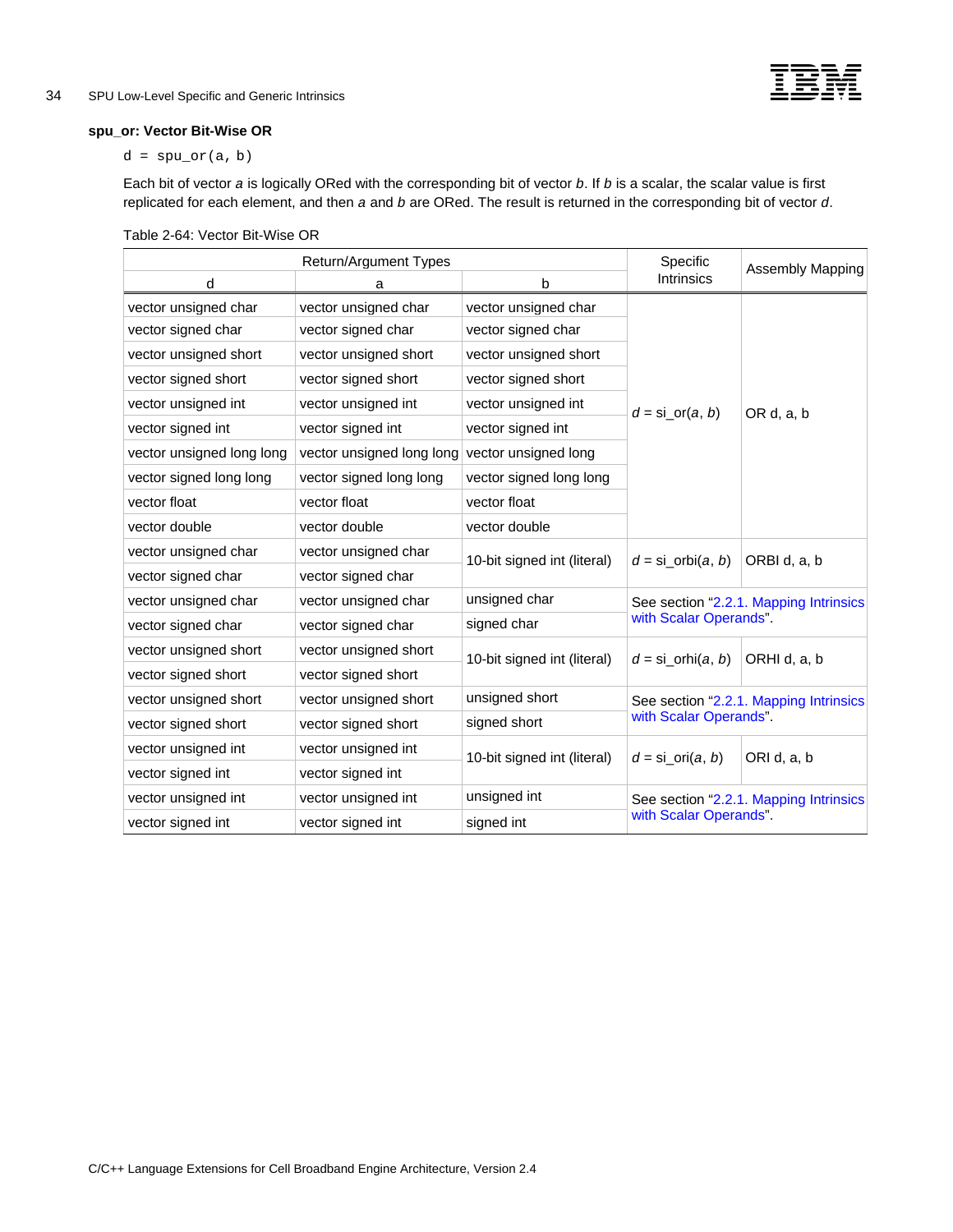

# **spu\_orc: Vector Bit-Wise OR with Complement**

 $d = spu\_orc(a, b)$ 

Each bit of vector *a* is ORed with the complement of the corresponding bit of vector *b*. The result is returned in the corresponding bit of vector *d*.

## Table 2-65: Vector Bit-Wise OR with Complement

| Return/Argument Types     |                           |                           | Specific Intrinsics Assembly Mapping |            |
|---------------------------|---------------------------|---------------------------|--------------------------------------|------------|
| d                         | а                         | b                         |                                      |            |
| vector unsigned char      | vector unsigned char      | vector unsigned char      |                                      |            |
| vector signed char        | vector signed char        | vector signed char        |                                      |            |
| vector unsigned short     | vector unsigned short     | vector unsigned short     |                                      |            |
| vector signed short       | vector signed short       | vector signed short       |                                      |            |
| vector unsigned int       | vector unsigned int       | vector unsigned int       | $d = \text{si\_orc}(a,$              | ORC d.a. b |
| vector signed int         | vector signed int         | vector signed int         | b)                                   |            |
| vector unsigned long long | vector unsigned long long | vector unsigned long long |                                      |            |
| vector signed long long   | vector signed long long   | vector signed long long   |                                      |            |
| vector float              | vector float              | vector float              |                                      |            |
| vector double             | vector double             | vector double             |                                      |            |

## **spu\_orx: OR Word Across**

 $d = spu_orx(a)$ 

The four word elements of vector *a* are logically ORed. The result is returned in word element 0 of vector *d*. All other elements (1,2,3) of *d* are assigned a value of zero.

## Table 2-66: OR Word Across

| Return/Argument Types |                     | Specific Intrinsics                     | Assembly Mapping |  |
|-----------------------|---------------------|-----------------------------------------|------------------|--|
|                       |                     |                                         |                  |  |
| vector unsigned int   | vector unsigned int | $d = \text{si} \text{ or } \text{x}(a)$ | ORX d, a         |  |
| vector signed int     | vector signed int   |                                         |                  |  |

# **spu\_xor: Vector Bit-Wise Exclusive OR**

 $d = spu_xor(a, b)$ 

Each element of vector *a* is exclusive-ORed with the corresponding element of vector *b*. If *b* is a scalar, the scalar value is first replicated for each element. The result is returned in the corresponding bit of vector *d*.

| Return/Argument Types     |                         |                           |               | Specific Intrinsics Assembly Mapping |
|---------------------------|-------------------------|---------------------------|---------------|--------------------------------------|
| d                         | а                       | b                         |               |                                      |
| vector unsigned char      | vector unsigned char    | vector unsigned char      | $d = si$ xor( | XOR d, a, b                          |
| vector signed char        | vector signed char      | vector signed char        | a, b)         |                                      |
| vector unsigned short     | vector unsigned short   | vector unsigned short     |               |                                      |
| vector signed short       | vector signed short     | vector signed short       |               |                                      |
| vector unsigned int       | vector unsigned int     | vector unsigned int       |               |                                      |
| vector signed int         | vector signed int       | vector signed int         |               |                                      |
| vector unsigned long long | vector unsigned long    | vector unsigned long long |               |                                      |
| vector signed long long   | vector signed long long | vector signed long long   |               |                                      |
| vector float              | vector float            | vector float              |               |                                      |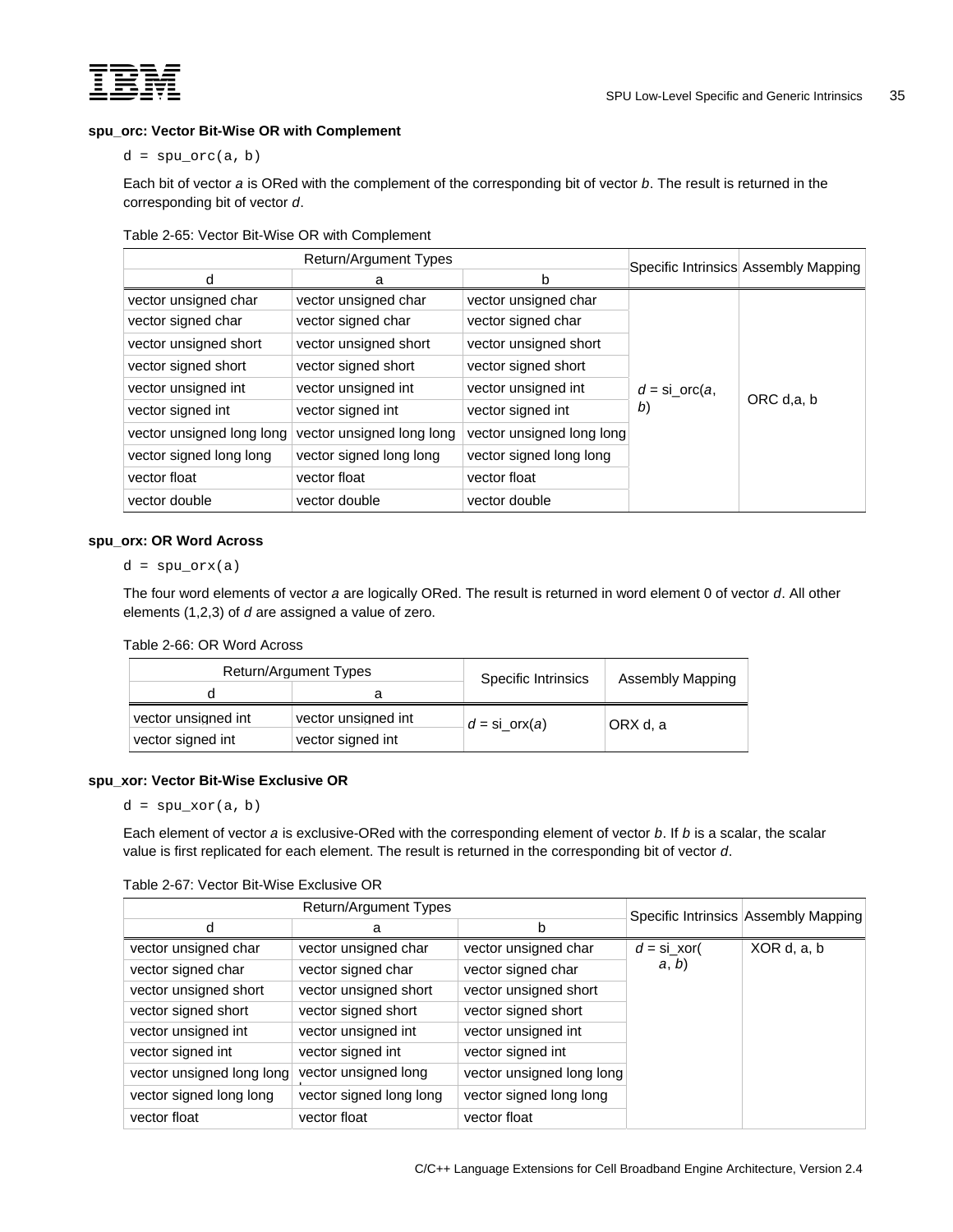# 36 SPU Low-Level Specific and Generic Intrinsics -



| Return/Argument Types |                       |                                                                                                  |                                   | Specific Intrinsics Assembly Mapping |  |
|-----------------------|-----------------------|--------------------------------------------------------------------------------------------------|-----------------------------------|--------------------------------------|--|
| d                     | a                     | b                                                                                                |                                   |                                      |  |
| vector double         | vector double         | vector double                                                                                    |                                   |                                      |  |
| vector unsigned char  | vector unsigned char  | 10-bit signed int (literal)                                                                      | $d = \sin x$ xorbi(<br>a, b       | XORBI d, a, b                        |  |
| vector signed char    | vector signed char    |                                                                                                  |                                   |                                      |  |
| vector unsigned char  | vector unsigned char  | unsigned char<br>See section "2.2.1. Mapping<br>Intrinsics with Scalar Operands".<br>signed char |                                   |                                      |  |
| vector signed char    | vector signed char    |                                                                                                  |                                   |                                      |  |
| vector unsigned short | vector unsigned short | 10-bit signed int (literal)                                                                      | $d = \sin x$ orhi(<br>a, b        | XORHI d, a, b                        |  |
| vector signed short   | vector signed short   |                                                                                                  |                                   |                                      |  |
| vector unsigned short | vector unsigned short | unsigned short                                                                                   | See section "2.2.1. Mapping"      |                                      |  |
| vector signed short   | vector signed short   | signed short                                                                                     | Intrinsics with Scalar Operands". |                                      |  |
| vector unsigned int   | vector unsigned int   | 10-bit signed int (literal)                                                                      | $d = \sin x$ ori(                 | XORI d, a, b                         |  |
| vector signed int     | vector signed int     |                                                                                                  | a, b                              |                                      |  |
| vector unsigned int   | vector unsigned int   | unsigned int                                                                                     | See section "2.2.1. Mapping       |                                      |  |
| vector signed int     | vector signed int     | signed int                                                                                       | Intrinsics with Scalar Operands". |                                      |  |

# **2.10. Shift and Rotate Intrinsics**

# **spu\_rl: Element-Wise Rotate Left by Bits**

 $d = spu_r1(a, count)$ 

Each element of vector *a* is rotated left by the number of bits specified by the corresponding element in vector *count*. Bits rotated out of the left end of the element are rotated in at the right end. A limited number of *count* bits are used depending on the size of the element. For halfword elements, the 4 least significant bits of *count* are used. For word elements, the 5 least significant bits of *count* are used.

The results are returned in the corresponding elements of vector *d*.

## Table 2-68: Element-Wise Rotate Left by Bits

| Return/Argument Types |                       |                            | Specific Intrinsics                                                     | <b>Assembly Mapping</b> |
|-----------------------|-----------------------|----------------------------|-------------------------------------------------------------------------|-------------------------|
| d                     | a                     | count                      |                                                                         |                         |
| vector unsigned short | vector unsigned short | vector signed short        | $d = \sin \theta$ roth(a, count)                                        | ROTH d. a. count        |
| vector signed short   | vector signed short   |                            |                                                                         |                         |
| vector unsigned int   | vector unsigned int   |                            |                                                                         | ROT d, a, count         |
| vector signed int     | vector signed int     | vector signed int          | $d = \text{si\_rot}(a, count)$                                          |                         |
| vector unsigned short | vector unsigned short | 7-bit signed int (literal) |                                                                         | ROTHI d, a, count       |
| vector signed short   | vector signed short   |                            | $d = \sin(\text{rothi}(a, count))$                                      |                         |
| vector unsigned short | vector unsigned short | int                        | See section "2.2.1. Mapping Intrinsics with<br><b>Scalar Operands".</b> |                         |
| vector signed short   | vector signed short   |                            |                                                                         |                         |
| vector unsigned int   | vector unsigned int   |                            | $d = \text{si\_roti}(a, count)$                                         | ROTI d. a. count        |
| vector signed int     | vector signed int     | 7-bit signed int (literal) |                                                                         |                         |
| vector unsigned int   | vector unsigned int   | int                        | See section "2.2.1. Mapping Intrinsics with<br><b>Scalar Operands"</b>  |                         |
| vector signed int     | vector signed int     |                            |                                                                         |                         |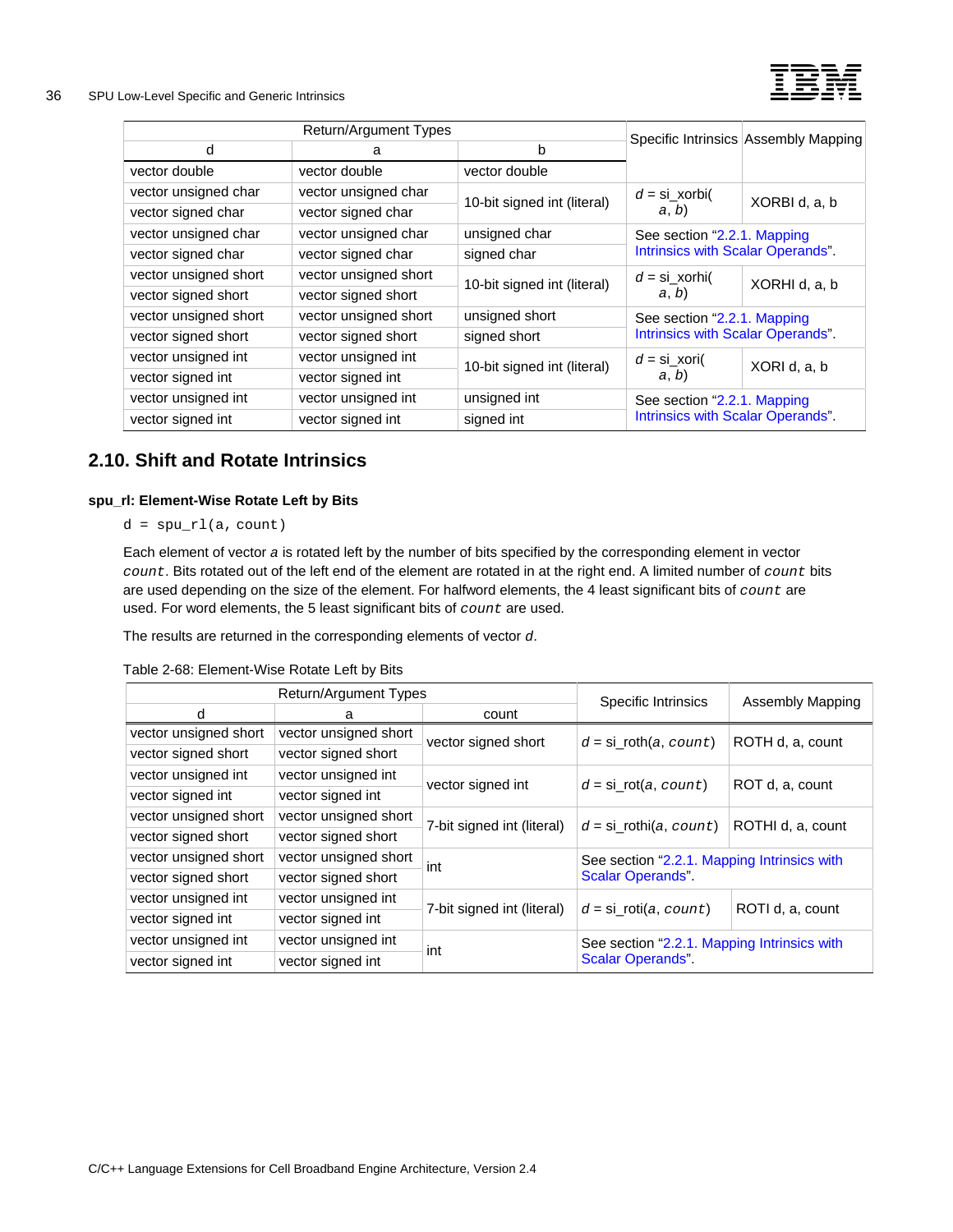

## **spu\_rlmask: Element-Wise Rotate Left and Mask by Bits**

```
d = spu_rlmask(a, count)
```
This function uses an element-wise rotate left and mask operation to perform a logical shift right (LSR) by bits of each element of vector *a*, where *count* represents the negated value, or values, of the desired corresponding rightshift amounts. (The *count* parameter can be either a vector or a scalar, as shown in Table 2-69.) For example, if scalar *count* is –5, each element of *a* is shifted right by 5 bits. The effect of this function is more precisely shown by the following code:

```
For (each halfword element h in vector a){ 
    int bitshift = -count & 0x1F; 
   h = (shift & 0x10)? 0: LSR(h,bitshift);} 
For (each word element w in vector a) {
     int bitshift = -count & 0x3F; 
   w = (shift & 0x20)? 0: LSR(w,bitshift);}
```
The results are returned in the corresponding elements of vector *d*.

| Return/Argument Types |                       | Specific Intrinsics        | <b>Assembly Mapping</b>                                                 |                   |
|-----------------------|-----------------------|----------------------------|-------------------------------------------------------------------------|-------------------|
| d                     | a                     | count                      |                                                                         |                   |
| vector unsigned short | vector unsigned short | vector signed short        | $d = \sin \theta$ rothm(a, count)                                       | ROTHM d, a, count |
| vector signed short   | vector signed short   |                            |                                                                         |                   |
| vector unsigned int   | vector unsigned int   | vector signed int          | $d = \sin \theta$ rotm(a, count)                                        | ROTM d. a. count  |
| vector signed int     | vector signed int     |                            |                                                                         |                   |
| vector unsigned short | vector unsigned short | 7-bit signed int (literal) | $d = \pi$ rothmi(a, count) ROTHMI d, a, count                           |                   |
| vector signed short   | vector signed short   |                            |                                                                         |                   |
| vector unsigned short | vector unsigned short | int                        | See section "2.2.1. Mapping Intrinsics with<br><b>Scalar Operands".</b> |                   |
| vector signed short   | vector signed short   |                            |                                                                         |                   |
| vector unsigned int   | vector unsigned int   | 7-bit signed int (literal) | $d = \sin \theta$ rotmi(a, count)                                       | ROTMI d, a, count |
| vector signed int     | vector signed int     |                            |                                                                         |                   |
| vector unsigned int   | vector unsigned int   | int                        | See section "2.2.1. Mapping Intrinsics with<br><b>Scalar Operands".</b> |                   |
| vector signed int     | vector signed int     |                            |                                                                         |                   |

Table 2-69: Element-Wise Rotate Left and Mask by Bits

## **spu\_rlmaska: Element-Wise Rotate Left and Mask Algebraic by Bits**

d = spu\_rlmaska(a, count)

This function uses an element-wise rotate left and mask operation to perform an arithmetical shift right (ASR) of each element of vector *a*, where *count* represents the negated value, or values, of the desired corresponding rightshift amounts. (The *count* parameter can be either a vector or a scalar, as shown in Table 2-70.) For example, if scalar *count* is –5, each element of *a* is shifted right by 5 bits. The effect of this function is more precisely shown by the following code:

```
For (each halfword element h in vector a){ 
   int bitshift = -count & 0x1F;
   h = (shift & 0x10)? 0: ASR(h,bitshift);} 
For (each word element w in vector a){ 
    int bitshift = -count & 0x3F; 
   w = (shift & 0x20)? 0: ASR(w,bitshift);}
```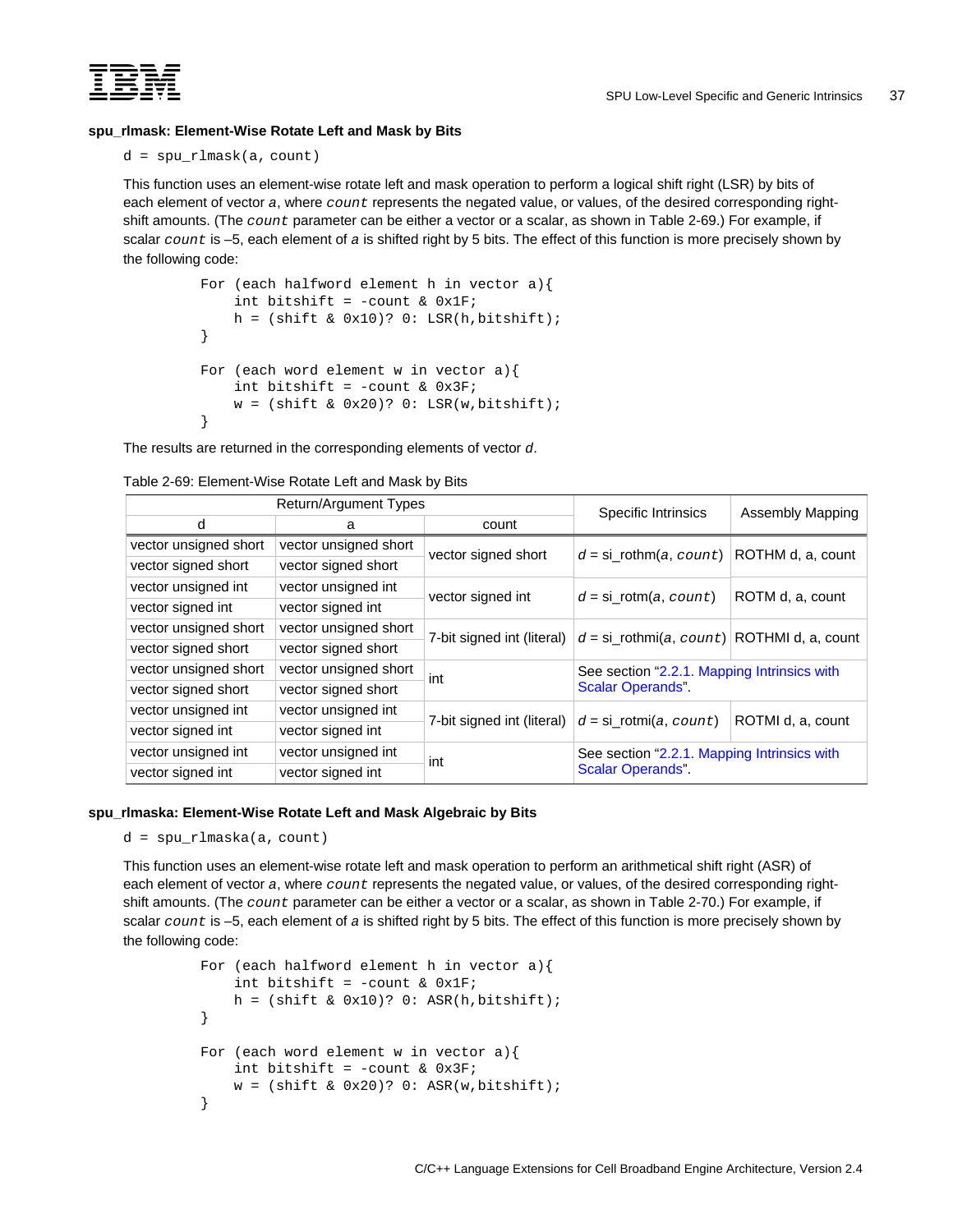

ROTQMBII d, a, count

The results are returned in the corresponding elements of vector *d*.

| Return/Argument Types |                       | Specific Intrinsics | Assembly Mapping                                                        |                     |
|-----------------------|-----------------------|---------------------|-------------------------------------------------------------------------|---------------------|
| d                     | a                     | count               |                                                                         |                     |
| vector unsigned short | vector unsigned short | vector signed short | $d = \pi$ si_rotmah(a, count) ROTMAH d, a, count                        |                     |
| vector signed short   | vector signed short   |                     |                                                                         |                     |
| vector unsigned int   | vector unsigned int   |                     |                                                                         |                     |
| vector signed int     | vector signed int     | vector signed int   | $d = \sin(t)$ = si_rotma(a, count)                                      | ROTMA d, a, count   |
| vector unsigned short | vector unsigned short | 7-bit signed int    | $d = \sin$ rotmahi(a,<br>count)                                         | ROTMAHI d. a. count |
| vector signed short   | vector signed short   | (literal)           |                                                                         |                     |
| vector unsigned short | vector unsigned short | int                 | See section "2.2.1. Mapping Intrinsics with<br><b>Scalar Operands".</b> |                     |
| vector signed short   | vector signed short   |                     |                                                                         |                     |
| vector unsigned int   | vector unsigned int   | 7-bit signed int    | $d = \sin(t)$ signormai(a, count)                                       | ROTMAI d, a, count  |
| vector signed int     | vector signed int     | (literal)           |                                                                         |                     |
| vector unsigned int   | vector unsigned int   | int                 | See section "2.2.1. Mapping Intrinsics with<br><b>Scalar Operands".</b> |                     |
| vector signed int     | vector signed int     |                     |                                                                         |                     |

Table 2-70: Element-Wise Rotate Left and Mask Algebraic by Bits

## **spu\_rlmaskqw: Rotate Left and Mask Quadword by Bits**

d = spu\_rlmaskqw(a, count)

This function uses a rotate and mask quadword by bits operation to perform a quadword logical shift right (LSR) of up to 7 bits, where *count* represents the negated value of the desired right-shift amount. For example, if *count* is – 5, vector *a* is shifted right by 5 bits. The effect of this function is more precisely shown by the following code:

```
qword spu_rlmaskqw(qword a, int count) 
{ int bitshift = -count & 0x7;
     return LSR(a,bitshift); 
}
```
The resulting quadword is returned in vector *d*.

|                       | Table 2-71: Rotate Left and Mask Quadword by Bits |           |                                     |                         |
|-----------------------|---------------------------------------------------|-----------|-------------------------------------|-------------------------|
| Return/Argument Types |                                                   |           | <b>Specific Intrinsics</b>          | <b>Assembly Mapping</b> |
|                       | а                                                 | count     |                                     |                         |
| vector unsigned char  | vector unsigned char                              |           |                                     |                         |
| vector signed char    | vector signed char                                |           |                                     |                         |
| vector unsigned short | vector unsigned short                             |           |                                     |                         |
| vector signed short   | vector signed short                               |           |                                     |                         |
| vector unsigned int   | vector unsigned int                               | int       | $d = \text{si\_rotqmbii}(a, count)$ |                         |
| vector signed int     | vector signed int                                 | (literal) | $(count = 7-bit immediate)$         | ROTQMBII d, a, cour     |

| Table 2-71: Rotate Left and Mask Quadword by Bits |
|---------------------------------------------------|
|---------------------------------------------------|

vector unsigned long long vector unsigned long long vector signed long long vector signed long long

vector float vector float vector double vector double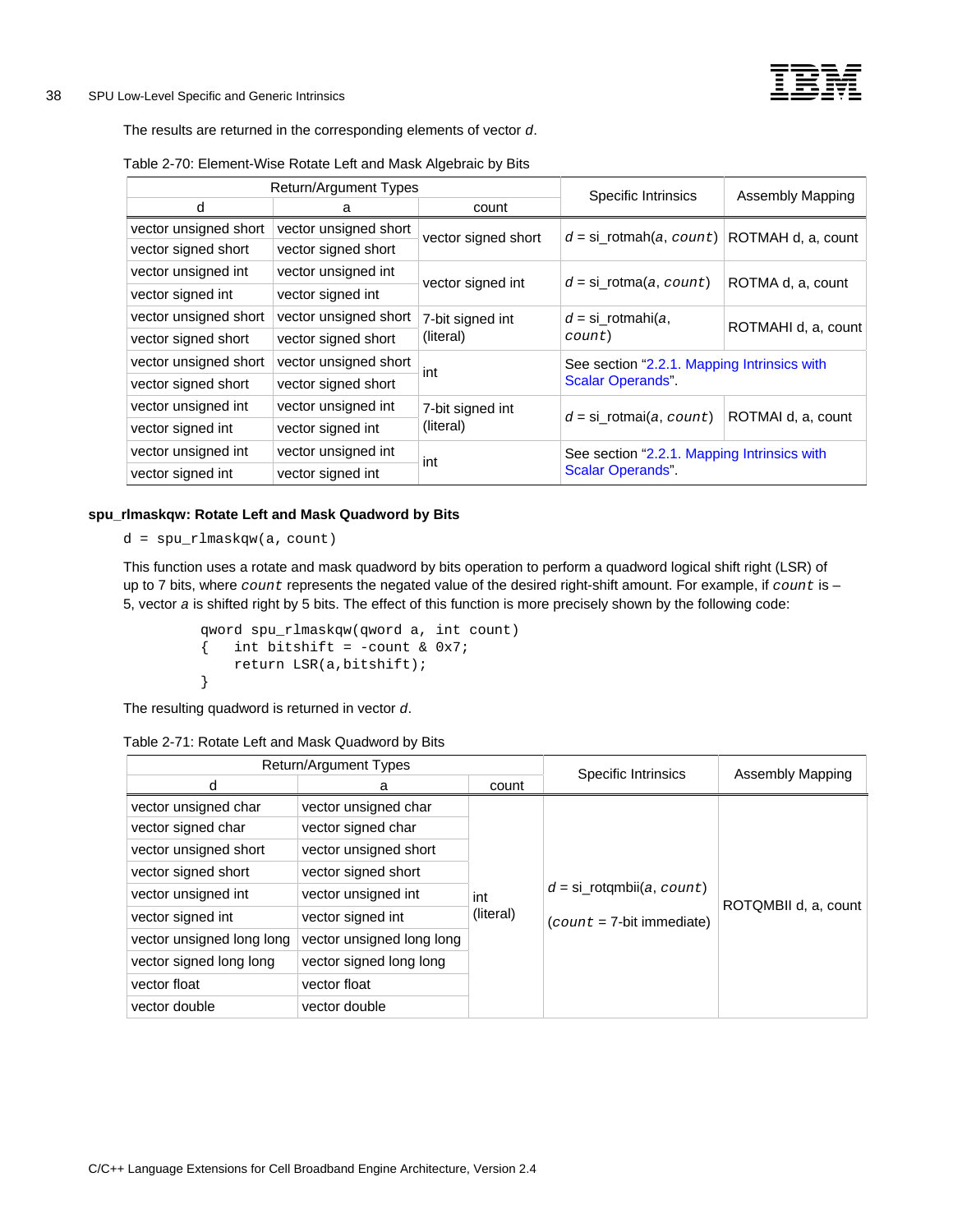

| Return/Argument Types     |                           | Specific Intrinsics      | Assembly Mapping                |                     |
|---------------------------|---------------------------|--------------------------|---------------------------------|---------------------|
| d                         | a                         | count                    |                                 |                     |
| vector unsigned char      | vector unsigned char      | int<br>(non-<br>literal) |                                 | ROTQMBI d, a, count |
| vector signed char        | vector signed char        |                          |                                 |                     |
| vector unsigned short     | vector unsigned short     |                          |                                 |                     |
| vector signed short       | vector signed short       |                          |                                 |                     |
| vector unsigned int       | vector unsigned int       |                          | $d = \sin(t)$ and $d = \sin(t)$ |                     |
| vector signed int         | vector signed int         |                          |                                 |                     |
| vector unsigned long long | vector unsigned long long |                          |                                 |                     |
| vector signed long long   | vector signed long long   |                          |                                 |                     |
| vector float              | vector float              |                          |                                 |                     |
| vector double             | vector double             |                          |                                 |                     |

# **spu\_rlmaskqwbyte: Rotate Left and Mask Quadword by Bytes**

d = spu\_rlmaskqwbyte(a, count)

This function uses a rotate and mask quadword by bytes operation to perform a quadword logical shift right (LSR) by bytes, where *count* represents the negated value of the desired byte right-shift amount. For example, if *count* is –5, vector *a* is shifted right by 5 bytes. The effect of this function is more precisely shown by the following code:

```
qword spu_rlmaskqwbyte(qword a, int count) 
{ int bitshift = (-count \leq 3) & 0xF8;
    return LSR(a,bitshift); 
}
```
The resulting quadword is returned in vector *d*.

| <b>Return/Argument Types</b> |                           | Specific Intrinsics | Assembly Mapping                                             |                      |
|------------------------------|---------------------------|---------------------|--------------------------------------------------------------|----------------------|
| d                            | а                         | count               |                                                              |                      |
| vector unsigned char         | vector unsigned char      |                     |                                                              |                      |
| vector signed char           | vector signed char        |                     |                                                              |                      |
| vector unsigned short        | vector unsigned short     |                     |                                                              |                      |
| vector signed short          | vector signed short       |                     |                                                              |                      |
| vector unsigned int          | vector unsigned int       | int                 | $d = \sin\left(\frac{1}{2} \right)$ si rotqmbyi $(a, count)$ |                      |
| vector signed int            | vector signed int         | (literal)           | $(count = 7-bit immediate)$                                  |                      |
| vector unsigned long long    | vector unsigned long long |                     |                                                              | ROTQMBYI d, a, count |
| vector signed long long      | vector signed long long   |                     |                                                              |                      |
| vector float                 | vector float              |                     |                                                              |                      |
| vector double                | vector double             |                     |                                                              |                      |
| vector unsigned char         | vector unsigned char      |                     |                                                              |                      |
| vector signed char           | vector signed char        |                     |                                                              |                      |
| vector unsigned short        | vector unsigned short     |                     |                                                              |                      |
| vector signed short          | vector signed short       |                     |                                                              |                      |
| vector unsigned int          | vector unsigned int       | int                 |                                                              | ROTQMBY d, a, count  |
| vector signed int            | vector signed int         | (non-literal)       | $d = \sin(\theta)$ signal count)                             |                      |
| vector unsigned long long    | vector unsigned long long |                     |                                                              |                      |
| vector signed long long      | vector signed long long   |                     |                                                              |                      |
| vector float                 | vector float              |                     |                                                              |                      |
| vector double                | vector double             |                     |                                                              |                      |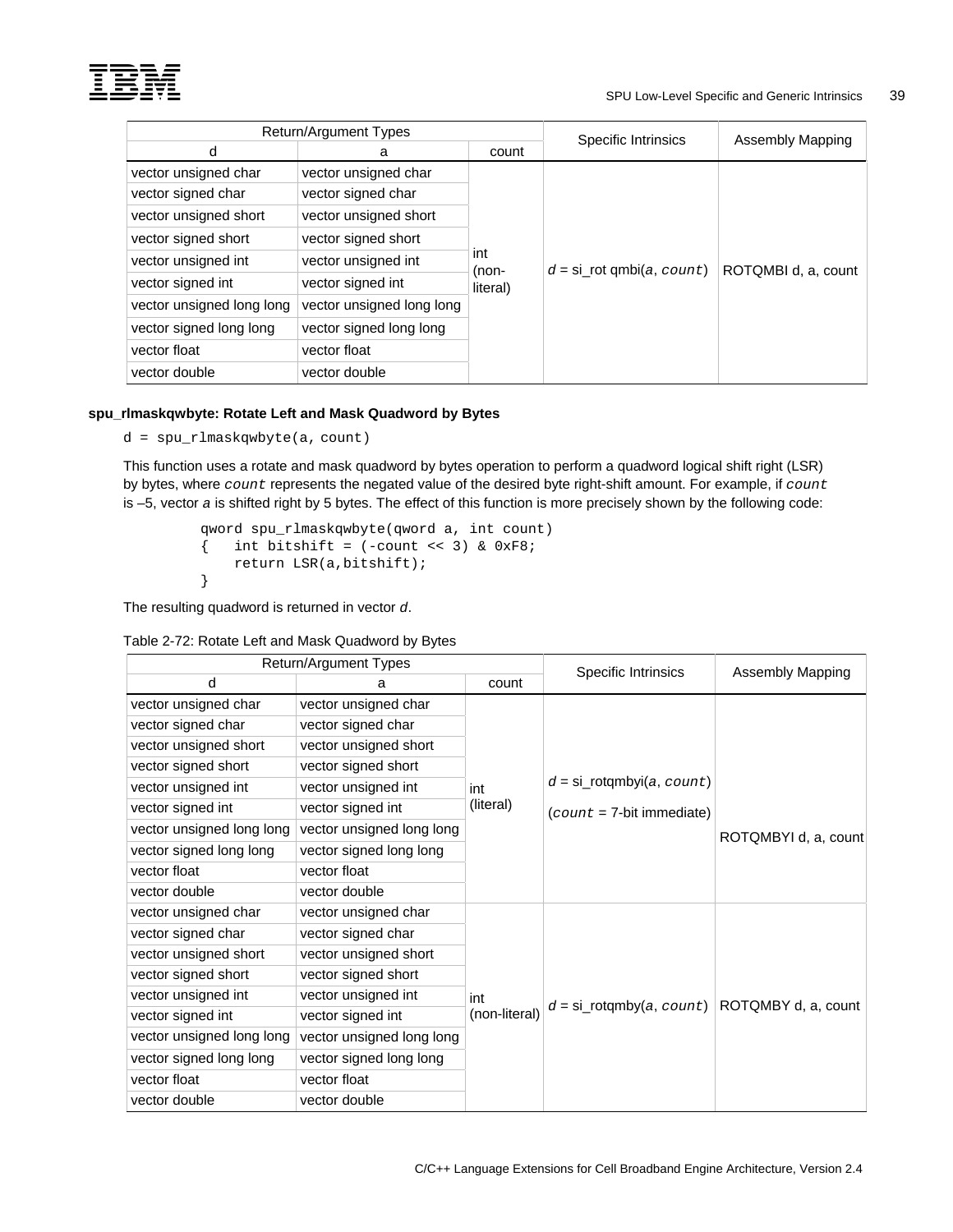

## **spu\_rlmaskqwbytebc: Rotate Left and Mask Quadword by Bytes from Bit Shift Count**

```
d = spu_rlmaskqwbytebc(a, count)
```
This function uses a rotate and mask quadword by bytes from bit shift count operation to perform a quadword logical shift right (LSR) by bytes, where bits 24-28 of *count* represent the negated value of the desired byte right-shift amount. For example, if the bit shift *count* is –10, vector *a* is shifted right by 2 bytes. The effect of this function is more precisely shown by the following code:

```
qword spu_rlmaskqwbytebc(qword a, int count) 
\{ int bitshift = -(count & 0xF8) & 0xF8;
    return LSR(a,bitshift); 
}
```
The resulting quadword is returned in vector *d*.

The following example code shows typical usage of this function; it computes a vector *d* that is the value of vector *a* logically shifted right by *n* bits:

```
d = spu_rlmaskqwbytebc(a,7-n); 
d = spu_rlmaskqw(d,-n);
```
Table 2-73: Rotate Left and Mask Quadword by Bytes from Bit Shift Count

| Return/Argument Types     |                         | Specific Intrinsics | Assembly Mapping                            |                       |
|---------------------------|-------------------------|---------------------|---------------------------------------------|-----------------------|
| d                         | а                       | count               |                                             |                       |
| vector unsigned char      | vector unsigned char    |                     |                                             |                       |
| vector signed char        | vector signed char      | int                 |                                             |                       |
| vector unsigned short     | vector unsigned short   |                     |                                             |                       |
| vector signed short       | vector signed short     |                     |                                             |                       |
| vector unsigned int       | vector unsigned int     |                     | $d = \sin(\theta)$ = si_rotqmbybi(a, count) | ROTQMBYBI d. a. count |
| vector signed int         | vector signed int       |                     |                                             |                       |
| vector unsigned long long | vector unsigned long    |                     |                                             |                       |
| vector signed long long   | vector signed long long |                     |                                             |                       |
| vector float              | vector float            |                     |                                             |                       |
| vector double             | vector double           |                     |                                             |                       |

## **spu\_rlqw: Rotate Quadword Left by Bits**

 $d = spu_rlqw(a, count)$ 

Vector *a* is rotated to the left by the number of bits specified by the 3 least significant bits of *count*. Bits rotated out of the left end of the vector are rotated in on the right. The result is returned in vector *d*.

| Return/Argument Types     |                           |           | Specific Intrinsics                 | Assembly Mapping    |
|---------------------------|---------------------------|-----------|-------------------------------------|---------------------|
| d                         | а                         | count     |                                     |                     |
| vector unsigned char      | vector unsigned char      | int       | $d = \sin \theta$ rotgbii(a, count) | ROTQBII d. a. count |
| vector signed char        | vector signed char        | (literal) | $(count = 7-bit immediate)$         |                     |
| vector unsigned short     | vector unsigned short     |           |                                     |                     |
| vector signed short       | vector signed short       |           |                                     |                     |
| vector unsigned int       | vector unsigned int       |           |                                     |                     |
| vector signed int         | vector signed int         |           |                                     |                     |
| vector unsigned long long | vector unsigned long long |           |                                     |                     |
| vector signed long long   | vector signed long long   |           |                                     |                     |
| vector float              | vector float              |           |                                     |                     |

Table 2-74: Rotate Quadword Left by Bits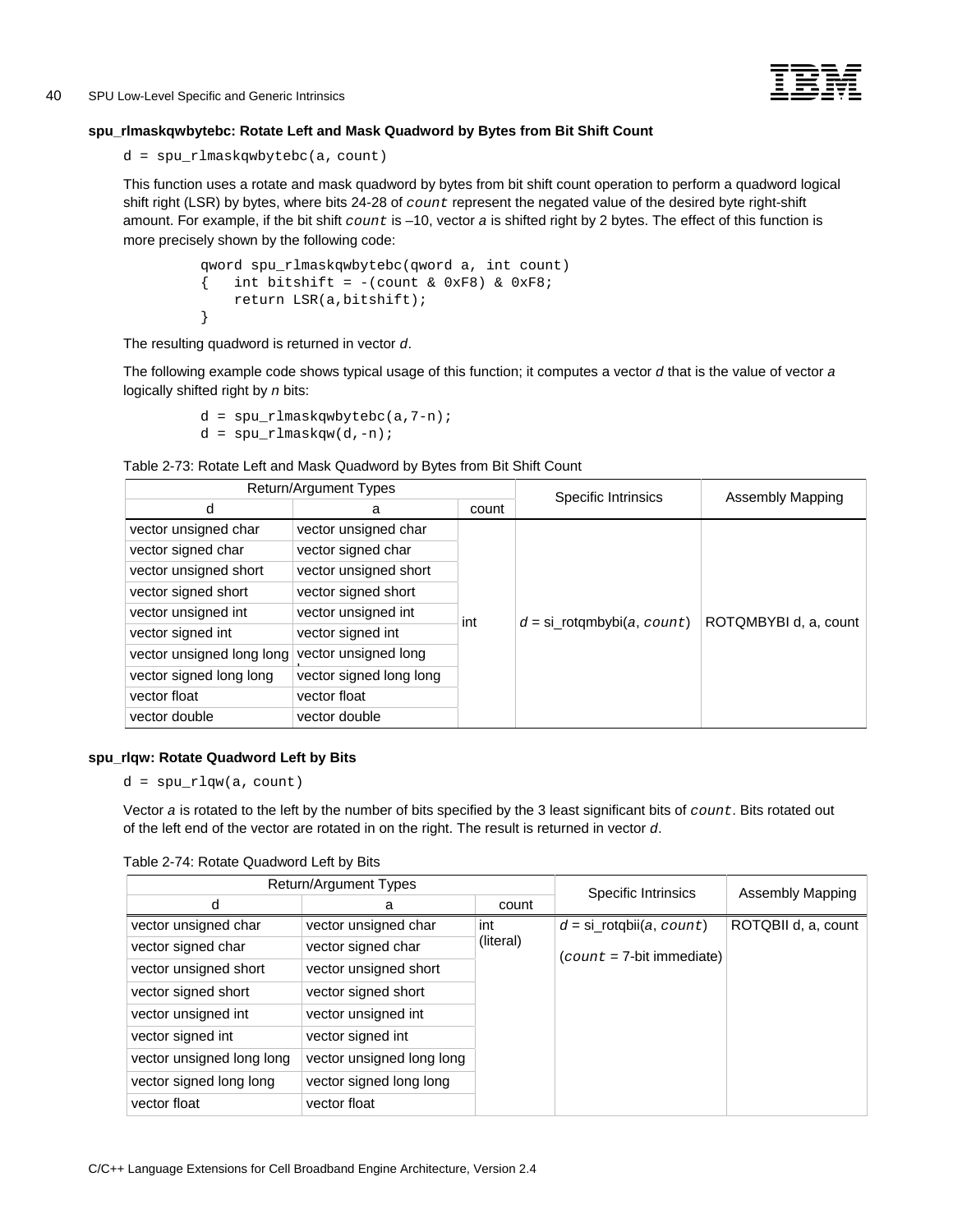



| Return/Argument Types     |                           |               | Specific Intrinsics                | <b>Assembly Mapping</b> |
|---------------------------|---------------------------|---------------|------------------------------------|-------------------------|
| d                         | a                         | count         |                                    |                         |
| vector double             | vector double             |               |                                    |                         |
| vector unsigned char      | vector unsigned char      |               | $d = \sin \theta$ rotabi(a, count) | ROTQBI d, a, count      |
| vector signed char        | vector signed char        |               |                                    |                         |
| vector unsigned short     | vector unsigned short     |               |                                    |                         |
| vector signed short       | vector signed short       |               |                                    |                         |
| vector unsigned int       | vector unsigned int       | int           |                                    |                         |
| vector signed int         | vector signed int         | (non-literal) |                                    |                         |
| vector unsigned long long | vector unsigned long long |               |                                    |                         |
| vector signed long long   | vector signed long long   |               |                                    |                         |
| vector float              | vector float              |               |                                    |                         |
| vector double             | vector double             |               |                                    |                         |

# **spu\_rlqwbyte: Quadword Rotate Left by Bytes**

d = spu\_rlqwbyte(a, count)

Vector *a* is rotated to the left by the number of bytes specified by the 4 least significant bits of *count*. Bytes rotated out of the left end of the vector are rotated in on the right. The result is returned in vector *d*.

# Table 2-75: Quadword Rotate Left by Bytes

| Return/Argument Types     |                           | <b>Specific Intrinsics</b> | Assembly Mapping                        |                     |
|---------------------------|---------------------------|----------------------------|-----------------------------------------|---------------------|
| d                         | a                         | count                      |                                         |                     |
| vector unsigned char      | vector unsigned char      |                            |                                         |                     |
| vector signed char        | vector signed char        |                            |                                         |                     |
| vector unsigned short     | vector unsigned short     |                            |                                         |                     |
| vector signed short       | vector signed short       |                            |                                         |                     |
| vector unsigned int       | vector unsigned int       | int                        | $d = \sin(\theta)$ rotqbyi $(a, count)$ | ROTQBYI d, a, count |
| vector signed int         | vector signed int         | (literal)                  | $(count = 7-bit immediate)$             |                     |
| vector unsigned long long | vector unsigned long long |                            |                                         |                     |
| vector signed long long   | vector signed long long   |                            |                                         |                     |
| vector float              | vector float              |                            |                                         |                     |
| vector double             | vector double             |                            |                                         |                     |
| vector unsigned char      | vector unsigned char      |                            |                                         |                     |
| vector signed char        | vector signed char        |                            |                                         |                     |
| vector unsigned short     | vector unsigned short     |                            |                                         |                     |
| vector signed short       | vector signed short       |                            |                                         |                     |
| vector unsigned int       | vector unsigned int       | int                        |                                         | ROTQBY d. a. count  |
| vector signed int         | vector signed int         | (non-literal)              | $d = \sin(\theta)$ count)               |                     |
| vector unsigned long long | vector unsigned long long |                            |                                         |                     |
| vector signed long long   | vector signed long long   |                            |                                         |                     |
| vector float              | vector float              |                            |                                         |                     |
| vector double             | vector double             |                            |                                         |                     |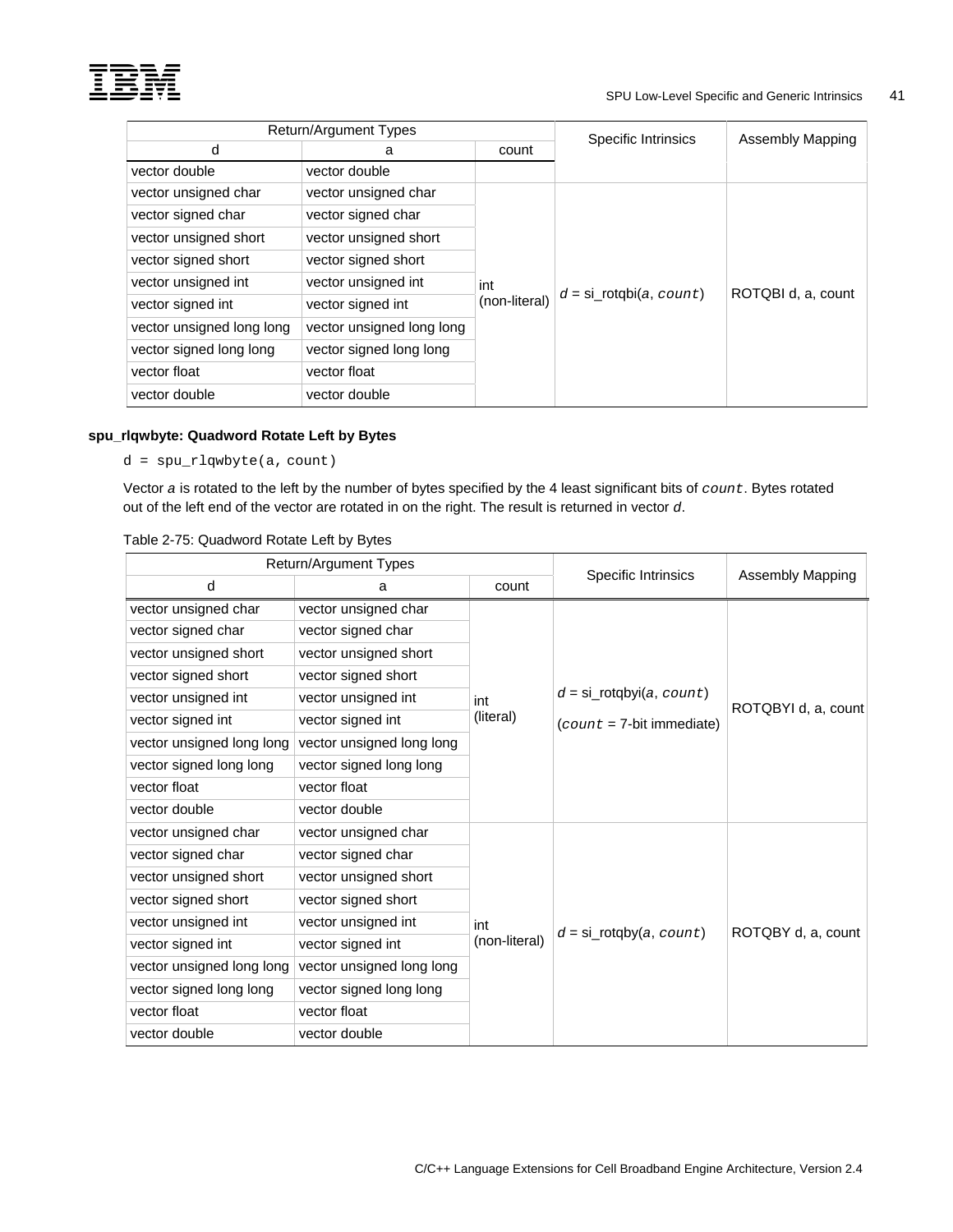

# **spu\_rlqwbytebc: Rotate Left Quadword by Bytes from Bit Shift Count**

d = spu\_rlqwbytebc(a, count)

Vector *a* is rotated to the left by the number of bytes specified by bits 24-28 of *count*. Bytes rotated out of the left end of the vector are rotated in at the right. The result is returned in vector *d*.

## Table 2-76: Rotate Left Quadword by Bytes from Bit Shift Count

| Return/Argument Types     |                           | Specific Intrinsics | Assembly Mapping                         |                         |
|---------------------------|---------------------------|---------------------|------------------------------------------|-------------------------|
| d                         | а                         | count               |                                          |                         |
| vector unsigned char      | vector unsigned char      |                     | $d = \sin(\theta)$ rotqbybi $(a, count)$ | ROTQBYBI d. a.<br>count |
| vector signed char        | vector signed char        |                     |                                          |                         |
| vector unsigned short     | vector unsigned short     | int                 |                                          |                         |
| vector signed short       | vector signed short       |                     |                                          |                         |
| vector unsigned int       | vector unsigned int       |                     |                                          |                         |
| vector signed int         | vector signed int         |                     |                                          |                         |
| vector unsigned long long | vector unsigned long long |                     |                                          |                         |
| vector signed long long   | vector signed long long   |                     |                                          |                         |
| vector float              | vector float              |                     |                                          |                         |
| vector double             | vector double             |                     |                                          |                         |

# **spu\_sl: Element-Wise Shift Left by Bits**

 $d = spu_s1(a, count)$ 

Each element of vector *a* is shifted left by the number of bits specified by the corresponding element in vector *count*. If *count* is a scalar, the scalar value is first replicated for each element, and then *a* is shifted.

Bits shifted out of the left end of the element are discarded, and zeros are shifted in at the right. A limited number of *count* bits are used depending on the size of the element. For halfword elements, the 5 least significant bits of *count* are used, and for word elements, the 6 least significant bits are used. The result is returned in the corresponding bit of vector *d*.

| Table 2-77: Element-Wise Shift Left by Bits |  |  |
|---------------------------------------------|--|--|
|---------------------------------------------|--|--|

| Return/Argument Types |                       | Specific Intrinsics   | <b>Assembly Mapping</b>                                                 |                   |  |
|-----------------------|-----------------------|-----------------------|-------------------------------------------------------------------------|-------------------|--|
| d                     | a                     | count                 |                                                                         |                   |  |
| vector unsigned short | vector unsigned short | vector unsigned short | $d = \sin \phi(a, count)$                                               | SHLH d, a, count  |  |
| vector signed short   | vector signed short   |                       |                                                                         |                   |  |
| vector unsigned int   | vector unsigned int   | vector unsigned int   | $d = \sin \text{sh}(a, count)$                                          | SHL d. a. count   |  |
| vector signed int     | vector signed int     |                       |                                                                         |                   |  |
| vector unsigned short | vector unsigned short | 7-bit unsigned int    | $d = \sin\left(\frac{a}{c}, \frac{count}{c}\right)$                     | SHLHI d. a. count |  |
| vector signed short   | vector signed short   | (literal)             |                                                                         |                   |  |
| vector unsigned short | vector unsigned short |                       | See section "2.2.1. Mapping Intrinsics with<br><b>Scalar Operands".</b> |                   |  |
| vector signed short   | vector signed short   | unsigned int          |                                                                         |                   |  |
| vector unsigned int   | vector unsigned int   | 7-bit unsigned int    |                                                                         |                   |  |
| vector signed int     | vector signed int     | (literal)             | $d = \sin \text{shli}(a, count)$                                        | SHLI d. a. count  |  |
| vector unsigned int   | vector unsigned int   |                       | See section "2.2.1. Mapping Intrinsics with<br><b>Scalar Operands".</b> |                   |  |
| vector signed int     | vector signed int     | unsigned int          |                                                                         |                   |  |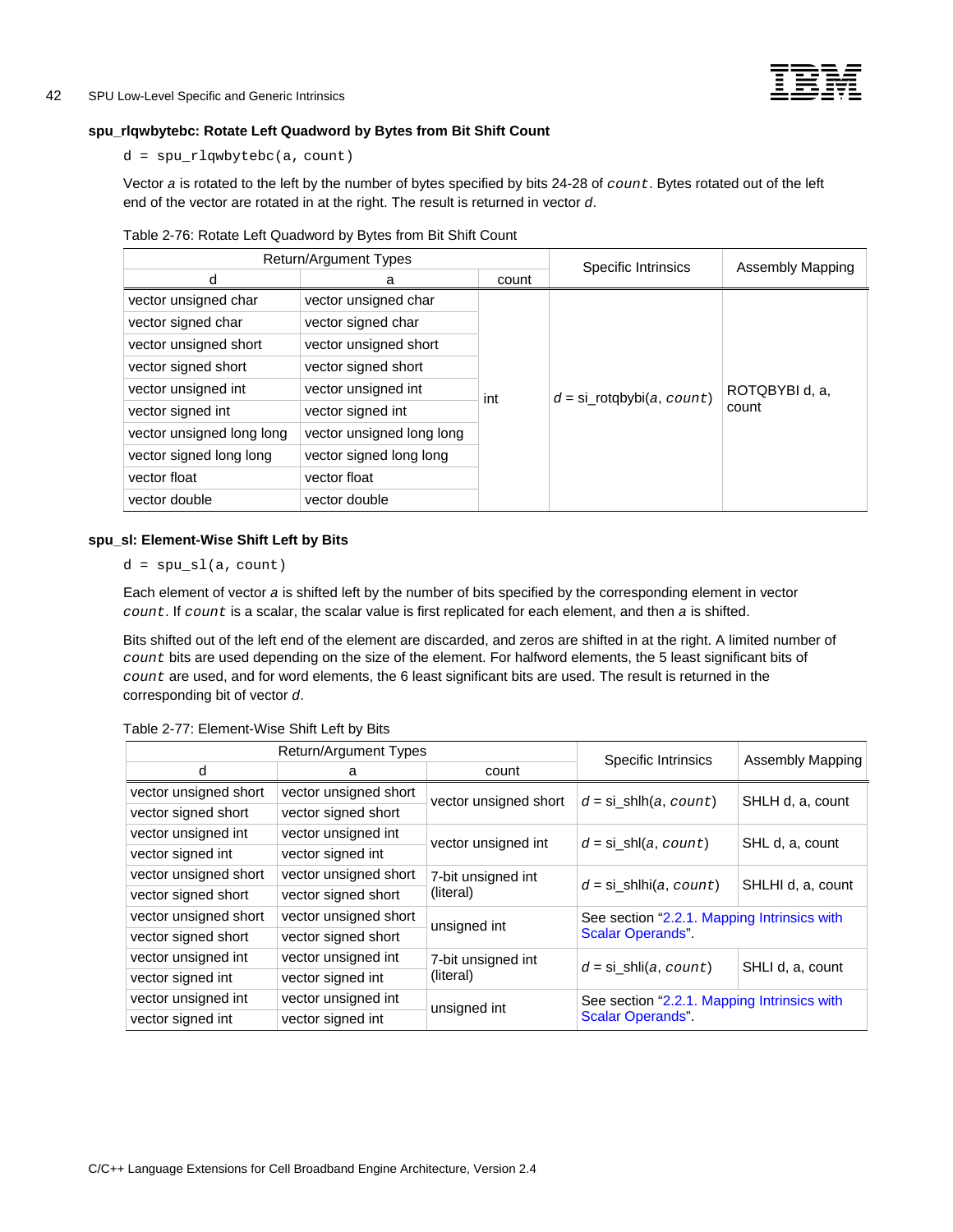

# **spu\_slqw: Shift Quadword Left by Bits**

 $d = spu_slqw(a, count)$ 

Vector *a* is shifted left by the number of bits specified by the 3 least significant bits of *count*. Bits shifted out of the left end of the vector are discarded, and zeros are shifted in at the right. The result is returned in vector *d*.

| Table 2-78: Shift Quadword Left by Bits |  |  |  |  |
|-----------------------------------------|--|--|--|--|
|-----------------------------------------|--|--|--|--|

| Return/Argument Types     |                           | Specific Intrinsics | Assembly Mapping                   |                     |
|---------------------------|---------------------------|---------------------|------------------------------------|---------------------|
| d                         | a                         | count               |                                    |                     |
| vector unsigned char      | vector unsigned char      |                     |                                    |                     |
| vector signed char        | vector signed char        |                     |                                    |                     |
| vector unsigned short     | vector unsigned short     |                     |                                    |                     |
| vector signed short       | vector signed short       |                     |                                    |                     |
| vector unsigned int       | vector unsigned int       | unsigned int        | $d = \sin \text{shlqbi}(a, count)$ | SHLQBII d, a, count |
| vector signed int         | vector signed int         | (literal)           | $(count = 7-bit immediate)$        |                     |
| vector unsigned long long | vector unsigned long long |                     |                                    |                     |
| vector signed long long   | vector signed long long   |                     |                                    |                     |
| vector float              | vector float              |                     |                                    |                     |
| vector double             | vector double             |                     |                                    |                     |
| vector unsigned char      | vector unsigned char      |                     |                                    |                     |
| vector signed char        | vector signed char        |                     |                                    |                     |
| vector unsigned short     | vector unsigned short     |                     |                                    |                     |
| vector signed short       | vector signed short       |                     |                                    |                     |
| vector unsigned int       | vector unsigned int       | unsigned int        |                                    |                     |
| vector signed int         | vector signed int         | (non-literal)       | $d = \sin\theta$ shlqbi(a, count)  | SHLQBI d, a, count  |
| vector unsigned long long | vector unsigned long long |                     |                                    |                     |
| vector signed long long   | vector signed long long   |                     |                                    |                     |
| vector float              | vector float              |                     |                                    |                     |
| vector double             | vector double             |                     |                                    |                     |

# **spu\_slqwbyte: Shift Left Quadword by Bytes**

d = spu\_slqwbyte(a, count)

Vector *a* is shifted left by the number of bytes specified by the 5 least significant bits of *count*. Bytes shifted out of the left end of the vector are discarded, and zeros are shifted in at the right. The result is returned in vector *d*.

Table 2-79: Shift Left Quadword by Bytes

| <b>Return/Argument Types</b> |                           |                           | Specific Intrinsics                                                | Assembly Mapping    |
|------------------------------|---------------------------|---------------------------|--------------------------------------------------------------------|---------------------|
| d                            | a                         | count                     |                                                                    |                     |
| vector unsigned char         | vector unsigned char      | unsigned int<br>(literal) |                                                                    | SHLQBYI d, a, count |
| vector signed char           | vector signed char        |                           |                                                                    |                     |
| vector unsigned short        | vector unsigned short     |                           | $d = \sin \text{shlqbyi}(a, count)$<br>$(count = 7-bit immediate)$ |                     |
| vector signed short          | vector signed short       |                           |                                                                    |                     |
| vector unsigned int          | vector unsigned int       |                           |                                                                    |                     |
| vector signed int            | vector signed int         |                           |                                                                    |                     |
| vector unsigned long long    | vector unsigned long long |                           |                                                                    |                     |
| vector signed long long      | vector signed long long   |                           |                                                                    |                     |
| vector float                 | vector float              |                           |                                                                    |                     |
| vector double                | vector double             |                           |                                                                    |                     |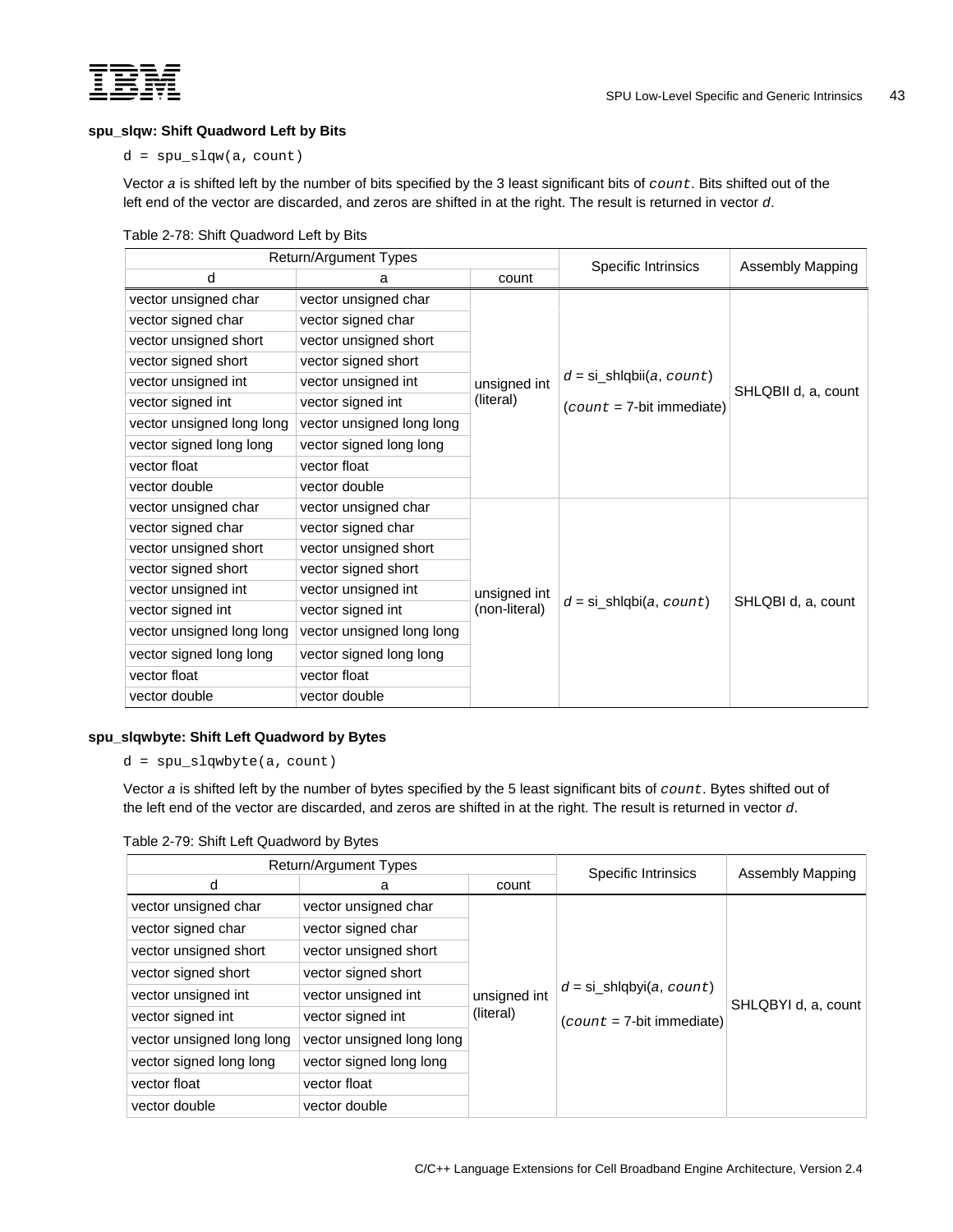# 44 SPU Low-Level Specific and Generic Intrinsics



| Return/Argument Types     |                           |               | Specific Intrinsics                            | <b>Assembly Mapping</b> |
|---------------------------|---------------------------|---------------|------------------------------------------------|-------------------------|
| d                         | a                         | count         |                                                |                         |
| vector unsigned char      | vector unsigned char      |               |                                                |                         |
| vector signed char        | vector signed char        |               |                                                |                         |
| vector unsigned short     | vector unsigned short     |               |                                                |                         |
| vector signed short       | vector signed short       | unsigned int  | $d = \sin \frac{\sinh(\alpha)}{\cosh(\alpha)}$ | SHLQBY d, a, count      |
| vector unsigned int       | vector unsigned int       |               |                                                |                         |
| vector signed int         | vector signed int         | (non-literal) |                                                |                         |
| vector unsigned long long | vector unsigned long long |               |                                                |                         |
| vector signed long long   | vector signed long long   |               |                                                |                         |
| vector float              | vector float              |               |                                                |                         |
| vector double             | vector double             |               |                                                |                         |

# **spu\_slqwbytebc: Shift Left Quadword by Bytes from Bit Shift Count**

d = spu\_slqwbytebc(a, count)

Vector *a* is shifted left by the number of bytes specified by bits 24-28 of *count*. Bytes shifted out of the left end of the vector are discarded, and zeros are shifted in at the right. The result is returned in vector *d*.

# Table 2-80: Shift Left Quadword by Bytes from Bit Shift Count

| Return/Argument Types     |                           |              | <b>Specific Intrinsics</b>        | Assembly Mapping     |  |
|---------------------------|---------------------------|--------------|-----------------------------------|----------------------|--|
| d                         | а                         | count        |                                   |                      |  |
| vector unsigned char      | vector unsigned char      |              |                                   |                      |  |
| vector signed char        | vector signed char        |              |                                   |                      |  |
| vector unsigned short     | vector unsigned short     |              |                                   |                      |  |
| vector signed short       | vector signed short       |              |                                   |                      |  |
| vector unsigned int       | vector unsigned int       | unsigned int | $d = \pi_{\text{si}}$ shlqbybi(a, | SHLQBYBI d, a, count |  |
| vector signed int         | vector signed int         |              | count)                            |                      |  |
| vector unsigned long long | vector unsigned long long |              |                                   |                      |  |
| vector signed long long   | vector signed long long   |              |                                   |                      |  |
| vector float              | vector float              |              |                                   |                      |  |
| vector double             | vector double             |              |                                   |                      |  |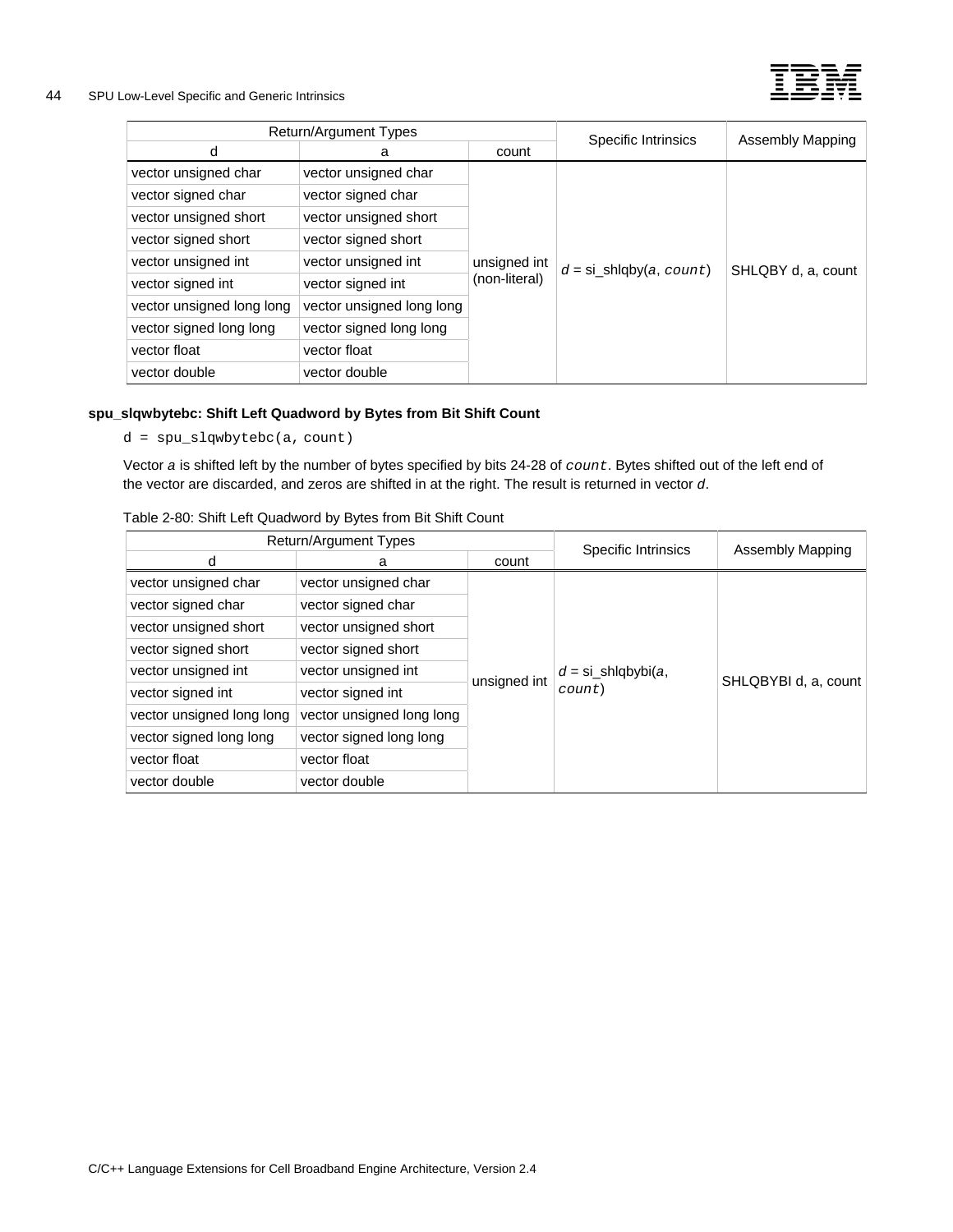

# **2.11. Control Intrinsics**

## **spu\_idisable: Disable Interrupts**

(void) spu\_idisable()

Asynchronous interrupts are disabled.

This intrinsic is considered volatile with respect to all other instructions; thus, the BID instruction will not be reordered with any other instructions.

| Specific Intrinsics | Assembly Mapping      |
|---------------------|-----------------------|
|                     | position dependent:   |
|                     | $ILA$ , $next\_inst$  |
|                     | BID t                 |
|                     | next inst:            |
| N/A                 |                       |
|                     | position independent: |
|                     | BRSL t, next inst     |
|                     | next inst:            |
|                     | AI t, t, 8            |
|                     | BID t                 |

# **spu\_ienable: Enable Interrupts**

(void) spu\_ienable()

Asynchronous interrupts are enabled.

This intrinsic is considered volatile with respect to all other instructions; thus, the BIE instruction will not be reordered with any other instructions.

| Specific Intrinsics | Assembly Mapping      |
|---------------------|-----------------------|
|                     | position dependent:   |
|                     | ILA t, next inst      |
|                     | BIE t                 |
|                     | next inst:            |
| N/A                 |                       |
|                     | position independent: |
|                     | BRSL t, next inst     |
|                     | next inst:            |
|                     | AI t, t, 8            |
|                     | BIE t                 |

Table 2-82: Enable Interrupts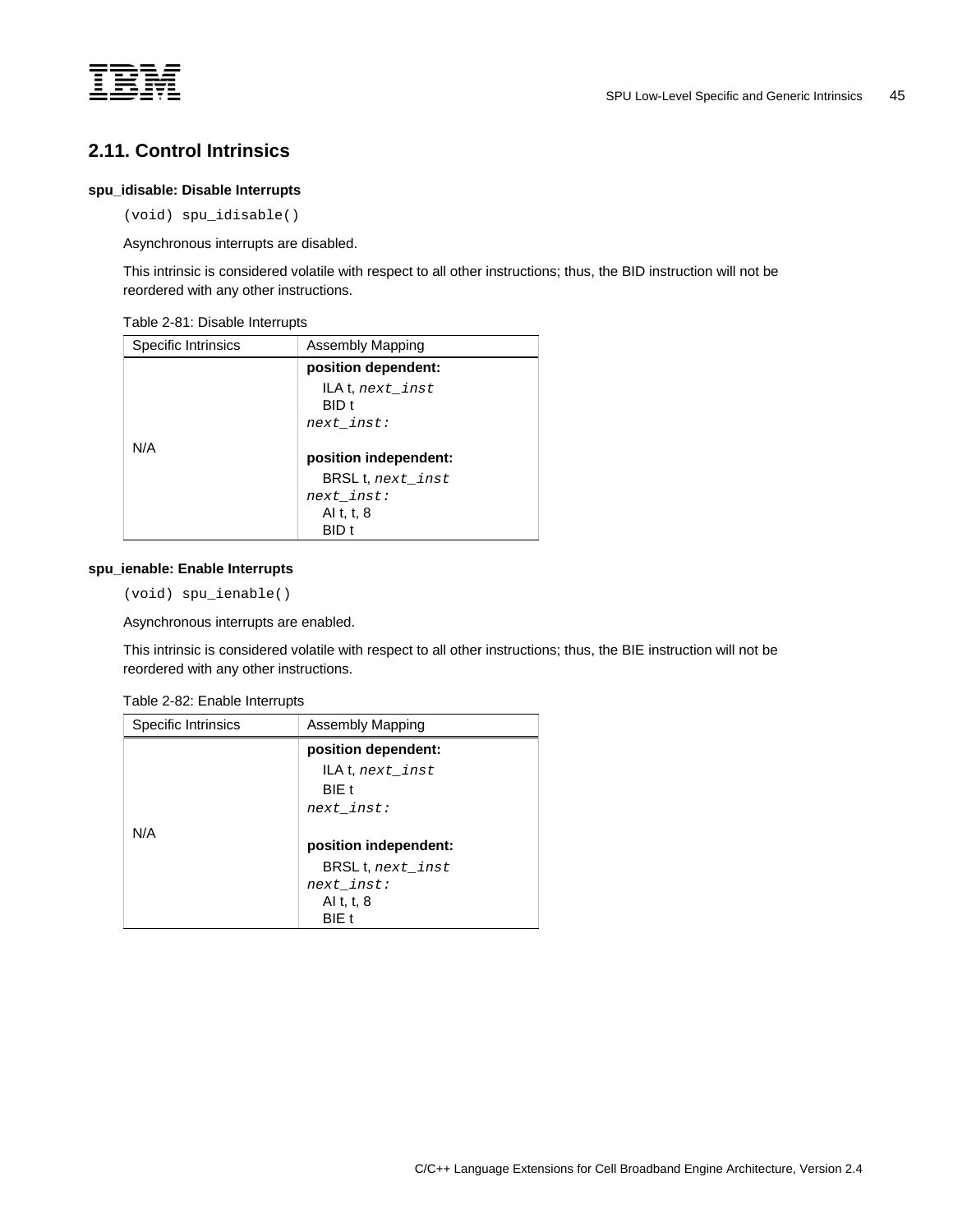

#### **spu\_mffpscr: Move from Floating-Point Status and Control Register**

 $d = spu_mffpscr()$ 

The floating-point status and control register (FPSCR) Special Purpose Register is read, and the contents are returned in *d*. Unused bits of the FPSCR are forced to zero.

This intrinsic is considered volatile with respect to the floating-point instructions and will not be reordered with respect to these instructions. The floating-point instructions include: cflts, cfltu, csflt, cuflt, dfa, dfm, dfma, dfms, dfnma, dfnms, dfs, fa, fceq, fcgt, fcmeq, fcmgt, fesd, fi, fm, fma, fms, fnms, frds, frest, frsqest, and fscrwr.

#### Table 2-83: Move from Floating-Point Status and Control Register

| Return/Argument Types | Specific Intrinsics | Assembly Mapping |  |
|-----------------------|---------------------|------------------|--|
|                       |                     |                  |  |
| vector unsigned int   | $d = si$ fscrrd()   | <b>FSCRRD d</b>  |  |

#### **spu\_mfspr: Move from Special Purpose Register**

d = spu\_mfspr(register)

The Specal Purpose Register specified by enumeration constant *register* is read, and the contents are returned in *d*.

#### Table 2-84: Move from Special Purpose Register

| Return/Argument Types |             | Specific Intrinsics                                       |                  |
|-----------------------|-------------|-----------------------------------------------------------|------------------|
|                       | register    |                                                           | Assembly Mapping |
| unsigned int          | enumeration | $d = \sin t$ o_uint(si_mfspr(register)) MFSPR d, register |                  |

#### **spu\_mtfpscr: Move to Floating-Point Status and Control Register**

(void) spu\_mtfpscr(a)

The argument *a* is written to the floating-point status and control register (FPSCR).

This intrinsic is considered volatile with respect to the floating-point instructions, and it will not be reordered with respect to these instructions.

Table 2-85: Move to Floating-Point Status and Control Register

|  | Return/Argument Types | Specific Intrinsics | <b>Assembly Mapping</b> |  |
|--|-----------------------|---------------------|-------------------------|--|
|  |                       |                     |                         |  |
|  | vector unsigned int   | si fscrwr $(a)$     | FSCRWR $rt^1$ , a       |  |

<sup>1</sup> The false target parameter  $rt$  is optimally chosen depending on register usage of neighboring instructions.

## **spu\_mtspr: Move to Special Purpose Register**

(void) spu\_mtspr(register, a)

The argument *a* is written to the Special Purpose Register specified by the enumeration constant register.

Table 2-86: Move to Special Purpose Register

| Return/Argument Types |             |              | Specific Intrinsics                     | Assembly Mapping  |
|-----------------------|-------------|--------------|-----------------------------------------|-------------------|
|                       | register    |              |                                         |                   |
|                       | enumeration | unsigned int | si_mtspr( $register, si from unit(a)$ ) | MTSPR register, a |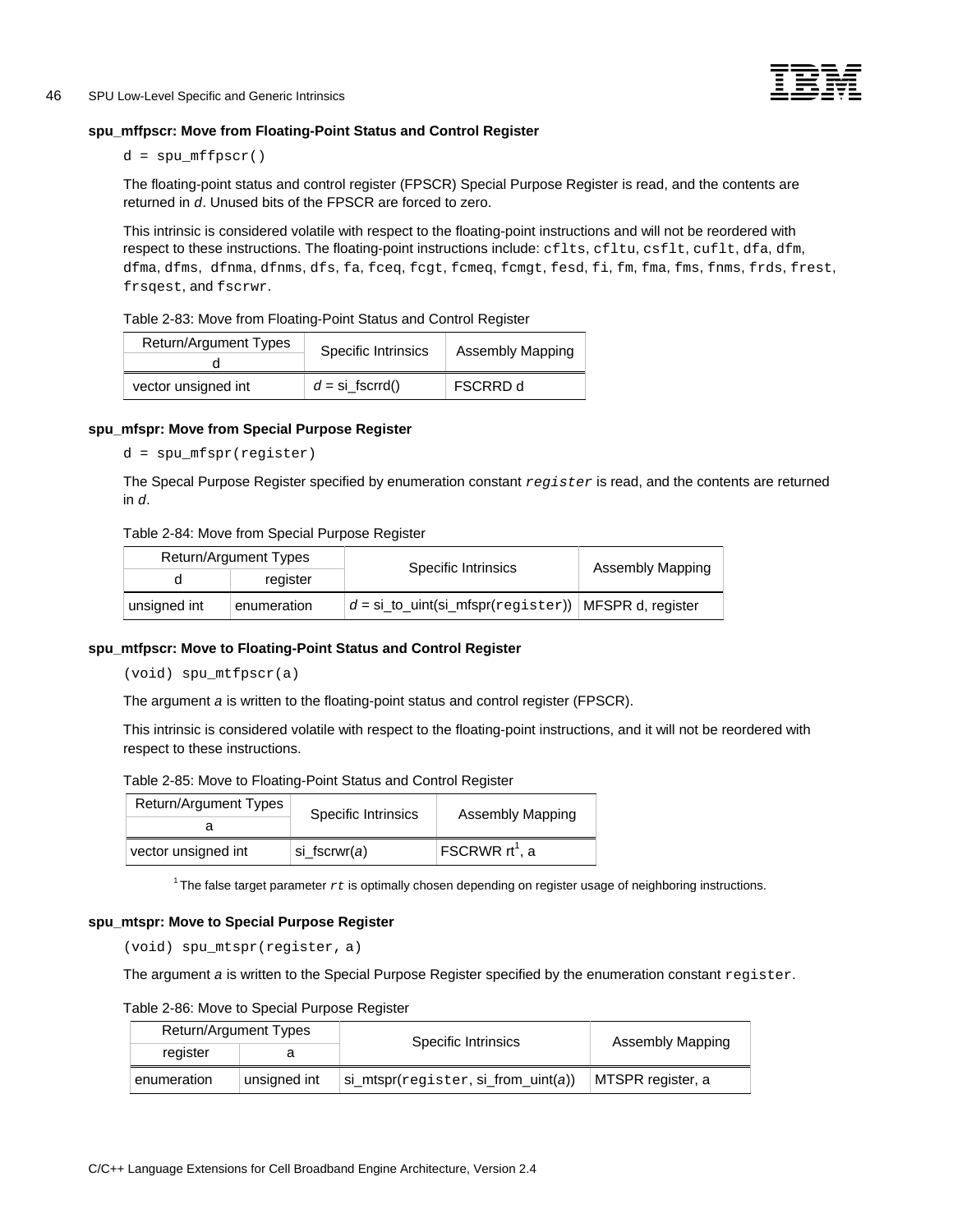

## **spu\_dsync: Synchronize Data**

(void) spu\_dsync()

All earlier store instructions are forced to complete before proceeding. This function ensures that all stores to local storage are visible to the MFC or PPU.

This intrinsic is considered volatile with respect to the store and MFC write instructions, and it will not be reordered with respect to these instructions. The store and MFC instructions include: stqa, stqd, stqr, stqx, and wrch.

Table 2-87: Synchronize Data

| Specific Intrinsics | Assembly Mapping |
|---------------------|------------------|
| si_dsync()          | DSYNC            |

## **spu\_stop: Stop and Signal**

(void) spu\_stop(type)

Execution of the SPU program is stopped. The address of the stop instruction is placed into the least significant bits of the SPU NPC register. The signal *type* is written to the SPU status register, and the PPU is interrupted.

This intrinsic is considered volatile with respect to all instructions, and it will not be reordered with any other instructions.

Table 2-88: Stop and Signal

| Specific Intrinsics | type                          | Assembly Mapping |
|---------------------|-------------------------------|------------------|
| si_stop(type)       | unsigned int (14-bit literal) | STOP type        |

## **spu\_sync: Synchronize**

```
(void) spu_sync() 
(void) spu_sync_c()
```
The processor waits until all pending store instructions have been completed before fetching the next sequential instruction. The spu\_sync\_c form of the intrinsic also performs channel synchronization prior to the instruction synchronization. This operation must be used following a store instruction that modifies the instruction stream.

These synchronization intrinsics are considered volatile with respect to all instructions, and they will not be reordered with any other instructions.

Table 2-89: Synchronize

| Generic Intrinsic Form | Specific Intrinsics | Assembly Mapping |
|------------------------|---------------------|------------------|
| spu_sync               | si_sync()           | <b>SYNC</b>      |
| spu_sync_c             | si_syncc()          | <b>SYNCC</b>     |

# **2.12. Channel Control Intrinsics**

The channel control intrinsics each take a *channel* number as an input. Channel numbers are literal unsigned integer values in the range from 0 to 127. Table 2-90 and Table 2-91 show the respective SPU and MFC channel numbers and their associated mnemonics. For additional details on the channels, see the *Cell Broadband Engine Architecture*.

The channel intrinsics must never be reordered with respect to other channel commands or volatile local-storage memory accesses.

The MFC channels are only valid for SPUs within a CBEA-compliant system. MFC and SPU channel enumerants are defined in spu\_intrinsics.h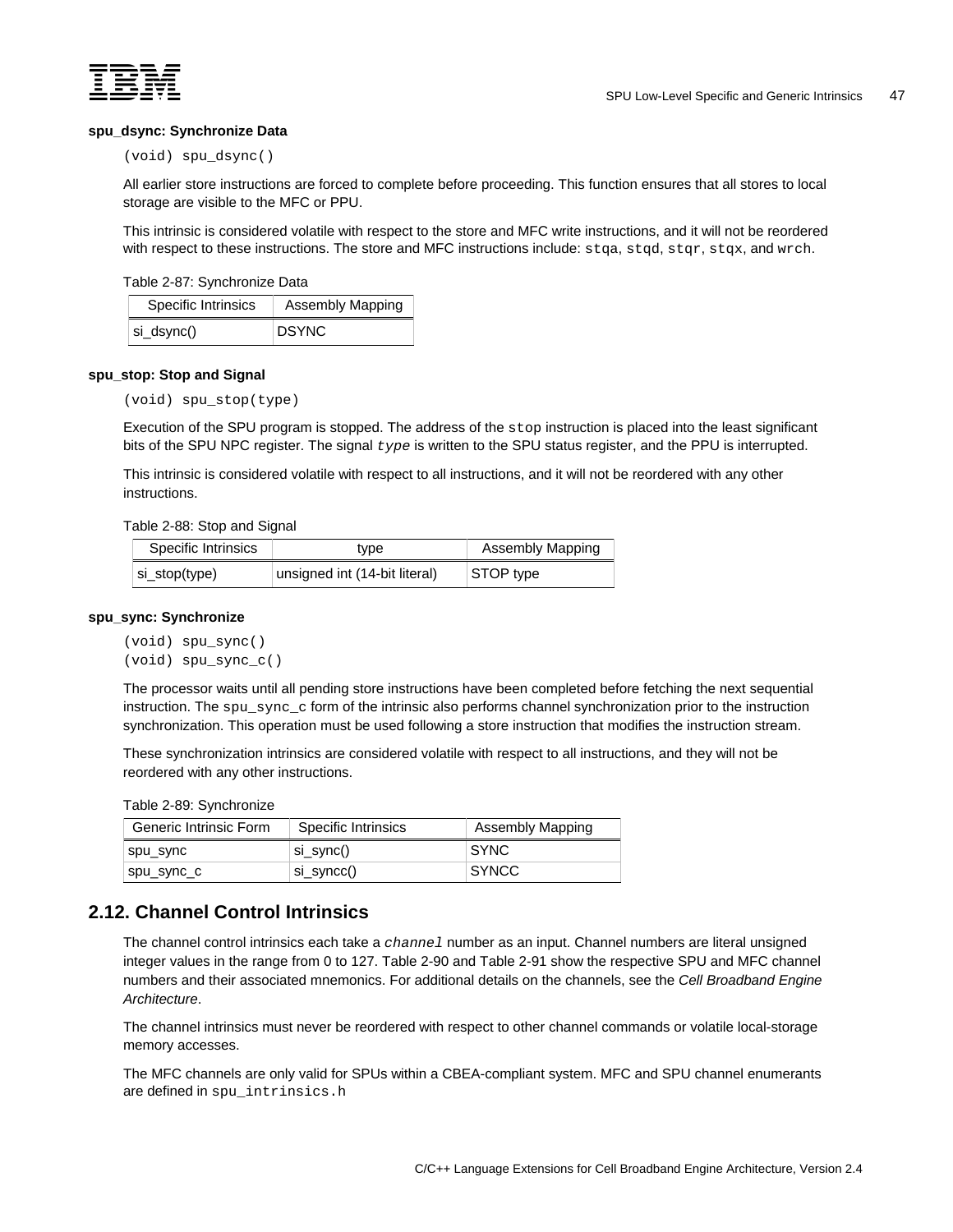

| Table 2-90: SPU Channel Numbers |  |  |  |  |  |
|---------------------------------|--|--|--|--|--|
|---------------------------------|--|--|--|--|--|

| <b>Channel Number</b> | Mnemonic               | Description                                                   |
|-----------------------|------------------------|---------------------------------------------------------------|
| 0                     | SPU_RdEventStat        | Read event status with mask applied.                          |
|                       | <b>SPU WrEventMask</b> | Write event mask.                                             |
| $\overline{2}$        | <b>SPU WrEventAck</b>  | Write End of event processing.                                |
| 3                     | SPU_RdSigNotify1       | Signal notification 1.                                        |
| 4                     | SPU_RdSigNotify2       | Signal notification 2.                                        |
| 7                     | SPU_WrDec              | Write decrementer count.                                      |
| 8                     | SPU_RdDec              | Read decrementer count.                                       |
| 11                    | <b>SPU RdEventMask</b> | Read event mask.                                              |
| 13                    | SPU_RdMachStat         | Read SPU run status.                                          |
| 14                    | SPU WrSRR0             | Write SPU machine state save/restore register 0 (SRR0).       |
| 15                    | SPU_RdSRR0             | Read SPU machine state save/restore register 0 (SRR0).        |
| 28                    | SPU WrOutMbox          | Write outbound mailbox contents.                              |
| 29                    | SPU_RdInMbox           | Read inbound mailbox contents.                                |
| 30                    | SPU WrOutIntrMbox      | Write outbound interrupt mailbox contents (interrupting PPU). |

# Table 2-91: MFC Channel Numbers

| <b>Channel Number</b> | Mnemonic            | Description                                                                      |
|-----------------------|---------------------|----------------------------------------------------------------------------------|
| 9                     | MFC WrMSSyncReq     | Write multisource synchronization request.                                       |
| 12                    | MFC_RdTagMask       | Read tag mask.                                                                   |
| 16                    | MFC LSA             | Write local memory address command parameter.                                    |
| 17                    | MFC EAH             | Write high order DMA effective address command parameter.                        |
| 18                    | MFC EAL             | Write low order DMA effective address command parameter.                         |
| 19                    | MFC_Size            | Write DMA transfer size command parameter.                                       |
| 20                    | MFC_TagID           | Write tag identifier command parameter.                                          |
| 21                    | MFC Cmd             | Write and enqueue DMA command with associated class ID.                          |
| 22                    | MFC_WrTagMask       | Write tag mask.                                                                  |
| 23                    | MFC_WrTagUpdate     | Write request for conditional/unconditional tag status update.                   |
| 24                    | MFC_RdTagStat       | Read tag status with mask applied.                                               |
| 25                    | MFC RdListStallStat | Read DMA list stall-and-notify status.                                           |
| 26                    | MFC WrListStallAck  | Write DMA list stall-and-notify acknowledge.                                     |
| 27                    | MFC RdAtomicStat    | Read completion status of last completed immediate MFC atomic<br>update command. |

## **spu\_readch: Read Word Channel**

d = spu\_readch(channel)

The word channel that is specified by *channel* is read, and the contents are placed in *d*. If the channel does not exist, a value of zero is returned.

| Return/Argument Types |             | Specific Intrinsics                          | <b>Assembly Mapping</b> |  |
|-----------------------|-------------|----------------------------------------------|-------------------------|--|
|                       | channel     |                                              |                         |  |
| unsigned int          | enumeration | $d =$<br>$\pi$ to unteriordeb(abonne $\pi$ ) | RDCH d, channel         |  |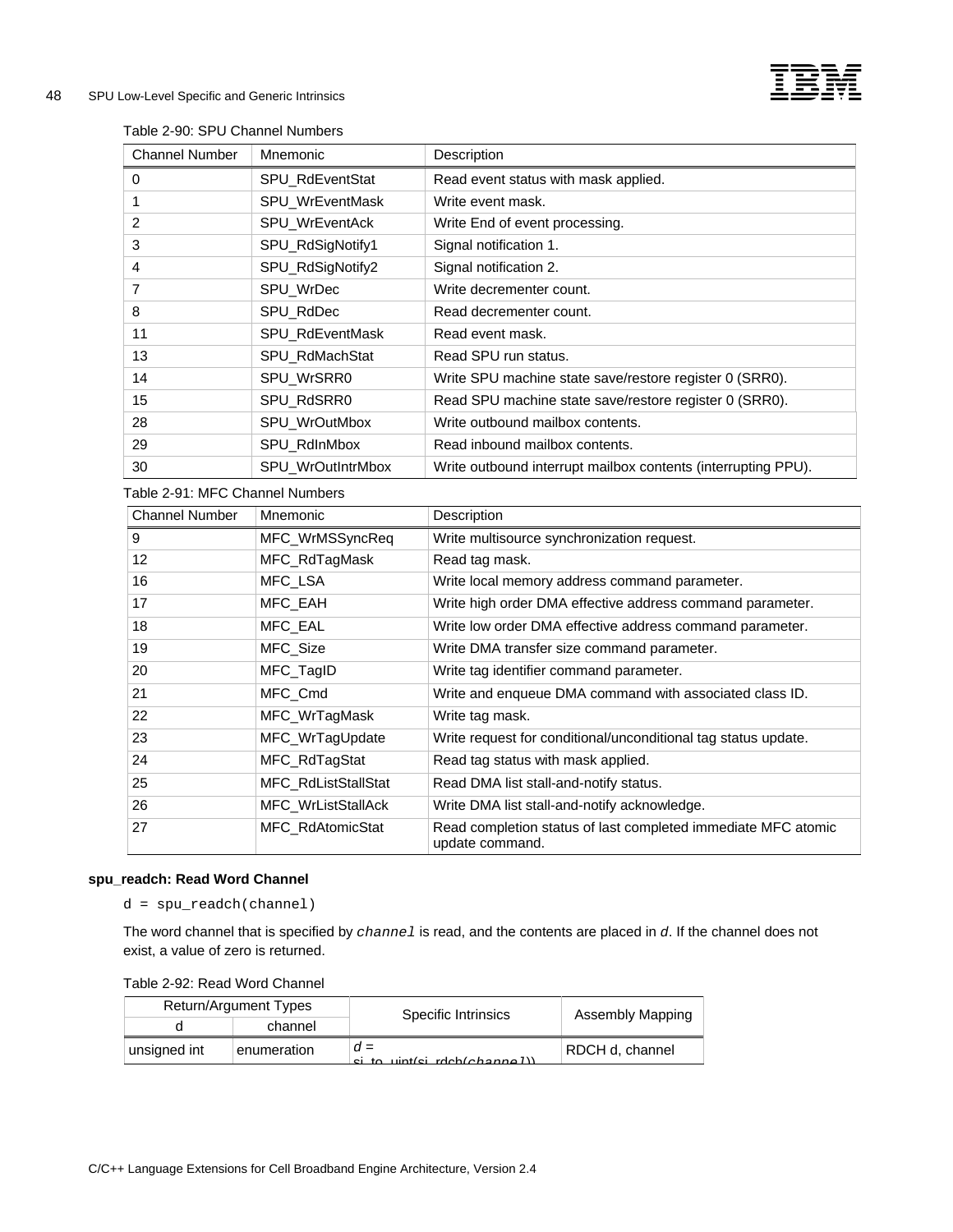

## **spu\_readchqw: Read Quadword Channel**

d = spu\_readchqw(channel)

The quadword channel that is specified by *channel* is read, and the contents are placed in vector *d*. If the channel does not exist, a value of zero is returned.

## Table 2-93: Read Quadword Channel

| Return/Argument Types |             | Specific Intrinsics             | Assembly Mapping |  |
|-----------------------|-------------|---------------------------------|------------------|--|
|                       | channel     |                                 |                  |  |
| vector unsigned int   | enumeration | $d = \sin \text{rdch}(channel)$ | RDCH d, channel  |  |

## **spu\_readchcnt: Read Channel Count**

 $d = spu$  readchcnt(channel)

A Read Count operation is performed on thes channel that is specified by *channel*, and the count is placed in *d*. If the channel does not exist, a value of zero is returned in *d*.

## Table 2-94: Read Channel Count

| Return/Argument Types |             | Specific Intrinsics                      | Assembly Mapping  |  |
|-----------------------|-------------|------------------------------------------|-------------------|--|
|                       | channel     |                                          |                   |  |
| unsigned int          | enumeration | $d = \text{si}$ rchcnt( <i>channel</i> ) | RCHCNT d, channel |  |

## **spu\_writech: Write Word Channel**

(void) spu\_writech(channel, a)

The contents of scalar *a* are written to the channel that is specified by the enumeration constant *channel*.

#### Table 2-95: Write Word Channel

| Return/Argument Types |              | Specific Intrinsics                                                       | Assembly Mapping |  |
|-----------------------|--------------|---------------------------------------------------------------------------|------------------|--|
| channel               |              |                                                                           |                  |  |
| enumeration           | int          | $si_wrch(channel, si_from(int(a)))$                                       | WRCH channel, a  |  |
|                       | unsigned int | $\sin\left(\frac{channel}{s}\right)$ , $\sin\left(\frac{ln(n)}{s}\right)$ |                  |  |

## **spu\_writechqw: Write Quadword Channel**

(void) spu\_writechqw(channel, a)

The contents of vector *a* are written to the channel that is specified by the enumeration constant *channel*.

Table 2-96: Write Quadword Channel

| Return/Argument Types |                           | Specific Intrinsics | <b>Assembly Mapping</b> |  |
|-----------------------|---------------------------|---------------------|-------------------------|--|
| channel               | a                         |                     |                         |  |
| enumeration           | vector unsigned char      | si wrch(channel, a) | WRCH channel, a         |  |
|                       | vector signed char        |                     |                         |  |
|                       | vector unsigned short     |                     |                         |  |
|                       | vector signed short       |                     |                         |  |
|                       | vector unsigned int       |                     |                         |  |
|                       | vector signed int         |                     |                         |  |
|                       | vector unsigned long long |                     |                         |  |
|                       | vector signed long long   |                     |                         |  |
|                       | vector float              |                     |                         |  |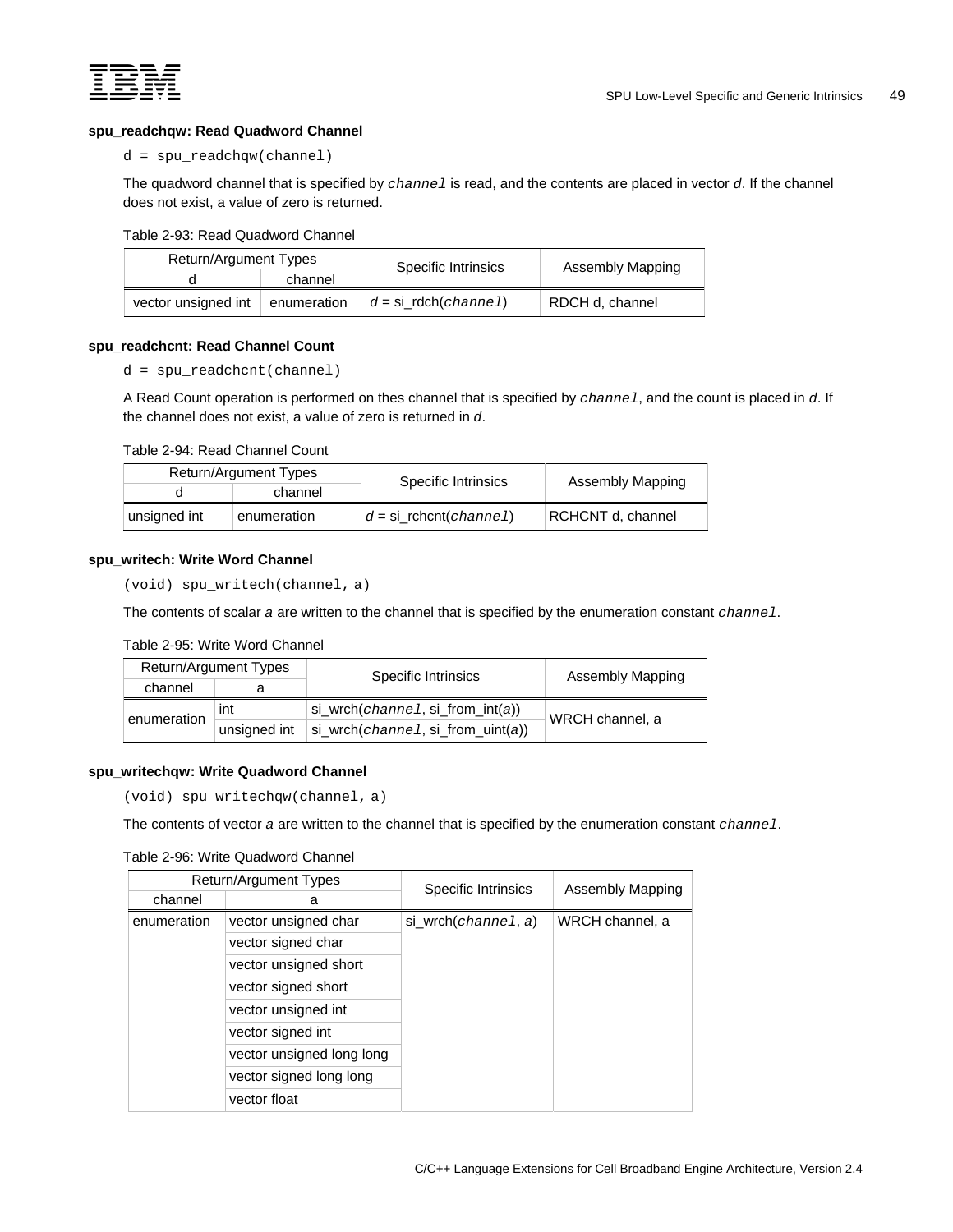

| Return/Argument Types |               | Specific Intrinsics | Assembly Mapping |
|-----------------------|---------------|---------------------|------------------|
| channel               |               |                     |                  |
|                       | vector double |                     |                  |

# **2.13. Scalar Intrinsics**

All of the previous intrinsic functions perform operations only on vector data types. This section describes special utility intrinsics that allow programmers to efficiently coerce scalars to vectors, or vectors to scalars. With the aid of these intrinsics, programmers can use intrinsic functions to perform operations between vectors and scalars without having to revert to assembly language. This is especially important when there is a need is to perform an operation that cannot be conveniently expressed in C, such as shuffling bytes.

## **spu\_extract: Extract Vector Element from Vector**

#### d = spu\_extract(a, element)

The element that is specified by *element* is extracted from vector *a* and returned in *d*. Depending on the size of the element, only a limited number of the least significant bits of the *element* index are used. For 1-, 2-, 4-, and 8-byte elements, only 4, 3, 2, and 1 of the least significant bits of the element index are used, respectively.

| Return/Argument Types |                           |                   | Specific Intrinsics | Assembly Mapping <sup>1</sup> |  |
|-----------------------|---------------------------|-------------------|---------------------|-------------------------------|--|
| d                     | a                         | element           |                     |                               |  |
| unsigned char         | vector unsigned char      |                   | N/A                 | ROTQBY d, a, element          |  |
| signed char           | vector signed char        |                   | N/A                 | ROTQBY d, a, element          |  |
| unsigned short        | vector unsigned short     |                   | N/A                 | SHLI t, element, 1            |  |
| signed short          | vector signed short       |                   | N/A                 | SHLI t, element, 1            |  |
| unsigned int          | vector unsigned int       | int (non-literal) | N/A                 | SHLI t, element, 2            |  |
| signed int            | vector signed int         |                   | N/A                 | SHLI t, element, 2            |  |
| unsigned long long    | vector unsigned long long |                   | N/A                 | SHLI t, element, 3            |  |
| signed long long      | vector signed long long   |                   | N/A                 | SHLI t, element, 3            |  |
| float                 | vector float              |                   | N/A                 | SHLI t, element, 2            |  |
| double                | vector double             |                   | N/A                 | SHLI t, element, 3            |  |
| unsigned char         | vector unsigned char      |                   | N/A                 | ROTQBYI d, a, element-3       |  |
| signed char           | vector signed char        |                   | N/A                 |                               |  |
| unsigned short        | vector unsigned short     |                   | N/A                 | ROTQBYI d, a, 2*(element-     |  |
| signed short          | vector signed short       |                   | N/A                 | 1)                            |  |
| unsigned int          | vector unsigned int       | int (literal)     | N/A                 | ROTQBYI d, a, 4*element       |  |
| signed int            | vector signed int         |                   | N/A                 |                               |  |
| unsigned long long    | vector unsigned long long |                   | N/A                 | ROTQBYI d, a, 8*element       |  |
| signed long long      | vector signed long long   |                   | N/A                 |                               |  |
| float                 | vector float              |                   | N/A                 | ROTQBYI d. a. 4*element       |  |
| double                | vector double             |                   | N/A                 | ROTQBYI d. a. 8*element       |  |

Table 2-97: Extract Vector Element from Vector

<sup>1</sup> If the specified element is a known value (literal) and specifies the preferred (scalar) element, no instructions are produced. For 1 byte elements, the scalar element is 3. For 2 byte elements, the scalar element is 1. For 4 and 8 byte elements, the scalar element is 0. Sign extension may still be performed if a subsequent operation requires the resulting scalar to be cast to a larger data type. This sign extension may be deferred until the subsequent operation.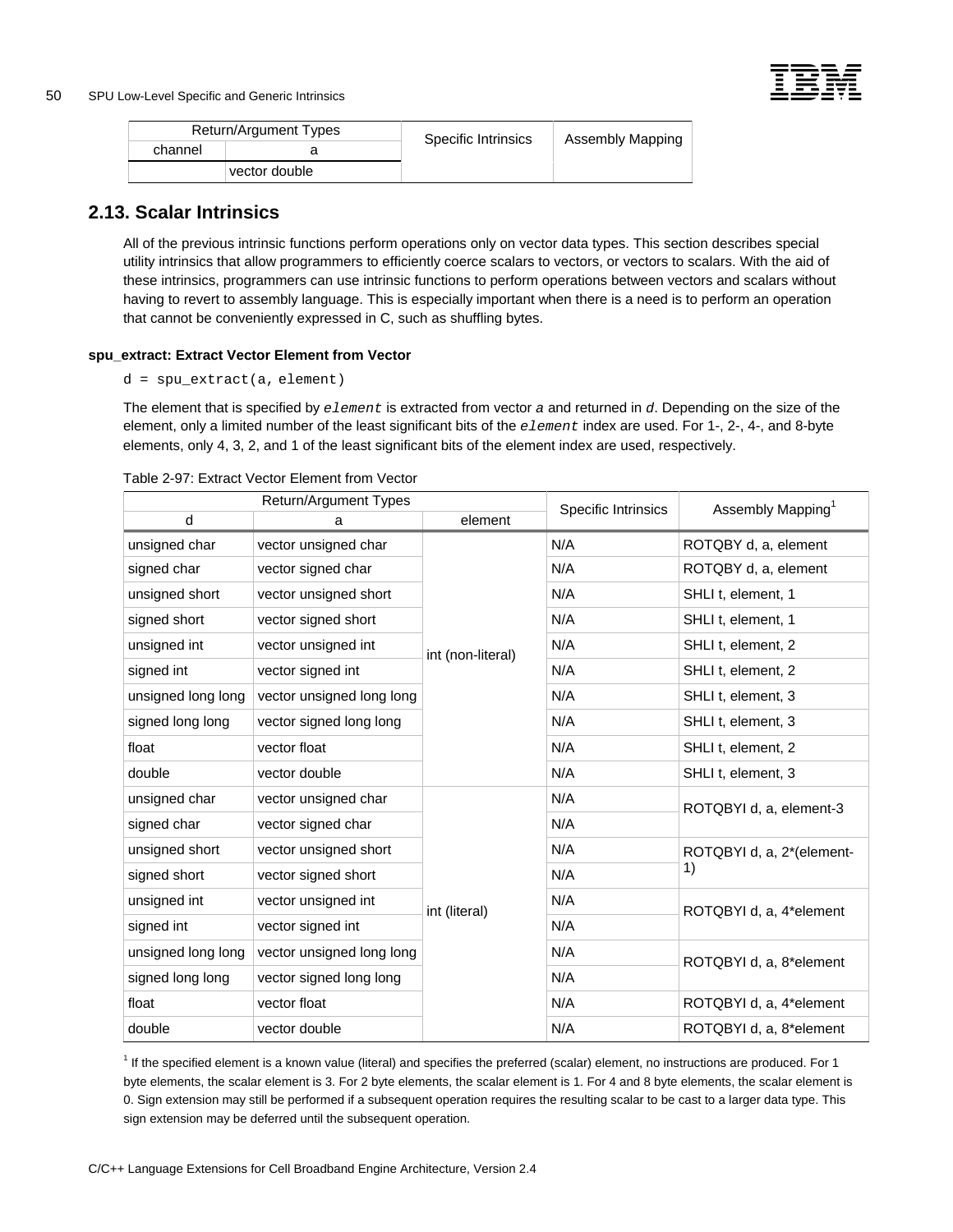

# **spu\_insert: Insert Scalar into Specified Vector Element**

 $d = spu_insett(a, b, element)$ 

Scalar *a* is inserted into the element of vector *b* that is specified by the *element* parameter, and the modified vector is returned. All other elements of *b* are unmodified. Depending on the size of the element, only a limited number of the least significant bits of the *element* index are used. For 1-, 2-, 4-, and 8-byte elements, only 4, 3, 2, and 1 of the least significant bits of the *element* index are used, respectively.

| <b>Return/Argument Types</b> |                    |                           |                  |                   | Assembly Mapping                                           |
|------------------------------|--------------------|---------------------------|------------------|-------------------|------------------------------------------------------------|
| d                            | а                  | b                         | element          | <b>Intrinsics</b> |                                                            |
| vector unsigned char         | unsigned char      | vector unsigned char      |                  | N/A               | CBD t, 0(element)                                          |
| vector signed char           | signed char        | vector signed char        |                  | N/A               | SHUFB d, a, b, t                                           |
| vector unsigned short        | unsigned short     | vector unsigned short     |                  | N/A               | SHLI t, element, 1<br>CHD $t, 0(t)$                        |
| vector signed short          | signed short       | vector signed short       |                  | N/A               | SHUFB d, a, b, t                                           |
| vector unsigned int          | unsigned int       | vector unsigned int       | int<br>$(non-$   | N/A               | SHLI t, element, 2                                         |
| vector signed int            | signed int         | vector signed int         | literal)         | N/A               | CWD $t$ , $O(t)$                                           |
| vector float                 | float              | vector float              |                  | N/A               | SHUFB d, a, b, t                                           |
| vector unsigned long long    | unsigned long long | vector unsigned long long |                  | N/A               | SHLI t, element, 3<br>CDD $t$ , $O(t)$<br>SHUFB d, a, b, t |
| vector signed long long      | signed long long   | vector signed long long   |                  | N/A               |                                                            |
| vector double                | double             | vector double             |                  | N/A               |                                                            |
| vector unsigned char         | unsigned char      | vector unsigned char      |                  | N/A               | LQD pat,<br><b>CONST AREA</b><br>SHUFB d, a, b, pat        |
| vector signed char           | signed char        | vector signed char        |                  | N/A               |                                                            |
| vector unsigned short        | unsigned short     | vector unsigned short     |                  | N/A               | LQD pat,<br><b>CONST AREA</b>                              |
| vector signed short          | signed short       | vector signed short       |                  | N/A               | SHUFB d, a, b, pat                                         |
| vector unsigned int          | unsigned int       | vector unsigned int       | int<br>(literal) | N/A               | LQD pat,                                                   |
| vector signed int            | signed int         | vector signed int         |                  | N/A               | <b>CONST AREA</b>                                          |
| vector float                 | float              | vector float              |                  | N/A               | SHUFB d, a, b, pat                                         |
| vector unsigned long long    | unsigned long long | vector unsigned long long |                  | N/A               | LQD pat,                                                   |
| vector signed long long      | signed long long   | vector signed long long   |                  | N/A               | CONST_AREA                                                 |
| vector double                | double             | vector double             |                  | N/A               | SHUFB d, a, b, pat                                         |

Table 2-98: Insert Scalar into Specified Vector Element

<sup>1</sup> If the specified element is a known value (literal), a shuffle pattern can be loaded from the constant area. The contents of the pattern depend on the size of the element and the element being replaced.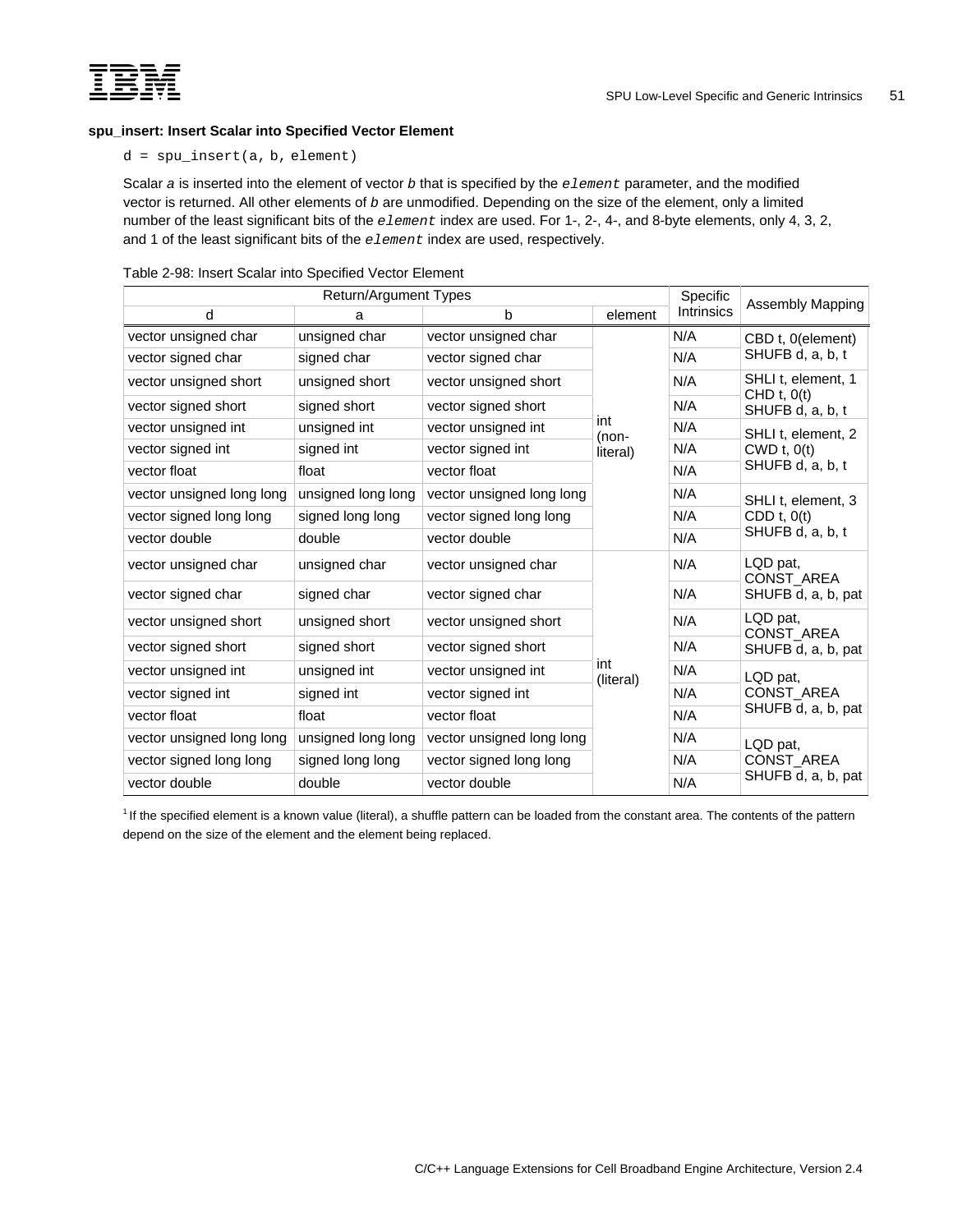

## **spu\_promote: Promote Scalar to a Vector**

d = spu\_promote(a, element)

Scalar *a* is promoted to a vector containing *a* in the element that is specified by the *element* parameter, and the vector is returned in *d*. All other elements of the vector are undefined. Depending on the size of the element/scalar, only a limited number of the least significant bits of the *element* index are used. For 1-, 2-, 4-, and 8-byte elements, only 4, 3, 2, and 1 of the least significant bits of the *element* index are used, respectively.

| Return/Argument Types     |                    |                   | Specific          | Assembly Mapping <sup>1</sup>                         |
|---------------------------|--------------------|-------------------|-------------------|-------------------------------------------------------|
| d                         | a                  | element           | <b>Intrinsics</b> |                                                       |
| vector unsigned char      | unsigned char      | int (non-literal) | N/A               | SFI t, element, 3                                     |
| vector signed char        | signed char        |                   | N/A               | ROTQBY d, a, t                                        |
| vector unsigned short     | unsigned short     |                   | N/A               | SFI t, element, 1<br>SHLI t, t, $1$<br>ROTQBY d. a. t |
| vector signed short       | signed short       |                   | N/A               |                                                       |
| vector unsigned int       | unsigned int       |                   | N/A               | SFI t, element, 0<br>SHLI $t, t, 2$<br>ROTQBY d, a, t |
| vector signed int         | signed int         |                   | N/A               |                                                       |
| vector float              | float              |                   | N/A               |                                                       |
| vector unsigned long long | unsigned long long |                   | N/A               | SHLI t, element, 3<br>ROTQBY d. a. t                  |
| vector signed long long   | signed long long   |                   | N/A               |                                                       |
| vector double             | double             |                   | N/A               |                                                       |
| vector unsigned char      | unsigned char      | int (literal)     | N/A               | ROTQBYI d, a,<br>(3-element)                          |
| vector signed char        | signed char        |                   | N/A               |                                                       |
| vector unsigned short     | unsigned short     |                   | N/A               | ROTQBYI d, a, 2*<br>(1-element)                       |
| vector signed short       | signed short       |                   | N/A               |                                                       |
| vector unsigned int       | unsigned int       |                   | N/A               | ROTQBYI d, a, -4*element                              |
| vector signed int         | signed int         |                   | N/A               |                                                       |
| vector float              | float              |                   | N/A               |                                                       |
| vector unsigned long long | unsigned long long |                   | N/A               | ROTQBYI d, a, -8*element                              |
| vector signed long long   | signed long long   |                   | N/A               |                                                       |
| vector double             | double             |                   | N/A               |                                                       |

Table 2-99: Promote Scalar to a Vector

<sup>1</sup> If the specified element is of known value (literal) and specifies the preferred (scalar) element, no instructions are produced. For 1 byte elements, the scalar element is 3. For 2 byte elements, the scalar element is 1. For 4 and 8 byte elements, the scalar element is 0.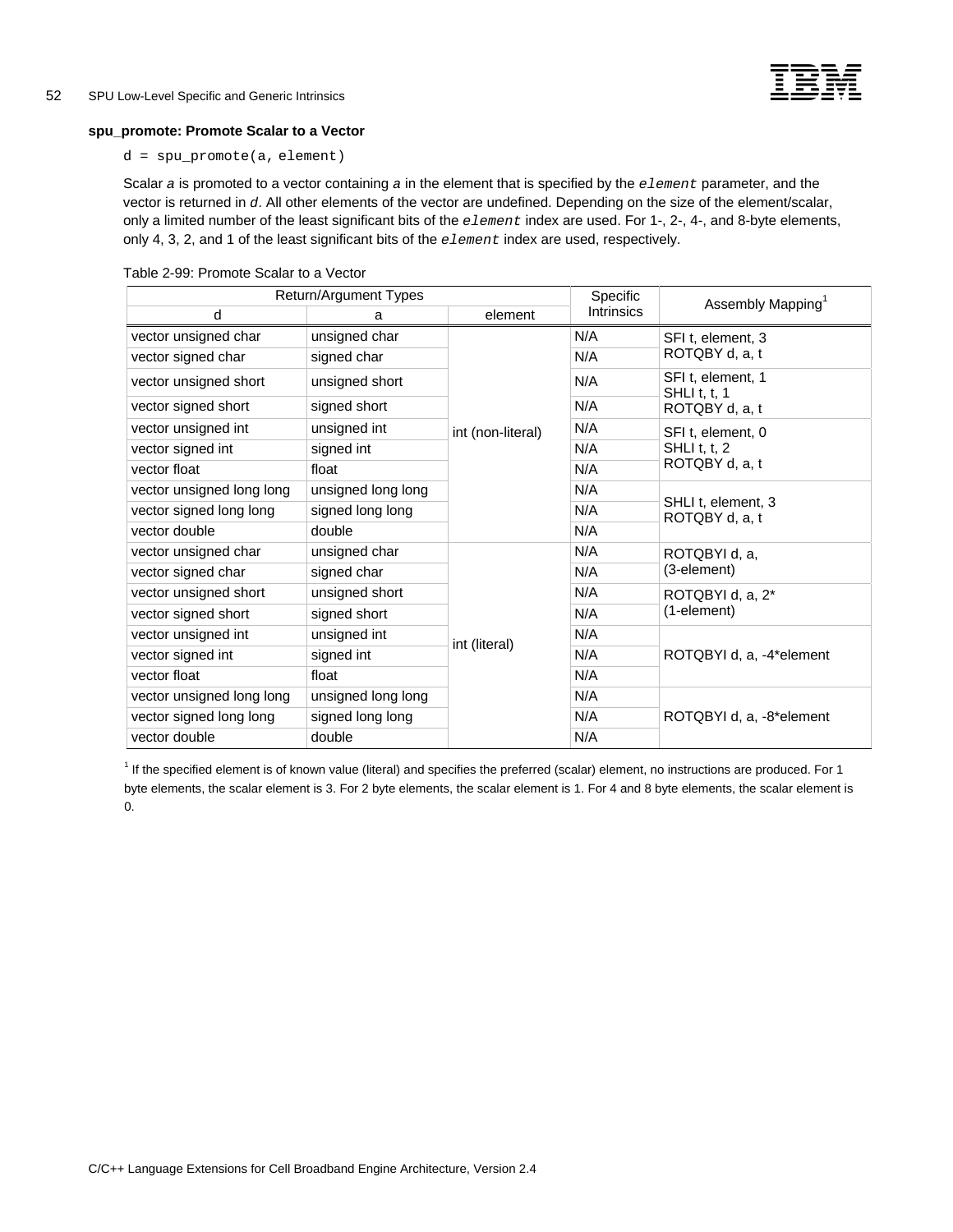

# **3. Composite Intrinsics**

This chapter describes several composite intrinsics that have practical use for a wide variety of SPU programs. Composite intrinsics are those intrinsics that can be constructed from a series of low-level intrinsics. In this context, "low-level" means generic or specific. Because of the complexity of these operations, frequency of use, and scheduling constraints, the particular services are provided as intrinsics.

Composite intrinsics are DMA intrinsics. The DMA intrinsics rely heavily on the channel control intrinsics.

# **spu\_mfcdma32: Initiate DMA to/from 32-Bit Effective Address**

spu\_mfcdma32(ls, ea, size, tagid, cmd)

A DMA transfer of *size* bytes is initiated from local to system memory or from system memory to local storage. The effective address that is specified by *ea* is a 32-bit virtual memory address. The local-storage address is specified by the *ls* parameter. The DMA request is issued using the specified *tagid*. The type and direction of DMA, bandwidth reservation, and class ID are encoded in the *cmd* parameter. For additional details about the commands and restrictions on the size of supported DMA operations, see the *Cell Broadband Engine Architecture.*

| Return/Argument Types            |              |              |              | Assembly Mapping |                                                                                                                                                       |
|----------------------------------|--------------|--------------|--------------|------------------|-------------------------------------------------------------------------------------------------------------------------------------------------------|
| tagid<br>cmd<br>ls<br>size<br>ea |              |              |              |                  |                                                                                                                                                       |
| volatile void *                  | unsigned int | unsigned int | unsigned int | unsigned int     | spu_writech(MFC_LSA, 1s)<br>spu writech (MFC EAL, $ea$ )<br>spu_writech(MFC_Size, size)<br>spu_writech(MFC_TagID, tagid)<br>spu_writech(MFC_Cmd, cmd) |

#### Table 3-100: Initiate DMA to/from 32-Bit Effective Address

## **spu\_mfcdma64: Initiate DMA to/from 64-Bit Effective Address**

spu\_mfcdma64(ls, eahi, ealow, size, tagid, cmd)

A DMA transfer of *size* bytes is initiated from local to system memory or from system memory to local storage. The effective address that is specified by the concatenation of *eahi* and *ealow* is a 64-bit virtual memory address. The local-storage address is specified by the *ls* parameter. The DMA request is issued using the specified *tagid*. The type and direction of DMA, bandwidth reservation, and class ID are encoded in the *cmd* parameter. For additional details about the commands and restrictions on the size of supported DMA operations, see the *Cell Broadband Engine Architecture*.

| Return/Argument Types |              |                      |                 |              | Assembly Mapping |                                                                                                                                                                                                            |
|-----------------------|--------------|----------------------|-----------------|--------------|------------------|------------------------------------------------------------------------------------------------------------------------------------------------------------------------------------------------------------|
| ls                    | eahi         | tagid<br>ealow<br>sh |                 | cmd          |                  |                                                                                                                                                                                                            |
| volatile void *       | unsigned int | unsigned int         | unsigned<br>int | unsigned int |                  | spu_writech(MFC_LSA, 1s)<br>spu writech (MFC EAH, eahi)<br>spu writech (MFC EAL, ealow)<br>unsigned int spu writech (MFC Size, $size$ )<br>spu writech (MFC TagID,<br>tagid)<br>spu writech (MFC CMD, cmd) |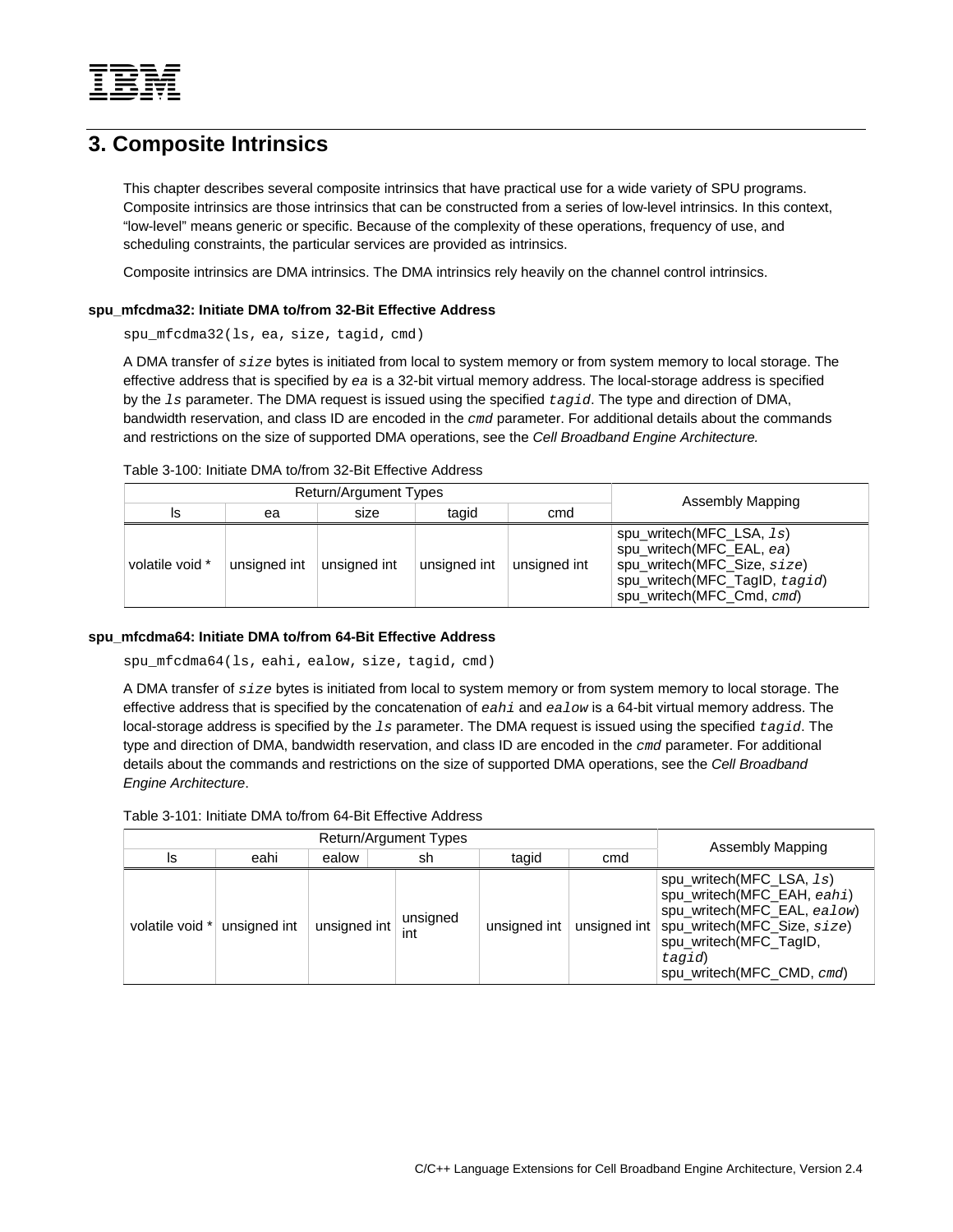# **spu\_mfcstat: Read MFC Tag Status**

d = spu\_mfcstat(type)

The current MFC tag status is read and logically ANDed with the current tag mask, and the result is returned in *d*. The type of read to be performed is specified by the *type* parameter. If the *type* is 0, the function reads and immediately returns the current MFC tag status. If the *type* is 1, the function reads and blocks for any outstanding MFC tags to complete, and if the *type* is 2, the function reads and blocks for all outstanding MFC tags to complete.

Table 3-102: Read MFC Tag Status

| Return/Argument Types |              | Assembly Mapping                                                                      |  |
|-----------------------|--------------|---------------------------------------------------------------------------------------|--|
| tvpe                  |              |                                                                                       |  |
| unsigned int          | unsigned int | spu_writech(MFC_WrTagUpdate, type)<br>$d = \text{spu\_readch}(\text{MFC\_RdTagStat})$ |  |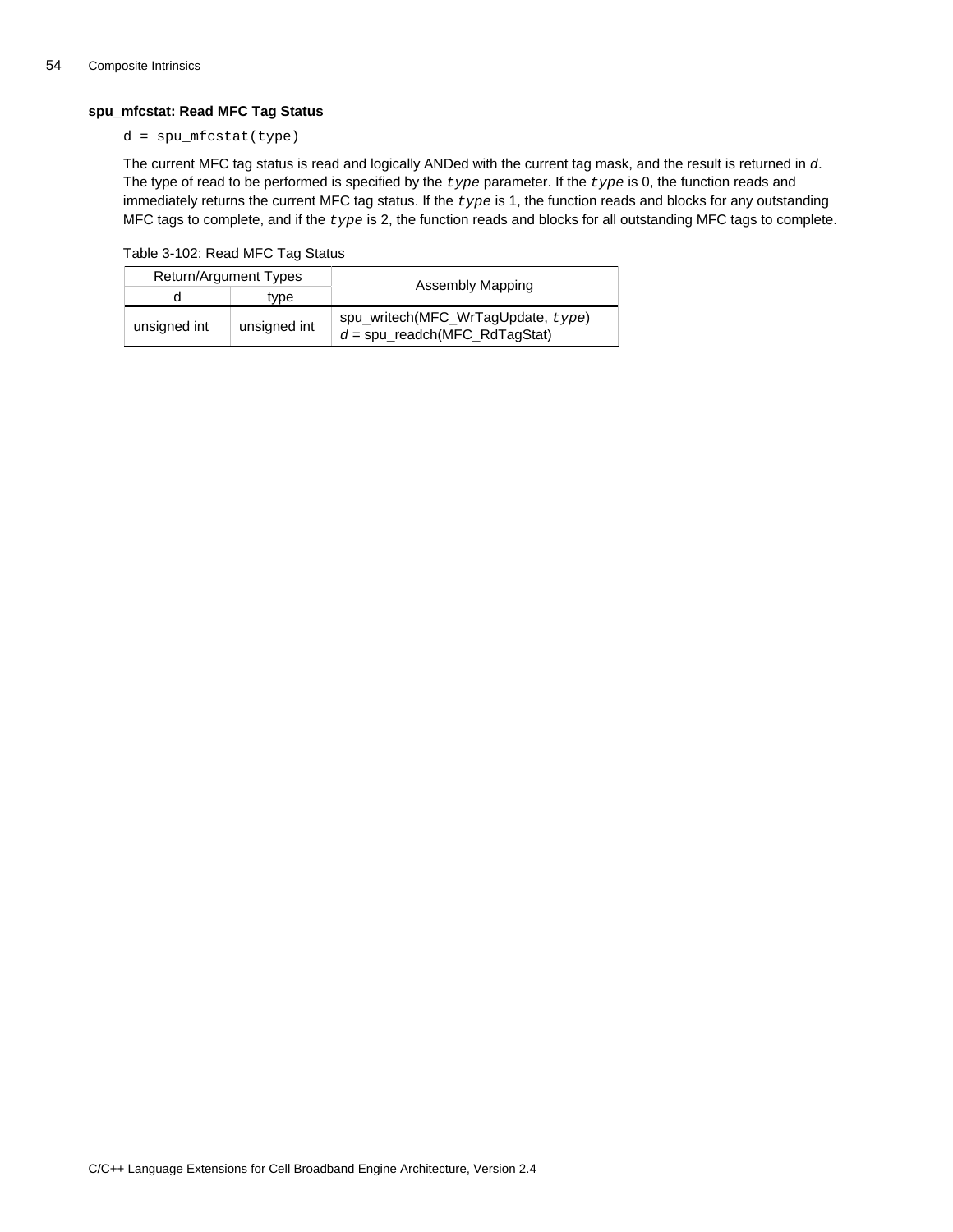

# **4. Programming Support for MFC Input and Output**

Several MFC utility functions are described in this chapter. These functions may be provided as a programming convenience; none of them are required. The functions that are described can be implemented either as macro definitions or as built-in functions within the compiler. To access these functions, programmers must include the header file spu\_mfcio.h.

For each function listed in the sections below, the function usage is shown, followed by a brief description and the function implementation.

# **4.1. Structures**

A principal data structure is the MFC List DMA. The elements in this list are described below.

#### **mfc\_list\_element: DMA List Element for MFC List DMA**

```
typedef struct mfc_list_element { 
   uint64_t notify : 1; 
  uint64_t reserved : 16;
  uint64<sub>_t</sub> size : 15;
  uint64 t eal : 32;
} mfc list element t;
```
The mfc\_list\_element is an element in the array MFC List DMA. The structure is comprised of several bit-fields: *notify* is the stall-and-notify bit, *reserved* is set to zero. *size* is the list element transfer size, and *eal* is the low word of the 64-bit effective address.

# **4.2. Effective Address Utilities**

A frequent requirement for MFC programming is to manipulate effective addresses. This section describes several functions for performing the most common operations.

## **mfc\_ea2h: Extract Higher 32 Bits from Effective Address**

```
(uint32_t) mfc_ea2h(uint64_t ea)
```
The higher 32 bits are extracted from the 64-bit effective address *ea*.

#### Implementation

```
(uint32_t)((uint64_t)(ea)>>32)
```
## **mfc\_ea2l: Extract Lower 32 Bits from Effective Address**

```
(uint32_t) mfc_ea2l(uint64_t ea)
```
The lower 32 bits are extracted from the 64-bit effective address *ea*.

## Implementation

 $(uint32 t)(ea)$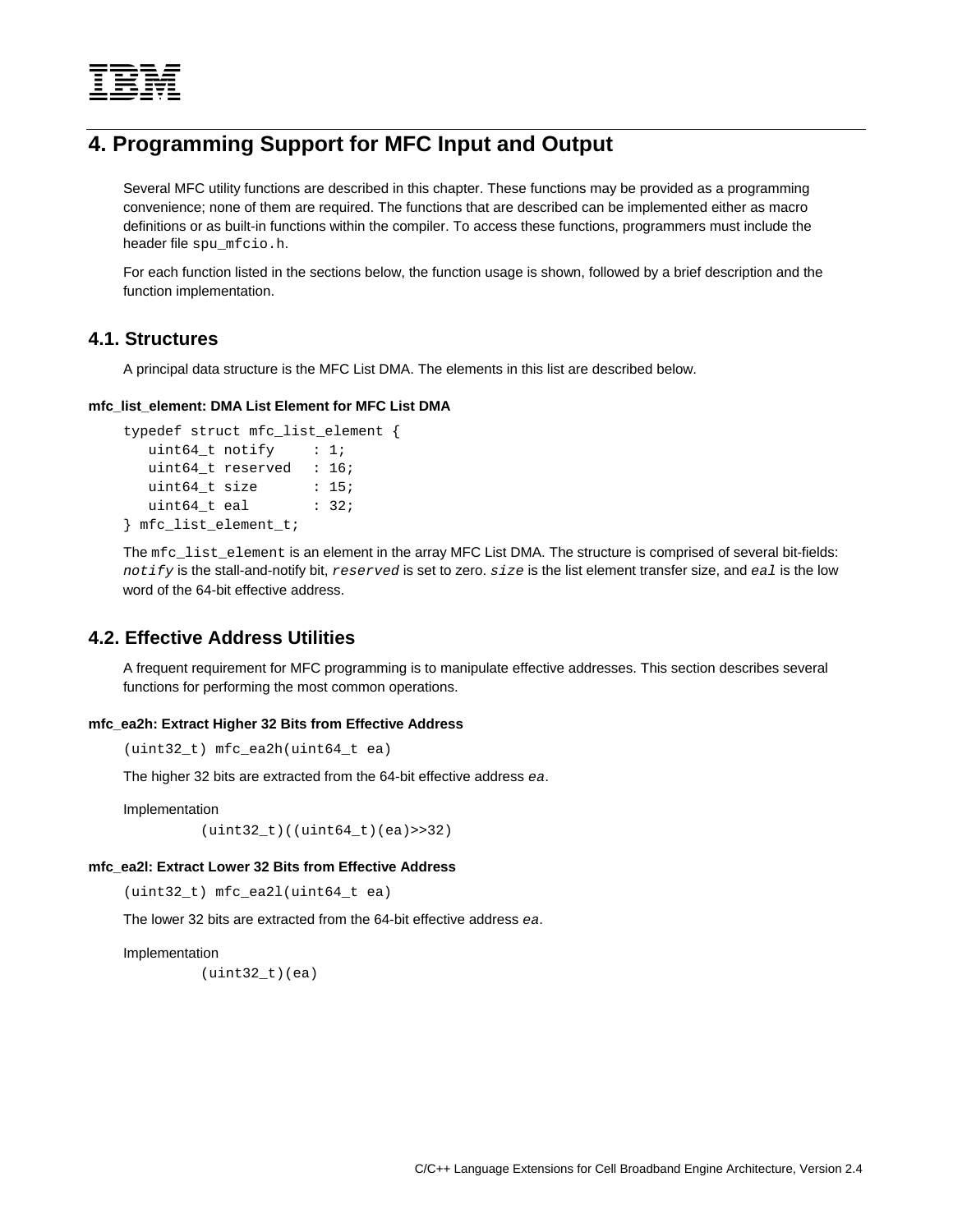

#### **mfc\_hl2ea: Concatenate Higher 32 Bits and Lower 32 Bits**

(uint64\_t) mfc\_hl2ea(uint32\_t high, uint32\_t low)

The higher 32 bits of a 64-bit address *high* and the lower 32 bits *low* are concatenated.

Implementation

```
si_to_ullong(si_selb(si_from_uint(high), 
      si_from_si_rotqbyi(si_from_uint(low), -4), si_fsmbi(0x0f0f)))
```
#### **mfc\_ceil128: Round Up Value to Next Multiple of 128**

```
(uint32_t) mfc_ceil128(uint32_t value) 
(uint64_t) mfc_ceil128(uint64_t value) 
(uintptr_t) mfc_ceil128(uintptr_t value)
```
The argument *value* is rounded to the next higher multiple of 128.

Implementation

(value + 127) & ~127

Example

```
volatile char buf[256]; 
volatile void *ptr = (volatile void*)mfc_ceil128((uintptr_t)buf);
```
# **4.3. MFC DMA Commands**

This section describes functions that implement the various MFC DMA commands. See the *Cell Broadband Engine Architecture f*or a description of the DMA commands, including restrictions on the size of the supported operations.

MFC DMA command mnemonics are listed in Table 4-103. MFC command enumerants are defined in spu\_mfcio.h.

| Mnemonic     | Opcode | Command |
|--------------|--------|---------|
| MFC PUT CMD  | 0x0020 | put     |
| MFC_PUTB_CMD | 0x0021 | putb    |
| MFC PUTF CMD | 0x0022 | putf    |
| MFC_GET_CMD  | 0x0040 | get     |
| MFC GETB CMD | 0x0041 | getb    |
| MFC GETF CMD | 0x0042 | getf    |

Table 4-103: MFC DMA Command Mnemonics

#### **mfc\_put: Move Data from Local Storage to Effective Address**

```
(void) mfc_put(volatile void *ls, uint64_t ea, uint32_t size, uint32_t tag,
     uint32 t tid, uint32 t rid)
```
Data is moved from local storage to system memory. The arguments to this function correspond to the arguments of the spu\_mfcdma64 command: *ls* is the local-storage address, *ea* is the effective address in system memory, *size* is the DMA transfer size, *tag* is the DMA tag, *tid* is the transfer class identifier, and *rid* is the replacement class identifier.

Implementation

```
spu mfcdma64(ls, mfc ea2h(ea), mfc ea2l(ea), size, tag,
     ((tid<<24) | (rid<<16) | MFC_PUT_CMD))
```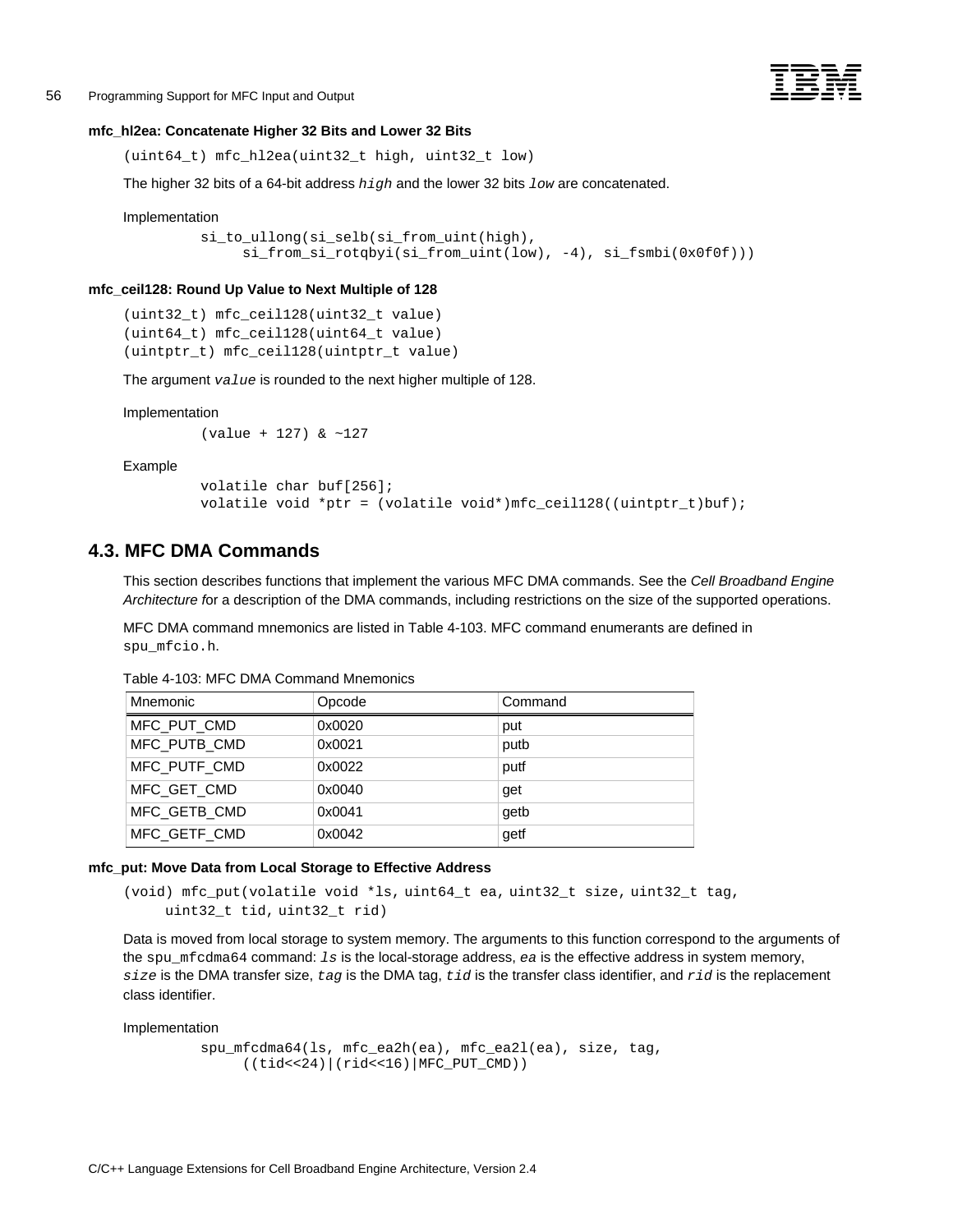

#### **mfc\_putb: Move Data from Local Storage to Effective Address with Barrier**

```
(void) mfc_putb(volatile void *ls, uint64_t ea, uint32_t size, uint32_t tag, 
    uint32 t tid, uint32 t rid)
```
Data is moved from local storage to system memory. The arguments to this function correspond to the arguments of the spu\_mfcdma64 command: *ls* is the local-storage address, *ea* is the effective address in system memory, *size* is the DMA transfer size, *tag* is the DMA tag, *tid* is the transfer class identifier, and *rid* is the replacement class identifier. This command and all subsequent commands with the same tag ID as this command are locally ordered with respect to all previously issued commands within the same tag group and command queue.

Implementation

```
spu_mfcdma64(ls, mfc_ea2h(ea), mfc_ea2l(ea), size, tag, 
      ((tid<<24)|(rid<<16)|MFC_PUTB_CMD))
```
#### **mfc\_putf: Move Data from Local Storage to Effective Address with Fence**

```
(void) mfc_putf(volatile void *ls, uint64_t ea, uint32_t size, uint32_t tag, 
      uint32_t tid, uint32_t rid)
```
Data is moved from local storage to system memory. The arguments to this function correspond to the arguments of the spu\_mfcdma64 command: *ls* is the local-storage address, *ea* is the effective address in system memory, *size* is the DMA transfer size, *tag* is the DMA tag, *tid* is the transfer class identifier, and *rid* is the replacement class identifier. This command is locally ordered with respect to all previously issued commands within the same tag group and command queue.

Implementation

```
spu_mfcdma64(ls, mfc_ea2h(ea), mfc_ea2l(ea), size, tag, 
      ((tid<<24)|(rid<<16)|MFC_PUTF_CMD))
```
#### **mfc\_get: Move Data from Effective Address to Local Storage**

```
(void) mfc_get(volatile void *ls, uint64_t ea, uint32_t size, uint32_t tag, 
      uint32_t tid, uint32_t rid)
```
Data is moved from system memory to local storage. The arguments to this function correspond to the arguments of the spu\_mfcdma64 command: *ls* is the local-storage address, *ea* is the effective address in system memory, *size* is the DMA transfer size, *tag* is the DMA tag, *tid* is the transfer class identifier, and *rid* is the replacement class identifier.

Implementation

```
spu_mfcdma64(ls, mfc_ea2h(ea), mfc_ea2l(ea), size, tag, 
      ((tid<<24)|(rid<<16)|MFC_GET_CMD))
```
#### **mfc\_getf: Move Data from Effective Address to Local Storage with Fence**

```
(void) mfc_getf(volatile void *ls, uint64_t ea, uint32_t size, uint32_t tag,
      uint32_t tid, uint32_t rid)
```
Data is moved from system memory to local storage. The arguments to this function correspond to the arguments of the spu\_mfcdma64 command: *ls* is the local-storage address, *ea* is the effective address in system memory, *size* is the DMA transfer size, *tag* is the DMA tag, *tid* is the transfer class identifier, and *rid* is the replacement class identifier. This command is locally ordered with respect to all previously issued commands within the same tag group and command queue.

Implementation

```
spu_mfcdma64(ls, mfc_ea2h(ea), mfc_ea2l(ea), size, 
      tag,((tid<<24)|(rid<<16)|MFC_GETF_CMD))
```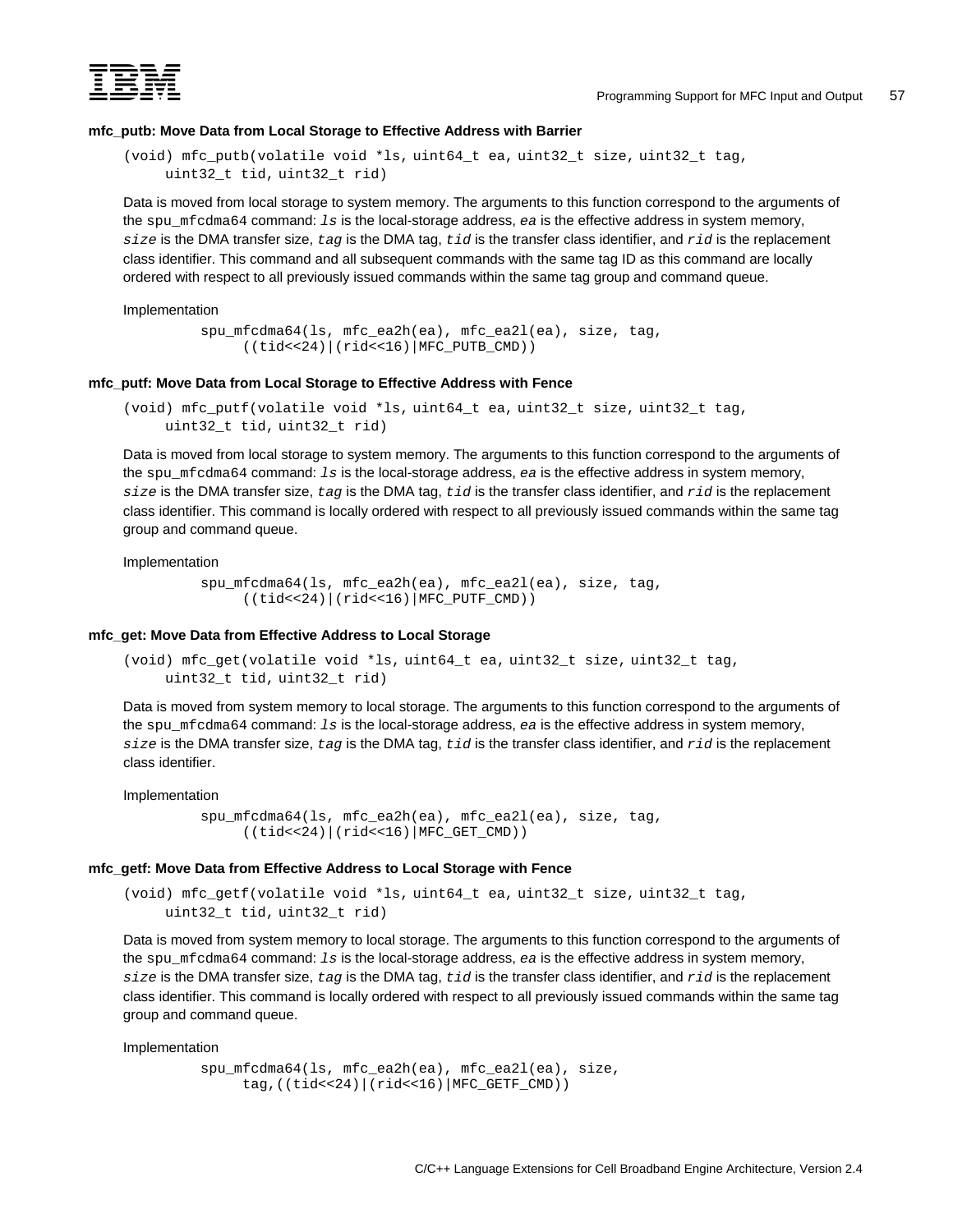

#### **mfc\_getb: Move Data from Effective Address to Local Storage with Barrier**

```
(void) mfc_getb (volatile void *ls, uint64_t ea, uint32_t size, uint32_t tag,
     uint32 t tid, uint32 t rid)
```
Data is moved from system memory to local storage. The arguments to this function correspond to the arguments of the spu\_mfcdma64 command: *ls* is the local-storage address, *ea* is the effective address in system memory, *size* is the DMA transfer size, *tag* is the DMA tag, *tid* is the transfer class identifier, and *rid* is the replacement class identifier. This command and all subsequent commands with the same tag ID as this command are locally ordered with respect to all previously issued commands within the same tag group and command queue.

Implementation

```
spu_mfcdma64(ls, mfc_ea2h(ea), mfc_ea2l(ea), size,tag, 
      ((tid<<24)|(rid<<16)|MFC_GETB_CMD))
```
# **4.4. MFC List DMA Commands**

This section describes utility functions that can be used to manage the MFC List DMA. See the *Cell Broadband Engine Architecture f*or a description of the DMA commands, including restrictions on the size of the supported operations.

MFC List DMA command mnemonics are listed in Table 4-104. MFC command enumerants are defined in spu\_mfcio.h.

| Mnemonic      | Opcode | Command |
|---------------|--------|---------|
| MFC_PUTL_CMD  | 0x0024 | putl    |
| MFC_PUTLB_CMD | 0x0025 | putib   |
| MFC_PUTLF_CMD | 0x0026 | putlf   |
| MFC GETL CMD  | 0x0044 | getl    |
| MFC GETLB CMD | 0x0045 | qetlb   |
| MFC GETLF CMD | 0x0046 | getlf   |

Table 4-104: MFC List DMA Command Mnemonics

#### **mfc\_putl: Move Data from Local Storage to Effective Address Using MFC List**

```
(void) mfc_putl(volatile void *ls, uint64_t ea, volatile mfc_list_element_t *list,
      uint32_t list_size, uint32_t tag, uint32_t tid, uint32_t rid)
```
Data is moved from local storage to system memory using the MFC list. The arguments to this function correspond to the arguments of the spu\_mfcdma64 command: *ls* is the local-storage address, *ea* is the effective address in system memory, *list* is the DMA list address, *list\_size* is the DMA list size, *tag* is the DMA tag, *tid* is the transfer class identifier, and *rid* is the replacement class identifier.

Implementation

spu\_mfcdma64(ls, mfc\_ea2h(ea), (unsigned int)(list), list\_size, tag,  $((tid<<24)|(rid<<16)|MFC_PUTL_CMD))$ 

#### **mfc\_putlb: Move Data from Local Storage to Effective Address Using MFC List with Barrier**

```
(void) mfc_putlb(volatile void *ls, uint64_t ea, volatile mfc_list_element_t *list,
      uint32_t list_size, uint32_t tag, uint32_t tid, uint32_t rid)
```
Data is moved from local storage to system memory using the MFC list. The arguments to this function correspond to the arguments of the spu\_mfcdma64 command: *ls* is the local-storage address, *ea* is the effective address in system memory, *list* is the DMA list address, *list\_size* is the DMA list size, *tag* is the DMA tag, *tid* is the transfer class identifier, and *rid* is the replacement class identifier. This command and all subsequent commands with the same tag ID as this command are locally ordered with respect to all previously issued commands within the same tag group and command queue.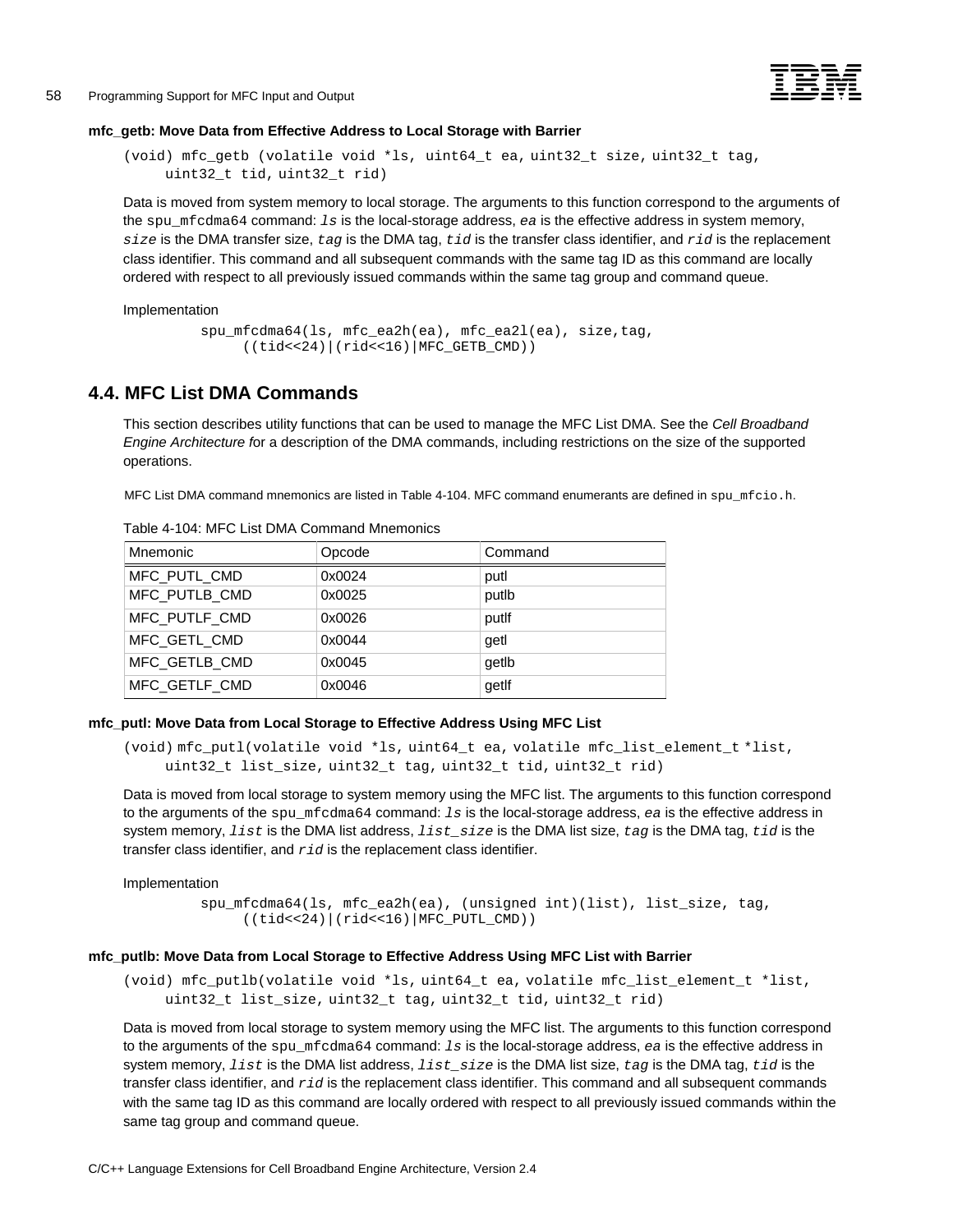

Implementation

```
spu_mfcdma64(ls,mfc_ea2h(ea),(unsigned int)(list), list_size, tag, 
      ((tid<<24)|(rid<<16)|MFC_PUTLB_CMD))
```
#### **mfc\_putlf: Move Data from Local Storage to Effective Address Using MFC List with Fence**

```
(void) mfc_putlf(volatile void *ls, uint64_t ea, volatile mfc_list_element_t *list,
      uint32_t list_size, uint32_t tag, uint32_t tid, uint32_t rid)
```
Data is moved from local storage to system memory using the MFC list. The arguments to this function correspond to the arguments of the spu\_mfcdma64 command: *ls* is the local-storage address, *ea* is the effective address in system memory, *list* is the DMA list address, *list\_size* is the DMA list size, *tag* is the DMA tag, *tid* is the transfer class identifier, and *rid* is the replacement class identifier. This command is locally ordered with respect to all previously issued commands within the same tag group and command queue.

Implementation

```
spu_mfcdma64(ls, mfc_ea2h(ea),(unsigned int)(list), list_size, tag, 
      ((tid<<24)|(rid<<16)|MFC_PUTLF_CMD))
```
#### **mfc\_getl: Move Data from Effective Address to Local Storage Using MFC List**

(void) mfc\_getl (volatile void \*ls, uint64\_t ea, volatile mfc\_list\_element\_t \*list, uint32\_t list\_size, uint32\_t tag, uint32\_t tid, uint32\_t rid)

Data is moved from system memory to local storage using the MFC list. The arguments to this function correspond to the arguments of the spu\_mfcdma64 command: *ls* is the local-storage address, *ea* is the effective address in system memory, *list* is the DMA list address, *list\_size* is the DMA list size, *tag* is the DMA tag, *tid* is the transfer class identifier, and *rid* is the replacement class identifier.

Implementation

```
spu_mfcdma64(ls,mfc_ea2h(ea),(unsigned int)(list), list_size, tag, 
      ((tid<<24)|(rid<<16)|MFC_GETL_CMD))
```
#### **mfc\_getlb: Move Data from Effective Address to Local Storage Using MFC List with Barrier**

(void) mfc qetlb(volatile void \*ls, uint64 t ea, volatile mfc list element  $t$  \*list, uint32\_t list\_size, uint32\_t tag, uint32\_t tid, uint32\_t rid)

Data is moved from system memory to local storage using the MFC list. The arguments to this function correspond to the arguments of the spu\_mfcdma64 command: *ls* is the local-storage address, *ea* is the effective address in system memory, *list* is the DMA list address, *list\_size* is the DMA list size, *tag* is the DMA tag, *tid* is the transfer class identifier, and *rid* is the replacement class identifier. This command and all subsequent commands with the same tag ID as this command are locally ordered with respect to all previously issued commands within the same tag group and command queue.

Implementation

```
spu_mfcdma64(ls,mfc_ea2h(ea),(unsigned int)(list), list_size, tag, 
      ((tid<<24)|(rid<<16)|MFC_GETLB_CMD))
```
#### **mfc\_getlf: Move Data from Effective Address to Local Storage Using MFC List with Fence**

```
(void) mfc_getlf(volatile void *ls, uint64_t ea, volatile mfc_list_element_t *list,
      uint32_t list_size, uint32_t tag, uint32_t tid, uint32_t rid)
```
Data is moved from system memory to local storage using the MFC list. The arguments to this function correspond to the arguments of the spu\_mfcdma64 command: *ls* is the local-storage address, *ea* is the effective address in system memory, *list* is the DMA list address, *list\_size* is the DMA list size, *tag* is the DMA tag, *tid* is the transfer class identifier, and *rid* is the replacement class identifier. This command is locally ordered with respect to all previously issued commands within the same tag group and command queue.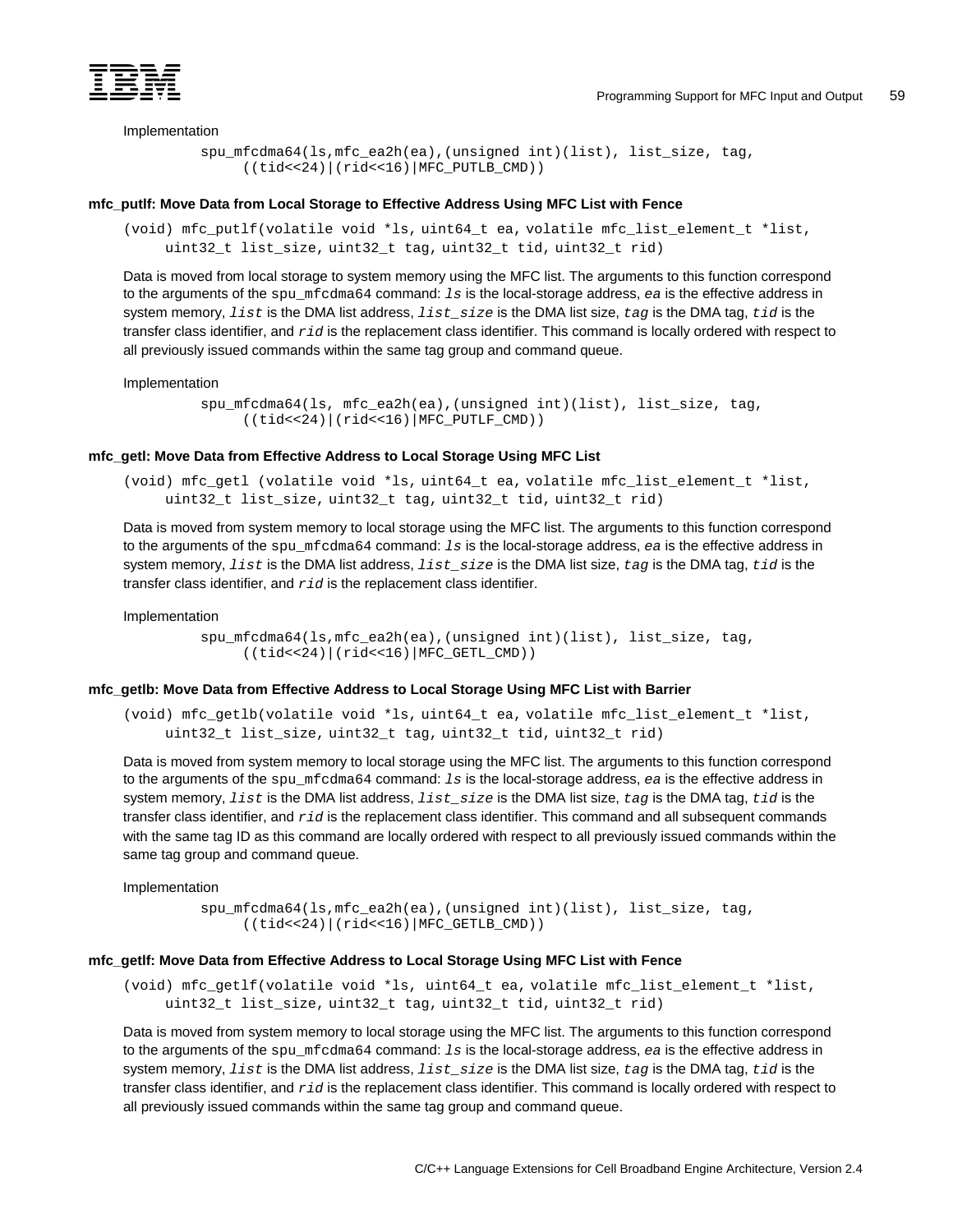

Implementation

```
spu_mfcdma64(ls,mfc_ea2h(ea),(unsigned int)(list), list_size, tag, 
      ((tid<<24)|(rid<<16)|MFC_GETLF_CMD))
```
# **4.5. MFC Atomic Update Commands**

This section describes utility functions that can be used to manage the MFC Atomic DMA. See the *Cell Broadband Engine Architecture f*or a description of the DMA commands, including restrictions on the size of the supported operations.

MFC Atomic DMA command mnemonics are listed in Table 4-105. MFC command enumerants are defined in spu\_mfcio.h.

| Mnemonic         | Opcode | Command  |
|------------------|--------|----------|
| MFC_GETLLAR_CMD  | 0x00D0 | getllar  |
| MFC PUTLLC CMD   | 0x00B4 | putlic   |
| MFC PUTLLUC CMD  | 0x00B0 | putlluc  |
| MFC_PUTQLLUC_CMD | 0x00B8 | putglluc |

Table 4-105: MFC Atomic Update Command Mnemonics

#### **mfc\_getllar: Get Lock Line and Create Reservation**

(void) mfc\_getllar(volatile void \*ls, uint64\_t ea, uint32\_t tid, uint32\_t rid)

The lock line is obtained and a reservation is created. The arguments to this function correspond to the arguments of the spu\_mfcdma64 command: *ls* is the 128-byte-aligned local-storage address, *ea* is the effective address in system memory, *tid* is the transfer class identifier, and *rid* is the replacement class identifier.

The mfc\_getllar command does not have a tag ID. The command is immediately executed by the MFC. The transfer size is fixed at 128 bytes. An mfc\_read\_atomic\_status() must follow this function to verify completion of the command.

#### Implementation

```
spu_mfcdma64(ls, mfc_ea2h(ea), mfc_ea2l(ea),128, 0, 
      ((tid<<24)|(rid<<16)|MFC_GETLLAR_CMD))
```
#### **mfc\_putllc: Put Lock Line if Reservation for Effective Address Exists**

(void) mfc\_putllc(volatile void \*ls, uint64\_t ea, uint32\_t tid, uint32\_t rid)

The lock line is put if a reservation for effective address exists. The arguments to this function correspond to the arguments of the spu\_mfcdma64 command: *ls* is the 128-byte-aligned local-storage address, *ea* is the effective address in system memory, *tid* is the transfer class identifier, and *rid* is the replacement class identifier.

The mfc\_putllc command does not have a tag ID and is immediately executed by MFC. Transfer size is fixed at 128 bytes. An mfc\_read\_atomic\_status() must follow this command to verify completion of the command.

Implementation

```
spu_mfcdma64(ls, mfc_ea2h(ea), mfc_ea2l(ea),128, 0, 
      ((tid<<24)|(rid<<16)|MFC_PUTLLC_CMD))
```
#### **mfc\_putlluc: Put Lock Line Unconditional**

(void) mfc\_putlluc(volatile void \*ls, uint64\_t ea, uint32\_t tid, uint32\_t rid)

The lock line is put regardless of the existence of a previously made reservation. The arguments to this function correspond to the arguments of the spu\_mfcdma64 command: *ls* is the 128-byte-aligned local-storage address,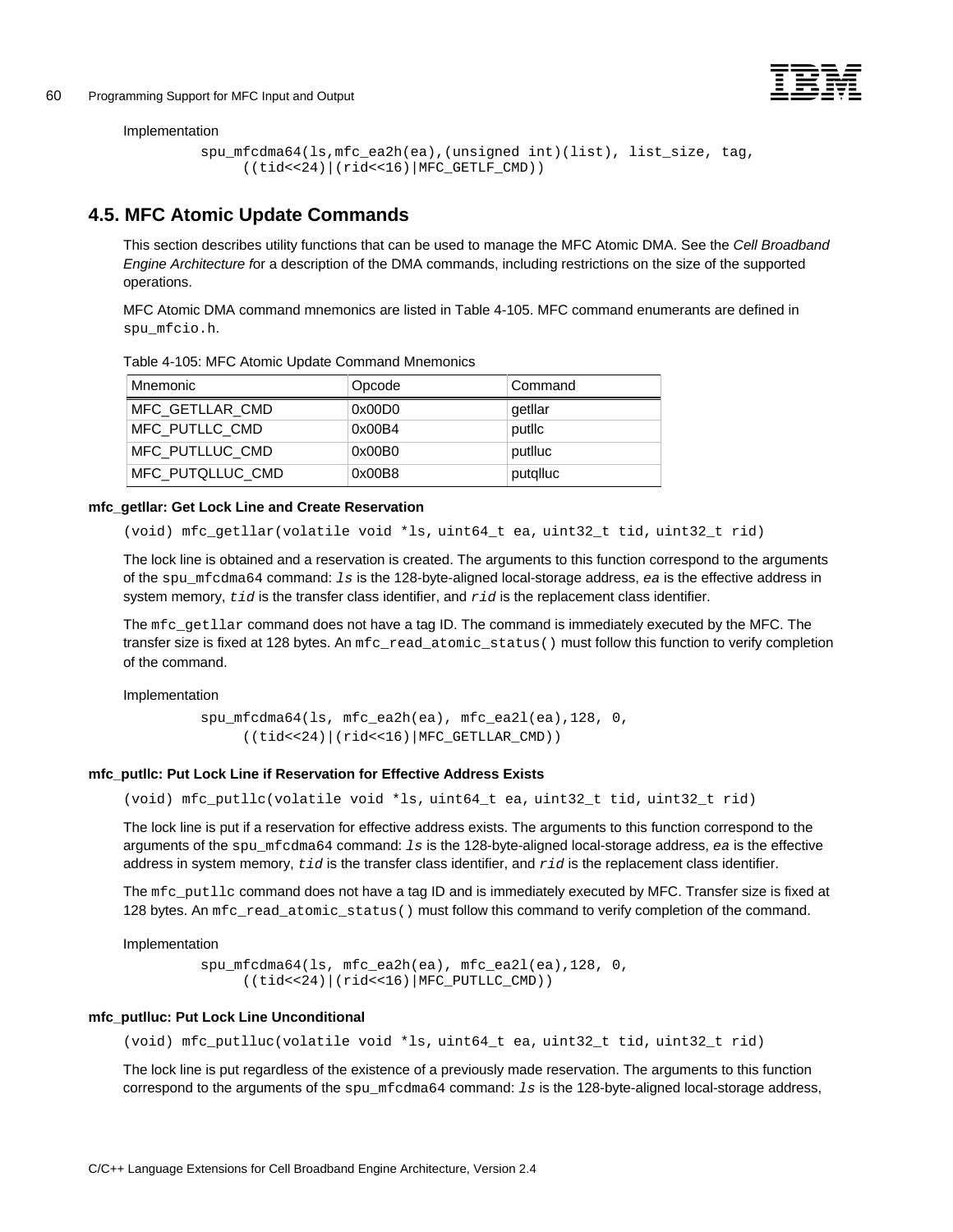

*ea* is the effective address in system memory, *tid* is the transfer class identifier, and *rid* is the replacement class identifier.

This command does not have a tag ID and is immediately executed by MFC. The transfer size is fixed at 128 bytes. The mfc\_read\_atomic\_status() must follow this function to verify completion of the command.

Implementation

```
spu_mfcdma64(ls,mfc_ea2h(ea),mfc_ea2l(ea), 128, 0, 
      ((tid<<24)|(rid<<16)|MFC_PUTLLUC_CMD))
```
#### **mfc\_putqlluc: Put Queued Lock Line Unconditional**

```
(void) mfc_putqlluc(volatile void *ls, uint64_t ea, uint32_t tag, uint32_t tid,
      uint32_t rid)
```
The lock line is put in the queue regardless of the existence of a previously made reservation. The arguments to this function correspond to the arguments of the spu\_mfcdma64 command: *ls* is the 128-byte-aligned local-storage address, *ea* is the effective address in system memory, *tid* is the transfer class identifier, and *rid* is the replacement class identifier.

Transfer size is fixed at 128 bytes. This command is functionally equivalent to the mfc\_putlluc command. The difference between the two commands is the order in which the commands are executed and the way that completion is determined.  $mfc\_put$ lluc is performed immediately; in contrast,  $mfc\_put$ qlluc is placed into the MFC command queue, along with other MFC commands. Because this command is queued, it is executed independently of any pending immediate  $mfc\_getllar$ ,  $mfc\_putllc$ , or  $mfc\_putlluc$  commands. To determine if this command has been performed, a program must wait for a tag-group completion.

Implementation

```
spu_mfcdma64(ls, mfc_ea2h(ea), mfc_ea2l(ea), 128, tag, 
      ((tid<<24)|(rid<<16)|MFC_PUTQLLUC_CMD))
```
# **4.6. MFC Synchronization Commands**

This section describes functions that implement the MFC synchronization commands, including signal notification and storage ordering. See the *Cell Broadband Engine Architecture f*or a description of the DMA commands, including restrictions on the size of the supported operations.

MFC synchronization command mnemonics are listed in Table 4-106. MFC command enumerants are defined in spu\_mfcio.h.

| Mnemonic              | Opcode | Command  |  |  |
|-----------------------|--------|----------|--|--|
| <b>MFC SNDSIG CMD</b> | 0x00A0 | sndsig   |  |  |
| MFC_SNDSIGB_CMD       | 0x00A1 | sndsigb  |  |  |
| MFC_SNDSIGF_CMD       | 0x00A2 | sndsigf  |  |  |
| MFC_BARRIER_CMD       | 0x00C0 | barrier  |  |  |
| <b>MFC EIEIO CMD</b>  | 0x00C8 | mfceieio |  |  |
| MFC_SYNC_CMD          | 0x00CC | mfcsync  |  |  |

Table 4-106: MFC Synchronization Command Mnemonics

#### **mfc\_sndsig: Send Signal**

```
(void) mfc_sndsig(volatile void *ls, uint64_t ea, uint32_t tag, uint32_t tid,
      uint32_t rid)
```
An mfc\_sndsig command is enqueued into the DMA queue, or is stalled when the DMA queue is full. The arguments to this function correspond to the arguments of the spu\_mfcdma64 command: *ls* is the local-storage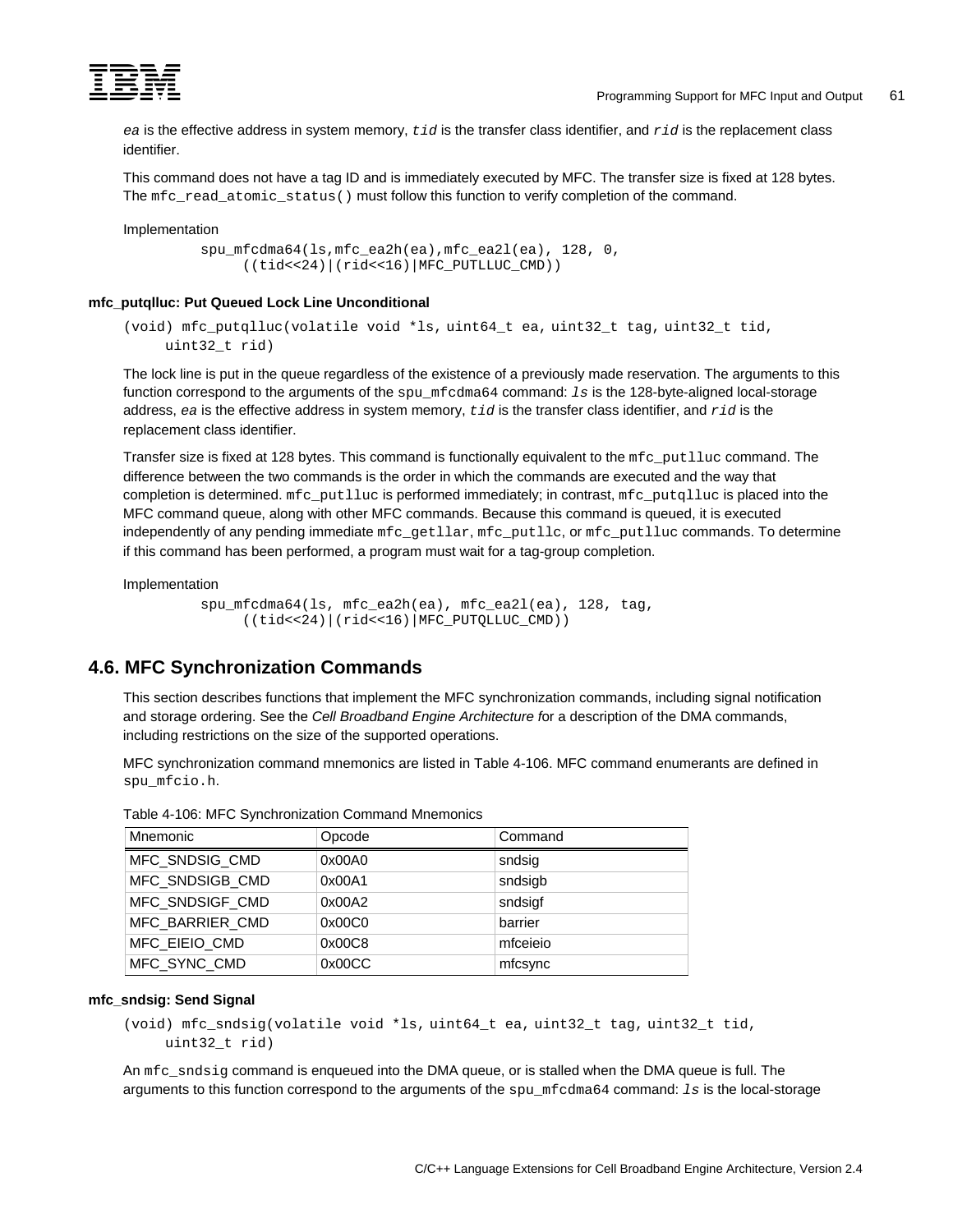

#### 62 Programming Support for MFC Input and Output

address, *ea* is the effective address in system memory, *tag* is the DMA tag, *tid* is the transfer class identifier, and *rid* is the replacement class identifier. Transfer size is fixed at 4 bytes.

#### Implementation

```
spu_mfcdma64(ls,mfc_ea2h(ea),mfc_ea2l(ea),4,tag, 
      ((tid<<24)|(rid<<16)|MFC_SNDSIG_CMD))
```
#### **mfc\_sndsigb: Send Signal with Barrier**

```
(void) mfc_sndsigb(volatile void *ls, uint64_t ea, uint32_t tag, uint32_t tid,
     uint32_t rid)
```
An mfc\_sndsigb command is enqueued into the DMA queue, or is stalled when the DMA queue is full. The arguments to this function correspond to the arguments of the spu\_mfcdma64 command: *ls* is the local-storage address, *ea* is the effective address in system memory, *tag* is the DMA tag, *tid* is the transfer class identifier, and *rid* is the replacement class identifier. Transfer size is fixed at 4 bytes. This command and all subsequent commands with the same tag ID as this command are locally ordered with respect to all previously issued commands within the same tag group and command queue.

#### Implementation

```
spu_mfcdma64(ls, mfc_ea2h(ea), mfc_ea2l(ea), 4, tag, 
      ((tid<<24)|(rid<<16)|MFC_SNDSIGB_CMD))
```
#### **mfc\_sndsigf: Send Signal with Fence**

```
(void) mfc_sndsigf(volatile void *ls, uint64_t ea, uint32_t tag, uint32_t tid,
      uint32_t rid)
```
An mfc\_sndsigf command is enqueued into the DMA queue, or is stalled when the DMA queue is full. The arguments to this function correspond to the arguments of the spu\_mfcdma64 command: *ls* is the local-storage address, *ea* is the effective address in system memory, *tag* is the DMA tag, *tid* is the transfer class identifier, and *rid* is the replacement class identifier. Transfer size is fixed at 4 bytes. This command is locally ordered with respect to all previously issued commands within the same tag group and command queue.

Implementation

```
spu_mfcdma64(ls, mfc_ea2h(ea), mfc_ea2l(ea), 4, tag, 
      ((tid<<24)|(rid<<16)|MFC_SNDSIGF_CMD))
```
#### **mfc\_barrier: Enqueue mfc\_barrier Command into DMA Queue or Stall When Queue is Full**

(void) mfc\_barrier(uint32\_t tag)

An mfc\_barrier command is enqueued into the DMA queue, or the command is stalled when the DMA queue is full. *tag* is the DMA tag. An mfc barrier command guarantees that MFC commands preceding the barrier will be executed before the execution of MFC commands following it, regardless of the *tag* of preceding or subsequent MFC commands.

Implementation

spu\_mfcdma32(0, 0, 0, tag, MFC\_BARRIER\_CMD)

#### **mfc\_eieio: Enqueue mfc\_eieio Command into DMA Queue or Stall When Queue is Full**

(void) mfc\_eieio (uint32\_t tag, uint32\_t tid, uint32\_t rid)

An mfc\_eieio command is enqueued into the DMA queue, or the command is stalled when the DMA queue is full. *tag* is the DMA tag, *tid* is the transfer class identifier, and *rid* is the replacement class identifier. Do not use this command to maintain the order of commands immediately inside a single SPE. The  $mfc$  eieio command is designed to use inter-processor/device synchronization. This command creates a large load on the memory system.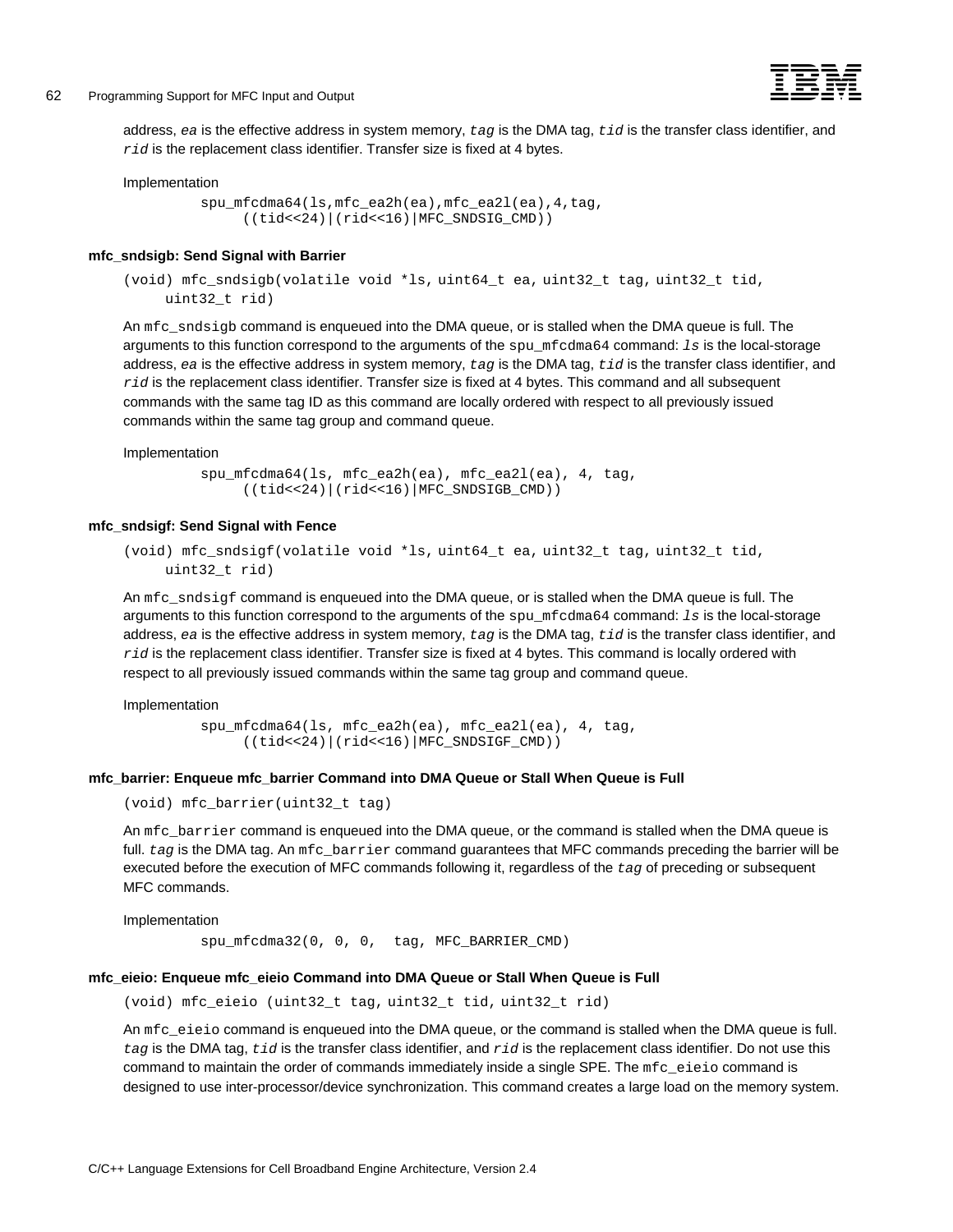

Implementation

spu\_mfcdma32(0, 0, 0, tag, ((tid<<24)|(rid<<16)|MFC\_EIEIO\_CMD))

#### **mfc\_sync: Enqueue mfc\_sync Command into DMA Queue or Stall When Queue is Full**

(void) mfc\_sync (uint32\_t tag)

An mfc\_sync command is enqueued into the DMA queue, where *tag* is the DMA tag, or the command is stalled when the DMA queue is full. This function must not be used to maintain the order of commands immediately inside a single SPE. The mfc\_sync command is designed to use inter-processor/device synchronization. This command creates a large load on the memory system.

#### Implementation

spu\_mfcdma32(0, 0, 0, tag, MFC\_SYNC\_CMD)

# **4.7. MFC DMA Status**

This section describes functions that can be used to check the completion of MFC commands or the status of entries in the MFC DMA queue.

#### **mfc\_stat\_cmd\_queue: Check the Number of Available Entries in the MFC DMA Queue**

(uint32\_t) mfc\_stat\_cmd\_queue(void)

The number of available entries in the MFC DMA queue is checked. This information can be used to avoid stalling the execution of an SPU program if a DMA command is issued to a full queue. A full queue is 16 entries.

Implementation

spu\_readchcnt(MFC\_Cmd)

# **mfc\_write\_tag\_mask: Set Tag Mask to Select MFC Tag Groups to be Included in Query Operation**

(void) mfc\_write\_tag\_mask (uint32\_t mask)

A tag mask is set to select the MFC tag groups to be included in the query operation, where *mask* is the DMA taggroup query mask. Each bit of *mask* indicates each tag group; tag 0 is mapped to LSB.

Implementation

spu\_writech(MFC\_WrTagMask, mask)

#### **mfc\_read\_tag\_mask: Read Tag Mask Indicating MFC Tag Groups to be Included in Query Operation**

(uint32\_t) mfc\_read\_tag\_mask(void)

The tag mask is read to identify MFC tag groups to be included in the query operation. Each bit of the mask indicates each tag group; tag 0 is mapped to LSB. The result represents a DMA tag-group query mask.

Implementation

spu\_readch(MFC\_RdTagMask)

#### **mfc\_write\_tag\_update: Request That Tag Status be Updated**

(void) mfc\_write\_tag\_update(uint32\_t ts)

A request is sent to the MFC to update tag status, where *ts* specifies a tag-status update condition shown in Table 4-107. Condition enumerants are defined in spu\_mfcio.h.

This function must precede a tag-status read with the mfc\_read\_tag\_status() function. A tag-status update request should be performed after setting the tag-group mask with the mfc\_write\_tag\_mask() function.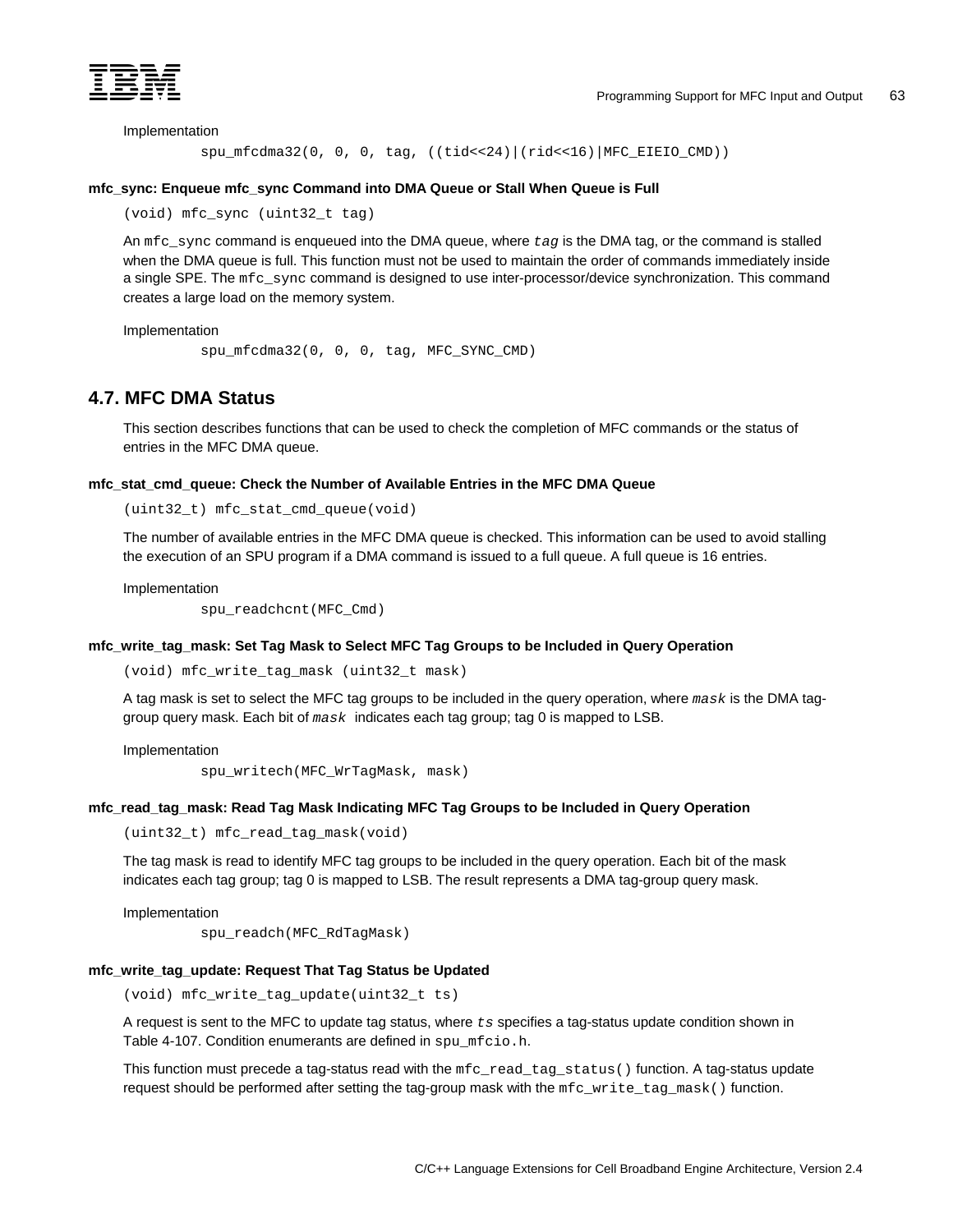

#### Table 4-107: MFC Write Tag Update Conditions

| Number | Mnemonic                 | Description                                                                                    |
|--------|--------------------------|------------------------------------------------------------------------------------------------|
|        | MFC TAG UPDATE IMMEDIATE | Update immediately, unconditionally.                                                           |
|        | MFC_TAG_UPDATE_ANY       | Update tag status if or when any enabled tag group has<br>"no outstanding operation" status.   |
|        | MFC_TAG_UPDATE_ALL       | Update tag status if or when all enabled tag groups have<br>"no outstanding operation" status. |

Implementation

spu\_writech(MFC\_WrTagUpdate, ts)

#### **mfc\_write\_tag\_update\_immediate: Request That Tag Status be Immediately Updated**

(void) mfc\_write\_tag\_update\_immediate(void)

A request is sent to immediately update tag status.

Implementation

spu\_writech(MFC\_WrTagUpdate, MFC\_TAG\_UPDATE\_IMMEDIATE)

# **mfc\_write\_tag\_update\_any: Request That Tag Status be Updated for Any Enabled Completion with No Outstanding Operation**

(void) mfc\_write\_tag\_update\_any(void)

A request is sent to update tag status when any enabled MFC tag-group completion has a "no operation outstanding" status.

Implementation

spu\_writech(MFC\_WrTagUpdate, MFC\_TAG\_UPDATE\_ANY)

# **mfc\_write\_tag\_update\_all: Request That Tag Status be Updated When All Enabled Tag Groups Have No Outstanding Operation**

(void) mfc\_write\_tag\_update\_all(void)

A request is sent to update tag status when all enabled MFC tag groups have a "no operation outstanding" status.

Implementation

spu\_writech(MFC\_WrTagUpdate, MFC\_TAG\_UPDATE\_ALL)

#### **mfc\_stat\_tag\_update: Check Availability of Tag Update Request Status Channel**

(uint32\_t) mfc\_stat\_tag\_update(void)

The availability of the Tag Update Request Status channel is checked. The result has one of the following values:

- 0: The Tag Update Request Status channel is not yet available.
- 1: The Tag Update Request Status channel is available.

Implementation

spu\_readchcnt(MFC\_WrTagUpdate)

#### **mfc\_read\_tag\_status: Wait for an Updated Tag Status**

(uint32 t) mfc read tag status(void)

The status of the tag groups is requested. Unless the tag update is set to MFC\_TAG\_UPDATE\_IMMEDIATE, this call could be blocked. Each bit of a returned value indicates the status of each tag group; tag 0 is mapped to LSB. If set, the tag group has no outstanding operation (that is, commands completed) and is not masked by the query.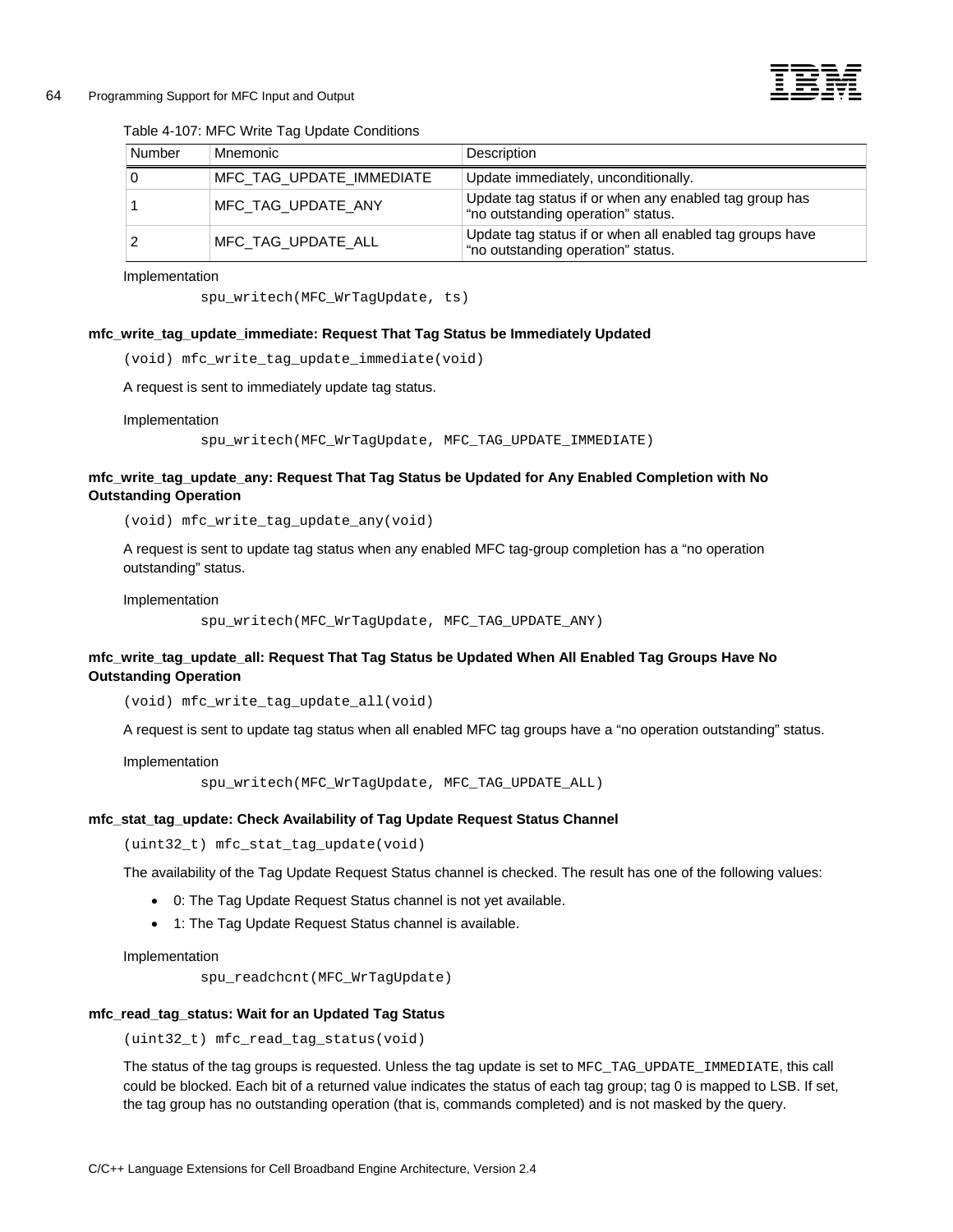

Only the status of the enabled tag groups at the time of the tag-group status update are valid. The bit positions that correspond to the tag groups that are disabled at the time of the tag-group status update are set to 0.

#### Implementation

spu\_readch(MFC\_RdTagStat)

#### **mfc\_read\_tag\_status\_immediate: Wait for the Updated Status of Any Enabled Tag Group**

(uint32\_t) mfc\_read\_tag\_status\_immediate(void)

A request is sent to immediately update tag status. The processor waits for the status to be updated.

#### Implementation

spu\_mfcstat(MFC\_TAG\_UPDATE\_IMMEDIATE)

#### **mfc\_read\_tag\_status\_any: Wait for No Outstanding Operation of Any Enabled Tag Group**

(uint32\_t) mfc\_read\_tag\_status\_any(void)

A request is sent to update tag status when any enabled MFC tag-group completion has a "no operation outstanding" status. The processor waits for the status to be updated.

Implementation

spu\_mfcstat(MFC\_TAG\_UPDATE\_ANY)

#### **mfc\_read\_tag\_status\_all: Wait for No Outstanding Operation of All Enabled Tag Groups**

(uint32\_t) mfc\_read\_tag\_status\_all(void)

A request is sent to update tag status when all enabled MFC tag groups have a "no operation outstanding" status. The processor waits for the status to be updated.

Implementation

spu\_mfcstat(MFC\_TAG\_UPDATE\_ALL)

#### **mfc\_stat\_tag\_status: Check Availability of MFC\_RdTagStat Channel**

(uint32\_t) mfc\_stat\_tag\_status(void)

The availability of MFC\_RdTagStat channel is checked, and one of the following values is returned:

- 0: The status is not yet available.
- 1: The status is available.

This function is used to avoid a channel stall caused by reading the MFC\_RdTagStat channel when a status is not available.

Implementation

spu\_readchcnt(MFC\_RdTagStat)

#### **mfc\_read\_list\_stall\_status: Read List DMA Stall-and-Notify Status**

(uint32\_t) mfc\_read\_list\_stall\_status(void)

The List DMA stall-and-notify status is read and returned, or the program is stalled until the status is available.

#### Implementation

spu\_readch(MFC\_RdListStallStat)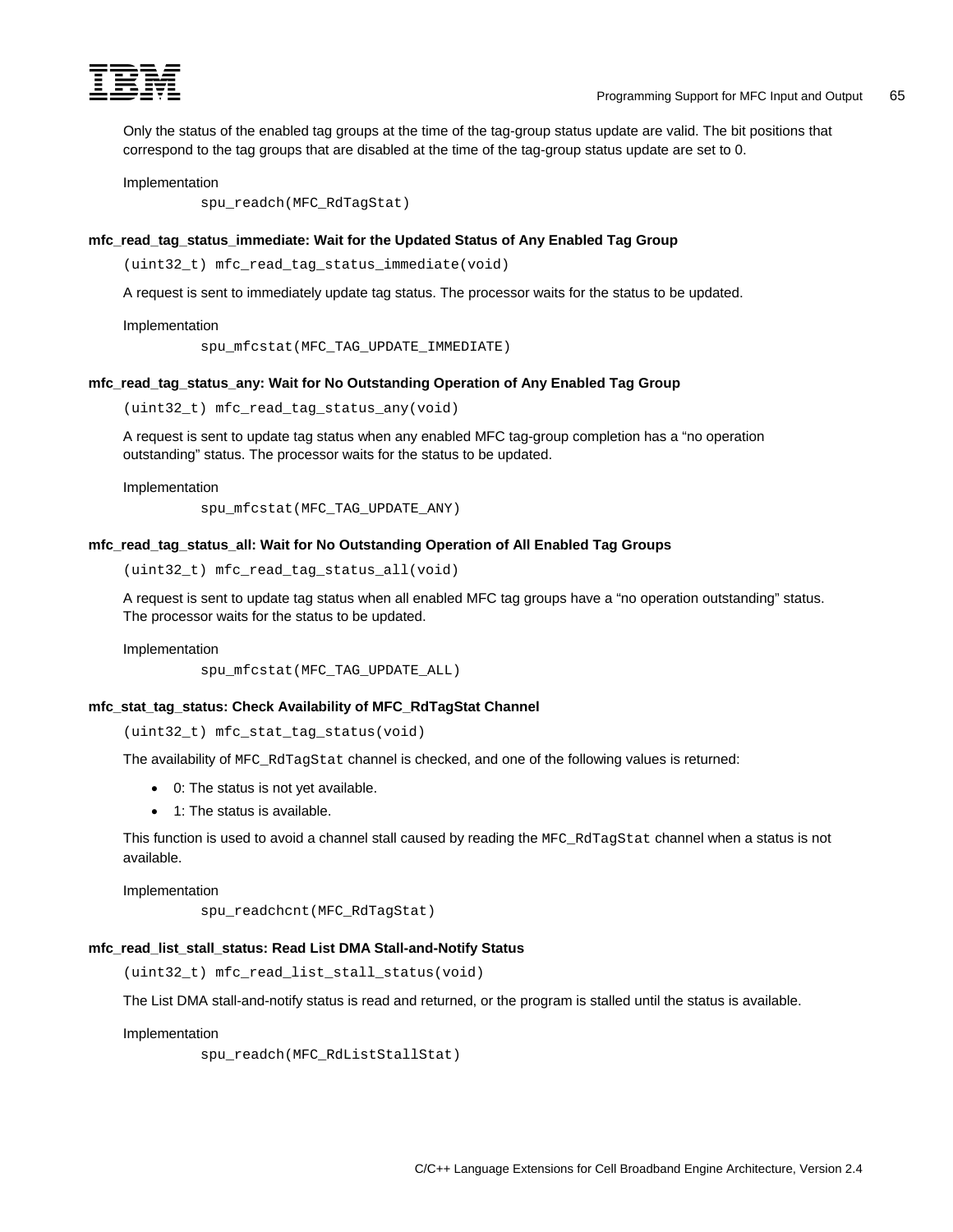

#### **mfc\_stat\_list\_stall\_status: Check Availability of List DMA Stall-and-Notify Status**

(uint32\_t) mfc\_stat\_list\_stall\_status(void)

The availability of the List DMA stall-and-notify status is checked, and one of the following values is returned:

- 0: The status is not yet available.
- 1: The status is available.

#### Implementation

spu\_readchcnt(MFC\_RdListStallStat)

#### **mfc\_write\_list\_stall\_ack: Acknowledge Tag Group Containing Stalled DMA List Commands**

(void) mfc\_write\_list\_stall\_ack(uint32\_t tag)

An acknowledgement is sent with respect to a prior stall-and-notify event. (See mfc\_read\_list\_status and mfc\_stat\_list\_stall\_status.) The argument *tag* is the DMA tag.

Implementation

spu\_writech(MFC\_WrListStallAck, tag)

#### **mfc\_read\_atomic\_status: Read Atomic Command Status**

(uint32\_t) mfc\_read\_atomic\_status(void)

The atomic command status is read, or the program is stalled until the status is available. As shown in Table 4-108, one of the following atomic command status results (binary value of bits 29 through 31) is returned. Status enumerants are defined in spu\_mfcio.h.

# Table 4-108: Read Atomic Command Status or Stall Until Status Is Available

| Status         | Mnemonic                  | Description                                         |
|----------------|---------------------------|-----------------------------------------------------|
|                | MFC PUTLLC STATUS         | The mfc_putllc command failed (reservation lost).   |
|                | <b>MFC PUTLLUC STATUS</b> | The mfc putlluc command was completed successfully. |
| $\overline{4}$ | <b>MFC GETLLAR STATUS</b> | The mfc getllar command was completed successfully. |

Implementation

spu\_readch(MFC\_RdAtomicStat)

#### **mfc\_stat\_atomic\_status: Check Availability of Atomic Command Status**

(uint32\_t) mfc\_stat\_atomic\_status(void)

The availability of the atomic command status is checked, and one of the following values is returned:

- 0: An atomic DMA command has not yet completed.
- 1: An atomic DMA command has completed and the status is available.

#### Implementation

spu\_readchcnt(MFC\_RdAtomicStat)

# **4.8. MFC Multisource Synchronization Request**

The *Cell Broadband Engine Architecture* describes the MFC Multisource Synchronization Facility. In that document, a cumulative ordering is broadly defined as an ordering of storage accesses performed by multiple processors or units with respect to another processor or unit. In this section, several functions are described that can be used to achieve a cumulative ordering across local and main storage address domains.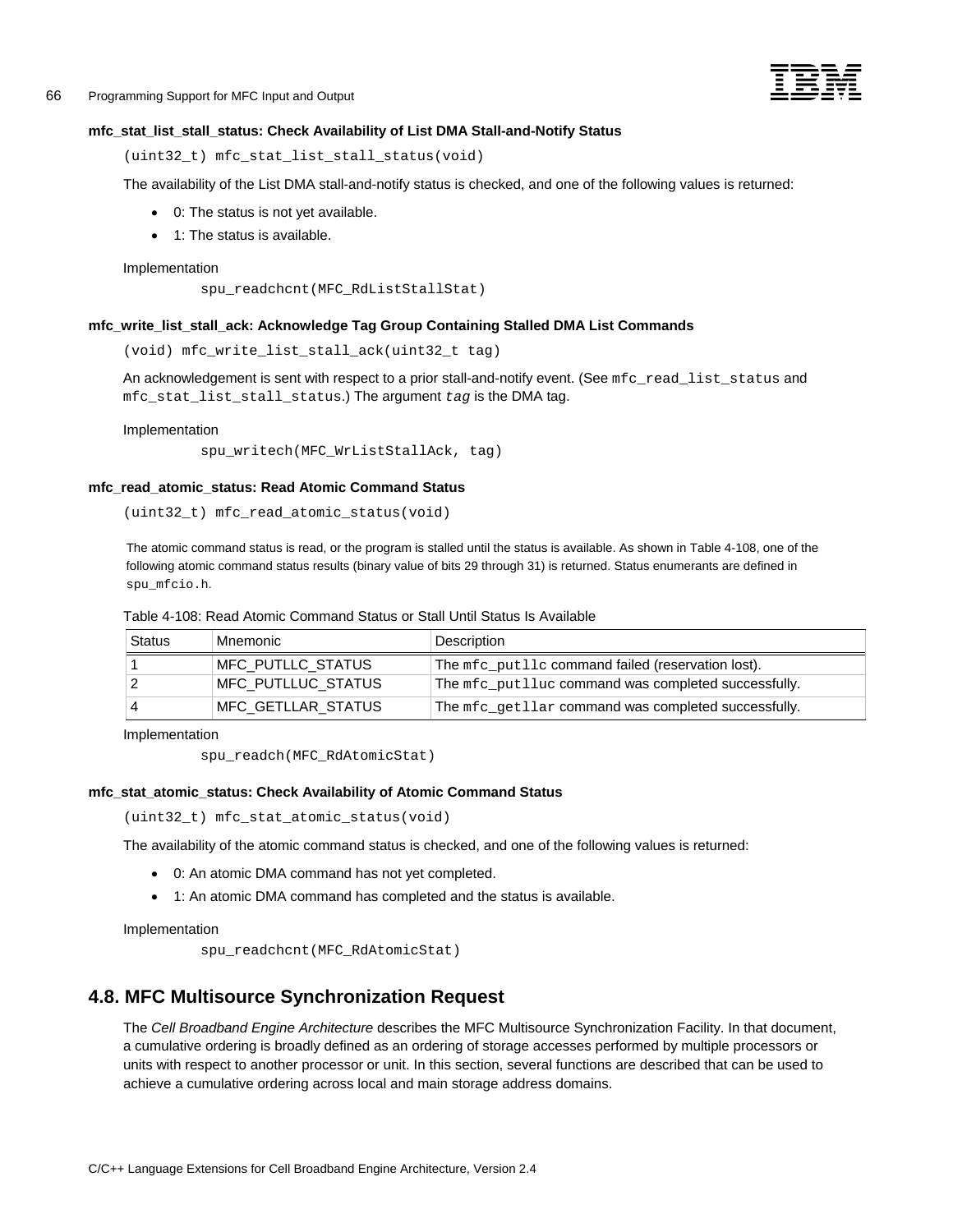

#### **mfc\_write\_multi\_src\_sync\_request: Request Multisource Synchronization**

(void) mfc\_write\_multi\_src\_sync\_request(void)

A request is sent to start tracking outstanding transfers sent to the associated MFC. When the requested synchronization is complete, the channel count of the MFC Multisource Synchronization Request channel is reset to one.

Implementation

spu\_writech(MFC\_WrMSSyncReq,0)

#### **mfc\_stat\_multi\_src\_sync\_request: Check the Status of Multisource Synchronization**

(uint32\_t) mfc\_stat\_multi\_src\_sync\_request(void)

The channel count of the MFC Multisource Synchronization Request channel is read, and one of the following values is returned:

- 0: Outstanding transfers are being tracked.
- 1: The synchronization requested by mfc\_write\_multi\_src\_sync\_request is complete.

Implementation

spu\_readchcnt(MFC\_WrMSSyncReq)

# **4.9. SPU Signal Notification**

In this section, functions are described that can be used to read signals from other processors and other devices in the system.

#### **spu\_read\_signal1: Atomically Read and Clear Signal Notification 1 Channel**

(uint32\_t) spu\_read\_signal1(void)

The Signal Notification 1 channel is read, and any bits that are set are atomically reset. A signal is returned. If no signals are pending, this function will stall the SPU until a signal is issued.

Implementation

```
spu_readch(SPU_RdSigNotify1)
```
#### **spu\_stat\_signal1: Check if Pending Signals Exist on Signal Notification 1 Channel**

(uint32\_t) spu\_stat\_signal1(void)

A check is made to determine whether any pending signals exist on the Signal Notification 1 channel. One of the following values is returned:

- 0: No signals are pending.
- 1: Signals are pending.

```
Implementation
```
spu\_readchcnt(SPU\_RdSigNotify1)

#### **spu\_read\_signal2: Atomically Read and Clear Signal Notification 2 Channel**

(uint32\_t) spu\_read\_signal2(void)

The Signal Notification 2 channel is read, and any bits that are set are atomically reset. A signal is returned. If no signals are pending, a call of this function stalls the SPU until a signal is issued.

Implementation

```
spu_readch(SPU_RdSigNotify2)
```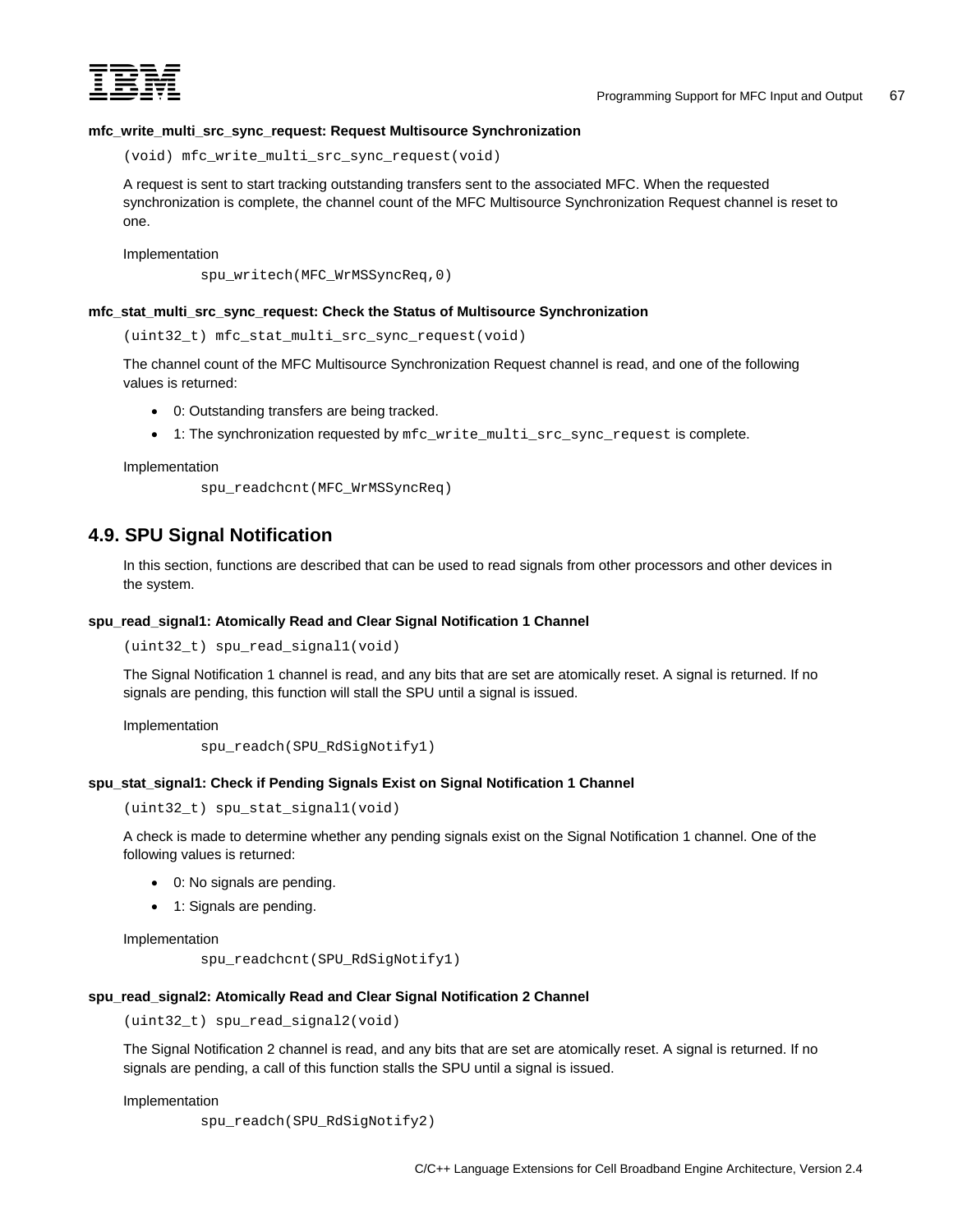

#### **spu\_stat\_signal2: Check if Any Pending Signals Exist on Signal Notification 2 Channel**

(uint32\_t) spu\_stat\_signal2(void)

A check is made to determine whether any pending signals exist on the Signal Notification 2 channel. One of the following values is returned:

- 0: No signals are pending.
- 1: Signals are pending.

Implementation

spu\_readchcnt(SPU\_RdSigNotify2)

# **4.10. SPU Mailboxes**

This section describes functions that can be used to manage SPU Mailboxes.

#### **spu\_read\_in\_mbox: Read Next Data Entry in SPU Inbound Mailbox**

(uint32\_t) spu\_read\_in\_mbox(void)

The next data entry in the SPU Inbound Mailbox queue is read. The command stalls when the queue is empty. The application-specific mailbox data is returned. Each application can uniquely define the mailbox data.

Implementation

spu\_readch(SPU\_RdInMbox)

#### **spu\_stat\_in\_mbox: Get the Number of Data Entries in SPU Inbound Mailbox**

(uint32\_t) spu\_stat\_in\_mbox(void)

The number of data entries in the SPU Inbound Mailbox is returned. If the returned value is non-zero, the mailbox contains data entries that have not been read by the SPU.

Implementation

spu\_readchcnt(SPU\_RdInMbox)

#### **spu\_write\_out\_mbox: Send Data to SPU Outbound Mailbox**

(void) spu\_write\_out\_mbox (uint32\_t data)

Data is sent to the SPU Outbound Mailbox, where *data* is application-specific mailbox data, or the command stalls when the SPU Outbound Mailbox is full.

Implementation

spu\_writech(SPU\_WrOutMbox, data)

#### **spu\_stat\_out\_mbox: Get Available Capacity of SPU Outbound Mailbox**

(uint32\_t) spu\_stat\_out\_mbox(void)

The available capacity of the SPU Outbound Mailbox is returned. A value of zero indicates that the mailbox is full.

Implementation

spu\_readchcnt(SPU\_WrOutMbox)

#### **spu\_write\_out\_intr\_mbox: Send Data to SPU Outbound Interrupt Mailbox**

(void) spu\_write\_out\_intr\_mbox (uint32\_t data)

Data is sent to the SPU Outbound Interrupt Mailbox, where *data* is application-specific mailbox data. The command stalls when the SPU Outbound Interrupt Mailbox is full.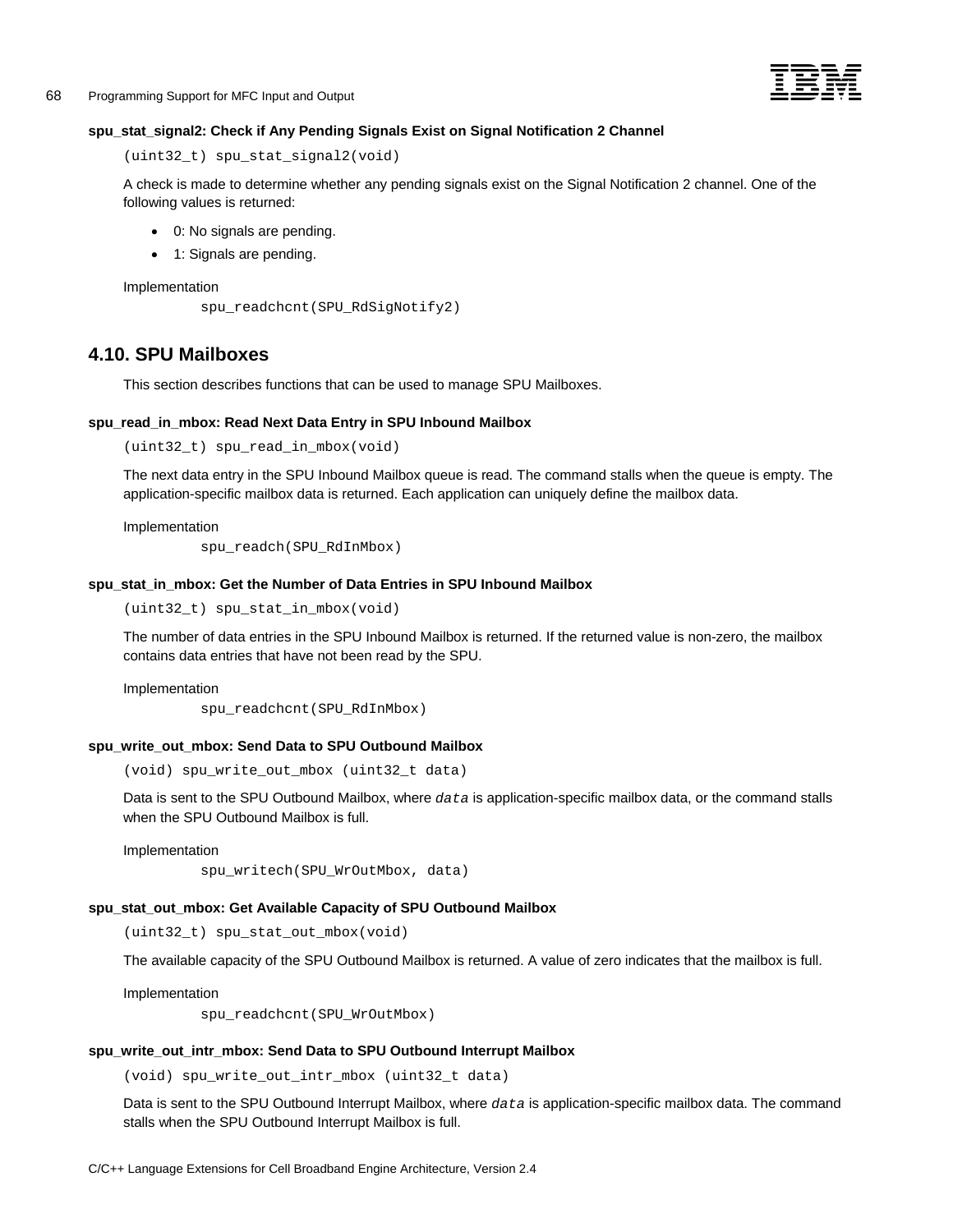

Implementation

spu\_writech(SPU\_WrOutIntrMbox, data)

#### **spu\_stat\_out\_intr\_mbox: Get Available Capacity of SPU Outbound Interrupt Mailbox**

(uint32\_t) spu\_stat\_out\_intr\_mbox(void)

The available capacity of the SPU Outbound Interrupt Mailbox is returned. A value of zero indicates that the mailbox is full.

Implementation

spu\_readchcnt(SPU\_WrOutIntrMbox)

# **4.11. SPU Decrementer**

This section describes functions that use the SPU 32-bit decrementer.

#### **spu\_read\_decrementer: Read Current Value of Decrementer**

(uint32\_t) spu\_read\_decrementer(void)

The current value of the decrementer is read and returned.

Implementation

spu\_readch(SPU\_RdDec)

#### **spu\_write\_decrementer: Load a Value to Decrementer**

```
(void) spu_write_decrementer (uint32_t count)
```
A count is loaded to the decrementer.

Implementation

spu\_writech(SPU\_WrDec, count)

# **4.12. SPU Event**

This section describes several functions that can be used to monitor SPU events. See the *Cell Broadband Engine Architecture f*or a description of the SPU Event Facility.

The bit-fields of the Event Status, the Event Mask, and the Event Ack are shown in Table 4-109. Bit-field names are defined in spu\_mfcio.h.

| <b>Bits</b> | Field Name                        | Description                                    |
|-------------|-----------------------------------|------------------------------------------------|
| 0x1000      | MFC MULTI SRC SYNC EVENT          | Multisource synchronization event              |
| 0x0800      | MFC PRIV ATTN EVENT               | SPU privileged attention event                 |
| 0x0400      | MFC LLR LOST EVENT                | Lock-line reservation lost event               |
| 0x0200      | MFC_SIGNAL_NOTIFY_1_EVENT         | SPU Signal Notification 1 available event      |
| 0x0100      | MFC SIGNAL NOTIFY 2 EVENT         | SPU Signal Notification 2 available event      |
| 0x0080      | MFC OUT MBOX AVAILABLE EVENT      | SPU Outbound Mailbox available event           |
| 0x0040      | MFC OUT INTR MBOX AVAILABLE EVENT | SPU Outbound Interrupt Mailbox available event |
| 0x0020      | MFC DECREMENTER EVENT             | SPU decrementer event                          |
| 0x0010      | MFC_IN_MBOX_AVAILABLE_EVENT       | SPU Inbound Mailbox available event            |
| 0x0008      | MFC_COMMAND_QUEUE_AVAILABLE_EVENT | MFC SPU command queue available event          |
| 0x0002      | MFC_LIST_STALL_NOTIFY_EVENT       | MFC DMA List command stall-and-notify event    |

Table 4-109: MFC Event Bit-Fields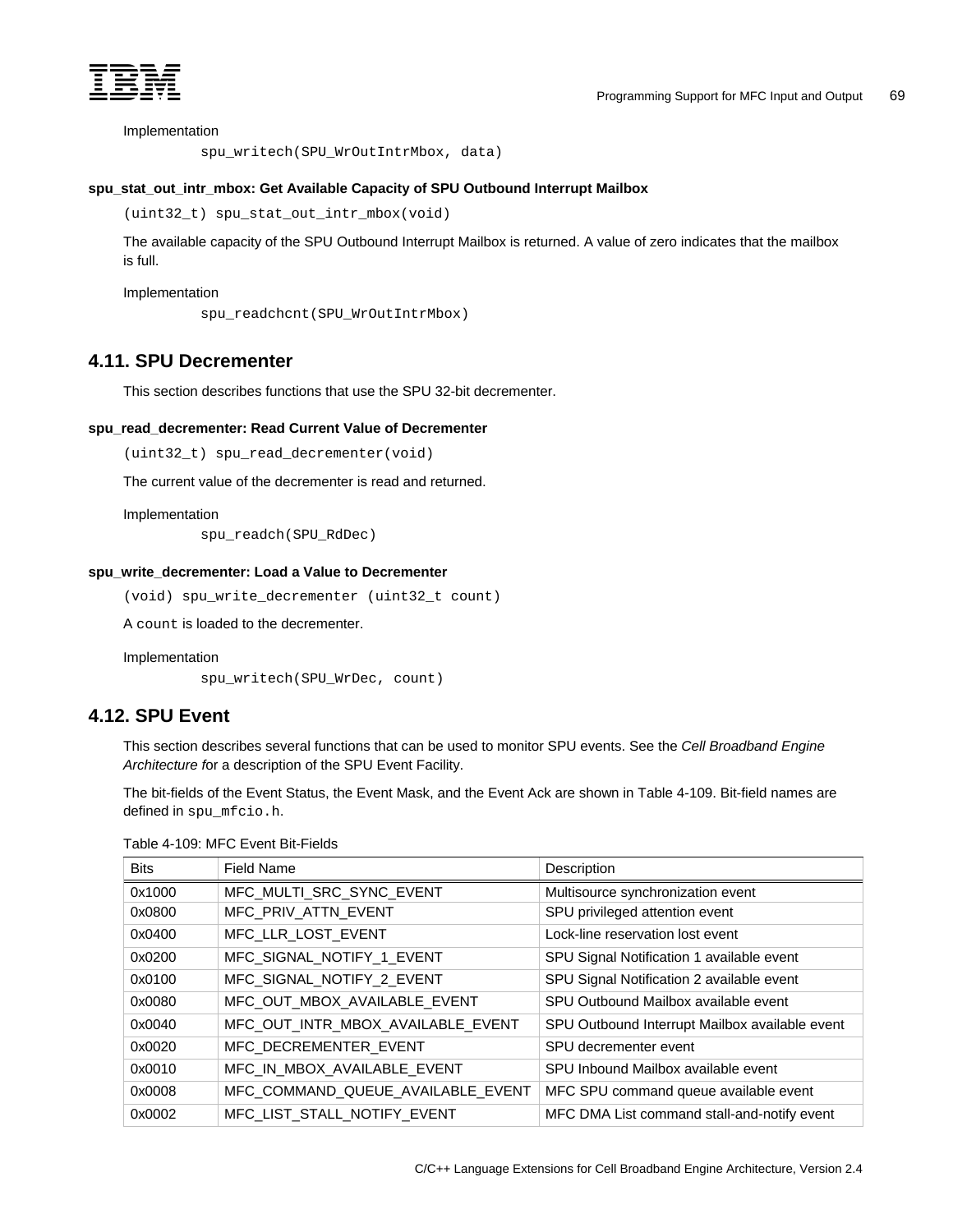

| <b>Bits</b> | <sup>1</sup> Name<br>Field                      | Description                       |
|-------------|-------------------------------------------------|-----------------------------------|
| 0x0001      | MFC<br>STATUS<br><b>UPDATE</b><br>EVENT<br>-AG- | MFC tag-group status update event |

#### **spu\_read\_event\_status: Read Event Status or Stall Until Status is Available**

(uint32 t) spu read event status(void)

The event status is read and returned*.* The command stalls until the status is available. Events that have been reported but not acknowledged will continue to be reported until acknowledged.

The return value is the value of the SPU Read Event Status channel.

#### Implementation

spu\_readch(SPU\_RdEventStat)

#### **spu\_stat\_event\_status: Check Availability of Event Status**

(uint32\_t) spu\_stat\_event\_status(void)

The event status is checked, and one of the following values is returned:

- 0: No enabled events occurred.
- 1: Enabled events are pending.

#### Implementation

spu\_readchcnt(SPU\_RdEventStat)

#### **spu\_write\_event\_mask: Select Events to be Monitored by Event Status**

(void) spu\_write\_event\_mask (uint32\_t mask)

Events are selected to be monitored by event status. The argument, *mask*, is the event mask.

#### Implementation

spu\_writech(SPU\_WrEventMask, mask)

#### **spu\_write\_event\_ack: Acknowledge Events**

(void) spu\_write\_event\_ack (uint32\_t ack)

This function acknowledges that the corresponding events are being serviced by the software. The status of acknowledged events is reset, and the events are resampled. The argument, *ack*, represents events acknowledgment.

#### Implementation

spu\_writech(SPU\_WrEventAck, ack)

#### **spu\_read\_event\_mask: Read Event Status Mask**

(uint32\_t) spu\_read\_event\_mask(void)

The current Event Status Mask is read, and the mask is returned.

#### Implementation

spu\_readch(SPU\_RdEventMask)

# **4.13. SPU State Management**

This section describes functions that relate to interrupts. See the *Cell Broadband Engine Architecture* for a description of the SPU Machine Status channel and the SPU interrupt-related channels.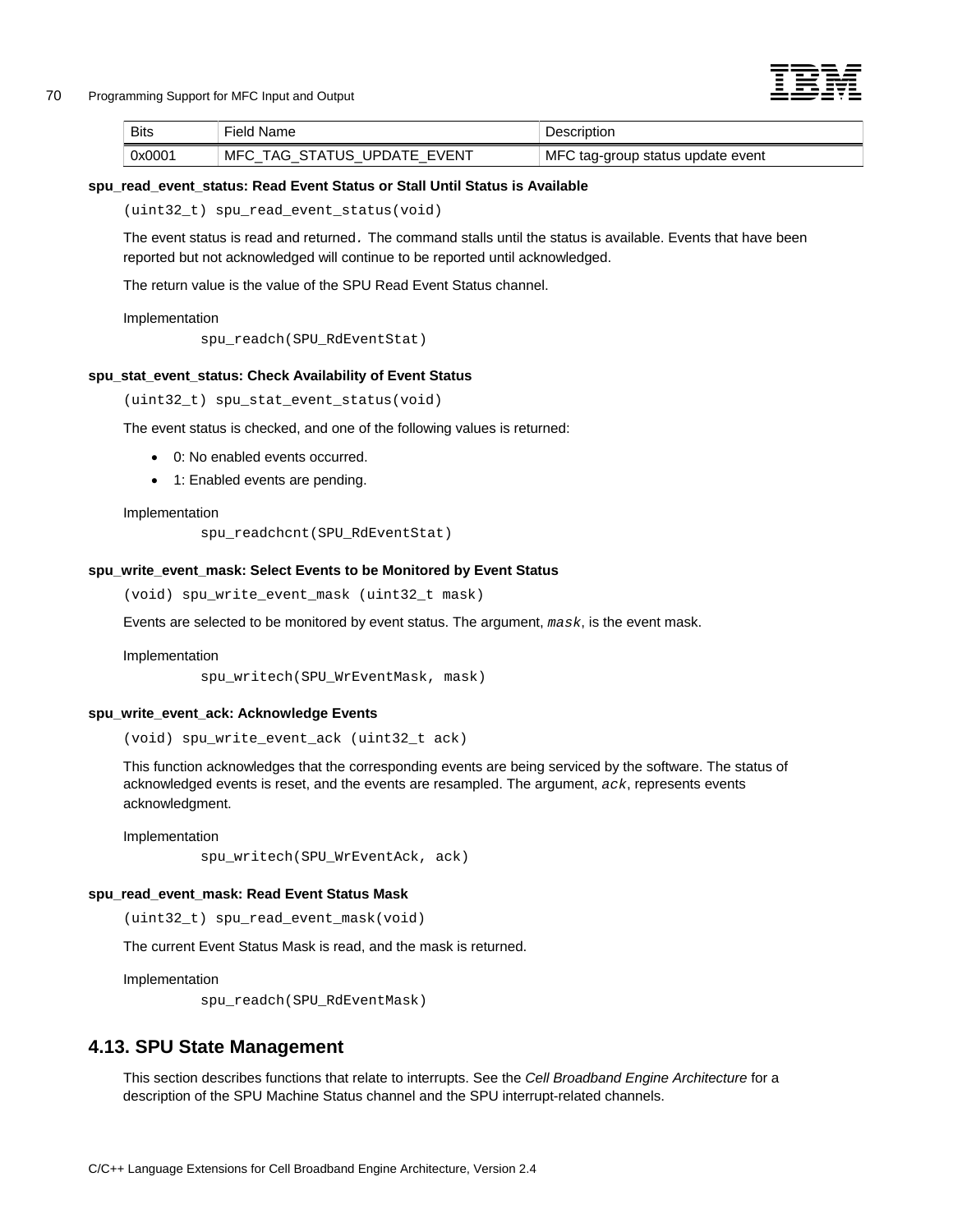

# **spu\_read\_machine\_status: Read Current SPU Machine Status**

(uint32\_t) spu\_read\_machine\_status(void)

The current SPU machine status is read, and the status is returned.

#### Implementation

spu\_readch(SPU\_RdMachStat)

# **spu\_write\_srr0: Write to SPU SRR0**

(void) spu\_write\_srr0(uint32\_t srr0)

The value of  $srr0$  is written to the SPU state save/restore register 0 (SRR0).

#### Implementation

spu\_writech(SPU\_WrSRR0,srr0)

#### **spu\_read\_srr0: Read SPU SRR0**

(uint32\_t) spu\_read\_srr0(void)

The SPU state save/restore register 0 (SRR0) is read, and the state is returned.

#### Implementation

spu\_readch(SPU\_RdSRR0)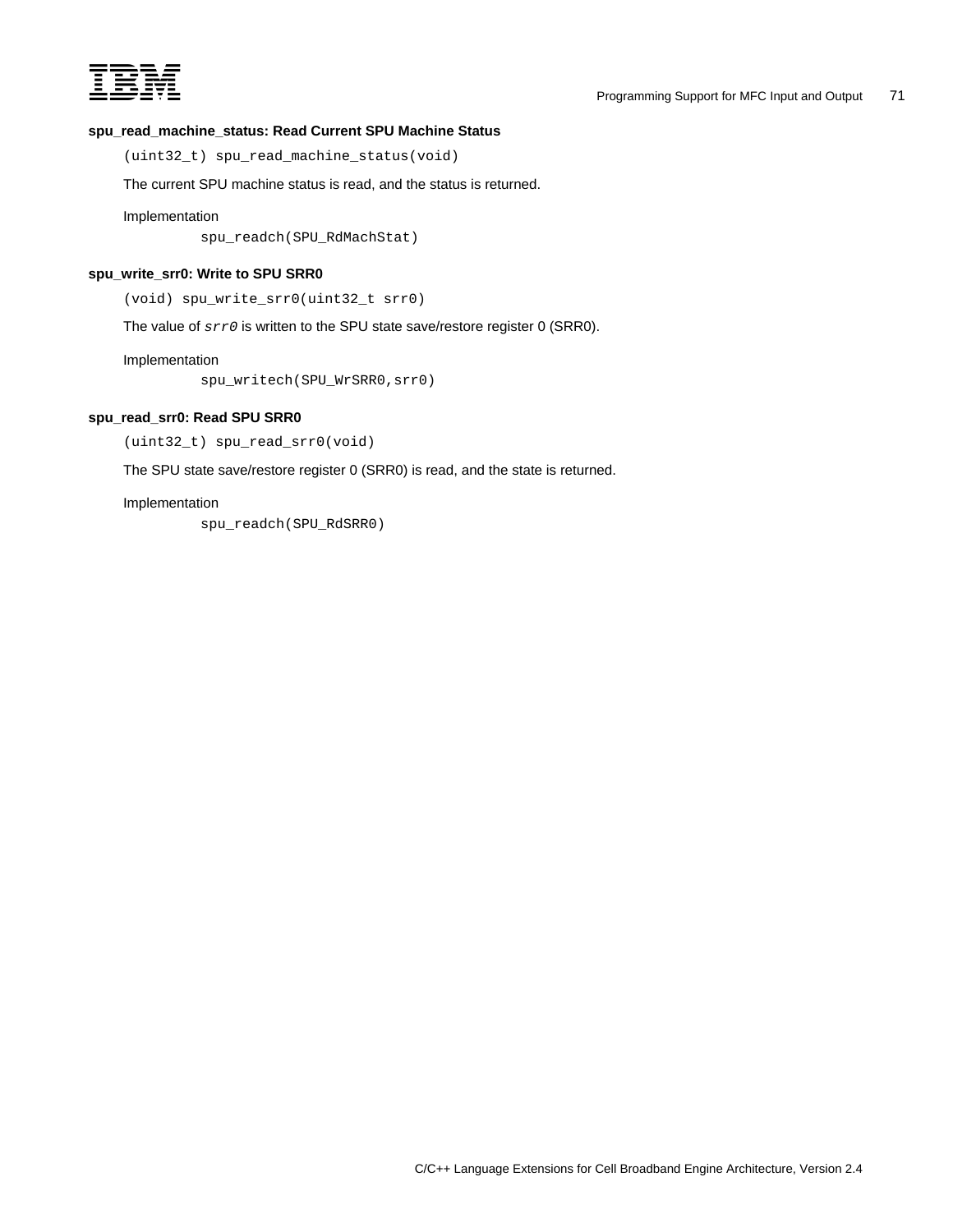72 Programming Support for MFC Input and Output

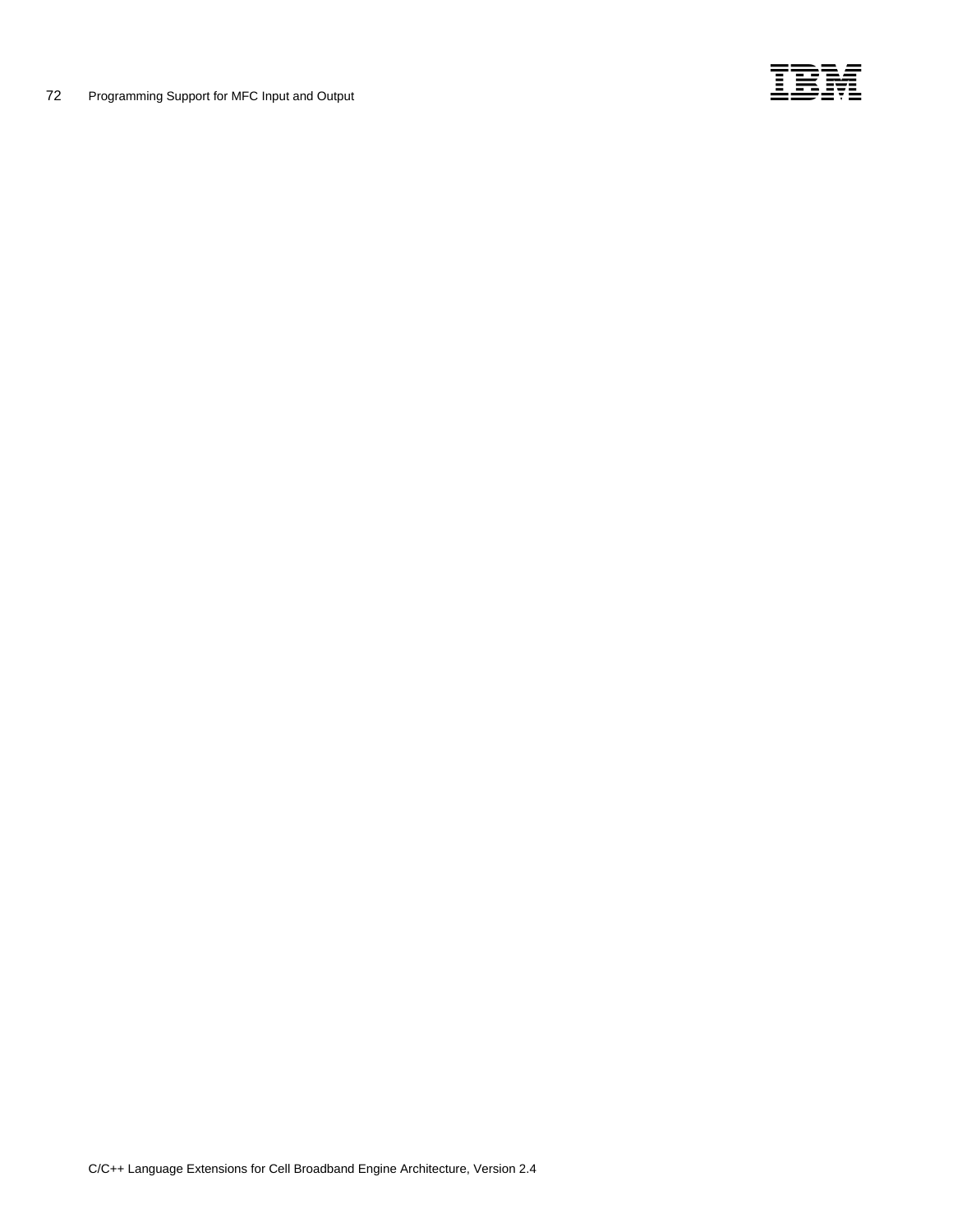

# **5. SPU and Vector Multimedia Extension Intrinsics**

Function mapping techniques can be used to increase the portability of source code written with SPU intrinsics. One important set of intrinsic function mappings is between the SPU and PPU. This chapter describes a minimal mapping between SPU intrinsics and PPU Vector Multimedia Extension intrinsics.

For many intrinsic functions, an efficient one-to-one mapping between architectures will exist. For some functions, there could be a less efficient one-to-many instruction mapping; and for other functions, no straightforward mapping will exist because a mapping is either impractical or impossible to implement. In this document, only one-to-one mappings are identified for the SPU and PPU. For those SPU and PPU intrinsic functions for which there is no straightforward mapping, an explanation of the difficulty in mapping is provided.

The mappings between SPU and PPU intrinsics are defined in two header files:  $vmx2spu$ . h and  $spu2vmx$ . h. The former maps Vector Multimedia Extension intrinsics to generic SPU intrinsics, and the latter maps generic SPU intrinsics to Vector Multimedia Extension intrinsics. The functions that are defined in these two header files can be implemented as overloaded inline functions. To facilitate implementation, the vector data types must also be mapped.

The header file vec\_types.h is provided to declare the single token vector data types for the Vector Multimedia Extension vector data types and to perform type mappings between the SPU and Vector Multimedia Extension. Programmers must similarly declare vector data using these single token data types. The single token vector data types for the Vector Multimedia Extension intrinsics are shown in Table 5-110.

| Vector Keyword Data Type | Single Token Typedef |
|--------------------------|----------------------|
| vector unsigned char     | vec uchar16          |
| vector signed char       | vec_char16           |
| vector bool char         | vec bchar16          |
| vector unsigned short    | vec ushort8          |
| vector signed short      | vec short8           |
| vector bool short        | vec bshort8          |
| vector unsigned int      | vec uint4            |
| vector signed int        | vec int4             |
| vector bool int          | vec_bint4            |
| vector float             | vec float4           |
| vector pixel             | vec_pixel8           |

Table 5-110: Vector Multimedia Extension Single Token Vector Data Types

# **5.1. Mapping of Vector Multimedia Extension Intrinsics to SPU Intrinsics**

This section lists the one-to-one mapping of Vector Multimedia Extension intrinsics to SPU intrinsics. It also lists those Vector Multimedia Extension intrinsics that are difficult to map to SPU intrinsics.

## **5.1.1. One-to-One Mapped Intrinsics**

The Vector Multimedia Extension intrinsics that map one-to-one with the generic SPU intrinsics are shown in Table 5-111.

Table 5-111: Vector Multimedia Extension Intrinsics That Map One-to-One with SPU Intrinsics

| Generic Vector Multimedia<br><b>Extension Intrinsic</b> | Maps to SPU Intrinsic | Applicable Data Type(s)              |
|---------------------------------------------------------|-----------------------|--------------------------------------|
| vec add                                                 | spu add               | halfword, word, and float (not byte) |
| vec addc                                                | spu_genc              | Αll                                  |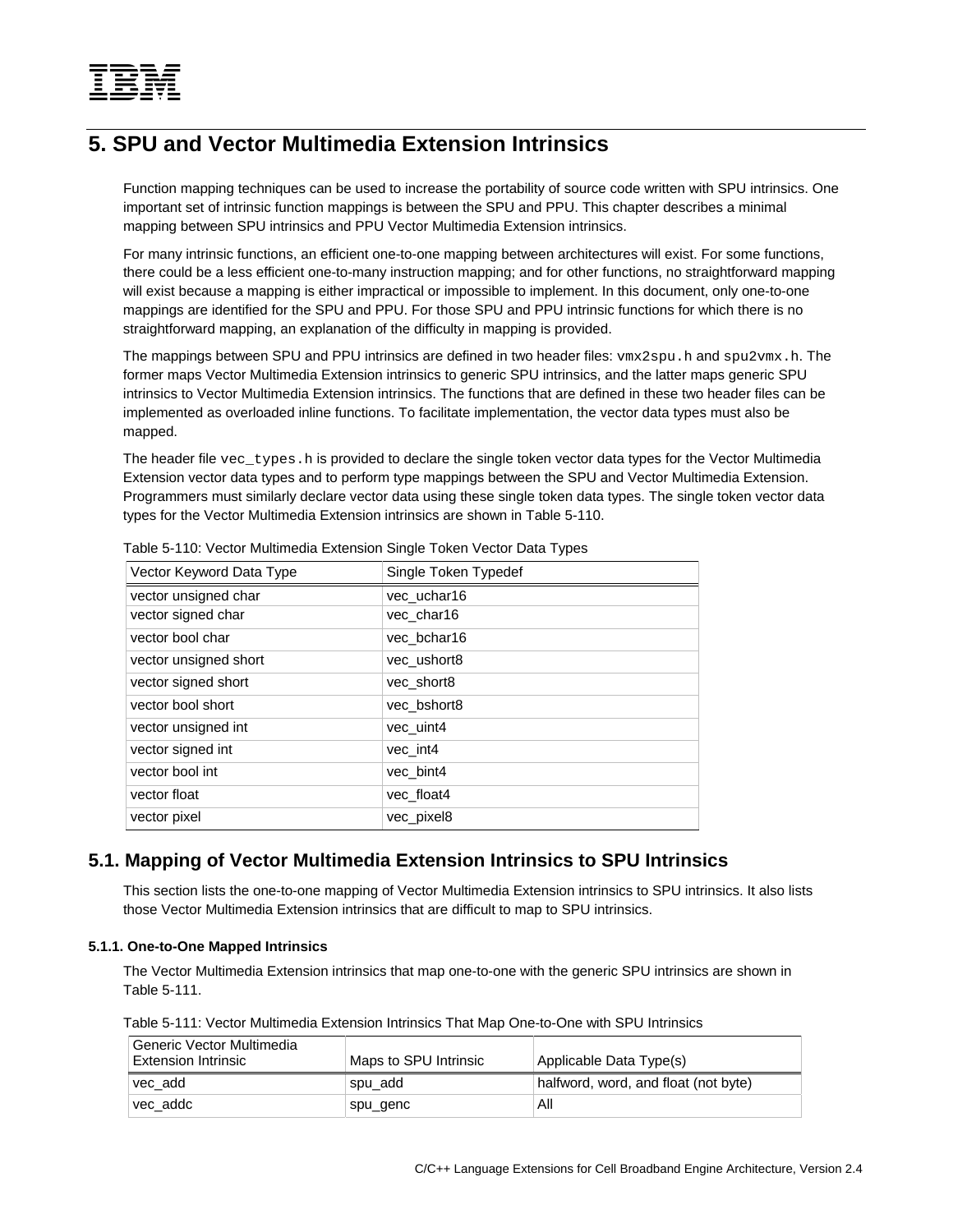# 74 SPU and Vector Multimedia Extension Intrinsics

| Generic Vector Multimedia<br><b>Extension Intrinsic</b> | Maps to SPU Intrinsic | Applicable Data Type(s)             |  |
|---------------------------------------------------------|-----------------------|-------------------------------------|--|
| vec_and                                                 | spu_and               | All                                 |  |
| vec_andc                                                | spu andc              | All                                 |  |
| vec_avg                                                 | spu_avg               | unsigned char                       |  |
| vec_cmpeq                                               | spu_cmpeq             | All                                 |  |
| vec_cmpgt                                               | spu_cmpgt             | All                                 |  |
| vec_cmplt                                               | spu_cmpgt             | All (requires parameter reordering) |  |
| vec_ctf                                                 | spu_convtf            | All                                 |  |
| vec_cts                                                 | spu_convts            | All                                 |  |
| vec ctu                                                 | spu_convtu            | All                                 |  |
| vec madd                                                | spu_madd              | all                                 |  |
| vec_mule                                                | spu_mule              | halfword (not byte)                 |  |
| vec_mulo                                                | spu_mulo              | halfword (not byte)                 |  |
| vec nmusb                                               | spu_nmsub             | All                                 |  |
| vec nor                                                 | spu_nor               | All                                 |  |
| vec or                                                  | spu_or                | All                                 |  |
| vec_re                                                  | spu re                | All                                 |  |
| vec_rl                                                  | spu_rl                | halfword, word (not byte)           |  |
| vec_rsqrte                                              | spu_rsqrte            | All                                 |  |
| vec sel                                                 | spu_sel               | All                                 |  |
| vec sub                                                 | spu_sub               | halfword, word, float               |  |
| vec_subc                                                | spu genb              | All                                 |  |
| vec_xor                                                 | spu_xor               | all                                 |  |

BM

## **5.1.2. Vector Multimedia Extension Intrinsics That Are Difficult to Map to SPU Intrinsics**

The Vector Multimedia Extension intrinsics that are shown in Table 5-112 are not likely to be mapped to generic SPU intrinsics because a straightforward mapping does not exist.

| Generic Vector Multimedia<br>Extension Intrinsic(s) | Explanation                                                                                                                                                                                                                              |
|-----------------------------------------------------|------------------------------------------------------------------------------------------------------------------------------------------------------------------------------------------------------------------------------------------|
| vec_unpackh, vec_unpackl                            | These functions cannot be mapped without creating additional SPU data types. A<br>mapping of pixel and bool short vector types to an unsigned short (as<br>described in Table 1-2) will cause an overloaded function selection conflict. |
| vec mfyscr, vec mtyscr                              | Support of the VSCR register is difficult because the SPU does not support IEEE<br>rounding modes on single-precision floating-point operations.                                                                                         |
| vec_step                                            | Mapping requires specific compiler support that is not mandated by this<br>specification.                                                                                                                                                |

Table 5-112: Vector Multimedia Extension Intrinsics That Are Difficult to Map to SPU Intrinsics

# **5.2. Mapping of SPU Intrinsics to Vector Multimedia Extension Intrinsics**

This section lists the one-to-one mapping of SPU intrinsics to Vector Multimedia Extension intrinsics. It also lists those SPU intrinsics that are difficult to map to Vector Multimedia Extension intrinsics.

## **5.2.1. One-to-One Mapped Intrinsics**

Many of the generic SPU intrinsics map one-to-one with Vector Multimedia Extension intrinsics. These mappings are shown in Table 5-113.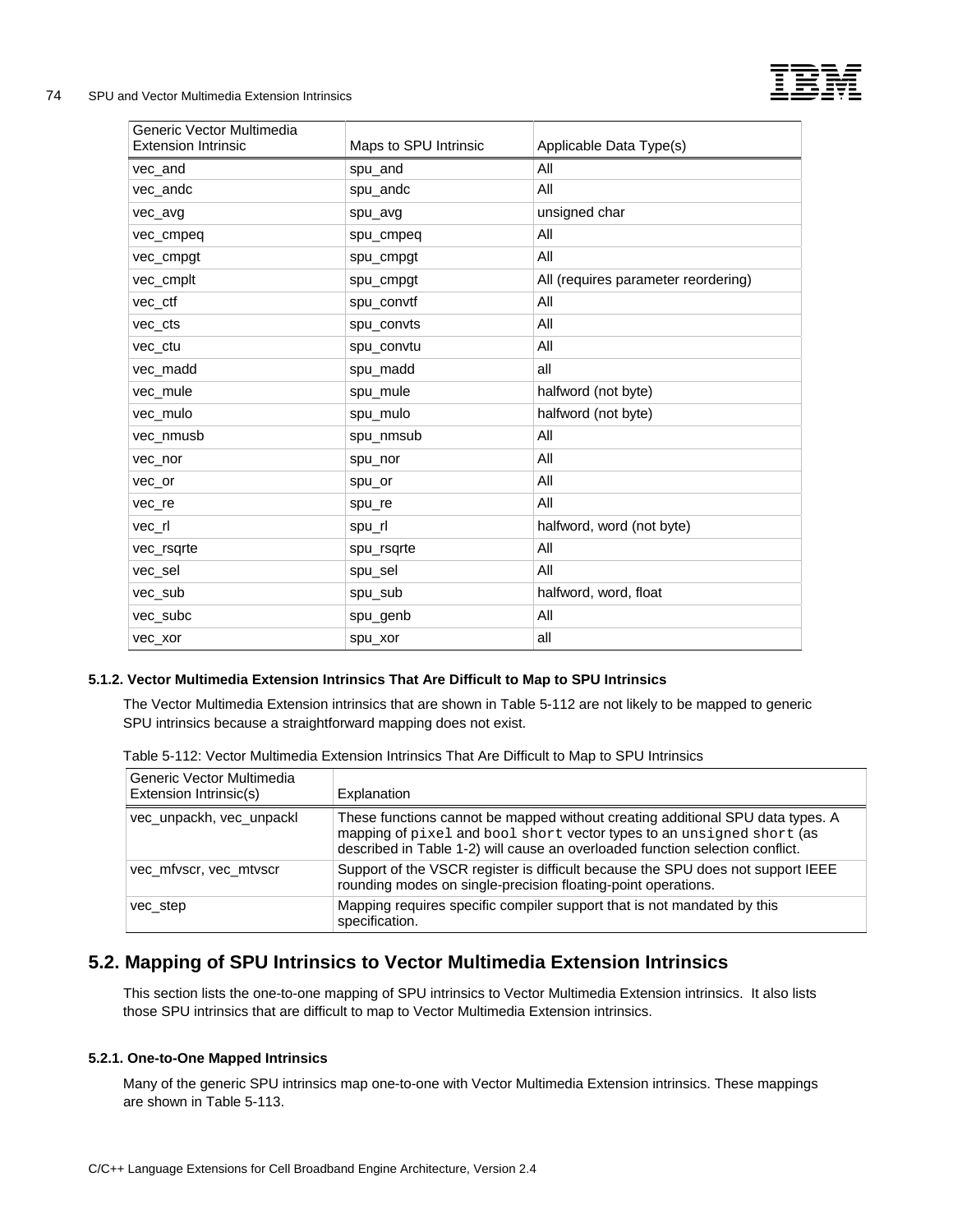

| Maps to Vector Multimedia<br><b>Extension Intrinsic</b><br>Generic SPU Intrinsic |            | Applicable Data Type(s)                     |  |
|----------------------------------------------------------------------------------|------------|---------------------------------------------|--|
| spu_add                                                                          | vec add    | vector/vector (no scalar operands)          |  |
| spu_and                                                                          | vec_and    | vector/vector (no scalar operands)          |  |
| spu_andc                                                                         | vec andc   | All                                         |  |
| spu_avg                                                                          | vec avg    | All                                         |  |
| spu_cmpeq                                                                        | vec_cmpeq  | vector/vector (no scalar operands)          |  |
| spu_cmpgt                                                                        | vec_cmpgt  | vector/vector (no scalar operands)          |  |
| spu_convtf                                                                       | vec ctf    | Limited scale range (5 bits)                |  |
| spu_convts                                                                       | vec_cts    | Limited scale range (5 bits)                |  |
| spu_convtu                                                                       | vec ctu    | Limited scale range (5 bits)                |  |
| spu genb                                                                         | vec_subc   | All                                         |  |
| spu_genc                                                                         | vec_addc   | All                                         |  |
| spu_madd                                                                         | vec_madd   | float                                       |  |
| spu_mule                                                                         | vec_mule   | All                                         |  |
| spu_mulo                                                                         | vec mulo   | Halfword vector/vector (no scalar operands) |  |
| spu_nmsub                                                                        | vec_nmsub  | float                                       |  |
| spu_nor                                                                          | vec_nor    | All                                         |  |
| spu_or                                                                           | vec or     | vector/vector (no scalar operands)          |  |
| spu_re                                                                           | vec_re     | All                                         |  |
| spu_rl                                                                           | vec_rl     | vector/vector (no scalar operands)          |  |
| spu_rsqrte                                                                       | vec_rsqrte | all                                         |  |
| spu_sel                                                                          | vec_sel    | All                                         |  |
| spu_sub                                                                          | vec_sub    | vector/vector (no scalar operands)          |  |
| spu_xor                                                                          | vec_xor    | vector/vector (no scalar operands)          |  |

# **5.2.2. SPU Intrinsics That Are Difficult to Map to Vector Multimedia Extension Intrinsics**

The generic SPU intrinsics that are shown in Table 5-114 are not likely to be mapped to Vector Multimedia Extension intrinsics because a straightforward mapping does not exist.

| Generic SPU Intrinsic(s)                | Explanation                                                                                                                                                                                                                                                                                     |  |
|-----------------------------------------|-------------------------------------------------------------------------------------------------------------------------------------------------------------------------------------------------------------------------------------------------------------------------------------------------|--|
| spu_bisled, spu_bislede, spu_bisledi    | Event handling and interrupt handling on the SPU cannot be                                                                                                                                                                                                                                      |  |
| spu_idisable, spu_ienable               | precisely mapped.                                                                                                                                                                                                                                                                               |  |
| spu_readch, spu_readchqw, spu_readchcnt | Specific channel functionality cannot be easily supported on the PPU,<br>nor would it generally be desirable to do so. Whereas some channel                                                                                                                                                     |  |
| spu_writech, spu_writechqw              | sequences could be mapped, most would require special<br>programmer insight and direction.                                                                                                                                                                                                      |  |
| spu_mfcdma32, spu_mfcdma64, spu_mfcstat | The mapping of DMA transactions typically is not needed because<br>the PPU has full memory access. Nevertheless, these intrinsics could<br>be used to perform memory synchronization that might not be<br>precisely mappable.                                                                   |  |
| spu_sync, spu_sync_c                    | These intrinsics could be mapped to one of the PPU sync                                                                                                                                                                                                                                         |  |
| spu_dsync                               | instructions, but the results might not be what was intended.                                                                                                                                                                                                                                   |  |
| spu_convts, spu_convtu, spu_convtf      | The full dynamic range of scale factors is not easily supported.<br>Vector Multimedia Extension provides a 5-bit scale factor; the SPU<br>has an 8-bit scale factor. Some implementations might support only<br>the 5-bit range provided by the direct mapping of the equivalent<br>intrinsics. |  |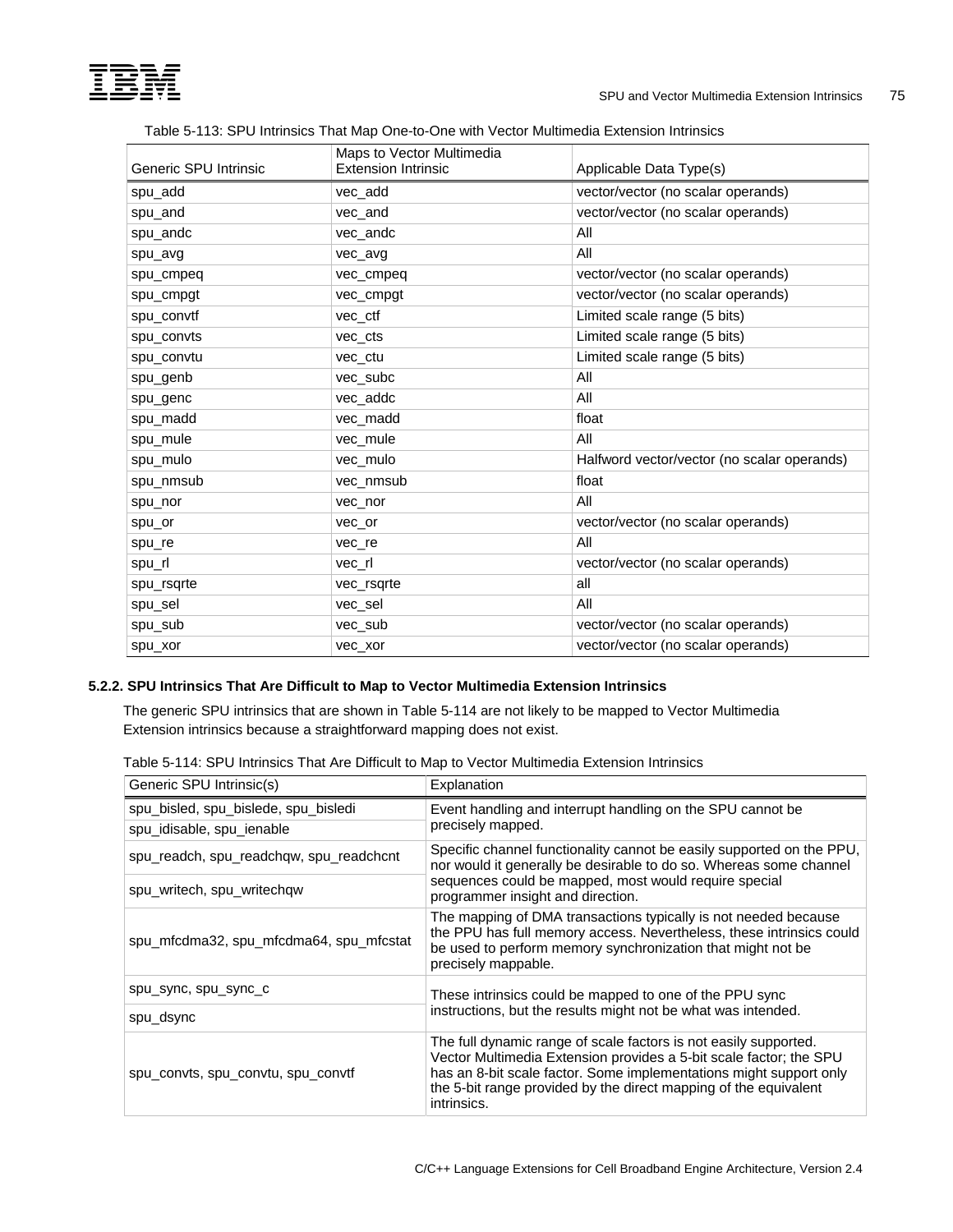# 76 SPU and Vector Multimedia Extension Intrinsics -



| Generic SPU Intrinsic(s) | Explanation                                                                                                |
|--------------------------|------------------------------------------------------------------------------------------------------------|
| spu hcmpeg, spu hcmpgt   | The halt instruction might be mappable to an exit function, but this<br>will not work in all environments. |
| spu stop, spu stopd      | It is not always appropriate to stop execution of the PPU.                                                 |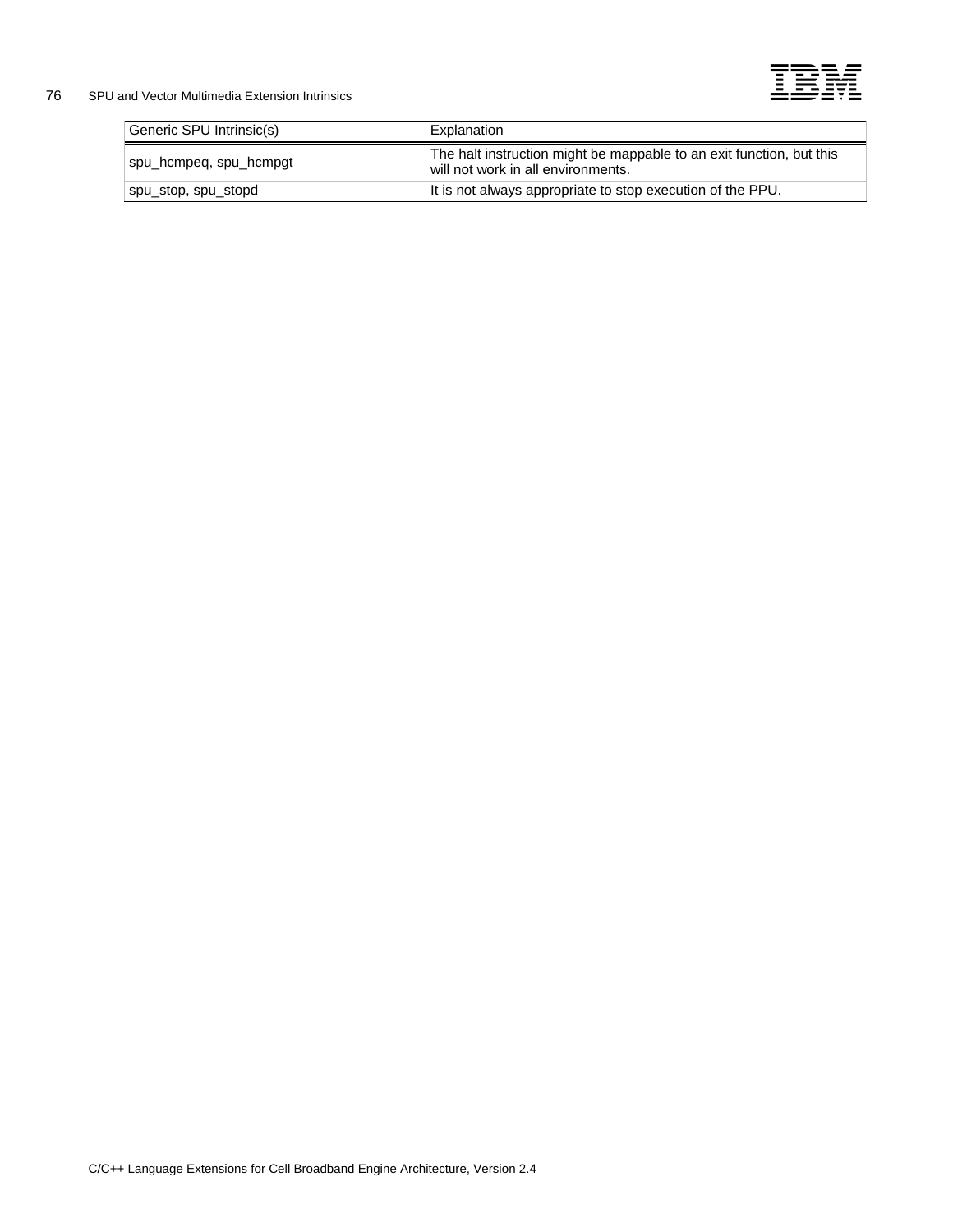

# **6. PPU Intrinsics**

This chapter specifies a minimal set of specific intrinsics to make the underlying PPU instruction set accessible from the C programming language. Except for setflm, each of these intrinsics has a one-to-one assembly language mapping, unless compiled for a 32-bit ABI in which the high and low halves of a 64-bit doubleword are maintained in separate registers. In this latter situation, the corresponding 32-bit intrinsic might generate a sequence of instructions. In other instances, a corresponding 32-bit implementation cannot be supported.

The PPU intrinsics will be declared in the system header file, ppu\_intrinsics.h. They may be either defined within this header as macros or implemented internally within the compiler.

Some intrinsics take a literal value of either 3, 4, 5, 6, 8, or 10 bits in length. By default, a call to an intrinsic with an out-of-range literal is reported by the compiler as an error. Compilers may provide an option to issue a warning for out-of-range literal values and use only the specified number of least significant bits for the out-of-range argument.

The intrinsics do not have a specific ordering unless otherwise noted. The intrinsics can be optimized by the compiler and be scheduled like normal operations.

#### **\_\_cctph: Change Thread Priority to High**

(void) \_\_cctph()

The current thread priority is changed to high priority. This intrinsic will not be reordered by the compiler.

#### Table 6-115: Change Thread Priority to High

| Return/Argument Types | Assembly Mapping |
|-----------------------|------------------|
| none                  | cctph            |

## **\_\_cctpl: Change Thread Priority to Low**

(void) \_\_cctpl()

The current thread priority is changed to low priority. This intrinsic will not be reordered by the compiler.

Table 6-116: Change Thread Priority to Low

| Return/Argument Types | Assembly Mapping |  |
|-----------------------|------------------|--|
| none                  | cctpl            |  |

## **\_\_cctpm: Change Thread Priority to Medium**

 $(void)$   $cctpm()$ 

The current thread priority is changed to medium priority. This intrinsic will not be reordered by the compiler.

Table 6-117: Change Thread Priority to Medium

| Return/Argument Types | <b>Assembly Mapping</b> |
|-----------------------|-------------------------|
| none                  | cctpm                   |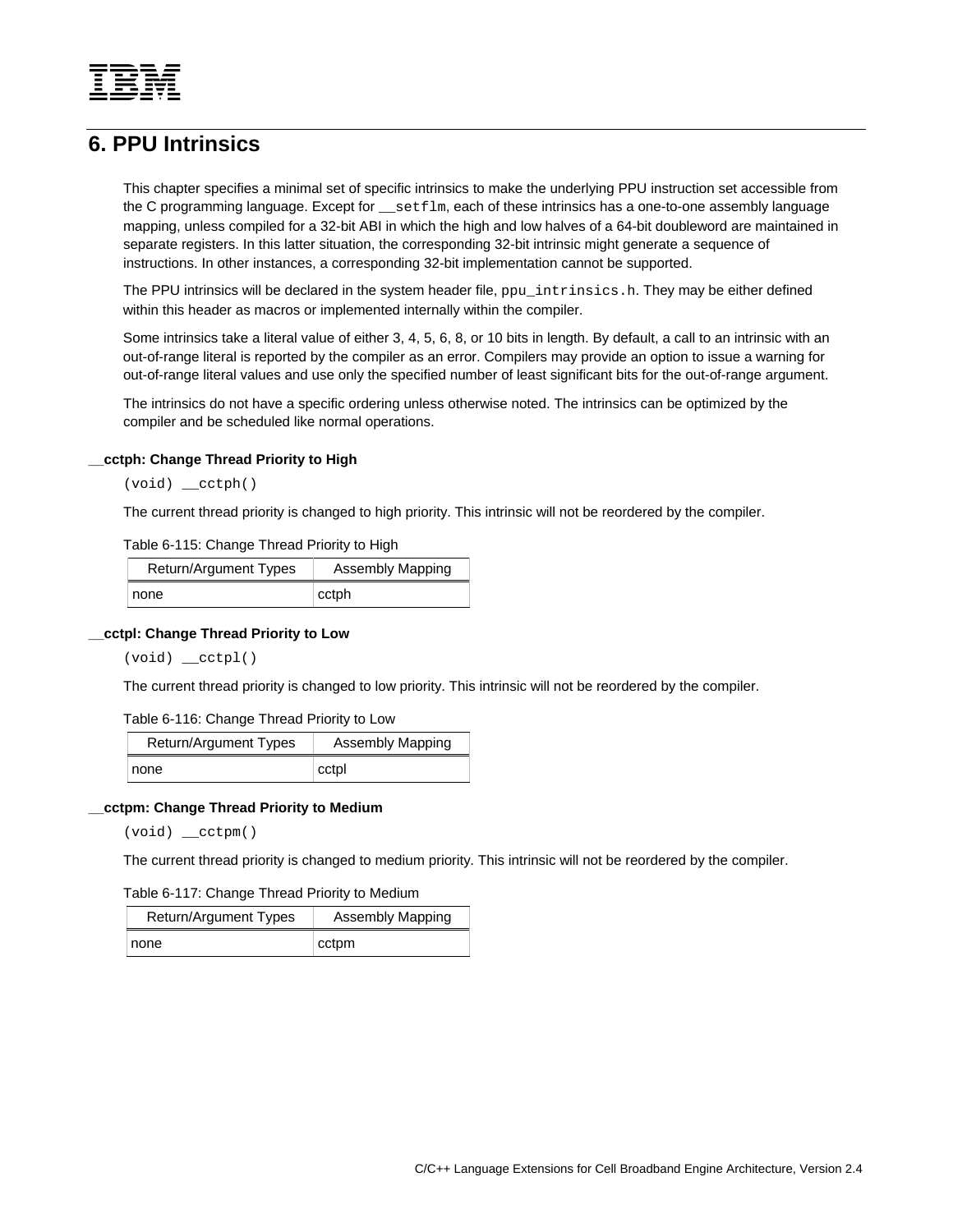# $\Gamma$  PPU Intrinsics - PPU Intrinsics - PPU Intrinsics - PPU Intrinsics - PPU Intrinsics - PPU Intrinsics - PPU Intrinsics - PPU Intrinsics - PPU Intrinsics - PPU Intrinsics - PPU Intrinsics - PPU Intrinsics - PPU Intrinsi



#### **\_\_cntlzd: Count Leading Doubleword Zeros**

 $d = \text{entld}(a)$ 

The number of leading zeros in the doubleword *a* is returned in *d*.

#### Table 6-118: Count Leading Doubleword Zeros

| Return/Argument Types |                    | <b>Assembly Mapping</b> |                                                                                                                                                                |
|-----------------------|--------------------|-------------------------|----------------------------------------------------------------------------------------------------------------------------------------------------------------|
| d                     | a                  | 64-bit ABI              | 32-bit ABI                                                                                                                                                     |
| unsigned int          | unsigned long long | cntlzd d, a             | cntlzw hi cnt, a hi<br>cntlzw lo cnt, a lo<br>rlwinm mask, hi_cnt, 26, 0, 5<br>srawi mask, mask, 31<br>lo cnt, lo cnt, mask<br>and<br>d, hi cnt, lo cnt<br>add |

#### **\_\_cntlzw: Count Leading Word Zeros**

 $d = \text{entlzw}(a)$ 

The number of leading zeros in the word *a* is returned in *d*.

Table 6-119: Count Leading Word Zeros

| Return/Argument Types | Assembly Mapping |             |
|-----------------------|------------------|-------------|
|                       |                  |             |
| unsigned int          | unsigned int     | cntlzw d, a |

## **\_\_db10cyc: Delay 10 Cycles at Dispatch**

(void) \_\_db10cyc()

The current thread is blocked at dispatch for 10 cycles. This intrinsic will not be reordered by the compiler.

Table 6-120: Delay 10 Cycles at Dispatch

| Return/Argument Types | Assembly Mapping |  |
|-----------------------|------------------|--|
| none                  | db10cyc          |  |

# **\_\_db12cyc: Delay 12 Cycles at Dispatch**

(void) \_\_db12cyc()

The current thread is blocked at dispatch for 12 cycles. This intrinsic will not be reordered by the compiler.

Table 6-121: Delay 12 Cycles at Dispatch

| Return/Argument Types | Assembly Mapping |  |
|-----------------------|------------------|--|
| none                  | db12cyc          |  |

# **\_\_db16cyc: Delay 16 Cycles at Dispatch**

(void) \_\_db16cyc()

The current thread is blocked at dispatch for 16 cycles. This intrinsic will not be reordered by the compiler.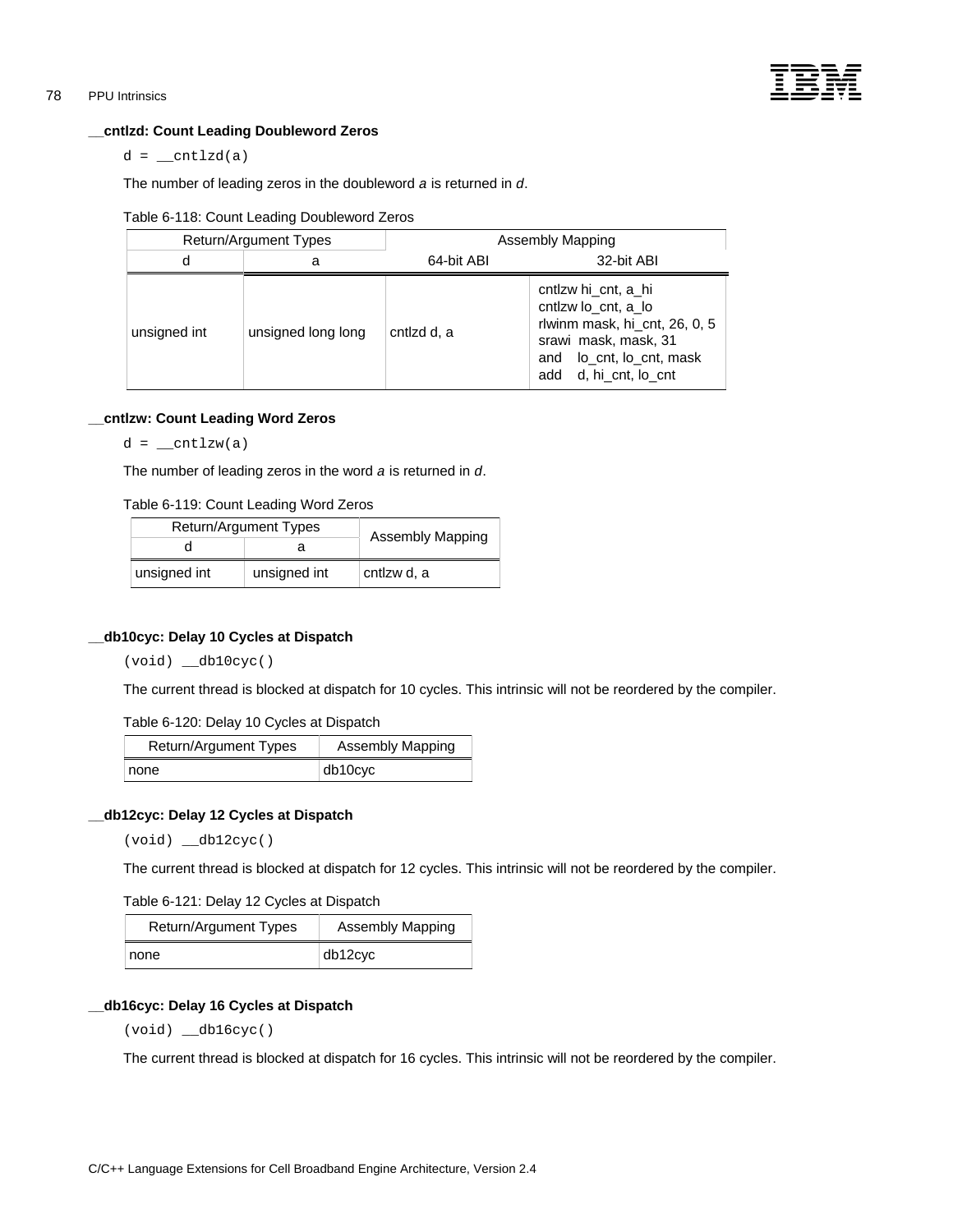

#### Table 6-122: Delay 16 Cycles at Dispatch

Return/Argument Types | Assembly Mapping

**\_\_db8cyc: Delay 8 Cycles at Dispatch** 

(void) \_\_db8cyc()

The current thread is blocked at dispatch for 8 cycles. This intrinsic will not be reordered by the compiler.

Table 6-123: Delay 8 Cycles at Dispatch

| Return/Argument Types | Assembly Mapping |  |
|-----------------------|------------------|--|
| none                  | db8cyc           |  |

## **\_\_dcbf: Data Cache Block Flush**

(void) \_\_dcbf(pointer)

The cache block that contains the argument *pointer* is flushed and removed from the cache.

The *base* and *index* arguments for the assembly mapping are calculated from *pointer*.

Table 6-124: Data Cache Block Flush

| Return/Argument Types | <b>Assembly Mapping</b> |
|-----------------------|-------------------------|
| pointer               |                         |
| void*                 | dcbf base, index        |

#### **\_\_dcbst: Data Cache Block Store**

(void) \_\_dcbst(pointer)

The cache block that contains the argument *pointer* is written to main memory. This intrinsic will not be reordered by the compiler.

The *base* and *index* arguments for the assembly mapping are calculated from *pointer*.

Table 6-125: Data Cache Block Store

| Return/Argument Types | <b>Assembly Mapping</b> |  |
|-----------------------|-------------------------|--|
| pointer               |                         |  |
| void*                 | dcbst base, index       |  |

# **\_\_dcbt: Data Cache Block Touch**

(void) \_\_dcbt(pointer)

The processor receives a hint that the cache block which contains the argument *pointer* will soon be loaded. This intrinsic will not be reordered by the compiler.

The *base* and *index* arguments for the assembly mapping are calculated from *pointer*.

| Table 6-126: Data Cache Block Touch |  |
|-------------------------------------|--|
|-------------------------------------|--|

| Return/Argument Types |                         |  |
|-----------------------|-------------------------|--|
| pointer               | <b>Assembly Mapping</b> |  |
| void*                 | dcbt base, index        |  |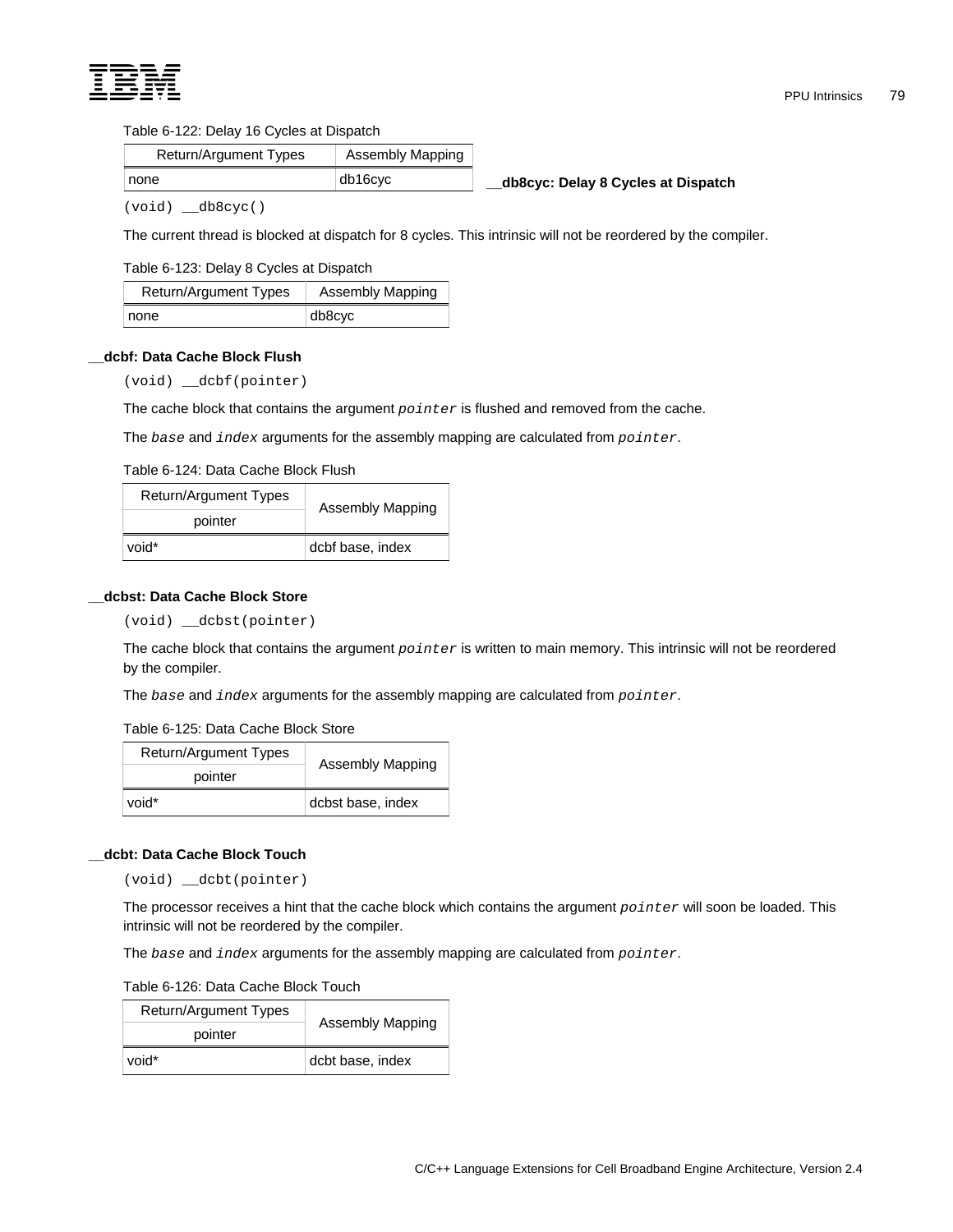# $\overline{\mathbf{E}}$ <br>80 PPU Intrinsics - Although District of the state of the state of the state of the state of the state of the state of the state of the state of the state of the state of the state of the state of the state of



#### **\_\_dcbt\_TH1000: Start Streaming Data**

(void) \_\_dcbt\_TH1000(EATRUNC, D, UG, ID)

A stream is started with an id of *ID* and an effective address of EATRUNC. The argument *D* describes which direction the stream is going: true for forwards and false for backwards. The argument *UG* says if the stream is unlimited in bounds or not. This intrinsic will not be reordered by the compiler.

The effective address for this instruction is calculated as:

 $((using need long long) EATRUNC) & ~0 \times 7F)$   $((D & 1) << 6)$   $((UG & 1) << 5)$   $(ID & 0 \times F)$ 

The *base* and *index* arguments for the assembly mapping are calculated from the above effective address.

|  |  |  | Table 6-127: Start Streaming Data |  |
|--|--|--|-----------------------------------|--|
|--|--|--|-----------------------------------|--|

| Return/Argument Types |      |      |     | Assembly Mapping    |  |
|-----------------------|------|------|-----|---------------------|--|
| <b>EATRUNC</b>        |      | 'JG- |     |                     |  |
| void*                 | bool | bool | int | dcbt base, index, 8 |  |

#### **\_\_dcbt\_TH1010: Stop Streaming Data**

(void) \_\_dcbt\_TH1010(G0, S, UNITCNT, T, U, ID)

The processor receives a hint that the stream identified by *ID* will no longer be needed. If *G0* is set then the program will soon load from all nascent data streams that have been completely described, and it will probably no longer load from any other nascent data streams; all the rest of the arguments are ignored in this case. If *S* is 10 then the stream associated with *ID* will stop and all other arguments except for *ID* are ignored. If *S* is 11 then all streams IDs are stopped and all other arguments are ignored. *UNITCNT* specifies the number of units in a data stream. *T* tells if the program's need for each block of the data stream is likely to be transient. *U* tells if the data stream is unlimited and the *UNITCNT* argument is ignored. This intrinsic will not be reordered by the compiler.

The effective address for this instruction is calculated as:

```
(((unsigned long long) G0 & 1) << 31) 
  ( ((S \& 0x3) << 29)
   | ((UNITCNT & 0x3FF) << 7) 
  |(T \& 1) \leq 6)|(U & 1) << 5)
   | (ID & 0xF)
```
The *base* and *index* arguments for the assembly mapping are calculated from the above effective address.

| Return/Argument Types |     |         |      |      |     |                      |
|-----------------------|-----|---------|------|------|-----|----------------------|
| G0                    |     | UNITCNT |      |      | ID  | Assembly Mapping     |
| bool                  | int | int     | bool | bool | int | dcbt base, index, 10 |

Table 6-128: Stop Streaming Data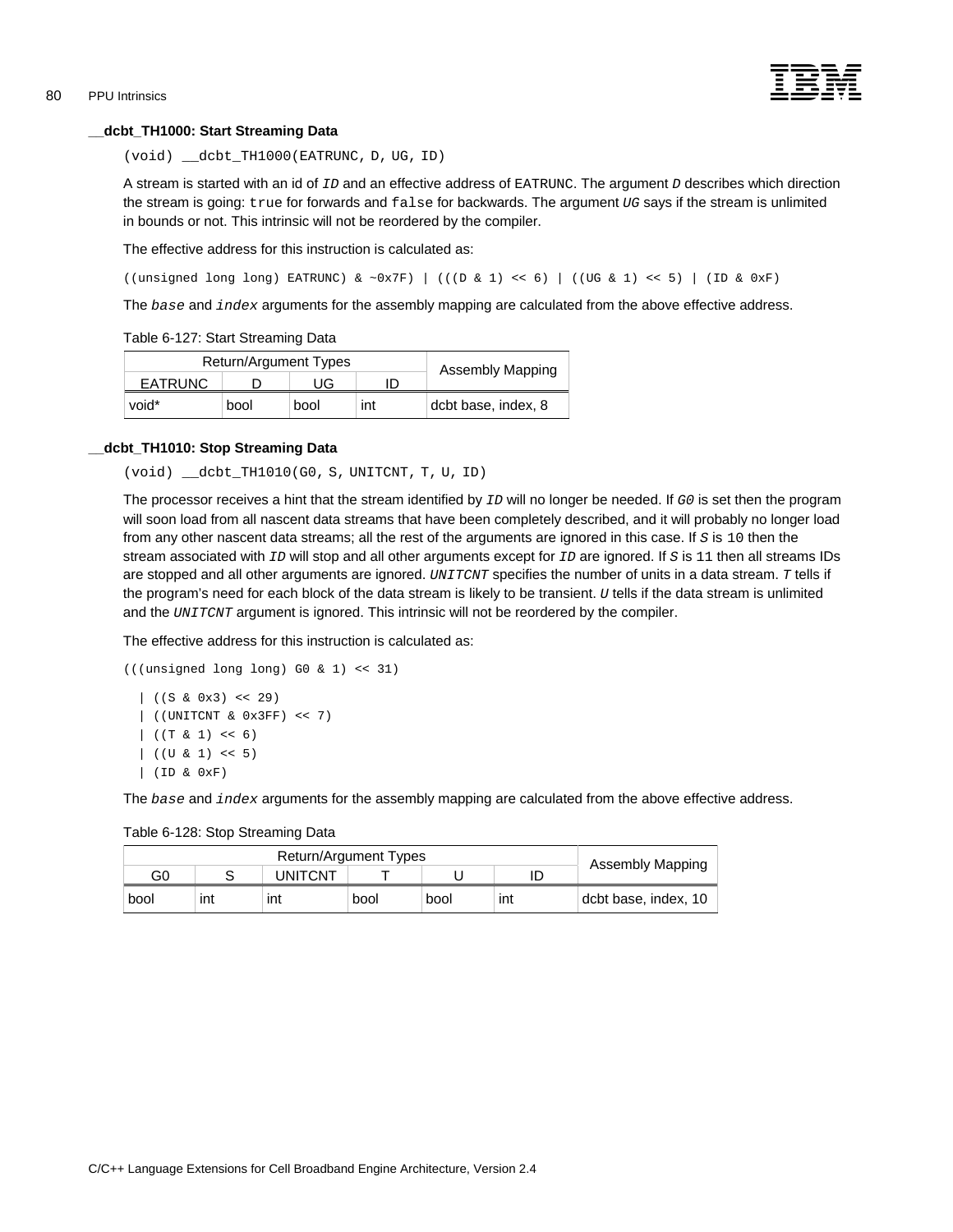

#### **\_\_dcbtst: Data Cache Block Touch for Store**

(void) \_\_dcbtst(pointer)

The processor receives a hint that the cache block that contains the argument *pointer* will soon be stored. This intrinsic will not be reordered by the compiler.

The *base* and *index* arguments for the assembly mapping are calculated from *pointer*.

#### Table 6-129: Data Cache Block Touch for Store

| Return/Argument Types |                         |  |
|-----------------------|-------------------------|--|
| pointer               | <b>Assembly Mapping</b> |  |
| void*                 | dcbtst base, index      |  |

#### **\_\_dcbz: Data Cache Block Set to Zero**

(void) \_\_dcbz(pointer)

The cache block that contains the argument *pointer* is zeroed out. If the address is already in cache, the cache block containing it is zeroed. If the address was not already in a cache block, a cache block for it is created with all zeros. This intrinsic will not be reordered by the compiler.

The *base* and *index* arguments for the assembly mapping are calculated from *pointer*.

| Return/Argument Types |                  |  |
|-----------------------|------------------|--|
| pointer               | Assembly Mapping |  |
| void*                 | dcbz base, index |  |

# **\_\_eieio: Enforce In-Order Execution of I/O**

(void) \_\_eieio()

A memory barrier is created, which provides an ordering function for the storage accesses caused by *Load*, *Store*,  $\text{\_dcbz}()$ ,  $\text{\_eciwx}()$ , and  $\text{\_ecowx}()$  instructions executed by the processor executing the  $\text{\_eieio()}$ instruction. The memory barrier and ordering function are described in section 1.7.1 of *PowerPC Architecture Book, Book II: PowerPC Virtual Environment Architecture, Version 2.02.* 

|  | Table 6-131: Enforce In-Order Execution of I/O |
|--|------------------------------------------------|
|  |                                                |

| Return/Argument Types | Assembly Mapping |
|-----------------------|------------------|
| none                  | eieio            |

#### **\_\_fabs: Double Absolute Value**

 $d = \_$ fabs(a)

The absolute value of the argument *a* is returned in *d* with the sign bit set to zero.

| Table 6-132: Double Absolute Value |
|------------------------------------|
|------------------------------------|

| Return/Argument Types |        | <b>Assembly Mapping</b> |
|-----------------------|--------|-------------------------|
|                       |        |                         |
| double                | double | fabs d, a               |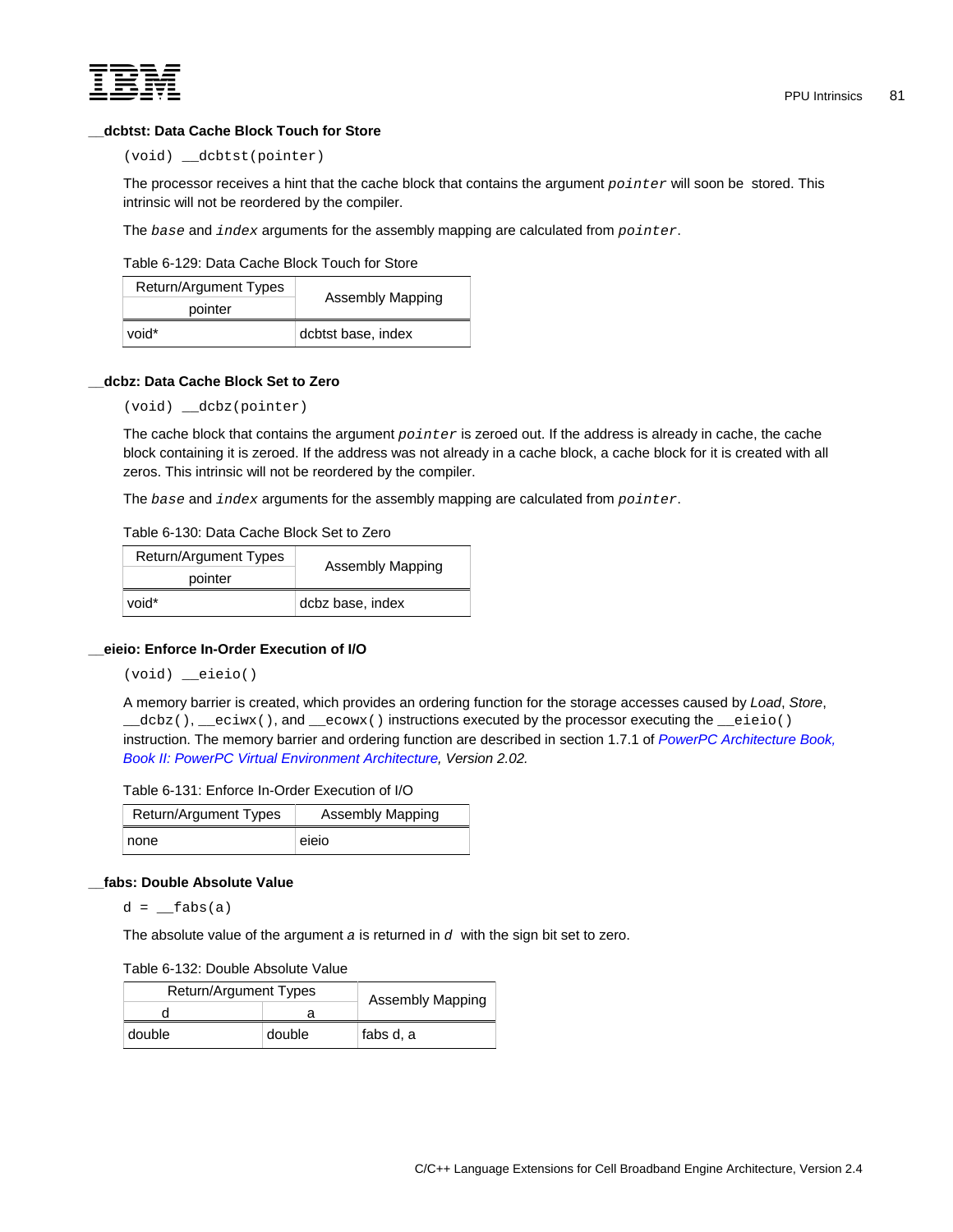# $\overline{\mathbf{B}}$ <br>82 PPU Intrinsics - Although District of the state of the state of the state of the state of the state of the state of the state of the state of the state of the state of the state of the state of the state of



#### **\_\_fabsf: Float Absolute Value**

 $d = \_$ fabs $f(a)$ 

The absolute value of the argument *a* is returned in *d* with the sign bit set to zero.

#### Table 6-133: Float Absolute Value

| Return/Argument Types |       | <b>Assembly Mapping</b> |
|-----------------------|-------|-------------------------|
|                       | а     |                         |
| float                 | float | fabs d, a               |

# **\_\_fcfid: Convert Doubleword to Double**

 $d = \text{fcfid}(a)$ 

The doubleword in *a* is converted to a floating-point and returned in *d*.

Table 6-134: Convert Doubleword to Double

| Return/Argument Types |           | Assembly Mapping |
|-----------------------|-----------|------------------|
|                       |           |                  |
| double                | long long | fcfid d, a       |

# **\_\_fctid: Convert Double to Doubleword**

 $d = \text{fctid}(a)$ 

The double *a* is converted to a doubleword integer and returned in *d*. This function takes into account the current rounding mode.

Table 6-135: Convert Double to Doubleword

| Return/Argument Types |        | Assembly Mapping |
|-----------------------|--------|------------------|
|                       |        |                  |
| long long             | double | fctid d, a       |

# **\_\_fctidz: Convert Double to Doubleword with Round Towards Zero**

$$
d = \underline{\quad} fctidz(a)
$$

The double *a* is converted to a doubleword integer and returned in *d*. This function always rounds towards zero.

Table 6-136: Convert Double to Doubleword with Round Towards Zero

| Return/Argument Types |        | <b>Assembly Mapping</b> |
|-----------------------|--------|-------------------------|
|                       |        |                         |
| long long             | double | fctidz d, a             |

#### **\_\_fctiw: Convert Double to Word**

 $d = \text{fctiw}(a)$ 

The double *a* is converted to a word integer and returned in *d*. This function takes into account the current rounding mode.

#### Table 6-137: Convert Double to Word

| Return/Argument Types |  | Assembly Mapping |
|-----------------------|--|------------------|
|                       |  |                  |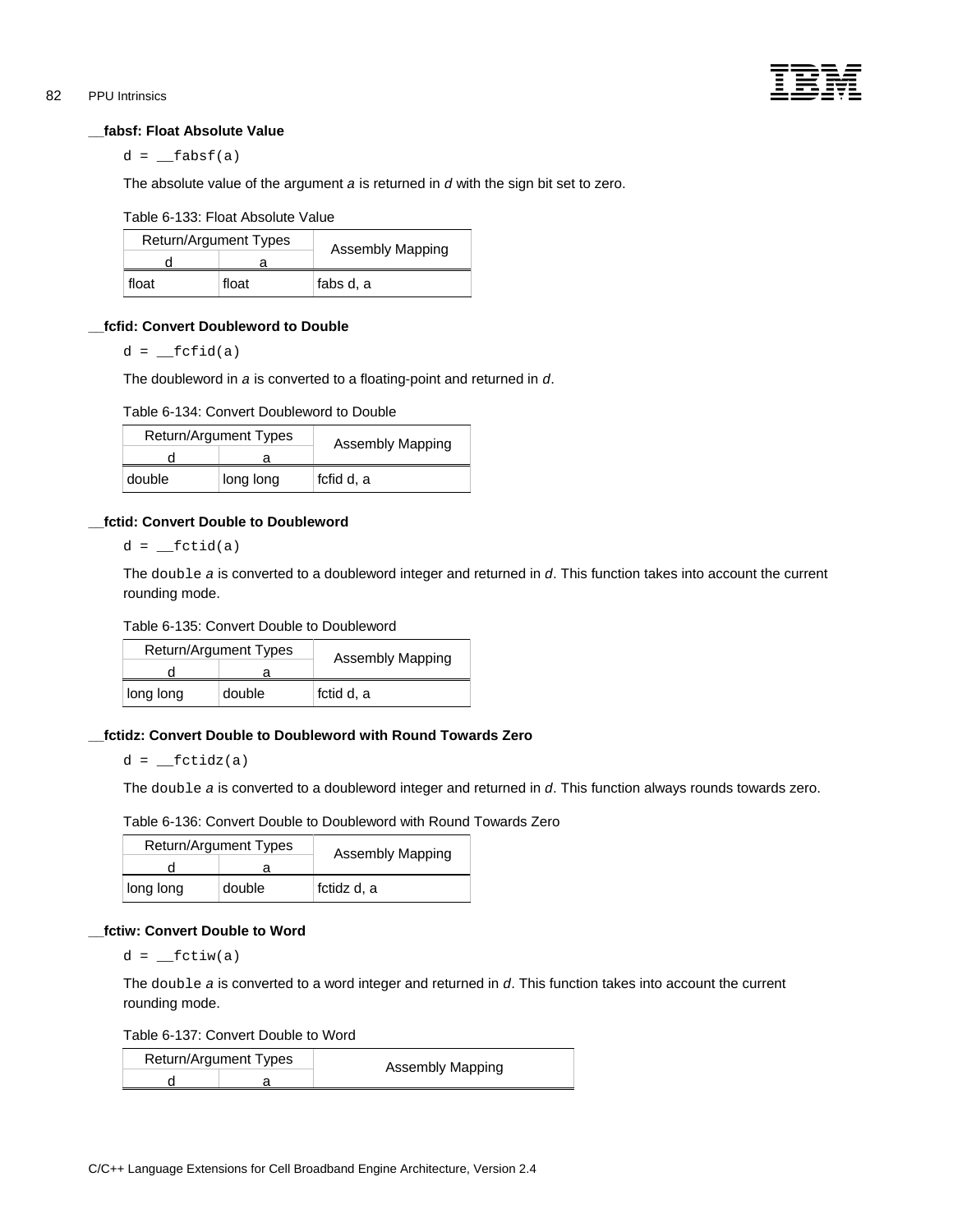

| int | double | fctiw tmp, a<br>stfiwx tmp, r1, tempspace |
|-----|--------|-------------------------------------------|
|     |        | lwzx d, r1, tempspace                     |

#### **\_\_fctiwz: Convert Double to Word with Round Towards Zero**

 $d = \text{fctivz}(a)$ 

The double *a* is converted to a word integer and returned in *d*. This function always rounds towards zero.

Table 6-138: Convert Double to Word with Round Towards Zero

| Return/Argument Types |        | <b>Assembly Mapping</b>                                             |  |
|-----------------------|--------|---------------------------------------------------------------------|--|
| а                     |        |                                                                     |  |
| int                   | double | fctiwz tmp, a<br>stfiwx tmp, r1, tempspace<br>lwzx d, r1, tempspace |  |

#### **\_\_fmadd: Double Fused Multiply and Add**

 $d = \underline{\text{fmadd}}(a, b, c)$ 

The argument *a* is multiplied by the argument *b*, and the argument *c* is added to that product. The resulting value (*a*×*b*+*c*) is returned in *d*.

#### Table 6-139: Double Fused Multiply and Add

|        | Return/Argument Types | <b>Assembly Mapping</b> |        |                  |
|--------|-----------------------|-------------------------|--------|------------------|
|        |                       |                         |        |                  |
| double | double                | double                  | double | fmadd d, a, b, c |

# **\_\_fmadds: Float Fused Multiply and Add**

 $d = \underline{\text{fmads}}(a, b, c)$ 

The argument  $a$  is multiplied by the argument  $b$ , and the argument  $c$  is added to that product. The resulting value (*a*×*b*+*c*) is returned in *d*.

Table 6-140: Float Fused Multiply and Add

|       | Return/Argument Types | <b>Assembly Mapping</b> |       |                   |
|-------|-----------------------|-------------------------|-------|-------------------|
|       |                       |                         |       |                   |
| float | float                 | float                   | float | fmadds d, a, b, c |

# **\_\_fmsub: Double Fused Multiply and Subtract**

 $d = \underline{\quad} \text{fmsub}(a, b, c)$ 

The argument  $a$  is multiplied by the argument  $b$ , and the argument  $c$  is subtracted from that product. The resulting value (*a*×*b*-*c*) is returned in *d*.

| Table 6-141: Double Fused Multiply and Subtract |  |  |
|-------------------------------------------------|--|--|
|-------------------------------------------------|--|--|

|        | Return/Argument Types | <b>Assembly Mapping</b> |        |                  |
|--------|-----------------------|-------------------------|--------|------------------|
|        |                       |                         |        |                  |
| double | double                | double                  | double | fmsub d, a, b, c |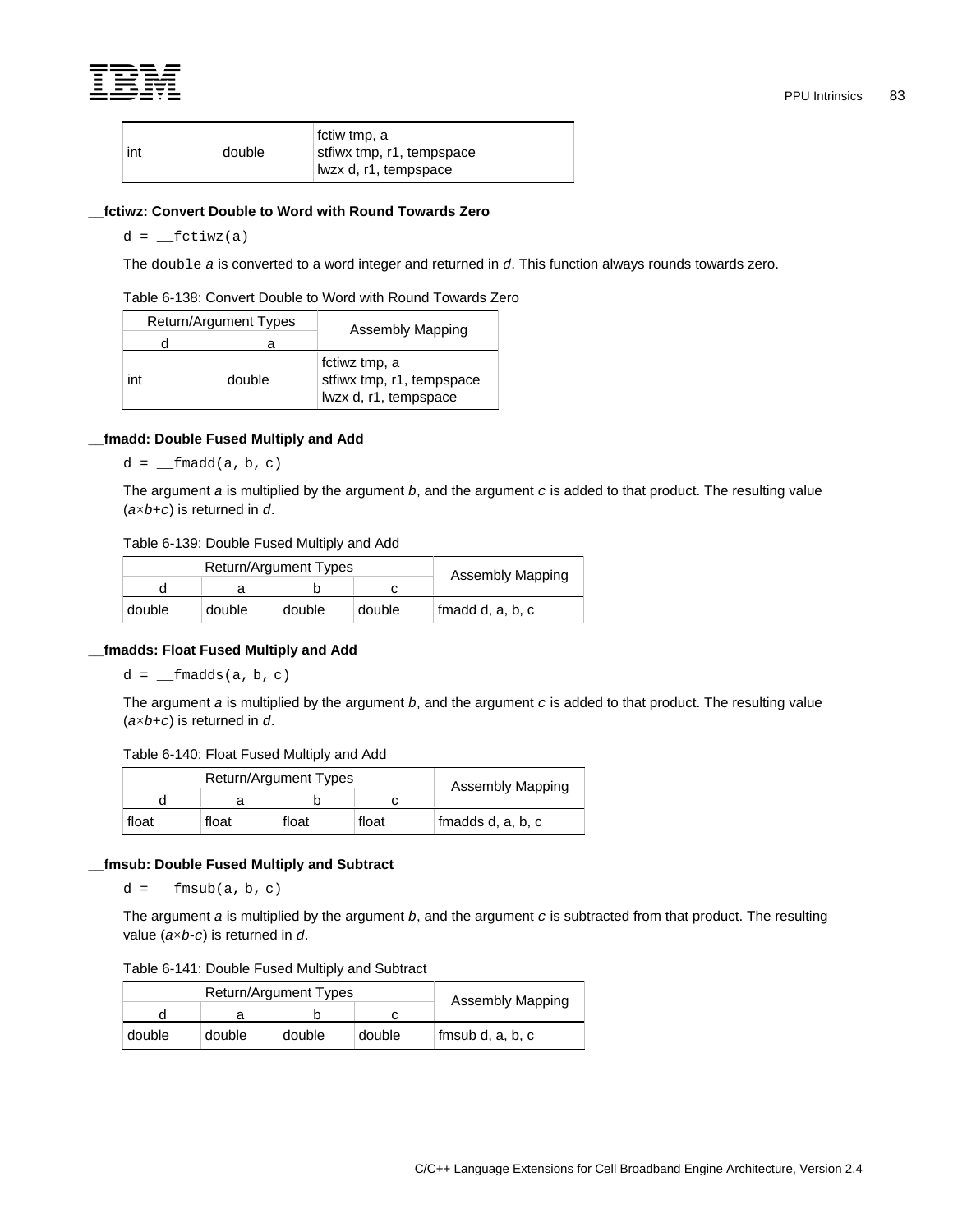

# $\overline{\mathbf{B}}$  PPU Intrinsics - PPU Intrinsics - PPU Intrinsics - PPU Intrinsics - PPU Intrinsics - PPU Intrinsics - PPU Intrinsics - PPU Intrinsics - PPU Intrinsics - PPU Intrinsics - PPU Intrinsics - PPU Intrinsics - PPU I

#### **\_\_fmsubs: Float Fused Multiply and Subtract**

 $d = \text{Imsubs}(a, b, c)$ 

The argument  $a$  is multiplied by the argument  $b$ , and the argument  $c$  is subtracted from that product. The resulting value (*a*×*b*-*c*) is returned in *d*.

Table 6-142: Float Fused Multiply and Subtract

|       | Return/Argument Types | Assembly Mapping |       |                   |
|-------|-----------------------|------------------|-------|-------------------|
|       |                       |                  |       |                   |
| float | float                 | float            | float | fmsubs d, a, b, c |

#### **\_\_fmul: Double Multiply**

 $d = \text{fmul}(a, b)$ 

The doubles *a* and *b* are multiplied, and their product (*a*×*b*) is returned in *d*.

| Return/Argument Types | Assembly Mapping |        |              |
|-----------------------|------------------|--------|--------------|
|                       |                  |        |              |
| double                | double           | double | fmul d, a, b |

### **\_\_fmuls: Float Multiply**

 $d = \underline{\quad}$ fmuls(a, b)

The floats *a* and *b* are multiplied, and their product (a×b) is returned in *d*.

Table 6-144: Float Multiply

| Return/Argument Types | Assembly Mapping |       |               |
|-----------------------|------------------|-------|---------------|
|                       |                  |       |               |
| float                 | float            | float | fmuls d, a, b |

# **\_\_fnabs: Double Negative**

 $d = \underline{\quad}$ fnabs(a)

The negative absolute value of the argument *a* is returned in *d*. The sign bit is set to 1.

Table 6-145: Double Negative

|        | Return/Argument Types | <b>Assembly Mapping</b> |
|--------|-----------------------|-------------------------|
|        |                       |                         |
| double | double                | fnabs d, a              |

#### **\_\_fnabsf: Float Negative**

 $d = \_$ fnabsf(a)

The negative absolute value of the argument *a* is returned in the *d*. The sign bit is set to 1.

Table 6-146: Float Negative

|       | Return/Argument Types | <b>Assembly Mapping</b> |
|-------|-----------------------|-------------------------|
|       |                       |                         |
| float | float                 | fnabs d, a              |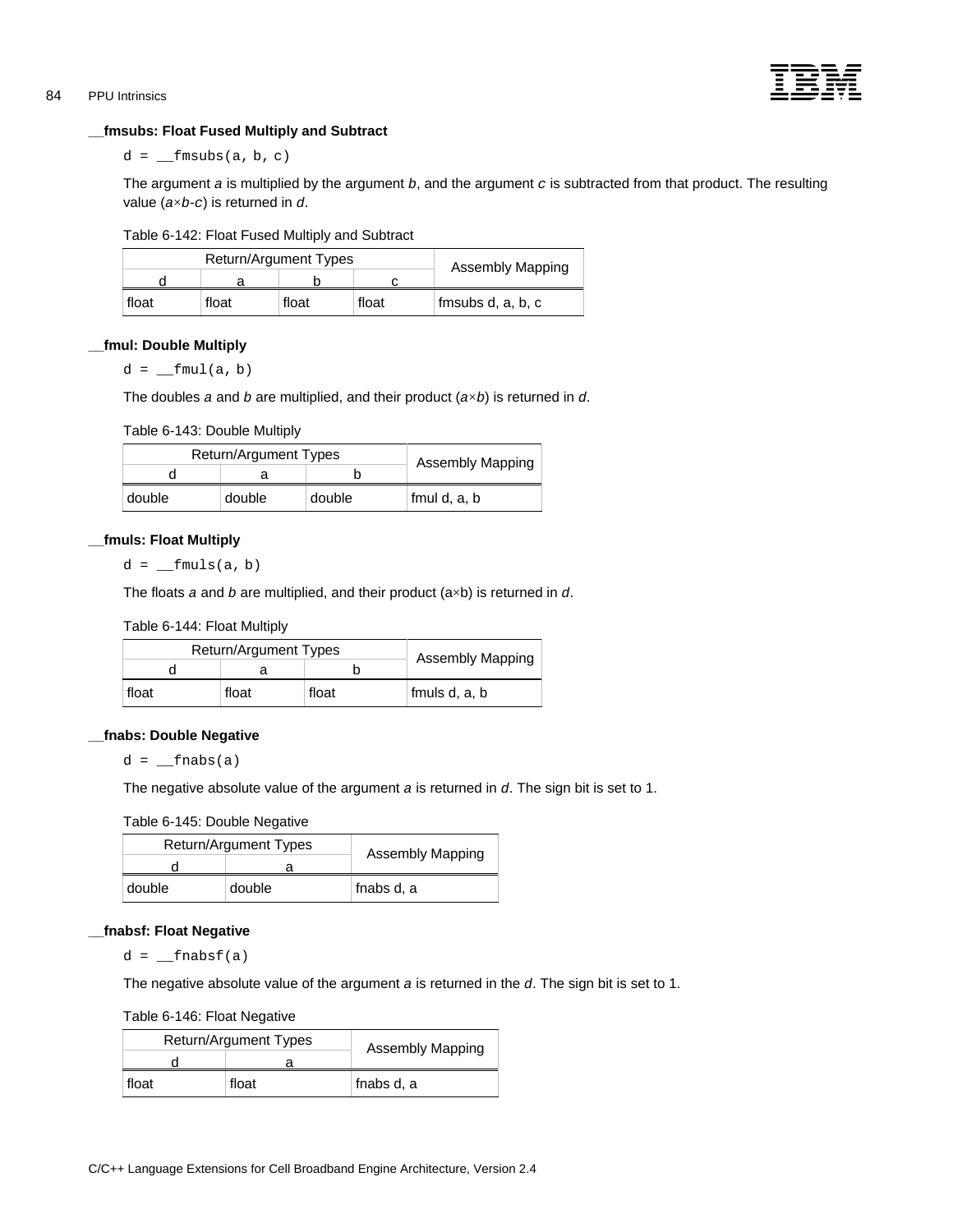



#### **\_\_fnmadd: Double Fused Negative Multiply and Add**

 $d = \underline{\text{frm} \text{and}}(a, b, c)$ 

The arguments *a* and *b* are multiplied, and the argument *c* is added to their product. The sum is negated, and the resulting value -(*a*×*b*+*c*) is returned in *d*.

|  |  | Table 6-147: Double Fused Negative Multiply and Add |
|--|--|-----------------------------------------------------|
|--|--|-----------------------------------------------------|

|        | Return/Argument Types | Assembly Mapping |        |                   |
|--------|-----------------------|------------------|--------|-------------------|
|        |                       |                  |        |                   |
| double | double                | double           | double | fnmadd d, a, b, c |

## **\_\_fnmadds: Float Fused Negative Multiply and Add**

```
d = _fnmadds(a, b, c)
```
The arguments *a* and *b* are multiplied, and the argument *c* is added to their product. The sum is negated, and the resulting value -(*a*×*b*+*c*) is returned in *d*.

Table 6-148: Float Fused Negative Multiply and Add

|       | Return/Argument Types | <b>Assembly Mapping</b> |       |                    |  |
|-------|-----------------------|-------------------------|-------|--------------------|--|
|       |                       |                         |       |                    |  |
| float | float                 | float                   | float | fnmadds d, a, b, c |  |

#### **\_\_fnmsub: Double Fused Negative Multiply and Subtract**

 $d = \underline{\quad}$ fnmsub(a, b, c)

The arguments *a* and *b* are multiplied, and the argument *c* is subtracted from their product. The sum is negated, and the resulting value -(*a*×*b*-*c*) is returned in *d*.

# Table 6-149: Double Fused Negative Multiply and Subtract

|        | Return/Argument Types | Assembly Mapping |        |                   |  |
|--------|-----------------------|------------------|--------|-------------------|--|
|        |                       |                  |        |                   |  |
| double | double                | double           | double | fnmsub d, a, b, c |  |

#### **\_\_fnmsubs: Float Fused Negative Multiply and Subtract**

```
d = \underline{\text{fnmsubs}}(a, b, c)
```
The arguments *a* and *b* are multiplied, and the argument *c* is subtracted from their product. The sum is negated, and the resulting value -(*a*×*b*-*c*) is returned in *d*.

Table 6-150: Float Fused Negative Multiply and Subtract

| <b>Return/Argument Types</b> |       |       |       | Assembly Mapping    |  |
|------------------------------|-------|-------|-------|---------------------|--|
|                              |       |       |       |                     |  |
| float                        | float | float | float | ⊧fnmsubs d, a, b, c |  |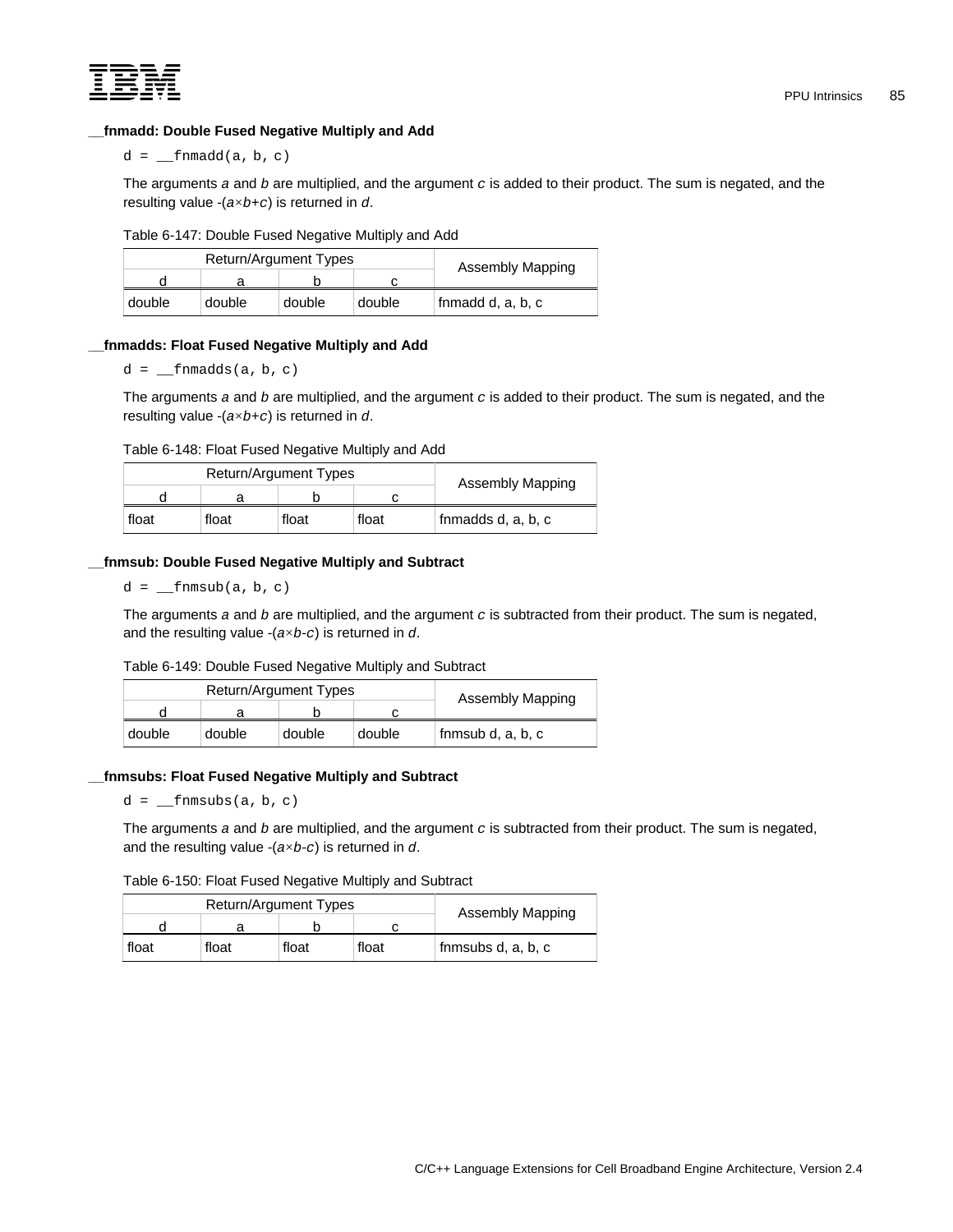# $\overline{\mathbf{B}}$  PPU Intrinsics - PPU Intrinsics - PPU Intrinsics - PPU Intrinsics - PPU Intrinsics - PPU Intrinsics - P $\overline{\mathbf{B}}$



#### **\_\_fres: Float Reciprocal Estimate**

# $d = \text{_fres}(a)$

An estimate of the reciprocal of the argument *a* is returned in *d*. The estimate is correct to a precision of one part in 256 of the reciprocal.

Beyond this precision, the value is indeterminate; the results of executing this instruction may vary between implementations and between different executions on the same implementation.

Table 6-151: Float Reciprocal Estimate

|       | Return/Argument Types | <b>Assembly Mapping</b> |
|-------|-----------------------|-------------------------|
|       |                       |                         |
| float | float                 | fres d, a               |

#### **\_\_frsp: Round to Single Precision**

 $d = \text{Trsp}(a)$ 

The argument *a* is rounded to single precision and returned in *d*.

Table 6-152: Round to Single Precision

| Return/Argument Types |       |                         |
|-----------------------|-------|-------------------------|
|                       | а     | <b>Assembly Mapping</b> |
| float                 | float | frsp d, a               |

# **\_\_frsqrte: Double Reciprocal Square Root Estimate**

# $d = \text{frsqrte}(a)$

An estimate of the reciprocal of the square root of the argument *a* is returned in *d*.

The estimate is correct to a precision of one part in 32 of the reciprocal of the square root. Beyond this precision, the value is indeterminate; the results of executing this instruction may vary between implementations and between different executions on the same implementation.

#### Table 6-153: Double Reciprocal Square Root Estimate

| Return/Argument Types |        | <b>Assembly Mapping</b> |
|-----------------------|--------|-------------------------|
|                       |        |                         |
| float                 | double | frsgrte d, a            |

#### **\_\_fsel: Floating-Point Select of Double**

 $d = \text{fsel}(a, b, c)$ 

The argument *b* is returned in *d* if the argument *a* is less than or equal to *0.0*; otherwise *c* is returned.

Table 6-154: Floating-Point Select of Double

|        | Return/Argument Types | Assembly Mapping |        |                 |  |
|--------|-----------------------|------------------|--------|-----------------|--|
|        |                       |                  |        |                 |  |
| double | double                | double           | double | fsel d, a, b, c |  |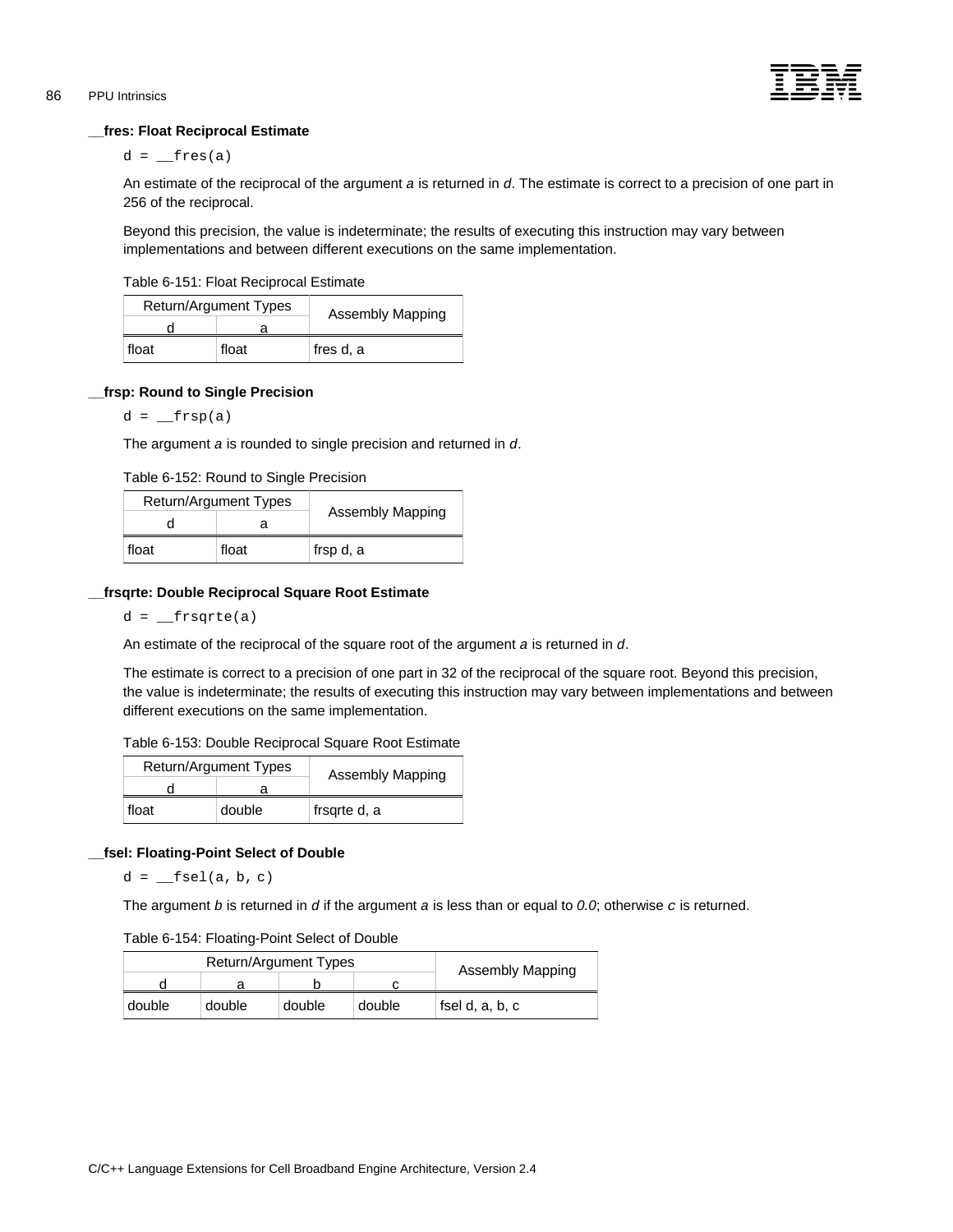

#### **\_\_fsels: Floating-Point Select of Float**

 $d = \text{fsels}(a, b, c)$ 

The argument *b* is returned in *d* if the argument *a* is less than or equal to *0.0*; otherwise *c* is returned.

Table 6-155: Floating-Point Select of Float

|       | Return/Argument Types | <b>Assembly Mapping</b> |       |                  |  |
|-------|-----------------------|-------------------------|-------|------------------|--|
|       |                       |                         |       |                  |  |
| float | float                 | float                   | float | ⊧fsel d, a, b, c |  |

# **\_\_fsqrt: Double Square Root**

 $d = \text{fsqrt}(a)$ 

The square root of the argument *a* is returned in *d*.

# Table 6-156: Double Square Root

|        | Return/Argument Types | <b>Assembly Mapping</b> |
|--------|-----------------------|-------------------------|
|        |                       |                         |
| double | double                | fsqrt d, a              |

# **\_\_fsqrts: Float Square Root**

 $d = \_fsqrt{sqrt}(a)$ 

The square root of the argument *a* is returned in *d*.

### Table 6-157: Float Square Root

|       | Return/Argument Types | <b>Assembly Mapping</b> |
|-------|-----------------------|-------------------------|
|       |                       |                         |
| float | float                 | fsqrts d, a             |

#### **\_\_icbi: Instruction Cache Block Invalidate**

(void) \_\_icbi(pointer)

The instruction cache block that contains the argument *pointer* is invalidated, if such a block is in the cache. This intrinsic will not be reordered by the compiler.

The *base* and *index* arguments for the assembly mapping are calculated from *pointer*.

Table 6-158: Instruction Cache Block Invalidate

| Return/Argument Types | <b>Assembly Mapping</b> |  |
|-----------------------|-------------------------|--|
| pointer               |                         |  |
| void*                 | icbi base, index        |  |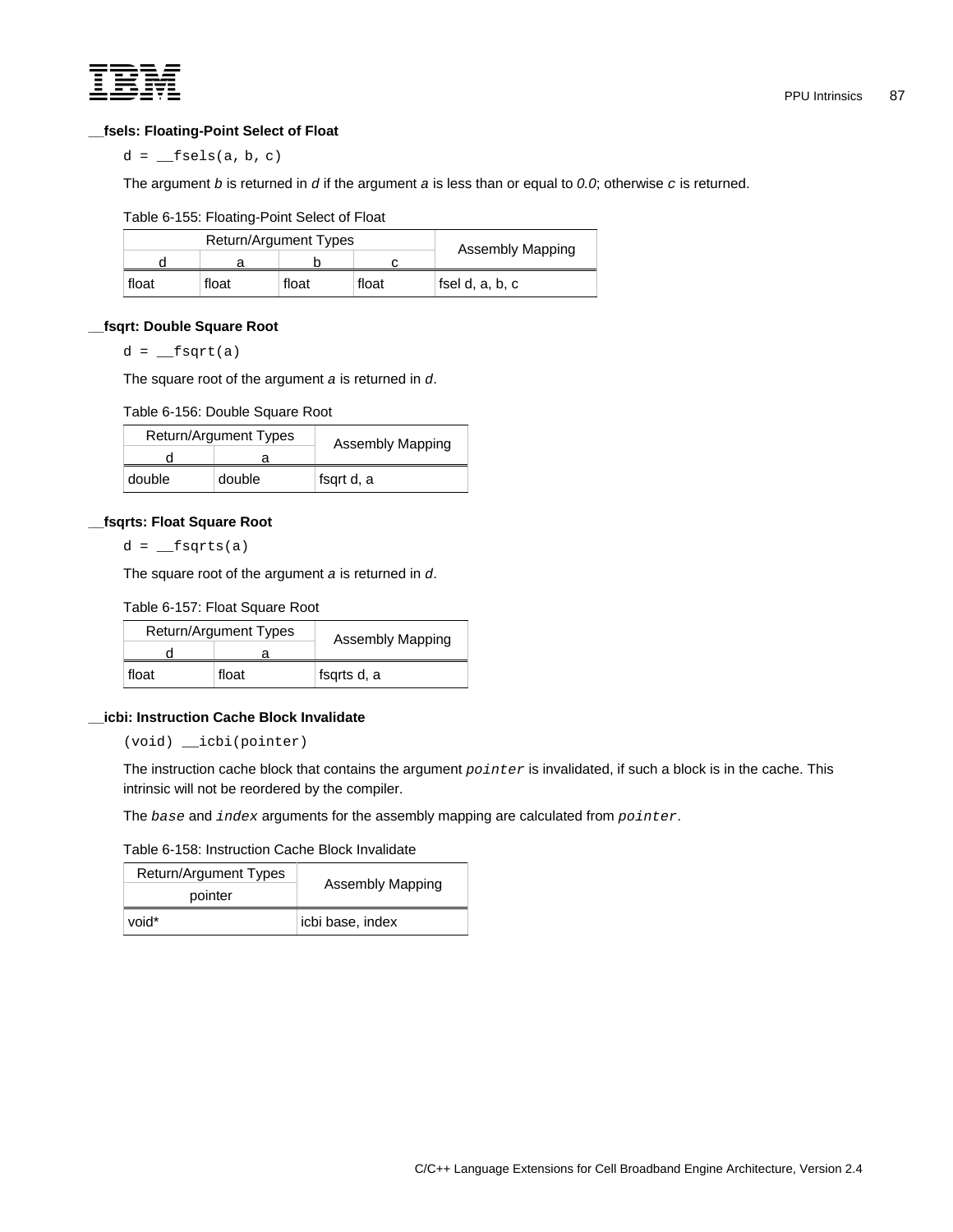



#### **\_\_isync: Instruction Sync**

(void) \_\_isync()

The processor waits until all previous instructions have finished. The \_\_isync() function ensures that all icbi have been performed.

Table 6-159: Instruction Sync

| Return/Argument Types | Assembly Mapping |
|-----------------------|------------------|
| none                  | isync            |

# **\_\_ldarx: Load Doubleword with Reserved**

d = \_\_ldarx(pointer)

The reserved address of the processor is set to the value of *pointer*. A doubleword from the address in *pointer* is returned in *d*.

The *base* and *index* arguments for the assembly mapping are calculated from *pointer*.

This intrinsic might not be supported when compiling for 32-bit ABIs in which a 64-bit doubleword is maintained in two separate registers.

#### Table 6-160: Load Doubleword with Reserved

| Return/Argument Types |         |                         |
|-----------------------|---------|-------------------------|
|                       | pointer | <b>Assembly Mapping</b> |
| unsigned long long    | void*   | Idarx d, base, index    |

#### **\_\_ldbrx: Load Reversed Doubleword**

 $d = \_ldbrx(pointer)$ 

A doubleword from the address in *pointer* is loaded in reversed endian order into *d* and returned.

The *base* and *index* arguments for the assembly mapping are calculated from *pointer*.

Table 6-161: Load Reversed Doubleword

| Return/Argument Types |         |                      | Assembly Mapping                                     |
|-----------------------|---------|----------------------|------------------------------------------------------|
|                       | pointer | 64-bit ABI           | 32-bit ABI                                           |
| unsigned long long    | void*   | Idbrx d, base, index | lwbrx d lo, base, index<br>lwbrx d_hi, base, index+4 |

## **\_\_lhbrx: Load Reversed Halfword**

 $d = \_$ lhbrx(pointer)

A halfword from the address in *pointer* is loaded in reversed endian order into *d* and returned.

The *base* and *index* arguments for the assembly mapping are calculated from *pointer*.

| Table 6-162: Load Reversed Halfword |  |
|-------------------------------------|--|
|-------------------------------------|--|

| Return/Argument Types |         | <b>Assembly Mapping</b> |
|-----------------------|---------|-------------------------|
|                       | pointer |                         |
| unsigned short        | void*   | Ihbrx d, base, index    |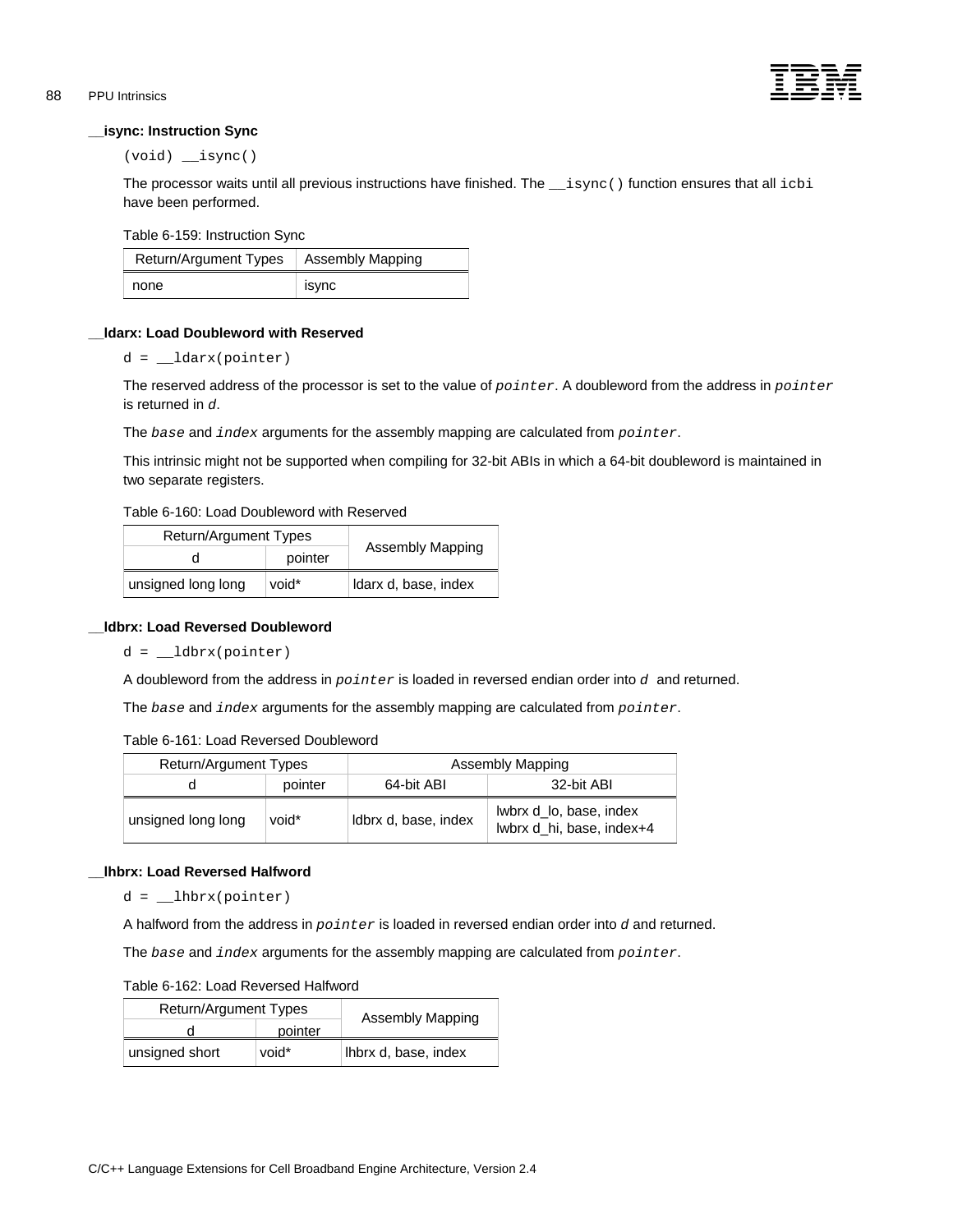

### **\_\_lwarx: Load Word with Reserved**

 $d = \text{lawarx(pointer)}$ 

The reserved address of the processor is set to the value of *pointer*. A word from the address in *pointer* is returned in *d*.

The *base* and *index* arguments for the assembly mapping are calculated from *pointer*.

Table 6-163: Load Word with Reserved

| Return/Argument Types |       | <b>Assembly Mapping</b> |
|-----------------------|-------|-------------------------|
| pointer               |       |                         |
| unsigned              | void* | Iwarx d, base, index    |

### **\_\_lwbrx: Load Reversed Word**

 $d = \_$ lwbrx(pointer)

A word from the address in *pointer* is loaded in reversed endian order into *d*.

The *base* and *index* arguments for the assembly mapping are calculated from *pointer*.

| Table 6-164: Load Reversed Word |  |
|---------------------------------|--|
|---------------------------------|--|

| Return/Argument Types |         | Assembly Mapping     |
|-----------------------|---------|----------------------|
|                       | pointer |                      |
| unsigned              | void*   | lwbrx d, base, index |

### **\_\_lwsync: Light Weight Sync**

(void) \_\_lwsync()

A memory barrier is created, providing an ordering function for the storage accesses caused by prior *Load*, *Store*, and  $\_\text{dcdz}$ () instructions that are executed by the processor executing  $\_\text{lwsync}$ (). The memory barrier and ordering function are described in section 1.7.1 of *PowerPC Architecture Book, Book II: PowerPC Virtual Environment Architecture, Version 2.02.* 

Table 6-165: Light Weight Sync

| Return/Argument Types | Assembly Mapping |  |
|-----------------------|------------------|--|
| none                  | lwsync           |  |

### **\_\_mffs: Move from Floating-Point Status and Control Register**

 $d = \inf f s()$ 

The current Floating-Point Status and Control Register is returned in *d*. This intrinsic will not be reordered by the compiler.

Table 6-166: Move from Floating-Point Status and Control Register

| Return/Argument Types | Assembly Mapping |  |
|-----------------------|------------------|--|
|                       |                  |  |
| double                | mffs d           |  |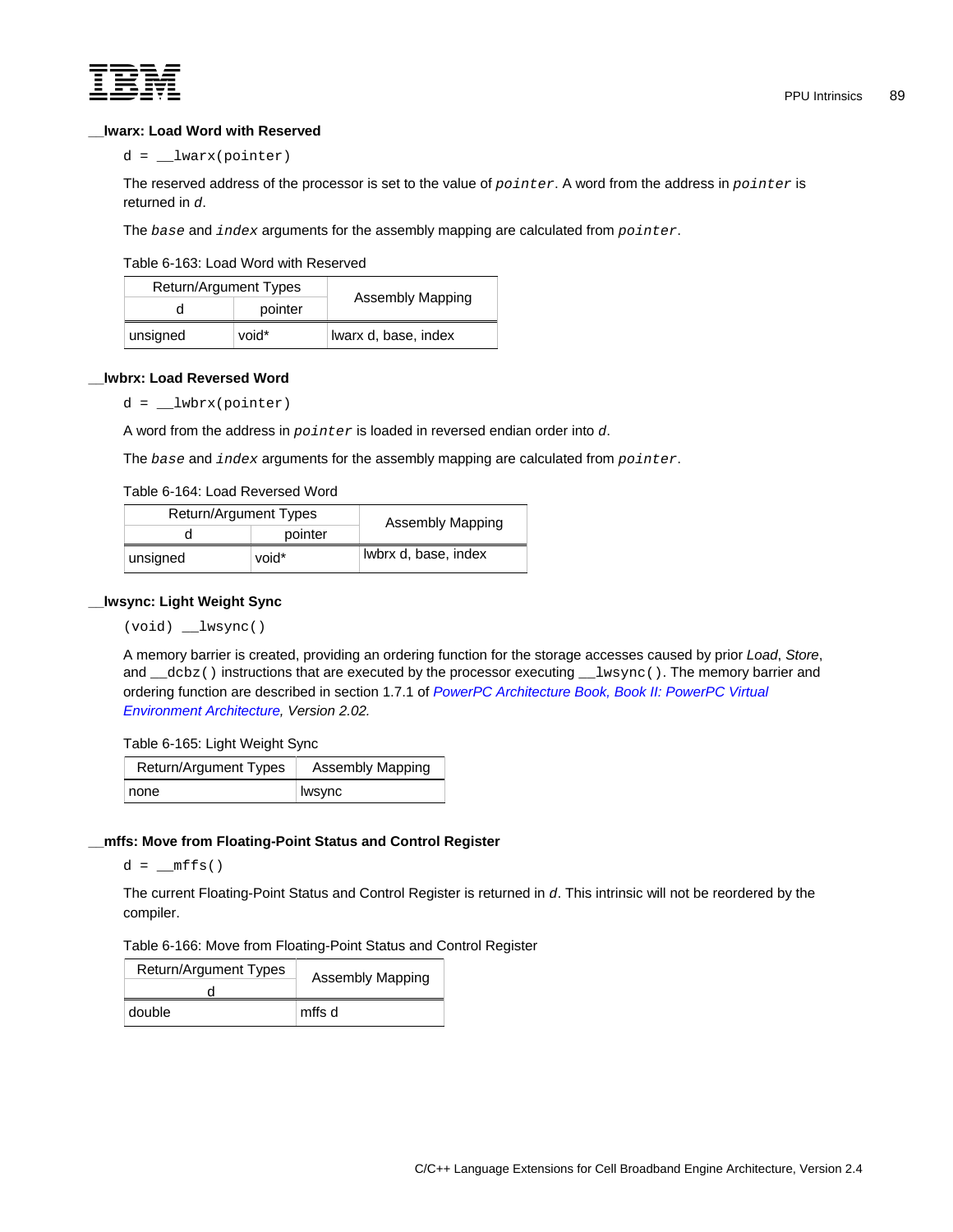

### **\_\_mfspr: Move from Special Purpose Register**

### $d = \text{mfspr(spr)}$

The contents of the special purpose register specified by *spr* are returned in *d*. This intrinsic will not be reordered by the compiler.

This intrinsic might not be supported when compiling for 32-bit ABIs in which a 64-bit doubleword is maintained in two separate registers.

### Table 6-167: Move from Special Purpose Register

| Return/Argument Types |                             | <b>Assembly Mapping</b> |
|-----------------------|-----------------------------|-------------------------|
|                       | spr                         |                         |
| unsigned long long    | 10-bit literal unsigned int | mfspr d, spr            |

### **\_\_mftb: Move from Time Base**

 $d = \text{mftb}()$ 

The time base register is returned in *d*. This intrinsic will not be reordered by the compiler.

Table 6-168: Move from Time Base

| Return/Argument Types | Assembly Mapping |                                                                              |
|-----------------------|------------------|------------------------------------------------------------------------------|
|                       | 64-bit ABI       | 32-bit ABI                                                                   |
| unsigned long long    | mftb d           | retry:<br>mftbu d hi<br>mftb d lo<br>mftbu tmp<br>cmp d_hi, tmp<br>bne retry |

### **\_\_mtfsb0: Set Field of FPSCR**

(void) \_\_mtfsb0(bt)

Bit *bt* of Floating-Point Status and Control Register (FPSCR) is set to 0. This intrinsic will not be reordered by the compiler. It will also cause a barrier for floating-point operations.

### Table 6-169: Set Field of FPSCR

| Return/Argument Types        | <b>Assembly Mapping</b> |  |
|------------------------------|-------------------------|--|
| bt                           |                         |  |
| 5-bit unsigned int (literal) | mtfsb0 bt               |  |

### **\_\_mtfsb1: Unset Field of FPSCR**

(void) \_\_mtfsb1(bt)

Bit *bt* of Floating-Point Status and Control Register is set to 1. This intrinsic will not be reordered by the compiler. It will also cause a barrier for floating-point operations.

### Table 6-170: Unset Field of FPSCR

| Return/Argument Types        | <b>Assembly Mapping</b> |  |
|------------------------------|-------------------------|--|
| bt                           |                         |  |
| 5-bit unsigned int (literal) | mtfsb1 bt               |  |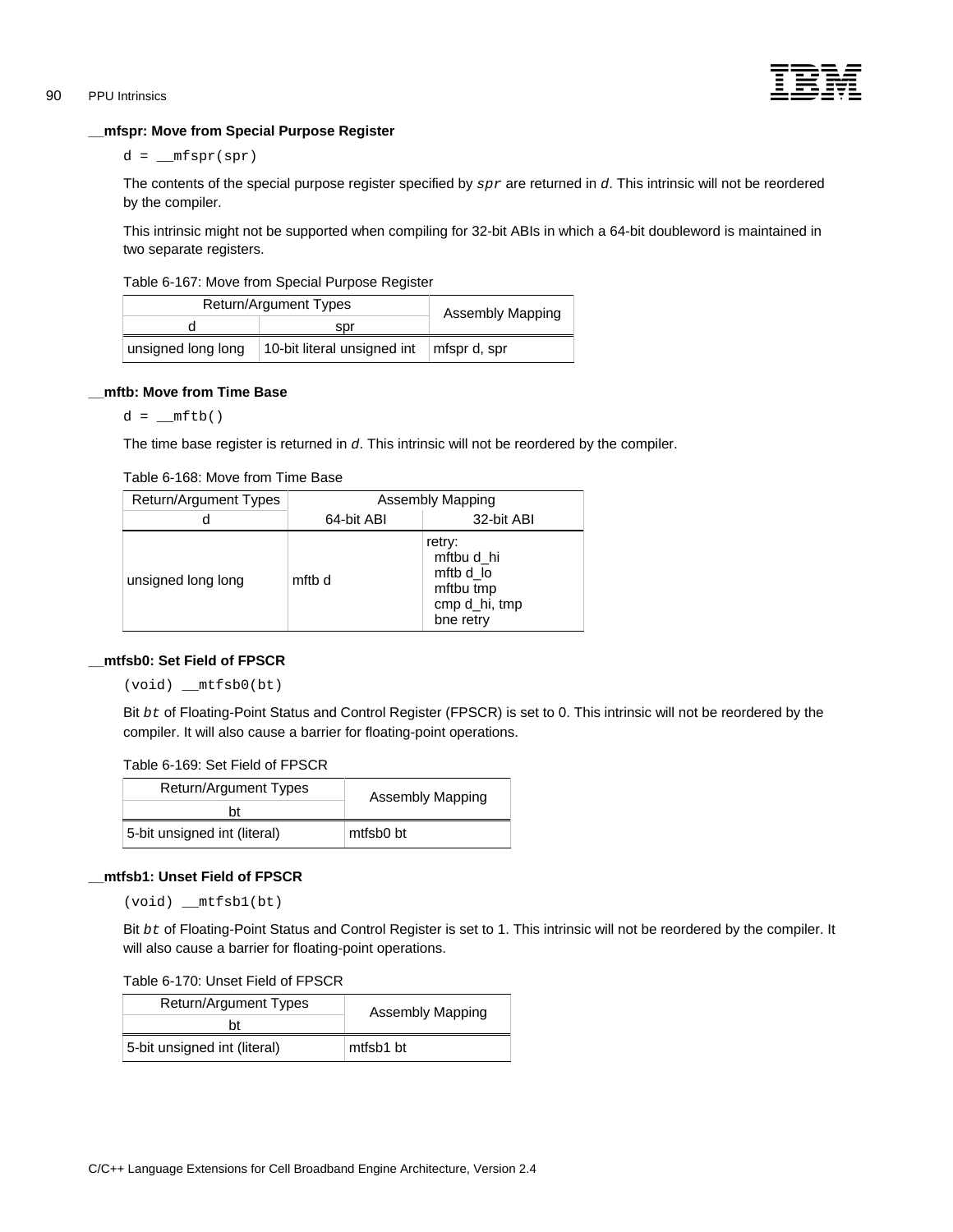

### **\_\_mtfsf: Set Fields in FPSCR**

(void) \_\_mtfsf(flm, b)

The fields of Floating-Point Status and Control Register are set to *b* masked by the argument *flm*. This intrinsic will not be reordered by the compiler. It will also cause a barrier for floating-point operations.

### Table 6-171: Set Fields in FPSCR

| Return/Argument Types        |        | <b>Assembly Mapping</b> |
|------------------------------|--------|-------------------------|
| flm                          |        |                         |
| 8-bit unsigned int (literal) | double | mtfsf flm. b            |

### **\_\_mtfsfi: Set Field FPSCR from Other Field**

 $(void)$   $mtfsfi(bf, u)$ 

The *u* field of Floating-Point Status and Control Register is copied into the *bf* field of FPSCR. This intrinsic will not be reordered by the compiler. It will also cause a barrier for floating-point operations.

Table 6-172: Set Field FPSCR from Other Field

| Return/Argument Types        |                              | Assembly Mapping |
|------------------------------|------------------------------|------------------|
| bi                           |                              |                  |
| 3-bit unsigned int (literal) | 4-bit unsigned int (literal) | mtfsfi bf, u     |

### **\_\_mtspr: Move to Special Purpose Register**

(void) \_\_mtspr(spr, value)

The special purpose register specified by *spr* is set to the argument *value*. This intrinsic will not be reordered by the compiler.

This intrinsic might not be supported when compiling for 32-bit ABIs in which a 64-bit doubleword is maintained in two separate registers.

Table 6-173: Move to Special Purpose Register

| Return/Argument Types         |                    | Assembly Mapping |  |
|-------------------------------|--------------------|------------------|--|
| spr                           | value              |                  |  |
| 10-bit unsigned int (literal) | unsigned long long | mtspr spr, value |  |

### **\_\_mulhd: Multiply Doubleword, High Part**

 $d = \text{multd}(a, b)$ 

The high part of the signed product of the doubleword arguments *a* and *b* is returned in *d*.

This intrinsic might not be supported when compiling for 32-bit ABIs in which a 64-bit doubleword is maintained in two separate registers.

### Table 6-174: Multiply Doubleword, High Part

|           | Return/Argument Types | <b>Assembly Mapping</b> |               |
|-----------|-----------------------|-------------------------|---------------|
|           |                       |                         |               |
| long long | long long             | long long               | mulhd d, a, b |

### **\_\_mulhdu: Multiply Double Unsigned Word, High Part**

 $d = \text{multdu}(a, b)$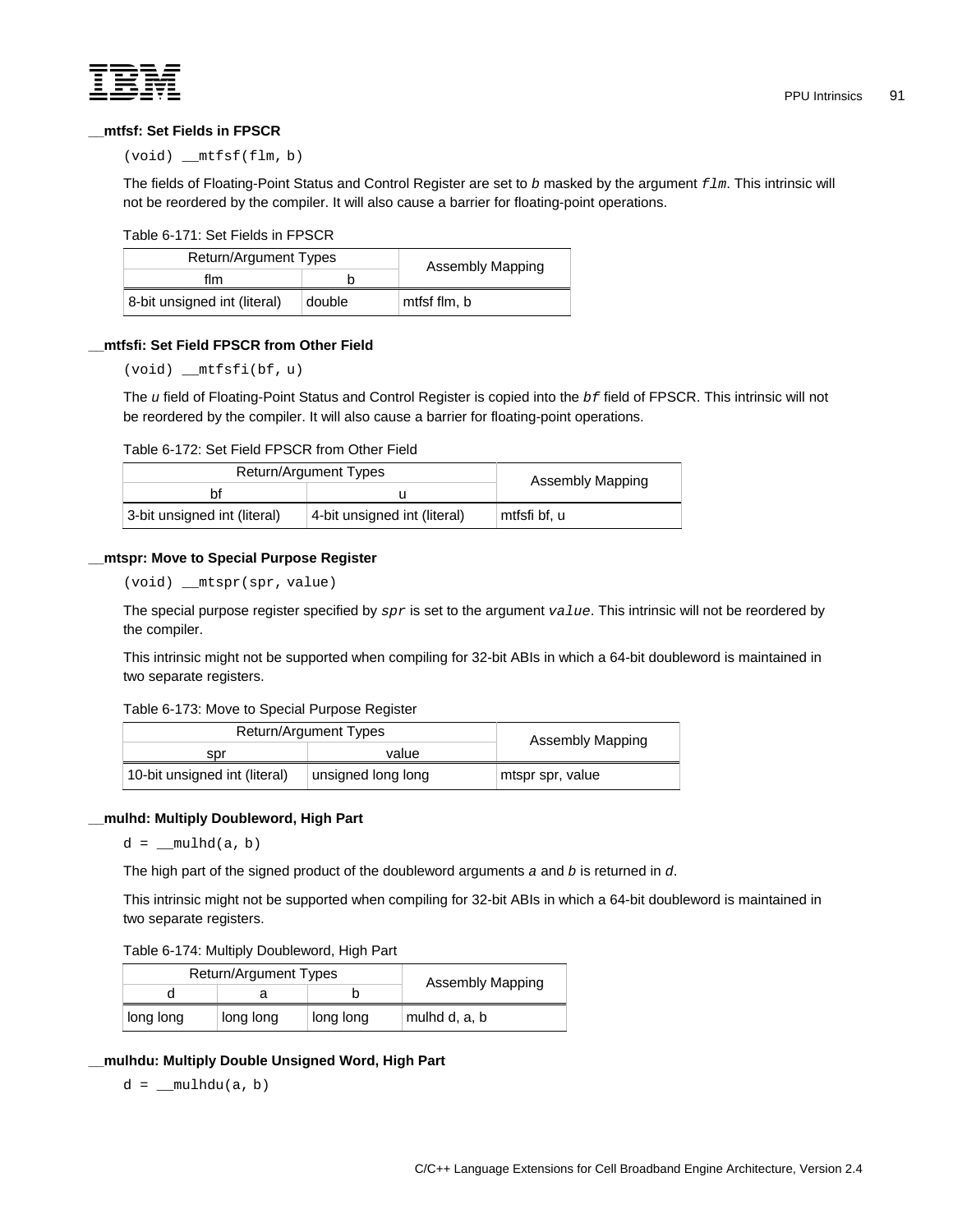



The high part of the unsigned product of the doubleword arguments *a* and *b* is returned in *d*.

This intrinsic might not be supported when compiling for 32-bit ABIs in which a 64-bit doubleword is maintained in two separate registers.

### Table 6-175: Multiply Double Unsigned Word, High Part

| Return/Argument Types | Assembly Mapping   |                    |                  |
|-----------------------|--------------------|--------------------|------------------|
|                       |                    |                    |                  |
| unsigned long long    | unsigned long long | unsigned long long | l mulhdu d, a, b |

### **\_\_mulhw: Multiply Word, High Part**

 $d = \text{multiply}(a, b)$ 

The high part of the signed product of the word arguments *a* and *b* is returned in *d*.

### Table 6-176: Multiply Word, High Part

| Return/Argument Types |     |     | <b>Assembly Mapping</b> |  |
|-----------------------|-----|-----|-------------------------|--|
|                       |     |     |                         |  |
| int                   | int | int | mulhw d, a, b           |  |

### **\_\_mulhwu: Multiply Unsigned Word, High Part**

 $d = \text{multwu}(a, b)$ 

The high part of the unsigned product of the word arguments *a* and *b* is returned in *d*.

### Table 6-177: Multiply Unsigned Word, High Part

| Return/Argument Types | Assembly Mapping |              |                |
|-----------------------|------------------|--------------|----------------|
|                       |                  |              |                |
| unsigned int          | unsigned int     | unsigned int | mulhwu d, a, b |

### **\_\_nop: No Operation**

(void) \_\_nop()

The preferred nop instruction is generated. This intrinsic will not be reordered by the compiler.

### Table 6-178: No Operation

| Return/Argument Types | <b>Assembly Mapping</b> |
|-----------------------|-------------------------|
| none                  | nop                     |

### **\_\_rldcl: Rotate Left Doubleword then Clear Left**

 $d = \underline{\hspace{2cm}} \text{rldcl}(a, b, mb)$ 

The value in the argument *a* is rotated leftwards by the number of bits specified by the argument *b*. A mask is generated having 1-bits from bit *mb* through bit 63, and 0-bits elsewhere. The rotated data ANDed with the generated mask is returned into *d*.

This intrinsic might not be supported when compiling for 32-bit ABIs in which a 64-bit doubleword is maintained in two separate registers.

Table 6-179: Rotate Left Doubleword then Clear Left

|  | Mapping<br>ssembly " |  |  |  |
|--|----------------------|--|--|--|
|  | mt                   |  |  |  |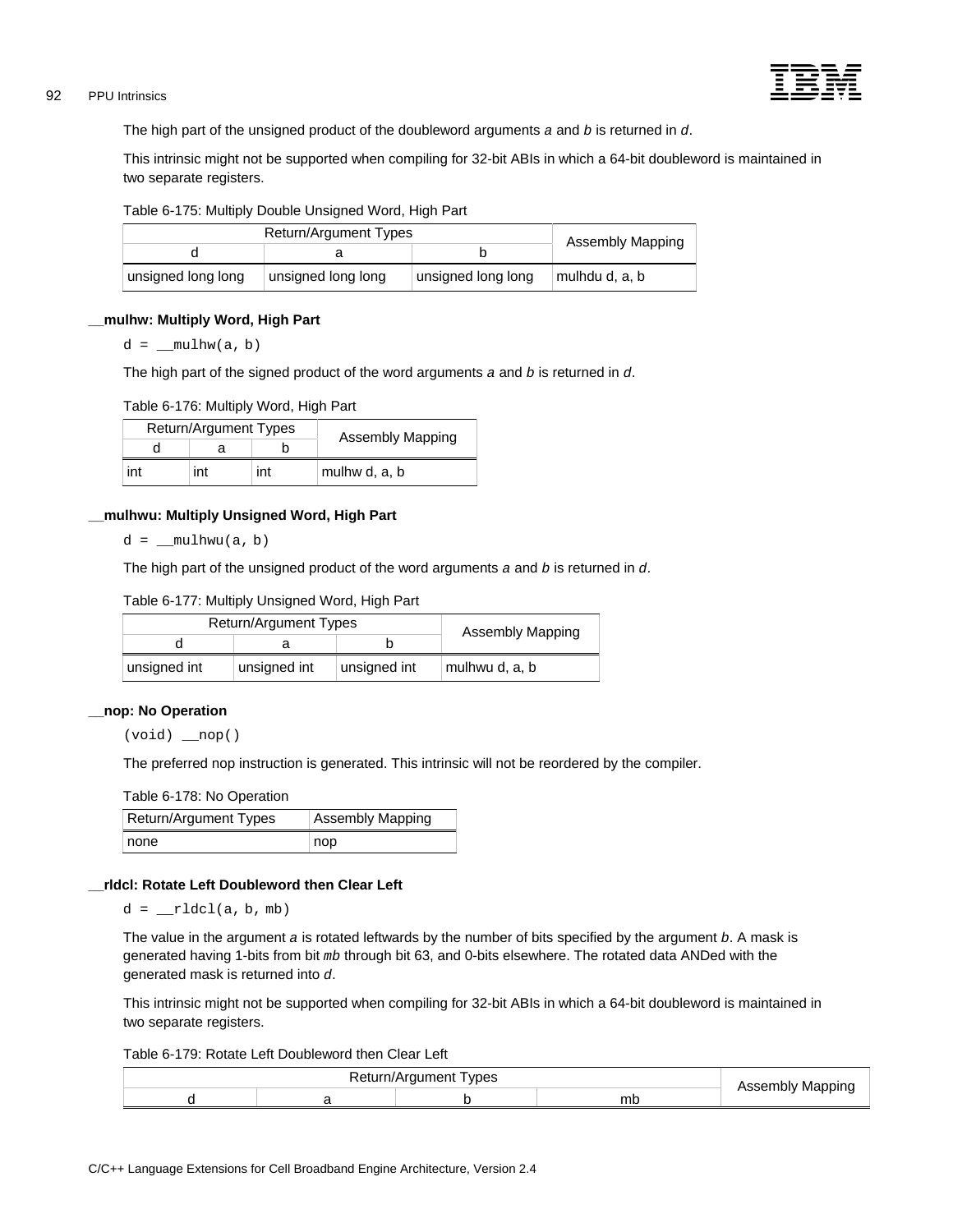

| unsigned long long unsigned long long unsigned long long | 6-bit unsigned int (literal) | ridci d, a, b, mb |
|----------------------------------------------------------|------------------------------|-------------------|
|                                                          |                              |                   |

### **\_\_rldcr: Rotate Left Doubleword then Clear Right**

 $d = \underline{\hspace{2cm}} rldcr(a, b, me)$ 

The value in the argument *a* is rotated leftwards by the number of bits specified by the argument *b*. A mask is generated having 1-bits from bit 0 though bit *me* and 0-bits elsewhere. The rotated data ANDed with the generated mask is returned in *d*.

This intrinsic might not be supported when compiling for 32-bit ABIs in which a 64-bit doubleword is maintained in two separate registers.

#### Table 6-180: Rotate Left Doubleword then Clear Right

| Return/Argument Types |  |  |                                                                                       | Assembly Mapping  |
|-----------------------|--|--|---------------------------------------------------------------------------------------|-------------------|
| me                    |  |  |                                                                                       |                   |
|                       |  |  | unsigned long long unsigned long long unsigned long long 6-bit unsigned int (literal) | rldcr d, a, b, me |

#### **\_\_rldic: Rotate Left Doubleword Immediate then Clear**

 $d = \underline{\hspace{2cm}} rldic(a, sh, mb)$ 

The value in the argument *a* is rotated leftwards by the number of bits specified by the argument *sh*. A mask is generated having 1-bits from bit *mb* through bit 63-*sh* and 0-bits elsewhere. The rotated data ANDed with the generated mask is returned in *d*.

This intrinsic might not be supported when compiling for 32-bit ABIs in which a 64-bit doubleword is maintained in two separate registers.

Table 6-181: Rotate Left Doubleword Immediate then Clear

| Return/Argument Types |          |  |                                                                              | Assembly Mapping   |
|-----------------------|----------|--|------------------------------------------------------------------------------|--------------------|
|                       | mb<br>sh |  |                                                                              |                    |
| unsigned long long    |          |  | unsigned long long 6-bit unsigned int (literal) 6-bit unsigned int (literal) | rldic d, a, sh, mb |

### **\_\_rldicl: Rotate Left Doubleword Immediate then Clear Left**

 $d = \underline{\hspace{2cm}} \text{rldicl}(a, sh, mb)$ 

The value in the argument *a* is rotated leftwards by the number of bits specified by the argument *sh*. A mask is generated having 1-bits from bit *mb* through bit 63 and 0-bits elsewhere. The rotated data ANDed with the generated mask is returned in *d*.

This intrinsic might not be supported when compiling for 32-bit ABIs in which a 64-bit doubleword is maintained in two separate registers.

Table 6-182: Rotate Left Doubleword Immediate then Clear Left

| Return/Argument Types |                    |  |                                                           | <b>Assembly Mapping</b> |
|-----------------------|--------------------|--|-----------------------------------------------------------|-------------------------|
|                       | mb                 |  |                                                           |                         |
| unsigned long long    | unsigned long long |  | 6-bit unsigned int (literal) 6-bit unsigned int (literal) | ridici d, a, sh, mb     |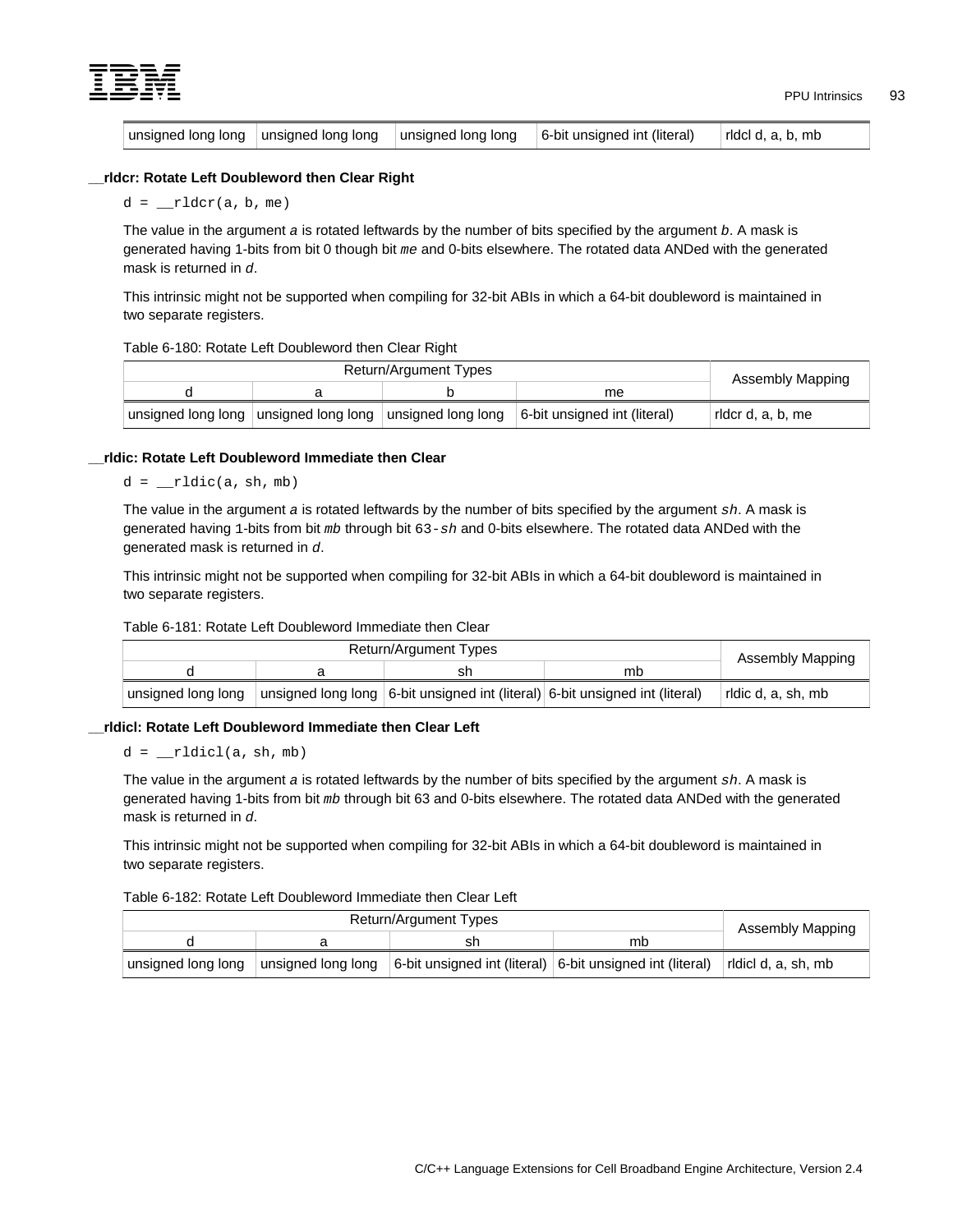

### **\_\_rldicr: Rotate Left Doubleword Immediate then Clear Right**

 $d = \underline{\quad}$ rldicr(a, sh, me)

The value in the argument *a* is rotated leftwards by the number of bits specified by the argument *sh*. A mask is generated having 1-bits from bit 0 though bit *me* and 0-bits elsewhere. The rotated data ANDed with the generated mask is returned in *d*.

This intrinsic might not be supported when compiling for 32-bit ABIs in which a 64-bit doubleword is maintained in two separate registers.

Table 6-183: Rotate Left Doubleword Immediate then Clear Right

| Return/Argument Types |                                       |  |                                                           | Assembly Mapping    |
|-----------------------|---------------------------------------|--|-----------------------------------------------------------|---------------------|
|                       |                                       |  |                                                           |                     |
|                       | unsigned long long unsigned long long |  | 6-bit unsigned int (literal) 6-bit unsigned int (literal) | rldicr d, a, sh, me |

### **\_\_rldimi: Rotate Left Doubleword Immediate then Mask Insert**

 $d =$   $rldimi(a, b, sh, mb)$ 

A mask is generated with 1-bits from bit *mb* through bit 63-*sh*, and 0-bits elsewhere. The value in *a* is ANDed with the complement of this mask, zeroing out just the bits inside the range *mb* through 63-*sh*. The argument *b* is rotated left by *sh* bits and ANDs the result with the mask, zeroing out all bits outside the range *mb* through 63-*sh*. The two masked values are combined together with inclusive OR, and returned in *c*.

This intrinsic might not be supported when compiling for 32-bit ABIs in which a 64-bit doubleword is maintained in two separate registers.

### Table 6-184: Rotate Left Doubleword Immediate then Mask Insert

|                                                | Assembly Mapping |               |                                 |                                 |                               |
|------------------------------------------------|------------------|---------------|---------------------------------|---------------------------------|-------------------------------|
|                                                |                  |               |                                 |                                 |                               |
| ansigned long long unsigned long long unsigned |                  | unsigned long | 6-bit unsigned int<br>(literal) | 6-bit unsigned int<br>(literal) | ⊺mrd.a<br>rldimi d, b, sh, mb |

### **\_\_rlwimi: Rotate Left Word Immediate then Mask Insert**

 $d = \underline{\hspace{2cm}} r1$ wimi(a, b, sh, mb, me)

A mask is generated with 1-bits from bit *mb* through bit *me*, and 0-bits elsewhere. The value in *a* is ANDed with the complement of this mask, zeroing out just the bits inside the range *mb* through me. The argument *b* is rotated left by *sh* bits and ANDs the result with the mask, zeroing out all bits outside the range *mb* through *me*. The two masked values are combined together with inclusive OR, and returned in *d*.

Table 6-185: Rotate Left Word Immediate then Mask Insert

| Return/Argument Types                   |  |     |           |           |                                                                               | Assembly Mapping        |  |
|-----------------------------------------|--|-----|-----------|-----------|-------------------------------------------------------------------------------|-------------------------|--|
|                                         |  |     |           | mb        | me                                                                            |                         |  |
| sunsigned int   unsigned int   unsigned |  | int | (literal) | (literal) | 5-bit unsigned int 5-bit unsigned int 5-bit unsigned int mr d, a<br>(literal) | rlwimi d, b, sh, mb, me |  |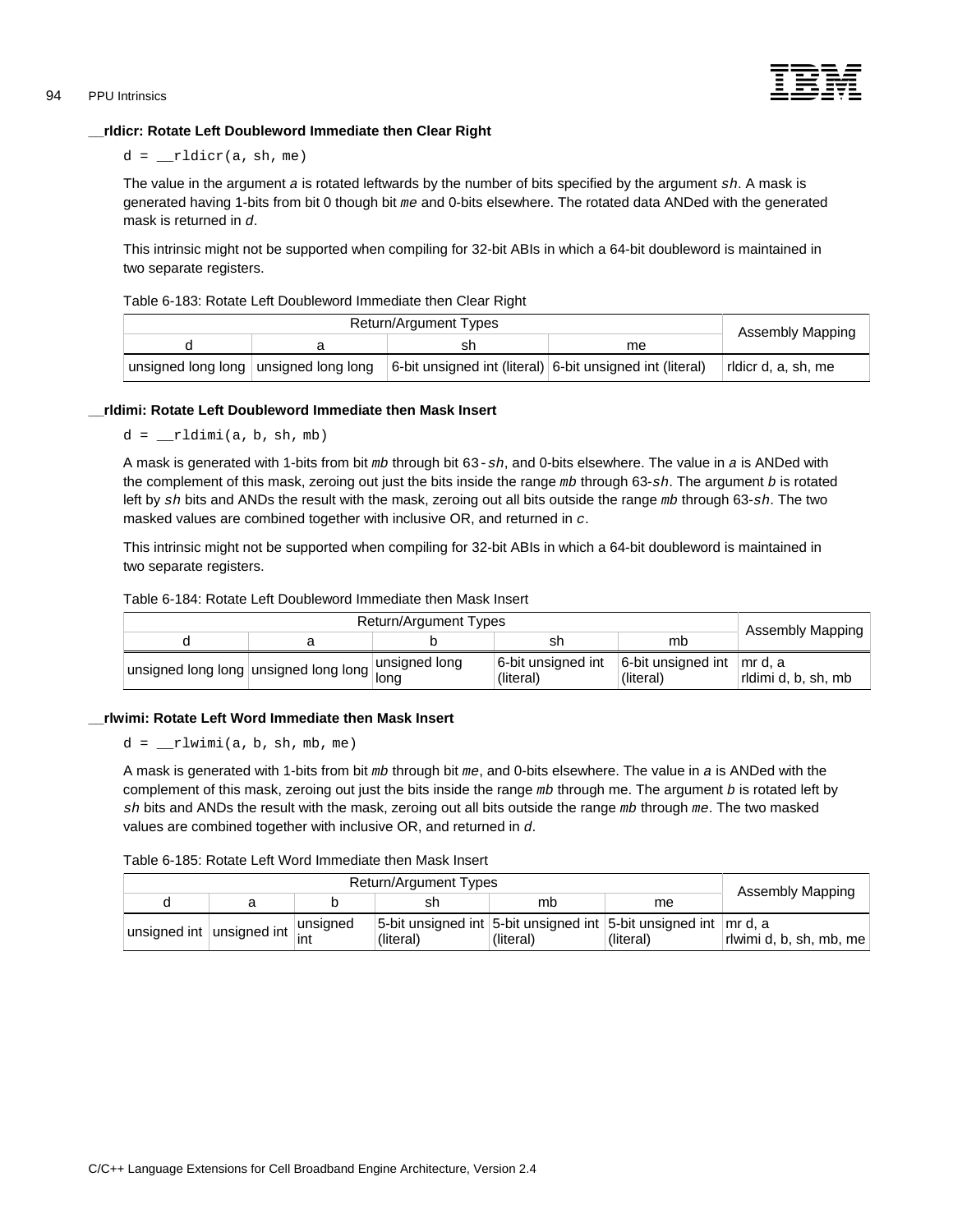

### **\_\_rlwinm: Rotate Left Word Immediate then AND With Mask**

 $d = \underline{\hspace{2cm}} r1$ winm $(a, sh, mb, me)$ 

A mask is generated with 1-bits from *mb* through bit *me*, and 0-bits elsewhere. The value in *a* is rotated left by *sh* bits, then ANDed with this mask, and returned in *d*.

### Table 6-186: Rotate Left Word Immediate then AND With Mask

|              | Assembly Mapping |                                 |                                 |                                 |                         |
|--------------|------------------|---------------------------------|---------------------------------|---------------------------------|-------------------------|
|              |                  | sr                              | mb                              | me                              |                         |
| unsigned int | unsigned int     | 5-bit unsigned int<br>(literal) | 5-bit unsigned int<br>(literal) | 5-bit unsigned int<br>(literal) | rlwinm d, a, sh, mb, me |

### **\_\_rlwnm: Rotate Left Word then AND With Mask**

 $d = \underline{\quad} r1$ wnm $(a, b, mb, me)$ 

The argument *a* is rotated leftwards by the argument *b*. A mask is generated having 1-bits from bit *mb* through bit *me*, and 0-bits elsewhere. The rotated data ANDed with the generated mask is returned in *d*.

### Table 6-187: Rotate Left Word then AND With Mask

|              | Assembly Mapping |              |                                 |                                 |                       |  |
|--------------|------------------|--------------|---------------------------------|---------------------------------|-----------------------|--|
|              |                  |              | mb                              | me                              |                       |  |
| unsigned int | unsianed int     | unsigned int | 5-bit unsigned int<br>(literal) | 5-bit unsigned int<br>(literal) | rlwnm d, a, b, mb, me |  |

### **\_\_setflm: Save and Set the FPSCR**

### $d = \text{setflm}(a)$

The Floating-Point Status and Control Register is set to *a*, and the context of that register is returned in *b*. This intrinsic will not be reordered by the compiler. It will also cause a barrier for floating-point operations.

### Table 6-188: Save and Set the FPSCR

| Return/Argument Types |        | <b>Assembly Mapping</b>  |
|-----------------------|--------|--------------------------|
|                       |        |                          |
| double                | double | mffs d:<br>mtfst 0xFF, a |

### **\_\_stdbrx: Store Reversed Doubleword**

(void) \_\_stdbrx(pointer, b)

The argument *b* is stored in reversed endian order into the doubleword located at the argument *pointer*.

The *base* and *index* arguments for the assembly mapping are calculated from *pointer*.

Table 6-189: Store Reversed Doubleword

| Return/Argument Types |                    | Assembly Mapping      |                                                             |  |
|-----------------------|--------------------|-----------------------|-------------------------------------------------------------|--|
| pointer               |                    | 64-bit ABI            | 32-bit ABI                                                  |  |
| void*                 | unsigned long long | stdbrx b, base, index | stwbrx b_lo, base, index<br>stwbrx b hi, base,<br>$index+4$ |  |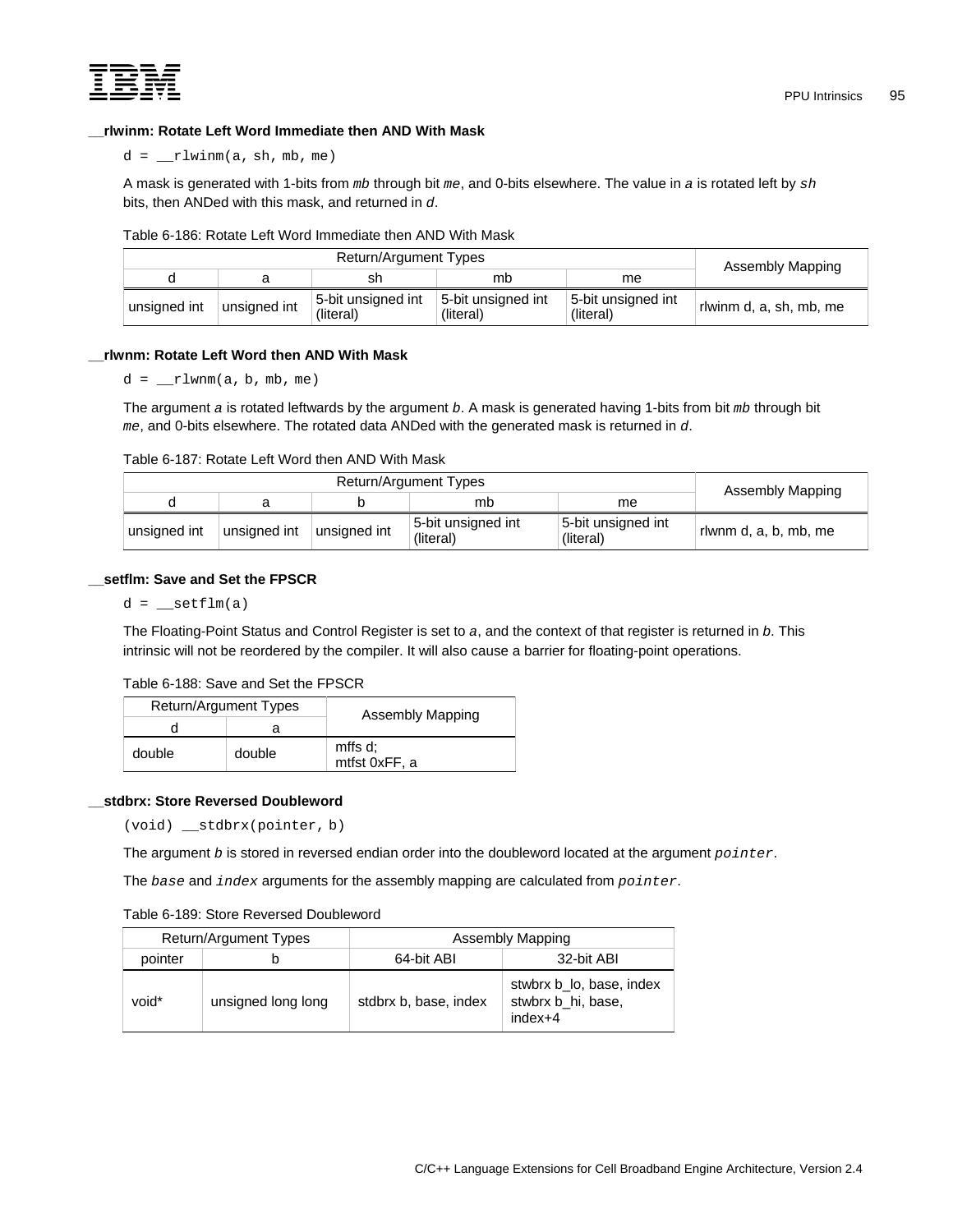# $\Gamma$  PPU Intrinsics - PPU Intrinsics - PPU Intrinsics - PPU Intrinsics - PPU Intrinsics - PPU Intrinsics - PPU Intrinsics - PPU Intrinsics - PPU Intrinsics - PPU Intrinsics - PPU Intrinsics - PPU Intrinsics - PPU Intrinsi



### **\_\_stdcx: Store Doubleword Conditional**

 $d =$  \_\_stdcx(pointer, b)

If the reserved address of the processor is the value in the argument *pointer*, *b* is stored into the doubleword at the argument *pointer*, and the value of 1 is returned in *d*. Otherwise, the store is not performed, and the value of 0 is returned in *d*.

The *base* and *index* arguments for the assembly mapping are calculated from *pointer*.

The instruction  $stdcx$ . returns its value in  $cr0.eq$ , the equals field of conditional register 0.

This intrinsic might not be supported when compiling for 32-bit ABIs in which a 64-bit doubleword is maintained in two separate registers.

### Table 6-190: Store Doubleword Conditional

| Return/Argument Types |         |                    | Assembly Mapping                     |  |
|-----------------------|---------|--------------------|--------------------------------------|--|
|                       | pointer |                    |                                      |  |
| bool                  | void*   | unsigned long long | stdcx. b, base, index; $d = cr0.$ eq |  |

### **\_\_sthbrx: Store Reversed Halfword**

(void) \_\_sthbrx(pointer, b)

The argument *b* is stored in reversed endian order into the halfword located at the argument *pointer*.

The *base* and *index* arguments for the assembly mapping are calculated from *pointer*.

### Table 6-191: Store Reversed Halfword

|         | Return/Argument Types | <b>Assembly Mapping</b> |  |
|---------|-----------------------|-------------------------|--|
| pointer |                       |                         |  |
| void*   | unsigned short        | sthbrx b, base, index   |  |

### **\_\_stwbrx: Store Reversed Word**

(void) \_\_stwbrx(pointer, b)

The argument *b* is stored in reversed endian order into the word located at the argument *pointer*.

The *base* and *index* arguments for the assembly mapping are calculated from *pointer*.

### Table 6-192: Store Reversed Word

|         | Return/Argument Types | <b>Assembly Mapping</b> |
|---------|-----------------------|-------------------------|
| pointer |                       |                         |
| void*   | unsigned              | stwbrx b, base, index   |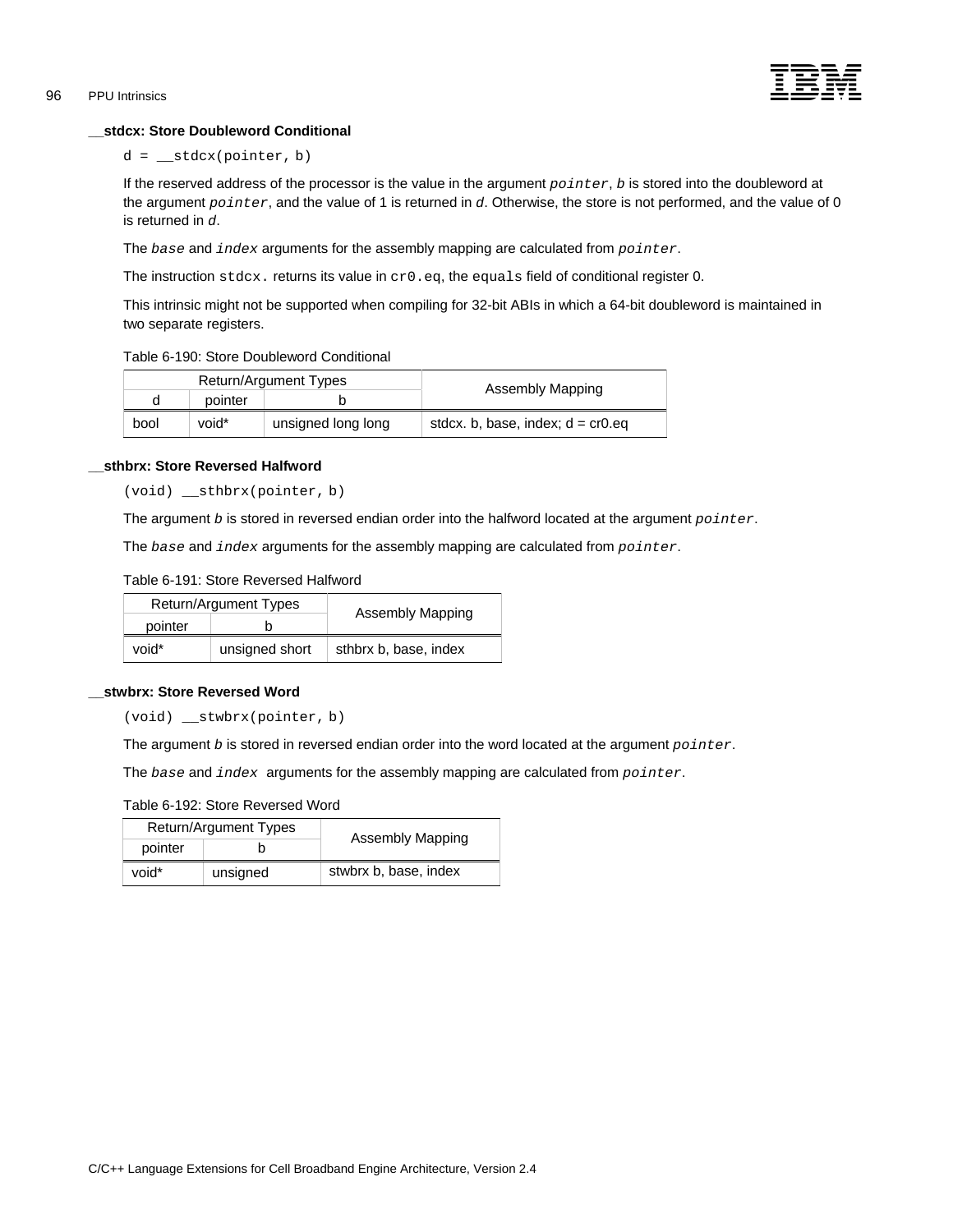

### **\_\_stwcx: Store Word Conditional**

 $d =$  \_\_stwcx(pointer, b)

If the reserved address of the processor is the value in the argument *pointer*, *b* is stored into the word at the argument *pointer*, and the value of 1 is returned in *d*. Otherwise, the store is not performed, and the value of 0 is returned in *d*.

The *base* and *index* arguments for the assembly mapping are calculated from *pointer*.

The instruction  $stwcx$ . returns its value in  $cr0.$  eq, the equals field of conditional register 0.

### Table 6-193: Store Word Conditional

| Return/Argument Types |         |          | Assembly Mapping                     |  |
|-----------------------|---------|----------|--------------------------------------|--|
|                       | pointer |          |                                      |  |
| bool                  | void*   | unsigned | stwcx. b, base, index; $d = cr0.$ eq |  |

### **\_\_sync: Sync**

(void) \_\_sync()

A memory barrier is created, providing an ordering function for all instructions executing on the same processor. The memory barrier and ordering function are described in section 1.7.1 of *PowerPC Architecture Book, Book II: PowerPC Virtual Environment Architecture, Version 2.02.* 

### Table 6-194: Sync

| Return/Argument Types | Assembly Mapping |
|-----------------------|------------------|
| none                  | sync             |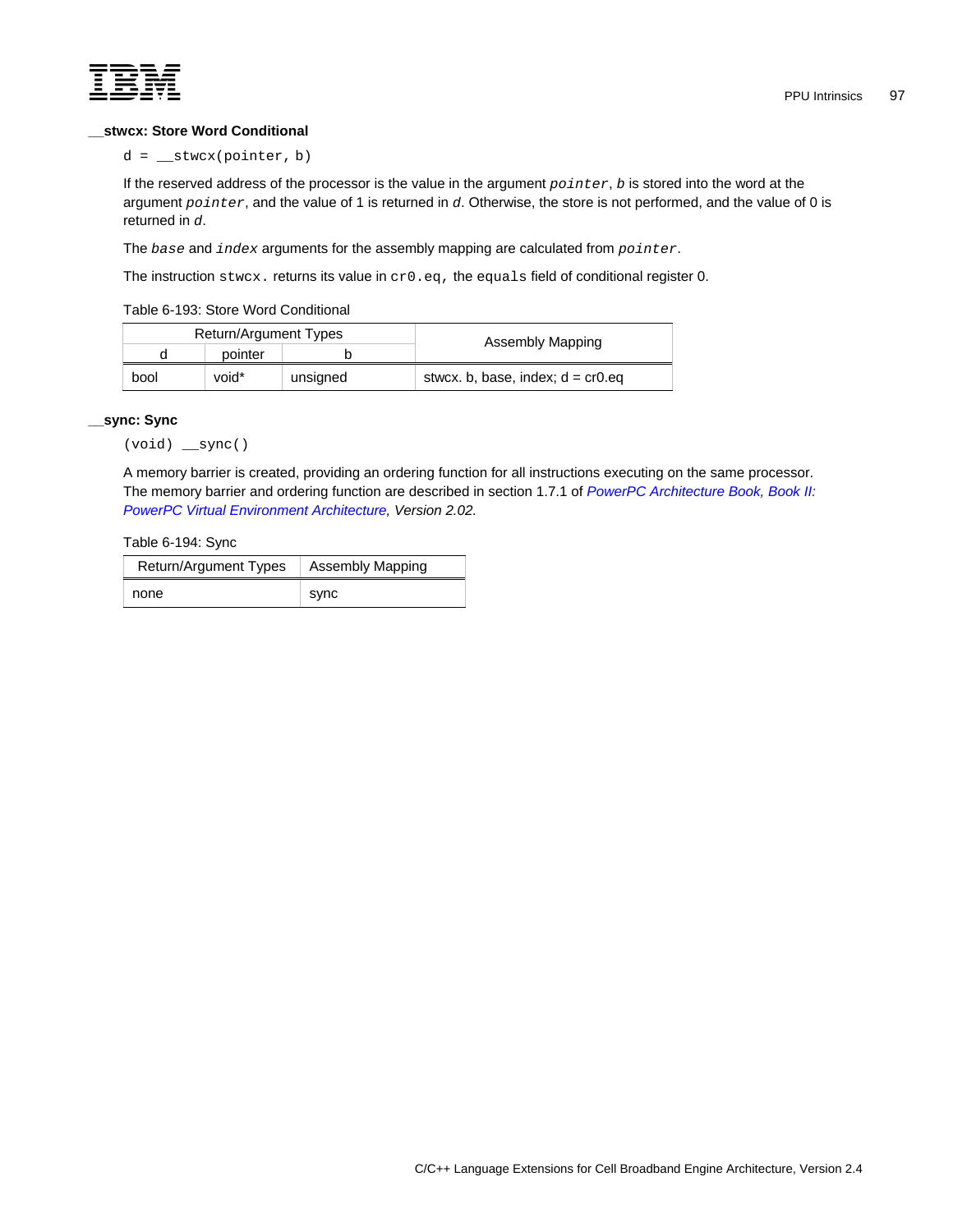$\Gamma$  PPU Intrinsics - PPU Intrinsics - PPU Intrinsics - PPU Intrinsics - PPU Intrinsics - PPU Intrinsics - PPU Intrinsics - PPU Intrinsics - PPU Intrinsics - PPU Intrinsics - PPU Intrinsics - PPU Intrinsics - PPU Intrinsi

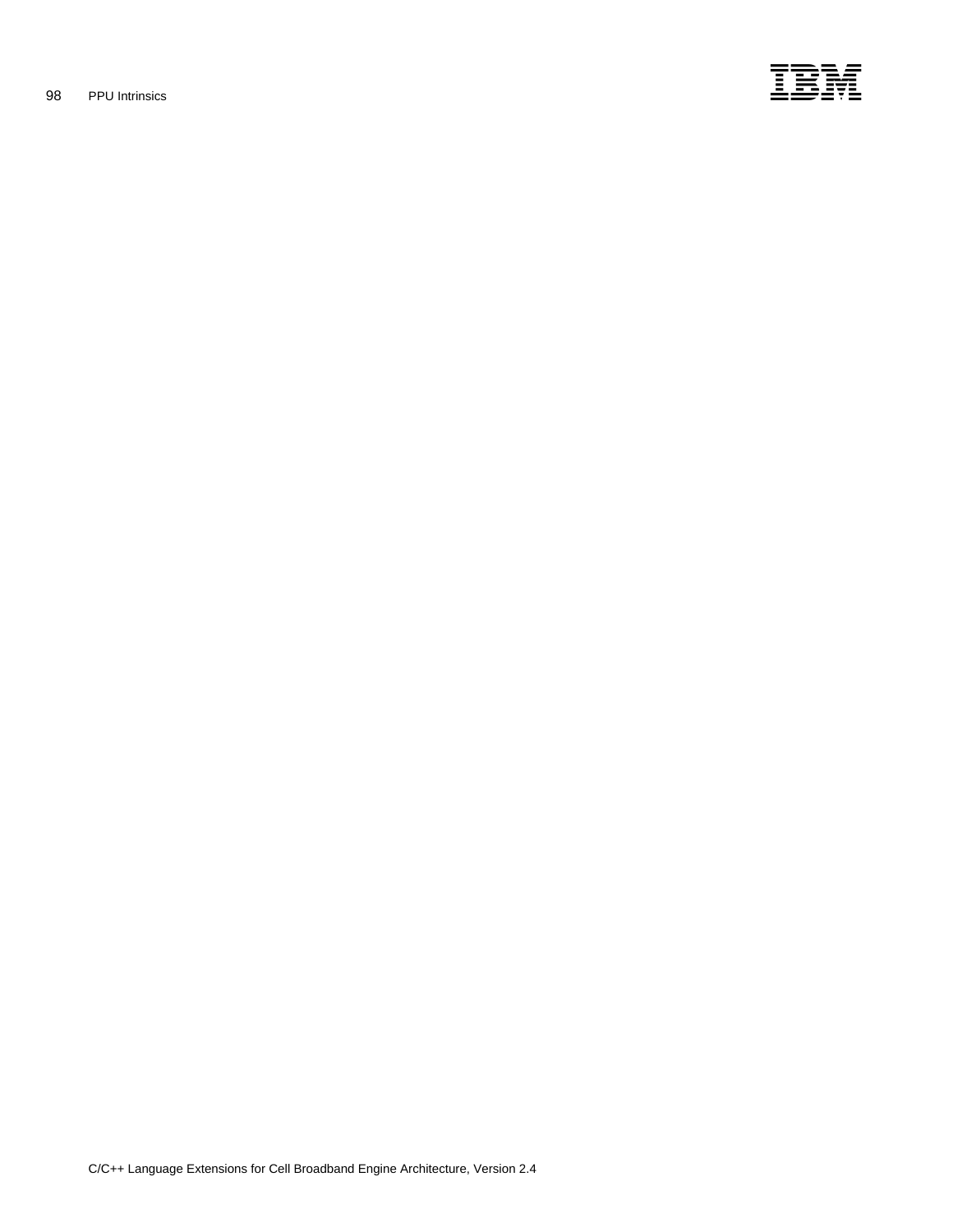

# **7. PPU VMX Intrinsics**

This chapter describes intrinsics which make the underlying PPU VMX instruction set accessible from the C and C++ programming languages. The *AltiVec Technology Programming Interface Manual*, Section 4.4, defines most of the generic intrinsics for the PPU VMX instruction set, except for a few new instructions which are specified in this chapter. The new intrinsics are in two different categories: intrinsics for extracting vector elements and intrinsics for inserting vector elements.

The PPU VMX intrinsics will be declared in the system header file altivec.h. These intrinsics may be either defined as macros within this header or implemented internally within the compiler.

For data prefetches, the \_\_dcbt, \_\_dcbtst, \_\_dcbt\_TH1000, and \_\_dcbt\_TH1010 intrinsics should be used. The related stream control operations that are defined in the *AltiVec Technology Programming Interface Manual*, which are listed below, have been deprecated on the PPU and will execute as a NOP.

| <b>Stream Control Operator</b> | Description                                  |
|--------------------------------|----------------------------------------------|
| $vec$ dss $(a)$                | Vector Data Stream Stop                      |
| vec dssall()                   | Vector Stream Stop All                       |
| $vec\_dst(a,b,c)$              | <b>Vector Stream Touch</b>                   |
| vec $dstst(a,b,c)$             | Vector Data Stream Touch for Store Transient |

Table 7-195: Stream Control Operators That Have Been Deprecated on the PPU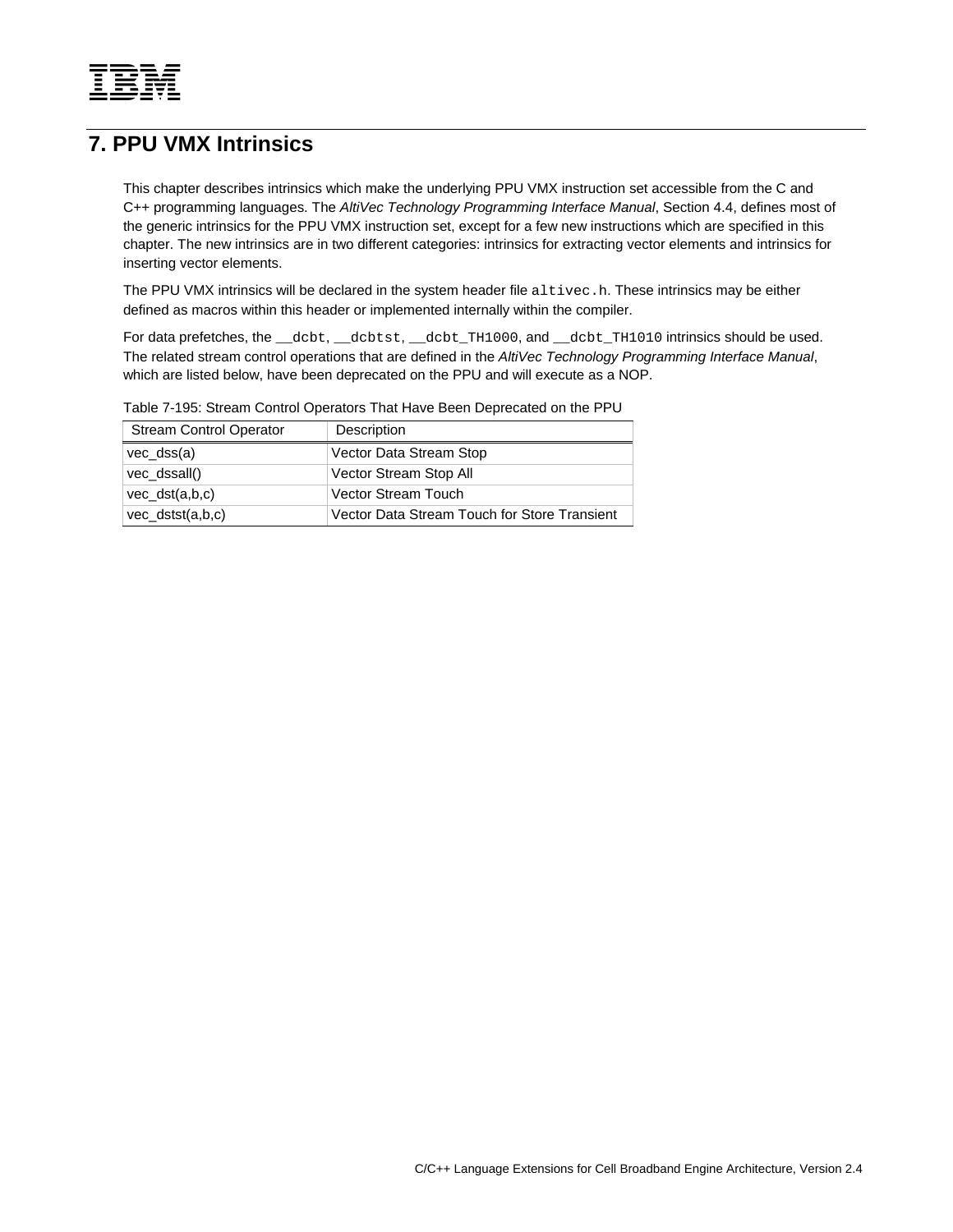

### **vec\_extract: Extract Vector Element from Vector**

d = vec\_extract(a, element)

The element that is specified by *element* is extracted from vector *a* and returned in scalar *d*. Depending on the size of the element, only a limited number of the least significant bits of the *element* index are used. Specifically for 1-, 2-, and 4-byte elements, only four, three, and two of the least significant bits are used, respectively.

| Table 7-196: Extract Vector Element from Vector |  |  |
|-------------------------------------------------|--|--|
|-------------------------------------------------|--|--|

| Return/Argument Types |                       |         | Assembly Mapping <sup>1</sup>                                                            |
|-----------------------|-----------------------|---------|------------------------------------------------------------------------------------------|
| d                     | a                     | element |                                                                                          |
| unsigned char         | vector unsigned char  |         | $E$ A=memaddr + (element&0xF)<br>stvebx a, 0, EA<br>Ibzx d, 0, EA                        |
| signed char           | vector signed char    |         | EA=memaddr + (element&0xF)<br>stvebx a, 0, EA<br>lbzx d, 0, EA<br>extsb d, d             |
| unsigned short        | vector unsigned short |         | EA=memaddr + (element&0x7)<<2<br>stvehx a, 0, EA<br>lhzx d, 0, EA                        |
| signed short          | vector signed short   | int     | EA=memaddr + (element&0x7)<<2<br>stvehx a, 0, EA<br>lhzx d, 0, EA<br>extsh d, d          |
| unsigned int          | vector unsigned int   |         | $EA = m$ emaddr + (element&0x3)<<3<br>stvewx a, 0, EA<br>lwzx a, 0, EA                   |
| signed int            | vector signed int     |         | $EA = m$ emaddr + (element&0x3)<<3<br>stvewx a, 0, EA<br>lwzx a, 0, EA<br>extsw d, d $2$ |
| float                 | vector float          |         | $EA = m$ emaddr + (element&0x3)<<3<br>stvewx a, 0, EA<br>Ifsx a, 0, EA                   |

 $1$  memaddr is the address of a temporary memory location which is 16-byte aligned.

 $2$  The sign extend from word to doubleword can be omitted if the processor is running in 32-bit mode.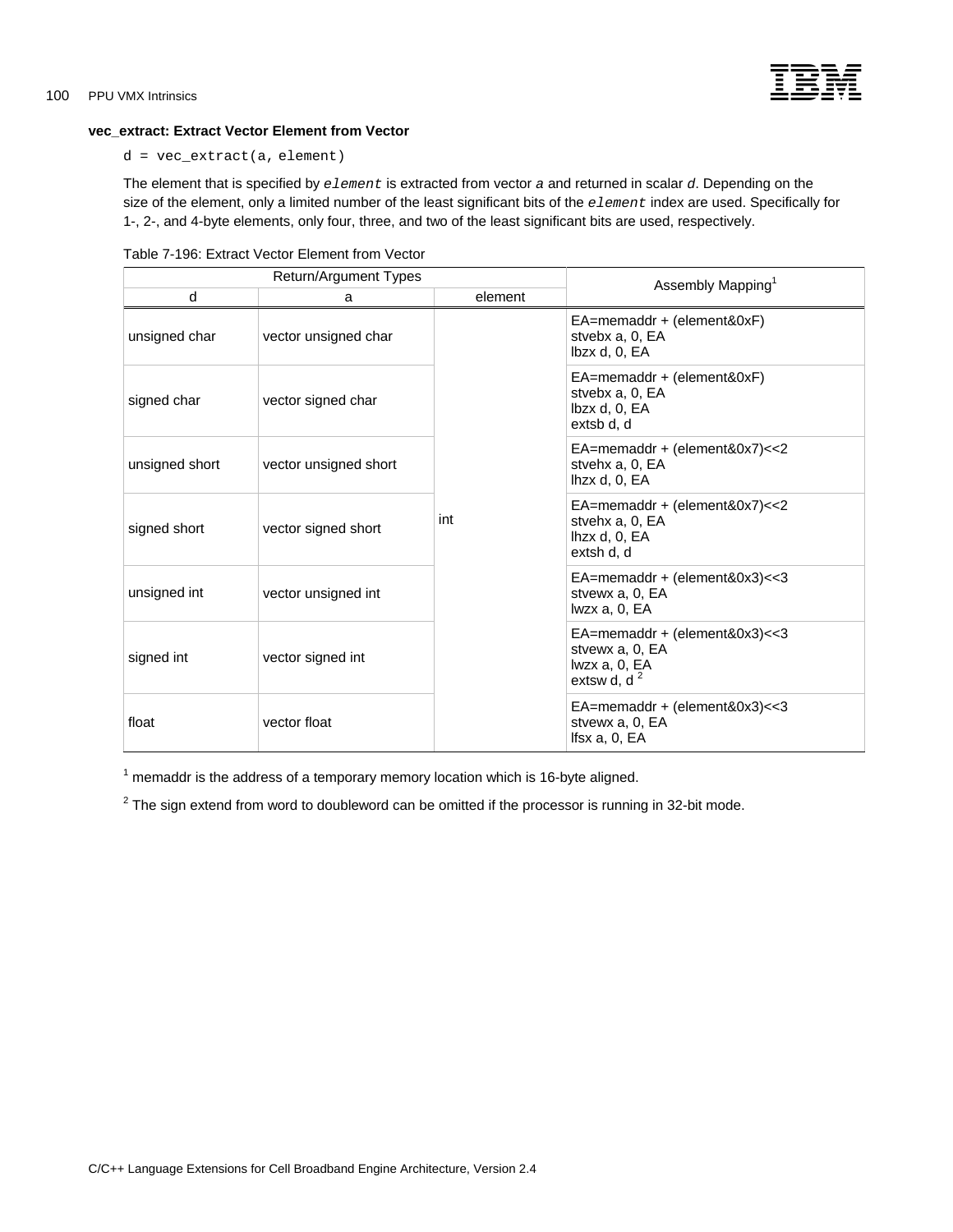

### **vec\_insert: Insert Scalar into Specified Vector Element**

 $d = vec_insect(a, b, element)$ 

Scalar *a* is inserted into the element of vector *b* that is specified by the *element* parameter, and the modified vector is returned. All other elements of *b* are unmodified. Depending on the size of the element, only a limited number of the least significant bits of the *element* index are used. Specifically for 1-, 2-, and 4-byte elements, only four, three, and two of the least significant bits are used, respectively.

| Return/Argument Types |                |                       |     | Assembly Mapping <sup>1</sup>                                                                 |
|-----------------------|----------------|-----------------------|-----|-----------------------------------------------------------------------------------------------|
| d                     | a              | element<br>b          |     |                                                                                               |
| vector unsigned char  | unsigned char  | vector unsigned char  |     | $E$ A=memaddr + (element&0xF)<br>stbx a, 0, EA                                                |
| vector signed char    | signed char    | vector signed char    |     | Ivebx d, 0, EA<br>vperm d, d, a, pattern                                                      |
| vector unsigned short | unsigned short | vector unsigned short |     | EA=memaddr + (element&0x7)<<2<br>sthx a, 0, EA                                                |
| vector signed short   | signed short   | vector signed short   | int | Ivehx d, 0, EA<br>vperm d, d, a, pattern                                                      |
| vector unsigned int   | unsigned int   | vector unsigned int   |     | $EA = m$ emaddr + (element&0x3)<<3<br>stwx a, 0, EA                                           |
| vector signed int     | signed int     | vector signed int     |     | Ivewx d, 0, EA<br>vperm d, d, a, pattern                                                      |
| vector float          | float          | vector float          |     | $EA = m$ emaddr + (element&0x3)<<3<br>stfsx a, EA<br>Ivewx d, 0, EA<br>vperm d, d, a, pattern |

Table 7-197: Insert Scalar into Specified Vector Element

 $1$  memaddr is the address of a temporary memory location which is 16-byte aligned.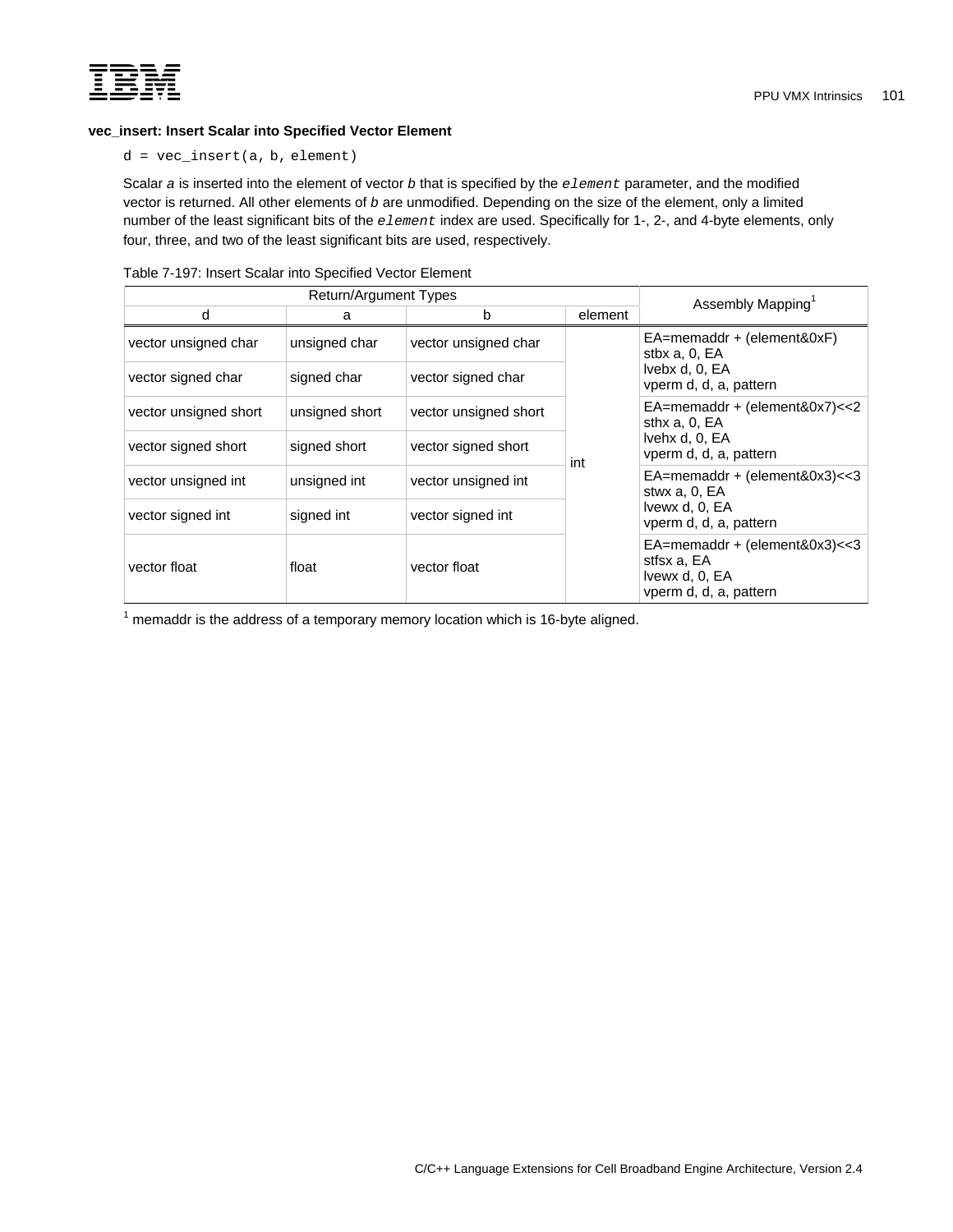

### **vec\_lvlx: Load Vector Left Indexed**

### $d = vec_lvlx(a, b)$

Let EA be the effective address formed from the sum of the contents of *a* and the contents of *b* and let eb be the value of the four least significant bits of EA. The (16 - eb) bytes addressed by EA are loaded into the leftmost (16 eb) byte elements of *d* and the rightmost eb byte of *d* are set to zero.

|  | Table 7-198: Load Vector Left Indexed |
|--|---------------------------------------|
|--|---------------------------------------|

| Return/Argument Types |                   |                         | <b>Assembly Mapping</b> |
|-----------------------|-------------------|-------------------------|-------------------------|
| d                     | а                 | b                       |                         |
| vector unsigned char  | any integral type | unsigned char*          |                         |
|                       |                   | vector unsigned char*   |                         |
| vector signed char    | any integral type | signed char*            |                         |
|                       |                   | vector signed char*     |                         |
| vector bool char      | any integral type | vector bool char *      |                         |
|                       | any integral type | unsigned short *        |                         |
| vector unsigned short |                   | vector unsigned short * |                         |
| vector signed short   |                   | signed short *          |                         |
|                       | any integral type | vector signed short *   | Ivix d, a, b            |
| vector bool short     | any integral type | vector bool short *     |                         |
| vector pixel          | any integral type | vector pixel *          |                         |
| vector unsigned int   | any integral type | unsigned int *          |                         |
|                       |                   | vector unsigned int *   |                         |
| vector signed int     |                   | signed int *            |                         |
|                       | any integral type | vector signed int *     |                         |
| vector bool int       | any integral type | vector bool int *       |                         |
| vector float          |                   | float *                 |                         |
|                       | any integral type | vector float *          |                         |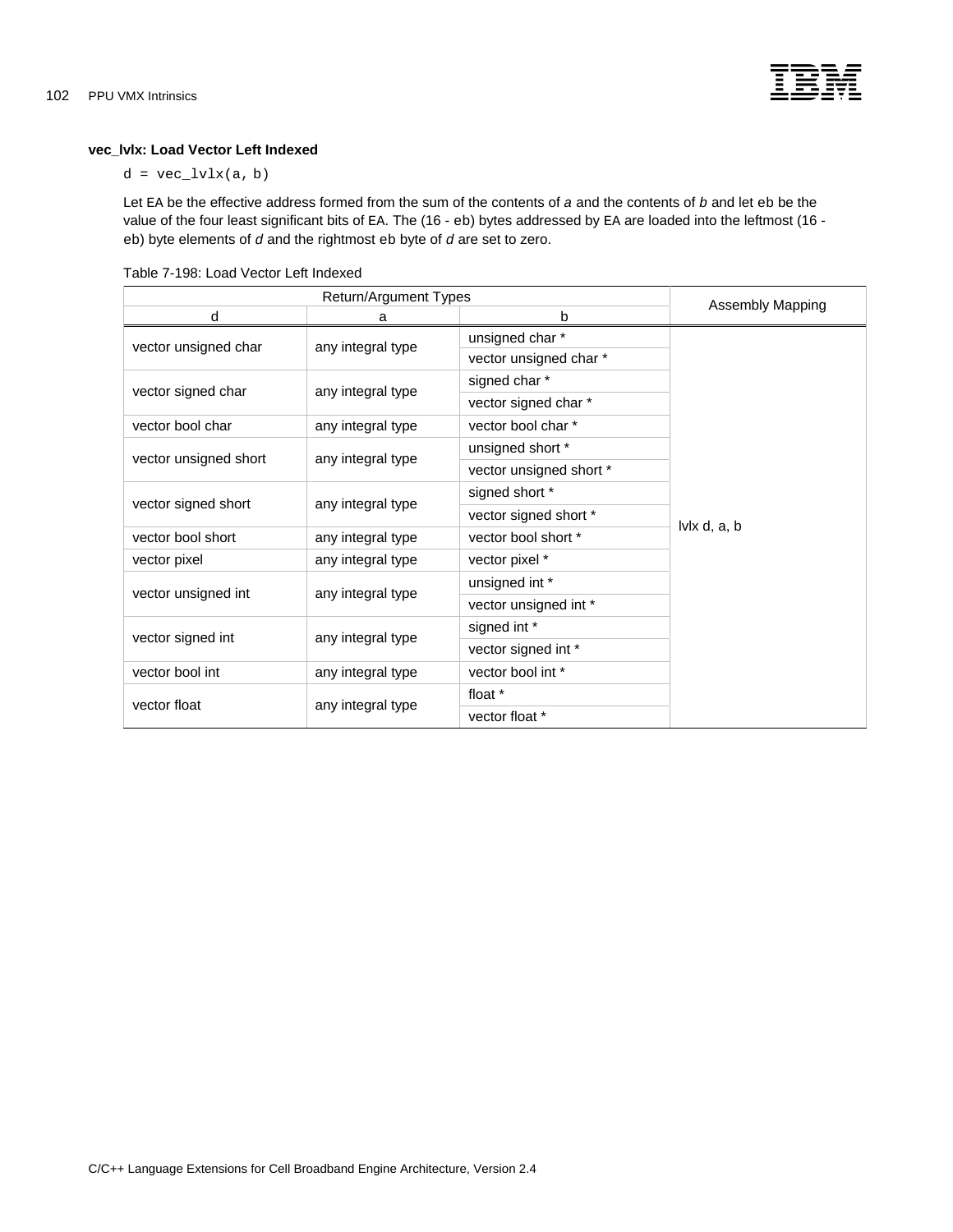

### **vec\_lvlxl: Load Vector Left Indexed Last**

### $d = vec_lvlxl(a, b)$

Let EA be the effective address formed from the sum of the contents of *a* and the contents of *b* and let eb be the value of the four least significant bits of EA. The (16 - eb) bytes addressed by EA are loaded into the leftmost (16 eb) bytes of *d* and the rightmost eb bytes of *d* are set to zero. vec\_lvlxl provides a hint that the quadword in memory addressed by EA will probably not be needed again by the program in the near future.

| Table 7-199: Load Vector Left Indexed Last |  |  |
|--------------------------------------------|--|--|
|--------------------------------------------|--|--|

| Return/Argument Types |                   |                         |                  |
|-----------------------|-------------------|-------------------------|------------------|
| d                     | a                 | b                       | Assembly Mapping |
| vector unsigned char  | any integral type | unsigned char*          |                  |
|                       |                   | vector unsigned char *  |                  |
| vector signed char    | any integral type | signed char*            |                  |
|                       |                   | vector signed char*     |                  |
| vector bool char      | any integral type | vector bool char *      |                  |
| vector unsigned short | any integral type | unsigned short *        | Ivixi d, a, b    |
|                       |                   | vector unsigned short * |                  |
|                       | any integral type | signed short *          |                  |
| vector signed short   |                   | vector signed short *   |                  |
| vector bool short     | any integral type | vector bool short *     |                  |
| vector pixel          | any integral type | vector pixel *          |                  |
|                       | any integral type | unsigned int *          |                  |
| vector unsigned int   |                   | vector unsigned int *   |                  |
| vector signed int     | any integral type | signed int *            |                  |
|                       |                   | vector signed int *     |                  |
| vector bool int       | any integral type | vector bool int *       |                  |
| vector float          | any integral type | float *                 |                  |
|                       |                   | vector float *          |                  |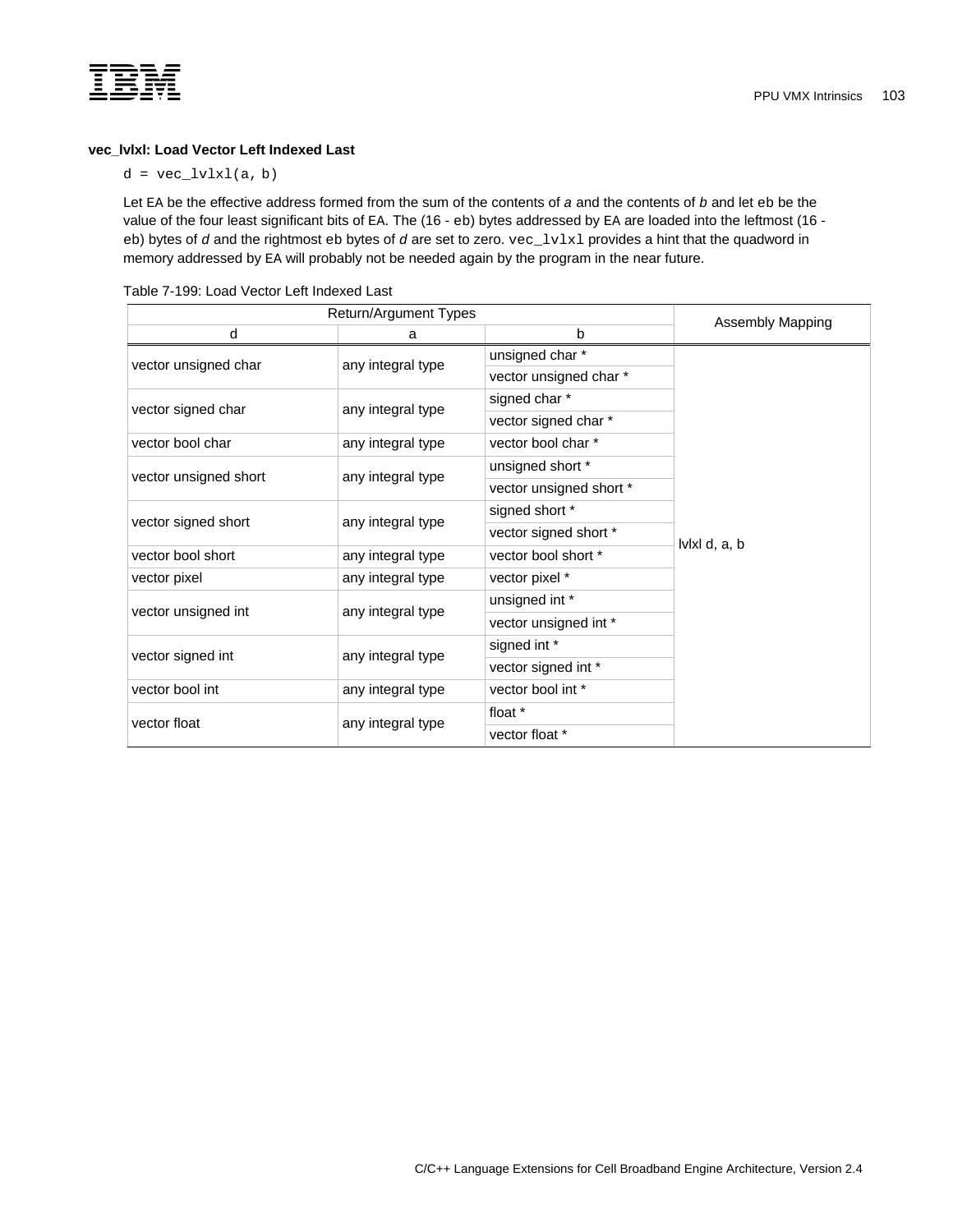

### **vec\_lvrx: Load Vector Right Indexed**

### $d = vec_lvrx(a, b)$

Let EA be the effective address formed from the sum of the contents of *a* and the contents of *b* and let eb be the value of the four least significant bits of EA. If eb is not equal to zero (for example, EA is not quadword-aligned), then eb bytes in memory addressed by (EA - eb) are loaded into the rightmost eb bytes of *d* and the leftmost (16 - eb) bytes of *d* are set to zero. If eb is equal to zero (for example, EA is quadword-aligned), then the contents of *d* are set to zero.

| Return/Argument Types |                   |                         | Assembly Mapping |
|-----------------------|-------------------|-------------------------|------------------|
| d                     | а                 | b                       |                  |
| vector unsigned char  | any integral type | unsigned char*          |                  |
|                       |                   | vector unsigned char *  |                  |
| vector signed char    | any integral type | signed char*            |                  |
|                       |                   | vector signed char*     |                  |
| vector bool char      | any integral type | vector bool char *      |                  |
|                       |                   | unsigned short *        |                  |
| vector unsigned short | any integral type | vector unsigned short * | lvrx d, a, b     |
|                       | any integral type | signed short *          |                  |
| vector signed short   |                   | vector signed short *   |                  |
| vector bool short     | any integral type | vector bool short *     |                  |
| vector pixel          | any integral type | vector pixel *          |                  |
| vector unsigned int   | any integral type | unsigned int *          |                  |
|                       |                   | vector unsigned int *   |                  |
|                       | any integral type | signed int *            |                  |
| vector signed int     |                   | vector signed int *     |                  |
| vector bool int       | any integral type | vector bool int *       |                  |
| vector float          |                   | float *                 |                  |
|                       | any integral type | vector float *          |                  |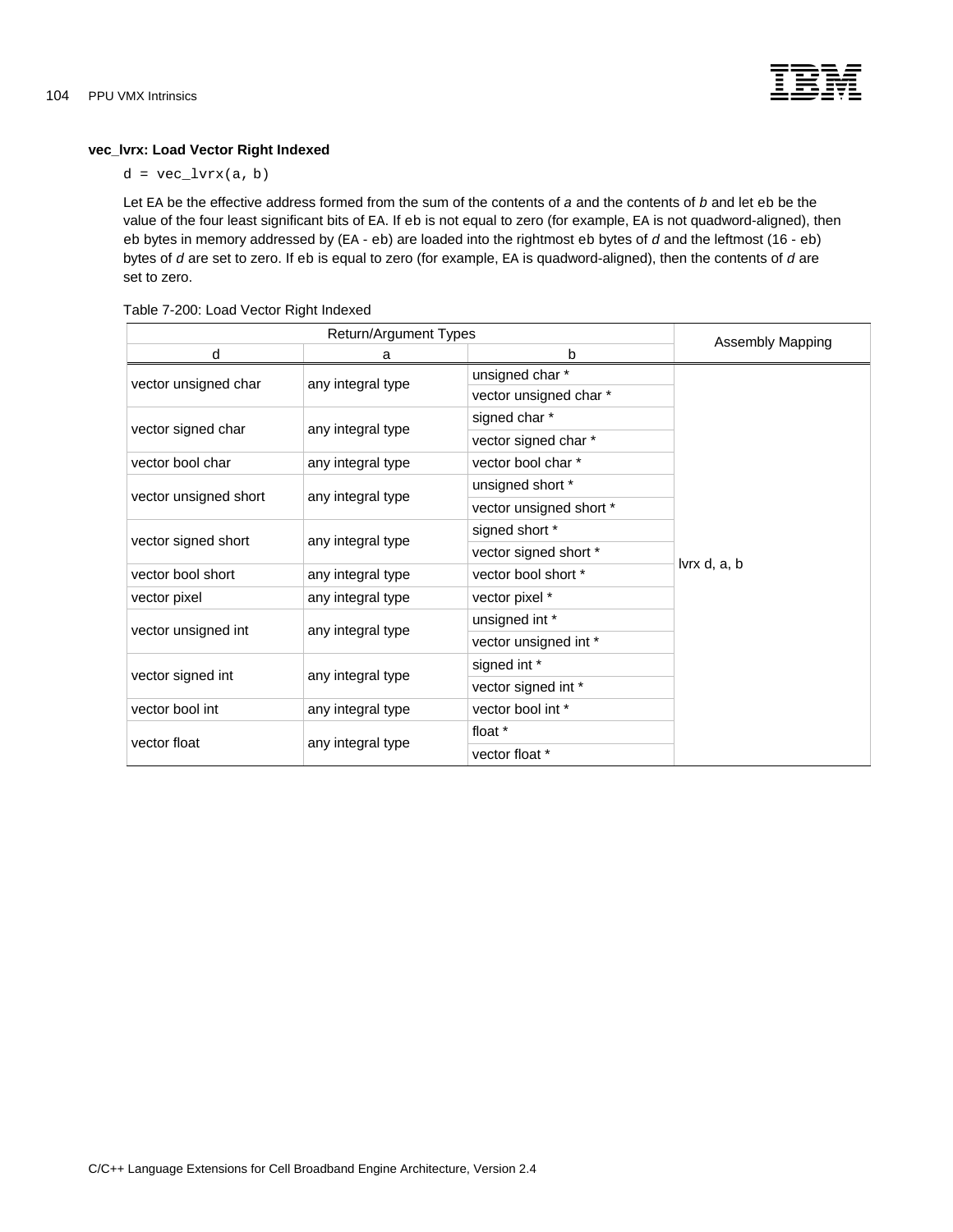

### **vec\_lvrxl: Load Vector Right Indexed Last**

### $d = vec_lvrxl(a,b)$

Let EA be the effective address formed from the sum of the contents of *a* and the contents of *b* and let eb be the value of the four least significant bits of EA. If eb is not equal to zero (for example, EA is not quadword-aligned), then eb bytes in memory addressed by (EA - eb) are loaded into the rightmost eb bytes of *d* and the leftmost (16 - eb) bytes of *d* are set to zero. If eb is equal to zero (for example, EA is quadword-aligned), then the contents of *d* are set to zero. vec\_lvrxl provides a hint that the quadword in memory addressed by EA will probably not be needed again by the program in the near future.

| Return/Argument Types |                   |                         | <b>Assembly Mapping</b> |
|-----------------------|-------------------|-------------------------|-------------------------|
| d                     | a                 | b                       |                         |
| vector unsigned char  | any integral type | unsigned char *         |                         |
|                       |                   | vector unsigned char *  |                         |
| vector signed char    | any integral type | signed char*            |                         |
|                       |                   | vector signed char*     |                         |
| vector bool char      | any integral type | vector bool char*       |                         |
| vector unsigned short |                   | unsigned short *        |                         |
|                       | any integral type | vector unsigned short * |                         |
| vector signed short   | any integral type | signed short *          |                         |
|                       |                   | vector signed short *   | Ivrxl d, a, b           |
| vector bool short     | any integral type | vector bool short *     |                         |
| vector pixel          | any integral type | vector pixel *          |                         |
| vector unsigned int   | any integral type | unsigned int *          |                         |
|                       |                   | vector unsigned int *   |                         |
| vector signed int     | any integral type | signed int *            |                         |
|                       |                   | vector signed int *     |                         |
| vector bool int       | any integral type | vector bool int *       |                         |
| vector float          |                   | float *                 |                         |
|                       | any integral type | vector float *          |                         |

#### Table 7-201: Load Vector Right Indexed Last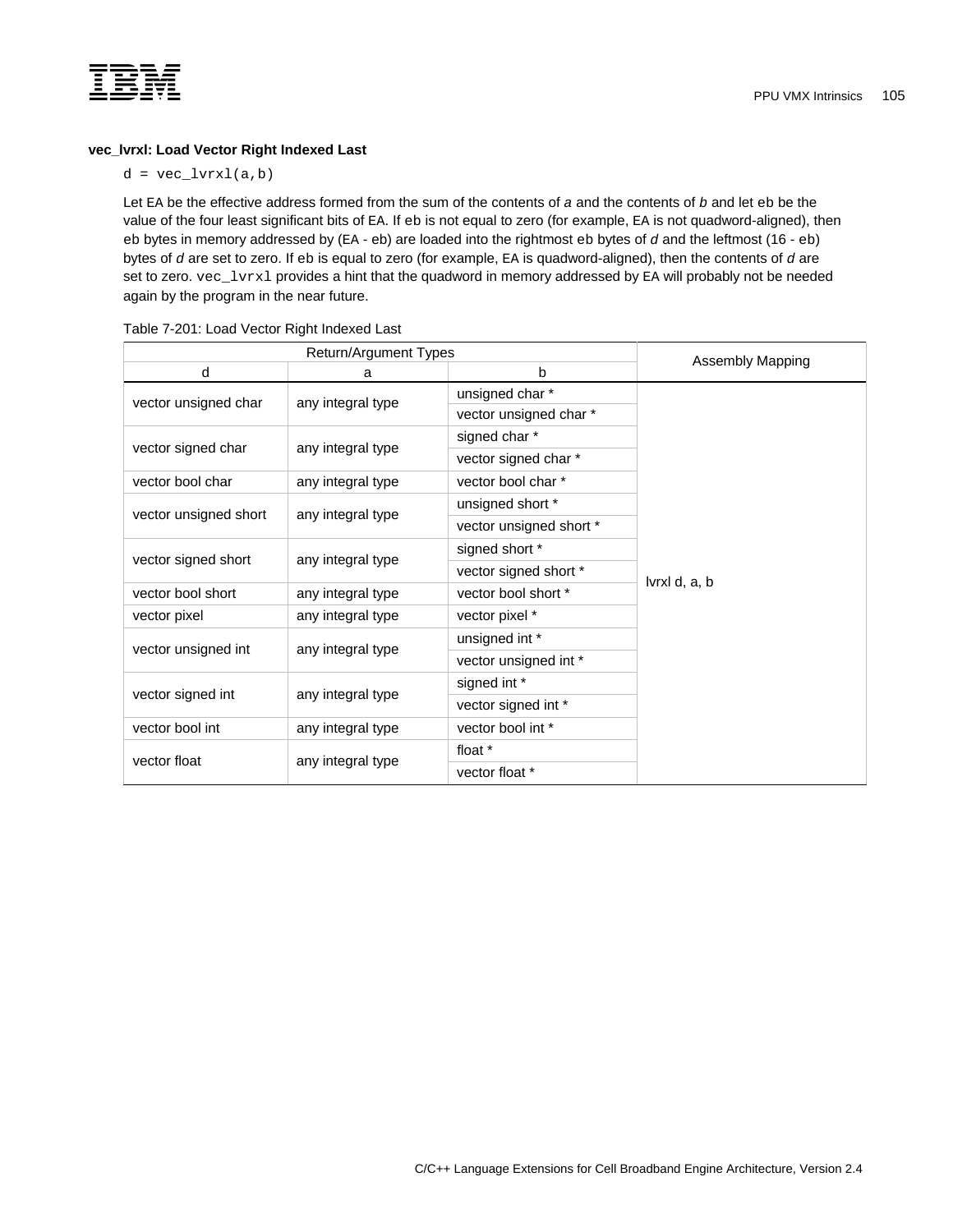

### **vec\_stvlx: Store Vector Left Indexed**

(void) vec\_ stvlx(a, b, c)

Let EA be the effective address formed from the sum of the contents of *b* and the contents of *c*, and let eb be the value of the four least significant bits of EA. Store the (16 - eb) leftmost bytes of *a* into the memory addressed by EA.

| Table 7-202: Store Vector Left Indexed |
|----------------------------------------|
|----------------------------------------|

| Return/Argument Types |                   |                         | Assembly Mapping |
|-----------------------|-------------------|-------------------------|------------------|
| a                     | b                 | C                       |                  |
| vector unsigned char  | any integral type | unsigned char *         |                  |
|                       |                   | vector unsigned char *  |                  |
| vector signed char    | any integral type | signed char*            |                  |
|                       |                   | vector signed char*     |                  |
| vector bool char      | any integral type | vector bool char*       |                  |
|                       |                   | unsigned short *        |                  |
| vector unsigned short | any integral type | vector unsigned short * | stylx a, b, c    |
|                       | any integral type | signed short *          |                  |
| vector signed short   |                   | vector signed short *   |                  |
| vector bool short     | any integral type | vector bool short *     |                  |
| vector pixel          | any integral type | vector pixel *          |                  |
| vector unsigned int   |                   | unsigned int *          |                  |
|                       | any integral type | vector unsigned int *   |                  |
| vector signed int     | any integral type | signed int *            |                  |
|                       |                   | vector signed int *     |                  |
| vector bool int       | any integral type | vector bool int *       |                  |
| vector float          |                   | float *                 |                  |
|                       | any integral type | vector float *          |                  |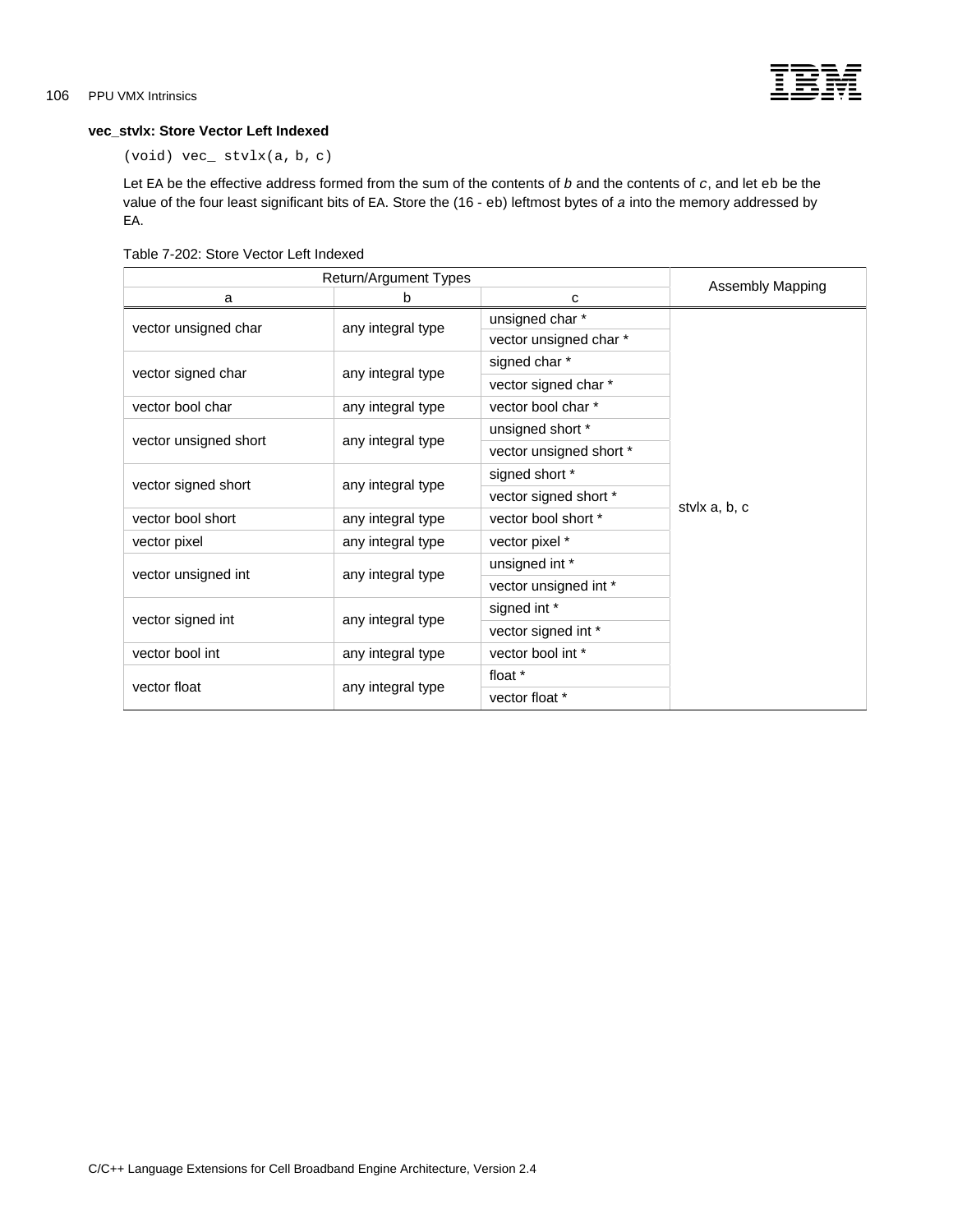

### **vec\_ stvlxl: Store Vector Left Indexed Last**

(void) vec\_ stvlxl(a, b, c)

Let EA be the effective address formed from the sum of the contents of *b* and the contents of *c*, and let eb be the value of the four least significant bits of EA. Store the (16 - eb) leftmost bytes of *a* into the memory addressed by EA. vec\_stvlxl provides a hint that the quadword in memory addressed by EA will probably not be needed again by the program in the near future.

Table 7-203: Store Vector Left Indexed Last

| Return/Argument Types |                   |                         |                  |
|-----------------------|-------------------|-------------------------|------------------|
| a                     | b                 | С                       | Assembly Mapping |
| vector unsigned char  | any integral type | unsigned char *         |                  |
|                       |                   | vector unsigned char *  |                  |
| vector signed char    | any integral type | signed char*            |                  |
|                       |                   | vector signed char*     |                  |
| vector bool char      | any integral type | vector bool char*       |                  |
|                       |                   | unsigned short *        |                  |
| vector unsigned short | any integral type | vector unsigned short * | stvixi a, b, c   |
|                       |                   | signed short *          |                  |
| vector signed short   | any integral type | vector signed short *   |                  |
| vector bool short     | any integral type | vector bool short *     |                  |
| vector pixel          | any integral type | vector pixel *          |                  |
|                       |                   | unsigned int *          |                  |
| vector unsigned int   | any integral type | vector unsigned int *   |                  |
|                       | any integral type | signed int *            |                  |
| vector signed int     |                   | vector signed int *     |                  |
| vector bool int       | any integral type | vector bool int *       |                  |
|                       |                   | float *                 |                  |
| vector float          | any integral type | vector float *          |                  |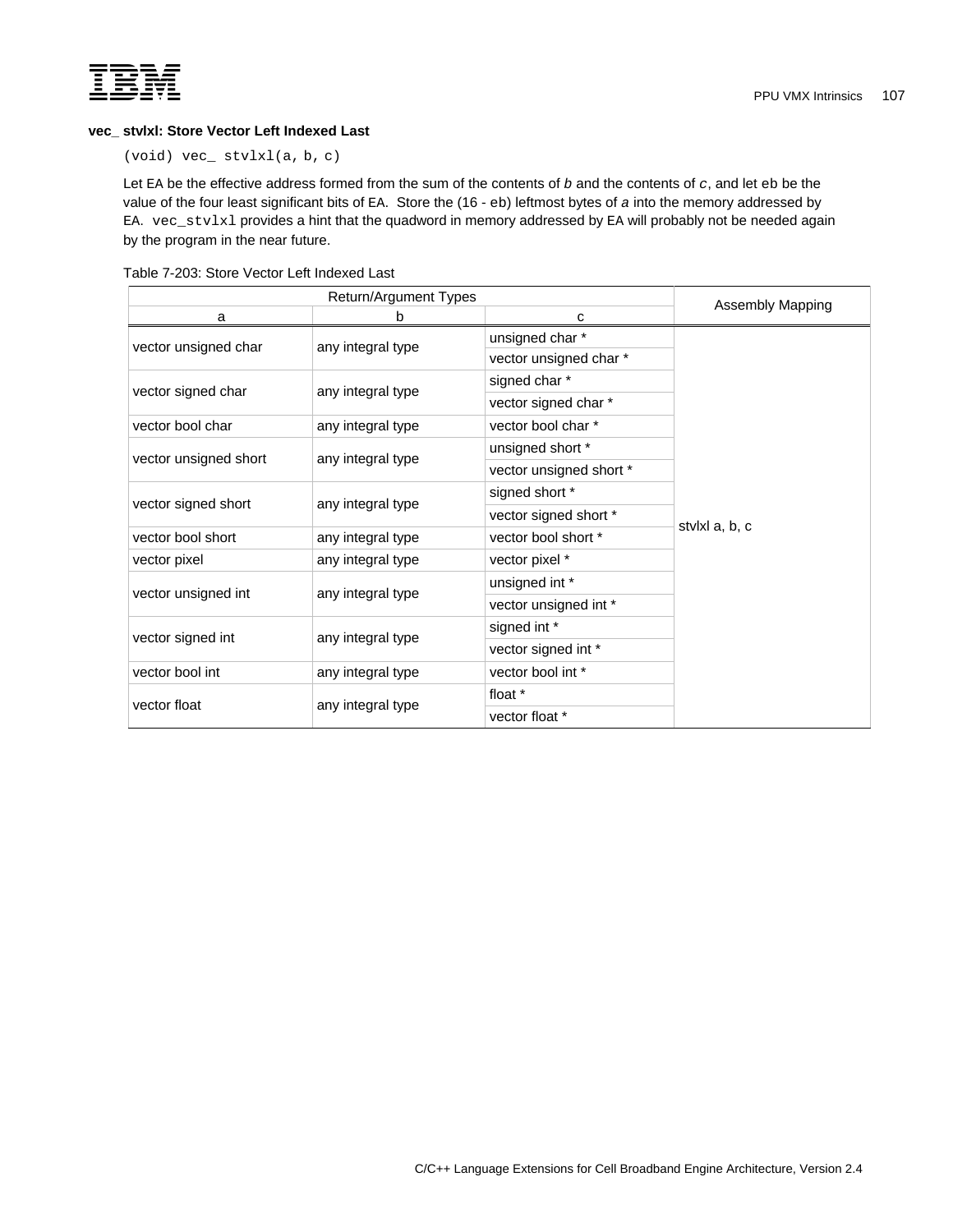

### **vec\_ stvrx: Store Vector Right Indexed**

(void) vec\_ stvrx(a, b, c)

Let EA be the effective address formed from the sum of the contents of *b* and the contents of *c*, and let eb be the value of the four least significant bits of EA. Store the eb rightmost bytes of *a* into the memory addressed by (EA eb). If eb is zero, EA is 16-byte aligned, and no memory is stored.

| Table 7-204: Store Vector Right Indexed |  |  |
|-----------------------------------------|--|--|
|                                         |  |  |

| Return/Argument Types |                   |                         | Assembly Mapping |
|-----------------------|-------------------|-------------------------|------------------|
| a                     | b<br>С            |                         |                  |
| vector unsigned char  | any integral type | unsigned char *         |                  |
|                       |                   | vector unsigned char *  |                  |
| vector signed char    |                   | signed char*            |                  |
|                       | any integral type | vector signed char*     |                  |
| vector bool char      | any integral type | vector bool char*       |                  |
|                       |                   | unsigned short *        |                  |
| vector unsigned short | any integral type | vector unsigned short * |                  |
|                       | any integral type | signed short *          | stvrx a, b, c    |
| vector signed short   |                   | vector signed short *   |                  |
| vector bool short     | any integral type | vector bool short *     |                  |
| vector pixel          | any integral type | vector pixel *          |                  |
|                       | any integral type | unsigned int *          |                  |
| vector unsigned int   |                   | vector unsigned int *   |                  |
| vector signed int     | any integral type | signed int *            |                  |
|                       |                   | vector signed int *     |                  |
| vector bool int       | any integral type | vector bool int *       |                  |
| vector float          |                   | float *                 |                  |
|                       | any integral type | vector float *          |                  |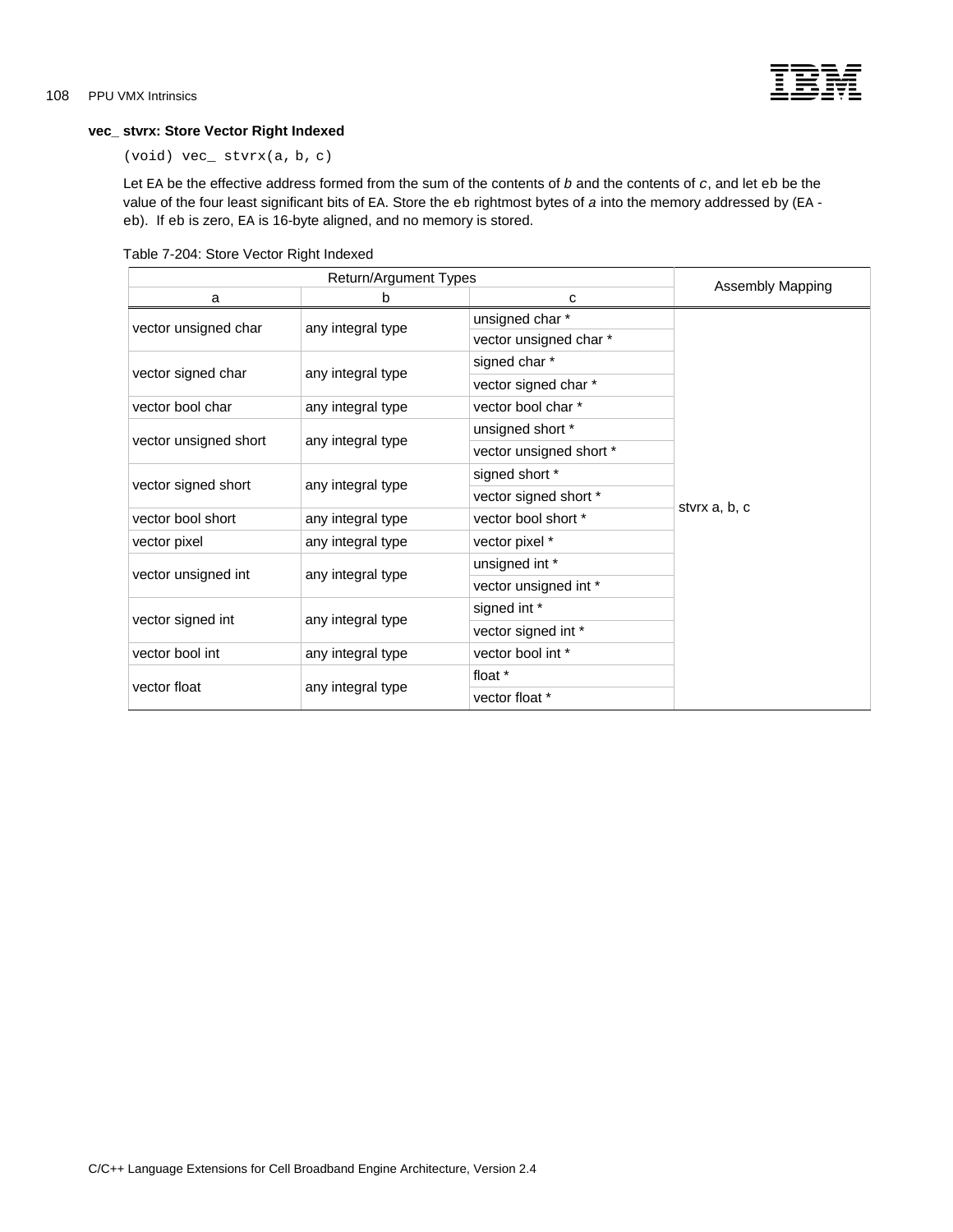

### **vec\_ stvrxl: Store Vector Right Indexed Last**

(void) vec\_ stvrxl(a, b, c)

Let EA be the effective address formed from the sum of the contents of *b* and the contents of *c*, and let eb be the value of the four least significant bits of EA. Store the eb rightmost bytes of *a* into the memory addressed by (EA eb). If eb is zero, EA is 16-byte aligned, no memory is stored. vec\_stvrxl provides a hint that the quadword in memory addressed by EA will probably not be needed again by the program in the near future.

| Return/Argument Types |                   |                         | Assembly Mapping |  |
|-----------------------|-------------------|-------------------------|------------------|--|
| a                     | b<br>C            |                         |                  |  |
| vector unsigned char  | any integral type | unsigned char *         |                  |  |
|                       |                   | vector unsigned char *  |                  |  |
| vector signed char    | any integral type | signed char*            |                  |  |
|                       |                   | vector signed char *    |                  |  |
| vector bool char      | any integral type | vector bool char*       |                  |  |
|                       | any integral type | unsigned short *        |                  |  |
| vector unsigned short |                   | vector unsigned short * |                  |  |
|                       | any integral type | signed short *          | stvrxl a, b, c   |  |
| vector signed short   |                   | vector signed short *   |                  |  |
| vector bool short     | any integral type | vector bool short *     |                  |  |
| vector pixel          | any integral type | vector pixel *          |                  |  |
| vector unsigned int   | any integral type | unsigned int *          |                  |  |
|                       |                   | vector unsigned int *   |                  |  |
| vector signed int     | any integral type | signed int *            |                  |  |
|                       |                   | vector signed int *     |                  |  |
| vector bool int       | any integral type | vector bool int *       |                  |  |
| vector float          | any integral type | float *                 |                  |  |
|                       |                   | vector float *          |                  |  |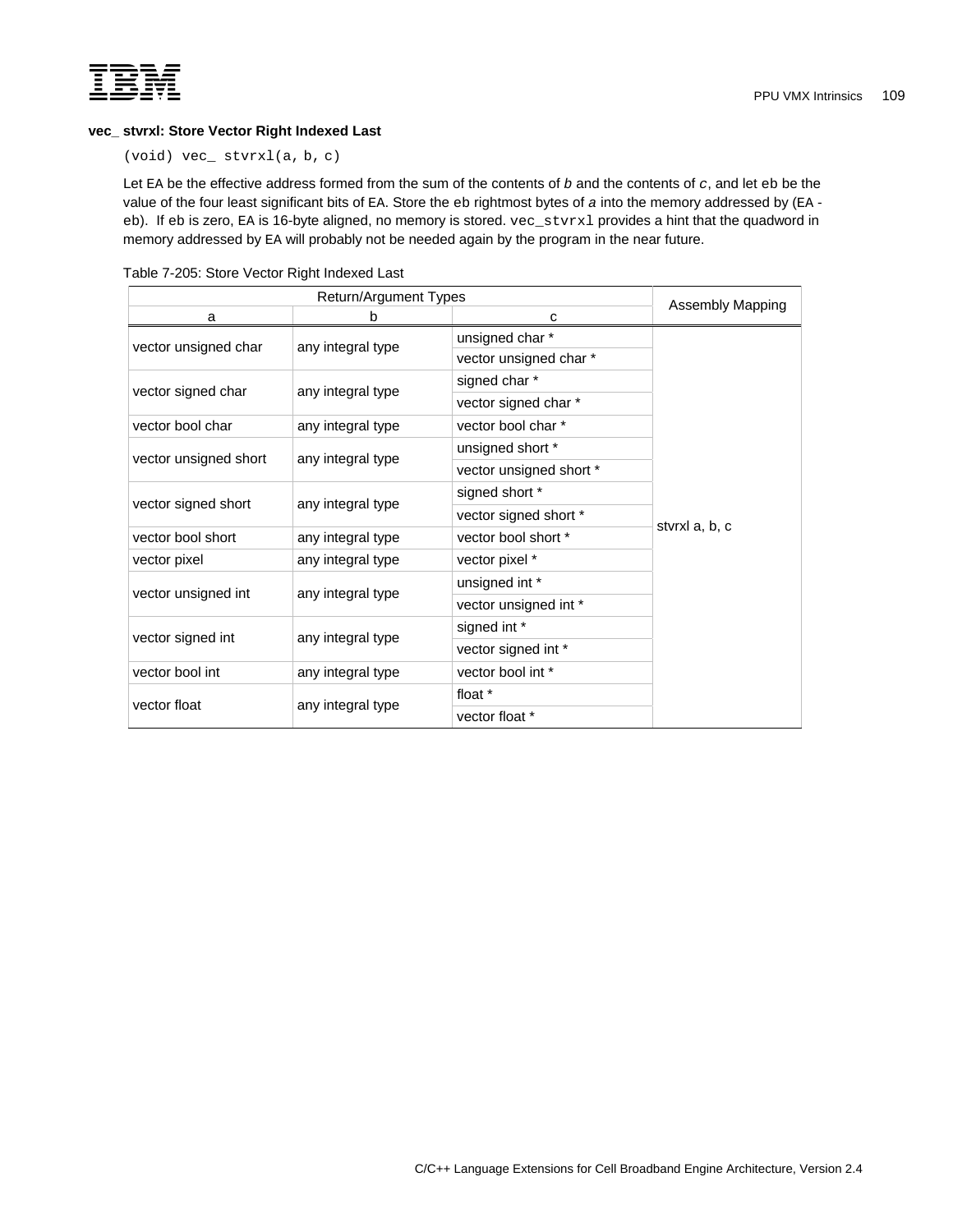

### **vec\_promote: Promote Scalar to a Vector**

d = vec\_promote(a, element)

Scalar *a* is promoted to a vector containing *a* in the element that is specified by the *element* parameter, and the result is returned in vector *d*. All other elements of *d* are undefined. Depending on the size of *a*, only a limited number of the least significant bits of the *element* index are used. Specifically for 1-, 2-, and 4-byte elements, only four, three, and two of the least significant bits are used, respectively.

|  | Table 7-206: Promote Scalar to a Vector |  |  |
|--|-----------------------------------------|--|--|
|  |                                         |  |  |

| Return/Argument Types |                     |  | Assembly Mapping <sup>1</sup>                                                     |
|-----------------------|---------------------|--|-----------------------------------------------------------------------------------|
| U                     | element<br>a        |  |                                                                                   |
| vector unsigned char  | unsigned char       |  | $E$ A=memaddr + (element&0xF)<br>stbx a, 0, EA                                    |
| vector signed char    | signed char         |  | Ivebx d, 0, EA                                                                    |
| vector unsigned short | unsigned short      |  | EA=memaddr + (element&0x7)<<2<br>sthx a. 0. EA                                    |
| vector signed short   | signed short<br>int |  | Ivehx d, 0, EA                                                                    |
| vector unsigned int   | unsigned int        |  | $EA = m$ emaddr + (element $&0 \times 3$ ) < < 3<br>stwx a, 0, EA                 |
| vector signed int     | signed int          |  | Ivewx d, 0, EA                                                                    |
| vector float          | float               |  | $EA = m$ emaddr + (element $&0 \times 3$ ) < < 3<br>stfsx a, EA<br>Ivewx d, 0, EA |

 $1$  memaddr is the address of a temporary memory location which is 16-byte aligned.

### **vec\_splats: Splat Scalar to a Vector**

 $d = vec_splats(a)$ 

The single scalar *a* value is replicated across all elements of a vector of the same type and the result is returned in vector *d*.

| Return/Argument Types |                                         | Assembly Mapping                              |  |
|-----------------------|-----------------------------------------|-----------------------------------------------|--|
| d                     | a                                       |                                               |  |
| vector unsigned char  | unsigned char                           |                                               |  |
| vector signed char    | signed char                             |                                               |  |
| vector unsigned short | unsigned short                          | store a into memory (EA) that 16-byte aligned |  |
| vector signed short   | signed short                            | Ivebx/Ivehx/Ivewx tmp, 0, EA                  |  |
| vector unsigned int   | unsigned int                            | vspltb/vsplth/vspltw d, tmp, 0                |  |
| vector signed int     | signed int                              |                                               |  |
| vector float          | float                                   |                                               |  |
| vector unsigned char  | unsigned char (5-bit unsigned literal)  | vspltisb d, a                                 |  |
| vector signed char    | signed char (5-bit unsigned literal)    | or                                            |  |
| vector unsigned short | unsigned short (5-bit unsigned literal) | vspltish d, a<br>or                           |  |
| vector signed short   | signed short (5-bit unsigned literal)   | vspltisw d, a                                 |  |
| vector unsigned int   | unsigned int (5-bit unsigned literal)   | or                                            |  |
| vector signed int     | signed int (5-bit unsigned literal)     | vspltisw d, a                                 |  |
| vector float          | float (5-bit unsigned literal)          |                                               |  |

Table 7-207: Splat Scalar to a Vector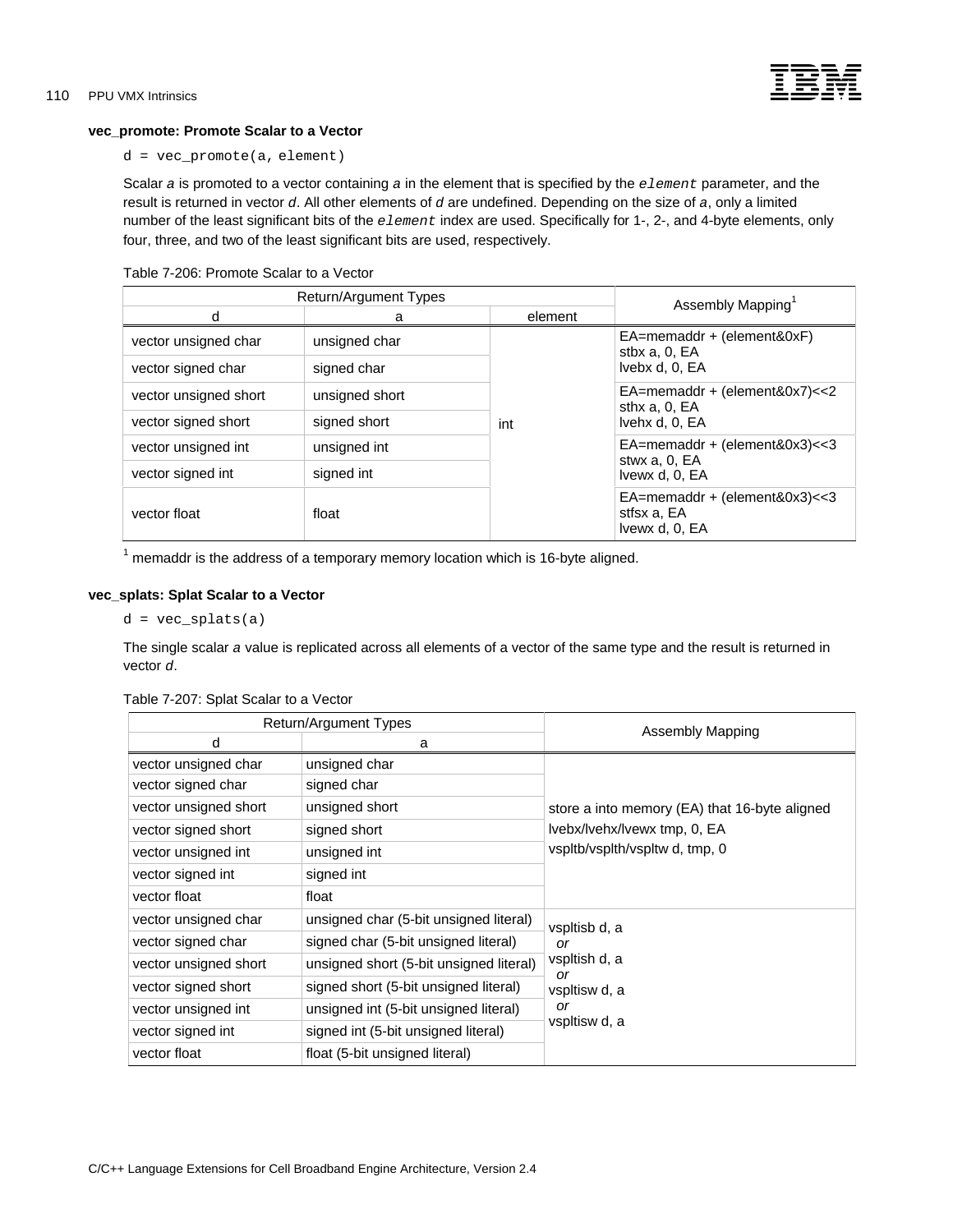

# **8. SPU C and C++ Standard Libraries and Language Support**

This chapter describes differences between the implementations of the C and C++ standard libraries on the SPU and the corresponding IS0/IEC standards. It also identifies common language features that are specifically not supported on the SPU.

### **8.1. Standard Libraries**

The C and C++ standard libraries that are required for the SPU are based on the Standard C Library described in ISO/IEC Standard 9899:1999 and the C++ Standard Library described in ISO/IEC Standard 14882:1998. However, neither library must be a fully compliant implementation of the respective ISO/IEC standard.

The proposed differences from ISO/IEC compliant implementations are due to two reasons: 1) The SPU does not have the same system resources and operating system support that are available to most stand-alone processors; and 2) the SPU hardware doesn't fully support the IEEE floating-point standard. Because of the SPU's limited operating system support, library functions that require system calls, thread facilities, and file input/output (I/0) may not be supported. Because of differences in floating-point behavior, the results of single-precision floating-point functions will probably be less accurate than defined by the Standard, and floating-point exceptions will be less reliable. Nevertheless, the standard library functions that are provided should execute fast, in most cases.

The minimum C and C++ library features that must be provided for the SPU are described in the following sections.

### **8.1.1. C Standard Library**

This section describes the minimum requirements of a compliant C standard library implementation.

### Library Contents

All of the entities required in the C standard library must be declared and defined within the library header files listed in Table 8-208. Differences between the contents of these header files and the header files that comprise the ISO Standard Library are identified in the table. For a detailed description of the particular entities, see the ISO/IEC C Standard listed in the "Related Documentation" section.

| Header Name | Description                                                                                                                                                                                                                                                                                                                                                                                                                                       |
|-------------|---------------------------------------------------------------------------------------------------------------------------------------------------------------------------------------------------------------------------------------------------------------------------------------------------------------------------------------------------------------------------------------------------------------------------------------------------|
| assert.h    | Enforce assertions when functions execute. The assert macro reports assertion failures<br>using the special debug printf (described below).                                                                                                                                                                                                                                                                                                       |
| complex.h   | Perform complex arithmetic.                                                                                                                                                                                                                                                                                                                                                                                                                       |
| ctype.h     | Classify characters. The functions declared in this header use only the "C" locale.                                                                                                                                                                                                                                                                                                                                                               |
| errno.h     | Test error codes reported by library functions.                                                                                                                                                                                                                                                                                                                                                                                                   |
| fenv.h      | Control IEEE style floating-point arithmetic. Macros for single- and double-precision<br>exceptions are described in "9.2.2. Floating-Point Exceptions".                                                                                                                                                                                                                                                                                          |
| float.h     | Test floating-point type properties. These properties are specified in section "9.1. Properties<br>of Floating-Point Data Type Representations".                                                                                                                                                                                                                                                                                                  |
| inttypes.h  | Convert various integer types.                                                                                                                                                                                                                                                                                                                                                                                                                    |
| iso646.h    | Program in ISO 646 variant character sets.                                                                                                                                                                                                                                                                                                                                                                                                        |
| limits.h    | Test integer type properties. The macro MB_LEN_MAX is defined as 1.                                                                                                                                                                                                                                                                                                                                                                               |
| locale.h    | Not available.                                                                                                                                                                                                                                                                                                                                                                                                                                    |
| math.h      | Compute common mathematical functions. The floating-point behavior of these functions will<br>adhere to the specifications described in section "9.3. Floating-Point Operations". Although<br>not specified or required, corresponding vector versions of the math functions may be added<br>to the library to take advantage of the many high-performance SIMD (single instruction,<br>multiple data) instructions provided by the SPU hardware. |
| setjmp.h    | Execute nonlocal goto statements.                                                                                                                                                                                                                                                                                                                                                                                                                 |
| signal.h    | Not available.                                                                                                                                                                                                                                                                                                                                                                                                                                    |

|  |  | Table 8-208: C Library Header Files |
|--|--|-------------------------------------|
|--|--|-------------------------------------|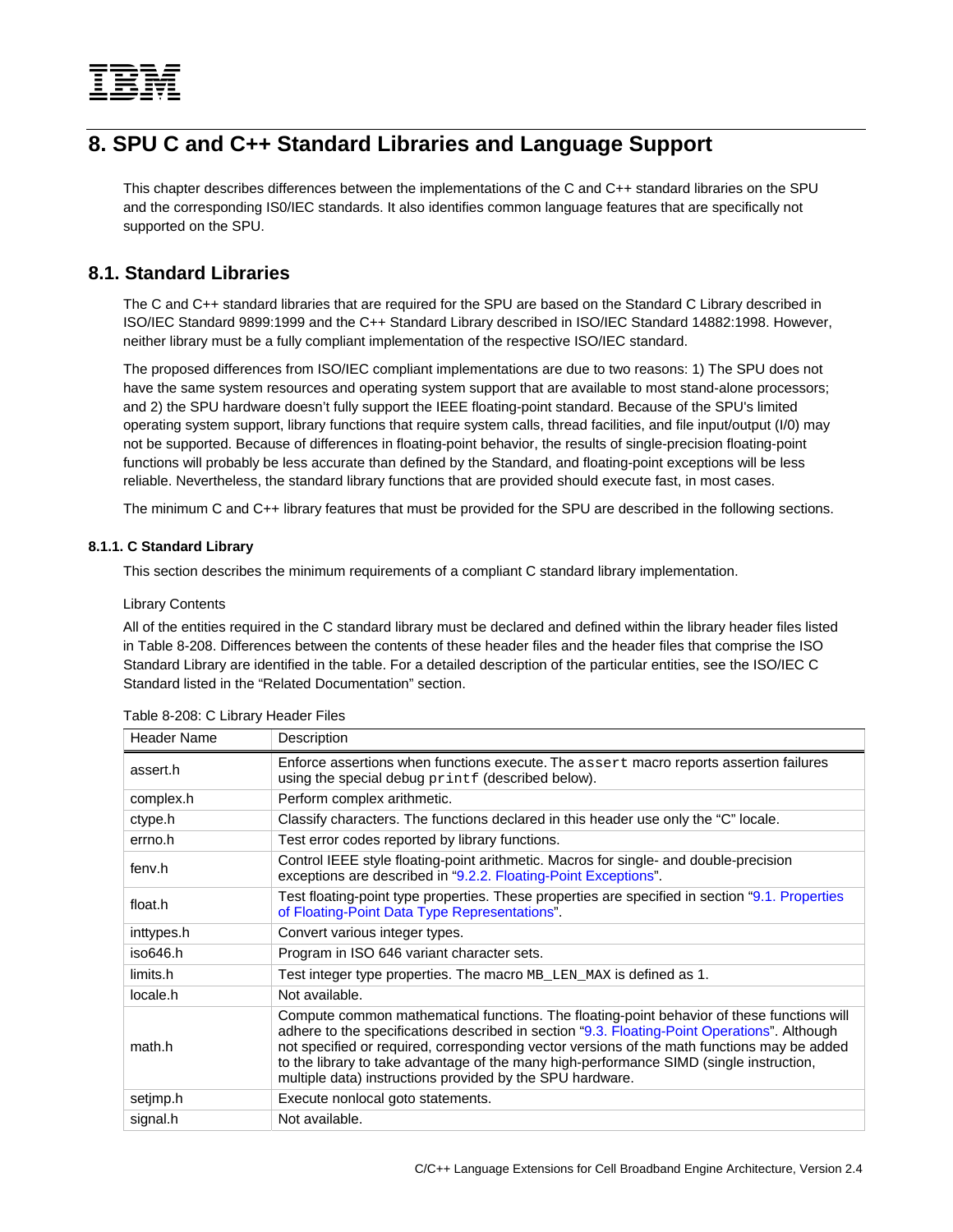### 112 SPU C and C++ Standard Libraries and Language Support



| <b>Header Name</b> | Description                                                                                                                                                                                                    |
|--------------------|----------------------------------------------------------------------------------------------------------------------------------------------------------------------------------------------------------------|
| stdarg.h           | Access a varying number of arguments.                                                                                                                                                                          |
| stdbool.h          | Define a convenient Boolean type name and constants.                                                                                                                                                           |
| stddef.h           | Define several useful types and macros. The wchar_t is not defined.                                                                                                                                            |
| stdint.h           | Define various integer types with size constraints. SIG_ATOMIC_MAX and SIG_ATOMIC_MIN<br>are not defined, nor are any of the WCHAR_MAX, WCHAR_MIN, WINT_MAX, and WINT_MIN.                                     |
| stdio.h            | Not available, except for printf, which is provided for debugging. (See section "Debug"<br>$print()$ ".)                                                                                                       |
| stdlib.h           | Perform a variety of operations. The functions geteny, mblen, mbstowes, mbtowe,<br>system, westombs, and wetomb are not defined. The type wehar $t$ and the macro<br>MB CUR MAX are also not defined.          |
| string.h           | Manipulate several kinds of strings. The function strxfrm uses only the "C" locale.                                                                                                                            |
| tgmath.h           | Declare various type-generic math functions. Single-precision functions declared in this<br>header adhere to the same specifications described for the corresponding functions that are<br>declared in math.h. |
| time.h             | Not available.                                                                                                                                                                                                 |
| wchar.h            | Not available.                                                                                                                                                                                                 |
| wctype.h           | Not available.                                                                                                                                                                                                 |

### Debug printf()

A printf() function will be provided for application debugging. The implementation of this function depends on the particular services provided by the underlying operating system. Although detailed specifications for this function are not mandated by this document, a full-featured implementation is recommended. Such an implementation would include all of the usual output format conversion specifiers required by the C standard. In addition, conversion specifiers of the type described in the *AltiVec Technology Programming Interface Manual* are recommended to handle vector output formatting. Output conversion specifiers take the following form:

### %[<flags>][<width>][<precision>][<size>]<conversion>

where

| <flags></flags>                 |            | $::=$ <flag-char> <math> </math> <flags><flag-char></flag-char></flags></flag-char>                                                        |
|---------------------------------|------------|--------------------------------------------------------------------------------------------------------------------------------------------|
| <flag-char></flag-char>         |            | $::=$ <std-flag-char> <math> </math> <c-sep></c-sep></std-flag-char>                                                                       |
| <std-flag-char></std-flag-char> |            | ::= '-'   '+'   '0'   '#'   ' '                                                                                                            |
| <c-sep></c-sep>                 |            | ::= ','   ';'   ':'   '_'                                                                                                                  |
| <width></width>                 |            | ::= <decimal-integer>   '*'</decimal-integer>                                                                                              |
| <precision></precision>         |            | $::=$ '.' <width>   '.'   '.*'</width>                                                                                                     |
| <size></size>                   |            | $::=$ 'hh'   'h'   'l'   'll'   'L'   <vector-size></vector-size>                                                                          |
| <vector-size></vector-size>     |            | ::= 'v'   'vhh'   'vh'   'vl'   'vll'   'vL'   'hhv'                                                                                       |
|                                 |            | 'hv'   'lv'  'llv'   'Lv'                                                                                                                  |
| <conversion></conversion>       |            | $::=$ <char-conv> <math> </math> <str_conv> <math> </math> <fp-conv> <math> </math> <int-conv></int-conv></fp-conv></str_conv></char-conv> |
|                                 |            | $\vert$<br><br><br><br><br><br><misc-conv></misc-conv>                                                                                     |
| <char-conv></char-conv>         | $: := 'C'$ |                                                                                                                                            |
| <str-conv></str-conv>           | $: := 's'$ |                                                                                                                                            |
| <fp-conv></fp-conv>             |            | ::= 'e'   'E'   'f'   'F'   'g'   'G'                                                                                                      |
| <int-conv></int-conv>           |            | ::= 'd'   'i'   'u'   'p'   'o'  'x'   'X'                                                                                                 |
| <br>byte-conv>                  |            | ::= 'uc'   'co'   'cx'   'cX'                                                                                                              |
| $missc-conv$                    |            | $: := 'n'   '$                                                                                                                             |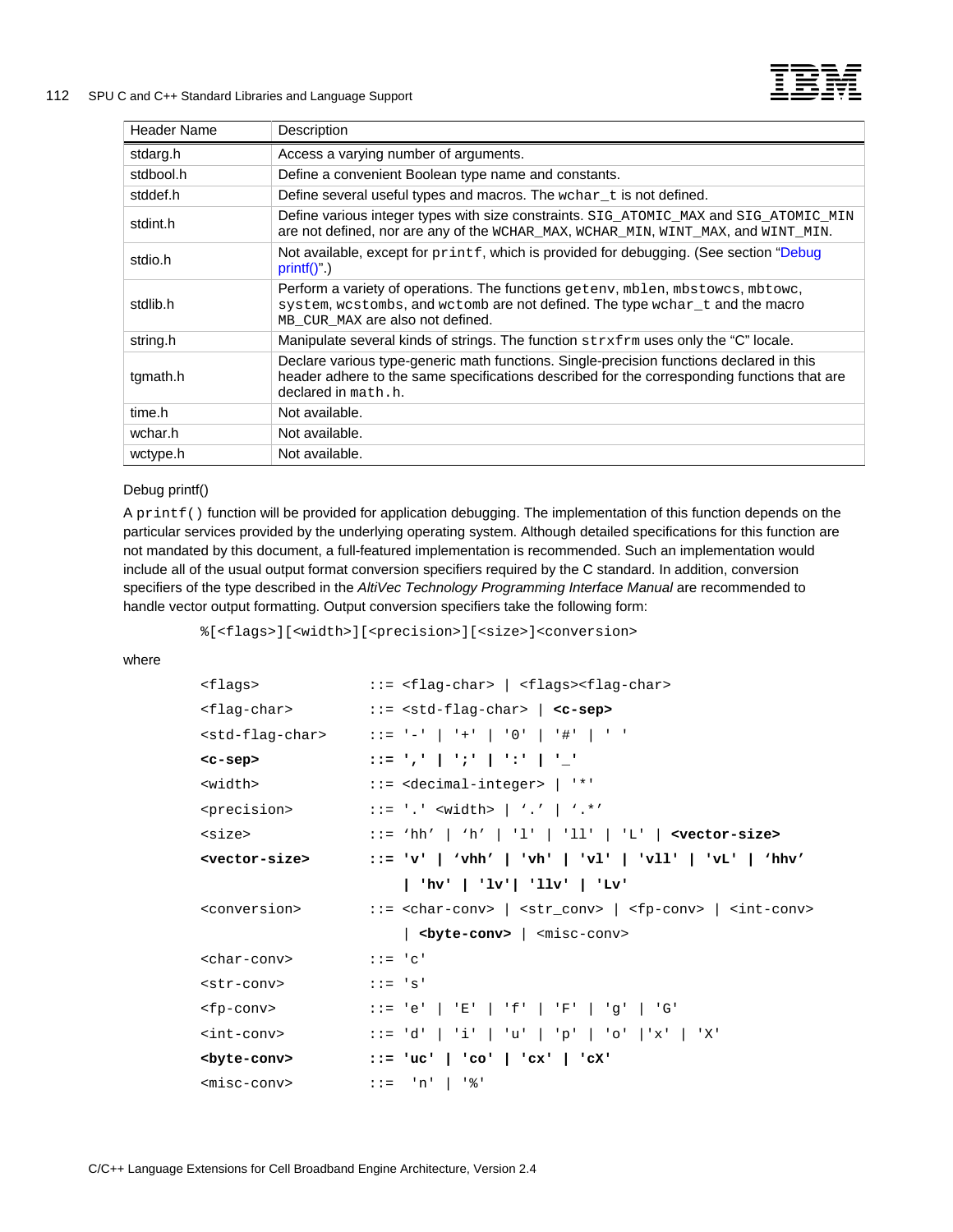

Extensions to the C standard output conversion specification are shown in bold for vector types. Vector types are formatted using the conversions shown in Table 8-209. String conversions (<str-conv>) and miscellaneous conversions ( $\langle \text{miss-conv}\rangle$ ) are not defined for vectors. The 'p' integer conversion ( $\langle \text{int-conv}\rangle$ ) is also not defined. The default separator (<c-sep>) is a space, except for character conversion (<char-conv>), which has no separator.

|  | Table 8-209: Vector Formats |
|--|-----------------------------|
|--|-----------------------------|

| <b>Vector Size</b> | Conversion                                        | Description                                                                                                                                                                                                                                                                                                                                                                                                                                                                                              |
|--------------------|---------------------------------------------------|----------------------------------------------------------------------------------------------------------------------------------------------------------------------------------------------------------------------------------------------------------------------------------------------------------------------------------------------------------------------------------------------------------------------------------------------------------------------------------------------------------|
| v                  | <char-conv></char-conv>                           | A vector is printed as a vector char, consisting of 16 one-byte elements. The 'c'<br>conversion prints contiguous ASCII characters.                                                                                                                                                                                                                                                                                                                                                                      |
| v                  | <int-conv><br/><bvte-conv></bvte-conv></int-conv> | With the 'uc' conversion, a vector is printed as a vector unsigned char,<br>consisting of 16 one-byte elements. Similarly, the 'co', 'cx', and 'cX' conversions<br>print either a vector unsigned char or a qword, in octal format or in hexadecimal<br>format. For all other integer conversions, a vector is printed in the respective<br>octal (o), integer (d, i, u) or hexadecimal (x, X) format, either as a vector<br>unsigned int or as a vector signed int, consisting of 4 four-byte elements. |
| v                  | <fp-conv></fp-conv>                               | A vector is printed in a signed decimal fractional representation, either in<br>standard decimal notation (f or F) or with a decimal power-of-ten exponent (e,<br>E, g, G). The representation is printed as a vector float, containing 4 four-byte<br>elements.                                                                                                                                                                                                                                         |
| vhh or hhv         | <int-conv></int-conv>                             | A vector is printed in the respective octal (o), integer (d, i, u), or hexadecimal (x,<br>X) format, either as a vector unsigned char or as a vector signed char,<br>consisting of 16 one-byte elements.                                                                                                                                                                                                                                                                                                 |
| vh or hv           | <int-conv></int-conv>                             | A vector is printed in the respective octal (o), integer $(d, i, u)$ , or hexadecimal $(x,$<br>X) format, either as a vector unsigned short or as a vector signed short,<br>consisting of 8 two-byte elements.                                                                                                                                                                                                                                                                                           |
| vl or lv           | <int-conv></int-conv>                             | A vector is printed in the respective octal (o), integer (d, i, u), or hexadecimal (x,<br>X) format, as a vector unsigned int or as a vector signed int, consisting of 4<br>four-byte elements.                                                                                                                                                                                                                                                                                                          |
| vil or liv         | <int-conv></int-conv>                             | A vector is printed in the respective octal (o), integer (d, i, u), or hexadecimal (x,<br>X) format, as a vector unsigned long long or as a vector signed long long,<br>consisting of 2 eight-byte elements.                                                                                                                                                                                                                                                                                             |
| vL or Lv           | <fp-conv></fp-conv>                               | A vector is printed in a signed decimal fractional representation, either in<br>standard decimal notation (f or F) or with a decimal power-of-ten exponent (e,<br>E, g, G). The representation is printed as a vector double, consisting of 2 eight-<br>byte elements.                                                                                                                                                                                                                                   |

### Malloc Heap

The malloc heap is defined to begin at \_end and to extend to the end of the stack. The memory heap may be enlarged by a heap-extending function. This function would negatively adjust the Available Stack Size element of the current Stack Pointer Information register and all Available Stack Sizes residing in the saved SP registers found in the sequence of Back Chain quadwords.

Whenever the malloc heap is enlarged, code should verify that the enlarged malloc heap does not extend into the currently used stack. If it does, the operation should fail.

Implementations of setjmp/longjmp are also affected by the use of heap-extending functions. When restoring the Stack Pointer Information register as a result of invoking the longjmp function, the function must detect any change to the Available Stack Size between set jmp and long jmp, and it must correct the saved Stack Pointer Information register. For example:

> SP.avail\_stack\_size = SP\_set.stack\_ptr - SP.stack\_ptr + SP.avail\_stack\_size;

where SP is the current Stack Pointer Information register, and SP\_set is the Stack Pointer Information register saved at the last set jmp call.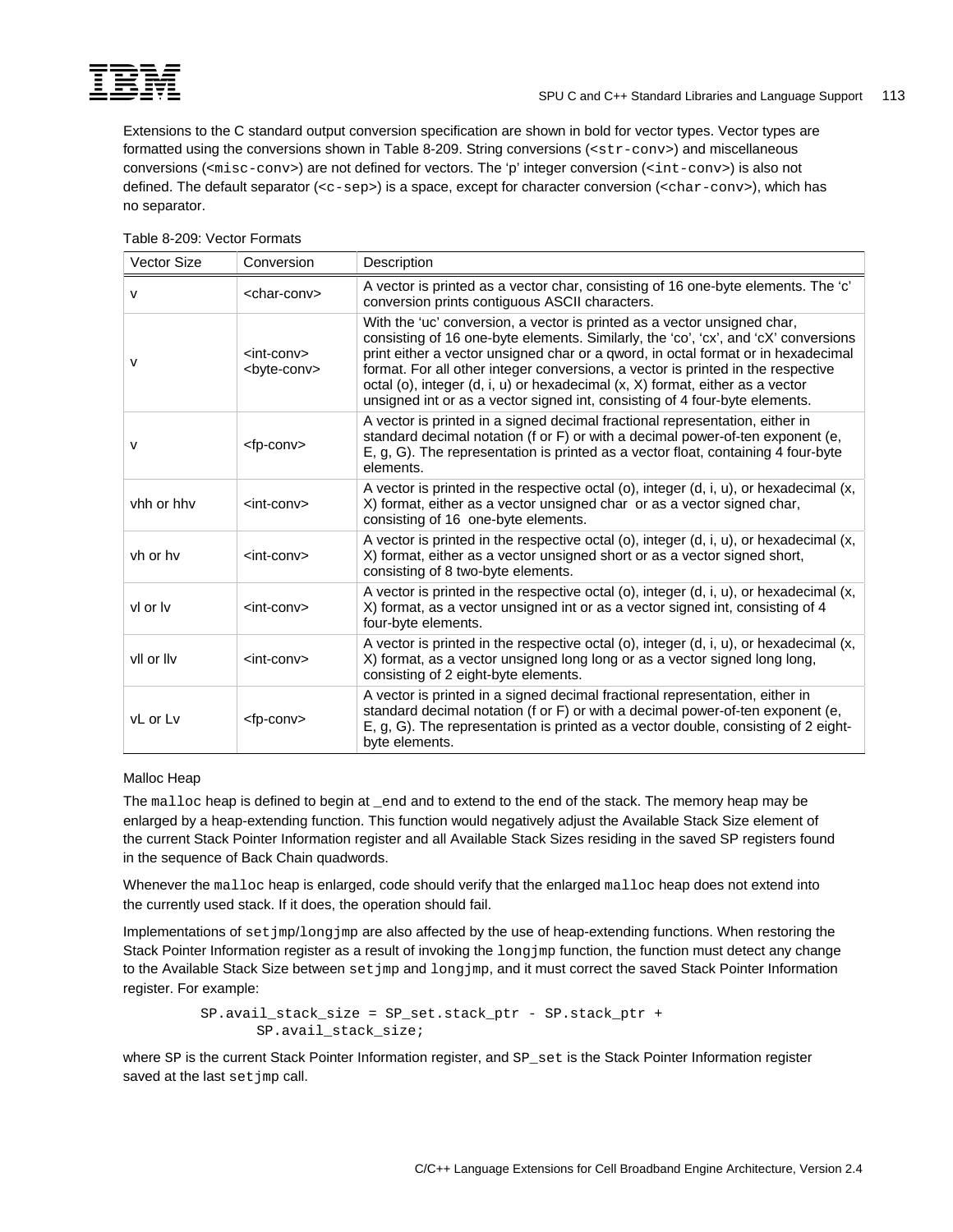### 114 SPU C and C++ Standard Libraries and Language Support



### **8.1.2. C++ Standard Library**

This section describes the minimum contents of the C++ standard library.

As with the C library, the C++ library header files declare or define the contents of the C++ library. Table 8-210 lists the header files that comprise the core of the C++ standard library. Differences between the contents of the C++ header files and the header files that comprise the ISO Standard Library are noted in this table.

| Table 8-210: C++ Library Header Files |  |  |  |  |
|---------------------------------------|--|--|--|--|
|---------------------------------------|--|--|--|--|

| <b>Header Name</b> | Description                                                                                                    |
|--------------------|----------------------------------------------------------------------------------------------------------------|
| algorithm          | Define numerous templates that implement useful algorithms.                                                    |
| bitset             | Define a template class that administers sets of bits.                                                         |
| complex            | Define a template class that supports complex arithmetic.                                                      |
| deque              | Define a template class that implements a deque container.                                                     |
| exception          | Not available.                                                                                                 |
| fstream            | Not available.                                                                                                 |
| functional         | Define several templates that help construct predicates for the templates defined in algorithm<br>and numeric. |
| iomanip            | Not available.                                                                                                 |
| ios                | Not available.                                                                                                 |
| iosfwd             | Not available.                                                                                                 |
| iostream           | Not available.                                                                                                 |
| istream            | Not available.                                                                                                 |
| iterator           | Define several templates that help define and manipulate iterators.                                            |
| limits             | Test numeric type properties.                                                                                  |
| list               | Define a template class that implements a doubly linked list container.                                        |
| locale             | Not available.                                                                                                 |
| map                | Define template classes that implement associative containers that map keys to values.                         |
| memory             | Define several templates that allocate and free storage for various container classes.                         |
| new                | Declare several functions that allocate and free storage.                                                      |
| numeric            | Define several templates that implement useful numeric functions.                                              |
| ostream            | Not available.                                                                                                 |
| queue              | Define a template class that implements a queue container.                                                     |
| set                | Define template classes that implement associative containers.                                                 |
| slist              | Define a template class that implements a singly linked list container.                                        |
| sstream            | Not available.                                                                                                 |
| stack              | Define a template class that implements a stack container.                                                     |
| stdexcept          | Not available.                                                                                                 |
| streambuf          | Not available.                                                                                                 |
| string             | Define a template class that implements a string container.                                                    |
| strstream          | Not available.                                                                                                 |
| typeinfo           | Not available.                                                                                                 |
| utility            | Define several templates of general utility.                                                                   |
| valarray           | Define several classes and template classes that support value-oriented arrays.                                |
| vector             | Define a template class that implements a vector container.                                                    |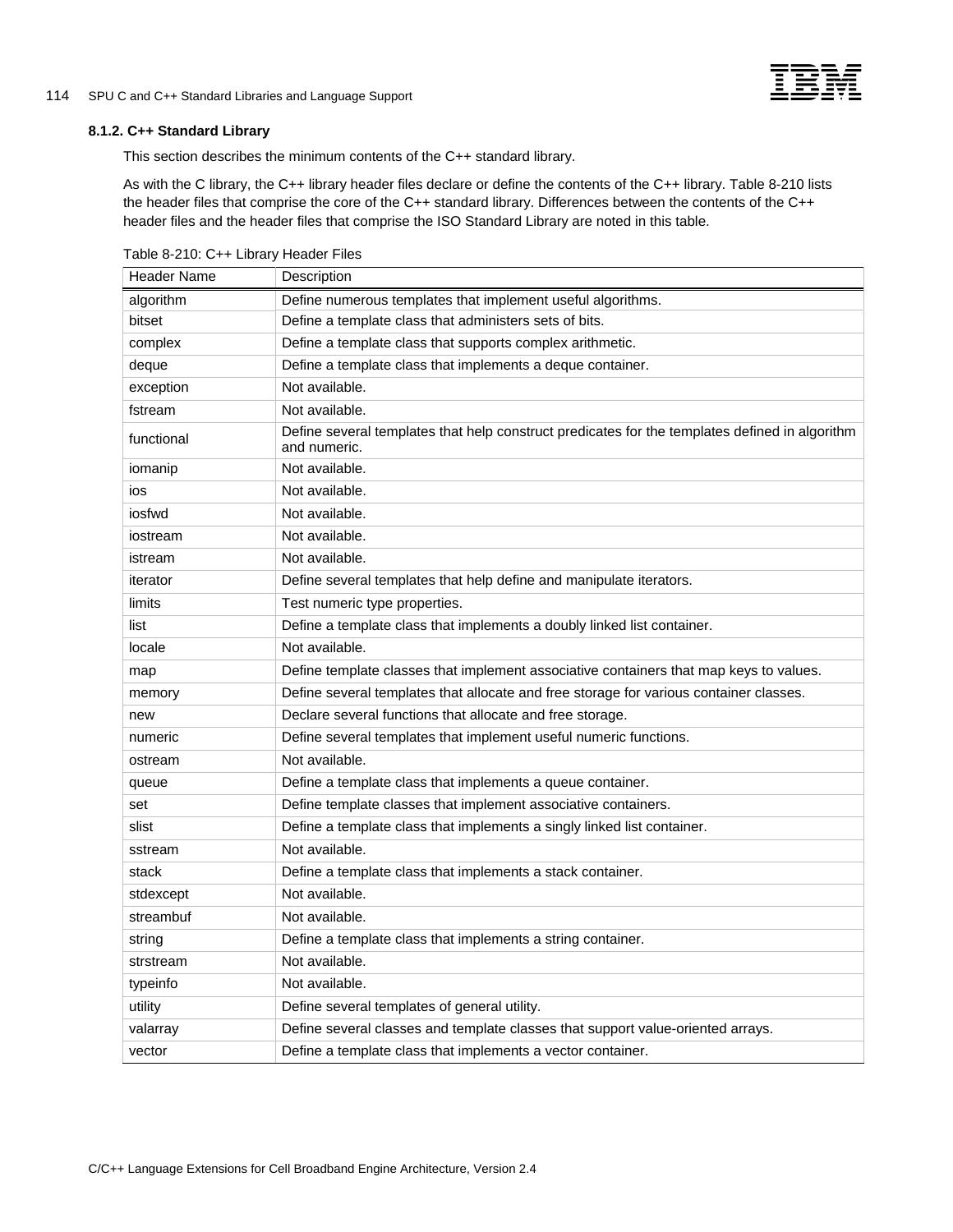

The C++ standard library contains new-style C++ header files that correspond to 12 traditional C header files. Both the new-style and the traditional-style header files are included in the library. These header files are listed in Table 8-211.

| New-Style Header Name | Traditional Header Name | Description                                                  |
|-----------------------|-------------------------|--------------------------------------------------------------|
| cassert               | assert.h                | Enforce assertions when functions execute.                   |
| cctype                | ctype.h                 | Classify characters.                                         |
| cerrno                | errno.h                 | Test error codes reported by library functions. <sup>1</sup> |
| cfloat                | float.h                 | Test floating-point type properties.                         |
| ciso646               | iso646.h                | Program in ISO 646 variant character sets.                   |
| climits               | limits.h                | Test integer type properties. <sup>1</sup>                   |
| clocale               | locale.h                | Not available.                                               |
| cmath                 | math.h                  | Compute common mathematical functions. <sup>1</sup>          |
| csetjmp               | setjmp.h                | Execute nonlocal goto statements.                            |
| csignal               | signal.h                | Not available.                                               |
| cstdarg               | stdarg.h                | Access a varying number of arguments.                        |
| cstddef               | stddef.h                | Define several useful types and macros. <sup>1</sup>         |
| cstdio                | stdio.h                 | Not available.                                               |
| cstdlib               | stdlib.h                | Perform a variety of operations. <sup>1</sup>                |
| cstring               | string.h                | Manipulate several kinds of strings. <sup>1</sup>            |
| ctime                 | time.h                  | Not available.                                               |
| cwchar                | wchar.h                 | Not available.                                               |
| cwctype               | wctype.h                | Not available.                                               |

| Table 8-211: New and Traditional C++ Library Header Files |  |  |
|-----------------------------------------------------------|--|--|
|-----------------------------------------------------------|--|--|

<sup>1</sup> See Table 8-208: C Library Header Files, for specific implementation limitations.

# **8.2. Non-Supported Language Features**

C and C++ implementations should comply with the language features prescribed in the respective ISO/IEC standards, as much as possible. However, certain features are specifically not supported because of SPU architecture limitations. Currently, the only non-supported feature is C++ exception handling.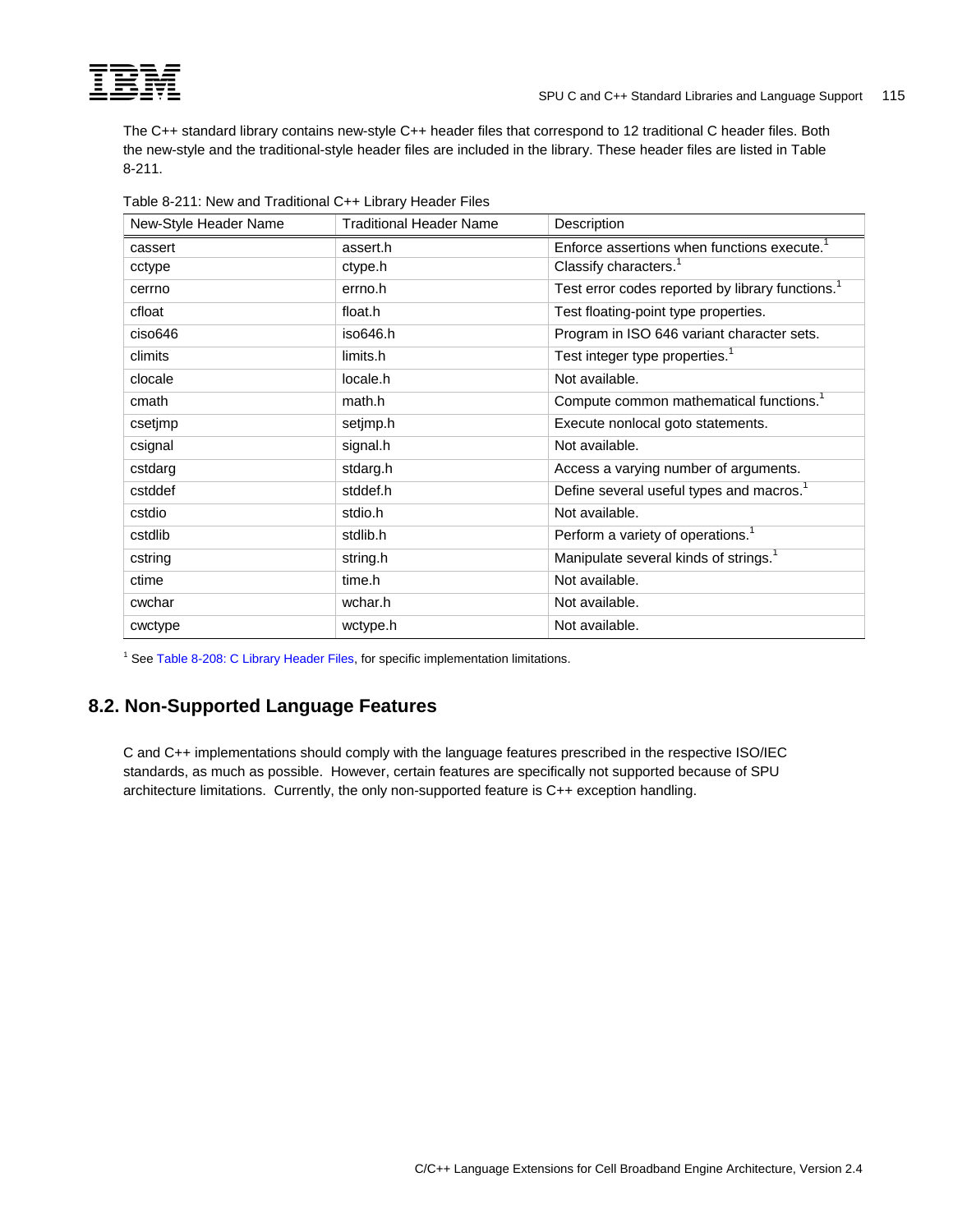116 SPU C and C++ Standard Libraries and Language Support -

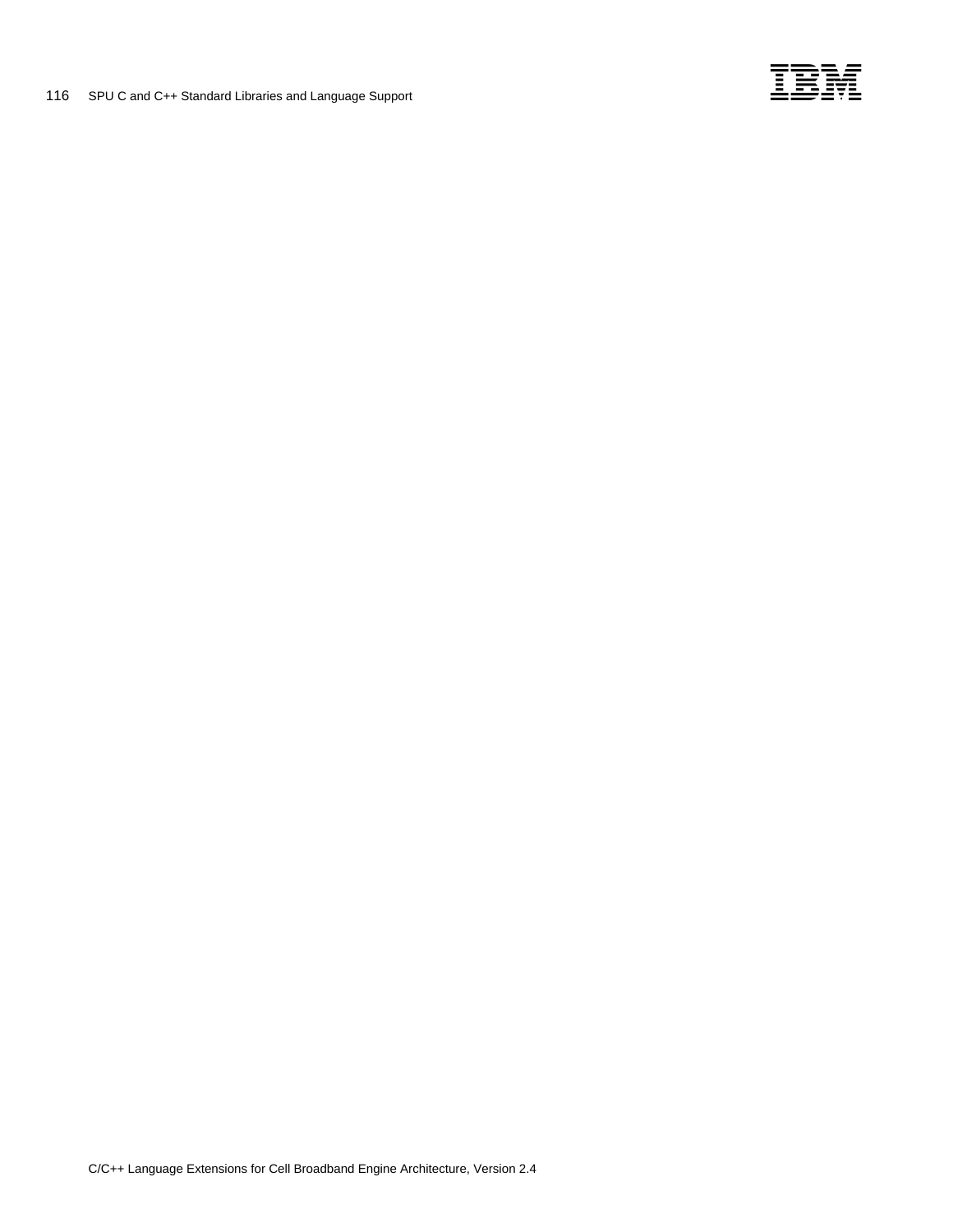

# **9. Floating-Point Arithmetic on the SPU**

Annex F of the C99 language standard (ISO/IEC 9899) specifies support for the IEC 60559 floating-point standard. This chapter describes differences from Annex F and ISO/IEC Standard 60559 that apply to SPU compilers and libraries.

Floating-point behavior is essentially dictated by the SPU hardware. For single precision, the hardware provides an extended single-precision number range. Denorm arguments are treated as 0, and NaN and Infinity are not supported. The only rounding mode that is supported is truncation (round towards 0), and exceptions apply only to certain extended range floating-point instructions). For double precision, the hardware provides the standard IEEE number range, but again, denorm arguments are treated as 0. IEEE exceptions are detected and accumulated in the FPSCR register, and the IEEE rules for propagation of NaNs are not implemented in the architecture. (For details, see the *Synergistic Processor Unit Instruction Set Architecture*.) These and other IEEE differences affect almost every aspect of floating-point computation, including data-type properties, rounding modes, exception status, error reporting, and expression evaluation. The particular effect of these differences on the compiler and libraries are described in the following sections.

## **9.1. Properties of Floating-Point Data Type Representations**

The properties of floating-point data type representations are declared as macros in float.h. Table 9-212 lists these macros and the corresponding values that are applicable for the SPU.

| Macro           | Value                                             |
|-----------------|---------------------------------------------------|
| FLT_DIG         | 6                                                 |
| FLT_EPSILON     | 0x1p-23f (1.19209290E-07f)                        |
| FLT_MANT_DIG    | 24                                                |
| FLT_MAX_10_EXP  | 38                                                |
| FLT MAX EXP     | 129                                               |
| FLT_MIN_10_EXP  | $-37$                                             |
| FLT_MIN_EXP     | $-125$                                            |
| FLT_MAX         | 0x1.FFFFFEp128f (6.80564694E+38f)                 |
| FLT_MIN         | 0x1p-126f (1.17549436E-38f)                       |
| FLT_ROUNDS      | Initialized to 16 (to nearest for both elements)  |
| FLT_EVAL_METHOD | 0 (no promotions occur)                           |
| FLT_RADIX       | $\overline{2}$                                    |
| DBL_DIG         | 15                                                |
| DBL_EPSILON     | 0x1p-52 (2.2204460492503131E-016)                 |
| DBL_MANT_DIG    | 53                                                |
| DBL_MAX_10_EXP  | 308                                               |
| DBL MAX EXP     | 1024                                              |
| DBL_MIN_10_EXP  | $-307$                                            |
| DBL_MIN_EXP     | $-1021$                                           |
| DBL_MAX         | 0x1.FFFFFFFFFFFFFFp1023 (1.7976931348623157E+308) |
| DBL_MIN         | 0x1p-1022 (2.2250738585072014E-308)               |
| DECIMAL_DIG     | 17                                                |

Table 9-212: Values for Floating-Point Type Properties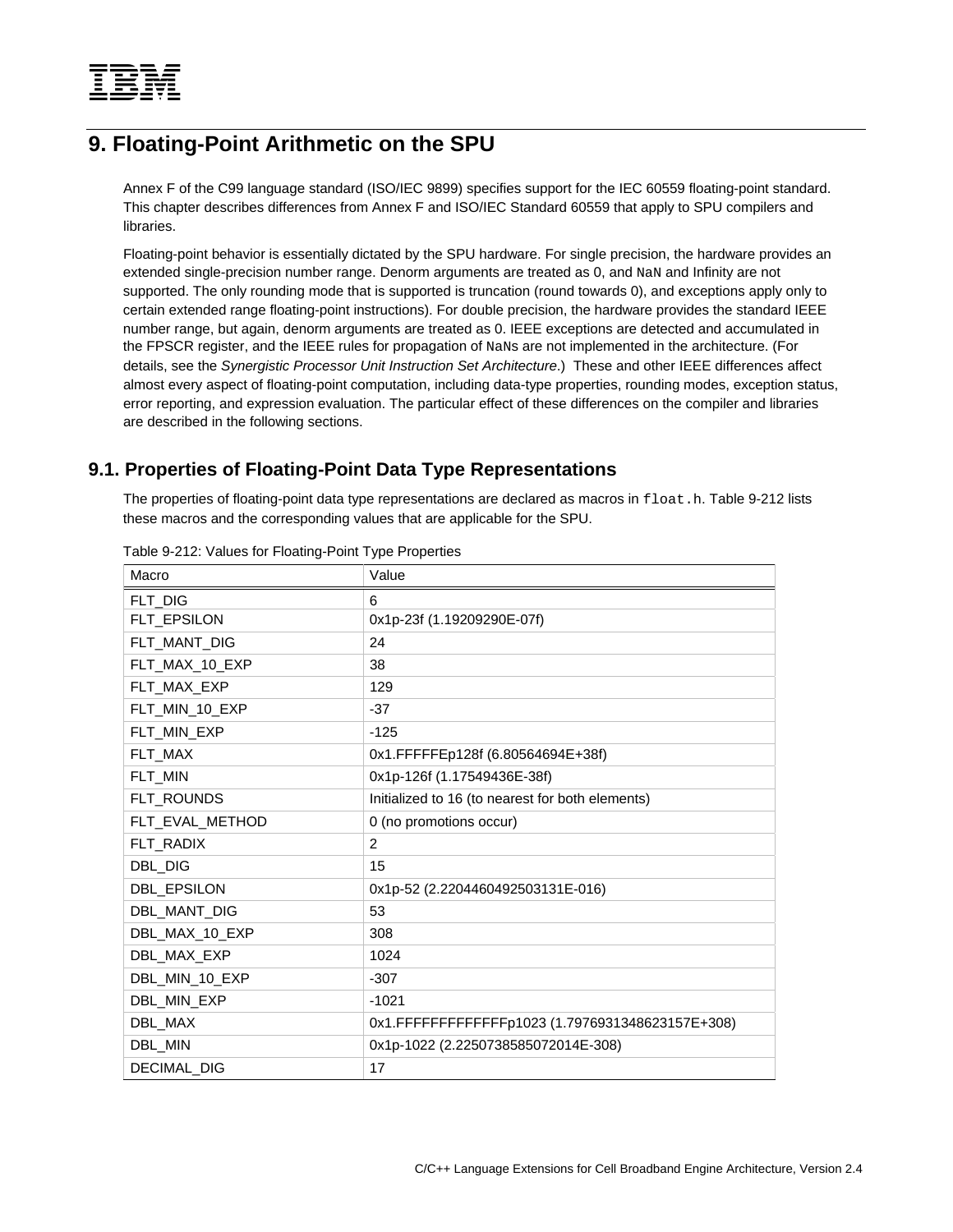

## **9.2. Floating-Point Environment**

The macros defined within fenv.h control the directed-rounding control mode and floating-point exception status flags for floating-point operations.

### **9.2.1. Rounding Modes**

Whereas the C language specification requires that all floating-point data types use the same rounding modes, the SPU hardware supports different rounding modes for single- and double-precision arithmetic. On the SPU, the rounding mode for single precision is round-towards-zero, and the default rounding mode for double precision is round-to-nearest.

According to the C99 standard, the rounding mode for floating-point addition is characterized by the implementationdefined value of FLT\_ROUNDS. On the SPU, this macro is only used for double precision. Single-precision rounding mode is always truncation. (See Table 9-212.)

FLT\_ROUNDS will return a 5-bit value which represents the rounding mode for both double precision elements. The highest bit is always 1. The next two bits are the rounding mode for element 0 and the two lowest bits are the rounding mode for element 1. Table 9-213 lists the rounding mode represented by the two bits for each element.

| Last Two Bits | Rounding Mode                |
|---------------|------------------------------|
| 00            | Round to nearest even        |
| 01            | Round toward zero (truncate) |
| 10            | Round toward +infinity       |
|               | Round towards -infinity      |

Table 9-213: Rounding Mode for Two Bits of FLT\_ROUNDS

Because the SPU hardware only supports rounding towards zero for single precision, some single-precision math functions will necessarily deviate from the C99 standard. The standard library math functions and macros that deviate are described later, in section "9.3.2. Overall Behavior of C Operators and Standard Library Math Functions".

Table 9-214 lists the macros that can be used to set the double precision rounding modes for element 0 and element 1. The macros for element 0 and element 1 may be used together with a bitwise OR to set the rounding mode for both elements, or the macros can be used separately to set the rounding mode for only that element.

| Macro           | Comment                                  |
|-----------------|------------------------------------------|
| FE TONEAREST    | Set element 0 to round to nearest even   |
| FE TOWARDZERO   | Set element 0 to round towards zero      |
| FE UPWARD       | Set element 0 to round towards +infinity |
| FE DOWNWARD     | Set element 0 to round towards -infinity |
| FE TONEAREST 1  | Set element 1 to round to nearest even   |
| FE TOWARDZERO 1 | Set element 1 to round towards zero      |
| FE UPWARD 1     | Set element 1 to round towards +infinity |
| FE DOWNWARD 1   | Set element 1 to round towards -infinity |

Table 9-214: Macros for Double Precision Rounding Modes

### **9.2.2. Floating-Point Exceptions**

Table 9-215 and Table 9-216 list the macros for floating-point exceptions that will be defined in fenv.h. Because of the restricted behavior of the SPU floating-point hardware, single-precision library functions can have an undefined effect on these exception flags. Moreover, hardware traps will not result from any raised exception.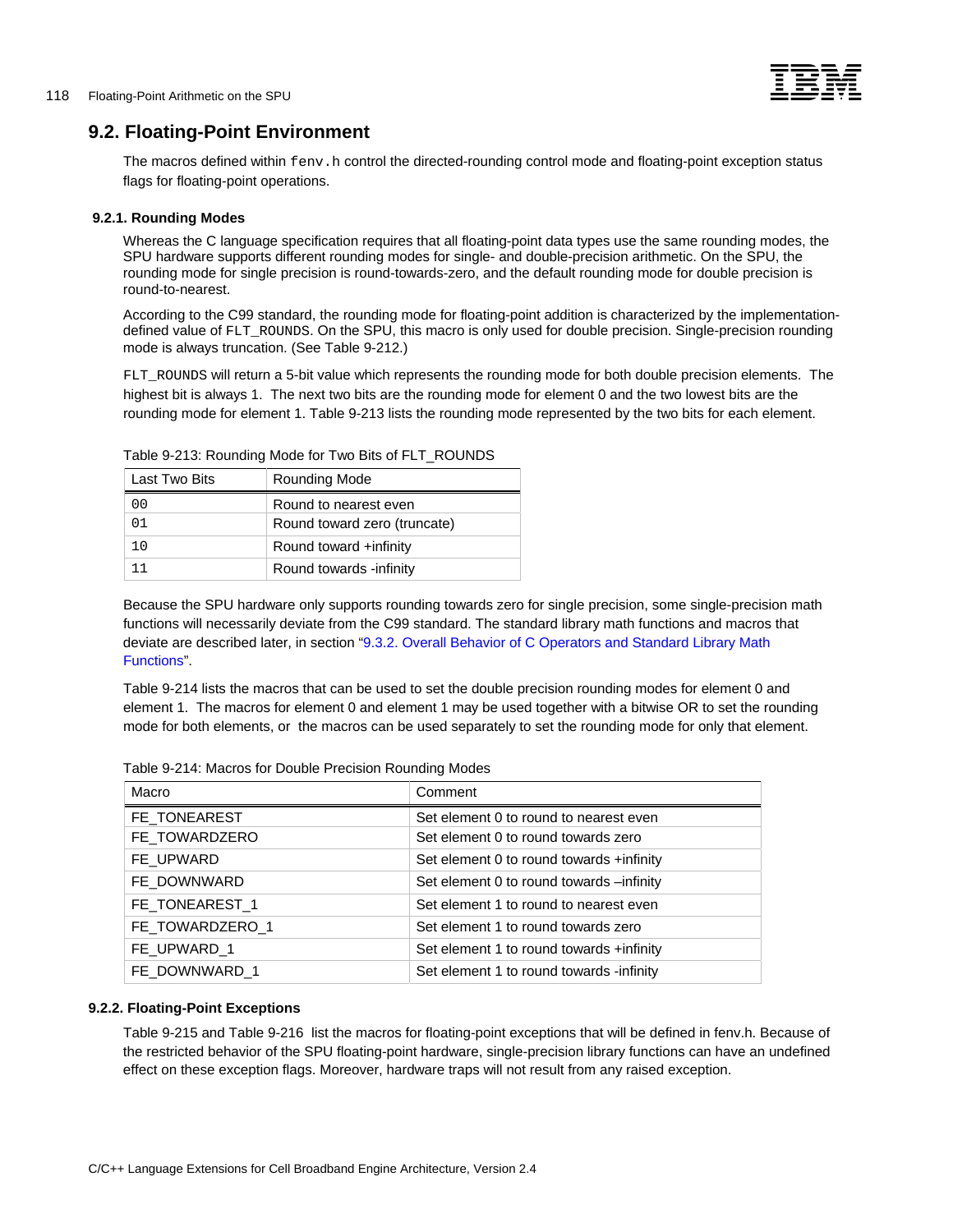

Table 9-215: Macros for Single Precision Floating-Point Exceptions

| Macro                | Comment                                     |
|----------------------|---------------------------------------------|
| FE_OVERFLOW_SNGL     | Overflow exception for element 0            |
| FE_UNDERFLOW_SNGL    | Underflow exception for element 0           |
| FE_DIFF_SNGL         | Different from IEEE exception for element 0 |
| FE_DIVBYZERO_SNGL    | Divide by zero exception for element 0      |
| FE_OVERFLOW_SNGL_1   | Overflow exception for element 1            |
| FE_UNDERFLOW_SNGL_1  | Underflow exception for element 1           |
| FE_DIFF_SNGL_1       | Different from IEEE exception for element 1 |
| FE_DIVBYZERO_SNGL_1  | Divide by zero exception for element 1      |
| FE_OVERFLOW_SNGL_2   | Overflow exception for element 2            |
| FE_UNDERFLOW_SNGL_2  | Underflow exception for element 2           |
| FE_DIFF_SNGL_2       | Different from IEEE exception for element 2 |
| FE_DIVBYZERO_SNGL_2  | Divide by zero exception for element 2      |
| FE_OVERFLOW_SNGL_3   | Overflow exception for element 3            |
| FE_UNDERFLOW_SNGL_3  | Underflow exception for element 3           |
| FE_DIFF_SNGL_3       | Different from IEEE exception for element 3 |
| FE_DIVBYZERO_SNGL_3  | Divide by zero exception for element 3      |
| FE_ALL_EXCEPT_SNGL   | Bitwise OR of all macros for element 0      |
| FE_ALL_EXCEPT_SNGL_1 | Bitwise OR of all macros for element 1      |
| FE_ALL_EXCEPT_SNGL_2 | Bitwise OR of all macros for element 2      |
| FE_ALL_EXCEPT_SNGL_3 | Bitwise OR of all macros for element 3      |

Table 9-216: Macros for Double Precision Floating-Point Exceptions

| Macro               | Comment                                       |
|---------------------|-----------------------------------------------|
| FE OVERFLOW DBL     | Overflow exception for element 0              |
| FE UNDERFLOW DBL    | Underflow exception for element 0             |
| FE INEXACT DBL      | ISO/IEC inexact for element 0                 |
| FE INVALID DBL      | ISO/IEC invalid for element 0                 |
| FE_NC_NAN_DBL       | Possibly non-compliant NaN for element 0      |
| FE NC DENORM DBL    | Possibly non-compliant denormal for element 0 |
| FE_OVERFLOW_DBL_1   | Overflow exception for element 1              |
| FE UNDERFLOW DBL 1  | Underflow exception for element 1             |
| FE_INEXACT_DBL_1    | <b>ISO/IEC</b> inexact for element 1          |
| FE INVALID DBL 1    | <b>ISO/IEC</b> invalid for element 1          |
| FE NC NAN DBL 1     | Possibly non-compliant NaN for element 1      |
| FE NC DENORM DBL 1  | Possibly non-compliant denormal for element 1 |
| FE ALL EXCEPT DBL   | Bitwise OR of all macros for element 0        |
| FE ALL EXCEPT DBL 1 | Bitwise OR of all macros for element 1        |
| FE ALL EXCEPT       | Bitwise OR of all macros from this table      |

The floating-point environment variables defined in the C99 specification only apply to double-precision.

The pragma FENV\_ACCESS will be used to inform the compiler whether the program intends to control and test floating-point status. If the pragma is on, the compiler will take appropriate action to ensure that code transformations preserve the behavior specified in this document.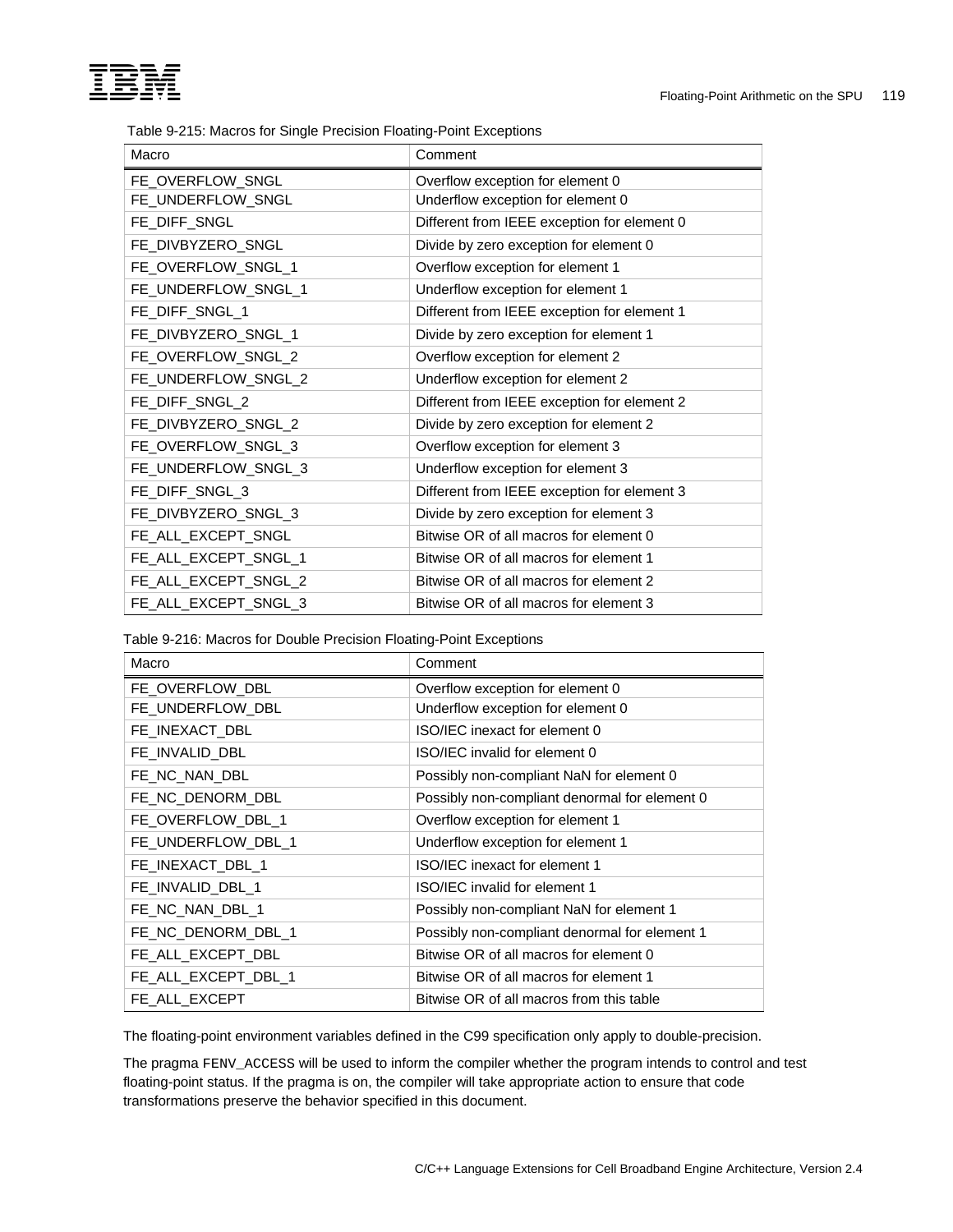

### **9.2.3. Other Floating-Point Constants in math.h**

Several additional floating-point constants are defined in math.h. These constants are used by functions to report various domain and range errors. Many have a non-standard definition for the SPU. A description of these particular constants is shown in Table 9-217.

| Macro                                                         | Description                                                                                                                                                                                    |
|---------------------------------------------------------------|------------------------------------------------------------------------------------------------------------------------------------------------------------------------------------------------|
| HUGE_VAL                                                      | Infinity                                                                                                                                                                                       |
| HUGE_VALF                                                     | FLT MAX                                                                                                                                                                                        |
| HUGE VALL                                                     | Infinity                                                                                                                                                                                       |
| <b>INFINITY</b><br><b>NAN</b>                                 | Double precision adheres to the IEEE definition. These macros are not used for single-<br>precision operations.                                                                                |
| FP INFINITE<br>FP NAN<br>FP NORMAL<br>FP SUBNORMAL<br>FP ZERO | For single precision, the $f_{\text{pclassify}}($ ) function will only return $FP$ NORMAL and<br>FP ZERO classes; FP NAN, FP INFINITE, and FP SUBNORMAL are never generated.                   |
| FP FAST FMA<br>FP FAST FMAF<br>FP_FAST_FMAL                   | These are defined to indicate that the fma function executes more quickly than a multiply<br>and an add of float and double operands.                                                          |
| FP ILOGB0                                                     | $FP\_ILOGBO$ is the value returned by $ilogb(x)$ and $ilogbf(x)$ if x is zero or a<br>denorm number. Its value is INT MIN.                                                                     |
| FP ILOGBNAN                                                   | $FP\_ILOGBNAN$ is the value returned by $ilogb(x)$ if x is a NaN. This does not apply to<br>the single-precision case of ilogbf. Its value is INT_MAX.                                         |
| <b>MATH ERRNO</b><br><b>MATH ERREXCEPT</b>                    | These will expand to the integer constants 1 and 2, respectively.                                                                                                                              |
| math_errhandling                                              | Expands to an expression that has type int and the value MATH_ERRNO,<br>MATH_ERREXCEPT, or the bitwise OR of both. The value of math_errhandling is<br>constant for the duration of a program. |

Table 9-217: Floating-Point Constants

### **9.3. Floating-Point Operations**

This section specifies floating-point data conversions, and it describes the overall behavior of C operators and standard library functions. It also describes several special cases where floating-point results might vary from the IEEE standard. Lastly, the section describes the specific behavior of several specific math functions.

### **9.3.1. Floating-Point Conversions**

This section provides specifications for the four types of floating-point data conversions: 1) conversions from integers

to floating-point; 2) conversions from floating-point to integer; 3) conversion between floating-point precisions; and, 4) conversions between floating-point and string.

Integer to Floating-Point Conversions

Conversions from integers to floats will adhere to the following rules:

- A single-precision conversion from integer to float produces a result within the extended single-precision floating-point range. See Table 9-212 for details about this range.
- A single-precision conversion from integer to float rounds towards zero.
- A double-precision conversion from integer to float produces a result within the C99 standard double-precision floating-point range.
- A double-precision conversion from integer to float rounds according to the rounding mode indicated by the value of FLT\_ROUNDS.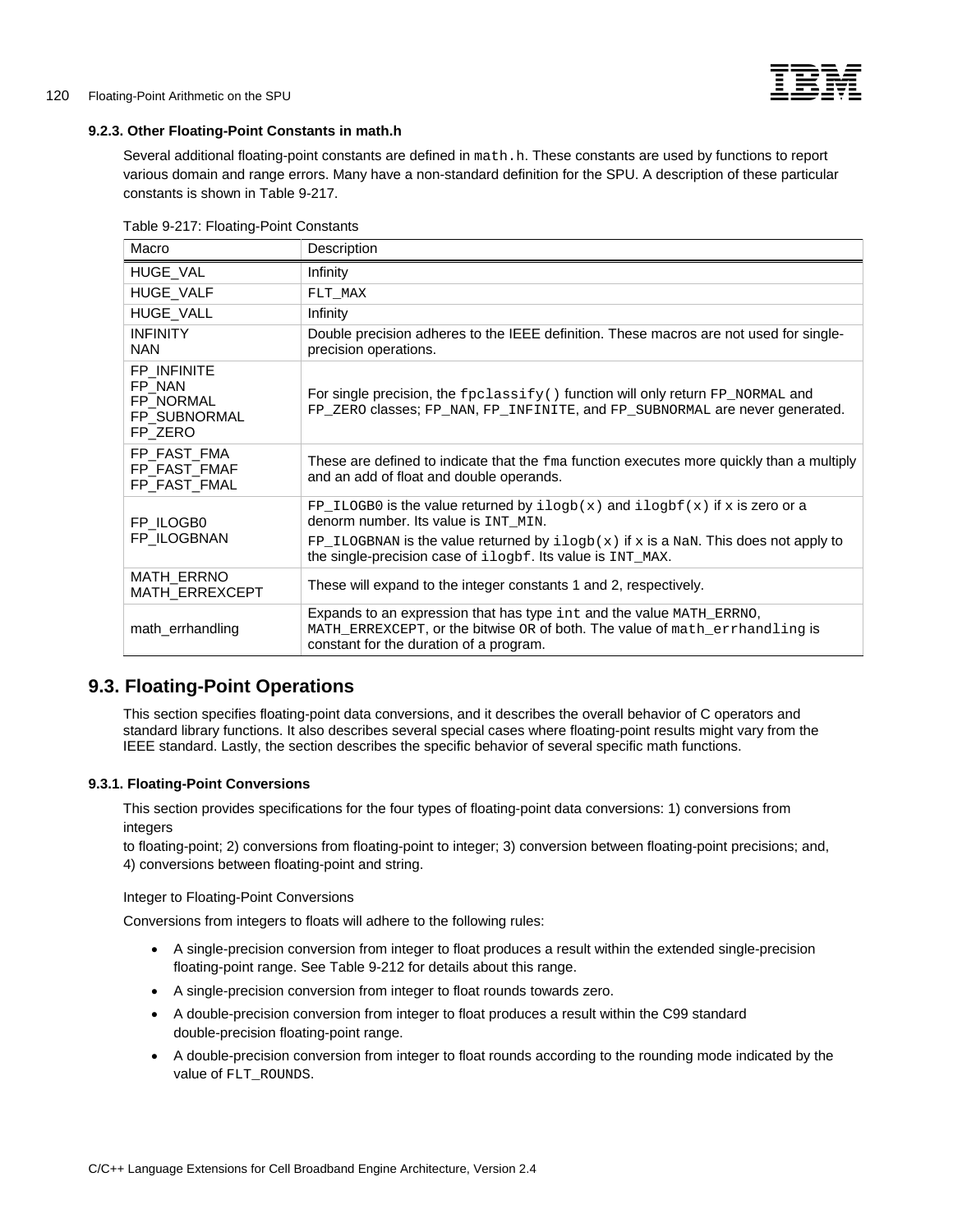

### Floating-Point to Integer Conversions

Conversions from floats to integers will have the following behavior:

- When converting from a float to an integer, exceptions are raised for overflow, underflow, and IEEE noncompliant result.
- Overflow and underflow exceptions are raised when converting from a double to an integer. If a double-precision value is infinite or NaN or if the integral part of the floating value exceeds the range of the integer type, an "invalid" floating-point exception is raised, and the resulting value is unspecified. An "inexact" floating-point exception is raised by the hardware when a conversion involves an integral floatingpoint value that is outside the range of the integer data type.

### Conversions between Floating-Point Precision

To achieve maximum performance, compilers only perform conversion from float to double and from double to float within the IEEE standard range. These conversions will comply with the IEEE standard, except for denormal inputs, which are forced to zero. Conversion of numbers outside of the IEEE standard range is unspecified. Conversions with NaNs, infinities, or denormal results are also unspecified.

### Conversions between Floating-Point and Strings

Conversions between floating-point and string values will adhere to both the extended single-precision floating-point range and the IEEE standard double-precision floating-point range.

### **9.3.2. Overall Behavior of C Operators and Standard Library Math Functions**

Library functions and compilers will obey the same general rules with respect to rounding and overflow. These rules differ, however, depending on whether the code is single precision or double precision.

### Single-Precision Code

For single precision, the C operators (+, -, \*, and /) and the standard library math functions will have the following behavior:

- If the operation produces a value with a magnitude greater than the largest positive representable extendedprecision number, the result will be FLT\_MAX with appropriate sign, and the overflow flag will be raised.
- For all operators and standard functions, except the negate operator and the  $f = f \cdot f$  and  $g = f \cdot f$ functions, an argument with a denormal value will be treated as  $+0.0$ .
- Except for the negate operator and the fabsf() and copysignf() functions, operators and standard functions will never return a denormal value or -0.0.
- The negate operator and the fabsf() and copysignf() functions must be implemented such that only the sign bit is changed.
- Expressions will be evaluated using the round-towards-zero mode. Implementations that depend on other rounding directions for algorithm correctness will produce incorrect results and therefore cannot be used.
- The overflow flag will be set when FLT\_MAX is returned instead of a value whose magnitude is too large. Because infinity is undefined for single precision, FLT\_MAX will be used to signal infinity in situations where infinity would otherwise be generated on an IEEE754-compliant system. This modification will enable common trig identities to work.
- NaN is not supported and does not need to be copied from any input parameter.
- By default, compilers may perform optimizations for single-precision floating-point arithmetic that assume 1) that NaNs are never given as arguments; and, 2) that  $\pm$ Inf will never be generated as a result.
- Compilers can assume that floating-point operations will not generate user-visible traps, such as division by zero, overflow, and underflow.
- Constant expressions that are evaluated at compile time will produce the same result as they would if they were evaluated at runtime. For example,

float  $x = 6.0e38f * 8.1e30f$ ;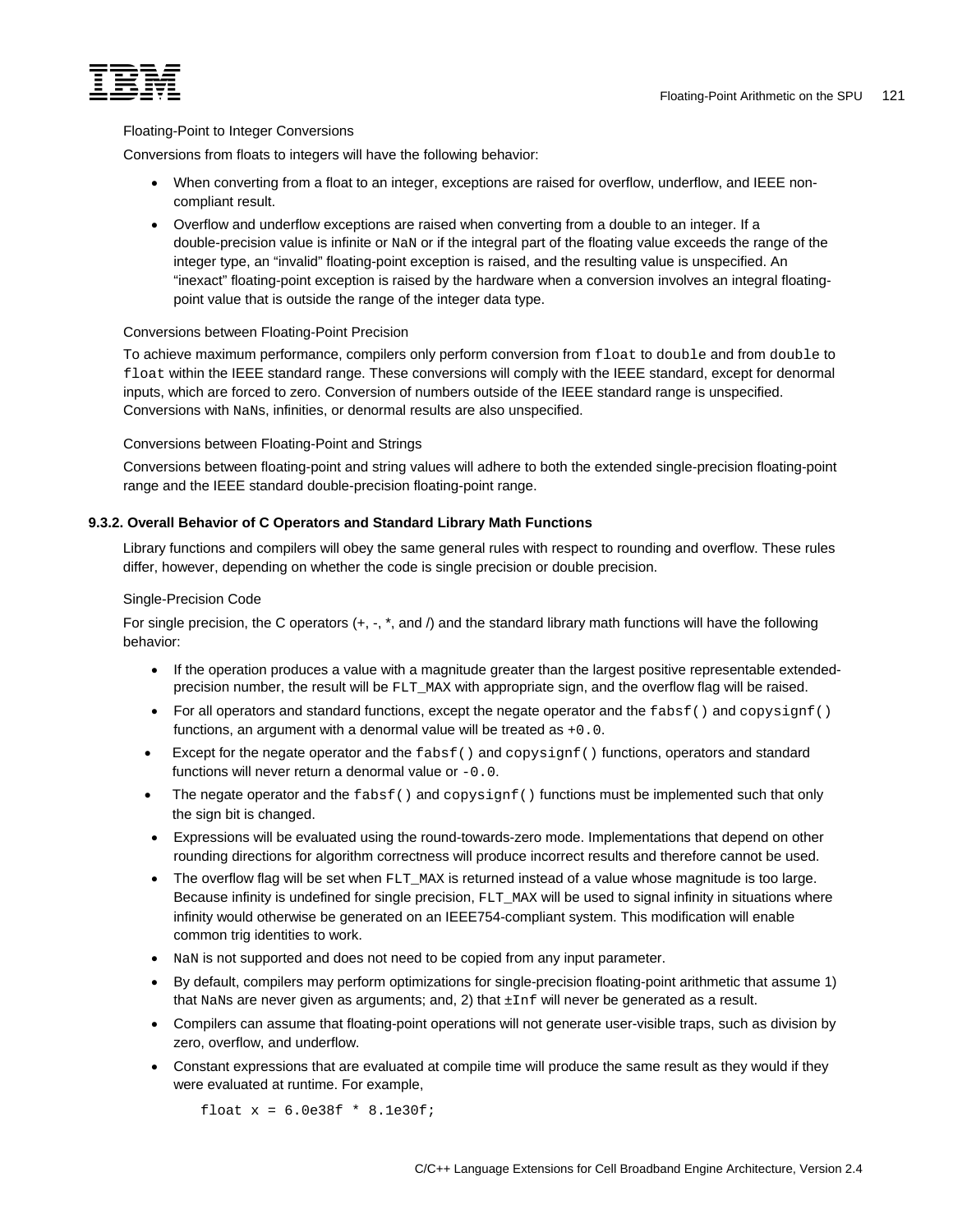

will be evaluated as FLT\_MAX.

• Compilers may use single-precision contracted operations, such as Floating Reciprocal Absolute Square Root Estimate (frsqest) or Floating Multiply and Add (fma), unless explicitly prohibited by FP\_CONTRACT pragma or a *no-fast-float* compiler option. When contracted operations are used, errno does not need to be set.

### Double-Precision Code

For double-precision floating-point, the C operators and standard library math functions will be compliant with the IEEE standard, with the following exceptions:

- When a NaN is produced as a result of an operation, it will always be a QNaN.
- Except for the negate operator and the  $fabs()$  and  $copysign()$  functions, denormal values will only be supported as results. A denormal operand is treated as 0 with same sign as the denormal operand.
- The default rounding mode for double precision is rounding to nearest.
- Compilers may use double precision contracted operations, such as Double Floating Multiply and Add (dfma), unless explicitly prohibited by the FP\_CONTRACT pragma or a *no-fast-double* compiler option. When contracted operations are used, errno does not need to be set.

### **9.3.3. Floating-Point Expression Special Cases**

The C99 standard describes several standard expression transformations that might fail to produce the required effect on the SPU:

•  $x/2 \rightarrow x*0.5$ 

Valid for this particular value because the value is an exact power of 2, but it is invalid in general (for example,  $x/10$  !=  $x*0.1$ ) because the floating-point constant is not exactly representable in any finite base-2 floating-point system.

•  $x*1 \rightarrow x$  and  $x/1 \rightarrow x$ 

Invalid when: 1) x is a SNaN or a non-default QNaN (double precision only); 2) x is a denormal number; or, 3)  $x$  is  $-0.0$  (single precision only).

•  $x/x \to 1.0$ 

Invalid for single precision when  $x$  is zero or a denormal, and invalid for double precision when  $x$  is zero, or a denormal, Inf, or NaN.

•  $x-y \rightarrow -(y-x)$ 

Invalid for zero results which might have different signs, or, for double precision, round to +/- infinity, nonzero results might differ by 1 ULP.

•  $x-x \to 0.0$ 

Always valid for single precision, but the equivalence is invalid for double precision when  $x$  is either NaN or Inf. It is also invalid for double precision for round to –infinity, in which case the result will be  $-0.0$ .

 $0^* \times -20.0$ 

Always valid for single precision, but invalid for double precision when  $x$  is a NaN, Inf, negative number,  $or -0$ 

 $\bullet$   $x+0 \rightarrow x$ 

Invalid in single precision, if x is a denormal operand or  $-0$ . Invalid in double precision if  $x=-0$  under roundto-nearest, round to +infinity and truncate. Also invalid in double precision if  $x$  is a SNaN or non-default  $QNAN$  and if x is a denormal number, in which case  $x+0$  becomes a zero with appropriate sign.

•  $x-0 \rightarrow x$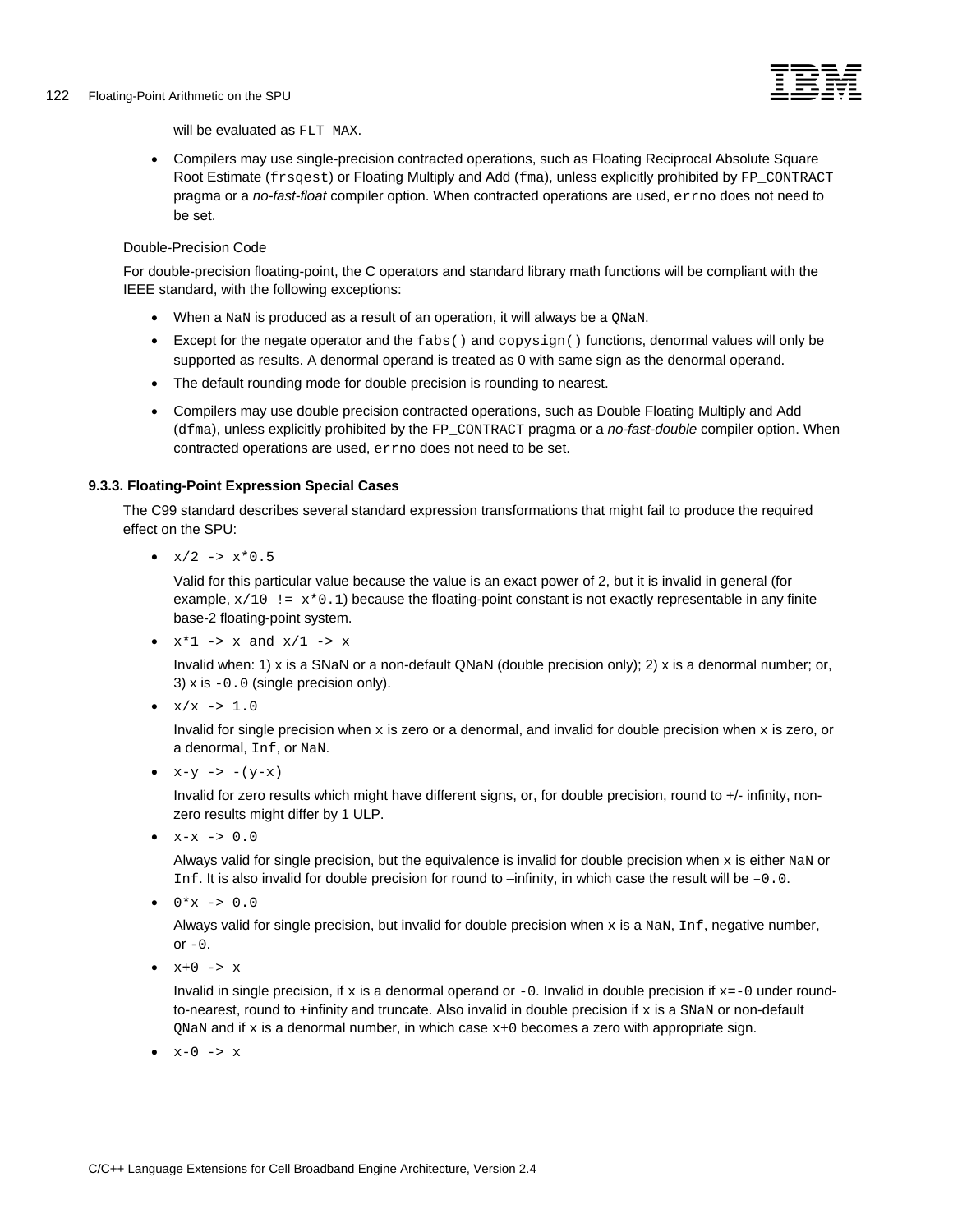

Valid for single precision, except if  $x$  is a denormal operand or -0. Invalid for double precision if  $x$  is an SNaN or non-default QNaN, if x is a denormal number, or if x is  $+0$  and rounding mode is rounding to – infinity. In this last case,  $x-0 = +0-0 = -0$ . For any normalized operand the result is valid even with round to –infinity.

 $\bullet$  -x -> 0-x

Invalid for single precision when  $x$  is  $+0.0$  or a denormal. Invalid for double precision in the following cases: 1) For NaNs the value of  $-x$  is undefined; the result will be different for all NaNs. 2) If  $x$  is +0 and the rounding mode is rounding to nearest-even, +infinity, or truncation,  $0-x = +0$  and  $-x = -0$ .

• x!=x -> false

Always valid for single precision. For double precision,  $x=NAN$  always compares unordered, so  $x!=x \rightarrow$ true.

•  $x == x -> true$ 

Always valid for single precision. For double precision,  $x=NaN$  always compares unordered, so  $x=x \rightarrow$ false.

•  $x < y \rightarrow isless(x,y)$ ,

```
x \le y \Rightarrow islessequal(x, y),
x>y \rightarrow isgreater(x,y), and
x \rightarrow y \rightarrow isqreatest equal(x,y)
```
Valid. Exceptions are due to flags that are set as side effects when  $x$  or  $y$  are NaN under double precision. The FENV\_ACCESS pragma can change the invalid flag behavior.

### **9.3.4. Specific Behavior of Standard Math Functions**

This section describes the specific behavior of various floating-point functions declared in math.h. As noted, the SPU hardware has a direct effect on the behavior of floating-point functions. Because of the many differences between strict IEEE behavior and the hardware behavior, the standard math functions do not need to provide rigorous checks for exception situations and out-of-range conditions. Consequently, the results of many functions are redefined. The following is a list of differences:

- The function  $nant()$  will return 0.
- The isnan() macro will always return false for single precision.
- Unlike C99 standard specifications, single-precision versions of nearbyint, lrint, llrint, and fma round towards zero.
- Trig, hyperbolic, exponential, logarithmic, and gamma functions do not need to set the inexact flag when values are rounded.
- The boundary cases for  $f_{\text{resp}}(NaN,exp)$  and  $modf(NaN,iptr)$  are not defined because these functions propagate and return NaN.
- nextafterf(subnormal,  $y$ ) will never raise an underflow flag. The functions  $nextafterf()$  and nexttowardf() will succeed when incrementing past the IEEE maximal float value.
- The following boundary cases will not be supported for single precision because infinity is not a valid argument:  $atanf(t)$ ,  $atan2f(t)$ ,  $\pm inf$ ,  $atan2f(t)$ ,  $atan2f(t)$ ,  $atan2f(t)$ ,  $atan2f(t)$ ,  $\pm inf$ , acoshf(+inf), asinhf(±inf), atanhf(±1), atanhf(±inf), coshf(±inf), sinhf(±inf), tanhf(±inf), expf(±inf), exp2f(±inf), expm1f(±inf), frexpf(±inf,&exp), ldexpf(±inf,exp), logf(+inf), log10f(+inf), log1pf(+inf), log2f(+inf), logbf(±inf), modff(±inf,iptr), scalbnf(±inf,n), cbrtf(±inf), fabsf(±inf), hypotf(±inf,y), powf(- 1,±inf), powf(x,±inf), powf(±inf,y), sqrtf(±inf), erff(±inf), erfcf(±inf), lgammaf(±inf), tgammaf(+inf), ceilf(±inf), floorf(±inf), nearbyintf(±inf), roundf(±inf), rintf(±inf), lrintf(±inf), llrintf(±inf), lroundf(±inf), llroundf(±inf), truncf(±inf), fmodf(x,±inf), remainderf(±inf), remquof(±inf),and copysignf(±inf).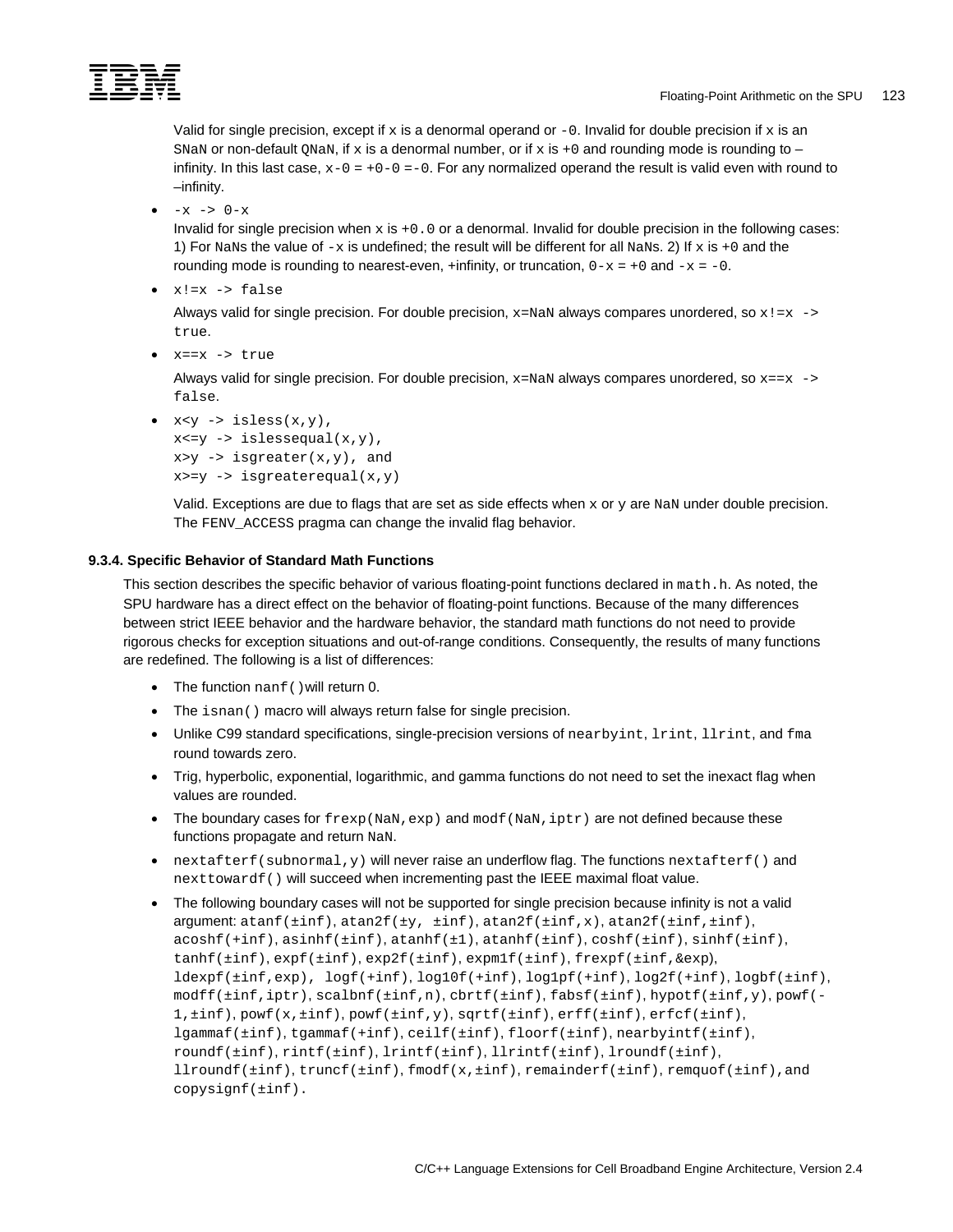

- For single precision, the following boundary cases will produce a non-IEEE-compliant result:  $\texttt{acost}(\vert x\vert >1), \texttt{asinf}(\vert x\vert >1), \texttt{acostf}(x<1.0), \texttt{atanhf}(\vert x\vert >1), \texttt{tgamma}(x<0), \texttt{fmodf}(x,0),$  $ldegree(x,BIG_INT)$ ,  $logf(t0)$ ,  $logf(x<0)$ ,  $log10f(t0)$ ,  $log10f(x<0)$ ,  $log10f(-1)$ ,  $log1pf(x<-1)$ ,  $log2f(t0)$ ,  $log2f(x<0)$ ,  $logbf(t0)$ ,  $powf(t0,y)$ , and  $tgamma(t0)$
- For single precision, the following boundary cases will not return NaN,:  $\cosh(\pm \inf)$ , sinf( $\pm \inf$ ), tanf( $\text{tinf}$ ), tgammaf(-inf), fmodf( $\text{tinf}$ , $\gamma$ ), nextafterf(x, $\text{tinf}$ ), fmaf( $\text{tinf}$ |0,0| $\text{tinf}$ ,z), and  $f$ maf( $\pm$ inf,0,- $\pm$ inf).
- Section "9.3.1. Floating-Point Conversions" describes the behavior of implicit conversions when a single precision value is passed as an argument to a double precision function or when a single precision variable is assigned the result of a double-precision function.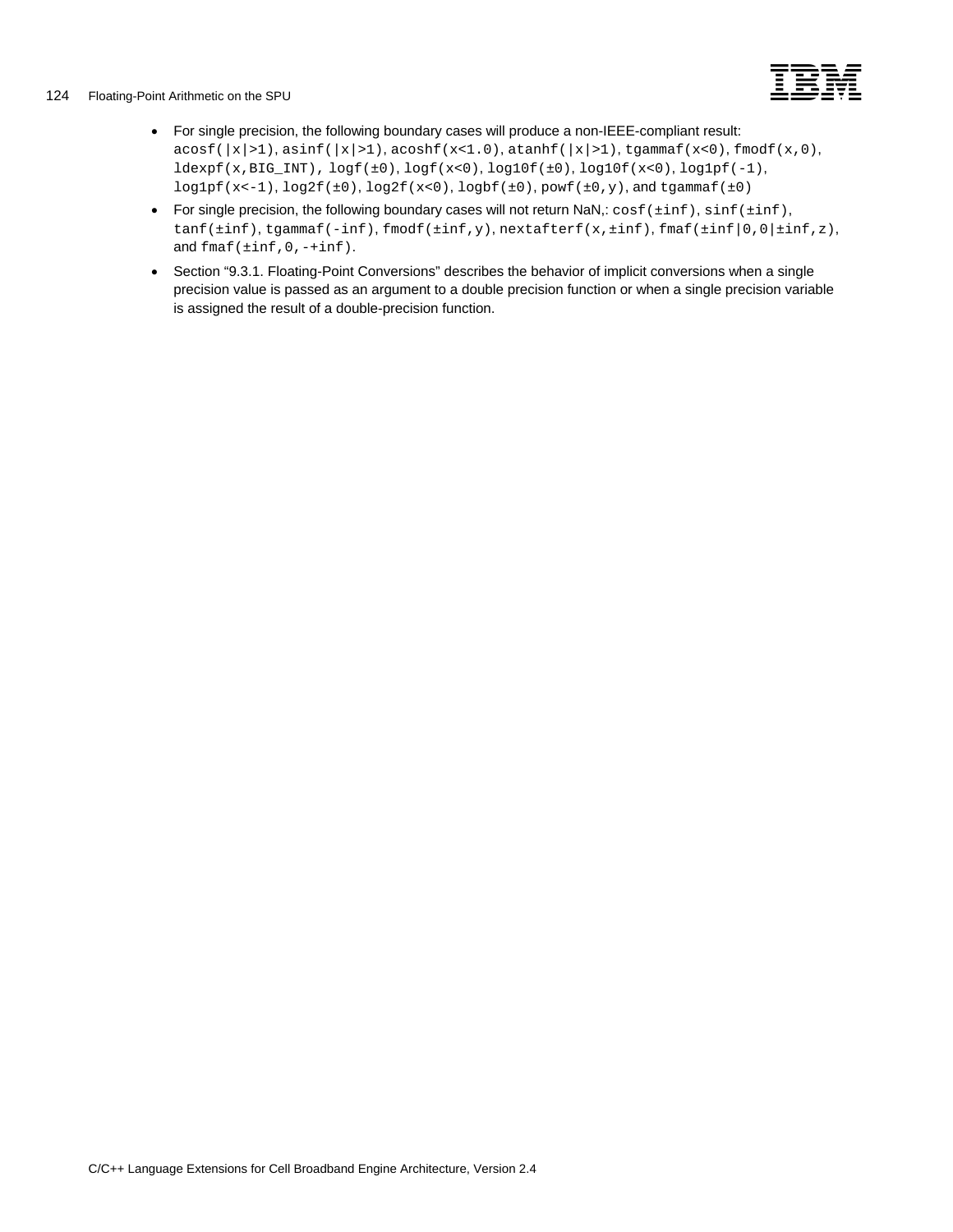

# **10. Operator Overloading for Vector Data Types**

Operator overloading is a syntactic feature in which common operators, such '+' or '-', have different implementations depending upon the type of their arguments. This section describes the vector data types that may be used with certain standard C/C++ operators and the behavior of these operators.

## **10.1. Supported Types**

Operator overloading is valid on the vector data types listed in Table 10-218 and Table 10-219.

Table 10-218: Integer Vector Types

| Type                      | SPU/PPU     |
|---------------------------|-------------|
| vector signed char        | <b>Both</b> |
| vector unsigned char      | Both        |
| vector signed short       | Both        |
| vector unsigned short     | Both        |
| vector signed int         | Both        |
| vector unsigned int       | Both        |
| vector signed long long   | SPU         |
| vector unsigned long long | SPU         |

Table 10-219: Floating-Point Vector Types

| Type          | SPU/PPU     |
|---------------|-------------|
| vector float  | <b>Both</b> |
| vector double | SPU         |

#### **10.2. Vector Subscripting**

Given  $E1[E2]$ , where  $E1$  has a vector type with base type T and  $E2$  has an integer type, the result is equivalent to:

```
(( (T * ) & (E1) ) [E2])
```
When the value of  $E2$  does not designate a valid element of  $E1$ , the behavior is undefined.

#### **10.3. Unary Operators**

Given OP  $E1$ , where  $E1$  is a vector type  $T$  with N elements and OP is one of the operators in Table 10-220, the result has a value equivalent to:

 $(T) {$  OP E1[0], ..., OP E1[N-1] }

| Table 10-220: Valid Types for Specified Unary Operators |  |  |  |
|---------------------------------------------------------|--|--|--|
|---------------------------------------------------------|--|--|--|

| DР         | Integer Vector Types | <b>Floating-Point Vector Types</b> |
|------------|----------------------|------------------------------------|
| $++$       | yes                  | yes                                |
|            | yes                  | yes                                |
|            | yes                  | yes                                |
|            | yes                  | yes                                |
| $\tilde{}$ | yes                  | no                                 |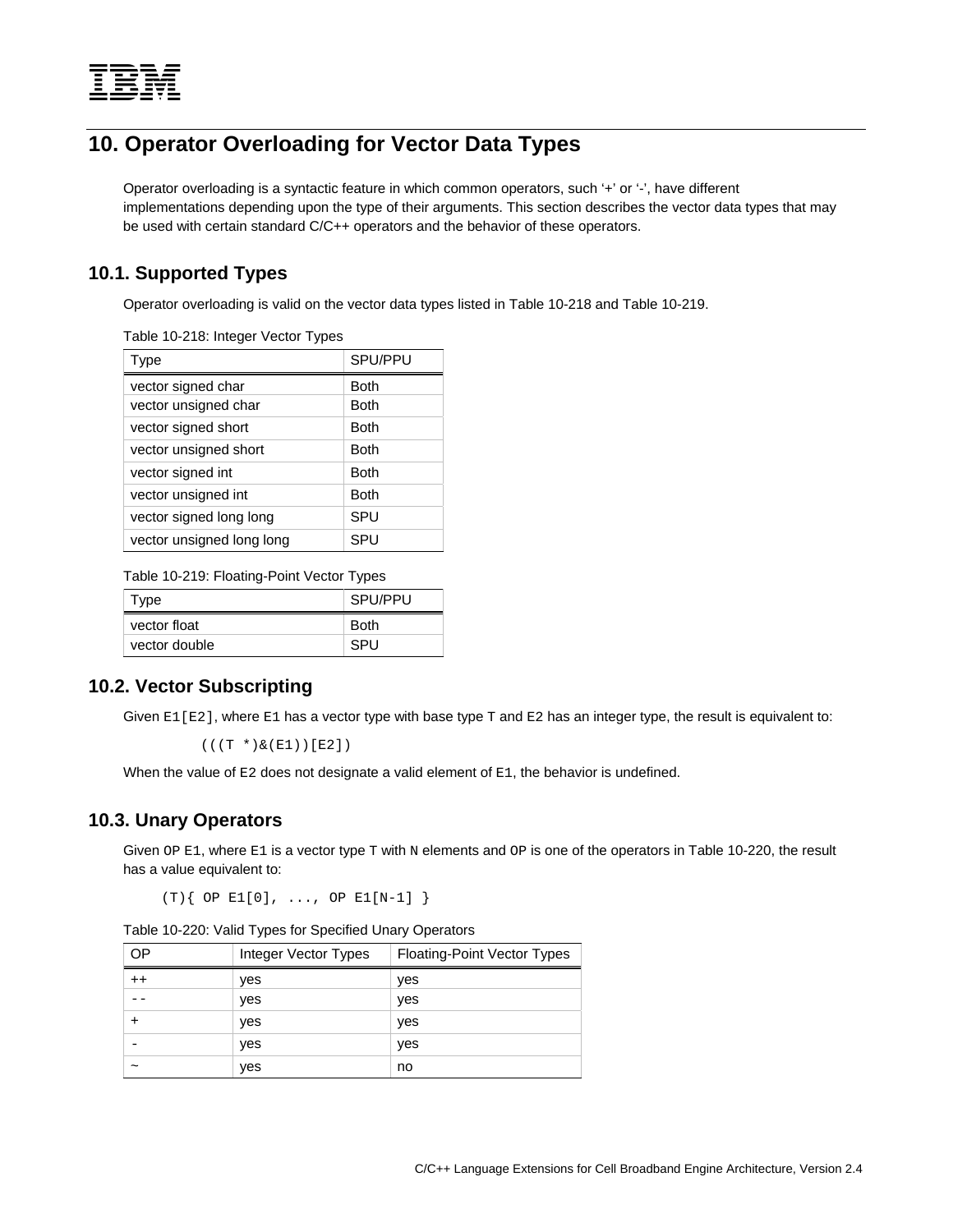## **10.4. Binary Operators**

Given  $E1$  OP  $E2$ , where  $E1$  and  $E2$  have equivalent vector types T with N elements and OP is one of the operators in Table 10-221, the result has a value equivalent to:

 $(T) { E1[0] OP E2[0], ..., E1[N-1] OP E2[N-1] }$ 

For the assignment operators, E1 shall be a modifiable lvalue, and the result value will be assigned to the object it designates.

| <b>OP</b>                     | Integer Vector Types | Floating-Point Vector Types |
|-------------------------------|----------------------|-----------------------------|
| $+ + =$                       | yes                  | yes                         |
| $=$                           | yes                  | yes                         |
| $*$ $*$ $=$                   | yes                  | yes                         |
| $/$ /=                        | yes                  | yes                         |
| $\frac{8}{6}$ $\frac{8}{6}$ = | yes                  | no                          |
| $\&\&=$                       | yes                  | no                          |
| $=$                           | yes                  | no                          |
| $\lambda \lambda_{\pm}$       | yes                  | no                          |
| $<< < < =$                    | yes                  | no                          |
| $>>$ >>=                      | yes                  | no                          |

Table 10-221: Valid Types for Specified Binary Operators

#### **10.5. Relational Operators**

Given E1 OP E2, where E1 and E2 have equivalent vector types T with N elements and OP is one of the operators in Table 10-222, the result has a value equivalent to:

((E1[0] OP E2[0]) & ... & (E1[N-1] OP E2[N-1]))

Table 10-222: Valid Types for Specified Relational Operators

| <b>OP</b>  | Integer Vector Types | <b>Floating-Point Vector Types</b> |
|------------|----------------------|------------------------------------|
| ==         | yes                  | yes                                |
| $!=$       | yes                  | yes                                |
| ≺          | yes                  | yes                                |
| >          | yes                  | yes                                |
| $\leq$ $=$ | yes                  | yes                                |
| $>=$       | yes                  | yes                                |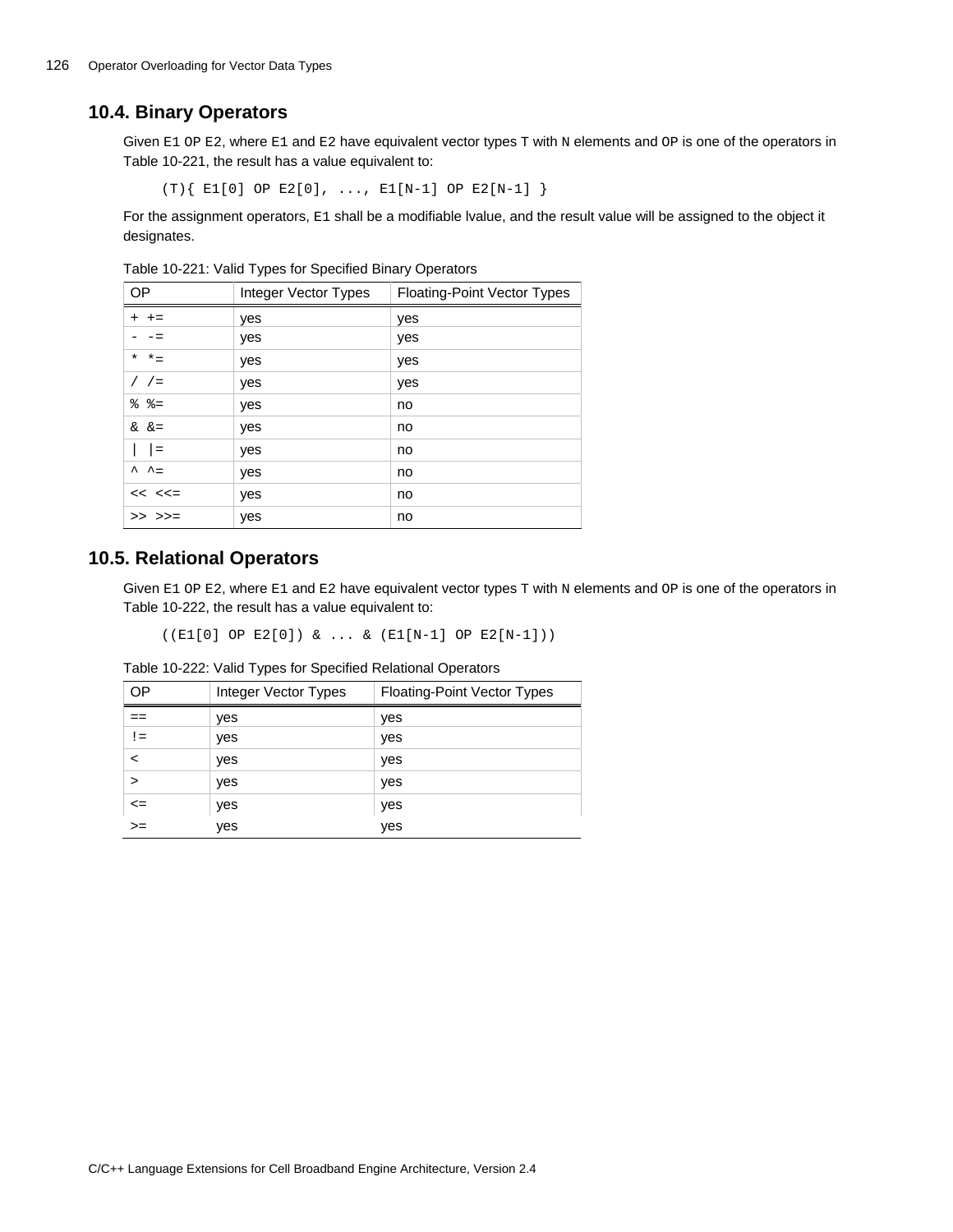

# **Index**

## A

| alignment |  |
|-----------|--|
|           |  |
|           |  |

## C

|                                                                    | 111 |
|--------------------------------------------------------------------|-----|
|                                                                    | 111 |
| C++ library header files                                           | 114 |
|                                                                    | 113 |
| common intrinsic operations - arithmetic                           |     |
| negative vector multiply and add                                   |     |
|                                                                    | 21  |
| negative vector multiply and subtract                              |     |
|                                                                    | 22  |
| vector add (spu_add)                                               | 17  |
| vector add extended (spu_addx)                                     | 18  |
| vector floating-point reciprocal estimate                          |     |
|                                                                    | 22  |
| vector floating-point reciprocal square root                       |     |
| estimate (spu_rsqrte)                                              | 22  |
| vector generate borrow (spu_genb)                                  | 18  |
| vector generate borrow extended                                    |     |
|                                                                    | 18  |
| vector generate carry (spu_genc)<br>vector generate carry extended | 18  |
|                                                                    | 19  |
| vector multiply (spu_mul)                                          | 20  |
| vector multiply and add (spu_madd)                                 | 19  |
| vector multiply and shift right (spu_mulsr).                       | 21  |
| vector multiply and subtract (spu_msub)                            | 20  |
| vector multiply even (spu_mule)                                    | 20  |
| vector multiply high (spu_mulh)                                    | 20  |
| vector multiply high high and add                                  |     |
|                                                                    | 19  |
| vector multiply odd (spu_mulo)                                     | 21  |
| vector subtract (spu_sub)                                          | 22  |
| vector subtract extended (spu_subx)                                | 23  |
| common intrinsic operations - bits and masking                     |     |
| form select byte mask (spu_maskb)                                  | 29  |
| form select halfword mask (spu_maskh)                              | 29  |
| form select word mask (spu_maskw)                                  | 29  |
| gather bits from elements (spu_gather)                             | 28  |
|                                                                    | 30  |
| shuffle two vectors of bytes (spu_shuffle).                        | 30  |
| vector count leading zeros (spu_cntlz)                             | 28  |
| vector count ones for bytes (spu_cntb)                             | 28  |
| common intrinsic operations - bytes                                |     |
| average of two vectors (spu_avg)                                   | 23  |
| element-wise absolute difference                                   |     |
|                                                                    | 23  |
| sum bytes into shorts (spu_sumb)                                   | 24  |
| common intrinsic operations - channel control                      |     |
| read channel count (spu_readchcnt)                                 | 49  |

| read quadword channel (spu_readchqw)<br>read word channel (spu_readch)<br>write quadword channel (spu_writechqw)<br>write word channel (spu_writech) | 49<br>48<br>49<br>49 |
|------------------------------------------------------------------------------------------------------------------------------------------------------|----------------------|
| common intrinsic operations - compare, branch                                                                                                        |                      |
| and halt<br>branch indirect and set link if external data<br>element-wise compare absolute equal                                                     | 24                   |
|                                                                                                                                                      |                      |
| element-wise compare absolute greater than                                                                                                           |                      |
|                                                                                                                                                      | 25                   |
| element-wise compare equal (spu_cmpeq)<br>25                                                                                                         |                      |
| element-wise compare greater than                                                                                                                    |                      |
|                                                                                                                                                      | 26                   |
| halt if compare equal (spu_hcmpeq)                                                                                                                   | 27                   |
| halt if compare greater than (spu_hcmpgt)                                                                                                            | 27                   |
| common intrinsic operations - constant<br>formation intrinsics                                                                                       |                      |
| splat scalar to vector (spu_splats)                                                                                                                  | 15                   |
| common intrinsic operations - control                                                                                                                |                      |
| disable interrupts (spu_idisable)                                                                                                                    | 45                   |
| enable interrupts (spu_ienable)                                                                                                                      | 45                   |
| move from floating-point status and control                                                                                                          |                      |
| register (spu_mffpscr)                                                                                                                               | 46                   |
| move from special purpose register                                                                                                                   |                      |
|                                                                                                                                                      | 46                   |
| move to floating-point status and control                                                                                                            |                      |
| register (spu_mtfpscr)                                                                                                                               | 46                   |
| move to special purpose register                                                                                                                     | 46                   |
| stop and signal (spu_stop)                                                                                                                           | 47                   |
| synchronize (spu_sync)                                                                                                                               | 47                   |
| synchronize data (spu_dsync)                                                                                                                         | 47                   |
|                                                                                                                                                      |                      |
| common intrinsic operations - conversion                                                                                                             |                      |
| convert floating-point vector to signed integer                                                                                                      | 16                   |
| vector (spu_convts)<br>.<br>convert floating-point vector to unsigned                                                                                |                      |
| integer vector (spu_convtu)                                                                                                                          | 16                   |
| convert vector to float (spu_convtf)                                                                                                                 | 16                   |
| round vector double to vector float                                                                                                                  |                      |
|                                                                                                                                                      | 17                   |
| sign extend vector (spu_extend)                                                                                                                      | 16                   |
| common intrinsic operations - logical                                                                                                                |                      |
| OR word across (spu_orx)                                                                                                                             | 35                   |
| vector bit-wise AND (spu_and)                                                                                                                        | 31                   |
| vector bit-wise AND with complement                                                                                                                  |                      |
|                                                                                                                                                      | 32                   |
| vector bit-wise complement of AND                                                                                                                    |                      |
|                                                                                                                                                      | 33                   |
| vector bit-wise complement of OR                                                                                                                     |                      |
|                                                                                                                                                      | 33                   |
| vector bit-wise equivalent (spu_eqv)                                                                                                                 | 32                   |
| vector bit-wise exclusive OR (spu_xor)                                                                                                               | 35                   |
| vector bit-wise OR (spu_or)                                                                                                                          | 34                   |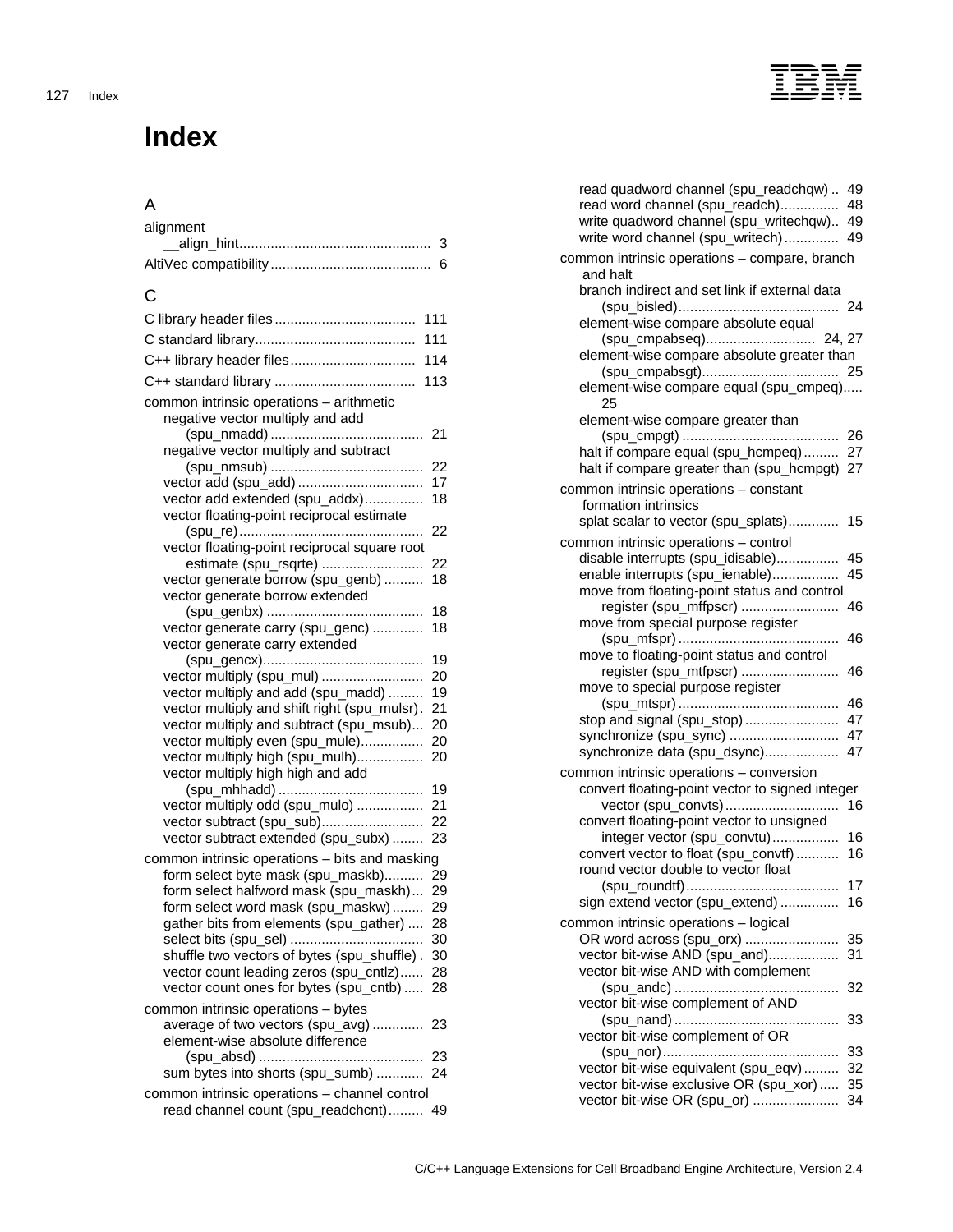

| vector bit-wise OR with complement                                                                                     |          |
|------------------------------------------------------------------------------------------------------------------------|----------|
| common intrinsic operations - scalar<br>extract vector element from vector                                             |          |
| insert scalar into specified vector element                                                                            | 50       |
| promote scalar to a vector (spu_promote)                                                                               | 51<br>52 |
| common intrinsic operations - shift and rotate<br>element-wise rotate left and mask algebraic<br>by bits (spu_rlmaska) | 37       |
| element-wise rotate left and mask by bits                                                                              | 37       |
| element-wise rotate left by bits (spu_rl)                                                                              | 36       |
| element-wise shift left by bits (spu_sl)                                                                               | 42       |
| quadword rotate left by bytes                                                                                          |          |
| rotate left and mask quadword by bits                                                                                  | 41       |
|                                                                                                                        | 38       |
| rotate left and mask quadword by bytes                                                                                 |          |
| (spu_rlmaskqwbyte)                                                                                                     | 39       |
| rotate left and mask quadword by bytes from                                                                            |          |
| bit shift count (spu_rlmaskqwbytebc)                                                                                   | 40       |
| rotate left quadword by bytes from bit shift<br>count (spu_rlqwbytebc)                                                 | 42       |
| rotate quadword left by bits (spu_rlqw)                                                                                | 40       |
| shift left quadword by bytes (spu_slqwbyte)                                                                            |          |
| 43<br>shift left quadword by bytes from bit shift                                                                      |          |
| count (spu_slqwbytebc)                                                                                                 | 44       |
| shift quadword left by bits (spu_slqw)                                                                                 | 43       |
| composite intrinsics (DMA)                                                                                             | 53       |
|                                                                                                                        | 53       |
|                                                                                                                        | 53       |
|                                                                                                                        | 54       |
| constant formation intrinsics                                                                                          |          |
|                                                                                                                        | 11       |
|                                                                                                                        | 11       |
|                                                                                                                        | 11       |
|                                                                                                                        | 11       |
|                                                                                                                        | 11       |
| control intrinsics                                                                                                     | 12       |
|                                                                                                                        |          |

## D

| data types |  |
|------------|--|
|            |  |
|            |  |
|            |  |
|            |  |
|            |  |
|            |  |
|            |  |

#### F

| floating-point arithmetic on the SPU 117 |  |
|------------------------------------------|--|
|                                          |  |
|                                          |  |
|                                          |  |
|                                          |  |

| macros for double precision floating-point |     |
|--------------------------------------------|-----|
|                                            | 119 |
| macros for double precision rounding       |     |
|                                            | 118 |
| macros for single precision floating-point |     |
|                                            | 119 |
| rounding mode for two bits of              |     |
| FLT ROUNDS                                 | 118 |
|                                            | 118 |
| floating-point operations                  | 120 |
|                                            | 120 |
| conversion between floating-point and      |     |
|                                            | 121 |
| conversions between floating-point         |     |
|                                            | 121 |
| floating-point to integer conversions      | 121 |
| integer to floating-point conversions      | 120 |

#### G

#### generate controls for sub-quadword insertion

## H

|--|--|--|

## I

| intrinsics                                 |    |
|--------------------------------------------|----|
|                                            | 17 |
|                                            | 28 |
|                                            | 23 |
|                                            | 47 |
| compare, branch and halt                   | 24 |
|                                            | 53 |
|                                            |    |
|                                            |    |
|                                            | 16 |
|                                            | 13 |
|                                            |    |
|                                            |    |
| mapping with scalar operands               | 13 |
|                                            | 50 |
|                                            | 36 |
|                                            |    |
|                                            | 12 |
| specific intrinsics not accessible through |    |
|                                            | 10 |
|                                            |    |

## M

| mapping |  |
|---------|--|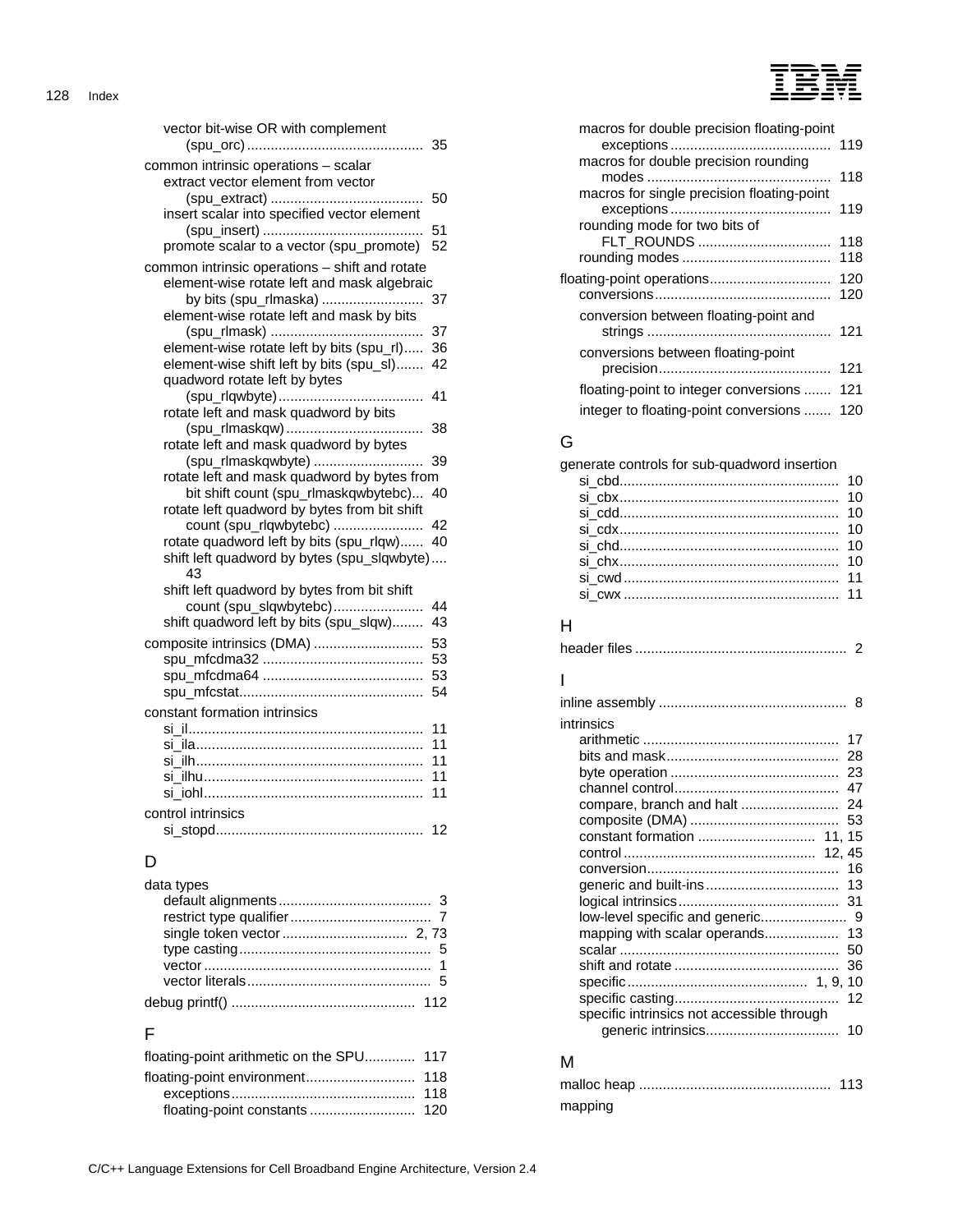

| SPU data types to Vector Multimedia                                                    |          |
|----------------------------------------------------------------------------------------|----------|
| Extension data types<br>.                                                              | 2        |
| SPU intrinsics that are difficult to map to                                            |          |
| vector multimedia extension intrinsics.<br>SPU intrinsics that are difficult to map to | 75       |
| Vector Multimedia Extension intrinsics                                                 | 81       |
| SPU intrinsics that map one-to-one with                                                |          |
| vector multimedia extension intrinsics.                                                | 75       |
| Vector Multimedia Extension data types to                                              |          |
| vector multimedia extension intrinsics that                                            | 2        |
| are difficult to map to SPU intrinsics                                                 | 74       |
| vector multimedia extension intrinsics that                                            |          |
| map one-to-one with SPU intrinsics                                                     | 73       |
| with scalar operands                                                                   | 13       |
| memory load and store intrinsics                                                       |          |
|                                                                                        | 11       |
|                                                                                        | 11<br>12 |
|                                                                                        | 12       |
|                                                                                        | 12       |
|                                                                                        | 12       |
|                                                                                        | 12       |
|                                                                                        | 12       |
| MFC atomic update commands                                                             | 60       |
| get lock line and create reservation                                                   |          |
| put lock line if reservation for effective                                             | 60       |
| address exists (mfc_putllc)                                                            | 60       |
| put lock line unconditional (mfc_putlluc)                                              | 60       |
| <b>MFC DMA commands</b>                                                                |          |
| move data from effective address to local                                              |          |
| storage (mfc_get)                                                                      | 57       |
| move data from effective address to local                                              |          |
| storage using MFC list (mfc_getl)<br>move data from effective address to local         | 59       |
| storage using MFC list with barrier                                                    |          |
|                                                                                        | 59       |
| move data from effective address to local                                              |          |
| storage using MFC list with fence                                                      |          |
| move data from effective address to local                                              | 59       |
| storage with barrier (mfc_getb)                                                        | 58       |
| move data from effective address to local                                              |          |
| storage with fence (mfc_getf)                                                          | 57       |
| move data from local storage to effective                                              |          |
| address (mfc_put)                                                                      | 56       |
| move data from local storage to effective<br>address using MFC list (mfc_putl)         | 58       |
| move data from local storage to effective                                              |          |
| address using MFC list with barrier                                                    |          |
|                                                                                        | 58       |
| move data from local storage to effective                                              |          |
| address using MFC list with fence                                                      |          |
| move data from local storage to effective                                              | 59       |
| address with barrier (mfc_putb)                                                        | 57       |
| move data from local storage to effective                                              |          |
| address with fence (mfc_putf)                                                          | 57       |
|                                                                                        | 63       |
| MFC DMA status functions                                                               |          |

| acknowledge tag group containing stalled<br>DMA list commands |
|---------------------------------------------------------------|
| (mfc_write_list_stall_ack)  66                                |
| check availability of atomic command status                   |
| (mfc_stat_atomic_status)<br>66                                |
| check availability of list DMA stall-and-notify               |
| status (mfc_stat_list_stall_status)<br>66                     |
| check availability of MFC_RdTagStat channel                   |
| (mfc_stat_tag_status)<br>65                                   |
| check availability of tag update request status               |
| channel (mfc_stat_tag_update) 64                              |
| check the number of available entries in the                  |
| MFC DMA queue (mfc_stat_cmd                                   |
| 63<br>read atomic command status                              |
| (mfc_read_atomic_status)<br>66                                |
| read list DMA stall-and-notify status                         |
| (mfc_read_list_stall_status) 65                               |
| read tag mask indicating MFC tag groups to                    |
| be included in query operation                                |
| (mfc_read_tag_mask)<br>63                                     |
| request that tag status be immediately                        |
| updated                                                       |
| (mfc_write_tag_update_immediate)<br>64                        |
| request that tag status be updated                            |
| (mfc_write_tag_update) 63                                     |
| request that tag status be updated for any                    |
| enabled completion with no outstanding                        |
| operation (mfc_write_tag_update_any) 64                       |
| request that tag status be updated when all                   |
| enabled tag groups have no outstanding                        |
| operation (mfc_write_tag_update_all). 64                      |
| set tag mask to select MFC tag groups to be                   |
| included in query operation<br>(mfc_write_tag_mask)<br>63     |
| wait for an updated tag status                                |
| (mfc_read_tag_status)<br>64                                   |
| wait for no outstanding operation of all                      |
| enabled tag groups                                            |
| (mfc_read_tag_status_all)<br>65                               |
| wait for no outstanding operation of any                      |
| enabled tag group                                             |
| (mfc_read_tag_status_any) 65                                  |
| wait for the updated status of any enabled tag                |
| group (mfc_read_tag_status                                    |
| 65                                                            |
| MFC multisource synchronization functions                     |
| check the status of multisource                               |
| synchronization (mfc_stat_multi_src                           |
| 67                                                            |
| request multisource synchronization                           |
| (mfc_write_multi_src_sync_request)<br>67                      |
| MFC multisource synchronization request<br>66                 |
| <b>MFC</b> structures                                         |
| DMA list element for MFC list DMA                             |
| (mfc_list_element)<br>55                                      |
| MFC synchronization commands<br>61                            |
| MFC synchronization functions                                 |
| enqueue mfc_barrier command into DMA                          |
| queue or stall when queue is full                             |
|                                                               |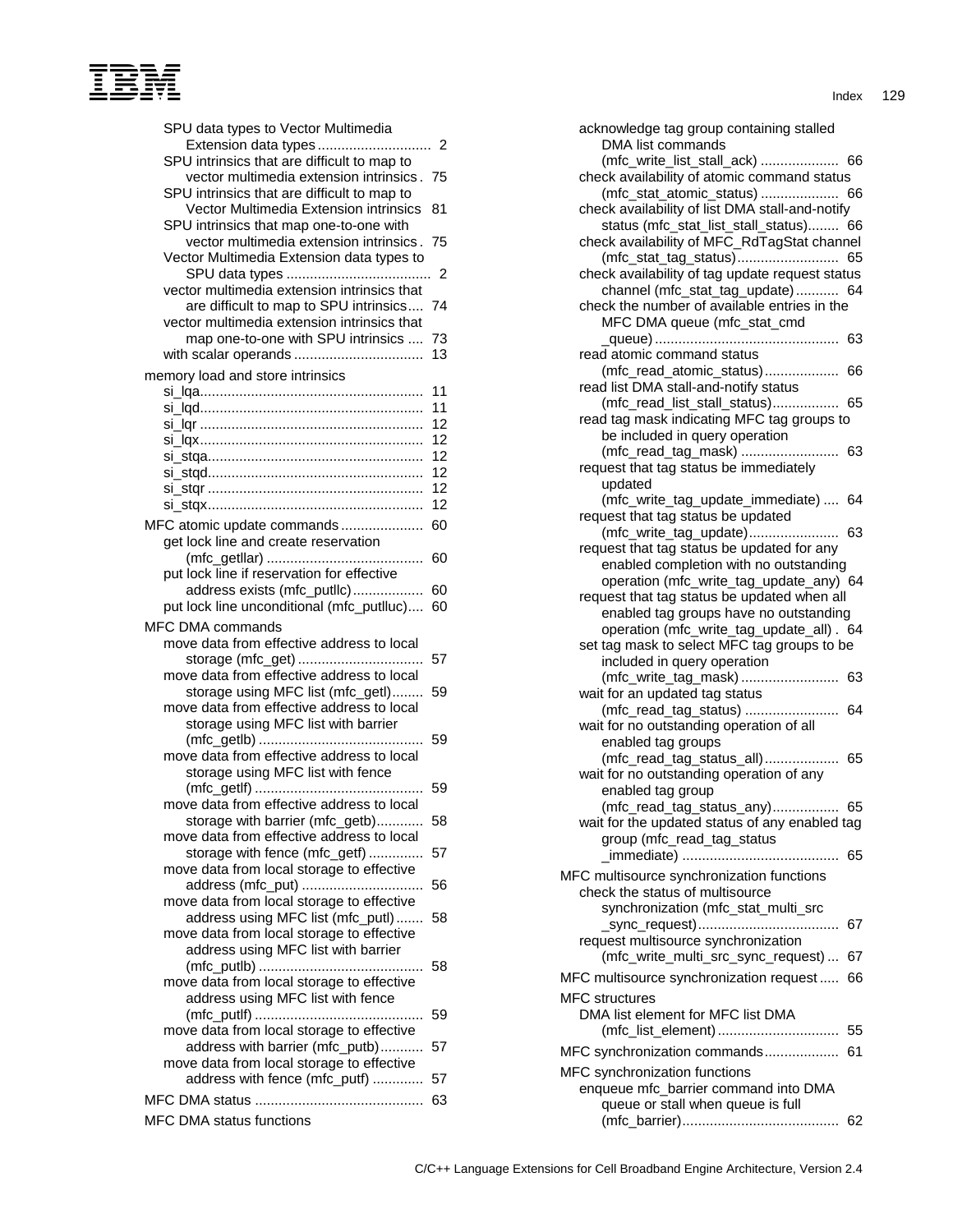| enqueue mfc eieio command into DMA            |    |
|-----------------------------------------------|----|
| queue or stall when queue is full             |    |
|                                               | 62 |
| enqueue mfc_sync command into DMA             |    |
| queue or stall when queue is full             |    |
|                                               | 63 |
| send signal (mfc_sndsig)                      | 61 |
| send signal with barrier (mfc_sndsigb)        | 62 |
| send signal with fence (mfc_sndsigf)          | 62 |
| MFC utility functions                         |    |
| concatenate higher 32 bits and lower 32 bits  |    |
|                                               |    |
| extract higher 32 bits from effective address |    |
|                                               |    |
| extract lower 32 bits from effective address  |    |
|                                               |    |
| put queued lock line unconditional            |    |
|                                               | 61 |
| round up value to next multiple of 128        |    |
|                                               |    |
|                                               |    |

## N

| new and traditional C++ library header files. 114 |  |
|---------------------------------------------------|--|
| no operation intrinsics                           |  |
|                                                   |  |
|                                                   |  |
|                                                   |  |

#### O

| operator overloading for vector data types 125 |
|------------------------------------------------|
|                                                |
|                                                |
|                                                |
|                                                |

## P

| pointers                                                                 |    |
|--------------------------------------------------------------------------|----|
| arithmetic and pointer dereferencing 4                                   |    |
| PPU instrinsics                                                          |    |
| change thread priority to high ( __ cctph)                               | 77 |
| change thread priority to low ( __ cctpl)                                | 77 |
| change thread priority to medium                                         |    |
|                                                                          | 77 |
| convert double to (_fctiw)                                               | 82 |
| convert double to doubleword ( __ fctid)                                 | 82 |
| convert double to doubleword with round                                  |    |
| towards zero ( __fctidz)                                                 | 82 |
| convert double to word with round towards                                |    |
|                                                                          | 83 |
| convert doubleword to double (first convert doubleword to double (first) | 82 |
| count leading doubleword zeros ( __ cntlzd)<br>78                        |    |
|                                                                          | 78 |
| data cache block flush (__dcbf)                                          | 79 |
| data cache block set to zero (_dcbz)                                     | 81 |
| data cache block store ( __dcbst)                                        | 79 |
| data cache block touch (dcbt)                                            | 79 |
| data cache block touch for store ( __dcbtst)<br>81                       |    |
| delay 10 cycles at dispatch (__db10cyc) 78                               |    |



| delay 12 cycles at dispatch (__db12cyc)                                 | 78       |
|-------------------------------------------------------------------------|----------|
| delay 16 cycles at dispatch (_db16cyc)                                  | 78       |
| delay 8 cycles at dispatch (__db8cyc)                                   | 79       |
| double absolute value (_fabs)                                           | 81       |
| double fused multiply and add (_fmadd).                                 | 83       |
| double fused multiply and subtract                                      |          |
|                                                                         | 83       |
| double fused negative multiply and add                                  | 85       |
| double fused negative multiply and subtract                             |          |
|                                                                         | 85       |
|                                                                         | 84       |
| double negative (__fnabs)                                               | 84       |
| double reciprocal square root estimate                                  |          |
|                                                                         | 86       |
| double square root (__fsqrt)                                            | 87       |
| enforce in-order execution of I/O (eieio)                               | 81       |
| float absolute value (_fabsf)                                           | 82       |
| float fused multiply and add (_fmadds)                                  | 83       |
| float fused multiply and subtract (_fmsubs)                             |          |
| 84                                                                      |          |
| float fused negative multiply and add                                   |          |
| .                                                                       | 85       |
| float fused negative multiply and subtract                              |          |
|                                                                         | 85       |
| float multiply (__fmuls)                                                | 84       |
| float negative (__fnabsf)                                               | 84       |
| float reciprocal estimate (fres)                                        | 86<br>87 |
| float square root (__fsqrts)<br>floating-point select of double (_fsel) | 86       |
| floating-point select of float (_fsels)                                 | 87       |
| instruction cache block invalidate (_icbi)                              | 87       |
| instruction sync (_isync)                                               | 87       |
| light weight sync (_lwsync)                                             | 89       |
| load doubleword with reserved (_ldarx)                                  | 88       |
| load reversed doubleword (_ldbrx)                                       | 88       |
| load reversed halfword (_lhbrx)                                         | 88       |
| load reversed word (_lwbrx)                                             | 89       |
| load word with reserved (_lwarx)                                        | 88       |
| move from floating-point status and control                             |          |
|                                                                         | 89       |
| move from special purpose register                                      |          |
|                                                                         | 89       |
| move from time base (__mftb)  90                                        |          |
| move to special purpose register (_mtspr)                               |          |
| 91                                                                      |          |
| multiply double unsigned word, high part                                |          |
| multiply doubleword, high part (_mulhd)                                 | 91<br>91 |
| multiply unsigned word, high part                                       |          |
|                                                                         | 92       |
| multiply word, high part (_mulhw)                                       | 92       |
| no operation (__nop)                                                    | 92       |
| rotate left doubleword immediate then clear                             |          |
|                                                                         | 93       |
| rotate left doubleword immediate then clear                             |          |
|                                                                         | 93       |
| rotate left doubleword immediate then clear                             |          |
|                                                                         | 94       |
|                                                                         |          |
| rotate left doubleword immediate then mask                              | 94       |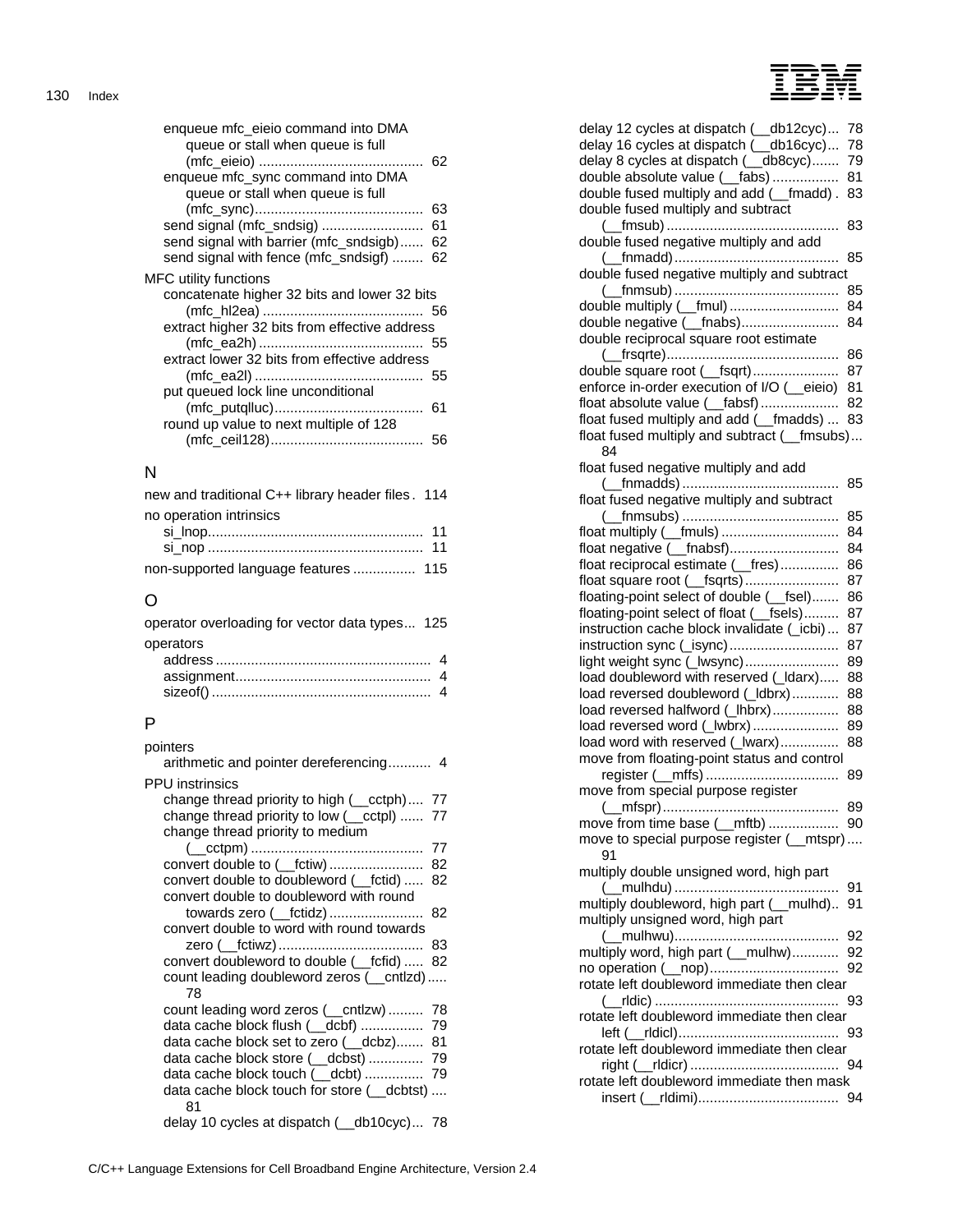

| rotate left doubleword then clear left (__rldcl).<br>92                                        |
|------------------------------------------------------------------------------------------------|
| rotate left doubleword then clear right                                                        |
| 93                                                                                             |
| rotate left immediate then mask insert<br>94                                                   |
| rotate left word immediate then AND with                                                       |
| mask (__rlwinm)<br>95<br>rotate left word then AND with mask                                   |
| 95                                                                                             |
| round to single precision (frsp)<br>save and set the FPSCR (setflm)<br>86                      |
| 95                                                                                             |
| set field of FPSCR (__mtfsb0)<br>90                                                            |
| set fields in FPSCR (__mtfsf)<br>90<br>91                                                      |
| set FPSCR from other field (_mtfsfi)<br>start streaming data (_dcbt_TH1000)<br>80              |
| stop streaming data ( __ dcbt_TH1010)<br>80                                                    |
| store doubleword conditional (__stdcx)<br>96                                                   |
| store reversed doubleword (__stdbrx)<br>95                                                     |
| store reversed halfword (__sthbrx)<br>96                                                       |
| store reversed word (__stwbrx)<br>96                                                           |
| store word conditional (__stwcx)<br>97                                                         |
| 97                                                                                             |
| unset field of FPSCR (__mtfsb1)<br>90                                                          |
| <b>PPU VMX intrinsics</b>                                                                      |
| extract vector element from vector                                                             |
| 100                                                                                            |
| insert scalar into specified vector element                                                    |
| 101                                                                                            |
| load vector left indexed (vec_lvlx)<br>102<br>load vector left indexed last (vec_lvlxl)<br>103 |
| load vector right Indexed (vec_lvrx)<br>104                                                    |
| load vector right indexed last (vec_lvrxl).<br>105                                             |
| promote scalar to a vector (vec_promote)                                                       |
| 110                                                                                            |
| splat scalar to a vector (vec_splats)<br>110                                                   |
| store vector left indexed (vec_stvlx)<br>106                                                   |
| store vector left indexed last (vec_stvlxl)<br>107                                             |
| store vector right indexed (vec_stvrx)<br>108                                                  |
| store vector right indexed last (vec_ stvrxl)                                                  |
| 109                                                                                            |
| stream control operators that have been<br>deprecated on the PPU<br>99                         |
|                                                                                                |
| programmer directed branch prediction  7                                                       |
| Programming Support for MFC Input and<br>55                                                    |
|                                                                                                |
| R                                                                                              |
|                                                                                                |
| S                                                                                              |
| 69                                                                                             |
| SPU decrementer functions                                                                      |
| load a value to decrementer                                                                    |
| (spu_write_decrementer)<br>69                                                                  |

| read current value of decrementer                                                 |          |
|-----------------------------------------------------------------------------------|----------|
| (spu_read_decrementer)                                                            | 69       |
|                                                                                   | 69       |
| <b>SPU</b> event functions                                                        |          |
| acknowledge events (spu_write_event                                               | 70       |
| check availability of event status                                                |          |
| (spu_stat_event_status)                                                           | 70       |
| read event status mask                                                            |          |
| (spu_read_event_mask)                                                             | 70       |
| read event status or stall until status is<br>available (spu_read_event_status)   | 70       |
| select events to be monitored by event                                            |          |
| status (spu_write_event_mask)                                                     | 70       |
| SPU mailbox functions                                                             |          |
| get available capacity of SPU outbound                                            |          |
| interrupt mailbox (spu_stat_out_intr                                              |          |
|                                                                                   | 69       |
| get available capacity of SPU outbound<br>mailbox (spu_stat_out_mbox)             | 68       |
| get the number of data entries in SPU                                             |          |
| inbound mailbox (spu_stat_in_mbox)                                                | 68       |
| read next data entry in SPU inbound mailbox                                       |          |
| (spu_read_in_mbox)                                                                | 68       |
| send data to SPU outbound interrupt mailbox<br>(spu_write_out_intr_mbox)          | 68       |
| send data to SPU outbound mailbox                                                 |          |
| (spu_write_out_mbox)                                                              | 68       |
|                                                                                   | 68       |
|                                                                                   | 67       |
| check if pending signals exist on signal                                          |          |
| notification 1 channel (spu_stat                                                  |          |
|                                                                                   | 67       |
| SPU signal notification functions                                                 |          |
| atomically read and clear signal notification 1<br>channel (spu_read_signal1)  67 |          |
| atomically read and clear signal notification 2                                   |          |
| channel (spu_read_signal2)  67                                                    |          |
| check if any pending signals exist on signal                                      |          |
| notification 2 channel (spu_stat                                                  |          |
|                                                                                   | 68       |
|                                                                                   | 70       |
| SPU state management functions                                                    |          |
| read current SPU machine status                                                   |          |
| (spu_read_machine_status)<br>read SPU SRR0 (spu_read_srr0)                        | 70<br>71 |
| write to SPU SRR0 (spu_write_srr0)                                                | 71       |

## V

| vector literals                                |  |
|------------------------------------------------|--|
| alternate format (for AltiVec compatibility) 6 |  |
|                                                |  |

SPU target definition........................................ 8